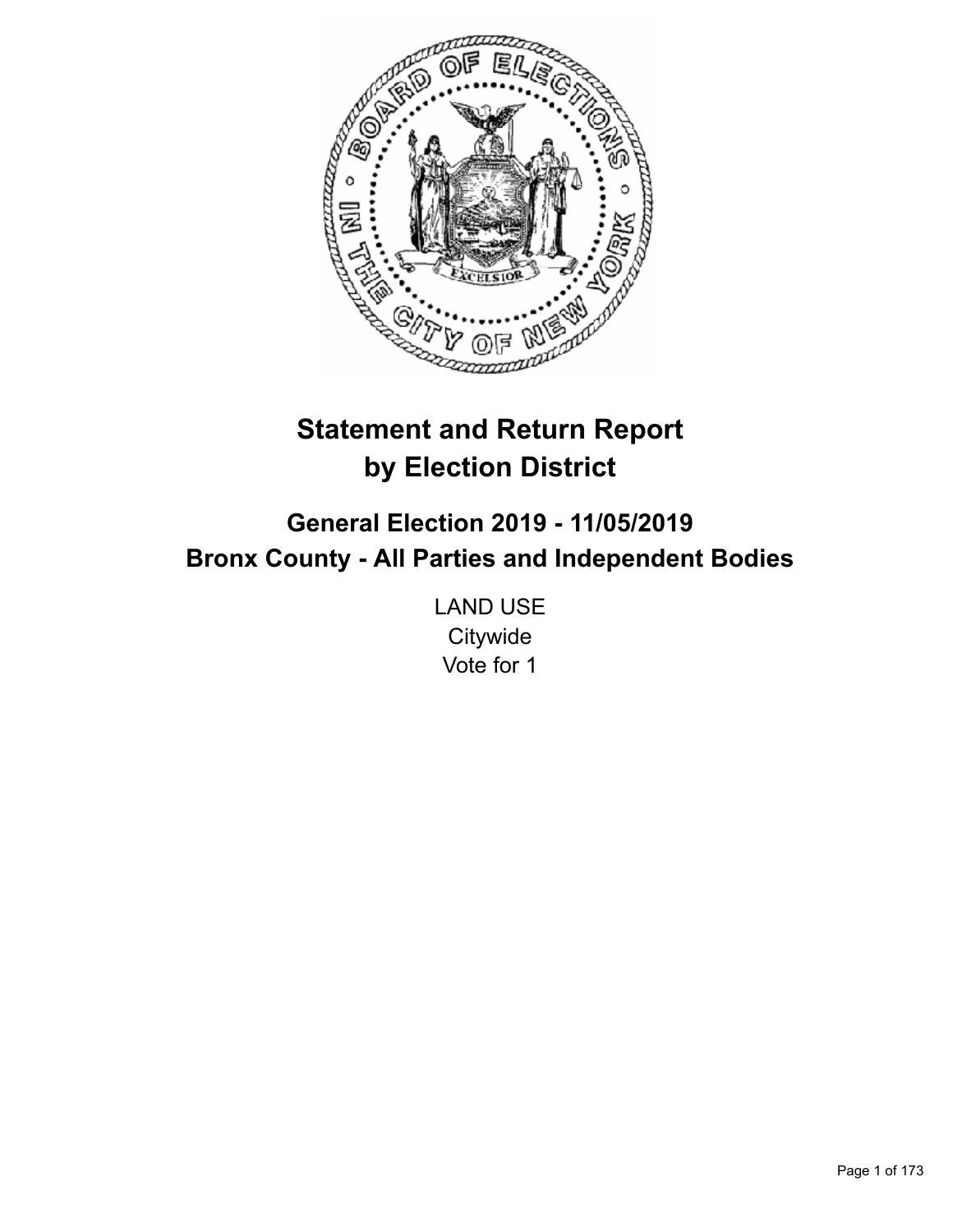

# **001/77 COMBINED into: 011/84**

| PUBLIC COUNTER                                           | 132 |
|----------------------------------------------------------|-----|
| MANUALLY COUNTED EMERGENCY                               | 0   |
| ABSENTEE / MILITARY                                      | 2   |
| AFFIDAVIT                                                |     |
| Total Ballots                                            | 135 |
| Less - Inapplicable Federal/Special Presidential Ballots | 0   |
| <b>Total Applicable Ballots</b>                          | 135 |
| YES                                                      | 73  |
| NO.                                                      | 20  |
| <b>Total Votes</b>                                       | 93  |
| Unrecorded                                               | 42  |

### **003/77**

| <b>PUBLIC COUNTER</b>                                    | 189            |
|----------------------------------------------------------|----------------|
| <b>MANUALLY COUNTED EMERGENCY</b>                        | 0              |
| ABSENTEE / MILITARY                                      | $\overline{2}$ |
| AFFIDAVIT                                                | 0              |
| <b>Total Ballots</b>                                     | 191            |
| Less - Inapplicable Federal/Special Presidential Ballots | 0              |
| <b>Total Applicable Ballots</b>                          | 191            |
| <b>YES</b>                                               | 131            |
| NO.                                                      | 22             |
| <b>Total Votes</b>                                       | 153            |
| Unrecorded                                               | 38             |
|                                                          |                |

# **004/77 COMBINED into: 002/77**

| <b>PUBLIC COUNTER</b>                                    | 202            |
|----------------------------------------------------------|----------------|
| <b>MANUALLY COUNTED EMERGENCY</b>                        | 0              |
| ABSENTEE / MILITARY                                      | $\overline{2}$ |
| <b>AFFIDAVIT</b>                                         | 1              |
| <b>Total Ballots</b>                                     | 205            |
| Less - Inapplicable Federal/Special Presidential Ballots | 0              |
| <b>Total Applicable Ballots</b>                          | 205            |
| <b>YES</b>                                               | 112            |
| <b>NO</b>                                                | 37             |
| <b>Total Votes</b>                                       | 149            |
| Unrecorded                                               | 56             |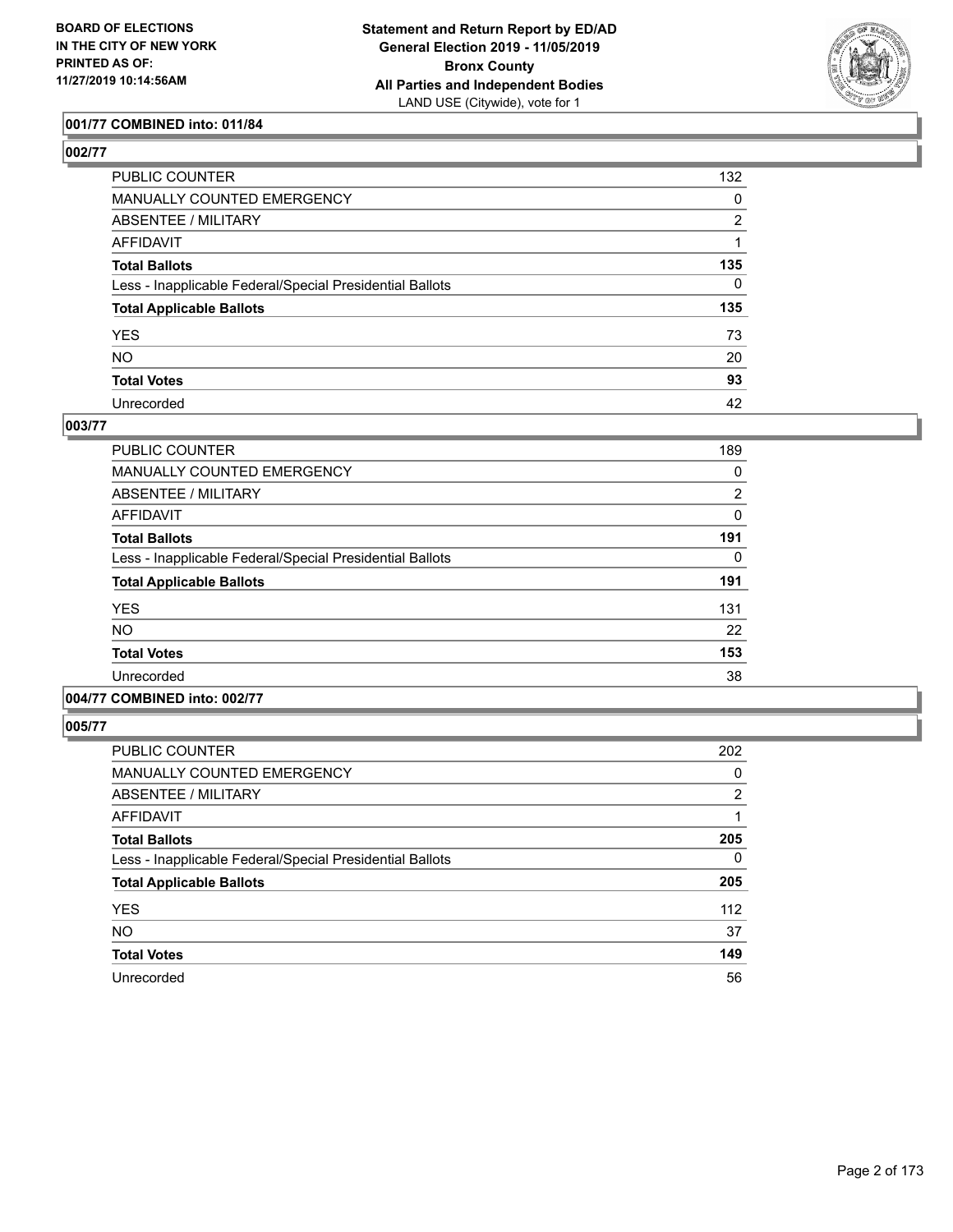

| PUBLIC COUNTER                                           | 139          |
|----------------------------------------------------------|--------------|
| MANUALLY COUNTED EMERGENCY                               | $\mathbf{0}$ |
| ABSENTEE / MILITARY                                      |              |
| AFFIDAVIT                                                | 0            |
| Total Ballots                                            | 140          |
| Less - Inapplicable Federal/Special Presidential Ballots | 0            |
| <b>Total Applicable Ballots</b>                          | 140          |
| YES                                                      | 72           |
| NO.                                                      | 8            |
| <b>Total Votes</b>                                       | 80           |
| Unrecorded                                               | 60           |

# **007/77**

| PUBLIC COUNTER                                           | 170      |
|----------------------------------------------------------|----------|
| MANUALLY COUNTED EMERGENCY                               | 0        |
| ABSENTEE / MILITARY                                      | 5        |
| AFFIDAVIT                                                |          |
| <b>Total Ballots</b>                                     | 176      |
| Less - Inapplicable Federal/Special Presidential Ballots | $\Omega$ |
| <b>Total Applicable Ballots</b>                          | 176      |
| <b>YES</b>                                               | 74       |
| <b>NO</b>                                                | 24       |
| <b>Total Votes</b>                                       | 98       |
| Unrecorded                                               | 78       |

| PUBLIC COUNTER                                           | 133      |
|----------------------------------------------------------|----------|
| <b>MANUALLY COUNTED EMERGENCY</b>                        | $\Omega$ |
| ABSENTEE / MILITARY                                      | 3        |
| AFFIDAVIT                                                | 0        |
| <b>Total Ballots</b>                                     | 136      |
| Less - Inapplicable Federal/Special Presidential Ballots | $\Omega$ |
| <b>Total Applicable Ballots</b>                          | 136      |
| <b>YES</b>                                               | 55       |
| <b>NO</b>                                                | 9        |
| <b>Total Votes</b>                                       | 64       |
| Unrecorded                                               | 72       |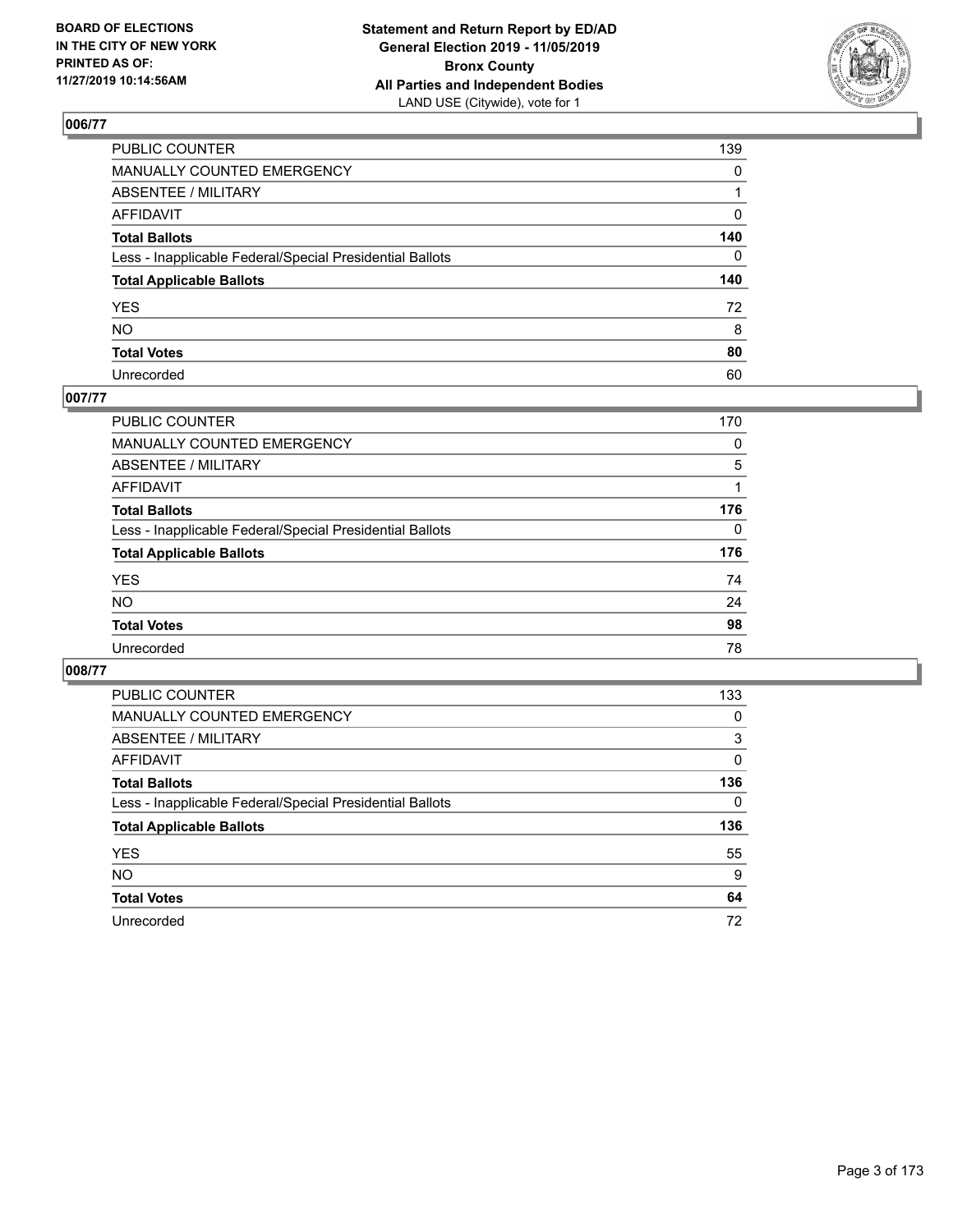

| PUBLIC COUNTER                                           | 111 |
|----------------------------------------------------------|-----|
| MANUALLY COUNTED EMERGENCY                               | 0   |
| ABSENTEE / MILITARY                                      | 3   |
| AFFIDAVIT                                                | 0   |
| Total Ballots                                            | 114 |
| Less - Inapplicable Federal/Special Presidential Ballots | 0   |
| <b>Total Applicable Ballots</b>                          | 114 |
| YES                                                      | 68  |
| NO.                                                      | 13  |
| <b>Total Votes</b>                                       | 81  |
| Unrecorded                                               | 33  |

# **010/77**

| PUBLIC COUNTER                                           | 328      |
|----------------------------------------------------------|----------|
| MANUALLY COUNTED EMERGENCY                               | 0        |
| ABSENTEE / MILITARY                                      | 5        |
| AFFIDAVIT                                                | 6        |
| <b>Total Ballots</b>                                     | 339      |
| Less - Inapplicable Federal/Special Presidential Ballots | $\Omega$ |
| <b>Total Applicable Ballots</b>                          | 339      |
| <b>YES</b>                                               | 162      |
| <b>NO</b>                                                | 43       |
| <b>Total Votes</b>                                       | 205      |
| Unrecorded                                               | 134      |

| <b>PUBLIC COUNTER</b>                                    | 109      |
|----------------------------------------------------------|----------|
| <b>MANUALLY COUNTED EMERGENCY</b>                        | 0        |
| ABSENTEE / MILITARY                                      | 2        |
| AFFIDAVIT                                                | 3        |
| <b>Total Ballots</b>                                     | 114      |
| Less - Inapplicable Federal/Special Presidential Ballots | $\Omega$ |
| <b>Total Applicable Ballots</b>                          | 114      |
| <b>YES</b>                                               | 49       |
| NO.                                                      | 9        |
| <b>Total Votes</b>                                       | 58       |
| Unrecorded                                               | 56       |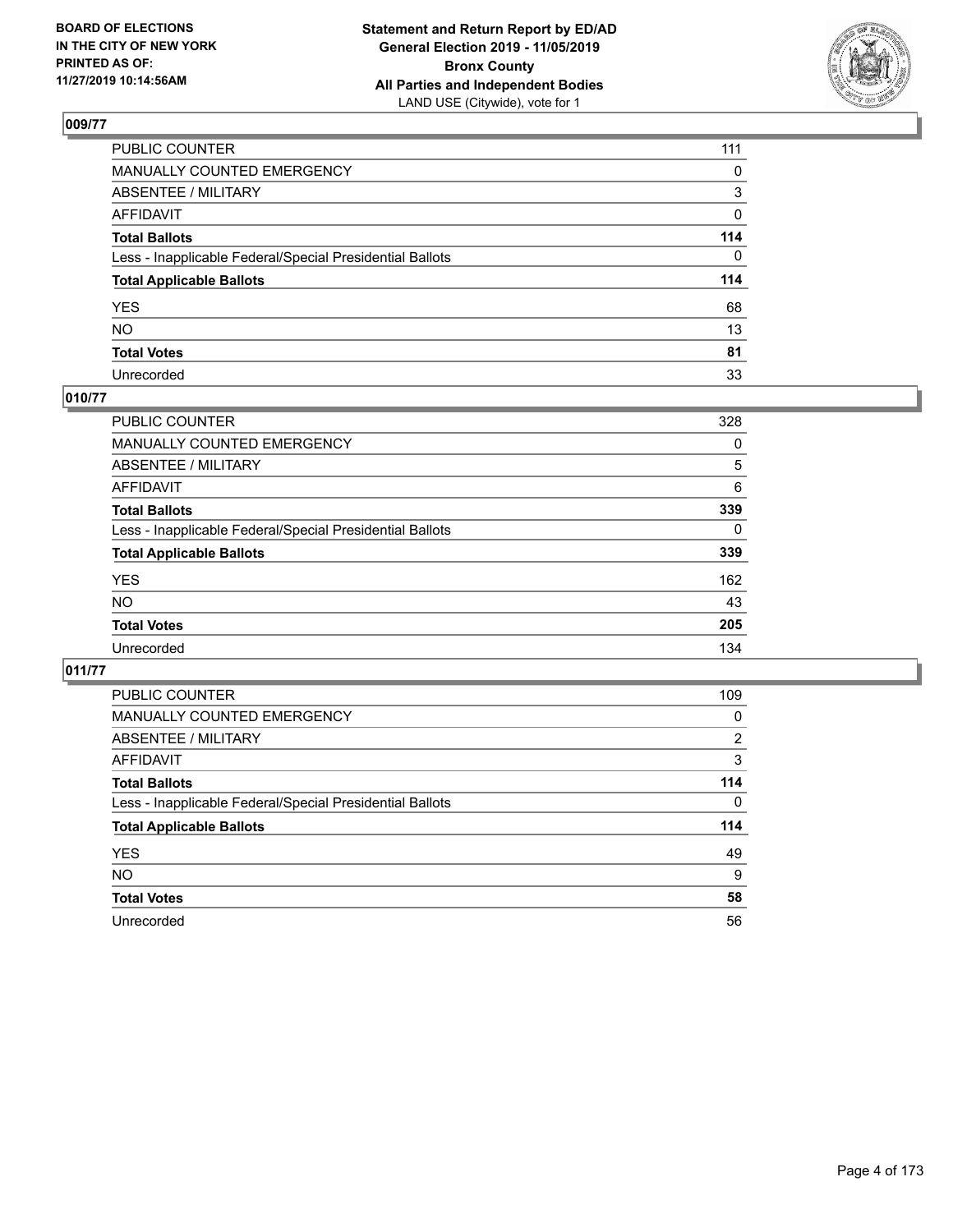

| PUBLIC COUNTER                                           | 176      |
|----------------------------------------------------------|----------|
| MANUALLY COUNTED EMERGENCY                               | 0        |
| <b>ABSENTEE / MILITARY</b>                               | 3        |
| <b>AFFIDAVIT</b>                                         | 0        |
| <b>Total Ballots</b>                                     | 179      |
| Less - Inapplicable Federal/Special Presidential Ballots | $\Omega$ |
| <b>Total Applicable Ballots</b>                          | 179      |
| <b>YES</b>                                               | 117      |
| <b>NO</b>                                                | 17       |
| <b>Total Votes</b>                                       | 134      |
| Unrecorded                                               | 45       |

#### **013/77 COMBINED into: 012/77**

#### **014/77**

| <b>PUBLIC COUNTER</b>                                    | 208            |
|----------------------------------------------------------|----------------|
| <b>MANUALLY COUNTED EMERGENCY</b>                        | 0              |
| ABSENTEE / MILITARY                                      | 0              |
| <b>AFFIDAVIT</b>                                         | $\overline{2}$ |
| <b>Total Ballots</b>                                     | 210            |
| Less - Inapplicable Federal/Special Presidential Ballots | 0              |
| <b>Total Applicable Ballots</b>                          | 210            |
| <b>YES</b>                                               | 120            |
| NO.                                                      | 20             |
| <b>Total Votes</b>                                       | 140            |
| Unrecorded                                               | 70             |

# **015/77 COMBINED into: 014/77**

| <b>PUBLIC COUNTER</b>                                    | 185   |
|----------------------------------------------------------|-------|
| <b>MANUALLY COUNTED EMERGENCY</b>                        | 0     |
| ABSENTEE / MILITARY                                      | 4     |
| AFFIDAVIT                                                | 0     |
| <b>Total Ballots</b>                                     | 189   |
| Less - Inapplicable Federal/Special Presidential Ballots | 0     |
| <b>Total Applicable Ballots</b>                          | 189   |
| <b>YES</b>                                               | 99    |
| <b>NO</b>                                                | 13    |
| <b>Total Votes</b>                                       | $112$ |
| Unrecorded                                               | 77    |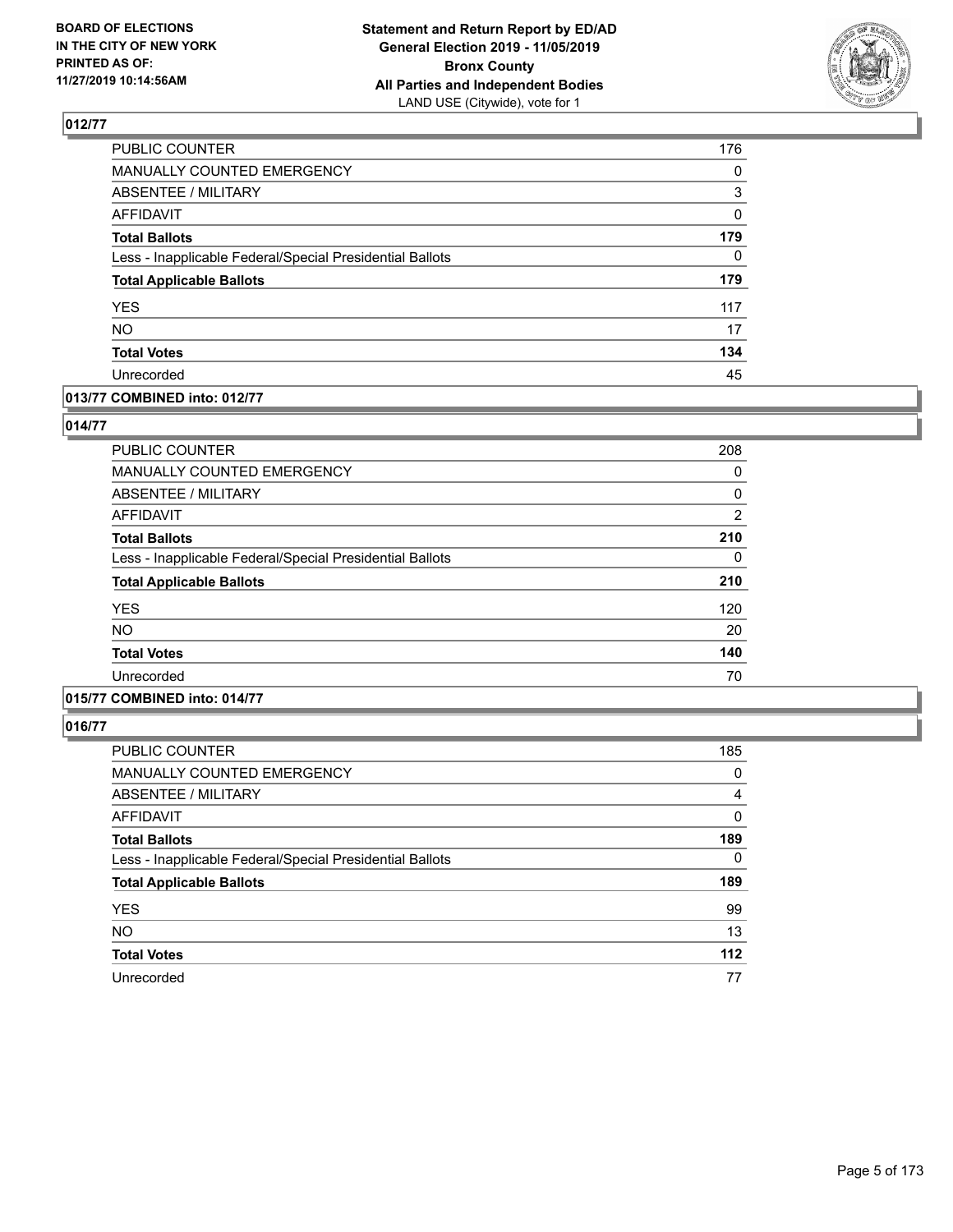

| PUBLIC COUNTER                                           | 170 |
|----------------------------------------------------------|-----|
| MANUALLY COUNTED EMERGENCY                               | 0   |
| ABSENTEE / MILITARY                                      | 3   |
| AFFIDAVIT                                                | 2   |
| Total Ballots                                            | 175 |
| Less - Inapplicable Federal/Special Presidential Ballots | 0   |
| <b>Total Applicable Ballots</b>                          | 175 |
| YES                                                      | 98  |
| NO.                                                      | 15  |
| <b>Total Votes</b>                                       | 113 |
| Unrecorded                                               | 62  |

# **018/77**

| <b>PUBLIC COUNTER</b>                                    | 66       |
|----------------------------------------------------------|----------|
| MANUALLY COUNTED EMERGENCY                               | $\Omega$ |
| ABSENTEE / MILITARY                                      | 4        |
| AFFIDAVIT                                                |          |
| <b>Total Ballots</b>                                     | 71       |
| Less - Inapplicable Federal/Special Presidential Ballots | $\Omega$ |
| <b>Total Applicable Ballots</b>                          | 71       |
| <b>YES</b>                                               | 49       |
| <b>NO</b>                                                | 8        |
| <b>Total Votes</b>                                       | 57       |
| Unrecorded                                               | 14       |

| <b>PUBLIC COUNTER</b>                                    | 210 |
|----------------------------------------------------------|-----|
| <b>MANUALLY COUNTED EMERGENCY</b>                        | 0   |
| ABSENTEE / MILITARY                                      | 4   |
| AFFIDAVIT                                                | 0   |
| <b>Total Ballots</b>                                     | 214 |
| Less - Inapplicable Federal/Special Presidential Ballots | 0   |
| <b>Total Applicable Ballots</b>                          | 214 |
| <b>YES</b>                                               | 81  |
| NO.                                                      | 12  |
| <b>Total Votes</b>                                       | 93  |
| Unrecorded                                               | 121 |
| 020/77 COMBINED into: 021/77                             |     |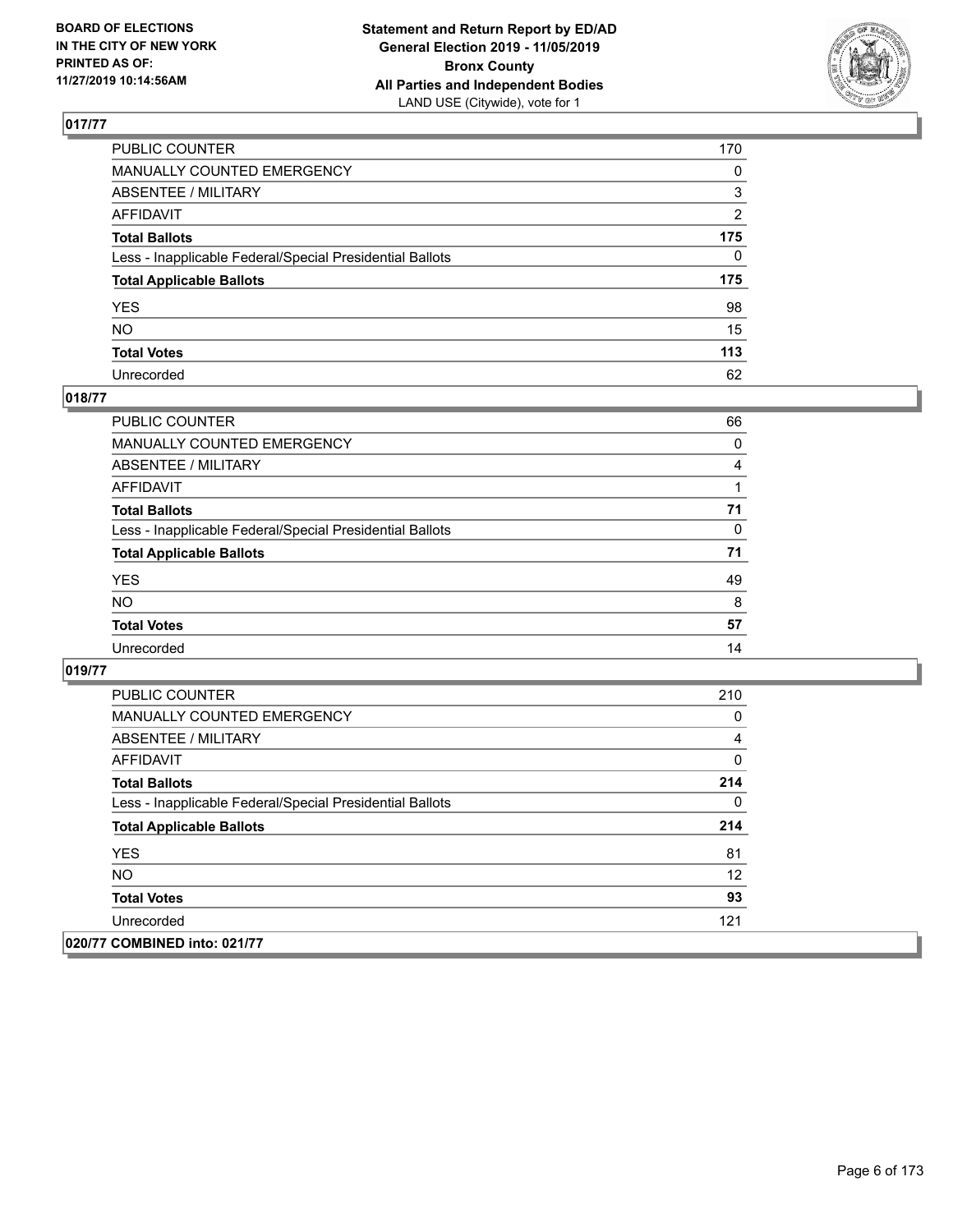

| PUBLIC COUNTER                                           | 175 |
|----------------------------------------------------------|-----|
| MANUALLY COUNTED EMERGENCY                               | 0   |
| ABSENTEE / MILITARY                                      | 4   |
| AFFIDAVIT                                                | 0   |
| Total Ballots                                            | 179 |
| Less - Inapplicable Federal/Special Presidential Ballots | 0   |
| <b>Total Applicable Ballots</b>                          | 179 |
| YES                                                      | 91  |
| NO.                                                      | 13  |
| <b>Total Votes</b>                                       | 104 |
| Unrecorded                                               | 75  |

# **022/77**

| <b>PUBLIC COUNTER</b>                                    | 186            |
|----------------------------------------------------------|----------------|
| MANUALLY COUNTED EMERGENCY                               | $\Omega$       |
| ABSENTEE / MILITARY                                      | 8              |
| AFFIDAVIT                                                | $\overline{2}$ |
| <b>Total Ballots</b>                                     | 196            |
| Less - Inapplicable Federal/Special Presidential Ballots | $\Omega$       |
| <b>Total Applicable Ballots</b>                          | 196            |
| <b>YES</b>                                               | 102            |
| <b>NO</b>                                                | 14             |
| <b>Total Votes</b>                                       | 116            |
| Unrecorded                                               | 80             |

| <b>PUBLIC COUNTER</b>                                    | 224 |
|----------------------------------------------------------|-----|
| <b>MANUALLY COUNTED EMERGENCY</b>                        | 0   |
| ABSENTEE / MILITARY                                      | 3   |
| AFFIDAVIT                                                |     |
| <b>Total Ballots</b>                                     | 228 |
| Less - Inapplicable Federal/Special Presidential Ballots | 0   |
| <b>Total Applicable Ballots</b>                          | 228 |
| <b>YES</b>                                               | 71  |
| NO.                                                      | 20  |
| <b>Total Votes</b>                                       | 91  |
| Unrecorded                                               | 137 |
| 024/77 COMBINED into: 023/77                             |     |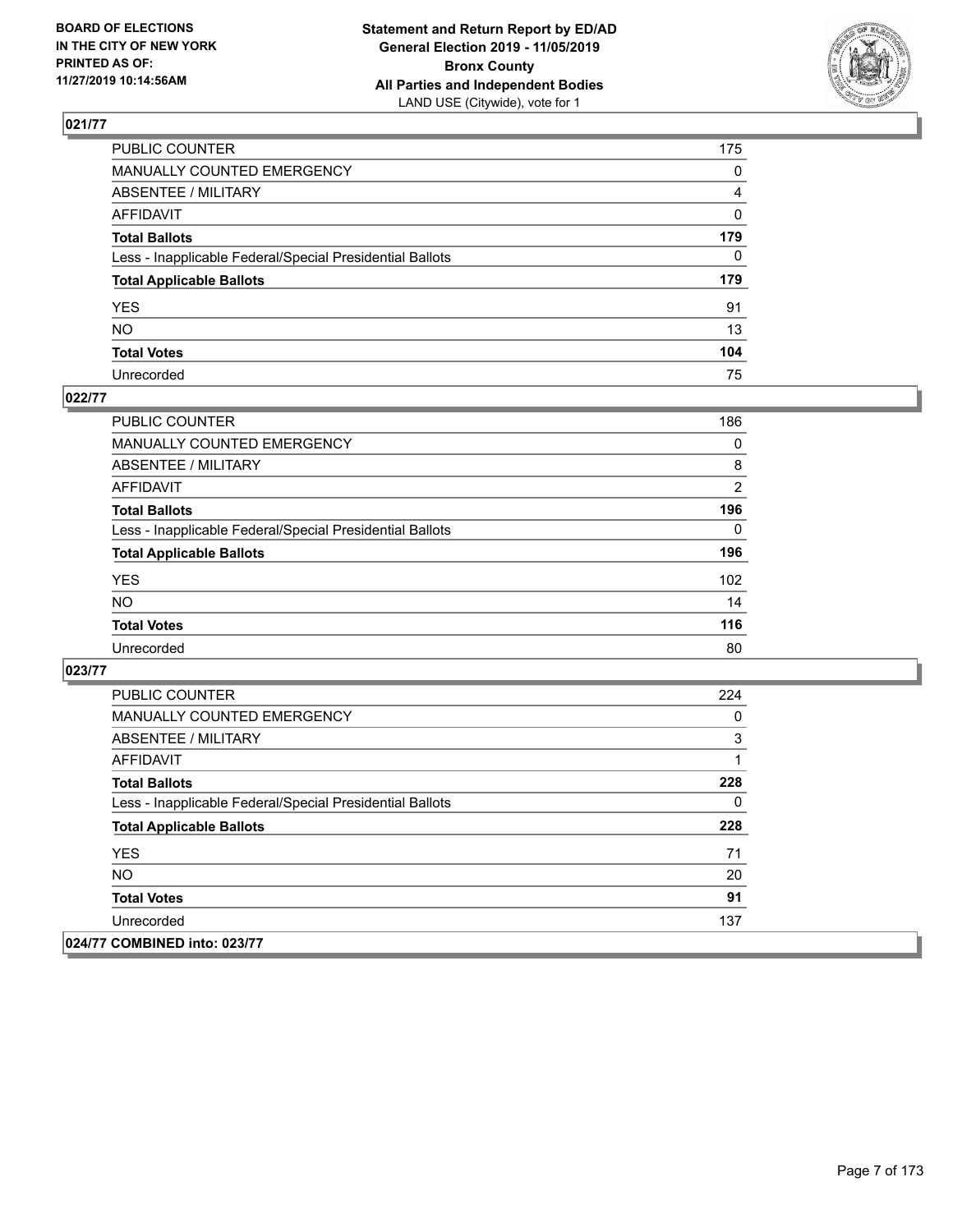

| PUBLIC COUNTER                                           | 194      |
|----------------------------------------------------------|----------|
| MANUALLY COUNTED EMERGENCY                               | $\Omega$ |
| <b>ABSENTEE / MILITARY</b>                               | 3        |
| <b>AFFIDAVIT</b>                                         | 0        |
| <b>Total Ballots</b>                                     | 197      |
| Less - Inapplicable Federal/Special Presidential Ballots | 0        |
| <b>Total Applicable Ballots</b>                          | 197      |
| <b>YES</b>                                               | 124      |
| <b>NO</b>                                                | 17       |
| <b>Total Votes</b>                                       | 141      |
| Unrecorded                                               | 56       |

#### **026/77 COMBINED into: 022/77**

#### **027/77**

| PUBLIC COUNTER                                           | 134            |
|----------------------------------------------------------|----------------|
| <b>MANUALLY COUNTED EMERGENCY</b>                        | 0              |
| ABSENTEE / MILITARY                                      | 4              |
| AFFIDAVIT                                                | $\overline{2}$ |
| <b>Total Ballots</b>                                     | 140            |
| Less - Inapplicable Federal/Special Presidential Ballots | $\Omega$       |
| <b>Total Applicable Ballots</b>                          | 140            |
| <b>YES</b>                                               | 77             |
| <b>NO</b>                                                | 12             |
| <b>Total Votes</b>                                       | 89             |
| Unrecorded                                               | 51             |

#### **028/77**

| <b>PUBLIC COUNTER</b>                                    | 188      |
|----------------------------------------------------------|----------|
| <b>MANUALLY COUNTED EMERGENCY</b>                        | 0        |
| ABSENTEE / MILITARY                                      | 5        |
| AFFIDAVIT                                                | 2        |
| <b>Total Ballots</b>                                     | 195      |
| Less - Inapplicable Federal/Special Presidential Ballots | $\Omega$ |
| <b>Total Applicable Ballots</b>                          | 195      |
| <b>YES</b>                                               | 120      |
| NO.                                                      | 14       |
| <b>Total Votes</b>                                       | 134      |
| Unrecorded                                               | 61       |
| 029/77 COMBINED into: 028/77                             |          |

**030/77 COMBINED into: 025/77**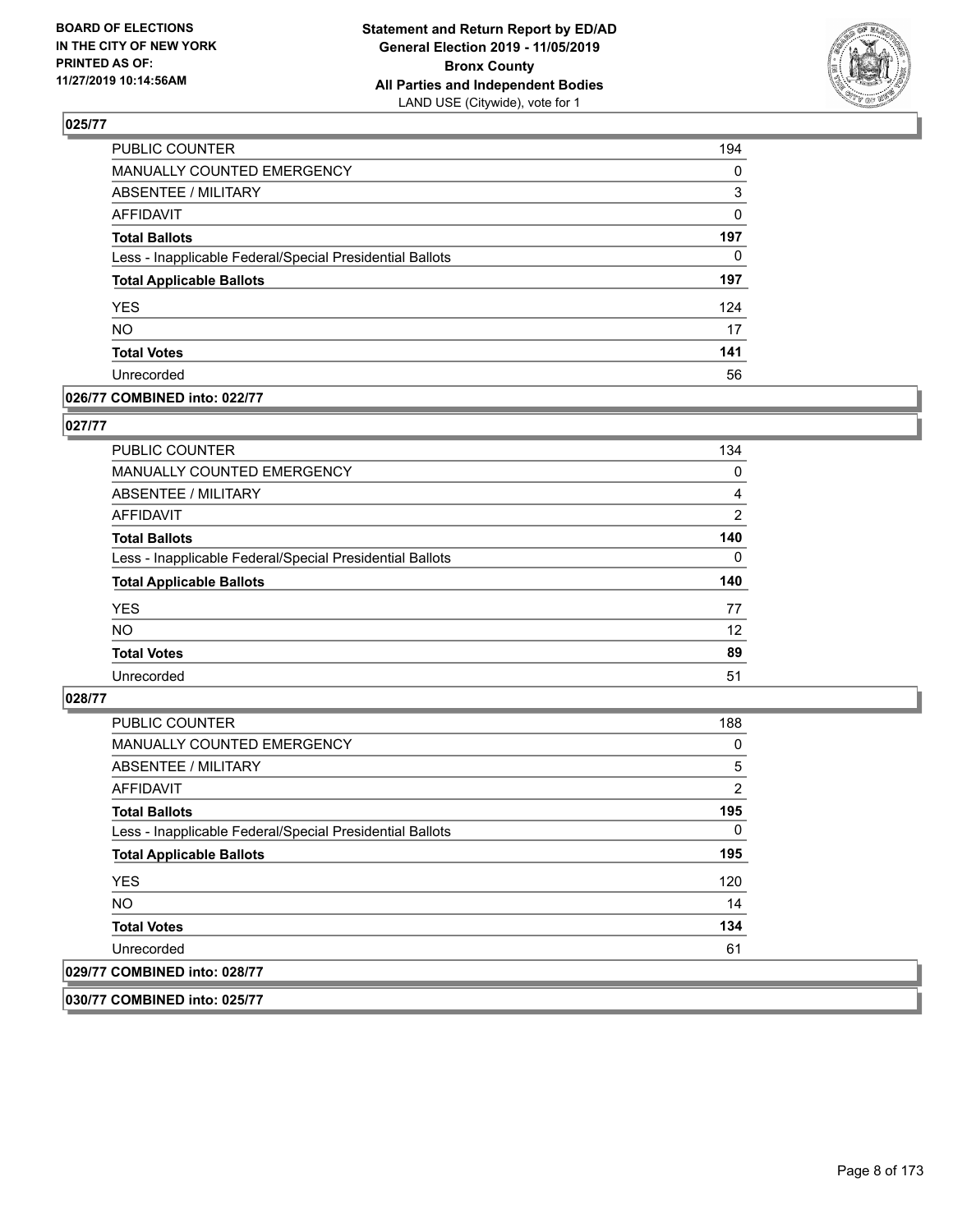

| PUBLIC COUNTER                                           | 127          |
|----------------------------------------------------------|--------------|
| MANUALLY COUNTED EMERGENCY                               | $\mathbf{0}$ |
| ABSENTEE / MILITARY                                      | 0            |
| AFFIDAVIT                                                |              |
| Total Ballots                                            | 128          |
| Less - Inapplicable Federal/Special Presidential Ballots | 0            |
| <b>Total Applicable Ballots</b>                          | 128          |
| YES                                                      | 64           |
| NO.                                                      | 9            |
| <b>Total Votes</b>                                       | 73           |
| Unrecorded                                               | 55           |

### **032/77**

| <b>PUBLIC COUNTER</b>                                    | 128      |
|----------------------------------------------------------|----------|
| <b>MANUALLY COUNTED EMERGENCY</b>                        | 0        |
| ABSENTEE / MILITARY                                      | 4        |
| AFFIDAVIT                                                | 0        |
| <b>Total Ballots</b>                                     | 132      |
| Less - Inapplicable Federal/Special Presidential Ballots | $\Omega$ |
| <b>Total Applicable Ballots</b>                          | 132      |
| <b>YES</b>                                               | 81       |
| <b>NO</b>                                                | 14       |
| <b>Total Votes</b>                                       | 95       |
| Unrecorded                                               | 37       |
|                                                          |          |

**033/77 COMBINED into: 032/77**

| PUBLIC COUNTER                                           | 112 |
|----------------------------------------------------------|-----|
| <b>MANUALLY COUNTED EMERGENCY</b>                        | 0   |
| ABSENTEE / MILITARY                                      |     |
| AFFIDAVIT                                                | 2   |
| <b>Total Ballots</b>                                     | 121 |
| Less - Inapplicable Federal/Special Presidential Ballots | 0   |
| <b>Total Applicable Ballots</b>                          | 121 |
| <b>YES</b>                                               | 69  |
| NO.                                                      | 8   |
| <b>Total Votes</b>                                       | 77  |
| Unrecorded                                               | 44  |
| 035/77 COMBINED into: 034/77                             |     |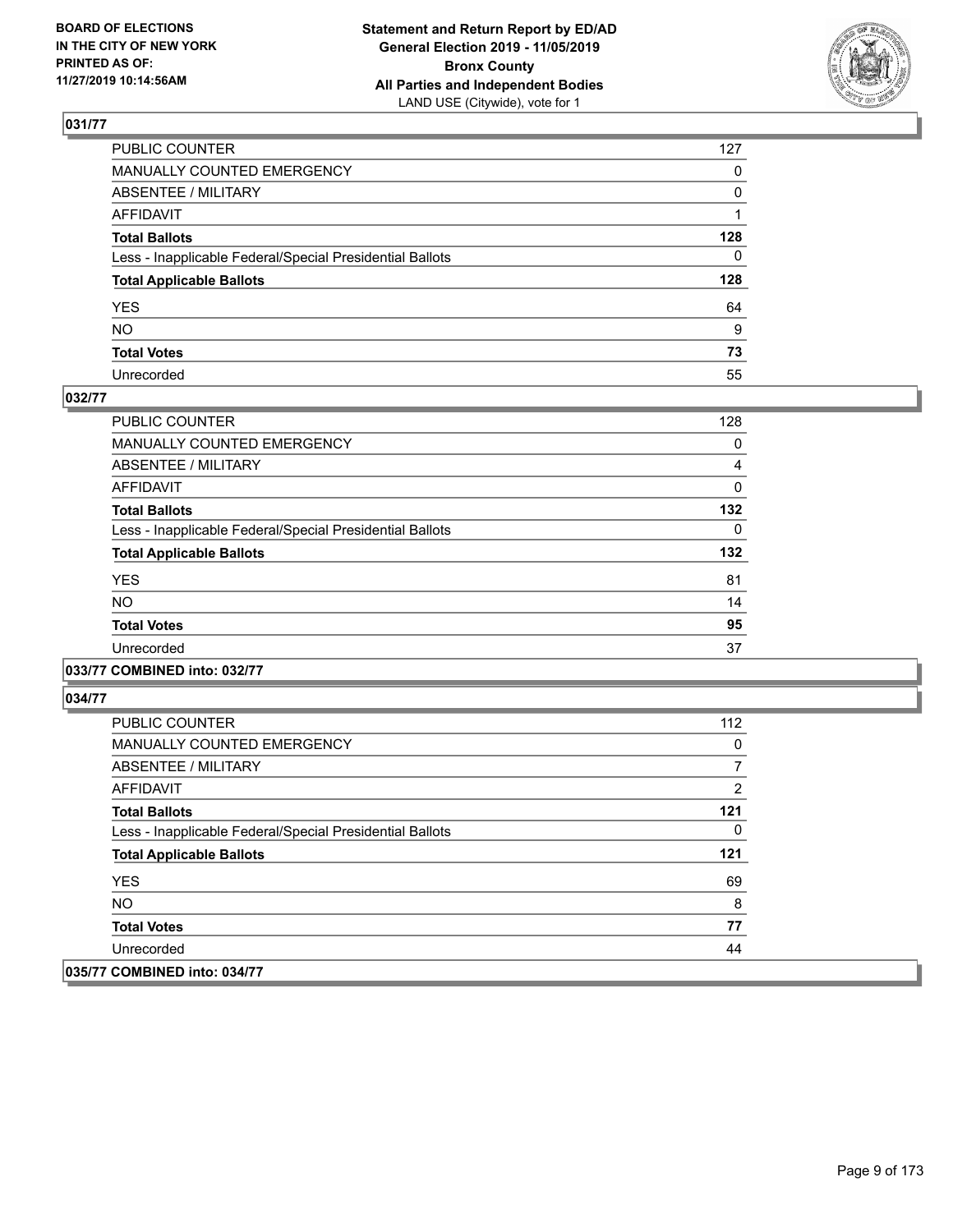

| PUBLIC COUNTER                                           | 129 |
|----------------------------------------------------------|-----|
| MANUALLY COUNTED EMERGENCY                               | 0   |
| ABSENTEE / MILITARY                                      | 4   |
| AFFIDAVIT                                                | 2   |
| Total Ballots                                            | 135 |
| Less - Inapplicable Federal/Special Presidential Ballots | 0   |
| <b>Total Applicable Ballots</b>                          | 135 |
| YES                                                      | 69  |
| NO.                                                      | 25  |
| <b>Total Votes</b>                                       | 94  |
| Unrecorded                                               | 41  |

#### **037/77**

| <b>PUBLIC COUNTER</b>                                    | 157      |
|----------------------------------------------------------|----------|
| <b>MANUALLY COUNTED EMERGENCY</b>                        | 0        |
| ABSENTEE / MILITARY                                      | 3        |
| <b>AFFIDAVIT</b>                                         | 5        |
| <b>Total Ballots</b>                                     | 165      |
| Less - Inapplicable Federal/Special Presidential Ballots | $\Omega$ |
| <b>Total Applicable Ballots</b>                          | 165      |
| <b>YES</b>                                               | 101      |
| <b>NO</b>                                                | 17       |
| <b>Total Votes</b>                                       | 118      |
| Unrecorded                                               | 47       |

### **038/77 COMBINED into: 017/77**

**039/77** 

| <b>PUBLIC COUNTER</b>                                    | 167 |
|----------------------------------------------------------|-----|
| <b>MANUALLY COUNTED EMERGENCY</b>                        | 0   |
| ABSENTEE / MILITARY                                      | 8   |
| AFFIDAVIT                                                | 3   |
| <b>Total Ballots</b>                                     | 178 |
| Less - Inapplicable Federal/Special Presidential Ballots | 0   |
| <b>Total Applicable Ballots</b>                          | 178 |
| <b>YES</b>                                               | 132 |
| <b>NO</b>                                                | 16  |
| <b>Total Votes</b>                                       | 148 |
| Unrecorded                                               | 30  |
| 040/77 COMBINED into: 039/77                             |     |

**041/77 COMBINED into: 042/77**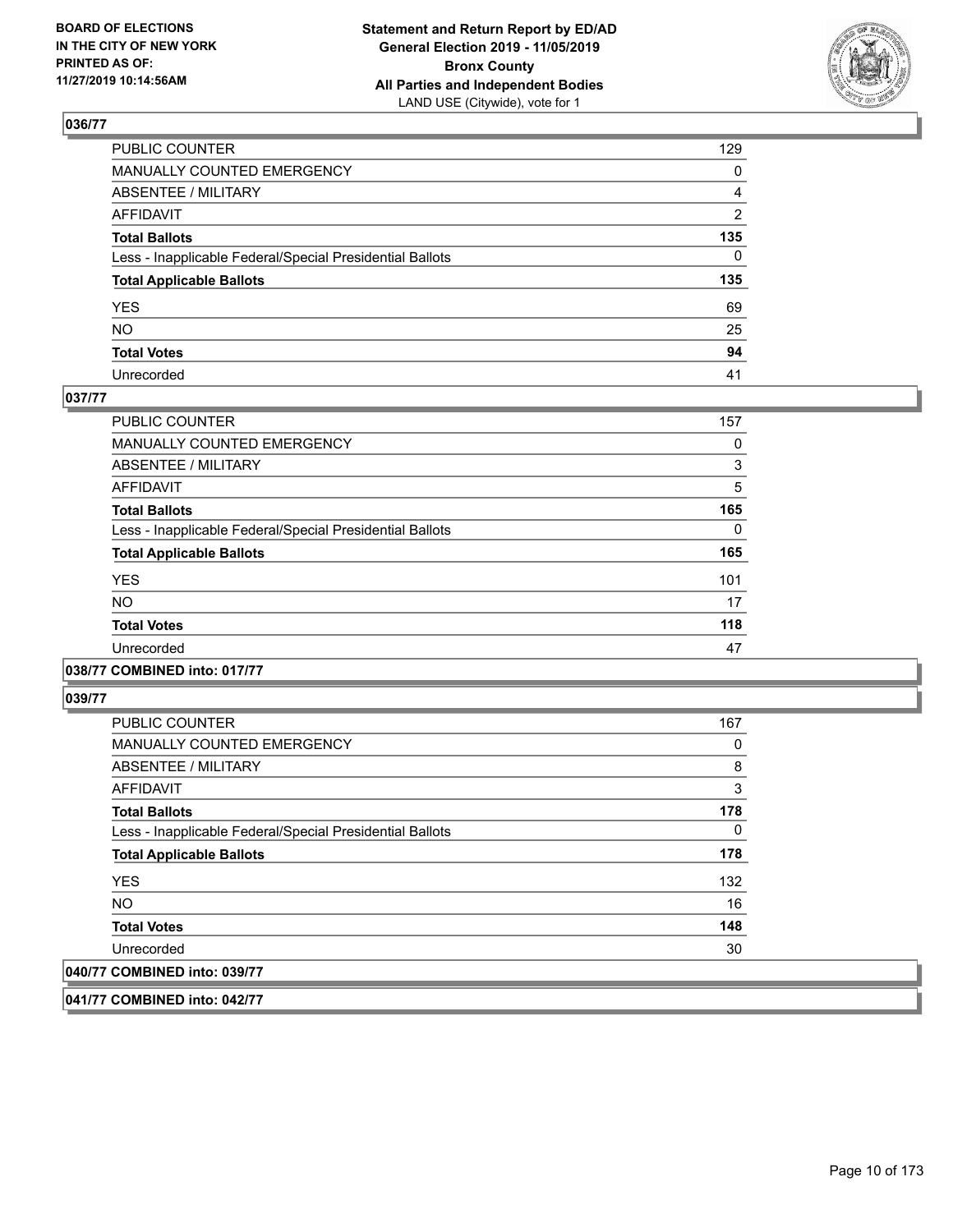

| PUBLIC COUNTER                                           | 199          |
|----------------------------------------------------------|--------------|
| MANUALLY COUNTED EMERGENCY                               | $\mathbf{0}$ |
| ABSENTEE / MILITARY                                      |              |
| AFFIDAVIT                                                | 2            |
| Total Ballots                                            | 202          |
| Less - Inapplicable Federal/Special Presidential Ballots | 0            |
| <b>Total Applicable Ballots</b>                          | 202          |
| YES                                                      | 114          |
| NΟ                                                       | 22           |
| <b>Total Votes</b>                                       | 136          |
| Unrecorded                                               | 66           |

#### **043/77**

| <b>PUBLIC COUNTER</b>                                    | 99       |
|----------------------------------------------------------|----------|
| <b>MANUALLY COUNTED EMERGENCY</b>                        | 0        |
| ABSENTEE / MILITARY                                      | 3        |
| AFFIDAVIT                                                | 3        |
| <b>Total Ballots</b>                                     | 105      |
| Less - Inapplicable Federal/Special Presidential Ballots | $\Omega$ |
| <b>Total Applicable Ballots</b>                          | 105      |
| <b>YES</b>                                               | 77       |
| <b>NO</b>                                                | 11       |
| <b>Total Votes</b>                                       | 88       |
| Unrecorded                                               | 17       |

| <b>PUBLIC COUNTER</b>                                    | 160      |
|----------------------------------------------------------|----------|
| <b>MANUALLY COUNTED EMERGENCY</b>                        | $\Omega$ |
| ABSENTEE / MILITARY                                      | 9        |
| AFFIDAVIT                                                | 0        |
| <b>Total Ballots</b>                                     | 169      |
| Less - Inapplicable Federal/Special Presidential Ballots | $\Omega$ |
| <b>Total Applicable Ballots</b>                          | 169      |
| <b>YES</b>                                               | 115      |
| <b>NO</b>                                                | 14       |
| <b>Total Votes</b>                                       | 129      |
| Unrecorded                                               | 40       |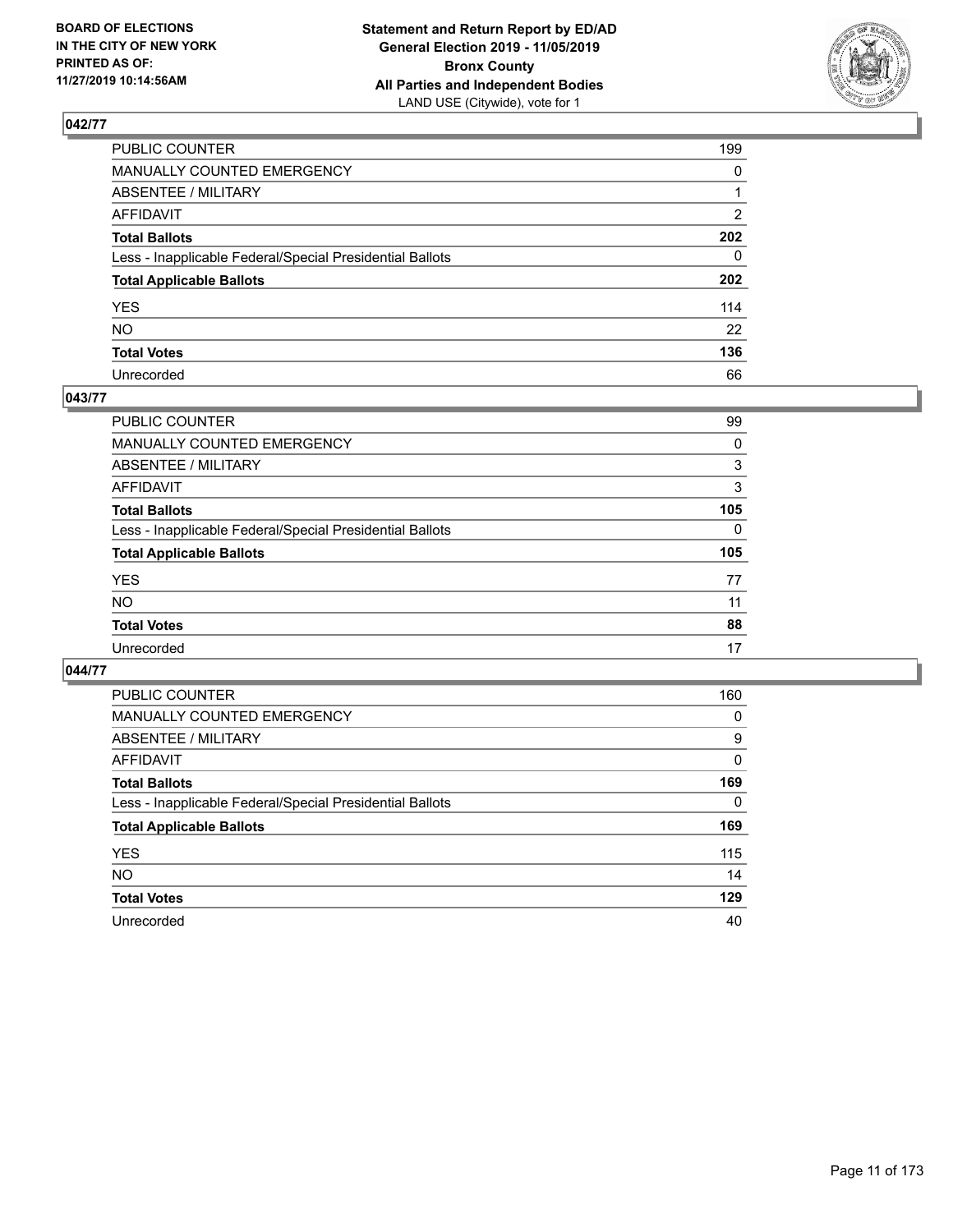

| PUBLIC COUNTER                                           | 156      |
|----------------------------------------------------------|----------|
| MANUALLY COUNTED EMERGENCY                               | 0        |
| <b>ABSENTEE / MILITARY</b>                               | 4        |
| <b>AFFIDAVIT</b>                                         | 0        |
| <b>Total Ballots</b>                                     | 160      |
| Less - Inapplicable Federal/Special Presidential Ballots | $\Omega$ |
| <b>Total Applicable Ballots</b>                          | 160      |
| <b>YES</b>                                               | 97       |
| <b>NO</b>                                                | 14       |
| <b>Total Votes</b>                                       | 111      |
| Unrecorded                                               | 49       |

### **046/77 COMBINED into: 045/77**

#### **047/77**

| <b>PUBLIC COUNTER</b>                                    | 232      |
|----------------------------------------------------------|----------|
| <b>MANUALLY COUNTED EMERGENCY</b>                        | $\Omega$ |
| ABSENTEE / MILITARY                                      | 40       |
| AFFIDAVIT                                                |          |
| <b>Total Ballots</b>                                     | 273      |
| Less - Inapplicable Federal/Special Presidential Ballots | $\Omega$ |
| <b>Total Applicable Ballots</b>                          | 273      |
| <b>YES</b>                                               | 151      |
| <b>NO</b>                                                | 27       |
| <b>Total Votes</b>                                       | 178      |
| Unrecorded                                               | 95       |

| <b>PUBLIC COUNTER</b>                                    | 241      |
|----------------------------------------------------------|----------|
| MANUALLY COUNTED EMERGENCY                               | $\Omega$ |
| ABSENTEE / MILITARY                                      | 7        |
| AFFIDAVIT                                                |          |
| <b>Total Ballots</b>                                     | 249      |
| Less - Inapplicable Federal/Special Presidential Ballots | $\Omega$ |
| <b>Total Applicable Ballots</b>                          | 249      |
| <b>YES</b>                                               | 150      |
| <b>NO</b>                                                | 19       |
| <b>Total Votes</b>                                       | 169      |
| Unrecorded                                               | 80       |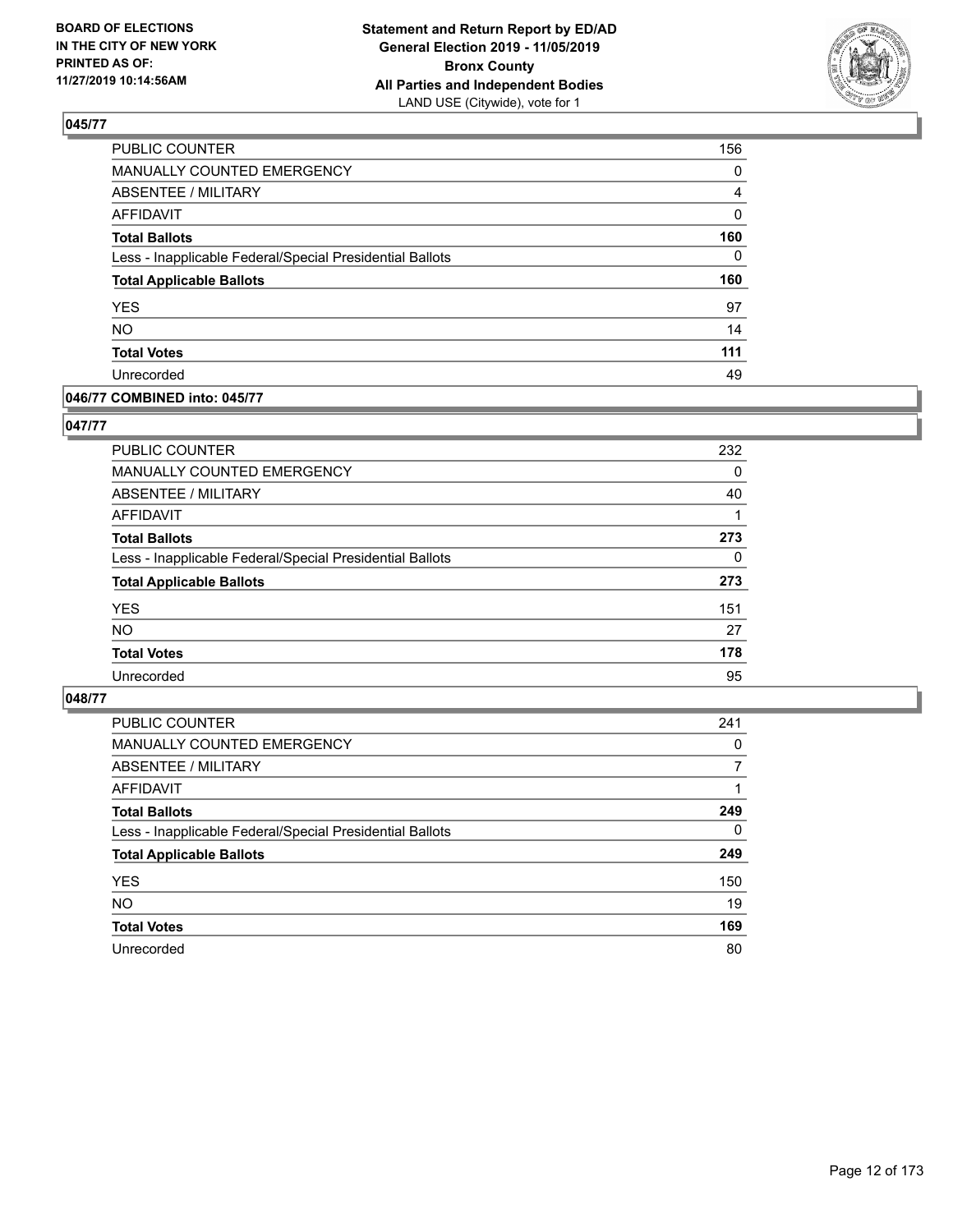

| PUBLIC COUNTER                                           | 287          |
|----------------------------------------------------------|--------------|
| MANUALLY COUNTED EMERGENCY                               | $\Omega$     |
| ABSENTEE / MILITARY                                      | 5            |
| AFFIDAVIT                                                | 3            |
| Total Ballots                                            | 295          |
| Less - Inapplicable Federal/Special Presidential Ballots | $\mathbf{0}$ |
| <b>Total Applicable Ballots</b>                          | 295          |
| YES                                                      | 166          |
| NO.                                                      | 38           |
| <b>Total Votes</b>                                       | 204          |
| Unrecorded                                               | 91           |

#### **050/77**

| <b>PUBLIC COUNTER</b>                                    | 224 |
|----------------------------------------------------------|-----|
| <b>MANUALLY COUNTED EMERGENCY</b>                        | 0   |
| ABSENTEE / MILITARY                                      | 4   |
| <b>AFFIDAVIT</b>                                         | 0   |
| <b>Total Ballots</b>                                     | 228 |
| Less - Inapplicable Federal/Special Presidential Ballots | 0   |
| <b>Total Applicable Ballots</b>                          | 228 |
| <b>YES</b>                                               | 160 |
| <b>NO</b>                                                | 20  |
| <b>Total Votes</b>                                       | 180 |
| Unrecorded                                               | 48  |
|                                                          |     |

### **051/77 COMBINED into: 050/77**

| <b>PUBLIC COUNTER</b>                                    | 35             |
|----------------------------------------------------------|----------------|
| <b>MANUALLY COUNTED EMERGENCY</b>                        | 0              |
| ABSENTEE / MILITARY                                      | 0              |
| <b>AFFIDAVIT</b>                                         | 0              |
| <b>Total Ballots</b>                                     | 35             |
| Less - Inapplicable Federal/Special Presidential Ballots | 0              |
| <b>Total Applicable Ballots</b>                          | 35             |
| <b>YES</b>                                               | 10             |
| <b>NO</b>                                                | $\overline{2}$ |
| <b>Total Votes</b>                                       | 12             |
| Unrecorded                                               | 23             |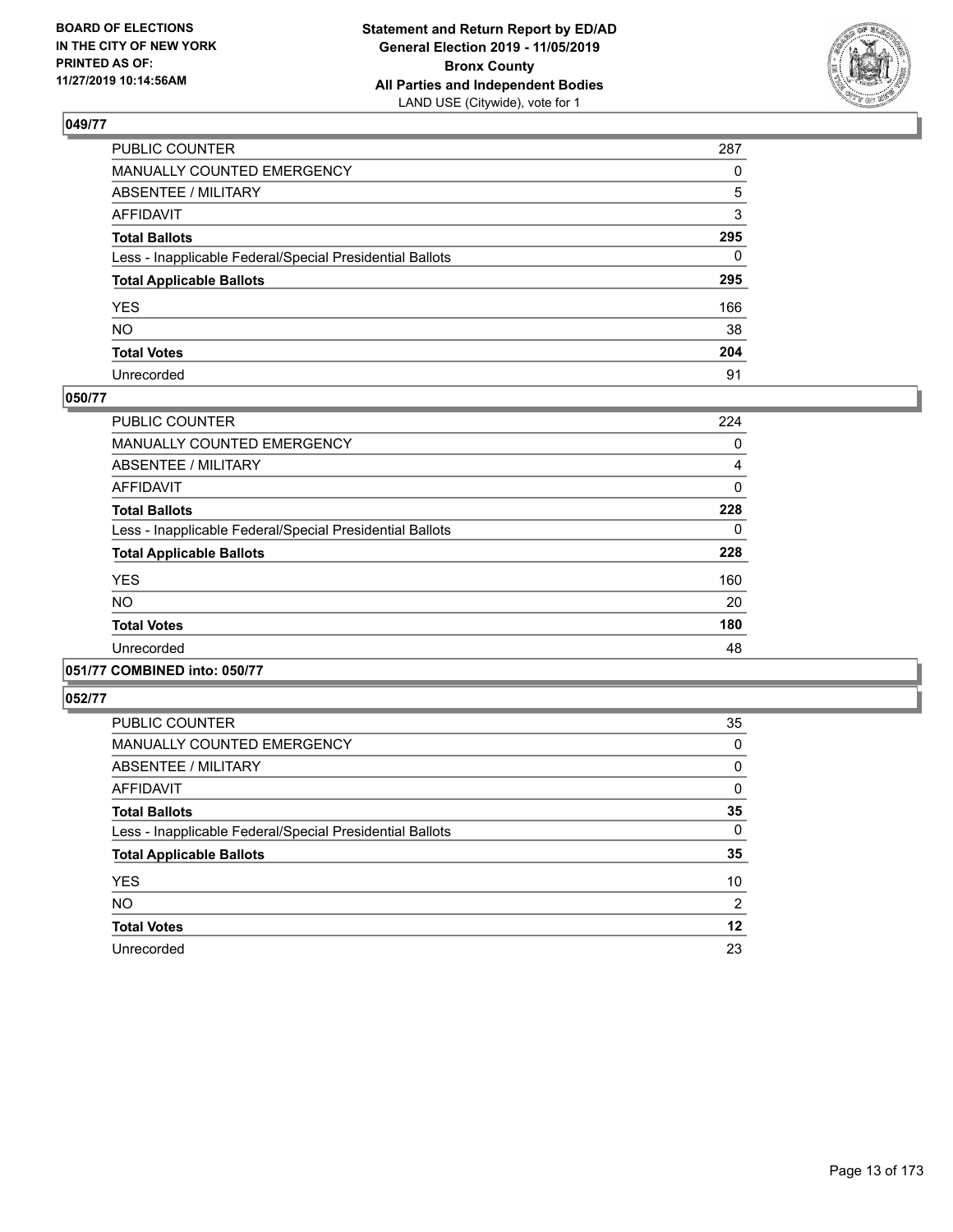

| PUBLIC COUNTER                                           | 179          |
|----------------------------------------------------------|--------------|
| MANUALLY COUNTED EMERGENCY                               | $\mathbf{0}$ |
| ABSENTEE / MILITARY                                      |              |
| AFFIDAVIT                                                | 3            |
| Total Ballots                                            | 183          |
| Less - Inapplicable Federal/Special Presidential Ballots | 0            |
| <b>Total Applicable Ballots</b>                          | 183          |
| YES                                                      | 136          |
| NO.                                                      | 8            |
| <b>Total Votes</b>                                       | 144          |
| Unrecorded                                               | 39           |

#### **054/77**

| <b>PUBLIC COUNTER</b>                                    | 91       |
|----------------------------------------------------------|----------|
| <b>MANUALLY COUNTED EMERGENCY</b>                        | $\Omega$ |
| ABSENTEE / MILITARY                                      | 2        |
| AFFIDAVIT                                                |          |
| <b>Total Ballots</b>                                     | 94       |
| Less - Inapplicable Federal/Special Presidential Ballots | $\Omega$ |
| <b>Total Applicable Ballots</b>                          | 94       |
| <b>YES</b>                                               | 49       |
| <b>NO</b>                                                | 5        |
| <b>Total Votes</b>                                       | 54       |
| Unrecorded                                               | 40       |

**055/77** 

| <b>PUBLIC COUNTER</b>                                    | 192 |
|----------------------------------------------------------|-----|
| <b>MANUALLY COUNTED EMERGENCY</b>                        | 0   |
| ABSENTEE / MILITARY                                      | 4   |
| AFFIDAVIT                                                | 3   |
| <b>Total Ballots</b>                                     | 199 |
| Less - Inapplicable Federal/Special Presidential Ballots | 0   |
| <b>Total Applicable Ballots</b>                          | 199 |
| <b>YES</b>                                               | 115 |
| NO.                                                      | 22  |
| <b>Total Votes</b>                                       | 137 |
| Unrecorded                                               | 62  |
| 056/77 COMBINED into: 047/77                             |     |

**057/77 COMBINED into: 058/77**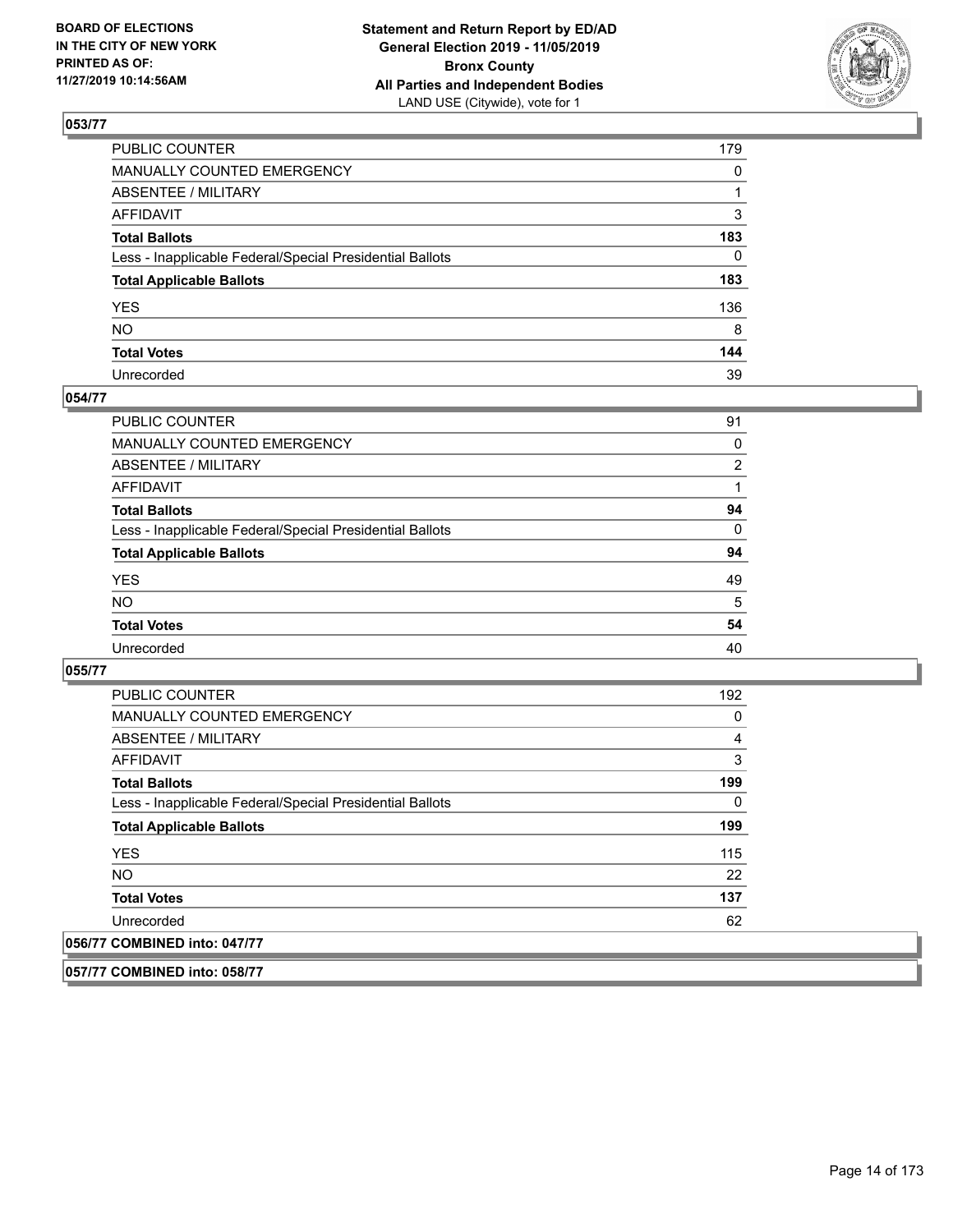

| PUBLIC COUNTER                                           | 356            |
|----------------------------------------------------------|----------------|
| MANUALLY COUNTED EMERGENCY                               | 0              |
| ABSENTEE / MILITARY                                      | 3              |
| AFFIDAVIT                                                | $\overline{4}$ |
| <b>Total Ballots</b>                                     | 363            |
| Less - Inapplicable Federal/Special Presidential Ballots | 0              |
| <b>Total Applicable Ballots</b>                          | 363            |
| <b>YES</b>                                               | 235            |
| <b>NO</b>                                                | 36             |
| <b>Total Votes</b>                                       | 271            |
| Unrecorded                                               | 92             |

### **059/77 COMBINED into: 049/77**

#### **060/77 COMBINED into: 049/77**

# **061/77**

| <b>PUBLIC COUNTER</b>                                    | 262            |
|----------------------------------------------------------|----------------|
| <b>MANUALLY COUNTED EMERGENCY</b>                        | 0              |
| ABSENTEE / MILITARY                                      | $\overline{2}$ |
| AFFIDAVIT                                                | $\overline{2}$ |
| <b>Total Ballots</b>                                     | 266            |
| Less - Inapplicable Federal/Special Presidential Ballots | $\Omega$       |
| <b>Total Applicable Ballots</b>                          | 266            |
| <b>YES</b>                                               | 156            |
| NO.                                                      | 30             |
| <b>Total Votes</b>                                       | 186            |
| Unrecorded                                               | 80             |

#### **062/77**

| <b>PUBLIC COUNTER</b>                                    | 150            |
|----------------------------------------------------------|----------------|
| <b>MANUALLY COUNTED EMERGENCY</b>                        | 0              |
| ABSENTEE / MILITARY                                      | $\overline{2}$ |
| <b>AFFIDAVIT</b>                                         |                |
| <b>Total Ballots</b>                                     | 153            |
| Less - Inapplicable Federal/Special Presidential Ballots | 0              |
| <b>Total Applicable Ballots</b>                          | 153            |
| <b>YES</b>                                               | 81             |
| <b>NO</b>                                                | 8              |
| <b>Total Votes</b>                                       | 89             |
| Unrecorded                                               | 64             |
| 063/77 COMBINED into: 055/77                             |                |

**064/77 COMBINED into: 062/77**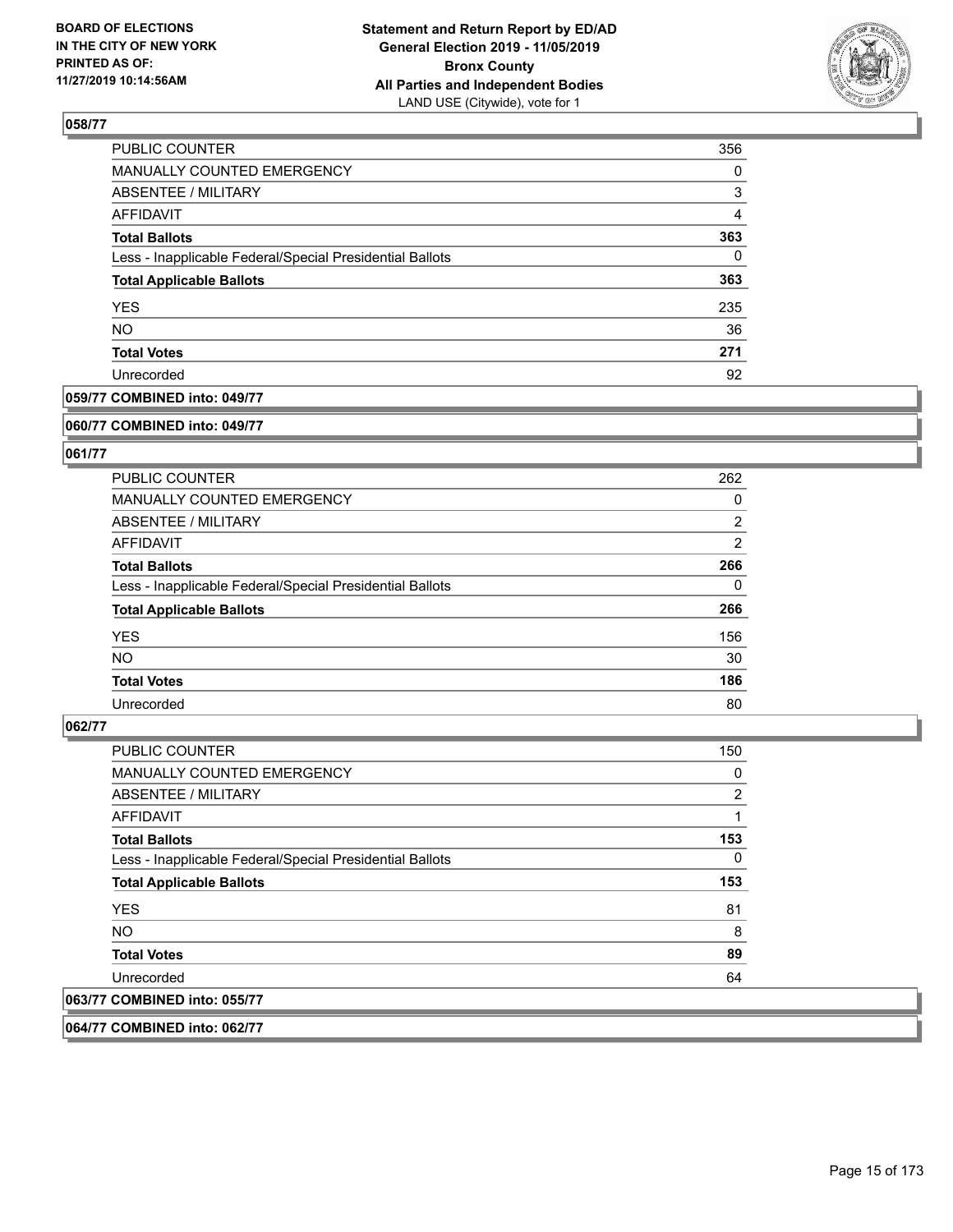

| PUBLIC COUNTER                                           | 110 |
|----------------------------------------------------------|-----|
| MANUALLY COUNTED EMERGENCY                               | 0   |
| ABSENTEE / MILITARY                                      | 4   |
| AFFIDAVIT                                                | 2   |
| Total Ballots                                            | 116 |
| Less - Inapplicable Federal/Special Presidential Ballots | 0   |
| <b>Total Applicable Ballots</b>                          | 116 |
| YES                                                      | 62  |
| NO.                                                      | 10  |
| <b>Total Votes</b>                                       | 72  |
| Unrecorded                                               | 44  |

#### **066/77**

| <b>PUBLIC COUNTER</b>                                    | 214 |
|----------------------------------------------------------|-----|
| <b>MANUALLY COUNTED EMERGENCY</b>                        | 0   |
| ABSENTEE / MILITARY                                      | 2   |
| <b>AFFIDAVIT</b>                                         | 0   |
| <b>Total Ballots</b>                                     | 216 |
| Less - Inapplicable Federal/Special Presidential Ballots | 0   |
| <b>Total Applicable Ballots</b>                          | 216 |
| <b>YES</b>                                               | 128 |
| <b>NO</b>                                                | 40  |
| <b>Total Votes</b>                                       | 168 |
| Unrecorded                                               | 48  |

### **067/77 COMBINED into: 016/77**

**068/77** 

| <b>PUBLIC COUNTER</b>                                    | 106 |
|----------------------------------------------------------|-----|
| <b>MANUALLY COUNTED EMERGENCY</b>                        | 0   |
| ABSENTEE / MILITARY                                      |     |
| AFFIDAVIT                                                | 0   |
| <b>Total Ballots</b>                                     | 107 |
| Less - Inapplicable Federal/Special Presidential Ballots | 0   |
| <b>Total Applicable Ballots</b>                          | 107 |
| <b>YES</b>                                               | 57  |
| NO.                                                      | 12  |
| <b>Total Votes</b>                                       | 69  |
| Unrecorded                                               | 38  |
| 069/77 COMBINED into: 061/77                             |     |

**070/77 COMBINED into: 044/77**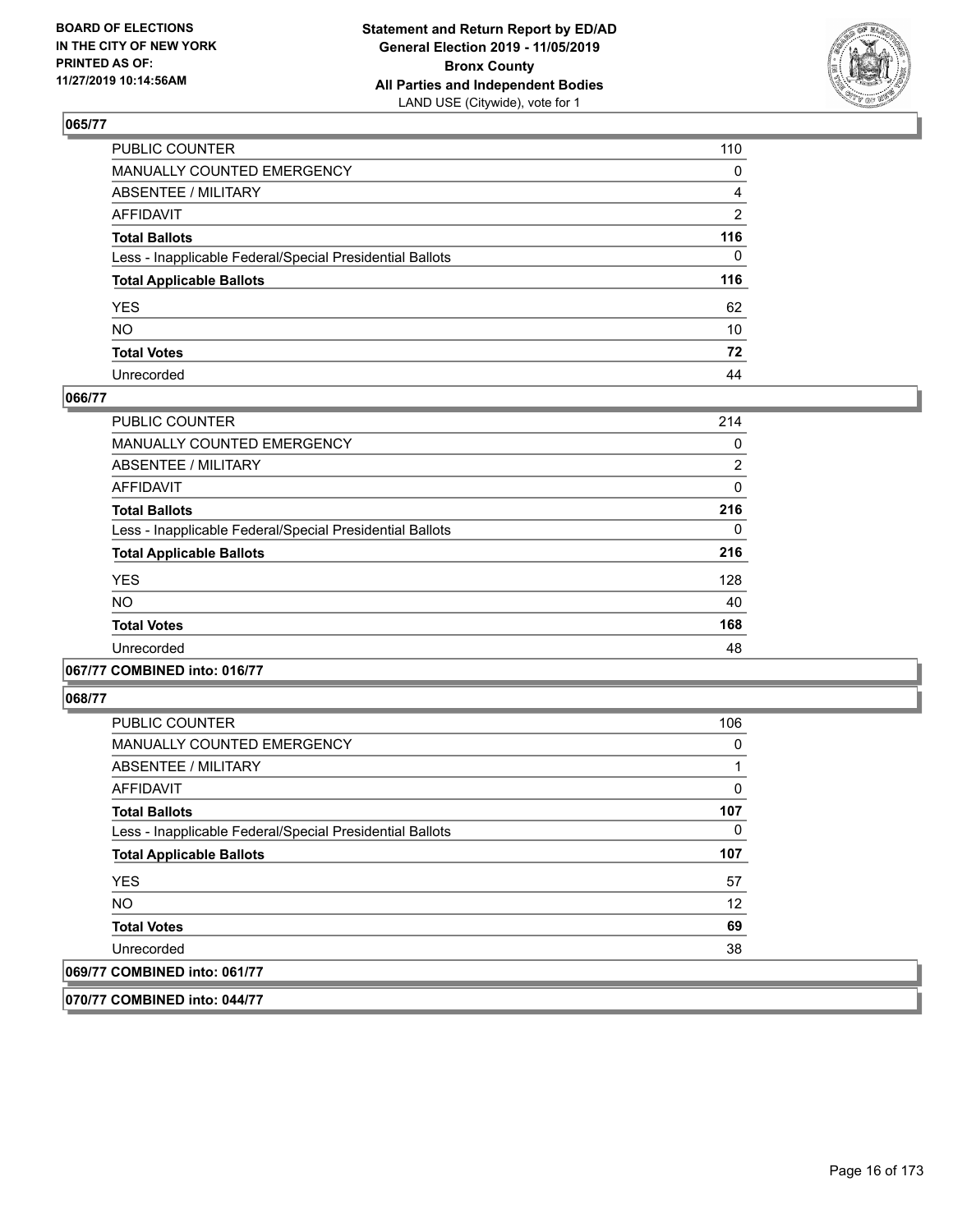

| PUBLIC COUNTER                                           | 201 |
|----------------------------------------------------------|-----|
| MANUALLY COUNTED EMERGENCY                               | 0   |
| ABSENTEE / MILITARY                                      | 3   |
| AFFIDAVIT                                                | 3   |
| <b>Total Ballots</b>                                     | 207 |
| Less - Inapplicable Federal/Special Presidential Ballots | 0   |
| <b>Total Applicable Ballots</b>                          | 207 |
| <b>YES</b>                                               | 136 |
| <b>NO</b>                                                | 21  |
| <b>Total Votes</b>                                       | 157 |
| Unrecorded                                               | 50  |

# **072/77 COMBINED into: 061/77**

**073/77 COMBINED into: 061/77**

**074/77 COMBINED into: 010/77**

**075/77 COMBINED into: 071/77**

# **076/77**

| PUBLIC COUNTER                                           | 152      |
|----------------------------------------------------------|----------|
| MANUALLY COUNTED EMERGENCY                               | 0        |
| ABSENTEE / MILITARY                                      | 2        |
| AFFIDAVIT                                                |          |
| <b>Total Ballots</b>                                     | 155      |
| Less - Inapplicable Federal/Special Presidential Ballots | $\Omega$ |
| <b>Total Applicable Ballots</b>                          | 155      |
| <b>YES</b>                                               | 89       |
| <b>NO</b>                                                | 10       |
| <b>Total Votes</b>                                       | 99       |
| Unrecorded                                               | 56       |
|                                                          |          |

# **077/77 COMBINED into: 003/77**

**078/77** 

| PUBLIC COUNTER                                           | 133 |
|----------------------------------------------------------|-----|
| <b>MANUALLY COUNTED EMERGENCY</b>                        | 0   |
| ABSENTEE / MILITARY                                      | 2   |
| AFFIDAVIT                                                | 0   |
| <b>Total Ballots</b>                                     | 135 |
| Less - Inapplicable Federal/Special Presidential Ballots | 0   |
| <b>Total Applicable Ballots</b>                          | 135 |
| <b>YES</b>                                               | 62  |
| NO.                                                      | 9   |
| <b>Total Votes</b>                                       | 71  |
| Unrecorded                                               | 64  |
| 079/77 COMBINED into: 076/77                             |     |
|                                                          |     |

**080/77 COMBINED into: 044/77**

**081/77 COMBINED into: 019/77**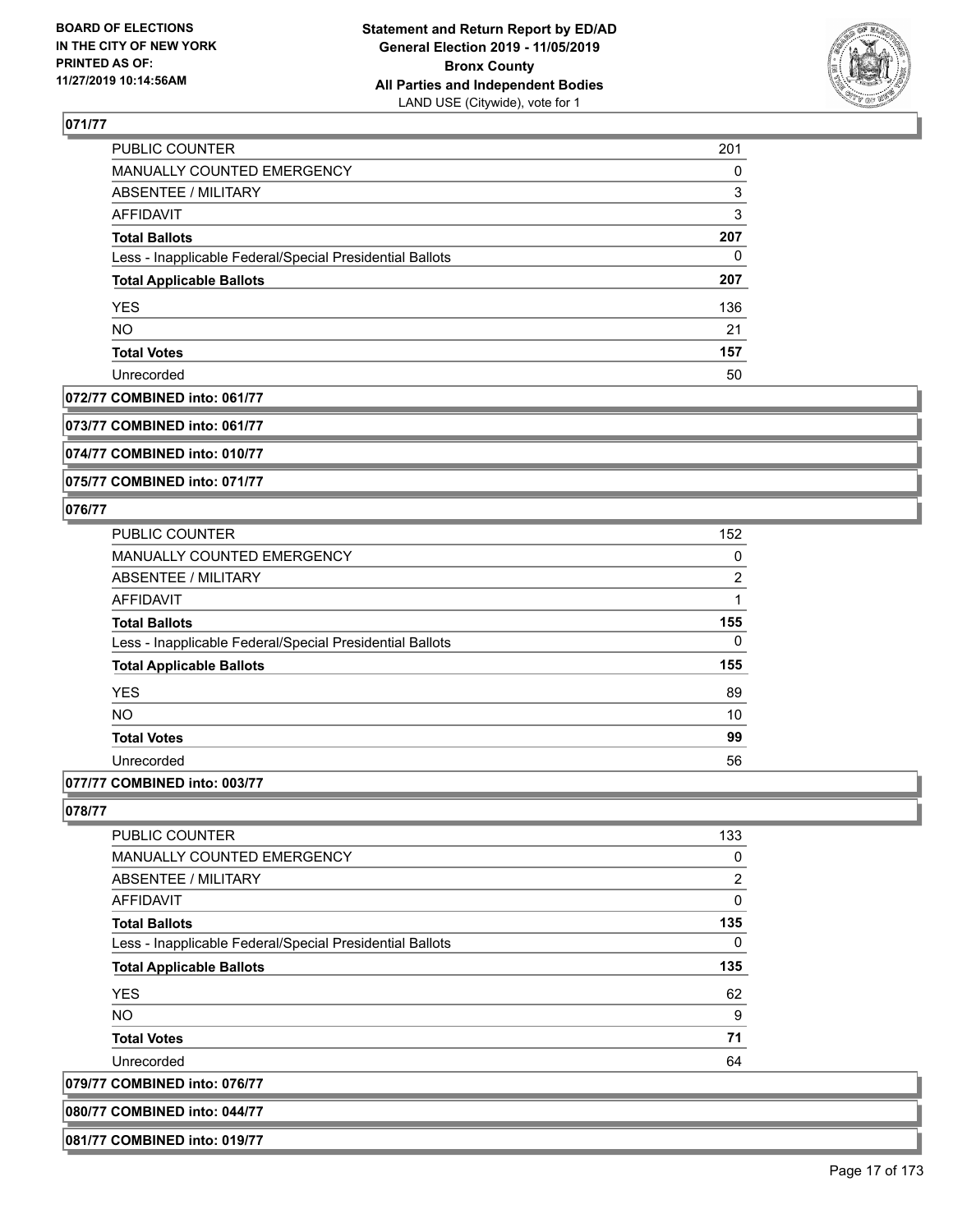

**082/77 COMBINED into: 048/77**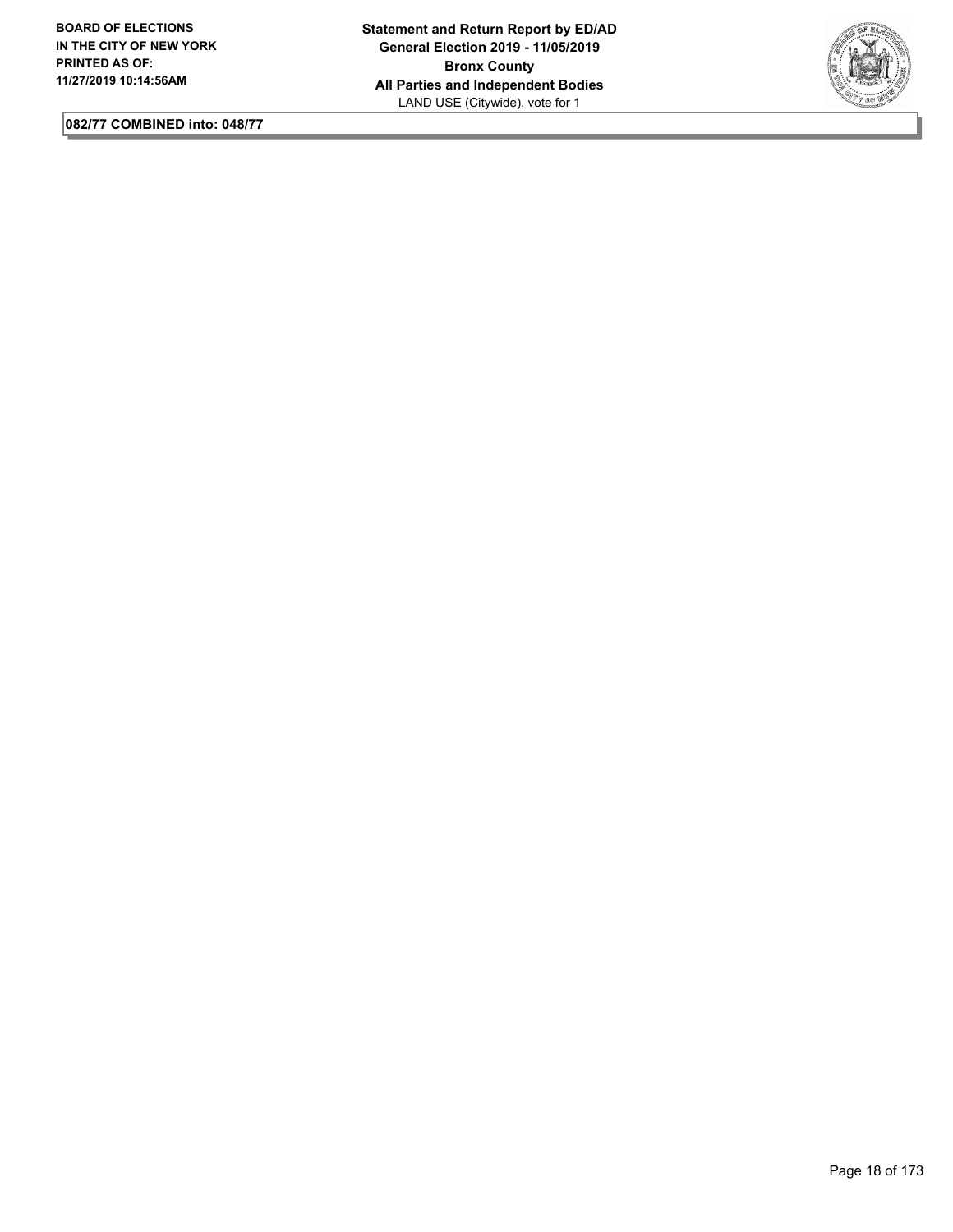

### **001/78 COMBINED into: 003/78**

| ۰.<br>۰.<br>۰, |  |
|----------------|--|
|----------------|--|

| PUBLIC COUNTER                                           | 175            |
|----------------------------------------------------------|----------------|
| MANUALLY COUNTED EMERGENCY                               | 0              |
| <b>ABSENTEE / MILITARY</b>                               | 3              |
| AFFIDAVIT                                                | $\overline{2}$ |
| <b>Total Ballots</b>                                     | 180            |
| Less - Inapplicable Federal/Special Presidential Ballots | $\Omega$       |
| <b>Total Applicable Ballots</b>                          | 180            |
| <b>YES</b>                                               | 125            |
| <b>NO</b>                                                | 13             |
| <b>Total Votes</b>                                       | 138            |
| Unrecorded                                               | 42             |

#### **003/78**

| <b>PUBLIC COUNTER</b>                                    | 210 |
|----------------------------------------------------------|-----|
| <b>MANUALLY COUNTED EMERGENCY</b>                        | 0   |
| ABSENTEE / MILITARY                                      | 3   |
| <b>AFFIDAVIT</b>                                         |     |
| <b>Total Ballots</b>                                     | 214 |
| Less - Inapplicable Federal/Special Presidential Ballots | 0   |
| <b>Total Applicable Ballots</b>                          | 214 |
| <b>YES</b>                                               | 121 |
| NO.                                                      | 19  |
| <b>Total Votes</b>                                       | 140 |
| Unrecorded                                               | 74  |

# **004/78 COMBINED into: 006/78**

| <b>PUBLIC COUNTER</b>                                    | 200      |
|----------------------------------------------------------|----------|
| <b>MANUALLY COUNTED EMERGENCY</b>                        | 0        |
| ABSENTEE / MILITARY                                      | 7        |
| AFFIDAVIT                                                | 2        |
| <b>Total Ballots</b>                                     | 209      |
| Less - Inapplicable Federal/Special Presidential Ballots | $\Omega$ |
| <b>Total Applicable Ballots</b>                          | 209      |
| <b>YES</b>                                               | 135      |
| <b>NO</b>                                                | 26       |
| <b>Total Votes</b>                                       | 161      |
| Unrecorded                                               | 48       |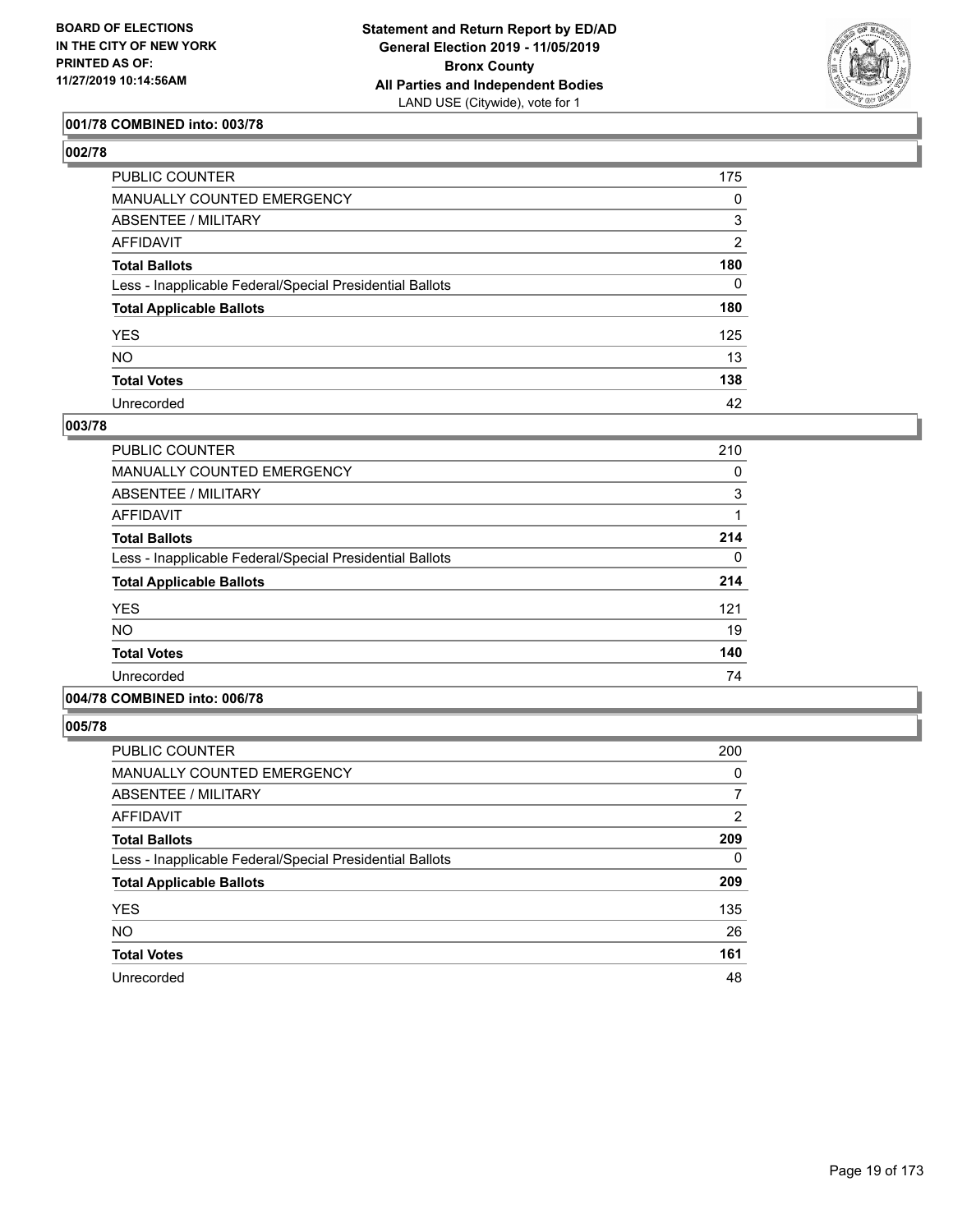

| PUBLIC COUNTER                                           | 212          |
|----------------------------------------------------------|--------------|
| MANUALLY COUNTED EMERGENCY                               | $\mathbf{0}$ |
| ABSENTEE / MILITARY                                      | 6            |
| AFFIDAVIT                                                | 17           |
| Total Ballots                                            | 235          |
| Less - Inapplicable Federal/Special Presidential Ballots | $\mathbf{0}$ |
| <b>Total Applicable Ballots</b>                          | 235          |
| YES                                                      | 147          |
| NO.                                                      | 40           |
| <b>Total Votes</b>                                       | 187          |
| Unrecorded                                               | 48           |

# **007/78**

| <b>PUBLIC COUNTER</b>                                    | 115            |
|----------------------------------------------------------|----------------|
| MANUALLY COUNTED EMERGENCY                               | $\Omega$       |
| ABSENTEE / MILITARY                                      | $\overline{2}$ |
| AFFIDAVIT                                                |                |
| <b>Total Ballots</b>                                     | 118            |
| Less - Inapplicable Federal/Special Presidential Ballots | $\Omega$       |
| <b>Total Applicable Ballots</b>                          | 118            |
| <b>YES</b>                                               | 82             |
| <b>NO</b>                                                | 8              |
| <b>Total Votes</b>                                       | 90             |
| Unrecorded                                               | 28             |

| <b>PUBLIC COUNTER</b>                                    | 182 |
|----------------------------------------------------------|-----|
| <b>MANUALLY COUNTED EMERGENCY</b>                        | 0   |
| ABSENTEE / MILITARY                                      | 6   |
| AFFIDAVIT                                                | 9   |
| <b>Total Ballots</b>                                     | 197 |
| Less - Inapplicable Federal/Special Presidential Ballots | 0   |
| <b>Total Applicable Ballots</b>                          | 197 |
| <b>YES</b>                                               | 134 |
| <b>NO</b>                                                | 18  |
| <b>Total Votes</b>                                       | 152 |
| Unrecorded                                               | 45  |
| 009/78 COMBINED into: 007/78                             |     |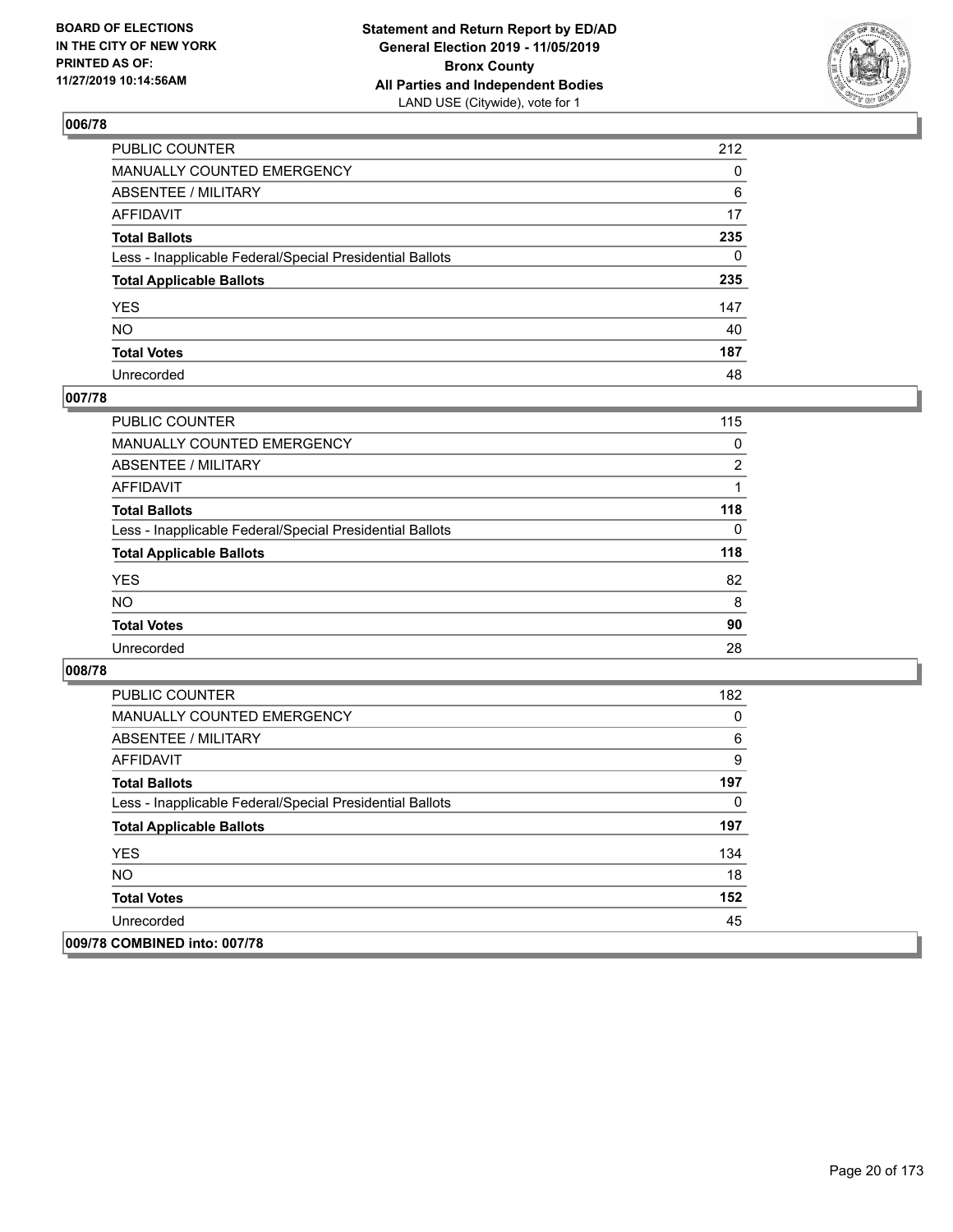

| PUBLIC COUNTER                                           | 168            |
|----------------------------------------------------------|----------------|
| MANUALLY COUNTED EMERGENCY                               | 0              |
| <b>ABSENTEE / MILITARY</b>                               | 5              |
| <b>AFFIDAVIT</b>                                         | $\overline{4}$ |
| <b>Total Ballots</b>                                     | 177            |
| Less - Inapplicable Federal/Special Presidential Ballots | $\Omega$       |
| <b>Total Applicable Ballots</b>                          | 177            |
| <b>YES</b>                                               | 124            |
| <b>NO</b>                                                | 16             |
| <b>Total Votes</b>                                       | 140            |
| Unrecorded                                               | 37             |

#### **011/78 COMBINED into: 010/78**

#### **012/78**

| PUBLIC COUNTER                                           | 150      |
|----------------------------------------------------------|----------|
| <b>MANUALLY COUNTED EMERGENCY</b>                        | $\Omega$ |
| ABSENTEE / MILITARY                                      | 7        |
| AFFIDAVIT                                                |          |
| <b>Total Ballots</b>                                     | 158      |
| Less - Inapplicable Federal/Special Presidential Ballots | $\Omega$ |
| <b>Total Applicable Ballots</b>                          | 158      |
| <b>YES</b>                                               | 92       |
| <b>NO</b>                                                | 19       |
| <b>Total Votes</b>                                       | 111      |
| Unrecorded                                               | 47       |
|                                                          |          |

| <b>PUBLIC COUNTER</b>                                    | 161      |
|----------------------------------------------------------|----------|
| MANUALLY COUNTED EMERGENCY                               | $\Omega$ |
| ABSENTEE / MILITARY                                      |          |
| AFFIDAVIT                                                | 2        |
| <b>Total Ballots</b>                                     | 164      |
| Less - Inapplicable Federal/Special Presidential Ballots | $\Omega$ |
| <b>Total Applicable Ballots</b>                          | 164      |
| <b>YES</b>                                               | 98       |
| <b>NO</b>                                                | 14       |
| <b>Total Votes</b>                                       | $112$    |
| Unrecorded                                               | 52       |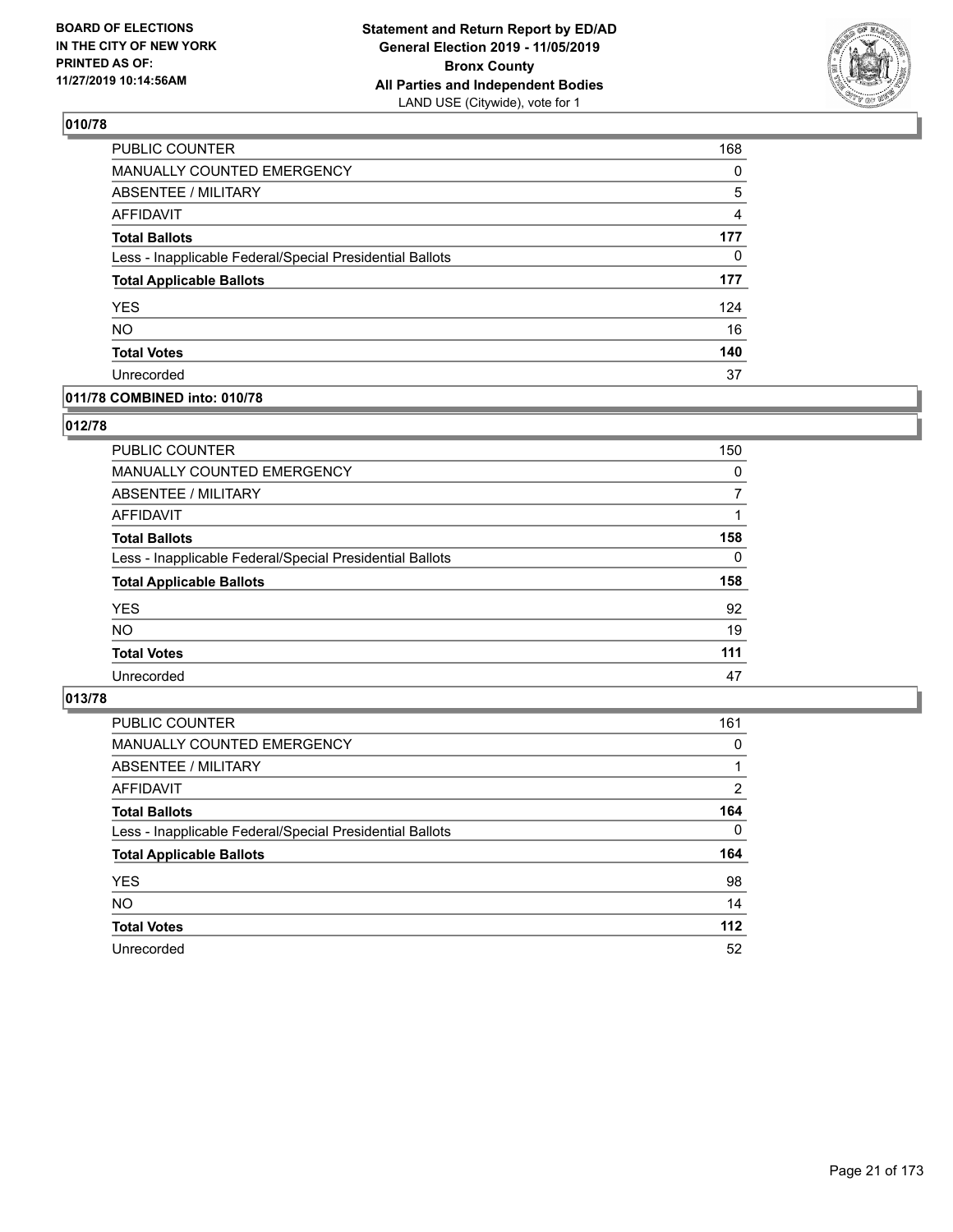

| PUBLIC COUNTER                                           | 134            |
|----------------------------------------------------------|----------------|
| MANUALLY COUNTED EMERGENCY                               | $\mathbf{0}$   |
| ABSENTEE / MILITARY                                      |                |
| AFFIDAVIT                                                | $\overline{2}$ |
| Total Ballots                                            | 137            |
| Less - Inapplicable Federal/Special Presidential Ballots | $\Omega$       |
| <b>Total Applicable Ballots</b>                          | 137            |
| YES                                                      | 66             |
| NO.                                                      | 11             |
| <b>Total Votes</b>                                       | 77             |
| Unrecorded                                               | 60             |

# **015/78**

| <b>PUBLIC COUNTER</b>                                    | 97               |
|----------------------------------------------------------|------------------|
| MANUALLY COUNTED EMERGENCY                               | 0                |
| ABSENTEE / MILITARY                                      | 5                |
| AFFIDAVIT                                                | $\Omega$         |
| <b>Total Ballots</b>                                     | 102 <sub>2</sub> |
| Less - Inapplicable Federal/Special Presidential Ballots | $\Omega$         |
| <b>Total Applicable Ballots</b>                          | 102              |
| <b>YES</b>                                               | 63               |
| <b>NO</b>                                                | 9                |
| <b>Total Votes</b>                                       | 72               |
| Unrecorded                                               | 30               |

| <b>PUBLIC COUNTER</b>                                    | 204 |
|----------------------------------------------------------|-----|
| <b>MANUALLY COUNTED EMERGENCY</b>                        | 0   |
| ABSENTEE / MILITARY                                      | 8   |
| AFFIDAVIT                                                | 6   |
| <b>Total Ballots</b>                                     | 218 |
| Less - Inapplicable Federal/Special Presidential Ballots | 0   |
| <b>Total Applicable Ballots</b>                          | 218 |
| <b>YES</b>                                               | 153 |
| <b>NO</b>                                                | 23  |
| <b>Total Votes</b>                                       | 176 |
| Unrecorded                                               | 42  |
| 017/78 COMBINED into: 012/78                             |     |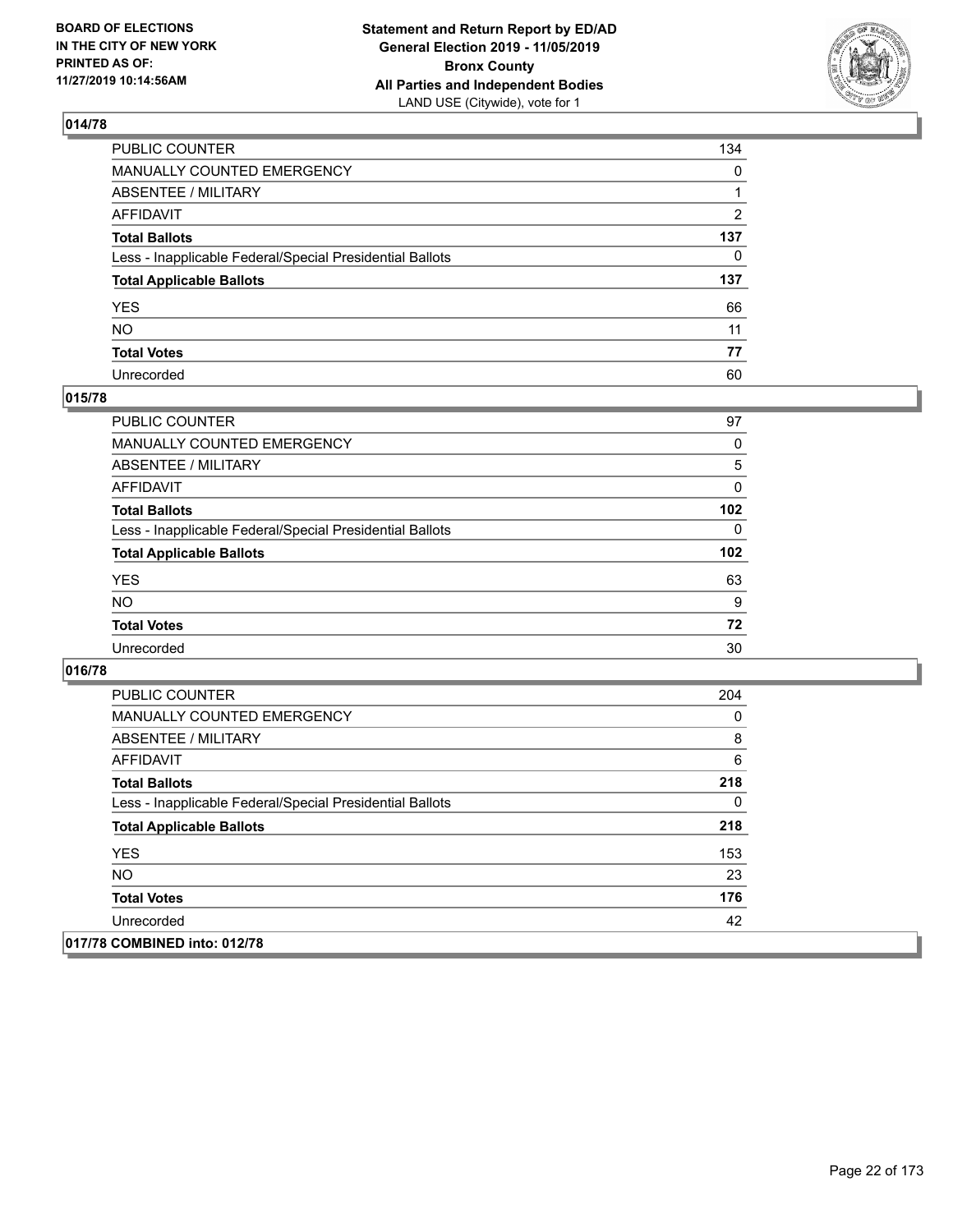

| PUBLIC COUNTER                                           | 155          |
|----------------------------------------------------------|--------------|
| MANUALLY COUNTED EMERGENCY                               | $\mathbf{0}$ |
| ABSENTEE / MILITARY                                      |              |
| AFFIDAVIT                                                | 10           |
| Total Ballots                                            | 166          |
| Less - Inapplicable Federal/Special Presidential Ballots | $\Omega$     |
| <b>Total Applicable Ballots</b>                          | 166          |
| YES                                                      | 90           |
| NO.                                                      | 21           |
| <b>Total Votes</b>                                       | 111          |
| Unrecorded                                               | 55           |

# **019/78**

| <b>PUBLIC COUNTER</b>                                    | 120      |
|----------------------------------------------------------|----------|
| MANUALLY COUNTED EMERGENCY                               | 0        |
| ABSENTEE / MILITARY                                      | 4        |
| AFFIDAVIT                                                | 2        |
| <b>Total Ballots</b>                                     | 126      |
| Less - Inapplicable Federal/Special Presidential Ballots | $\Omega$ |
| <b>Total Applicable Ballots</b>                          | 126      |
| <b>YES</b>                                               | 64       |
| <b>NO</b>                                                | 8        |
| <b>Total Votes</b>                                       | 72       |
| Unrecorded                                               | 54       |

#### **020/78**

| <b>PUBLIC COUNTER</b>                                    | 120 |
|----------------------------------------------------------|-----|
| <b>MANUALLY COUNTED EMERGENCY</b>                        | 0   |
| ABSENTEE / MILITARY                                      | 5   |
| <b>AFFIDAVIT</b>                                         | 0   |
| <b>Total Ballots</b>                                     | 125 |
| Less - Inapplicable Federal/Special Presidential Ballots | 0   |
| <b>Total Applicable Ballots</b>                          | 125 |
| <b>YES</b>                                               | 65  |
| NO.                                                      | 14  |
| <b>Total Votes</b>                                       | 79  |
| Unrecorded                                               | 46  |
| 021/78 COMBINED into: 015/78                             |     |

**022/78 COMBINED into: 013/78**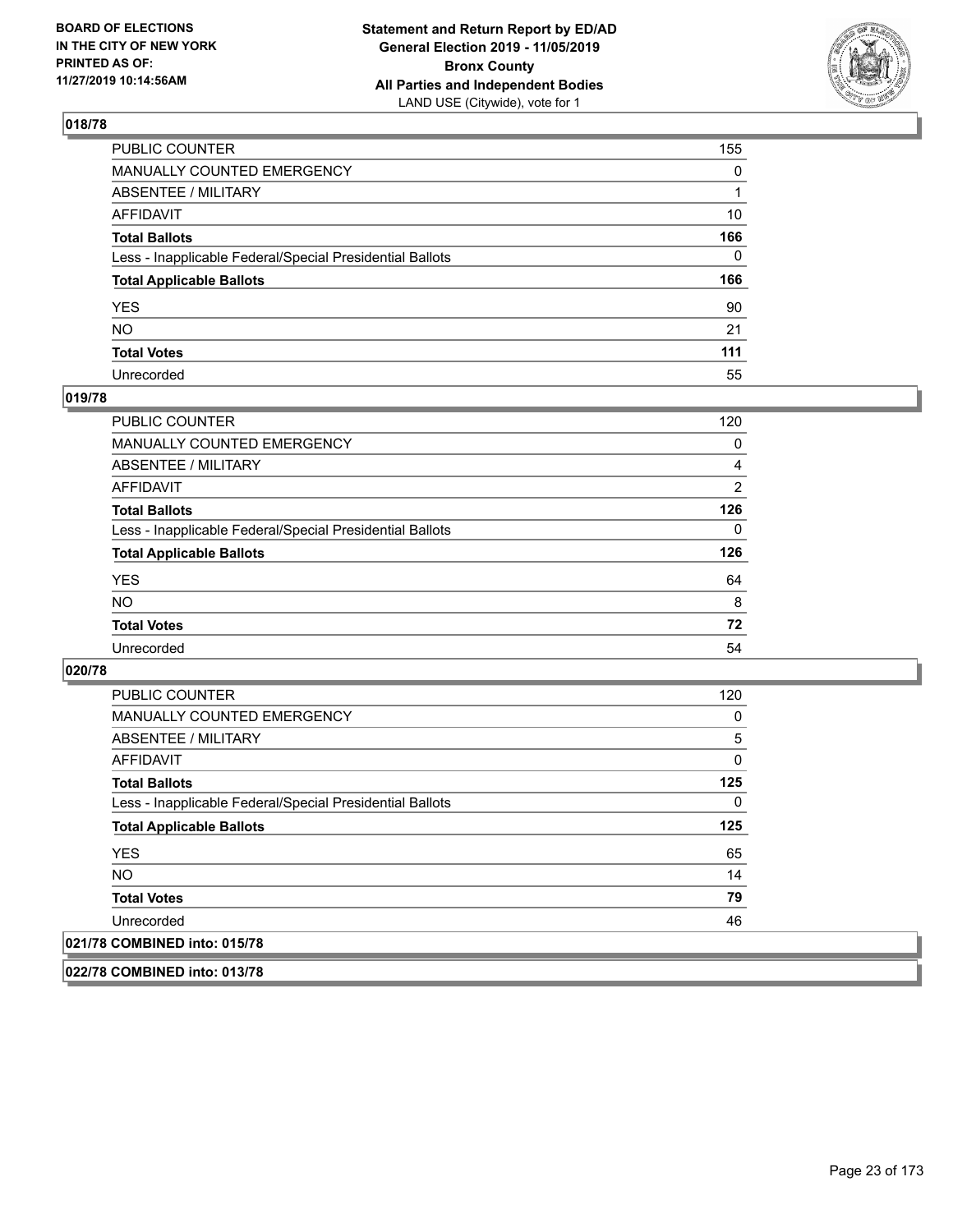

| PUBLIC COUNTER                                           | 94 |
|----------------------------------------------------------|----|
| MANUALLY COUNTED EMERGENCY                               | 0  |
| ABSENTEE / MILITARY                                      | 3  |
| AFFIDAVIT                                                |    |
| Total Ballots                                            | 98 |
| Less - Inapplicable Federal/Special Presidential Ballots | 0  |
| <b>Total Applicable Ballots</b>                          | 98 |
| YES                                                      | 61 |
| NO.                                                      | 11 |
| <b>Total Votes</b>                                       | 72 |
| Unrecorded                                               | 26 |

#### **024/78**

| <b>PUBLIC COUNTER</b>                                    | 120 |
|----------------------------------------------------------|-----|
| MANUALLY COUNTED EMERGENCY                               | 0   |
| ABSENTEE / MILITARY                                      |     |
| AFFIDAVIT                                                |     |
| <b>Total Ballots</b>                                     | 122 |
| Less - Inapplicable Federal/Special Presidential Ballots | 0   |
| <b>Total Applicable Ballots</b>                          | 122 |
| <b>YES</b>                                               | 61  |
| NO.                                                      | 19  |
| <b>Total Votes</b>                                       | 80  |
| Unrecorded                                               | 42  |
|                                                          |     |

**025/78 COMBINED into: 020/78**

#### **026/78 COMBINED into: 027/78**

| <b>PUBLIC COUNTER</b>                                    | 183 |
|----------------------------------------------------------|-----|
| <b>MANUALLY COUNTED EMERGENCY</b>                        | 0   |
| ABSENTEE / MILITARY                                      | 3   |
| AFFIDAVIT                                                | 0   |
| <b>Total Ballots</b>                                     | 186 |
| Less - Inapplicable Federal/Special Presidential Ballots | 0   |
| <b>Total Applicable Ballots</b>                          | 186 |
| <b>YES</b>                                               | 136 |
| NO.                                                      | 25  |
| <b>Total Votes</b>                                       | 161 |
| Unrecorded                                               | 25  |
| 028/78 COMBINED into: 016/78                             |     |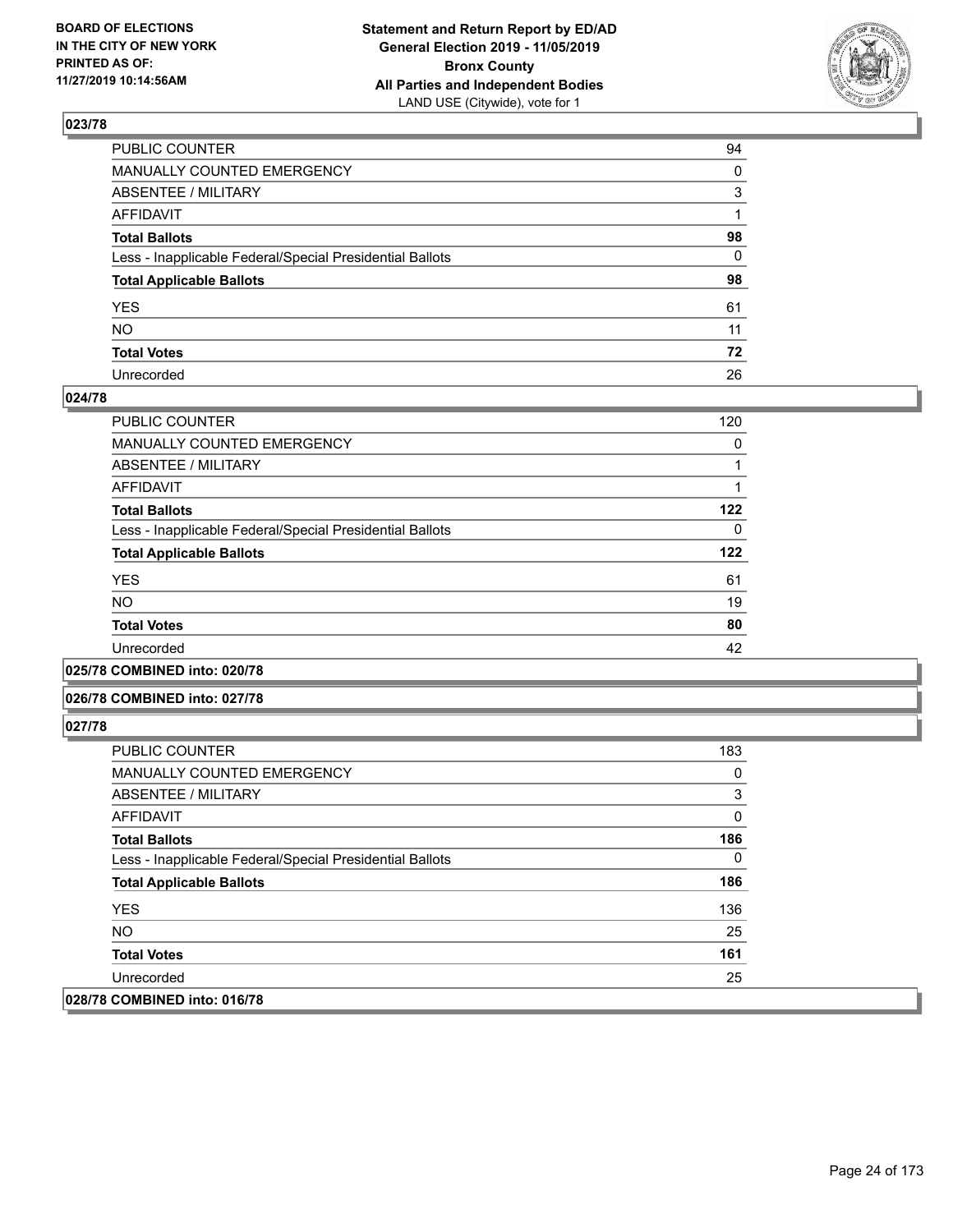

| PUBLIC COUNTER                                           | 151      |
|----------------------------------------------------------|----------|
| MANUALLY COUNTED EMERGENCY                               | 0        |
| ABSENTEE / MILITARY                                      | 4        |
| <b>AFFIDAVIT</b>                                         | 1        |
| <b>Total Ballots</b>                                     | 156      |
| Less - Inapplicable Federal/Special Presidential Ballots | $\Omega$ |
| <b>Total Applicable Ballots</b>                          | 156      |
| <b>YES</b>                                               | 97       |
| <b>NO</b>                                                | 16       |
| <b>Total Votes</b>                                       | 113      |
| Unrecorded                                               | 43       |

#### **030/78 COMBINED into: 029/78**

#### **031/78**

| <b>PUBLIC COUNTER</b>                                    | 210 |
|----------------------------------------------------------|-----|
| <b>MANUALLY COUNTED EMERGENCY</b>                        | 0   |
| <b>ABSENTEE / MILITARY</b>                               | 4   |
| <b>AFFIDAVIT</b>                                         | 4   |
| <b>Total Ballots</b>                                     | 218 |
| Less - Inapplicable Federal/Special Presidential Ballots | 0   |
| <b>Total Applicable Ballots</b>                          | 218 |
| <b>YES</b>                                               | 136 |
| <b>NO</b>                                                | 30  |
| <b>Total Votes</b>                                       | 166 |
| Unrecorded                                               | 52  |
|                                                          |     |

# **032/78 COMBINED into: 031/78**

| <b>PUBLIC COUNTER</b>                                    | 235            |
|----------------------------------------------------------|----------------|
| <b>MANUALLY COUNTED EMERGENCY</b>                        | 0              |
| ABSENTEE / MILITARY                                      | 4              |
| AFFIDAVIT                                                | $\overline{2}$ |
| <b>Total Ballots</b>                                     | 241            |
| Less - Inapplicable Federal/Special Presidential Ballots | 0              |
| <b>Total Applicable Ballots</b>                          | 241            |
| <b>YES</b>                                               | 179            |
| NO.                                                      | 36             |
| <b>Total Votes</b>                                       | 215            |
| Unrecorded                                               | 26             |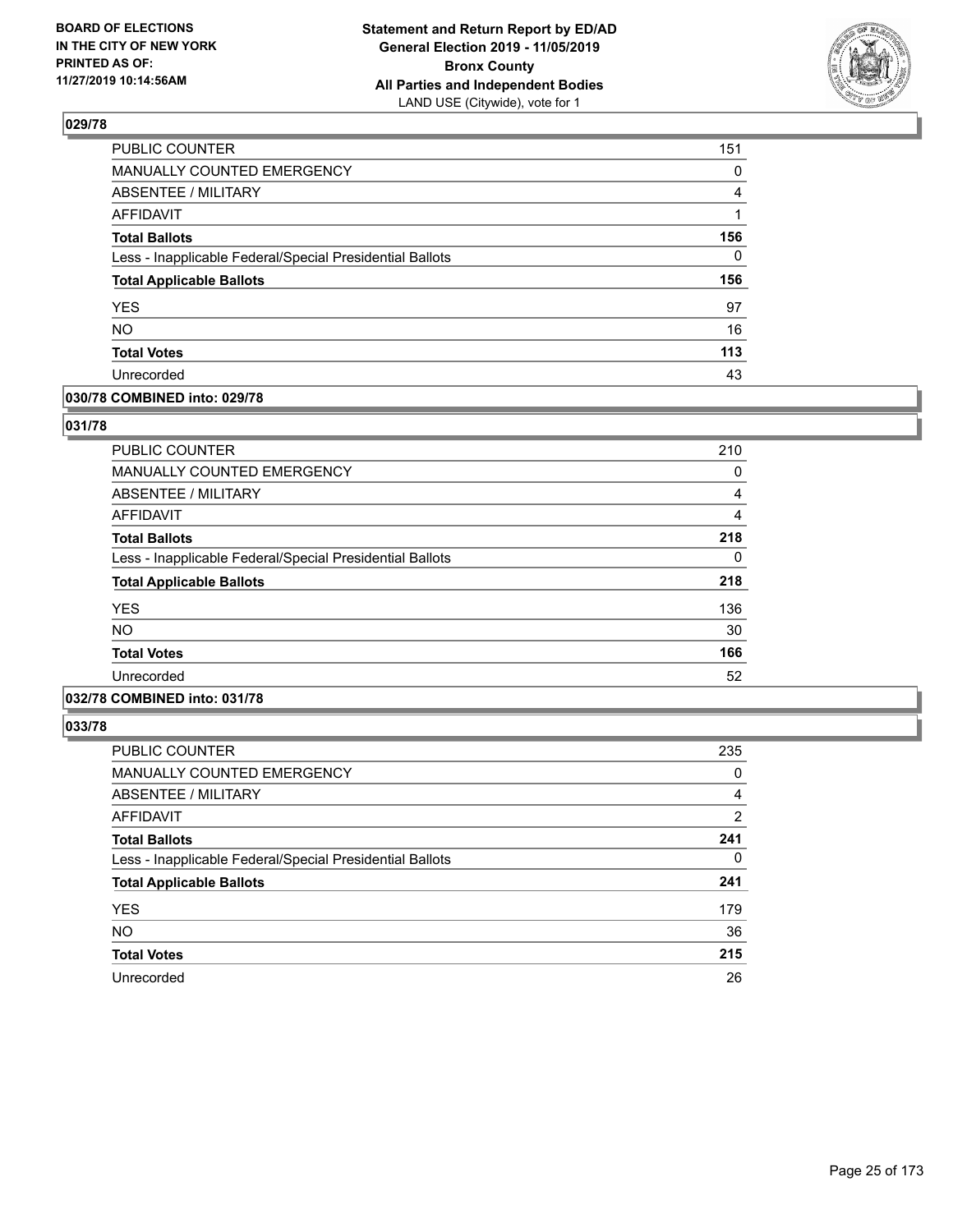

| PUBLIC COUNTER                                           | 180      |
|----------------------------------------------------------|----------|
| MANUALLY COUNTED EMERGENCY                               | 0        |
| <b>ABSENTEE / MILITARY</b>                               | 8        |
| <b>AFFIDAVIT</b>                                         | 1        |
| <b>Total Ballots</b>                                     | 189      |
| Less - Inapplicable Federal/Special Presidential Ballots | $\Omega$ |
| <b>Total Applicable Ballots</b>                          | 189      |
| <b>YES</b>                                               | 113      |
| NO.                                                      | 22       |
| <b>Total Votes</b>                                       | 135      |
| Unrecorded                                               | 54       |

#### **035/78 COMBINED into: 016/78**

#### **036/78**

| PUBLIC COUNTER                                           | 86       |
|----------------------------------------------------------|----------|
| MANUALLY COUNTED EMERGENCY                               | 0        |
| <b>ABSENTEE / MILITARY</b>                               | 0        |
| AFFIDAVIT                                                | 4        |
| <b>Total Ballots</b>                                     | 90       |
| Less - Inapplicable Federal/Special Presidential Ballots | $\Omega$ |
| <b>Total Applicable Ballots</b>                          | 90       |
| <b>YES</b>                                               | 53       |
| <b>NO</b>                                                | 20       |
| <b>Total Votes</b>                                       | 73       |
| Unrecorded                                               | 17       |
|                                                          |          |

| PUBLIC COUNTER                                           | 140      |
|----------------------------------------------------------|----------|
| <b>MANUALLY COUNTED EMERGENCY</b>                        | 0        |
| ABSENTEE / MILITARY                                      | 9        |
| AFFIDAVIT                                                | $\Omega$ |
| <b>Total Ballots</b>                                     | 149      |
| Less - Inapplicable Federal/Special Presidential Ballots | $\Omega$ |
| <b>Total Applicable Ballots</b>                          | 149      |
| <b>YES</b>                                               | 98       |
| <b>NO</b>                                                | 16       |
| <b>Total Votes</b>                                       | 114      |
| Unrecorded                                               | 35       |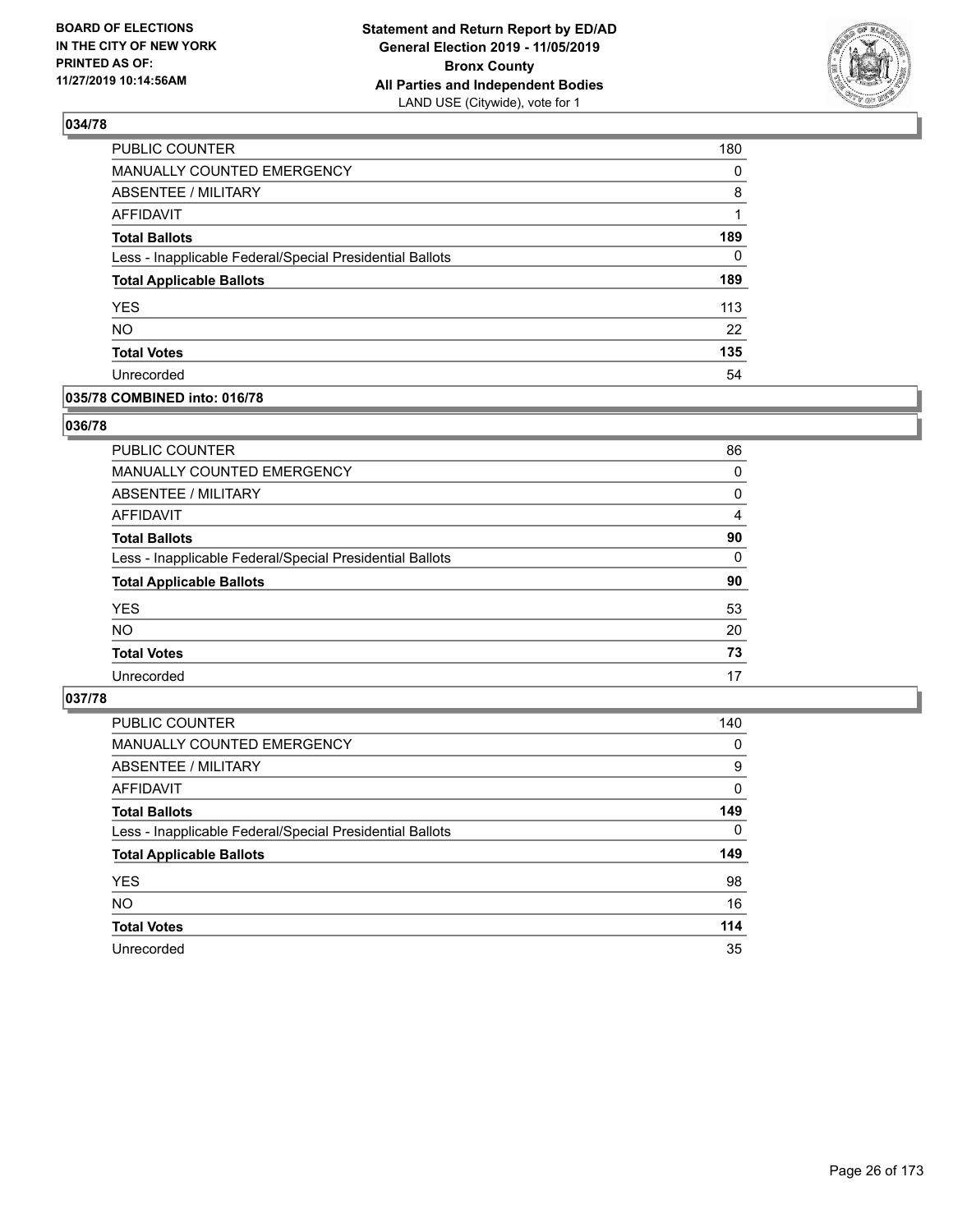

| PUBLIC COUNTER                                           | 132           |
|----------------------------------------------------------|---------------|
| <b>MANUALLY COUNTED EMERGENCY</b>                        | 0             |
| <b>ABSENTEE / MILITARY</b>                               | 4             |
| <b>AFFIDAVIT</b>                                         | $\mathcal{P}$ |
| <b>Total Ballots</b>                                     | 138           |
| Less - Inapplicable Federal/Special Presidential Ballots | $\Omega$      |
| <b>Total Applicable Ballots</b>                          | 138           |
| <b>YES</b>                                               | 87            |
| <b>NO</b>                                                | 25            |
| <b>Total Votes</b>                                       | 112           |
| Unrecorded                                               | 26            |

#### **039/78 COMBINED into: 037/78**

#### **040/78**

| PUBLIC COUNTER                                           | 249      |
|----------------------------------------------------------|----------|
| <b>MANUALLY COUNTED EMERGENCY</b>                        | $\Omega$ |
| ABSENTEE / MILITARY                                      | 4        |
| AFFIDAVIT                                                |          |
| <b>Total Ballots</b>                                     | 254      |
| Less - Inapplicable Federal/Special Presidential Ballots | $\Omega$ |
| <b>Total Applicable Ballots</b>                          | 254      |
| <b>YES</b>                                               | 181      |
| <b>NO</b>                                                | 26       |
| <b>Total Votes</b>                                       | 207      |
| Unrecorded                                               | 47       |

| <b>PUBLIC COUNTER</b>                                    | 183 |
|----------------------------------------------------------|-----|
| <b>MANUALLY COUNTED EMERGENCY</b>                        | 0   |
| ABSENTEE / MILITARY                                      | 5   |
| AFFIDAVIT                                                |     |
| <b>Total Ballots</b>                                     | 189 |
| Less - Inapplicable Federal/Special Presidential Ballots | 0   |
| <b>Total Applicable Ballots</b>                          | 189 |
| <b>YES</b>                                               | 117 |
| NO.                                                      | 37  |
| <b>Total Votes</b>                                       | 154 |
| Unrecorded                                               | 35  |
| 042/78 COMBINED into: 008/78                             |     |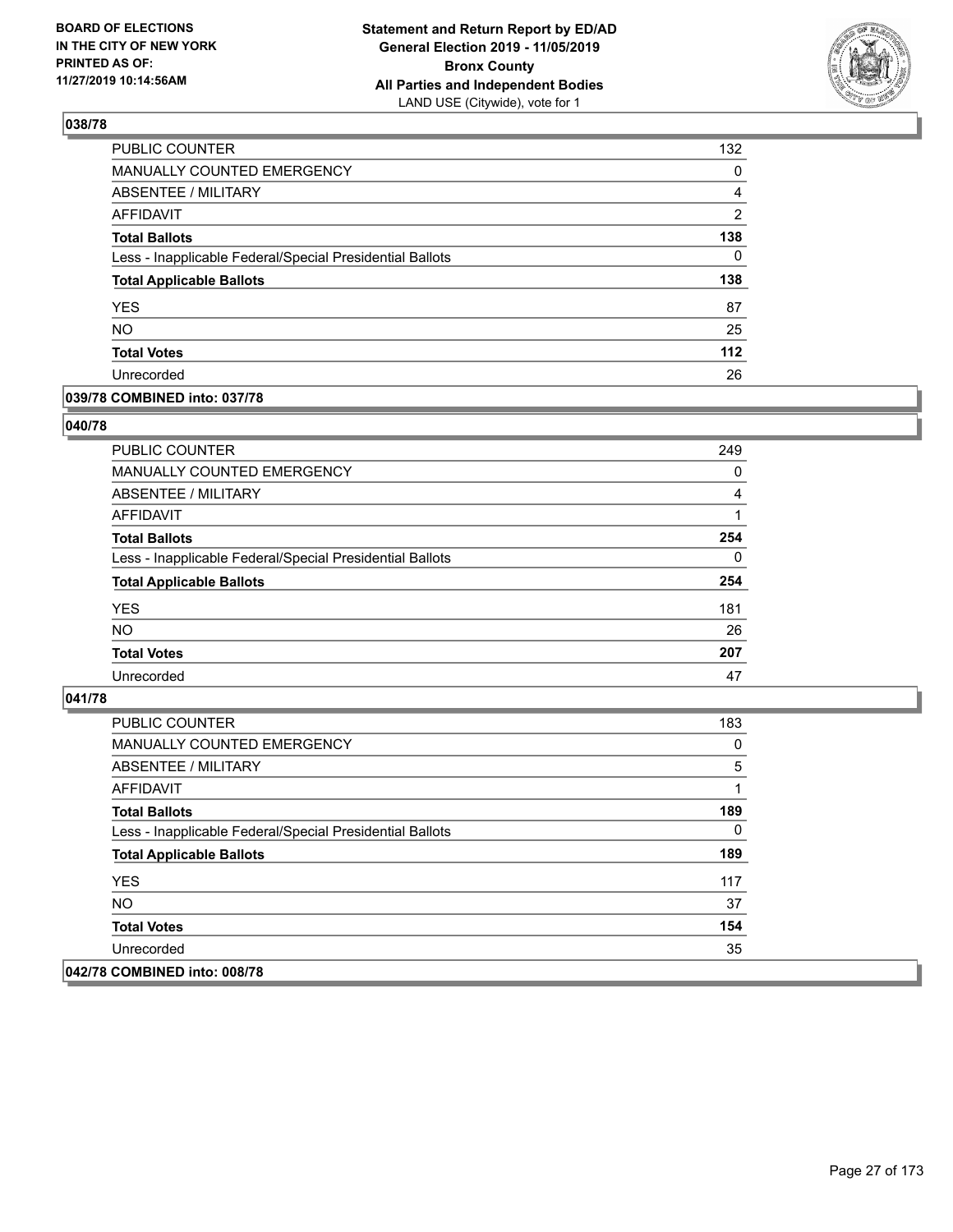

| PUBLIC COUNTER                                           | 173             |
|----------------------------------------------------------|-----------------|
| MANUALLY COUNTED EMERGENCY                               | $\mathbf{0}$    |
| ABSENTEE / MILITARY                                      | 2               |
| AFFIDAVIT                                                | 10              |
| Total Ballots                                            | 185             |
| Less - Inapplicable Federal/Special Presidential Ballots | $\Omega$        |
| <b>Total Applicable Ballots</b>                          | 185             |
| YES                                                      | 105             |
| NO.                                                      | 12 <sup>2</sup> |
| <b>Total Votes</b>                                       | 117             |
| Unrecorded                                               | 68              |

#### **044/78**

| PUBLIC COUNTER                                           | 179 |
|----------------------------------------------------------|-----|
| <b>MANUALLY COUNTED EMERGENCY</b>                        | 0   |
| ABSENTEE / MILITARY                                      | 3   |
| AFFIDAVIT                                                |     |
| <b>Total Ballots</b>                                     | 183 |
| Less - Inapplicable Federal/Special Presidential Ballots | 0   |
| <b>Total Applicable Ballots</b>                          | 183 |
| <b>YES</b>                                               | 98  |
| <b>NO</b>                                                | 20  |
| <b>Total Votes</b>                                       | 118 |
| Unrecorded                                               | 65  |
|                                                          |     |

**045/78 COMBINED into: 044/78**

#### **046/78 COMBINED into: 043/78**

| PUBLIC COUNTER                                           | 138      |
|----------------------------------------------------------|----------|
| <b>MANUALLY COUNTED EMERGENCY</b>                        | 0        |
| ABSENTEE / MILITARY                                      | 5        |
| <b>AFFIDAVIT</b>                                         | 8        |
| <b>Total Ballots</b>                                     | 151      |
| Less - Inapplicable Federal/Special Presidential Ballots | $\Omega$ |
| <b>Total Applicable Ballots</b>                          | 151      |
| <b>YES</b>                                               | 107      |
| <b>NO</b>                                                | 10       |
| <b>Total Votes</b>                                       | 117      |
| Unrecorded                                               | 34       |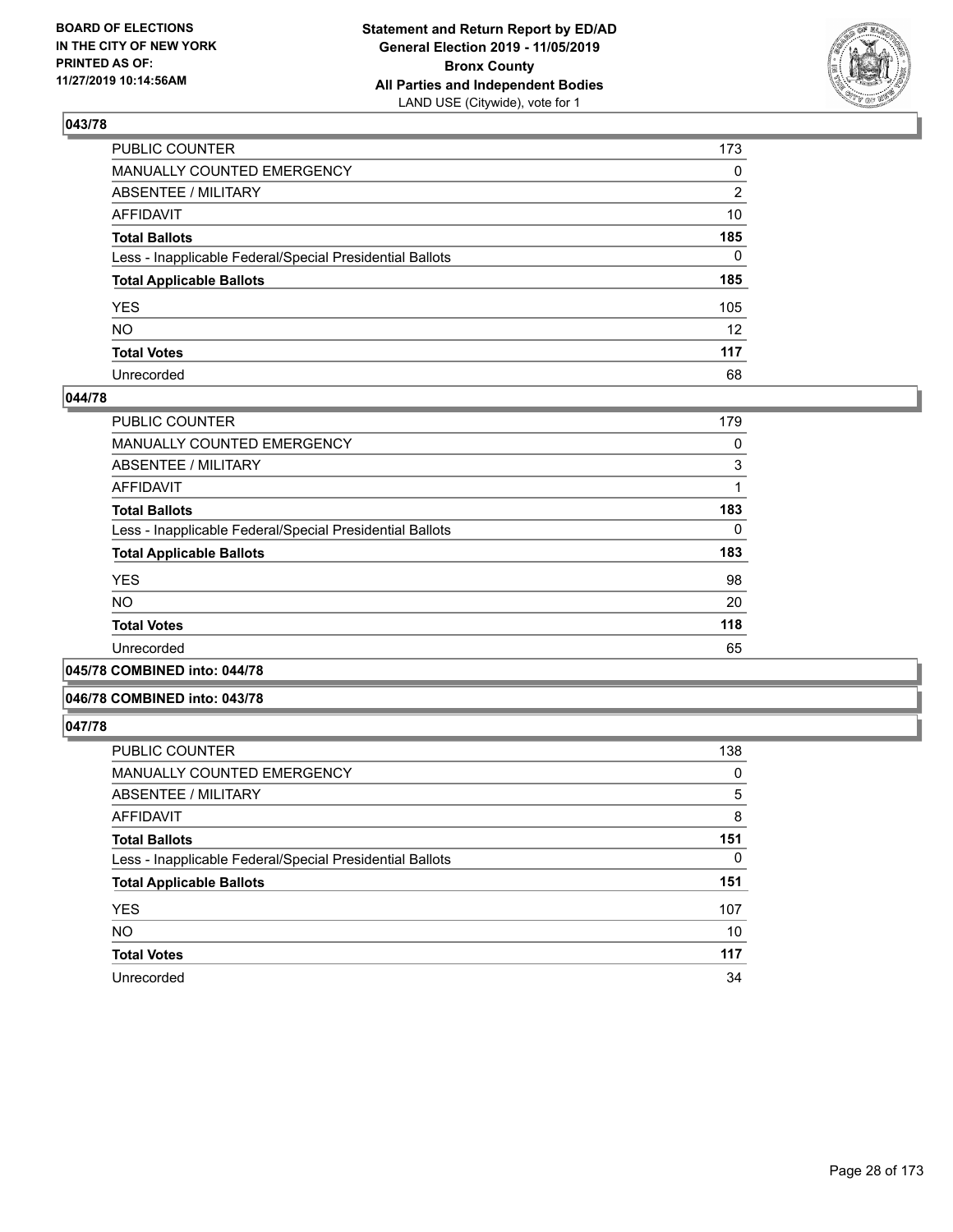

| PUBLIC COUNTER                                           | 434               |
|----------------------------------------------------------|-------------------|
| <b>MANUALLY COUNTED EMERGENCY</b>                        | 0                 |
| <b>ABSENTEE / MILITARY</b>                               | $12 \overline{ }$ |
| <b>AFFIDAVIT</b>                                         | $\overline{4}$    |
| <b>Total Ballots</b>                                     | 450               |
| Less - Inapplicable Federal/Special Presidential Ballots | $\Omega$          |
| <b>Total Applicable Ballots</b>                          | 450               |
| <b>YES</b>                                               | 311               |
| NO.                                                      | 49                |
| <b>Total Votes</b>                                       | 360               |
| Unrecorded                                               | 90                |

#### **049/78 COMBINED into: 048/78**

#### **050/78**

| <b>PUBLIC COUNTER</b>                                    | 164            |
|----------------------------------------------------------|----------------|
| <b>MANUALLY COUNTED EMERGENCY</b>                        | 0              |
| ABSENTEE / MILITARY                                      | $\overline{2}$ |
| AFFIDAVIT                                                | 5              |
| <b>Total Ballots</b>                                     | 171            |
| Less - Inapplicable Federal/Special Presidential Ballots | 0              |
| <b>Total Applicable Ballots</b>                          | 171            |
| <b>YES</b>                                               | 106            |
| <b>NO</b>                                                | 15             |
| <b>Total Votes</b>                                       | 121            |
| Unrecorded                                               | 50             |
|                                                          |                |

# **051/78 COMBINED into: 050/78**

| PUBLIC COUNTER                                           | 147      |
|----------------------------------------------------------|----------|
| <b>MANUALLY COUNTED EMERGENCY</b>                        | 0        |
| <b>ABSENTEE / MILITARY</b>                               | 5        |
| <b>AFFIDAVIT</b>                                         | 0        |
| <b>Total Ballots</b>                                     | 152      |
| Less - Inapplicable Federal/Special Presidential Ballots | $\Omega$ |
| <b>Total Applicable Ballots</b>                          | 152      |
| <b>YES</b>                                               | 97       |
| <b>NO</b>                                                | 17       |
| <b>Total Votes</b>                                       | 114      |
| Unrecorded                                               | 38       |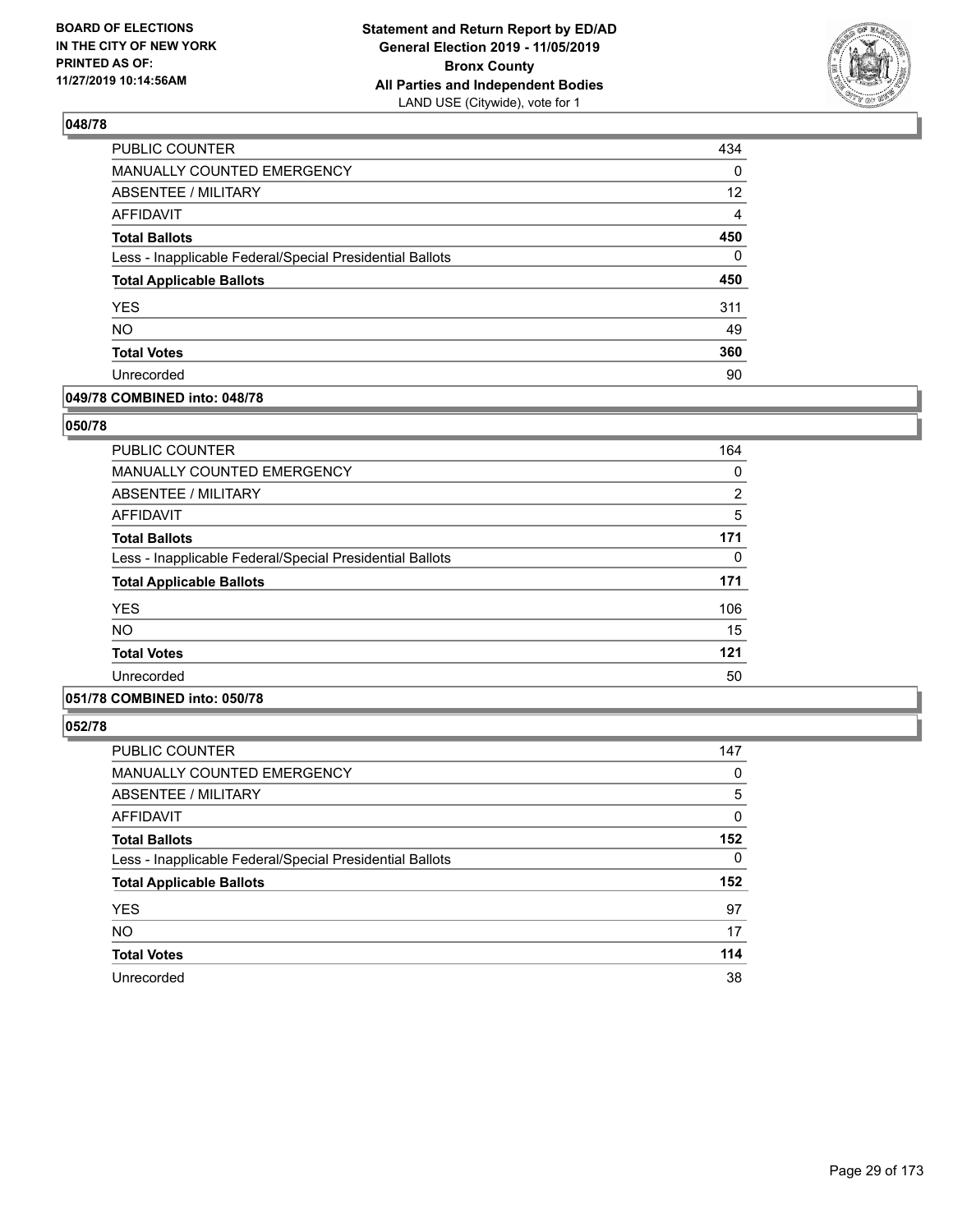

| <b>PUBLIC COUNTER</b>                                    | 97       |
|----------------------------------------------------------|----------|
| MANUALLY COUNTED EMERGENCY                               | $\Omega$ |
| ABSENTEE / MILITARY                                      |          |
| AFFIDAVIT                                                |          |
| <b>Total Ballots</b>                                     | 105      |
| Less - Inapplicable Federal/Special Presidential Ballots | 0        |
| <b>Total Applicable Ballots</b>                          | 105      |
| <b>YES</b>                                               | 65       |
| <b>NO</b>                                                | 15       |
| <b>Total Votes</b>                                       | 80       |
| Unrecorded                                               | 25       |

# **054/78 COMBINED into: 052/78**

**055/78 COMBINED into: 037/78**

**056/78 COMBINED into: 037/78**

**057/78 COMBINED into: 012/78**

#### **058/78 COMBINED into: 037/78**

#### **059/78**

| PUBLIC COUNTER                                           | 185      |
|----------------------------------------------------------|----------|
| <b>MANUALLY COUNTED EMERGENCY</b>                        | $\Omega$ |
| ABSENTEE / MILITARY                                      | 75       |
| <b>AFFIDAVIT</b>                                         | 4        |
| <b>Total Ballots</b>                                     | 264      |
| Less - Inapplicable Federal/Special Presidential Ballots | $\Omega$ |
| <b>Total Applicable Ballots</b>                          | 264      |
| <b>YES</b>                                               | 155      |
| <b>NO</b>                                                | 29       |
| <b>Total Votes</b>                                       | 184      |
| Unrecorded                                               | 80       |

| <b>PUBLIC COUNTER</b>                                    | 186 |
|----------------------------------------------------------|-----|
| <b>MANUALLY COUNTED EMERGENCY</b>                        | 0   |
| ABSENTEE / MILITARY                                      | 4   |
| AFFIDAVIT                                                | 13  |
| <b>Total Ballots</b>                                     | 203 |
| Less - Inapplicable Federal/Special Presidential Ballots | 0   |
| <b>Total Applicable Ballots</b>                          | 203 |
| <b>YES</b>                                               | 126 |
| <b>NO</b>                                                | 29  |
| <b>Total Votes</b>                                       | 155 |
| Unrecorded                                               | 48  |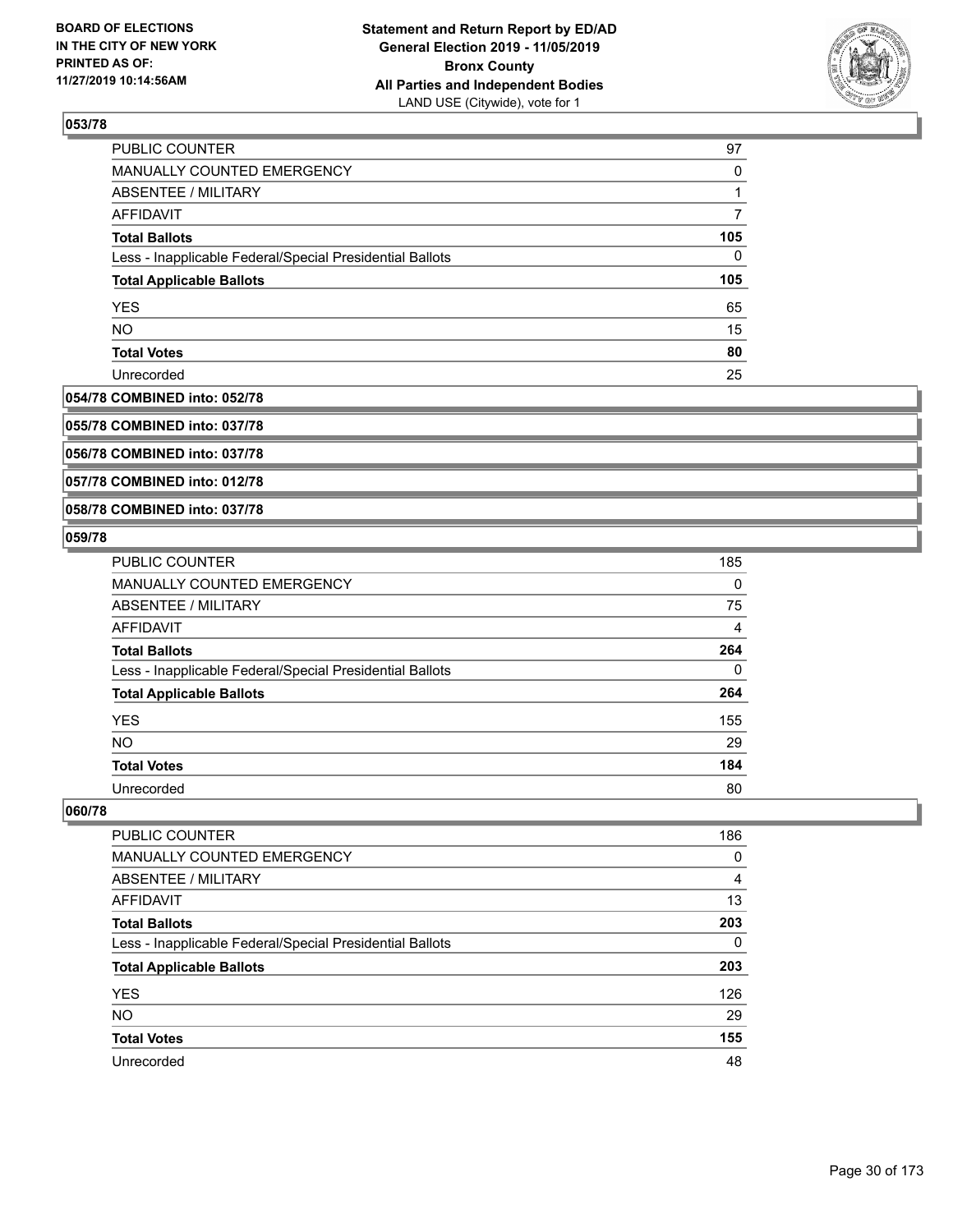

| PUBLIC COUNTER                                           | 229 |
|----------------------------------------------------------|-----|
| <b>MANUALLY COUNTED EMERGENCY</b>                        | 0   |
| <b>ABSENTEE / MILITARY</b>                               | 7   |
| AFFIDAVIT                                                | 6   |
| <b>Total Ballots</b>                                     | 242 |
| Less - Inapplicable Federal/Special Presidential Ballots | 0   |
| <b>Total Applicable Ballots</b>                          | 242 |
| <b>YES</b>                                               | 174 |
| <b>NO</b>                                                | 24  |
| <b>Total Votes</b>                                       | 198 |
| Unrecorded                                               | 44  |

### **062/78 COMBINED into: 037/78**

#### **063/78 COMBINED into: 012/78**

### **064/78**

| PUBLIC COUNTER                                           | 123      |
|----------------------------------------------------------|----------|
| <b>MANUALLY COUNTED EMERGENCY</b>                        | 0        |
| ABSENTEE / MILITARY                                      | $\Omega$ |
| <b>AFFIDAVIT</b>                                         | 8        |
| <b>Total Ballots</b>                                     | 131      |
| Less - Inapplicable Federal/Special Presidential Ballots | $\Omega$ |
|                                                          |          |
| <b>Total Applicable Ballots</b>                          | 131      |
| <b>YES</b>                                               | 69       |
| <b>NO</b>                                                | 5        |
| <b>Total Votes</b>                                       | 74       |

#### **065/78**

| PUBLIC COUNTER                                           | 124      |
|----------------------------------------------------------|----------|
| MANUALLY COUNTED EMERGENCY                               | 0        |
| ABSENTEE / MILITARY                                      | 12       |
| AFFIDAVIT                                                | 2        |
| <b>Total Ballots</b>                                     | 138      |
| Less - Inapplicable Federal/Special Presidential Ballots | $\Omega$ |
| <b>Total Applicable Ballots</b>                          | 138      |
| <b>YES</b>                                               | 81       |
| <b>NO</b>                                                | 22       |
| <b>Total Votes</b>                                       | 103      |
| Unrecorded                                               | 35       |
|                                                          |          |

### **066/78 COMBINED into: 053/78**

**067/78 COMBINED into: 061/78**

**068/78 COMBINED into: 052/78**

**069/78 COMBINED into: 005/78**

**070/78 COMBINED into: 008/78**

**071/78 COMBINED into: 065/78**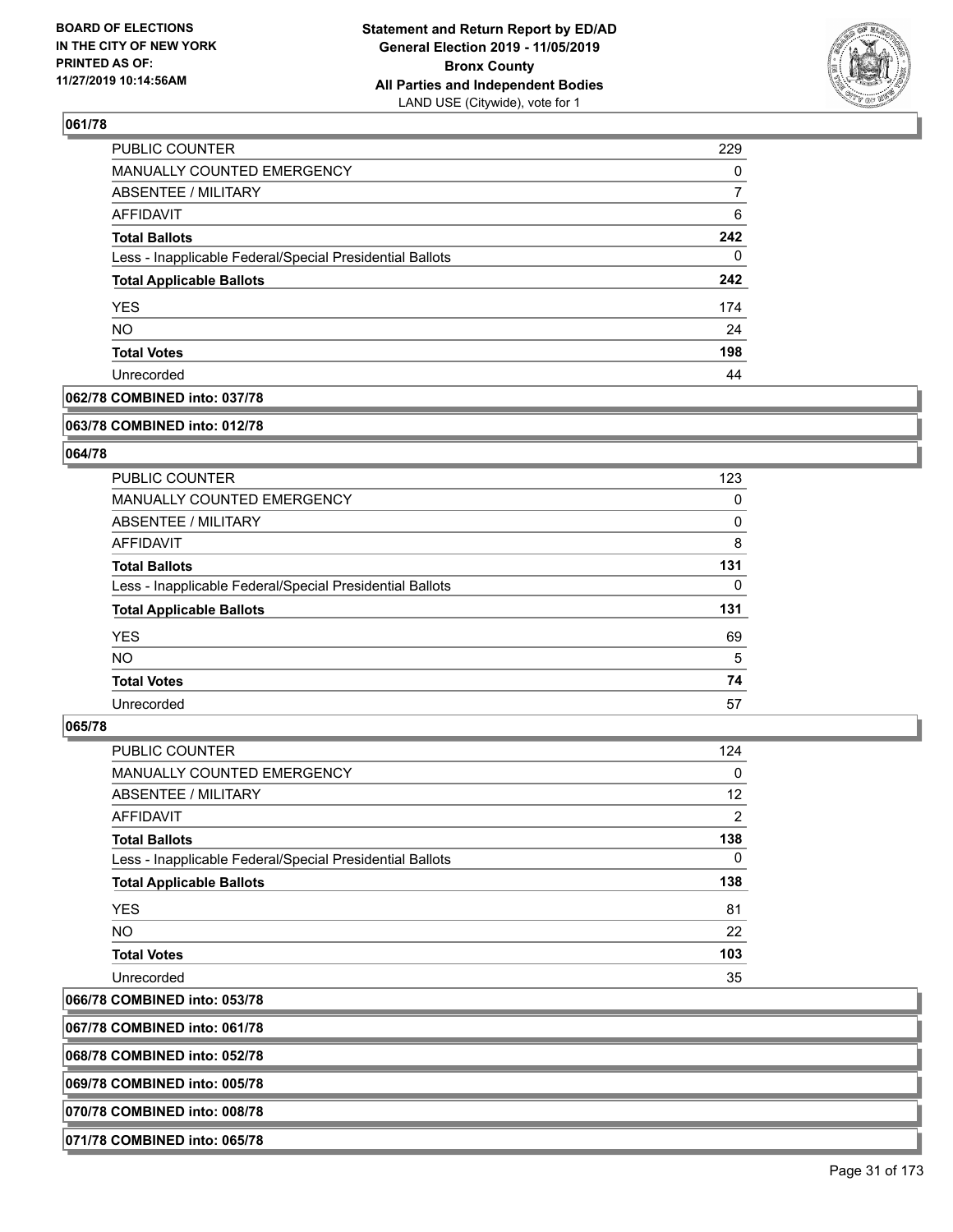

**072/78 COMBINED into: 024/78**

**073/78 COMBINED into: 034/78**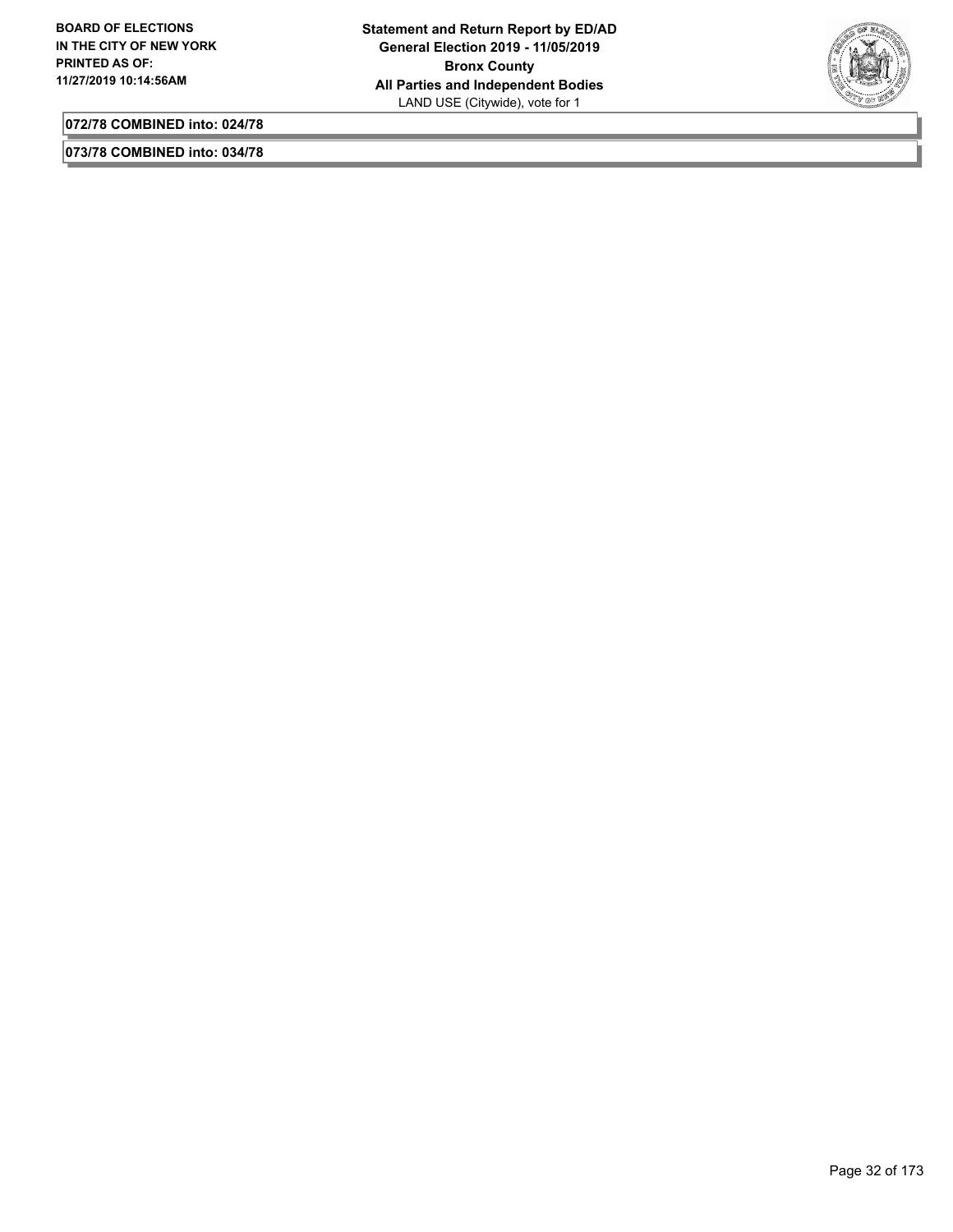

| PUBLIC COUNTER                                           | 126            |
|----------------------------------------------------------|----------------|
| MANUALLY COUNTED EMERGENCY                               | 0              |
| <b>ABSENTEE / MILITARY</b>                               | 2              |
| <b>AFFIDAVIT</b>                                         | $\overline{2}$ |
| <b>Total Ballots</b>                                     | 130            |
| Less - Inapplicable Federal/Special Presidential Ballots | $\Omega$       |
| <b>Total Applicable Ballots</b>                          | 130            |
| <b>YES</b>                                               | 78             |
| <b>NO</b>                                                | 16             |
| <b>Total Votes</b>                                       | 94             |
| Unrecorded                                               | 36             |

#### **002/79 COMBINED into: 002/78**

#### **003/79**

| <b>PUBLIC COUNTER</b>                                    | 118            |
|----------------------------------------------------------|----------------|
| MANUALLY COUNTED EMERGENCY                               | $\Omega$       |
| ABSENTEE / MILITARY                                      | $\overline{2}$ |
| AFFIDAVIT                                                |                |
| <b>Total Ballots</b>                                     | 121            |
| Less - Inapplicable Federal/Special Presidential Ballots | $\Omega$       |
| <b>Total Applicable Ballots</b>                          | 121            |
| <b>YES</b>                                               | 72             |
| <b>NO</b>                                                | 8              |
| <b>Total Votes</b>                                       | 80             |
| Unrecorded                                               | 41             |
|                                                          |                |

| <b>PUBLIC COUNTER</b>                                    | 193 |
|----------------------------------------------------------|-----|
| <b>MANUALLY COUNTED EMERGENCY</b>                        | 0   |
| ABSENTEE / MILITARY                                      | 10  |
| AFFIDAVIT                                                | 2   |
| <b>Total Ballots</b>                                     | 205 |
| Less - Inapplicable Federal/Special Presidential Ballots | 0   |
| <b>Total Applicable Ballots</b>                          | 205 |
| <b>YES</b>                                               | 123 |
| NO.                                                      | 23  |
| <b>Total Votes</b>                                       | 146 |
| Unrecorded                                               | 59  |
| 005/79 COMBINED into: 004/79                             |     |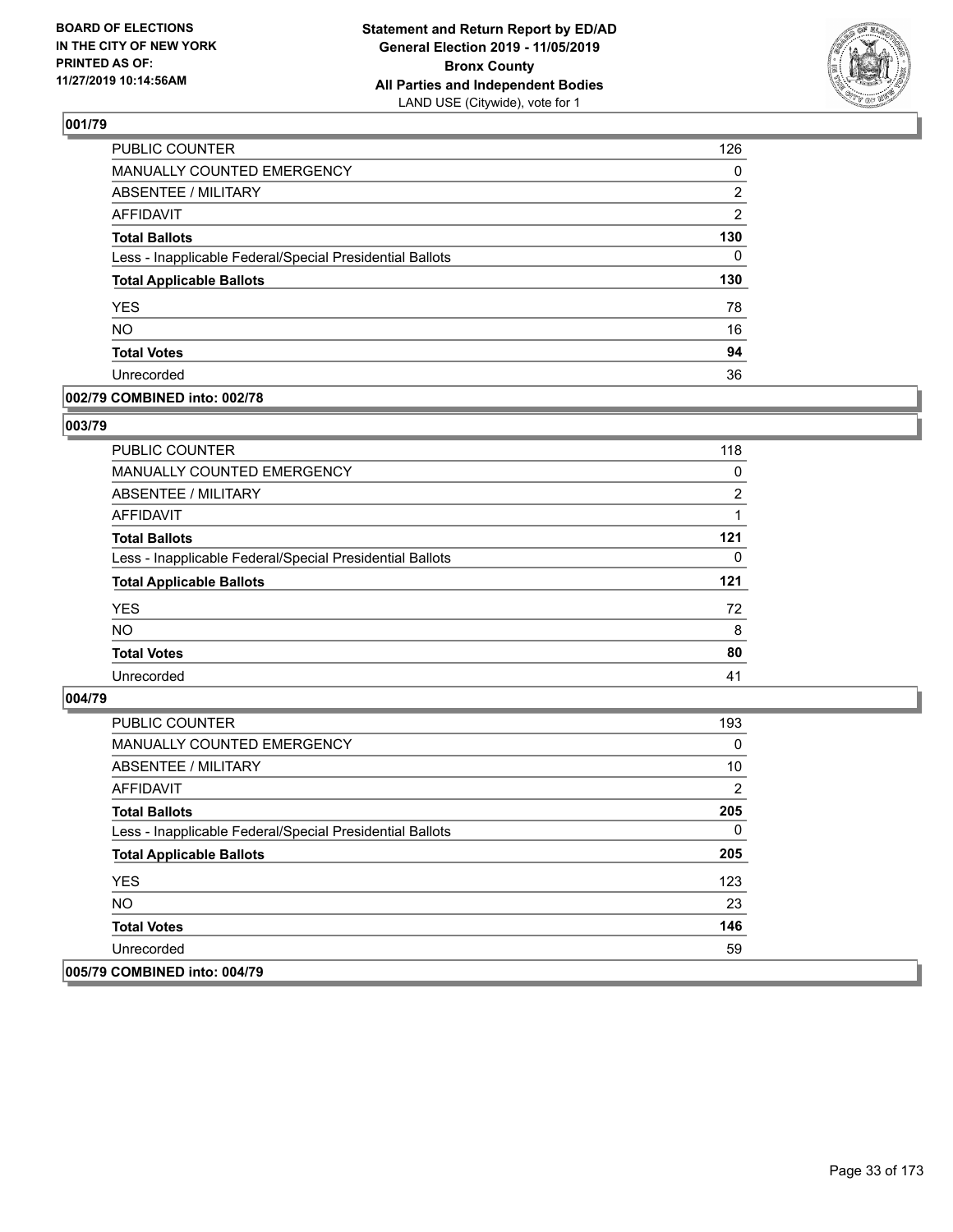

| PUBLIC COUNTER                                           | 88 |
|----------------------------------------------------------|----|
| MANUALLY COUNTED EMERGENCY                               | 0  |
| ABSENTEE / MILITARY                                      | 4  |
| AFFIDAVIT                                                | 0  |
| Total Ballots                                            | 92 |
| Less - Inapplicable Federal/Special Presidential Ballots | 0  |
| <b>Total Applicable Ballots</b>                          | 92 |
| YES                                                      | 46 |
| NO.                                                      | 8  |
| <b>Total Votes</b>                                       | 54 |
| Unrecorded                                               | 38 |

# **007/79**

| <b>PUBLIC COUNTER</b>                                    | 158      |
|----------------------------------------------------------|----------|
| <b>MANUALLY COUNTED EMERGENCY</b>                        | $\Omega$ |
| ABSENTEE / MILITARY                                      | 6        |
| AFFIDAVIT                                                | 0        |
| <b>Total Ballots</b>                                     | 164      |
| Less - Inapplicable Federal/Special Presidential Ballots | $\Omega$ |
| <b>Total Applicable Ballots</b>                          | 164      |
| <b>YES</b>                                               | 75       |
| <b>NO</b>                                                | 20       |
| <b>Total Votes</b>                                       | 95       |
| Unrecorded                                               | 69       |

| <b>PUBLIC COUNTER</b>                                    | 166 |
|----------------------------------------------------------|-----|
| <b>MANUALLY COUNTED EMERGENCY</b>                        | 0   |
| ABSENTEE / MILITARY                                      | 3   |
| AFFIDAVIT                                                | 0   |
| <b>Total Ballots</b>                                     | 169 |
| Less - Inapplicable Federal/Special Presidential Ballots | 0   |
| <b>Total Applicable Ballots</b>                          | 169 |
| <b>YES</b>                                               | 92  |
| NO.                                                      | 19  |
| <b>Total Votes</b>                                       | 111 |
| Unrecorded                                               | 58  |
| 009/79 COMBINED into: 008/79                             |     |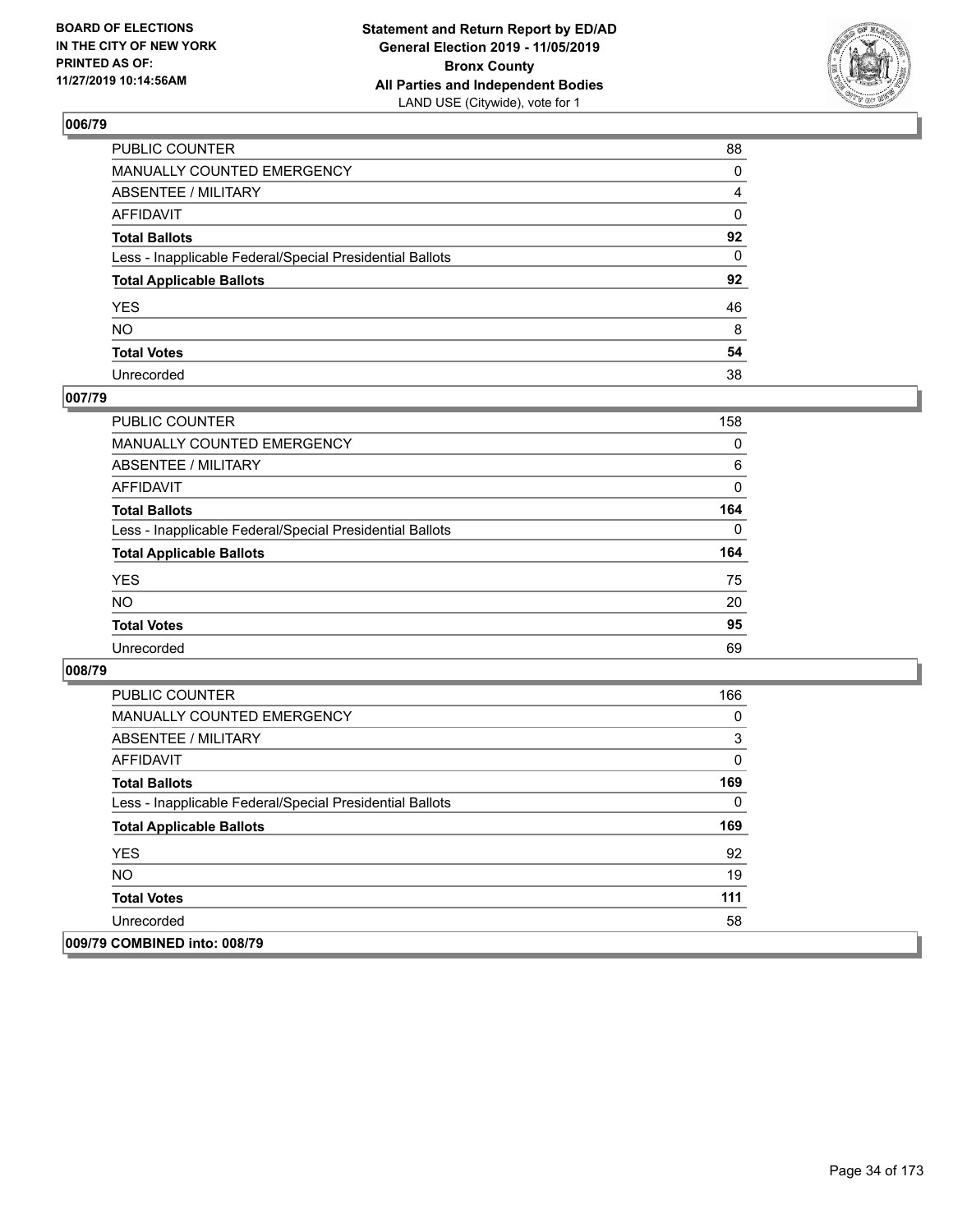

| PUBLIC COUNTER                                           | 95       |
|----------------------------------------------------------|----------|
| <b>MANUALLY COUNTED EMERGENCY</b>                        | 0        |
| ABSENTEE / MILITARY                                      | 3        |
| <b>AFFIDAVIT</b>                                         | 3        |
| <b>Total Ballots</b>                                     | 101      |
| Less - Inapplicable Federal/Special Presidential Ballots | $\Omega$ |
| <b>Total Applicable Ballots</b>                          | 101      |
| <b>YES</b>                                               | 63       |
| <b>NO</b>                                                | 17       |
| <b>Total Votes</b>                                       | 80       |
| Unrecorded                                               | 21       |

#### **011/79 COMBINED into: 006/79**

#### **012/79 COMBINED into: 007/79**

# **013/79**

| <b>PUBLIC COUNTER</b>                                    | 204      |
|----------------------------------------------------------|----------|
| MANUALLY COUNTED EMERGENCY                               | 0        |
| ABSENTEE / MILITARY                                      | 3        |
| AFFIDAVIT                                                |          |
| <b>Total Ballots</b>                                     | 208      |
| Less - Inapplicable Federal/Special Presidential Ballots | $\Omega$ |
| <b>Total Applicable Ballots</b>                          | 208      |
| <b>YES</b>                                               | 110      |
| <b>NO</b>                                                | 11       |
| <b>Total Votes</b>                                       | 121      |
| Unrecorded                                               | 87       |

# **014/79 COMBINED into: 015/79**

| PUBLIC COUNTER                                           | 119 |
|----------------------------------------------------------|-----|
| MANUALLY COUNTED EMERGENCY                               | 0   |
| ABSENTEE / MILITARY                                      | 6   |
| AFFIDAVIT                                                | 0   |
| <b>Total Ballots</b>                                     | 125 |
| Less - Inapplicable Federal/Special Presidential Ballots | 0   |
| <b>Total Applicable Ballots</b>                          | 125 |
| <b>YES</b>                                               | 80  |
| <b>NO</b>                                                | 16  |
| <b>Total Votes</b>                                       | 96  |
| Unrecorded                                               | 29  |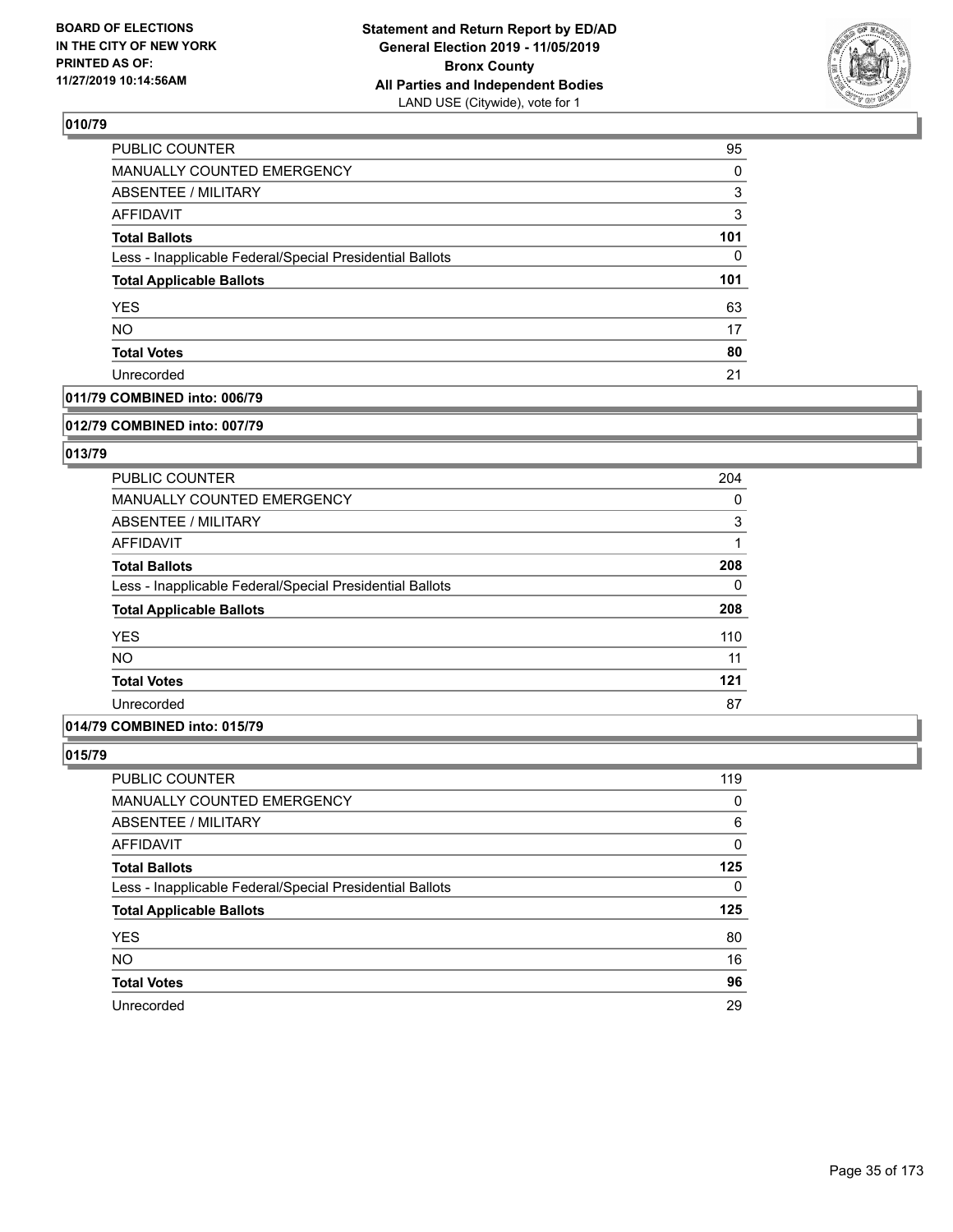

| PUBLIC COUNTER                                           | 157          |
|----------------------------------------------------------|--------------|
| MANUALLY COUNTED EMERGENCY                               | $\mathbf{0}$ |
| ABSENTEE / MILITARY                                      | 8            |
| AFFIDAVIT                                                |              |
| Total Ballots                                            | 166          |
| Less - Inapplicable Federal/Special Presidential Ballots | $\mathbf{0}$ |
| <b>Total Applicable Ballots</b>                          | 166          |
| YES                                                      | 108          |
| NO.                                                      | 18           |
| <b>Total Votes</b>                                       | 126          |
| Unrecorded                                               | 40           |

#### **017/79**

| 197 |
|-----|
| 0   |
| 3   |
|     |
| 207 |
| 0   |
| 207 |
| 132 |
| 15  |
| 147 |
| 60  |
|     |

**018/79 COMBINED into: 016/79**

#### **019/79 COMBINED into: 013/79**

| PUBLIC COUNTER                                           | 148 |
|----------------------------------------------------------|-----|
| MANUALLY COUNTED EMERGENCY                               | 0   |
| ABSENTEE / MILITARY                                      | 0   |
| AFFIDAVIT                                                | 2   |
| <b>Total Ballots</b>                                     | 150 |
| Less - Inapplicable Federal/Special Presidential Ballots | 0   |
| <b>Total Applicable Ballots</b>                          | 150 |
| <b>YES</b>                                               | 94  |
| NO.                                                      | 15  |
| <b>Total Votes</b>                                       | 109 |
| Unrecorded                                               | 41  |
| 021/79 COMBINED into: 020/79                             |     |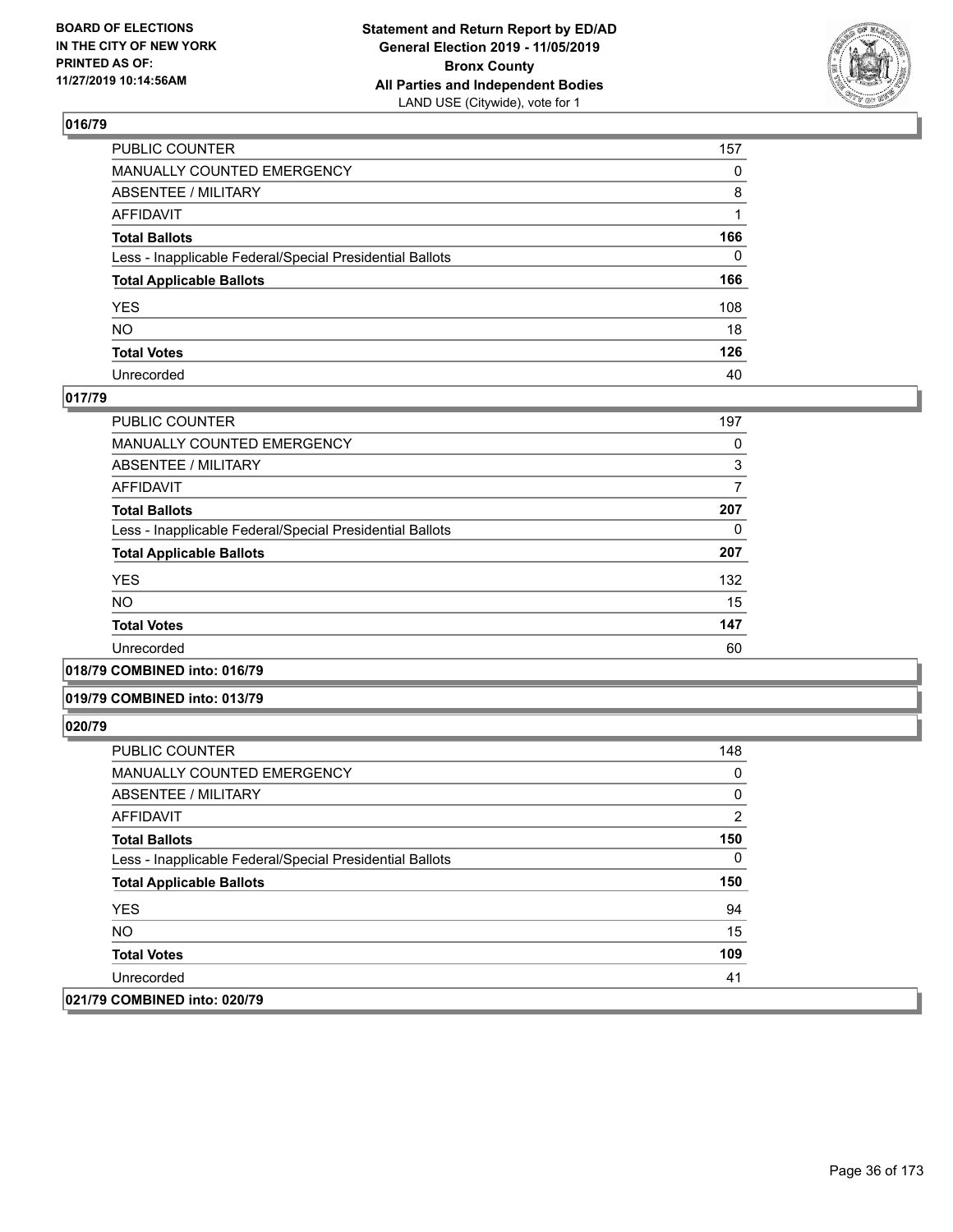

| PUBLIC COUNTER                                           | 206          |
|----------------------------------------------------------|--------------|
| MANUALLY COUNTED EMERGENCY                               | $\mathbf{0}$ |
| ABSENTEE / MILITARY                                      | 2            |
| AFFIDAVIT                                                | 0            |
| Total Ballots                                            | 208          |
| Less - Inapplicable Federal/Special Presidential Ballots | 0            |
| <b>Total Applicable Ballots</b>                          | 208          |
| YES                                                      | 134          |
| NO.                                                      | 24           |
| <b>Total Votes</b>                                       | 158          |
| Unrecorded                                               | 50           |

#### **023/79**

| <b>PUBLIC COUNTER</b>                                    | 189      |
|----------------------------------------------------------|----------|
| <b>MANUALLY COUNTED EMERGENCY</b>                        | 0        |
| ABSENTEE / MILITARY                                      | $\Omega$ |
| <b>AFFIDAVIT</b>                                         |          |
| <b>Total Ballots</b>                                     | 190      |
| Less - Inapplicable Federal/Special Presidential Ballots | $\Omega$ |
| <b>Total Applicable Ballots</b>                          | 190      |
| <b>YES</b>                                               | 136      |
| <b>NO</b>                                                | 19       |
| <b>Total Votes</b>                                       | 155      |
| Unrecorded                                               | 35       |
|                                                          |          |

# **024/79 COMBINED into: 022/79**

| <b>PUBLIC COUNTER</b>                                    | 124 |
|----------------------------------------------------------|-----|
| <b>MANUALLY COUNTED EMERGENCY</b>                        | 0   |
| ABSENTEE / MILITARY                                      |     |
| AFFIDAVIT                                                | 0   |
| <b>Total Ballots</b>                                     | 125 |
| Less - Inapplicable Federal/Special Presidential Ballots | 0   |
| <b>Total Applicable Ballots</b>                          | 125 |
| <b>YES</b>                                               | 66  |
| <b>NO</b>                                                | 6   |
| <b>Total Votes</b>                                       | 72  |
| Unrecorded                                               | 53  |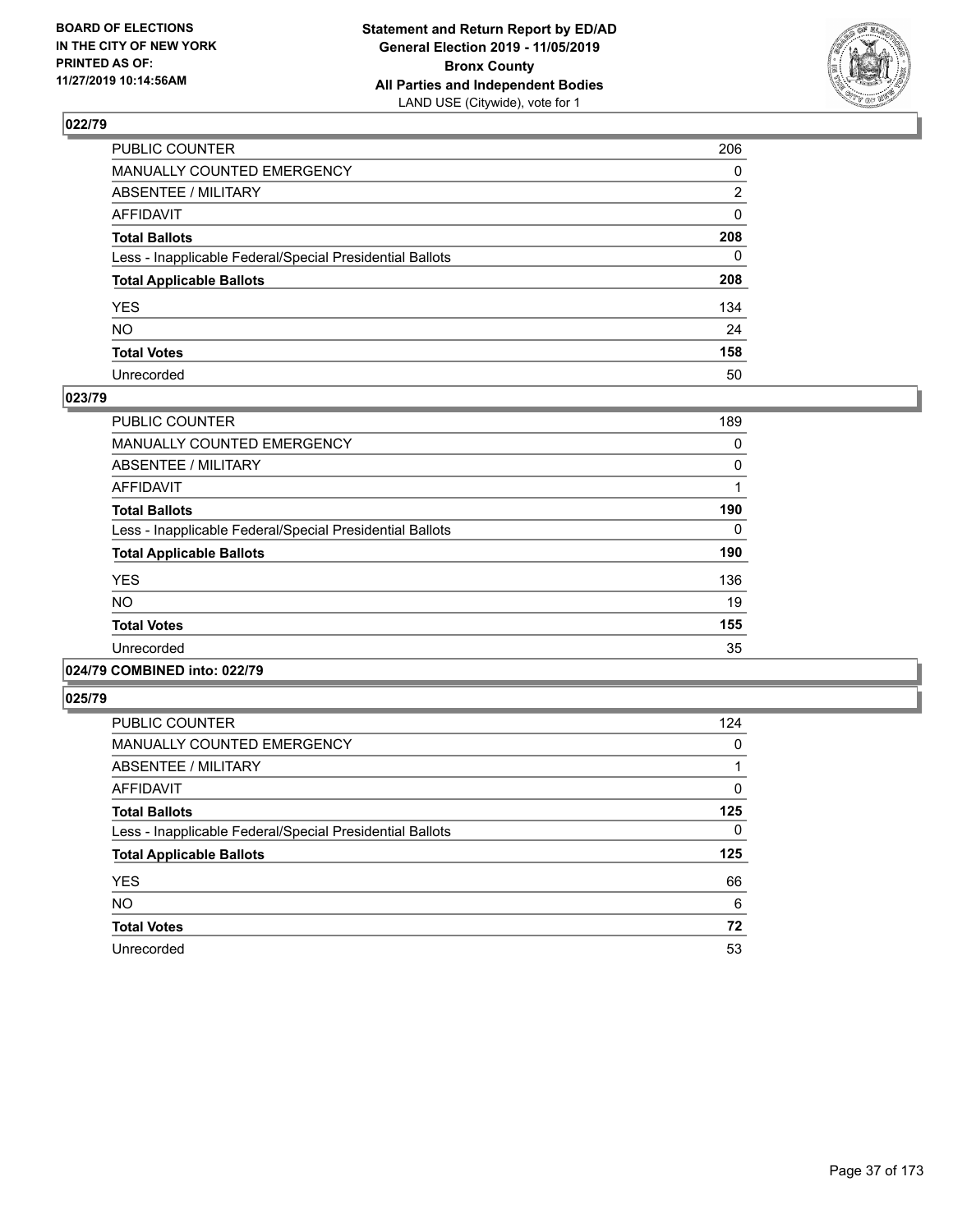

| PUBLIC COUNTER                                           | 122 |
|----------------------------------------------------------|-----|
| MANUALLY COUNTED EMERGENCY                               | 0   |
| ABSENTEE / MILITARY                                      | 2   |
| AFFIDAVIT                                                | 0   |
| Total Ballots                                            | 124 |
| Less - Inapplicable Federal/Special Presidential Ballots | 0   |
| <b>Total Applicable Ballots</b>                          | 124 |
| YES                                                      | 64  |
| NO.                                                      | 15  |
| <b>Total Votes</b>                                       | 79  |
| Unrecorded                                               | 45  |

### **027/79**

| PUBLIC COUNTER                                           | 141      |
|----------------------------------------------------------|----------|
| <b>MANUALLY COUNTED EMERGENCY</b>                        | 0        |
| ABSENTEE / MILITARY                                      |          |
| AFFIDAVIT                                                | 2        |
| <b>Total Ballots</b>                                     | 144      |
| Less - Inapplicable Federal/Special Presidential Ballots | $\Omega$ |
| <b>Total Applicable Ballots</b>                          | 144      |
| <b>YES</b>                                               | 82       |
| <b>NO</b>                                                | 12       |
| <b>Total Votes</b>                                       | 94       |
| Unrecorded                                               | 50       |

| <b>PUBLIC COUNTER</b>                                    | 112      |
|----------------------------------------------------------|----------|
| <b>MANUALLY COUNTED EMERGENCY</b>                        | 0        |
| ABSENTEE / MILITARY                                      | 2        |
| AFFIDAVIT                                                | 0        |
| <b>Total Ballots</b>                                     | 114      |
| Less - Inapplicable Federal/Special Presidential Ballots | $\Omega$ |
| <b>Total Applicable Ballots</b>                          | 114      |
| <b>YES</b>                                               | 82       |
| NO.                                                      | 4        |
| <b>Total Votes</b>                                       | 86       |
| Unrecorded                                               | 28       |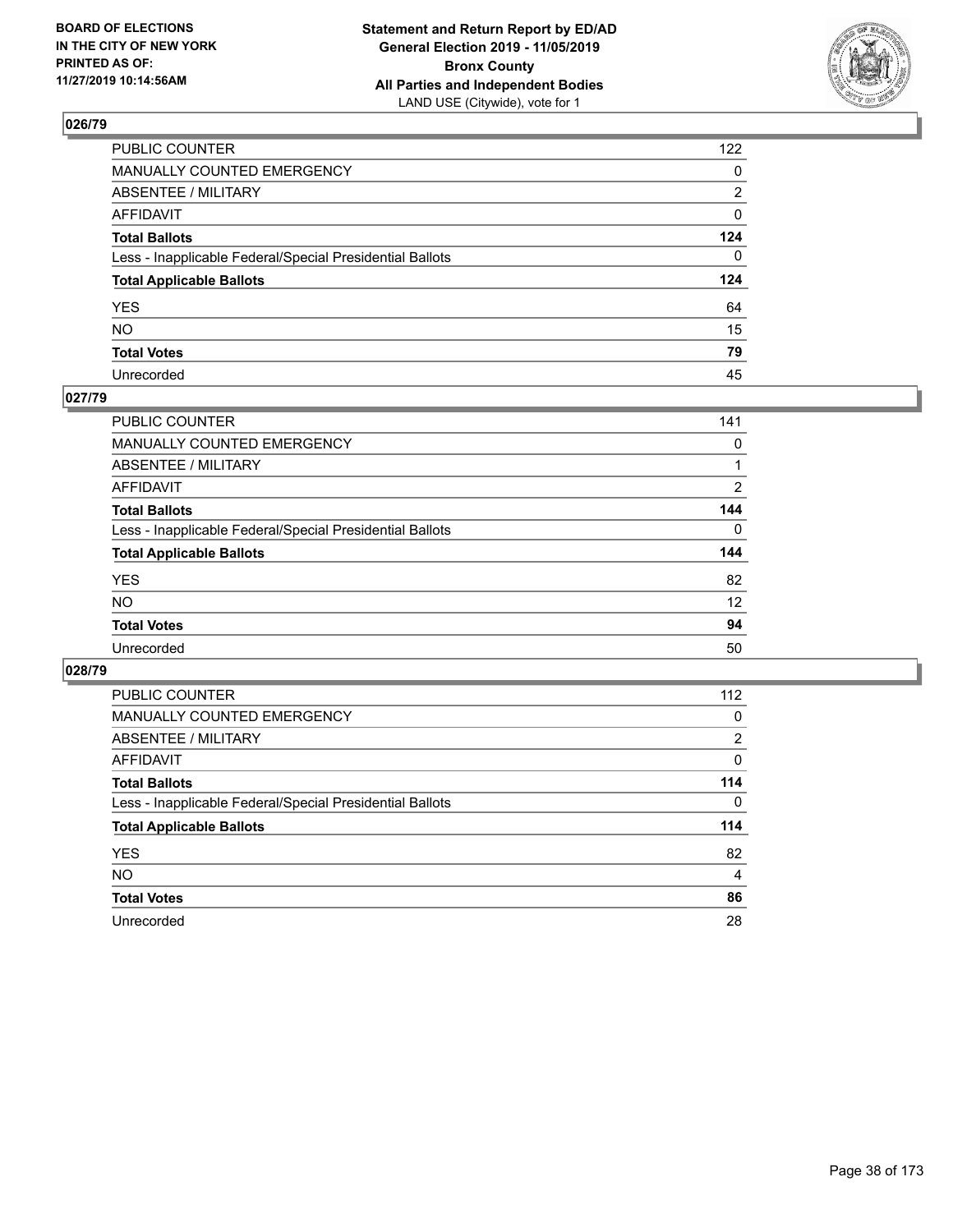

| PUBLIC COUNTER                                           | 64 |
|----------------------------------------------------------|----|
| MANUALLY COUNTED EMERGENCY                               | 0  |
| ABSENTEE / MILITARY                                      | 0  |
| AFFIDAVIT                                                | 0  |
| Total Ballots                                            | 64 |
| Less - Inapplicable Federal/Special Presidential Ballots | 0  |
| <b>Total Applicable Ballots</b>                          | 64 |
| YES                                                      | 28 |
| NO.                                                      | 3  |
| <b>Total Votes</b>                                       | 31 |
| Unrecorded                                               | 33 |

#### **030/79**

| <b>PUBLIC COUNTER</b>                                    | 221      |
|----------------------------------------------------------|----------|
| <b>MANUALLY COUNTED EMERGENCY</b>                        | 0        |
| ABSENTEE / MILITARY                                      | 9        |
| AFFIDAVIT                                                | $\Omega$ |
| <b>Total Ballots</b>                                     | 230      |
| Less - Inapplicable Federal/Special Presidential Ballots | 0        |
| <b>Total Applicable Ballots</b>                          | 230      |
| <b>YES</b>                                               | 153      |
| <b>NO</b>                                                | 29       |
| <b>Total Votes</b>                                       | 182      |
| Unrecorded                                               | 48       |
|                                                          |          |

#### **031/79 COMBINED into: 033/79**

#### **032/79 COMBINED into: 035/79**

| <b>PUBLIC COUNTER</b>                                    | 180 |
|----------------------------------------------------------|-----|
| <b>MANUALLY COUNTED EMERGENCY</b>                        | 0   |
| ABSENTEE / MILITARY                                      | 5   |
| AFFIDAVIT                                                | 0   |
| <b>Total Ballots</b>                                     | 185 |
| Less - Inapplicable Federal/Special Presidential Ballots | 0   |
| <b>Total Applicable Ballots</b>                          | 185 |
| <b>YES</b>                                               | 80  |
| NO.                                                      | 21  |
| <b>Total Votes</b>                                       | 101 |
| Unrecorded                                               | 84  |
| 034/79 COMBINED into: 040/79                             |     |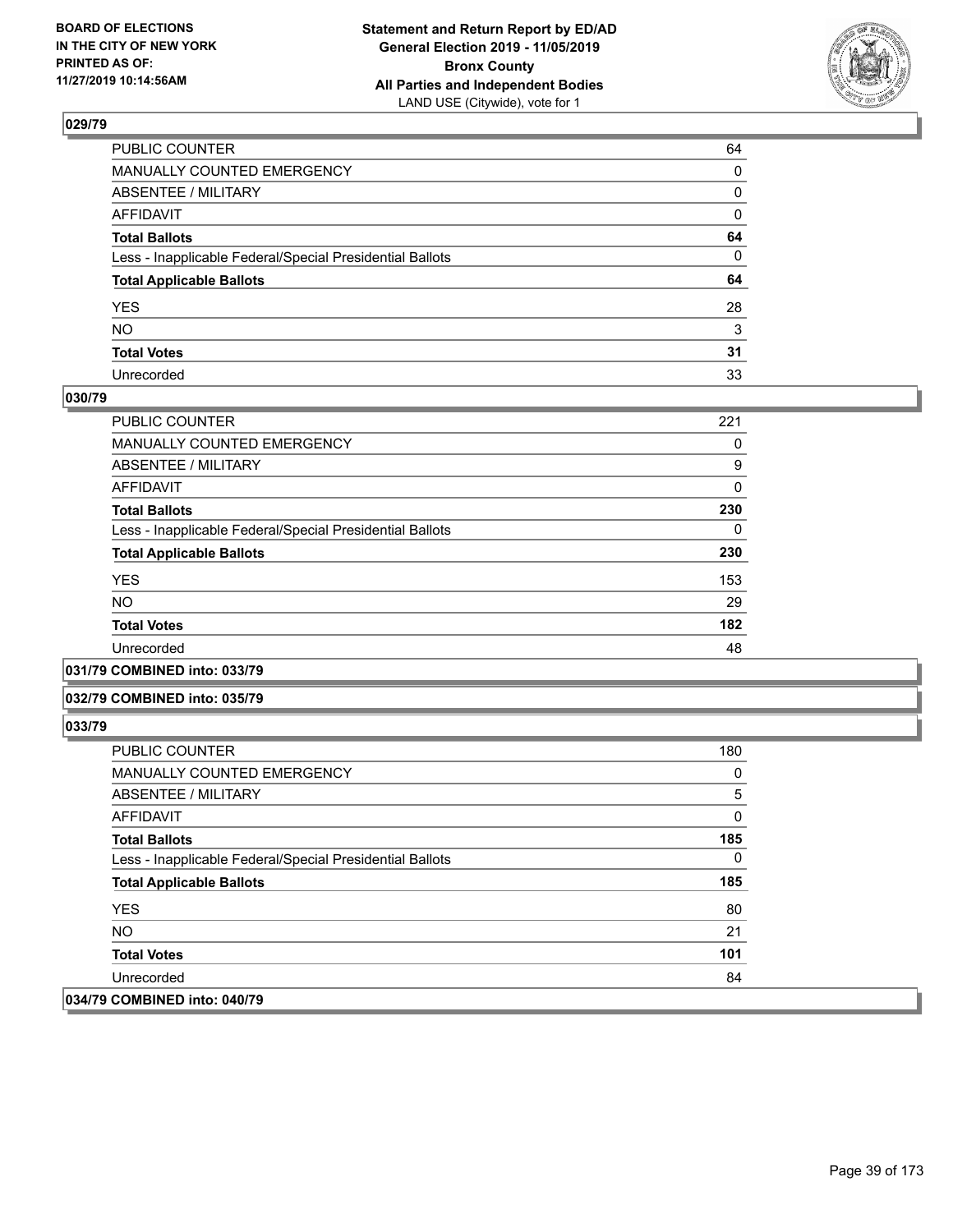

| PUBLIC COUNTER                                           | 198            |
|----------------------------------------------------------|----------------|
| MANUALLY COUNTED EMERGENCY                               | $\mathbf{0}$   |
| ABSENTEE / MILITARY                                      | 8              |
| AFFIDAVIT                                                | $\overline{2}$ |
| Total Ballots                                            | 208            |
| Less - Inapplicable Federal/Special Presidential Ballots | $\mathbf{0}$   |
| <b>Total Applicable Ballots</b>                          | 208            |
| YES                                                      | 120            |
| NO.                                                      | 35             |
| <b>Total Votes</b>                                       | 155            |
| Unrecorded                                               | 53             |

### **036/79**

| <b>PUBLIC COUNTER</b>                                    | 225            |
|----------------------------------------------------------|----------------|
| <b>MANUALLY COUNTED EMERGENCY</b>                        | 0              |
| ABSENTEE / MILITARY                                      | $\overline{2}$ |
| <b>AFFIDAVIT</b>                                         | 0              |
| <b>Total Ballots</b>                                     | 227            |
| Less - Inapplicable Federal/Special Presidential Ballots | 0              |
| <b>Total Applicable Ballots</b>                          | 227            |
| <b>YES</b>                                               | 116            |
| <b>NO</b>                                                | 22             |
| <b>Total Votes</b>                                       | 138            |
| Unrecorded                                               | 89             |
|                                                          |                |

# **037/79 COMBINED into: 036/79**

| <b>PUBLIC COUNTER</b>                                    | 94  |
|----------------------------------------------------------|-----|
| MANUALLY COUNTED EMERGENCY                               | 0   |
| ABSENTEE / MILITARY                                      | 6   |
| AFFIDAVIT                                                | 0   |
| <b>Total Ballots</b>                                     | 100 |
| Less - Inapplicable Federal/Special Presidential Ballots | 0   |
| <b>Total Applicable Ballots</b>                          | 100 |
| <b>YES</b>                                               | 52  |
| <b>NO</b>                                                | 9   |
| <b>Total Votes</b>                                       | 61  |
| Unrecorded                                               | 39  |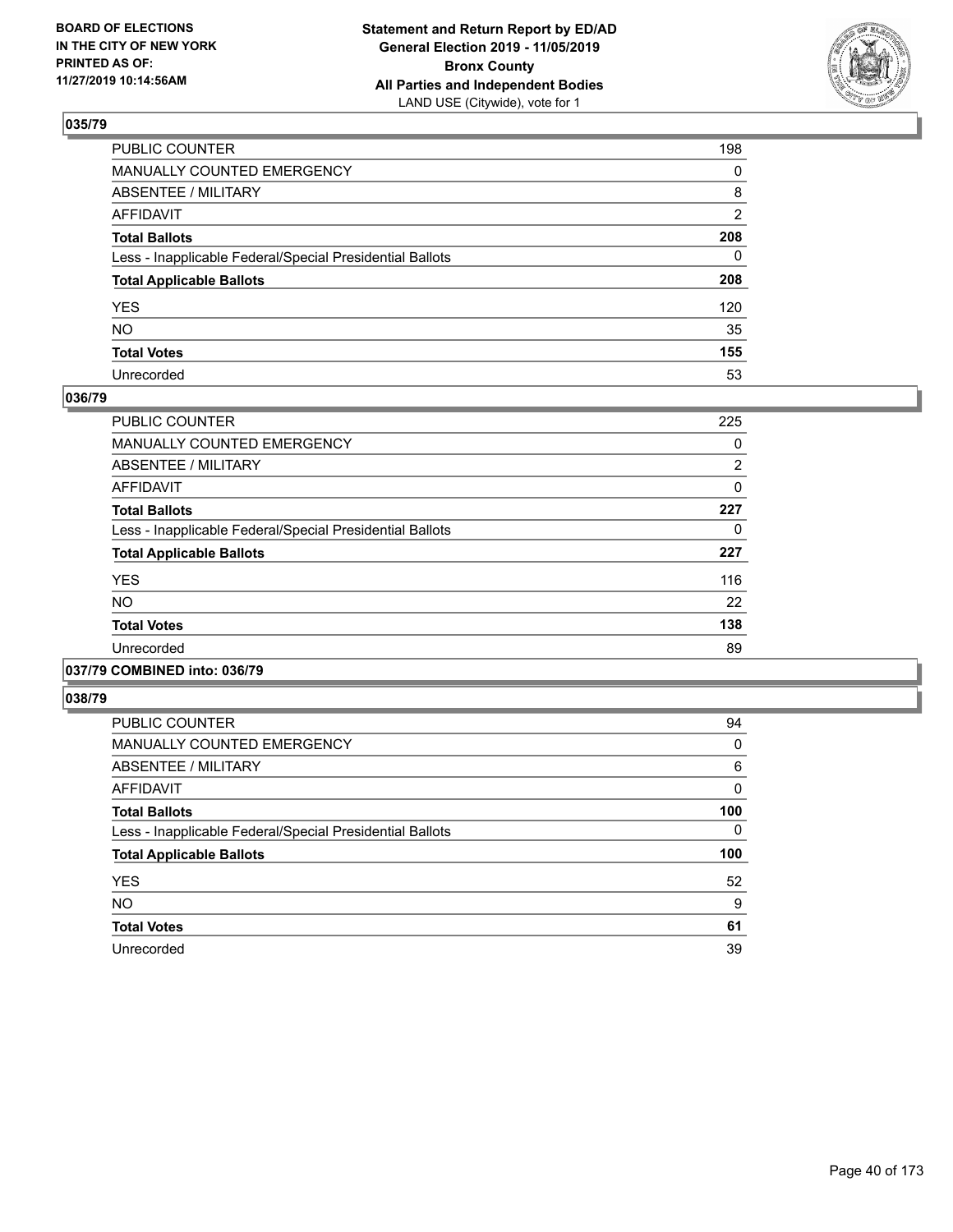

| PUBLIC COUNTER                                           | 128          |
|----------------------------------------------------------|--------------|
| MANUALLY COUNTED EMERGENCY                               | $\mathbf{0}$ |
| ABSENTEE / MILITARY                                      | 33           |
| AFFIDAVIT                                                | 2            |
| Total Ballots                                            | 163          |
| Less - Inapplicable Federal/Special Presidential Ballots | $\mathbf{0}$ |
| <b>Total Applicable Ballots</b>                          | 163          |
| YES                                                      | 88           |
| NO.                                                      | 11           |
| <b>Total Votes</b>                                       | 99           |
| Unrecorded                                               | 64           |

#### **040/79**

| PUBLIC COUNTER                                           | 254 |
|----------------------------------------------------------|-----|
| <b>MANUALLY COUNTED EMERGENCY</b>                        | 0   |
| ABSENTEE / MILITARY                                      | 3   |
| AFFIDAVIT                                                | 2   |
| <b>Total Ballots</b>                                     | 259 |
| Less - Inapplicable Federal/Special Presidential Ballots | 0   |
| <b>Total Applicable Ballots</b>                          | 259 |
| <b>YES</b>                                               | 172 |
| <b>NO</b>                                                | 35  |
| <b>Total Votes</b>                                       | 207 |
| Unrecorded                                               | 52  |

| <b>PUBLIC COUNTER</b>                                    | 115 |
|----------------------------------------------------------|-----|
| <b>MANUALLY COUNTED EMERGENCY</b>                        | 0   |
| ABSENTEE / MILITARY                                      | 6   |
| AFFIDAVIT                                                | 2   |
| <b>Total Ballots</b>                                     | 123 |
| Less - Inapplicable Federal/Special Presidential Ballots | 0   |
| <b>Total Applicable Ballots</b>                          | 123 |
| <b>YES</b>                                               | 73  |
| NO.                                                      | 8   |
| <b>Total Votes</b>                                       | 81  |
|                                                          |     |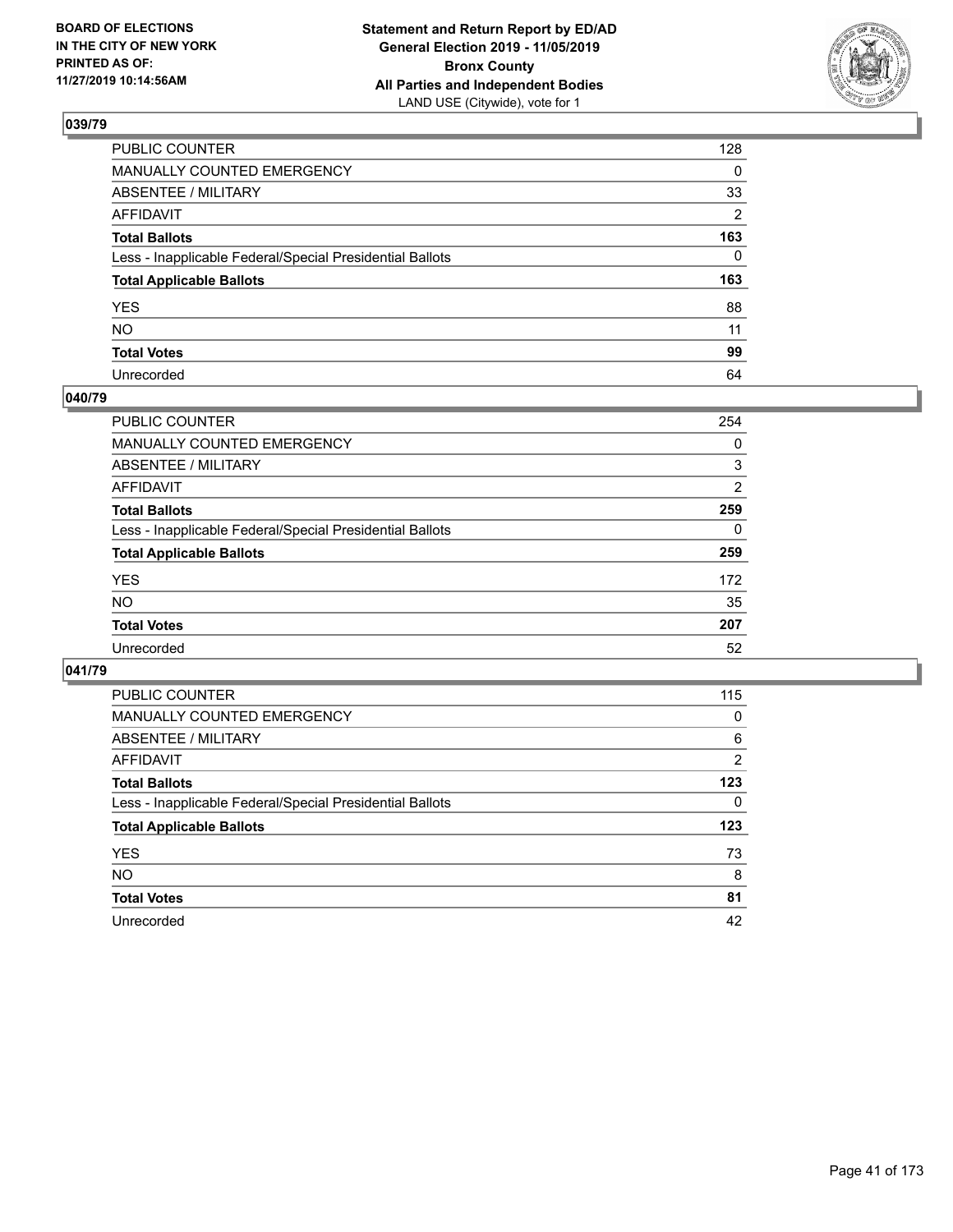

| PUBLIC COUNTER                                           | 198            |
|----------------------------------------------------------|----------------|
| MANUALLY COUNTED EMERGENCY                               | $\mathbf{0}$   |
| ABSENTEE / MILITARY                                      | 2              |
| AFFIDAVIT                                                | $\overline{2}$ |
| Total Ballots                                            | 202            |
| Less - Inapplicable Federal/Special Presidential Ballots | $\Omega$       |
| <b>Total Applicable Ballots</b>                          | 202            |
| YES                                                      | 105            |
| NO.                                                      | 27             |
| <b>Total Votes</b>                                       | 132            |
| Unrecorded                                               | 70             |

#### **043/79**

| <b>PUBLIC COUNTER</b>                                    | 98             |
|----------------------------------------------------------|----------------|
| MANUALLY COUNTED EMERGENCY                               | 0              |
| ABSENTEE / MILITARY                                      | $\overline{2}$ |
| AFFIDAVIT                                                |                |
| <b>Total Ballots</b>                                     | 101            |
| Less - Inapplicable Federal/Special Presidential Ballots | 0              |
| <b>Total Applicable Ballots</b>                          | 101            |
| <b>YES</b>                                               | 70             |
| <b>NO</b>                                                | 8              |
| <b>Total Votes</b>                                       | 78             |
| Unrecorded                                               | 23             |

| <b>PUBLIC COUNTER</b>                                    | 109 |
|----------------------------------------------------------|-----|
| <b>MANUALLY COUNTED EMERGENCY</b>                        | 0   |
| ABSENTEE / MILITARY                                      |     |
| AFFIDAVIT                                                |     |
| <b>Total Ballots</b>                                     | 111 |
| Less - Inapplicable Federal/Special Presidential Ballots | 0   |
| <b>Total Applicable Ballots</b>                          | 111 |
| <b>YES</b>                                               | 62  |
| NO.                                                      | 17  |
| <b>Total Votes</b>                                       | 79  |
| Unrecorded                                               | 32  |
| 045/79 COMBINED into: 057/79                             |     |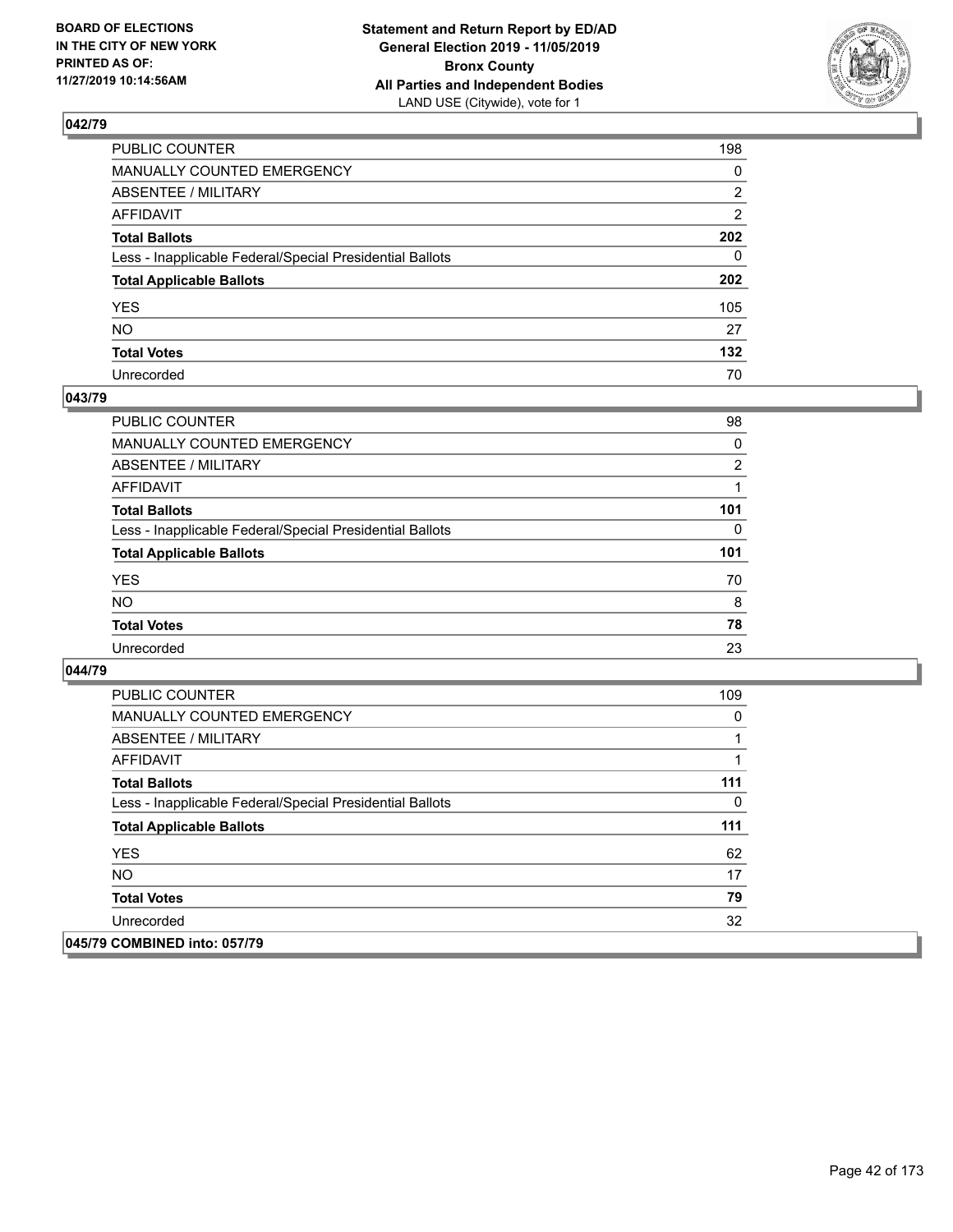

| PUBLIC COUNTER                                           | 218 |
|----------------------------------------------------------|-----|
| MANUALLY COUNTED EMERGENCY                               | 0   |
| <b>ABSENTEE / MILITARY</b>                               |     |
| <b>AFFIDAVIT</b>                                         | 2   |
| <b>Total Ballots</b>                                     | 221 |
| Less - Inapplicable Federal/Special Presidential Ballots | 0   |
| <b>Total Applicable Ballots</b>                          | 221 |
| <b>YES</b>                                               | 93  |
| <b>NO</b>                                                | 18  |
| <b>Total Votes</b>                                       | 111 |
| Unrecorded                                               | 110 |

#### **047/79 COMBINED into: 046/79**

#### **048/79**

| PUBLIC COUNTER                                           | 92       |
|----------------------------------------------------------|----------|
| <b>MANUALLY COUNTED EMERGENCY</b>                        | $\Omega$ |
| ABSENTEE / MILITARY                                      | 3        |
| AFFIDAVIT                                                | 5        |
| <b>Total Ballots</b>                                     | 100      |
| Less - Inapplicable Federal/Special Presidential Ballots | $\Omega$ |
| <b>Total Applicable Ballots</b>                          | 100      |
| <b>YES</b>                                               | 54       |
| <b>NO</b>                                                | 9        |
| <b>Total Votes</b>                                       | 63       |
| Unrecorded                                               | 37       |
|                                                          |          |

| <b>PUBLIC COUNTER</b>                                    | 148            |
|----------------------------------------------------------|----------------|
| MANUALLY COUNTED EMERGENCY                               | 0              |
| ABSENTEE / MILITARY                                      | $\overline{2}$ |
| AFFIDAVIT                                                | 2              |
| <b>Total Ballots</b>                                     | 152            |
| Less - Inapplicable Federal/Special Presidential Ballots | $\Omega$       |
| <b>Total Applicable Ballots</b>                          | 152            |
| <b>YES</b>                                               | 90             |
| <b>NO</b>                                                | 30             |
| <b>Total Votes</b>                                       | 120            |
| Unrecorded                                               | 32             |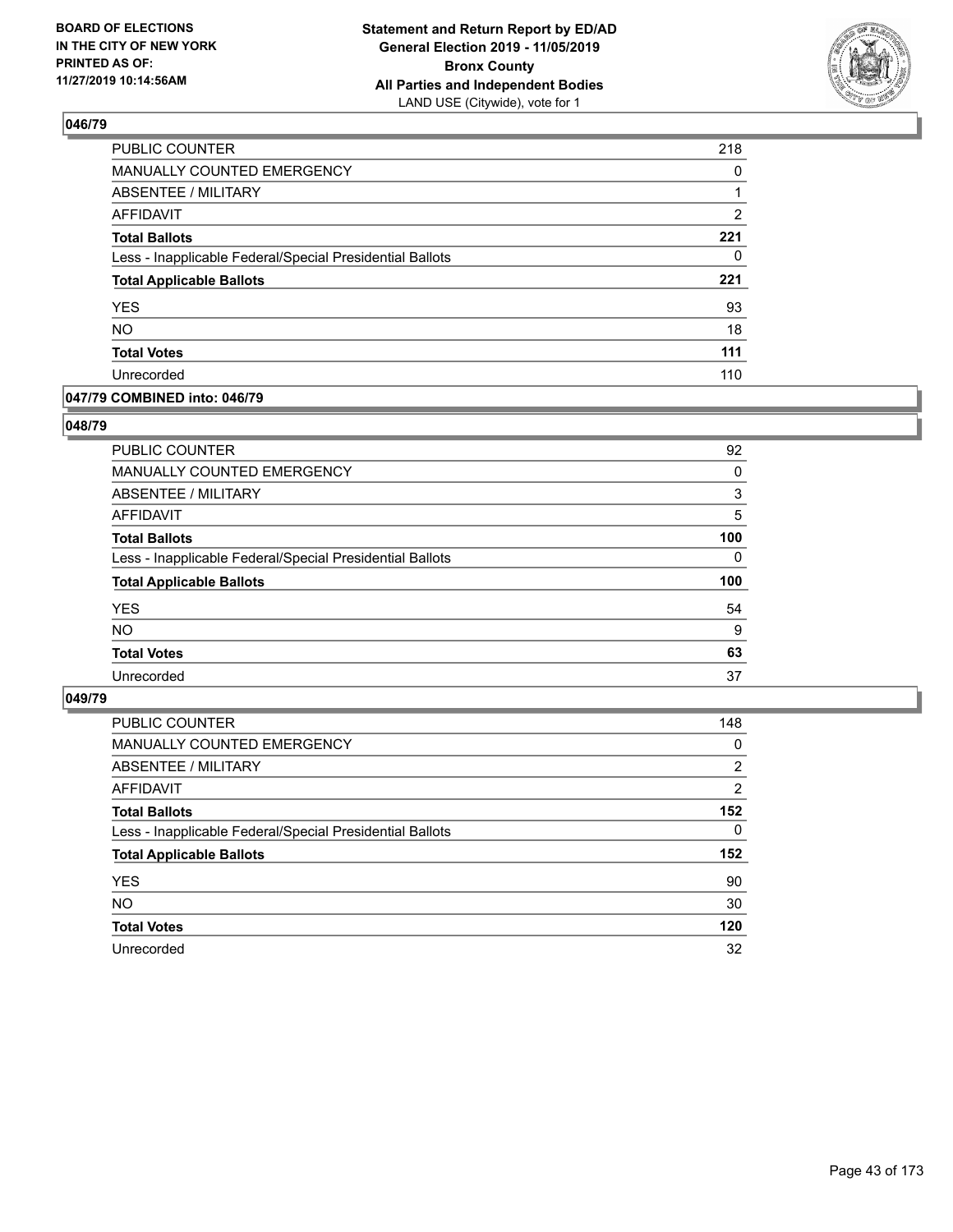

| 172 |
|-----|
| 0   |
| 3   |
| 0   |
| 175 |
| 0   |
| 175 |
| 125 |
| 20  |
| 145 |
| 30  |
|     |

### **051/79 COMBINED into: 053/79**

#### **052/79 COMBINED into: 050/79**

### **053/79**

| <b>PUBLIC COUNTER</b>                                    | 237 |
|----------------------------------------------------------|-----|
| <b>MANUALLY COUNTED EMERGENCY</b>                        | 0   |
| ABSENTEE / MILITARY                                      | 5   |
| AFFIDAVIT                                                | 0   |
| <b>Total Ballots</b>                                     | 242 |
| Less - Inapplicable Federal/Special Presidential Ballots | 0   |
| <b>Total Applicable Ballots</b>                          | 242 |
| <b>YES</b>                                               | 169 |
| NO.                                                      | 23  |
| <b>Total Votes</b>                                       | 192 |
| Unrecorded                                               | 50  |

| <b>PUBLIC COUNTER</b>                                    | 90       |
|----------------------------------------------------------|----------|
| MANUALLY COUNTED EMERGENCY                               | 0        |
| ABSENTEE / MILITARY                                      | 2        |
| AFFIDAVIT                                                | 0        |
| <b>Total Ballots</b>                                     | 92       |
| Less - Inapplicable Federal/Special Presidential Ballots | $\Omega$ |
| <b>Total Applicable Ballots</b>                          | 92       |
| <b>YES</b>                                               | 65       |
| <b>NO</b>                                                | 11       |
| <b>Total Votes</b>                                       | 76       |
| Unrecorded                                               | 16       |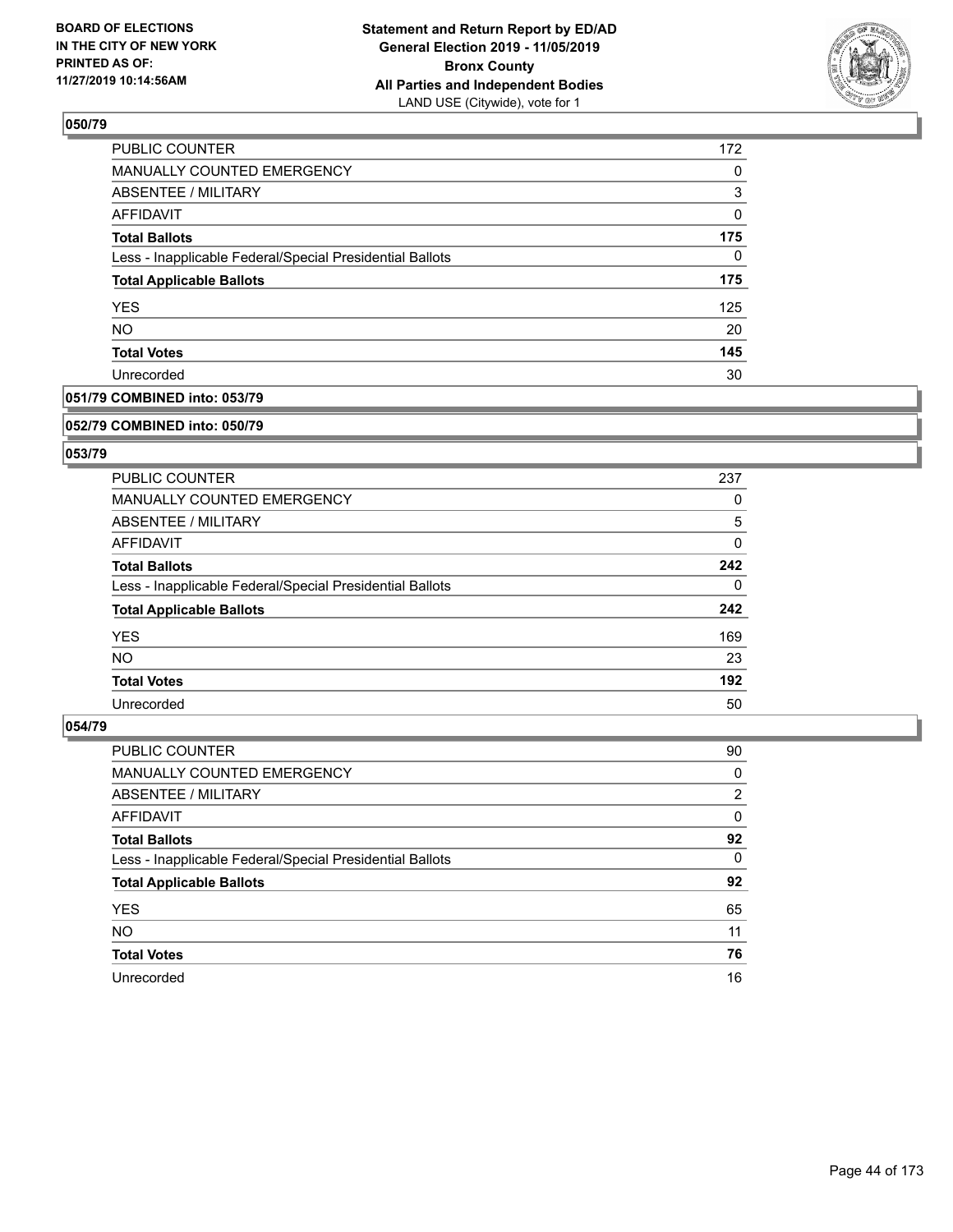

| PUBLIC COUNTER                                           | 114          |
|----------------------------------------------------------|--------------|
| MANUALLY COUNTED EMERGENCY                               | $\mathbf{0}$ |
| ABSENTEE / MILITARY                                      |              |
| AFFIDAVIT                                                | 0            |
| Total Ballots                                            | 115          |
| Less - Inapplicable Federal/Special Presidential Ballots | 0            |
| <b>Total Applicable Ballots</b>                          | 115          |
| YES                                                      | 76           |
| NO.                                                      | 16           |
| <b>Total Votes</b>                                       | 92           |
| Unrecorded                                               | 23           |

### **056/79**

| <b>PUBLIC COUNTER</b>                                    | 212      |
|----------------------------------------------------------|----------|
| MANUALLY COUNTED EMERGENCY                               | 0        |
| ABSENTEE / MILITARY                                      | 8        |
| AFFIDAVIT                                                | 0        |
| <b>Total Ballots</b>                                     | 220      |
| Less - Inapplicable Federal/Special Presidential Ballots | $\Omega$ |
| <b>Total Applicable Ballots</b>                          | 220      |
| <b>YES</b>                                               | 126      |
| <b>NO</b>                                                | 23       |
| <b>Total Votes</b>                                       | 149      |
| Unrecorded                                               | 71       |

| PUBLIC COUNTER                                           | 200      |
|----------------------------------------------------------|----------|
| MANUALLY COUNTED EMERGENCY                               | $\Omega$ |
| ABSENTEE / MILITARY                                      | 7        |
| AFFIDAVIT                                                | 0        |
| <b>Total Ballots</b>                                     | 207      |
| Less - Inapplicable Federal/Special Presidential Ballots | 0        |
| <b>Total Applicable Ballots</b>                          | 207      |
| <b>YES</b>                                               | 164      |
| <b>NO</b>                                                | 23       |
| <b>Total Votes</b>                                       | 187      |
| Unrecorded                                               | 20       |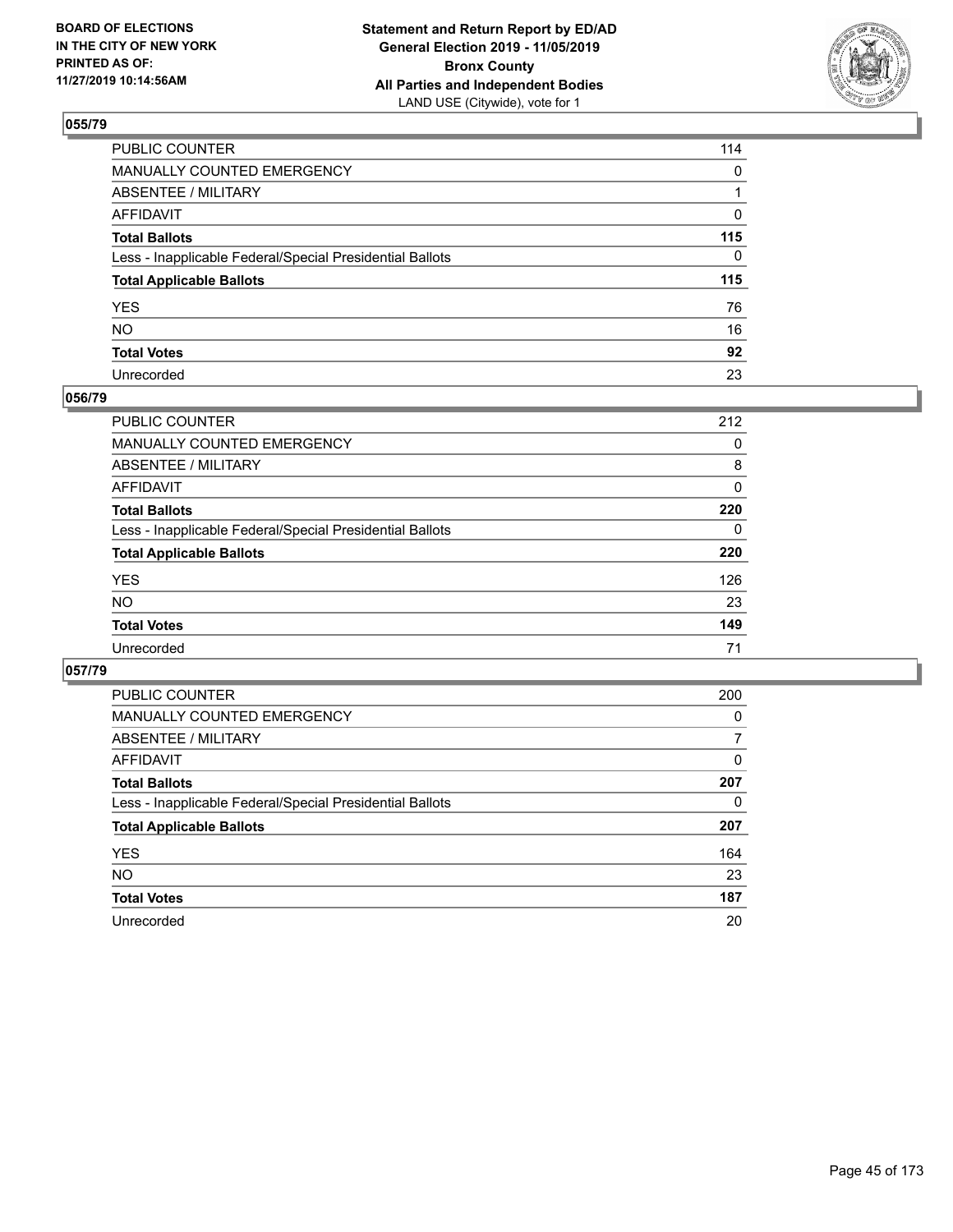

| 91       |
|----------|
| $\Omega$ |
| 3        |
| 19       |
| 113      |
| 0        |
| 113      |
| 71       |
|          |
| 78       |
| 35       |
|          |

### **059/79 COMBINED into: 058/79**

#### **060/79 COMBINED into: 061/79**

### **061/79**

| <b>PUBLIC COUNTER</b>                                    | 160            |
|----------------------------------------------------------|----------------|
| <b>MANUALLY COUNTED EMERGENCY</b>                        | 0              |
| ABSENTEE / MILITARY                                      | $\overline{2}$ |
| AFFIDAVIT                                                |                |
| <b>Total Ballots</b>                                     | 163            |
| Less - Inapplicable Federal/Special Presidential Ballots | 0              |
| <b>Total Applicable Ballots</b>                          | 163            |
| <b>YES</b>                                               | 105            |
| NO.                                                      | 14             |
| <b>Total Votes</b>                                       | 119            |
| Unrecorded                                               | 44             |

| <b>PUBLIC COUNTER</b>                                    | 113 |
|----------------------------------------------------------|-----|
| <b>MANUALLY COUNTED EMERGENCY</b>                        | 0   |
| ABSENTEE / MILITARY                                      | 8   |
| AFFIDAVIT                                                | 0   |
| <b>Total Ballots</b>                                     | 121 |
| Less - Inapplicable Federal/Special Presidential Ballots | 0   |
| <b>Total Applicable Ballots</b>                          | 121 |
| <b>YES</b>                                               | 73  |
|                                                          |     |
| <b>NO</b>                                                | 16  |
| <b>Total Votes</b>                                       | 89  |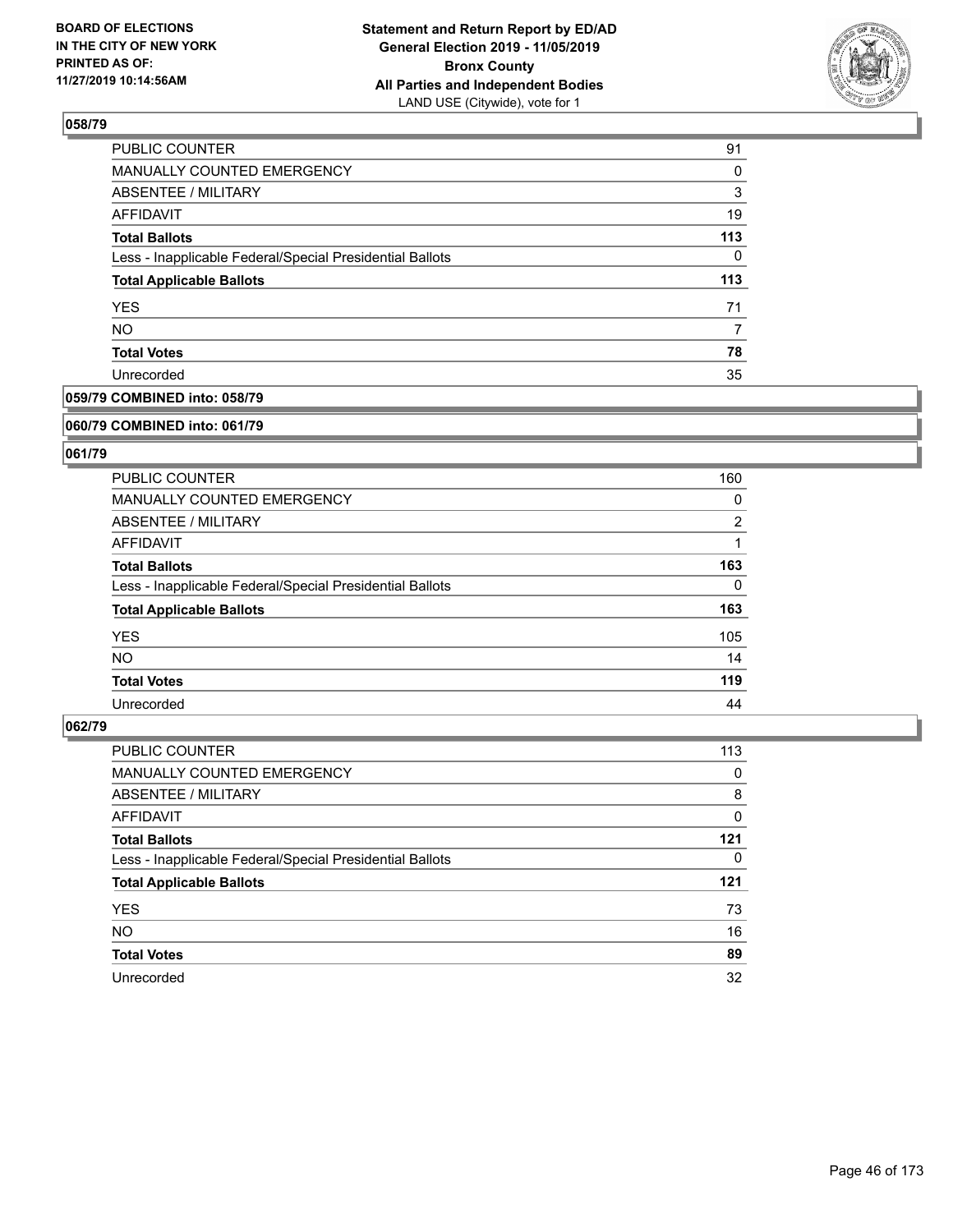

| PUBLIC COUNTER                                           | 82       |
|----------------------------------------------------------|----------|
| MANUALLY COUNTED EMERGENCY                               | $\Omega$ |
| ABSENTEE / MILITARY                                      |          |
| AFFIDAVIT                                                |          |
| Total Ballots                                            | 84       |
| Less - Inapplicable Federal/Special Presidential Ballots | 0        |
| <b>Total Applicable Ballots</b>                          | 84       |
| YES                                                      | 55       |
| NO.                                                      | 11       |
| <b>Total Votes</b>                                       | 66       |
| Unrecorded                                               | 18       |

#### **064/79**

| <b>PUBLIC COUNTER</b>                                    | 94       |
|----------------------------------------------------------|----------|
| MANUALLY COUNTED EMERGENCY                               | 0        |
| ABSENTEE / MILITARY                                      | 0        |
| AFFIDAVIT                                                | 2        |
| <b>Total Ballots</b>                                     | 96       |
| Less - Inapplicable Federal/Special Presidential Ballots | $\Omega$ |
| <b>Total Applicable Ballots</b>                          | 96       |
| <b>YES</b>                                               | 40       |
| <b>NO</b>                                                | 11       |
| <b>Total Votes</b>                                       | 51       |
| Unrecorded                                               | 45       |
|                                                          |          |

### **065/79 COMBINED into: 055/79**

| <b>PUBLIC COUNTER</b>                                    | 147 |
|----------------------------------------------------------|-----|
| <b>MANUALLY COUNTED EMERGENCY</b>                        | 0   |
| ABSENTEE / MILITARY                                      |     |
| <b>AFFIDAVIT</b>                                         | 0   |
| <b>Total Ballots</b>                                     | 148 |
| Less - Inapplicable Federal/Special Presidential Ballots | 0   |
| <b>Total Applicable Ballots</b>                          | 148 |
| <b>YES</b>                                               | 72  |
| <b>NO</b>                                                | 20  |
| <b>Total Votes</b>                                       | 92  |
| Unrecorded                                               | 56  |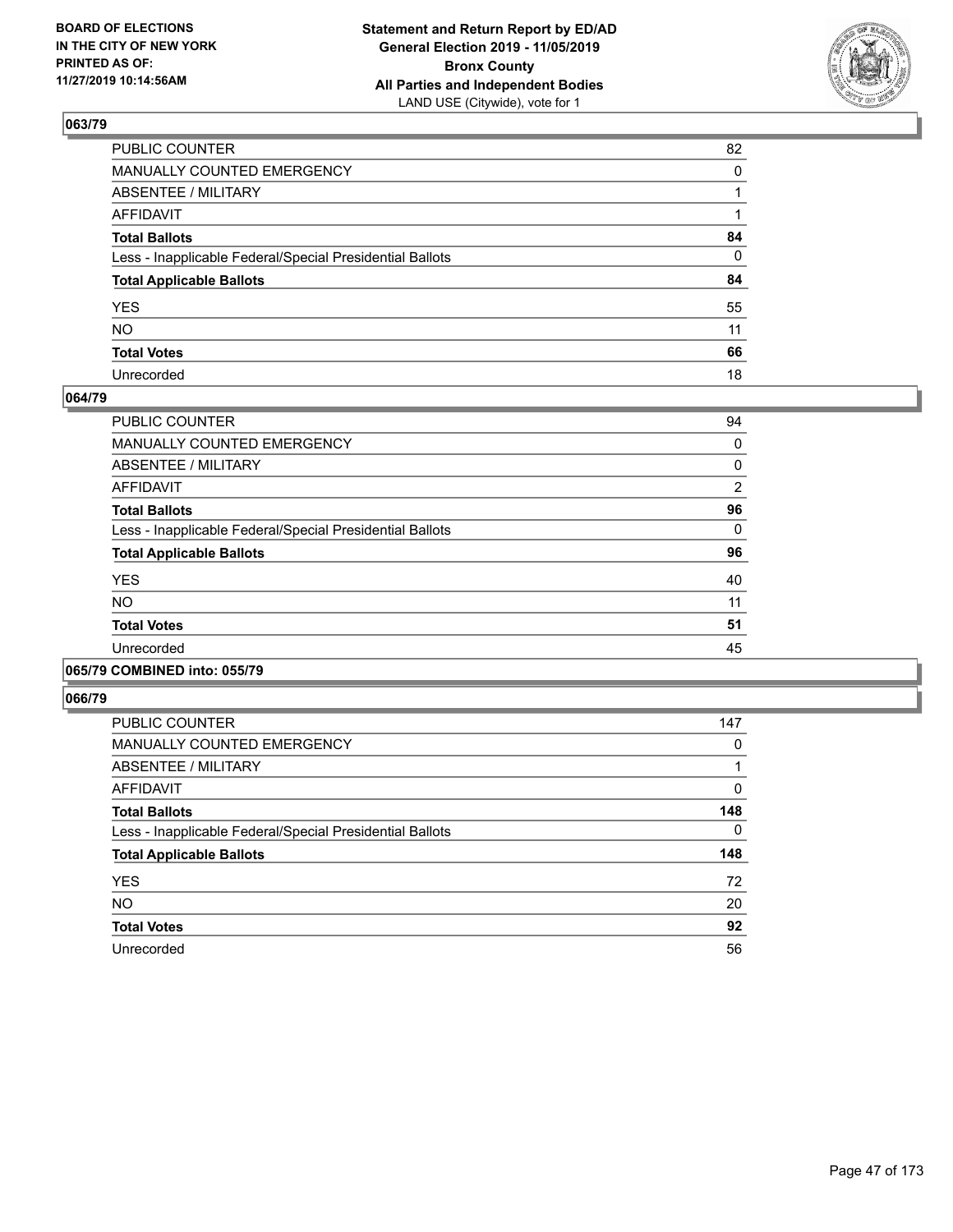

| PUBLIC COUNTER                                           | 145 |
|----------------------------------------------------------|-----|
| MANUALLY COUNTED EMERGENCY                               | 0   |
| ABSENTEE / MILITARY                                      | 2   |
| AFFIDAVIT                                                | 2   |
| Total Ballots                                            | 149 |
| Less - Inapplicable Federal/Special Presidential Ballots | 0   |
| <b>Total Applicable Ballots</b>                          | 149 |
| YES                                                      | 100 |
| NO.                                                      | 8   |
| <b>Total Votes</b>                                       | 108 |
| Unrecorded                                               | 41  |

#### **068/79**

| <b>PUBLIC COUNTER</b>                                    | 267      |
|----------------------------------------------------------|----------|
| MANUALLY COUNTED EMERGENCY                               | 0        |
| ABSENTEE / MILITARY                                      |          |
| AFFIDAVIT                                                | 3        |
| <b>Total Ballots</b>                                     | 271      |
| Less - Inapplicable Federal/Special Presidential Ballots | $\Omega$ |
| <b>Total Applicable Ballots</b>                          | 271      |
| <b>YES</b>                                               | 194      |
| <b>NO</b>                                                | 21       |
| <b>Total Votes</b>                                       | 215      |
| Unrecorded                                               | 56       |

| <b>PUBLIC COUNTER</b>                                    | 572      |
|----------------------------------------------------------|----------|
| <b>MANUALLY COUNTED EMERGENCY</b>                        | 0        |
| ABSENTEE / MILITARY                                      | 11       |
| AFFIDAVIT                                                | 3        |
| <b>Total Ballots</b>                                     | 586      |
| Less - Inapplicable Federal/Special Presidential Ballots | $\Omega$ |
| <b>Total Applicable Ballots</b>                          | 586      |
| <b>YES</b>                                               | 453      |
| <b>NO</b>                                                | 55       |
| <b>Total Votes</b>                                       | 508      |
| Unrecorded                                               | 78       |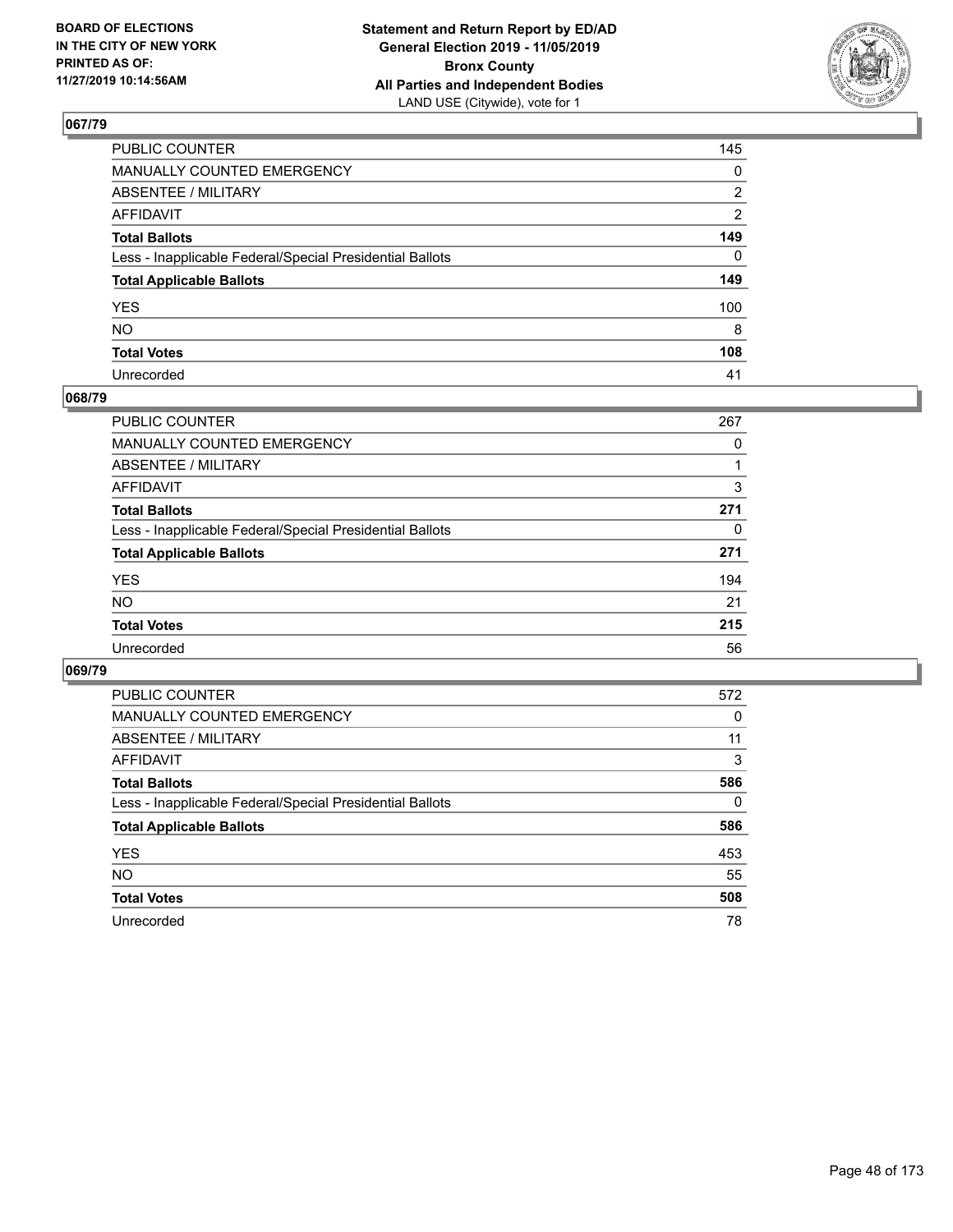

| PUBLIC COUNTER                                           | 178            |
|----------------------------------------------------------|----------------|
| MANUALLY COUNTED EMERGENCY                               | $\Omega$       |
| <b>ABSENTEE / MILITARY</b>                               | 5              |
| <b>AFFIDAVIT</b>                                         | $\overline{2}$ |
| <b>Total Ballots</b>                                     | 185            |
| Less - Inapplicable Federal/Special Presidential Ballots | $\mathbf{0}$   |
| <b>Total Applicable Ballots</b>                          | 185            |
| <b>YES</b>                                               | 81             |
| <b>NO</b>                                                | 14             |
| <b>Total Votes</b>                                       | 95             |
| Unrecorded                                               | 90             |

## **071/79 COMBINED into: 070/79**

### **072/79**

| <b>PUBLIC COUNTER</b>                                    | 225 |
|----------------------------------------------------------|-----|
| <b>MANUALLY COUNTED EMERGENCY</b>                        | 0   |
| ABSENTEE / MILITARY                                      |     |
| <b>AFFIDAVIT</b>                                         | 5   |
| <b>Total Ballots</b>                                     | 231 |
| Less - Inapplicable Federal/Special Presidential Ballots | 0   |
| <b>Total Applicable Ballots</b>                          | 231 |
| <b>YES</b>                                               | 142 |
| NO.                                                      | 18  |
| <b>Total Votes</b>                                       | 160 |
| Unrecorded                                               | 71  |

### **073/79 COMBINED into: 072/79**

### **074/79 COMBINED into: 029/79**

**075/79** 

| <b>PUBLIC COUNTER</b>                                    | 117            |
|----------------------------------------------------------|----------------|
| <b>MANUALLY COUNTED EMERGENCY</b>                        | 0              |
| ABSENTEE / MILITARY                                      | $\overline{2}$ |
| <b>AFFIDAVIT</b>                                         | $\Omega$       |
| <b>Total Ballots</b>                                     | 119            |
| Less - Inapplicable Federal/Special Presidential Ballots | 0              |
| <b>Total Applicable Ballots</b>                          | 119            |
| <b>YES</b>                                               | 85             |
| <b>NO</b>                                                | 15             |
| <b>Total Votes</b>                                       | 100            |
| Unrecorded                                               | 19             |
|                                                          |                |

**076/79 COMBINED into: 023/79**

**077/79 COMBINED into: 029/79**

**078/79 COMBINED into: 049/79**

**079/79 COMBINED into: 070/79**

**080/79 COMBINED into: 049/79**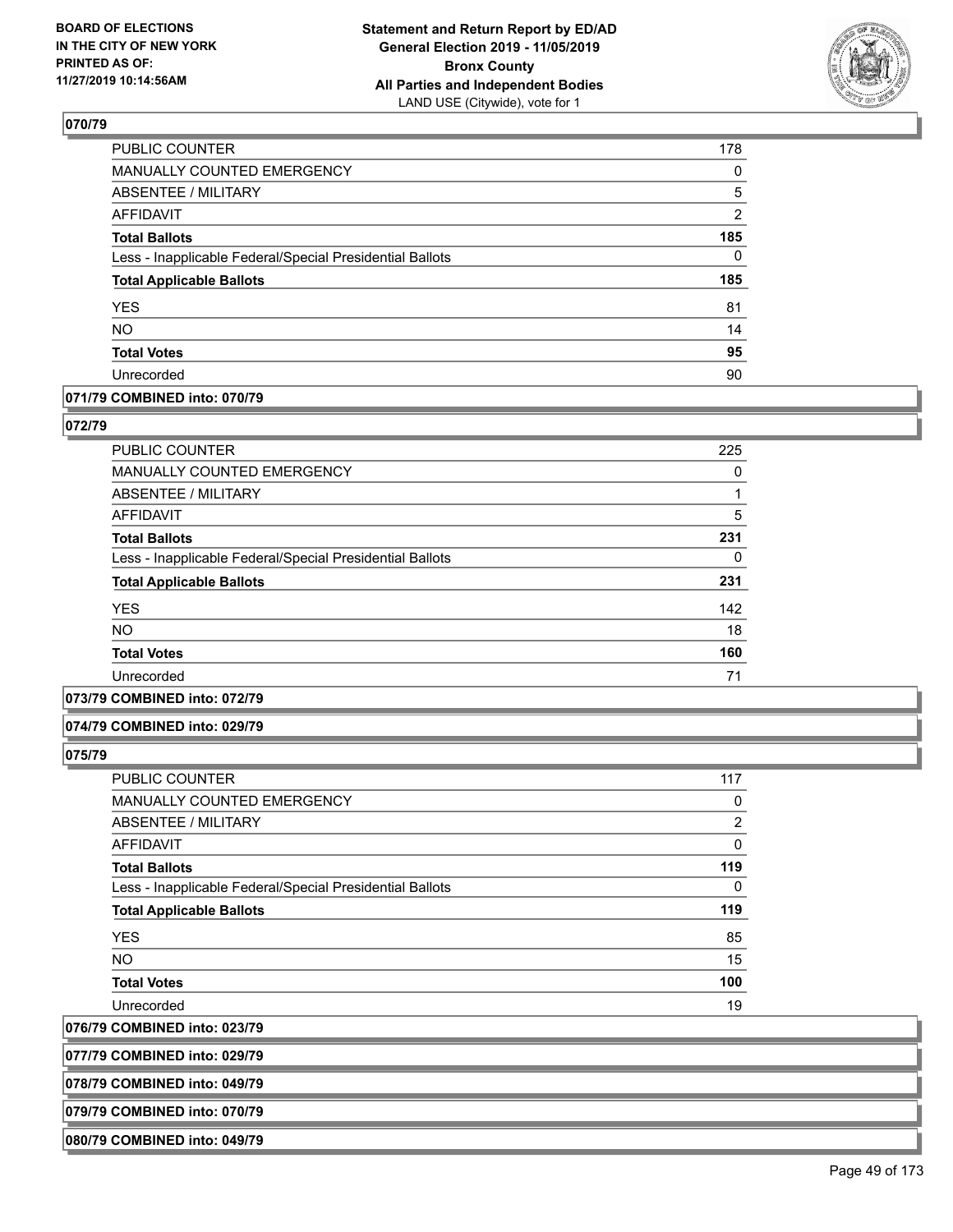

### **081/79 COMBINED into: 049/79**

#### **082/79 COMBINED into: 086/79**

#### **083/79 COMBINED into: 030/79**

#### **084/79**

| <b>PUBLIC COUNTER</b>                                    | 210 |
|----------------------------------------------------------|-----|
| <b>MANUALLY COUNTED EMERGENCY</b>                        | 0   |
| ABSENTEE / MILITARY                                      | 9   |
| AFFIDAVIT                                                | 0   |
| <b>Total Ballots</b>                                     | 219 |
| Less - Inapplicable Federal/Special Presidential Ballots | 0   |
| <b>Total Applicable Ballots</b>                          | 219 |
| <b>YES</b>                                               | 143 |
| <b>NO</b>                                                | 15  |
| <b>Total Votes</b>                                       | 158 |
| Unrecorded                                               | 61  |

#### **085/79 COMBINED into: 042/79**

#### **086/79**

| <b>PUBLIC COUNTER</b>                                    | 170            |
|----------------------------------------------------------|----------------|
| <b>MANUALLY COUNTED EMERGENCY</b>                        | 0              |
| ABSENTEE / MILITARY                                      | $\mathbf{3}$   |
| AFFIDAVIT                                                | $\overline{2}$ |
| <b>Total Ballots</b>                                     | 175            |
| Less - Inapplicable Federal/Special Presidential Ballots | 0              |
| <b>Total Applicable Ballots</b>                          | 175            |
| <b>YES</b>                                               | 89             |
| NO.                                                      | 30             |
| <b>Total Votes</b>                                       | 119            |
| Unrecorded                                               | 56             |
| 087/79 COMBINED into: 001/79                             |                |
| 088/79 COMBINED into: 013/79                             |                |
| 089/79 COMBINED into: 084/79                             |                |
|                                                          |                |

**090/79 COMBINED into: 069/79**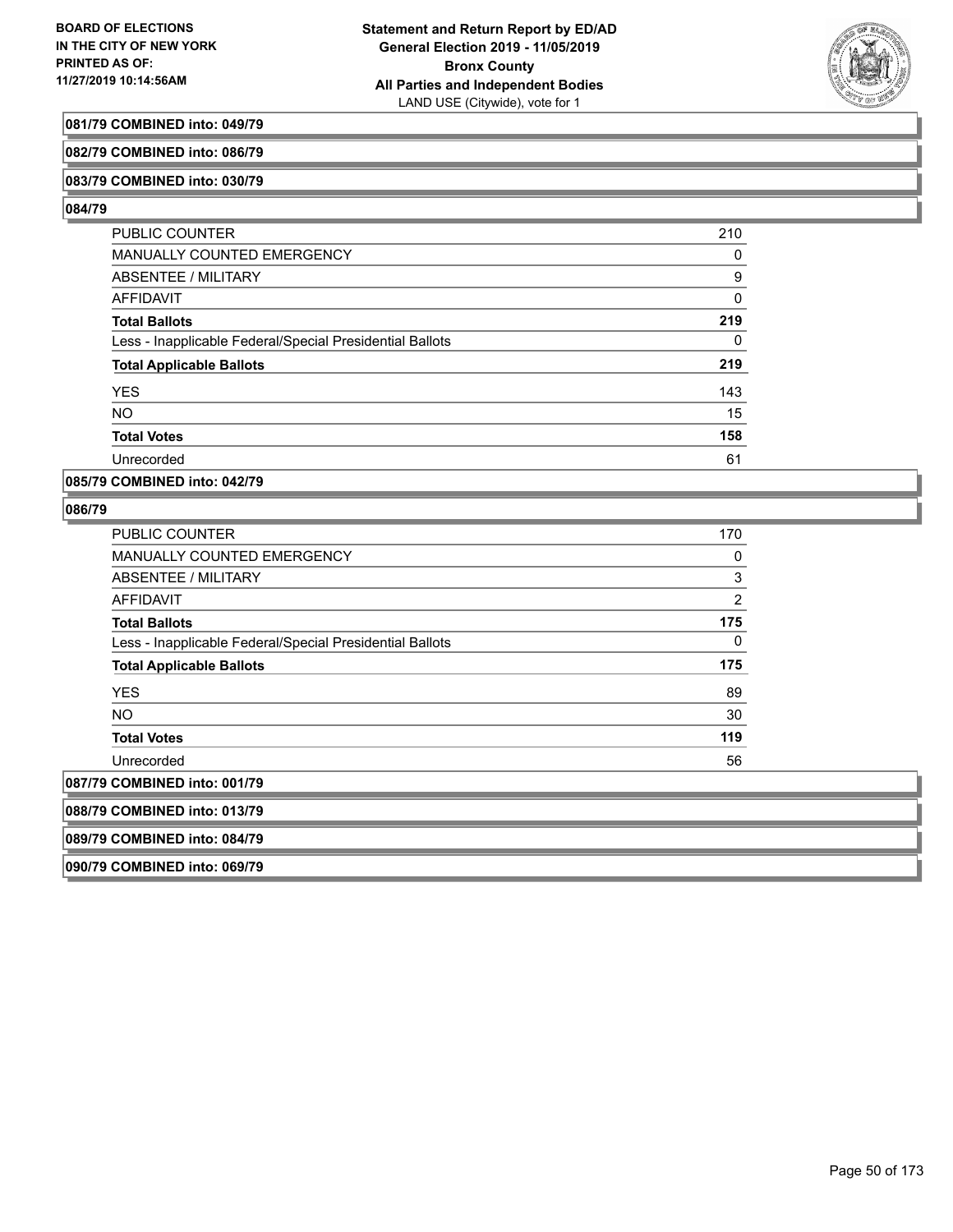

| <b>PUBLIC COUNTER</b>                                    | 297      |
|----------------------------------------------------------|----------|
| MANUALLY COUNTED EMERGENCY                               | 0        |
| <b>ABSENTEE / MILITARY</b>                               | 13       |
| AFFIDAVIT                                                | $\Omega$ |
| <b>Total Ballots</b>                                     | 310      |
| Less - Inapplicable Federal/Special Presidential Ballots | $\Omega$ |
| <b>Total Applicable Ballots</b>                          | 310      |
| <b>YES</b>                                               | 172      |
| <b>NO</b>                                                | 97       |
| <b>Total Votes</b>                                       | 269      |
| Unrecorded                                               | 41       |

### **002/80 COMBINED into: 001/80**

#### **003/80 COMBINED into: 001/80**

### **004/80**

| PUBLIC COUNTER                                           | 124            |
|----------------------------------------------------------|----------------|
| MANUALLY COUNTED EMERGENCY                               | 0              |
| ABSENTEE / MILITARY                                      | $\overline{2}$ |
| AFFIDAVIT                                                | $\mathbf{0}$   |
| <b>Total Ballots</b>                                     | 126            |
| Less - Inapplicable Federal/Special Presidential Ballots | 0              |
| <b>Total Applicable Ballots</b>                          | 126            |
| <b>YES</b>                                               | 72             |
| <b>NO</b>                                                | 36             |
| <b>Total Votes</b>                                       | 108            |
| Unrecorded                                               | 18             |

### **005/80 COMBINED into: 004/80**

### **006/80**

| PUBLIC COUNTER                                           | 236      |
|----------------------------------------------------------|----------|
| <b>MANUALLY COUNTED EMERGENCY</b>                        | 0        |
| ABSENTEE / MILITARY                                      |          |
| AFFIDAVIT                                                | $\Omega$ |
| <b>Total Ballots</b>                                     | 237      |
| Less - Inapplicable Federal/Special Presidential Ballots | 0        |
| <b>Total Applicable Ballots</b>                          | 237      |
| <b>YES</b>                                               | 141      |
| NO.                                                      | 57       |
| <b>Total Votes</b>                                       | 198      |
| Unrecorded                                               | 39       |
| 007/80 COMBINED into: 006/80                             |          |
|                                                          |          |

### **008/80 COMBINED into: 006/80**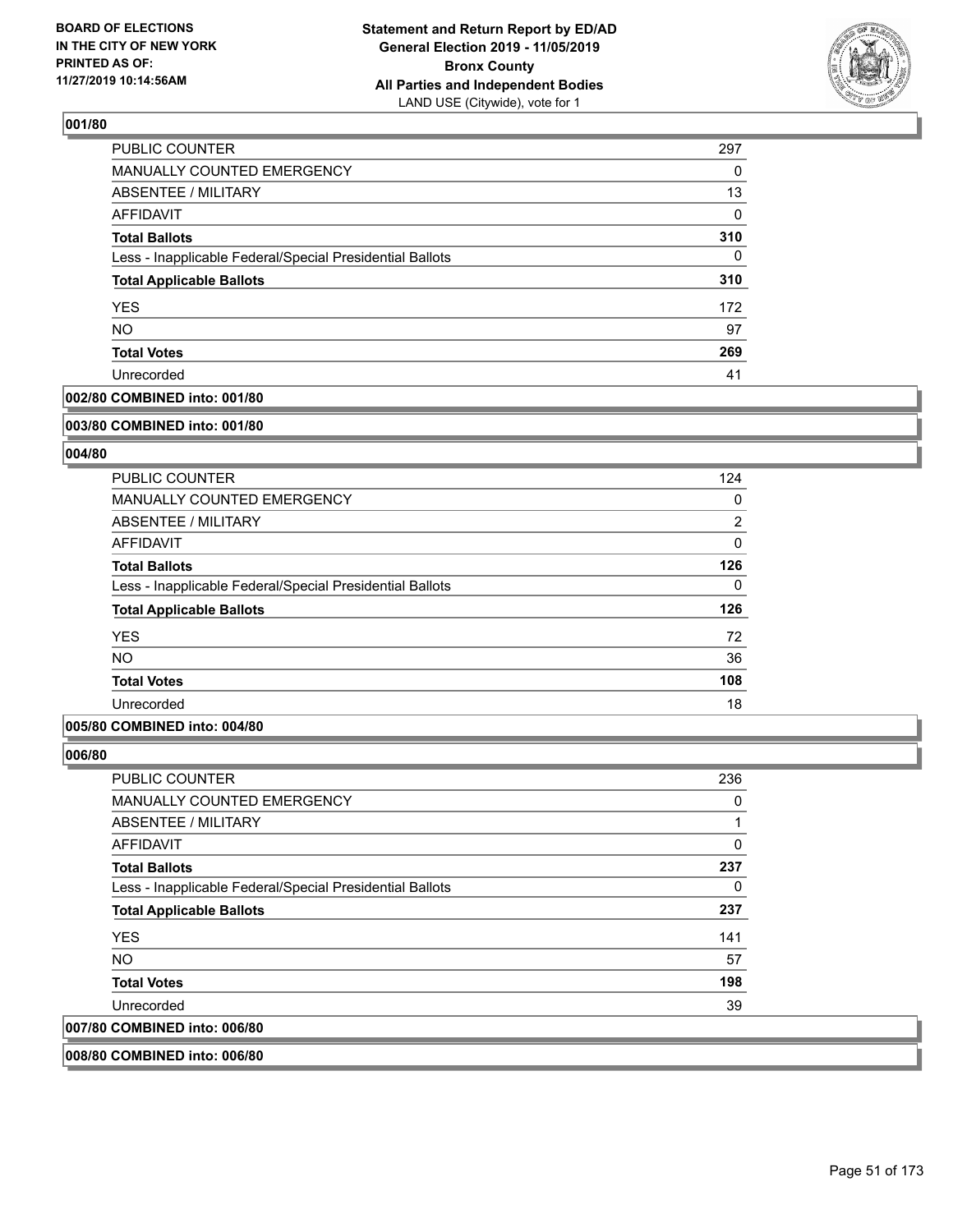

| PUBLIC COUNTER                                           | 186      |
|----------------------------------------------------------|----------|
| MANUALLY COUNTED EMERGENCY                               | $\Omega$ |
| ABSENTEE / MILITARY                                      | 1        |
| <b>AFFIDAVIT</b>                                         | 0        |
| <b>Total Ballots</b>                                     | 187      |
| Less - Inapplicable Federal/Special Presidential Ballots | $\Omega$ |
| <b>Total Applicable Ballots</b>                          | 187      |
| <b>YES</b>                                               | 120      |
| <b>NO</b>                                                | 40       |
| <b>Total Votes</b>                                       | 160      |
| Unrecorded                                               | 27       |

### **010/80 COMBINED into: 009/80**

#### **011/80**

| <b>PUBLIC COUNTER</b>                                    | 174 |
|----------------------------------------------------------|-----|
| <b>MANUALLY COUNTED EMERGENCY</b>                        | 0   |
| ABSENTEE / MILITARY                                      | 5   |
| AFFIDAVIT                                                |     |
| <b>Total Ballots</b>                                     | 180 |
| Less - Inapplicable Federal/Special Presidential Ballots | 0   |
| <b>Total Applicable Ballots</b>                          | 180 |
| <b>YES</b>                                               | 99  |
| <b>NO</b>                                                | 52  |
| <b>Total Votes</b>                                       | 151 |
| Unrecorded                                               | 29  |
|                                                          |     |

## **012/80 COMBINED into: 009/80**

| <b>PUBLIC COUNTER</b>                                    | 199           |
|----------------------------------------------------------|---------------|
| <b>MANUALLY COUNTED EMERGENCY</b>                        | 0             |
| ABSENTEE / MILITARY                                      | 3             |
| AFFIDAVIT                                                | $\mathcal{P}$ |
| <b>Total Ballots</b>                                     | 204           |
| Less - Inapplicable Federal/Special Presidential Ballots | 0             |
| <b>Total Applicable Ballots</b>                          | 204           |
| <b>YES</b>                                               | 131           |
| <b>NO</b>                                                | 27            |
| <b>Total Votes</b>                                       | 158           |
| Unrecorded                                               | 46            |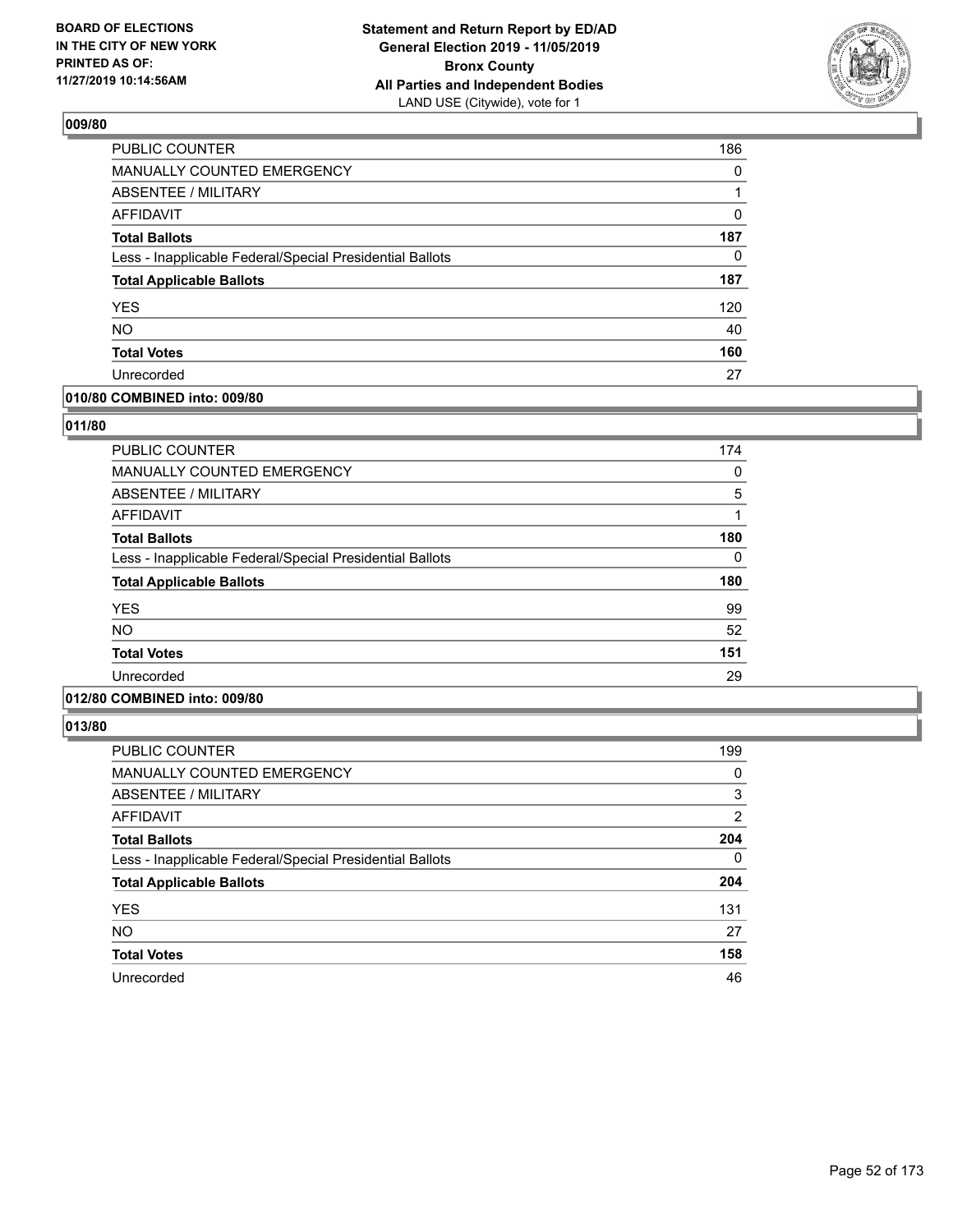

| PUBLIC COUNTER                                           | 183 |
|----------------------------------------------------------|-----|
| MANUALLY COUNTED EMERGENCY                               | 0   |
| ABSENTEE / MILITARY                                      | 4   |
| AFFIDAVIT                                                | 3   |
| Total Ballots                                            | 190 |
| Less - Inapplicable Federal/Special Presidential Ballots | 0   |
| <b>Total Applicable Ballots</b>                          | 190 |
| YES                                                      | 131 |
| NO.                                                      | 19  |
| <b>Total Votes</b>                                       | 150 |
| Unrecorded                                               | 40  |

#### **015/80**

| <b>PUBLIC COUNTER</b>                                    | 242 |
|----------------------------------------------------------|-----|
| MANUALLY COUNTED EMERGENCY                               | 0   |
| ABSENTEE / MILITARY                                      | 4   |
| <b>AFFIDAVIT</b>                                         | 2   |
| <b>Total Ballots</b>                                     | 248 |
| Less - Inapplicable Federal/Special Presidential Ballots | 0   |
| <b>Total Applicable Ballots</b>                          | 248 |
| <b>YES</b>                                               | 190 |
| NO.                                                      | 38  |
| <b>Total Votes</b>                                       | 228 |
| Unrecorded                                               | 20  |
|                                                          |     |

#### **016/80 COMBINED into: 015/80**

**017/80** 

| <b>PUBLIC COUNTER</b>                                    | 221 |
|----------------------------------------------------------|-----|
| <b>MANUALLY COUNTED EMERGENCY</b>                        | 0   |
| ABSENTEE / MILITARY                                      | 5   |
| AFFIDAVIT                                                | 2   |
| <b>Total Ballots</b>                                     | 228 |
| Less - Inapplicable Federal/Special Presidential Ballots | 0   |
| <b>Total Applicable Ballots</b>                          | 228 |
| <b>YES</b>                                               | 138 |
| NO.                                                      | 41  |
| <b>Total Votes</b>                                       | 179 |
| Unrecorded                                               | 49  |
| 018/80 COMBINED into: 011/80                             |     |

**019/80 COMBINED into: 011/80**

**020/80 COMBINED into: 021/80**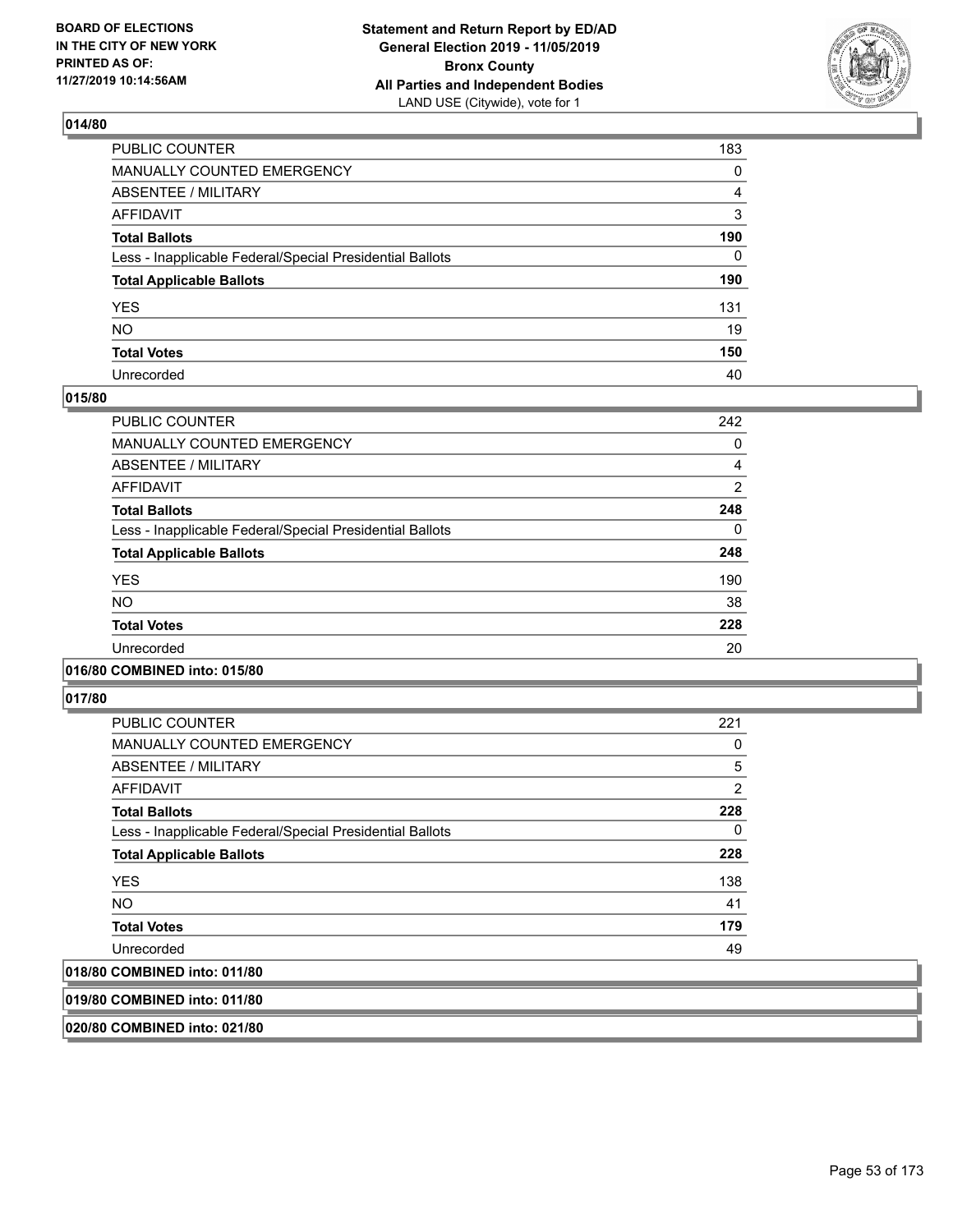

| <b>PUBLIC COUNTER</b>                                    | 230            |
|----------------------------------------------------------|----------------|
| MANUALLY COUNTED EMERGENCY                               | 0              |
| ABSENTEE / MILITARY                                      | 2              |
| <b>AFFIDAVIT</b>                                         | $\overline{2}$ |
| <b>Total Ballots</b>                                     | 234            |
| Less - Inapplicable Federal/Special Presidential Ballots | $\Omega$       |
| <b>Total Applicable Ballots</b>                          | 234            |
| <b>YES</b>                                               | 165            |
| <b>NO</b>                                                | 31             |
| <b>Total Votes</b>                                       | 196            |
| Unrecorded                                               | 38             |

### **022/80 COMBINED into: 017/80**

#### **023/80**

| PUBLIC COUNTER                                           | 236 |
|----------------------------------------------------------|-----|
| <b>MANUALLY COUNTED EMERGENCY</b>                        | 0   |
| ABSENTEE / MILITARY                                      |     |
| <b>AFFIDAVIT</b>                                         |     |
| <b>Total Ballots</b>                                     | 244 |
| Less - Inapplicable Federal/Special Presidential Ballots | 0   |
| <b>Total Applicable Ballots</b>                          | 244 |
| <b>YES</b>                                               | 155 |
| NO.                                                      | 13  |
| <b>Total Votes</b>                                       | 168 |
| Unrecorded                                               | 76  |

# **024/80 COMBINED into: 023/80**

| <b>PUBLIC COUNTER</b>                                    | 224 |
|----------------------------------------------------------|-----|
| <b>MANUALLY COUNTED EMERGENCY</b>                        | 0   |
| ABSENTEE / MILITARY                                      | 0   |
| AFFIDAVIT                                                | 2   |
| <b>Total Ballots</b>                                     | 226 |
| Less - Inapplicable Federal/Special Presidential Ballots | 0   |
| <b>Total Applicable Ballots</b>                          | 226 |
| <b>YES</b>                                               | 158 |
| <b>NO</b>                                                | 27  |
| <b>Total Votes</b>                                       | 185 |
| Unrecorded                                               | 41  |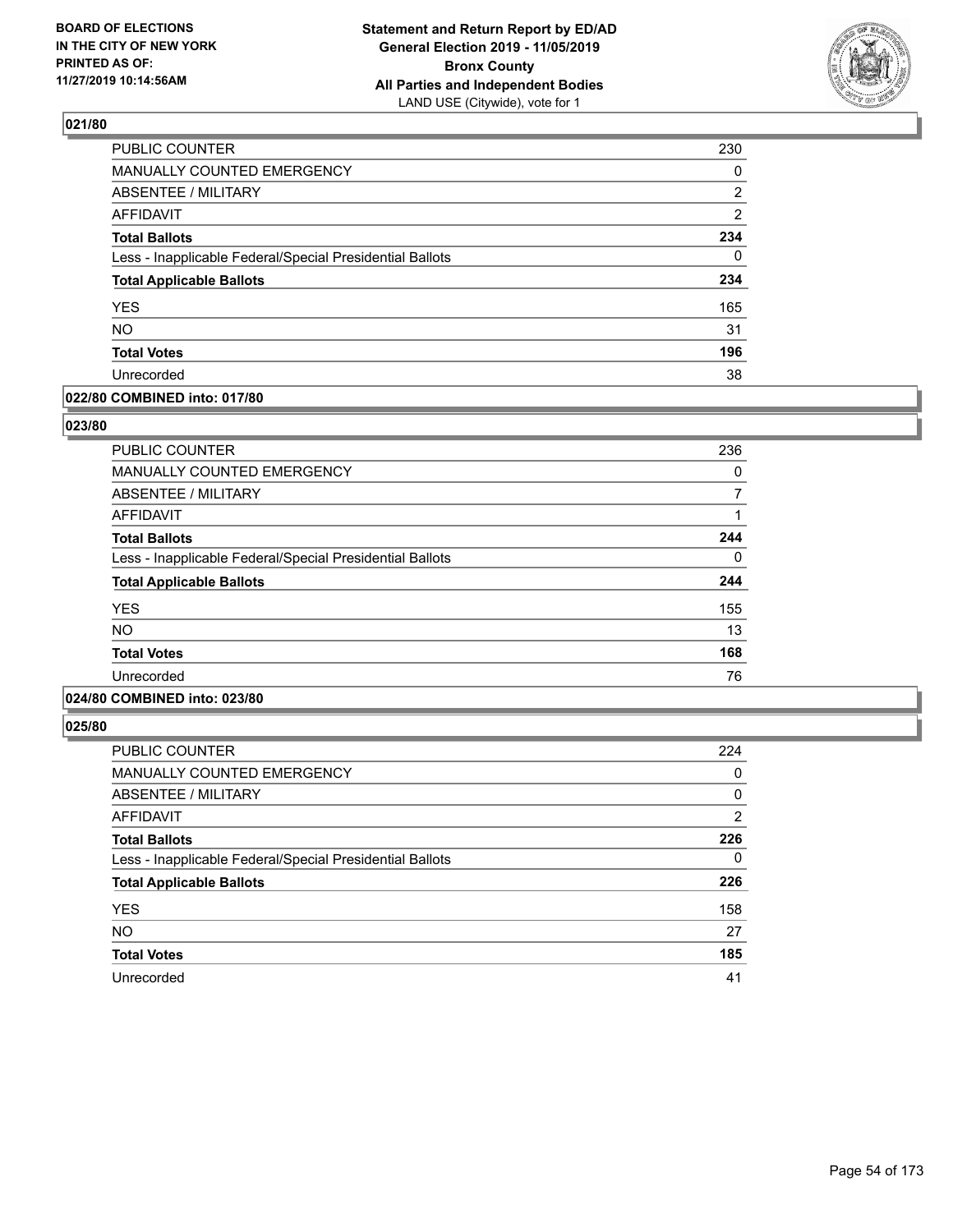

| PUBLIC COUNTER                                           | 289      |
|----------------------------------------------------------|----------|
| <b>MANUALLY COUNTED EMERGENCY</b>                        | $\Omega$ |
| ABSENTEE / MILITARY                                      | 34       |
| AFFIDAVIT                                                | 0        |
| <b>Total Ballots</b>                                     | 323      |
| Less - Inapplicable Federal/Special Presidential Ballots | $\Omega$ |
| <b>Total Applicable Ballots</b>                          | 323      |
| <b>YES</b>                                               | 180      |
| <b>NO</b>                                                | 51       |
| <b>Total Votes</b>                                       | 231      |
| Unrecorded                                               | 92       |

### **027/80 COMBINED into: 026/80**

#### **028/80 COMBINED into: 026/80**

### **029/80 COMBINED into: 004/80**

#### **030/80**

| <b>PUBLIC COUNTER</b>                                    | 217 |
|----------------------------------------------------------|-----|
| MANUALLY COUNTED EMERGENCY                               | 0   |
| ABSENTEE / MILITARY                                      | 7   |
| AFFIDAVIT                                                | 5   |
| <b>Total Ballots</b>                                     | 229 |
| Less - Inapplicable Federal/Special Presidential Ballots | 0   |
| <b>Total Applicable Ballots</b>                          | 229 |
| <b>YES</b>                                               | 132 |
| <b>NO</b>                                                | 68  |
| <b>Total Votes</b>                                       | 200 |
| Unrecorded                                               | 29  |

| <b>PUBLIC COUNTER</b>                                    | 232 |
|----------------------------------------------------------|-----|
| <b>MANUALLY COUNTED EMERGENCY</b>                        | 0   |
| ABSENTEE / MILITARY                                      | 5   |
| AFFIDAVIT                                                | 0   |
| <b>Total Ballots</b>                                     | 237 |
| Less - Inapplicable Federal/Special Presidential Ballots | 0   |
| <b>Total Applicable Ballots</b>                          | 237 |
| <b>YES</b>                                               | 147 |
| NO.                                                      | 59  |
| <b>Total Votes</b>                                       | 206 |
| Unrecorded                                               | 31  |
| 032/80 COMBINED into: 031/80                             |     |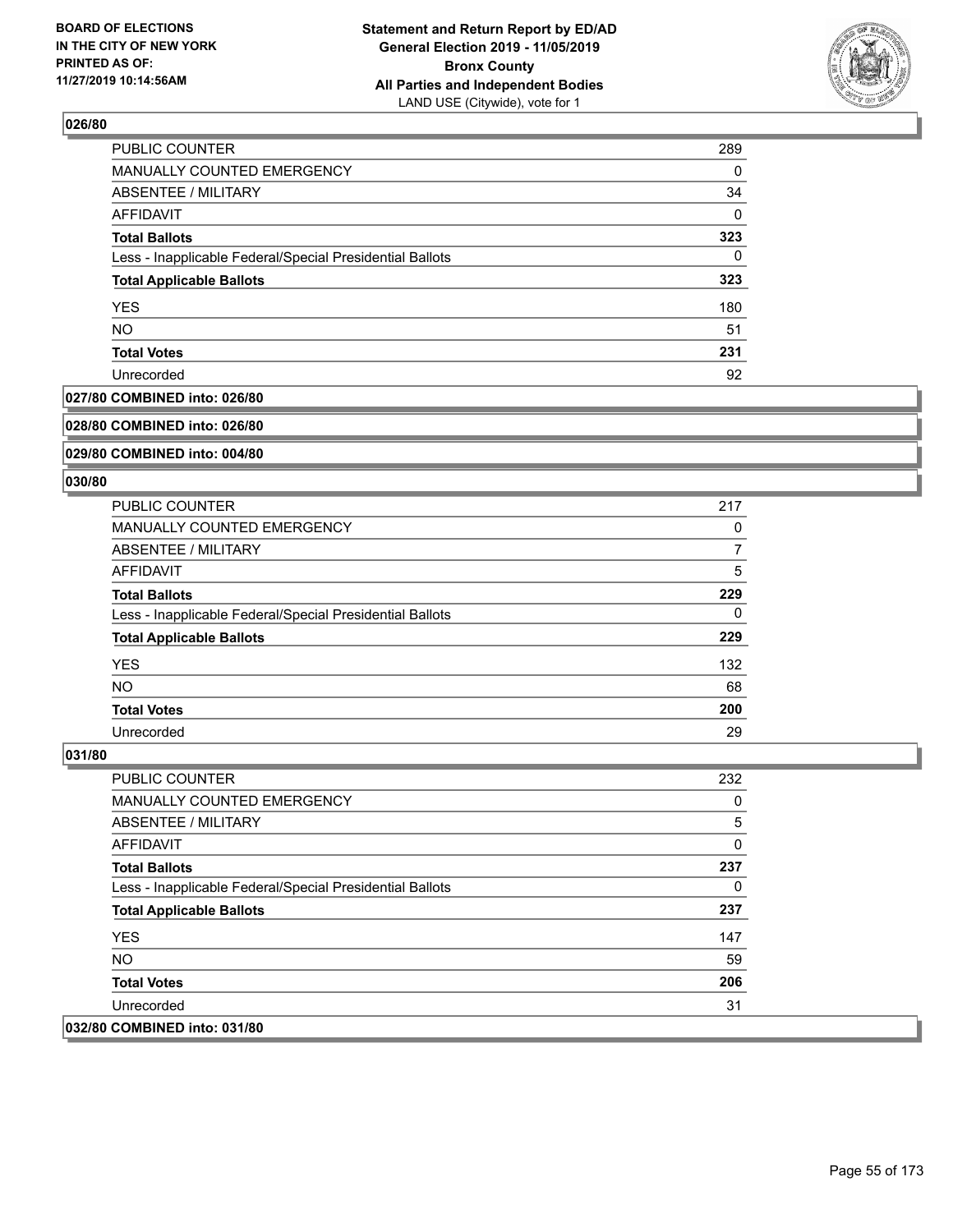

| PUBLIC COUNTER                                           | 122      |
|----------------------------------------------------------|----------|
| MANUALLY COUNTED EMERGENCY                               | $\Omega$ |
| <b>ABSENTEE / MILITARY</b>                               | 127      |
| AFFIDAVIT                                                |          |
| <b>Total Ballots</b>                                     | 250      |
| Less - Inapplicable Federal/Special Presidential Ballots | 0        |
| <b>Total Applicable Ballots</b>                          | 250      |
| <b>YES</b>                                               | 117      |
| <b>NO</b>                                                | 28       |
| <b>Total Votes</b>                                       | 145      |
| Unrecorded                                               | 105      |

### **034/80 COMBINED into: 033/80**

#### **035/80 COMBINED into: 071/80**

### **036/80**

| <b>PUBLIC COUNTER</b>                                    | 183 |
|----------------------------------------------------------|-----|
| <b>MANUALLY COUNTED EMERGENCY</b>                        | 0   |
| ABSENTEE / MILITARY                                      | 4   |
| AFFIDAVIT                                                | 4   |
| <b>Total Ballots</b>                                     | 191 |
| Less - Inapplicable Federal/Special Presidential Ballots | 0   |
| <b>Total Applicable Ballots</b>                          | 191 |
| <b>YES</b>                                               | 117 |
| NO.                                                      | 35  |
| <b>Total Votes</b>                                       | 152 |
| Unrecorded                                               | 39  |

| PUBLIC COUNTER                                           | 137      |
|----------------------------------------------------------|----------|
| <b>MANUALLY COUNTED EMERGENCY</b>                        | 0        |
| ABSENTEE / MILITARY                                      | 8        |
| AFFIDAVIT                                                | 0        |
| <b>Total Ballots</b>                                     | 145      |
| Less - Inapplicable Federal/Special Presidential Ballots | $\Omega$ |
| <b>Total Applicable Ballots</b>                          | 145      |
| <b>YES</b>                                               | 96       |
| <b>NO</b>                                                | 30       |
| <b>Total Votes</b>                                       | 126      |
| Unrecorded                                               | 19       |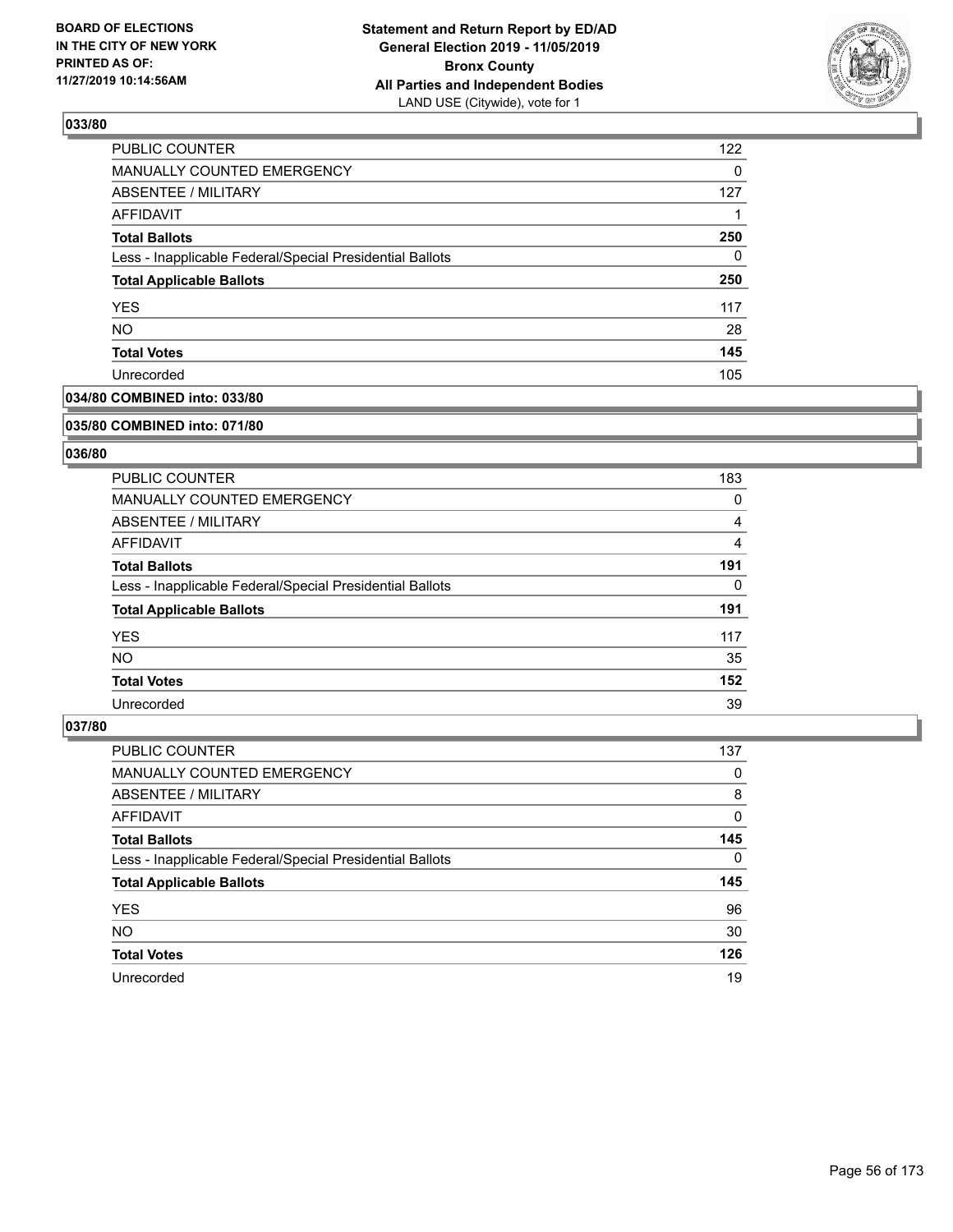

| <b>PUBLIC COUNTER</b>                                    | 238      |
|----------------------------------------------------------|----------|
| MANUALLY COUNTED EMERGENCY                               |          |
| <b>ABSENTEE / MILITARY</b>                               | 55       |
| AFFIDAVIT                                                |          |
| <b>Total Ballots</b>                                     | 295      |
| Less - Inapplicable Federal/Special Presidential Ballots | $\Omega$ |
| <b>Total Applicable Ballots</b>                          | 295      |
| <b>YES</b>                                               | 188      |
| <b>NO</b>                                                | 31       |
| <b>Total Votes</b>                                       | 219      |
| Unrecorded                                               | 76       |

### **039/80 COMBINED into: 038/80**

#### **040/80 COMBINED into: 037/80**

### **041/80**

| <b>PUBLIC COUNTER</b>                                    | 135            |
|----------------------------------------------------------|----------------|
| <b>MANUALLY COUNTED EMERGENCY</b>                        | 0              |
| ABSENTEE / MILITARY                                      |                |
| AFFIDAVIT                                                | $\overline{2}$ |
| <b>Total Ballots</b>                                     | 138            |
| Less - Inapplicable Federal/Special Presidential Ballots | 0              |
| <b>Total Applicable Ballots</b>                          | 138            |
| <b>YES</b>                                               | 89             |
| NO.                                                      | 25             |
| <b>Total Votes</b>                                       | 114            |
| Unrecorded                                               | 24             |

| <b>PUBLIC COUNTER</b>                                    | 113      |
|----------------------------------------------------------|----------|
| MANUALLY COUNTED EMERGENCY                               | 0        |
| ABSENTEE / MILITARY                                      |          |
| AFFIDAVIT                                                |          |
| <b>Total Ballots</b>                                     | 115      |
| Less - Inapplicable Federal/Special Presidential Ballots | $\Omega$ |
| <b>Total Applicable Ballots</b>                          | 115      |
| <b>YES</b>                                               | 81       |
| <b>NO</b>                                                | 16       |
| <b>Total Votes</b>                                       | 97       |
| Unrecorded                                               | 18       |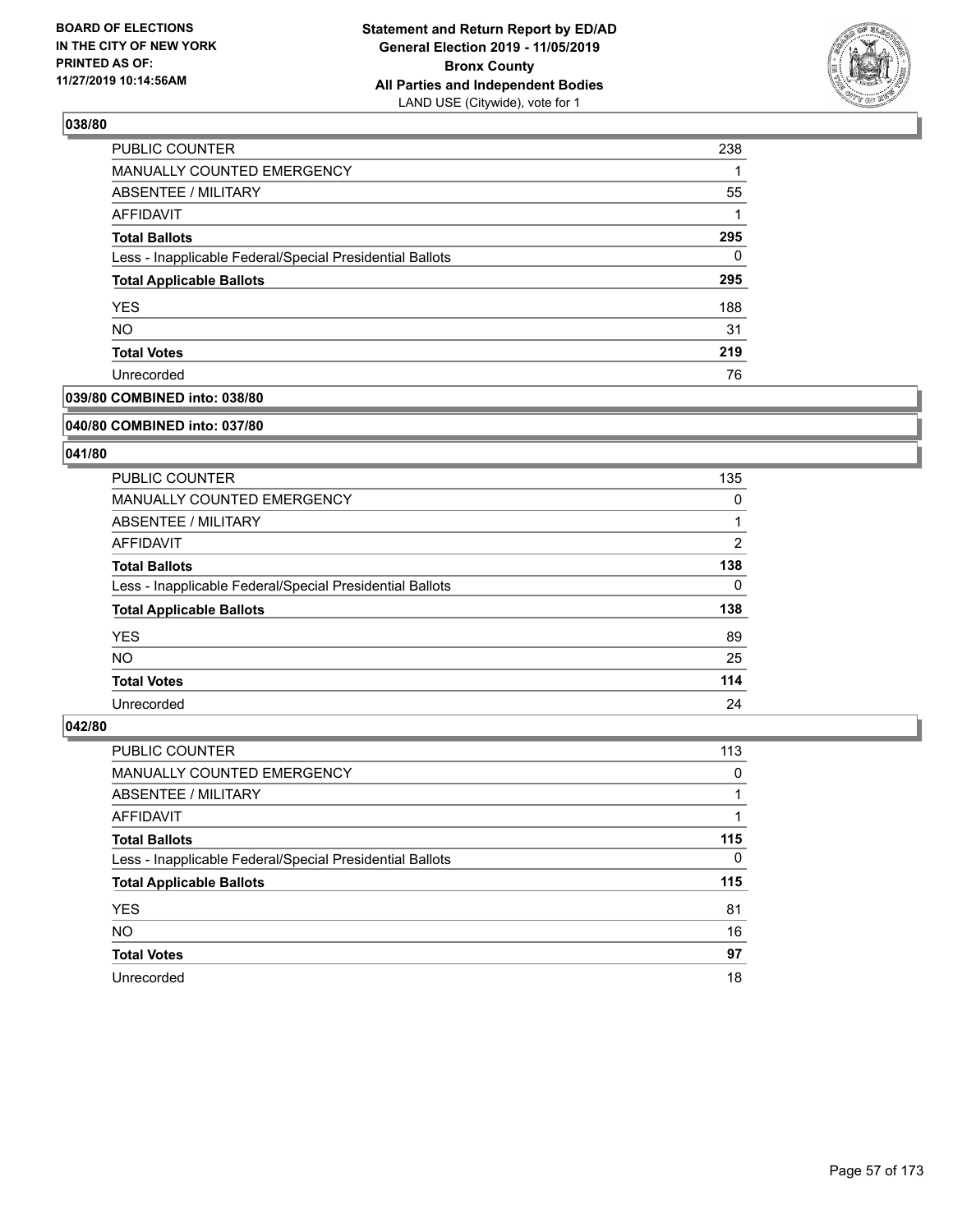

| PUBLIC COUNTER                                           | 147      |
|----------------------------------------------------------|----------|
| MANUALLY COUNTED EMERGENCY                               | 0        |
| ABSENTEE / MILITARY                                      | 8        |
| AFFIDAVIT                                                | 0        |
| <b>Total Ballots</b>                                     | 155      |
| Less - Inapplicable Federal/Special Presidential Ballots | $\Omega$ |
| <b>Total Applicable Ballots</b>                          | 155      |
| <b>YES</b>                                               | 96       |
| <b>NO</b>                                                | 24       |
| <b>Total Votes</b>                                       | 120      |
| Unrecorded                                               | 35       |

### **044/80 COMBINED into: 043/80**

#### **045/80**

| PUBLIC COUNTER                                           | 116            |
|----------------------------------------------------------|----------------|
| <b>MANUALLY COUNTED EMERGENCY</b>                        | $\Omega$       |
| ABSENTEE / MILITARY                                      | $\overline{2}$ |
| AFFIDAVIT                                                |                |
| <b>Total Ballots</b>                                     | 119            |
| Less - Inapplicable Federal/Special Presidential Ballots | $\Omega$       |
| <b>Total Applicable Ballots</b>                          | 119            |
| <b>YES</b>                                               | 68             |
| <b>NO</b>                                                | 28             |
| <b>Total Votes</b>                                       | 96             |
| Unrecorded                                               | 23             |
|                                                          |                |

| <b>PUBLIC COUNTER</b>                                    | 134 |
|----------------------------------------------------------|-----|
| <b>MANUALLY COUNTED EMERGENCY</b>                        | 0   |
| ABSENTEE / MILITARY                                      | 27  |
| AFFIDAVIT                                                | 0   |
| <b>Total Ballots</b>                                     | 161 |
| Less - Inapplicable Federal/Special Presidential Ballots | 0   |
| <b>Total Applicable Ballots</b>                          | 161 |
| <b>YES</b>                                               | 106 |
| NO.                                                      | 17  |
| <b>Total Votes</b>                                       | 123 |
| Unrecorded                                               | 38  |
| 047/80 COMBINED into: 040/78                             |     |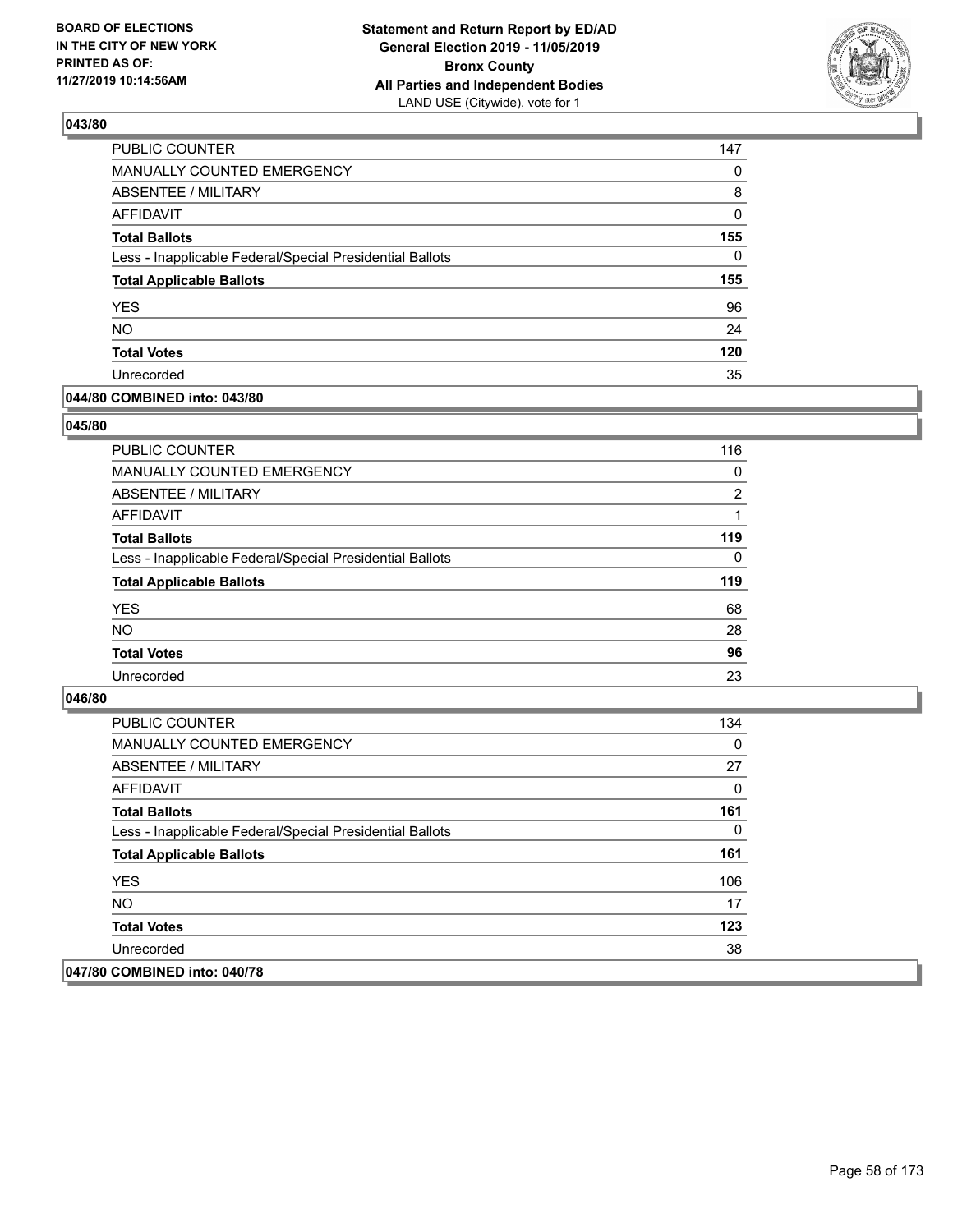

| PUBLIC COUNTER                                           | 222            |
|----------------------------------------------------------|----------------|
| MANUALLY COUNTED EMERGENCY                               | 0              |
| <b>ABSENTEE / MILITARY</b>                               | 6              |
| AFFIDAVIT                                                | $\overline{4}$ |
| <b>Total Ballots</b>                                     | 232            |
| Less - Inapplicable Federal/Special Presidential Ballots | $\Omega$       |
| <b>Total Applicable Ballots</b>                          | 232            |
| <b>YES</b>                                               | 162            |
| <b>NO</b>                                                | 28             |
| <b>Total Votes</b>                                       | 190            |
| Unrecorded                                               | 42             |

### **049/80 COMBINED into: 046/80**

#### **050/80 COMBINED into: 048/80**

### **051/80 COMBINED into: 046/80**

#### **052/80**

| 164 |
|-----|
| 0   |
| 1   |
| 0   |
| 165 |
| 0   |
| 165 |
| 113 |
| 22  |
| 135 |
| 30  |
|     |

# **053/80 COMBINED into: 052/80**

#### **054/80 COMBINED into: 033/78**

| PUBLIC COUNTER                                           | 141            |
|----------------------------------------------------------|----------------|
| <b>MANUALLY COUNTED EMERGENCY</b>                        | 0              |
| <b>ABSENTEE / MILITARY</b>                               |                |
| AFFIDAVIT                                                | $\overline{2}$ |
| <b>Total Ballots</b>                                     | 144            |
| Less - Inapplicable Federal/Special Presidential Ballots | 0              |
| <b>Total Applicable Ballots</b>                          | 144            |
| <b>YES</b>                                               | 92             |
| <b>NO</b>                                                | 26             |
| <b>Total Votes</b>                                       | 118            |
| Unrecorded                                               | 26             |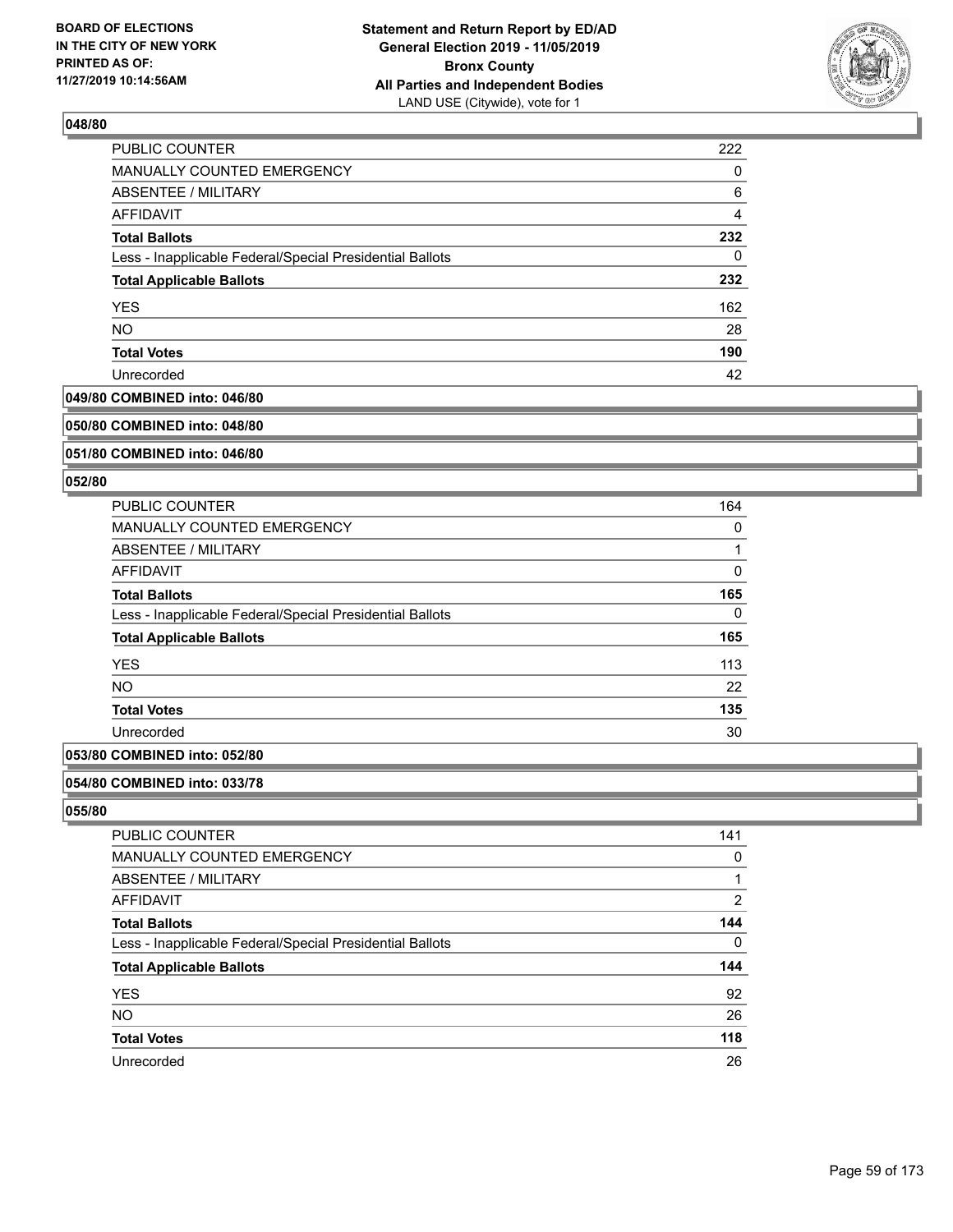

| PUBLIC COUNTER                                           | 103      |
|----------------------------------------------------------|----------|
| MANUALLY COUNTED EMERGENCY                               | 0        |
| ABSENTEE / MILITARY                                      | 3        |
| AFFIDAVIT                                                | 16       |
| <b>Total Ballots</b>                                     | 122      |
| Less - Inapplicable Federal/Special Presidential Ballots | $\Omega$ |
| <b>Total Applicable Ballots</b>                          | 122      |
| <b>YES</b>                                               | 77       |
| <b>NO</b>                                                | 11       |
| <b>Total Votes</b>                                       | 88       |
| Unrecorded                                               | 34       |

### **057/80 COMBINED into: 055/80**

#### **058/80**

| <b>PUBLIC COUNTER</b>                                    | 114            |
|----------------------------------------------------------|----------------|
| <b>MANUALLY COUNTED EMERGENCY</b>                        | 0              |
| <b>ABSENTEE / MILITARY</b>                               | $\overline{2}$ |
| <b>AFFIDAVIT</b>                                         |                |
| <b>Total Ballots</b>                                     | 117            |
| Less - Inapplicable Federal/Special Presidential Ballots | 0              |
| <b>Total Applicable Ballots</b>                          | 117            |
| <b>YES</b>                                               | 72             |
| <b>NO</b>                                                | 17             |
| <b>Total Votes</b>                                       | 89             |
| Unrecorded                                               | 28             |
|                                                          |                |

## **059/80 COMBINED into: 038/80**

**060/80** 

| <b>PUBLIC COUNTER</b>                                    | 141 |
|----------------------------------------------------------|-----|
| <b>MANUALLY COUNTED EMERGENCY</b>                        | 0   |
| ABSENTEE / MILITARY                                      | 4   |
| AFFIDAVIT                                                | 0   |
| <b>Total Ballots</b>                                     | 145 |
| Less - Inapplicable Federal/Special Presidential Ballots | 0   |
| <b>Total Applicable Ballots</b>                          | 145 |
| <b>YES</b>                                               | 69  |
| NO.                                                      | 17  |
| <b>Total Votes</b>                                       | 86  |
| Unrecorded                                               | 59  |
| 061/80 COMBINED into: 060/80                             |     |
|                                                          |     |

**062/80 COMBINED into: 014/80**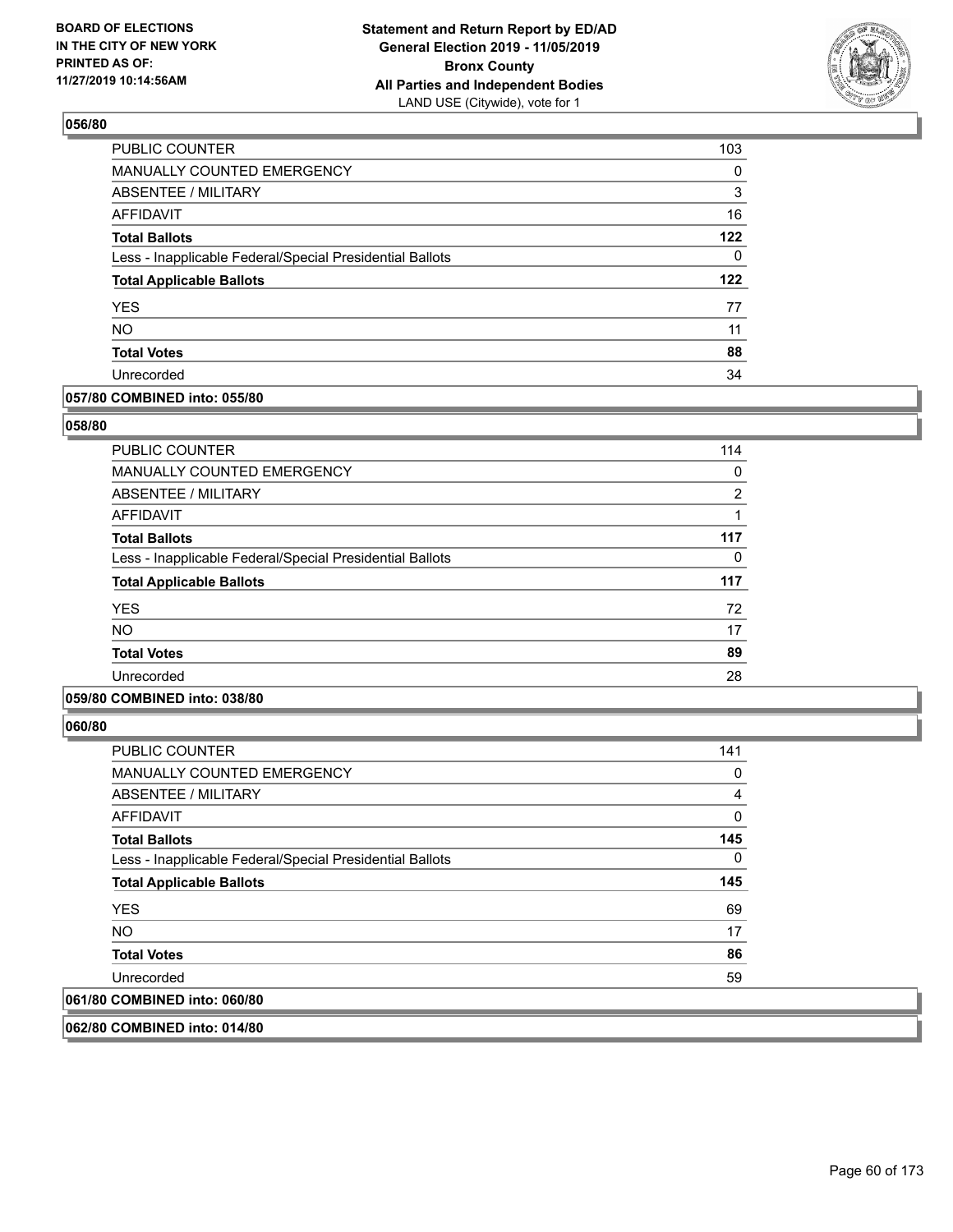

| PUBLIC COUNTER                                           | 259      |
|----------------------------------------------------------|----------|
| MANUALLY COUNTED EMERGENCY                               | 0        |
| ABSENTEE / MILITARY                                      | 13       |
| AFFIDAVIT                                                |          |
| <b>Total Ballots</b>                                     | 273      |
| Less - Inapplicable Federal/Special Presidential Ballots | $\Omega$ |
| <b>Total Applicable Ballots</b>                          | 273      |
| <b>YES</b>                                               | 150      |
| <b>NO</b>                                                | 28       |
| <b>Total Votes</b>                                       | 178      |
| Unrecorded                                               | 95       |

### **064/80 COMBINED into: 063/80**

#### **065/80**

| <b>PUBLIC COUNTER</b>                                    | 181            |
|----------------------------------------------------------|----------------|
| MANUALLY COUNTED EMERGENCY                               | 0              |
| ABSENTEE / MILITARY                                      | $\overline{2}$ |
| AFFIDAVIT                                                | 13             |
| <b>Total Ballots</b>                                     | 196            |
| Less - Inapplicable Federal/Special Presidential Ballots | 0              |
| <b>Total Applicable Ballots</b>                          | 196            |
| <b>YES</b>                                               | 133            |
| <b>NO</b>                                                | 12             |
| <b>Total Votes</b>                                       | 145            |
| Unrecorded                                               | 51             |

## **066/80 COMBINED into: 033/80**

**067/80** 

| <b>PUBLIC COUNTER</b>                                    | 244 |
|----------------------------------------------------------|-----|
| MANUALLY COUNTED EMERGENCY                               | 0   |
| ABSENTEE / MILITARY                                      | 3   |
| AFFIDAVIT                                                | 1   |
| <b>Total Ballots</b>                                     | 248 |
| Less - Inapplicable Federal/Special Presidential Ballots | 0   |
| <b>Total Applicable Ballots</b>                          | 248 |
| <b>YES</b>                                               | 174 |
| <b>NO</b>                                                | 40  |
| <b>Total Votes</b>                                       | 214 |
| Unrecorded                                               | 34  |
| 068/80 COMBINED into: 067/80                             |     |
|                                                          |     |

**069/80 COMBINED into: 067/80**

**070/80 COMBINED into: 036/80**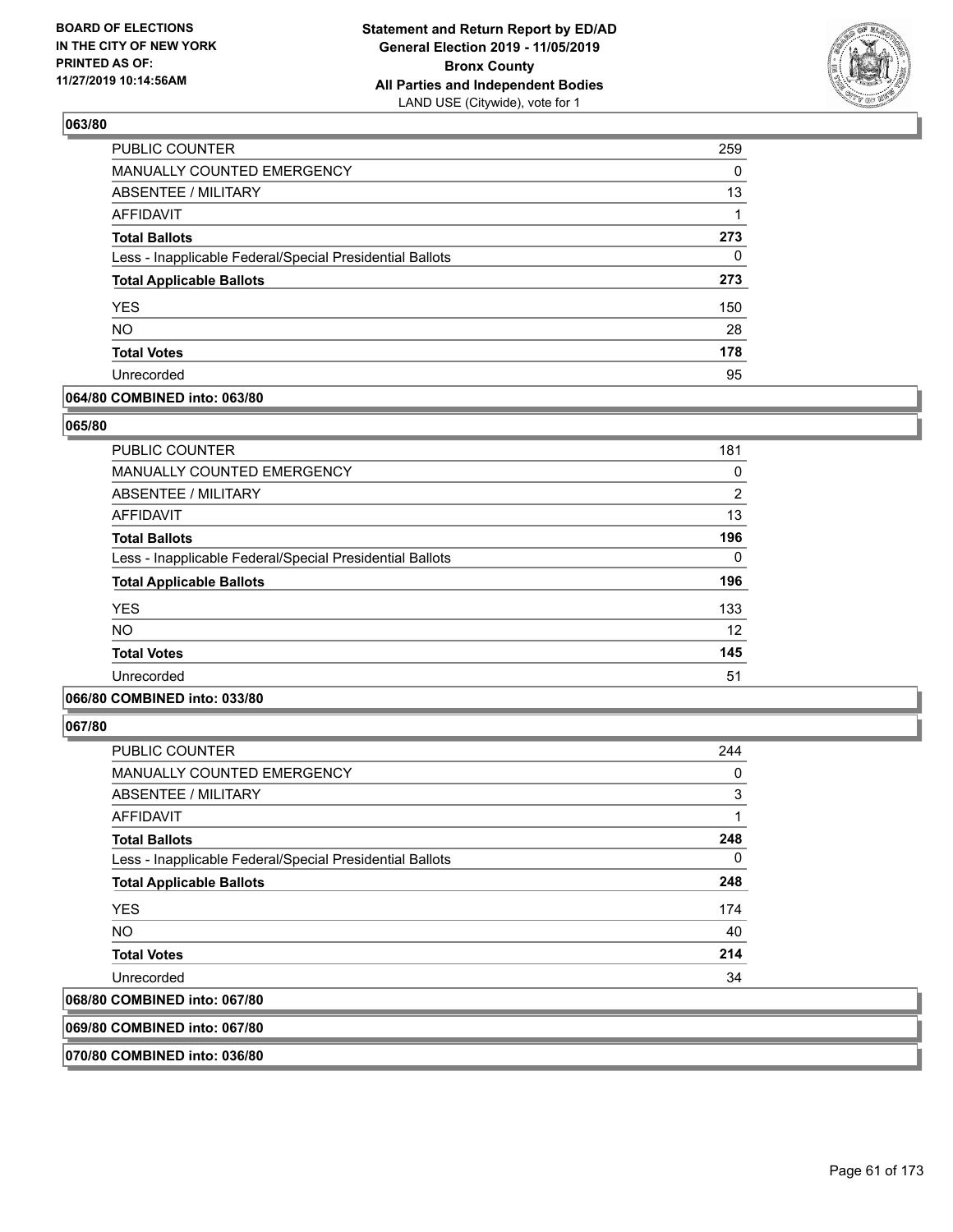

| <b>PUBLIC COUNTER</b>                                    | 228 |
|----------------------------------------------------------|-----|
| <b>MANUALLY COUNTED EMERGENCY</b>                        | 0   |
| <b>ABSENTEE / MILITARY</b>                               | 22  |
| AFFIDAVIT                                                |     |
| <b>Total Ballots</b>                                     | 251 |
| Less - Inapplicable Federal/Special Presidential Ballots | 0   |
| <b>Total Applicable Ballots</b>                          | 251 |
| <b>YES</b>                                               | 162 |
| <b>NO</b>                                                | 43  |
| <b>Total Votes</b>                                       | 205 |
| Unrecorded                                               | 46  |

### **072/80 COMBINED into: 071/80**

#### **073/80 COMBINED into: 071/80**

### **074/80**

| <b>PUBLIC COUNTER</b>                                    | 138      |
|----------------------------------------------------------|----------|
| MANUALLY COUNTED EMERGENCY                               | 0        |
| ABSENTEE / MILITARY                                      | 3        |
| AFFIDAVIT                                                | 3        |
| <b>Total Ballots</b>                                     | 144      |
| Less - Inapplicable Federal/Special Presidential Ballots | $\Omega$ |
| <b>Total Applicable Ballots</b>                          | 144      |
| <b>YES</b>                                               | 99       |
| <b>NO</b>                                                | 22       |
| <b>Total Votes</b>                                       | 121      |
| Unrecorded                                               | 23       |

### **075/80 COMBINED into: 078/80**

| <b>PUBLIC COUNTER</b>                                    | 82 |
|----------------------------------------------------------|----|
| <b>MANUALLY COUNTED EMERGENCY</b>                        | 0  |
| ABSENTEE / MILITARY                                      |    |
| AFFIDAVIT                                                | 0  |
| <b>Total Ballots</b>                                     | 83 |
| Less - Inapplicable Federal/Special Presidential Ballots | 0  |
| <b>Total Applicable Ballots</b>                          | 83 |
| <b>YES</b>                                               | 63 |
| NO.                                                      | 9  |
| <b>Total Votes</b>                                       | 72 |
| Unrecorded                                               | 11 |
| 077/80 COMBINED into: 078/80                             |    |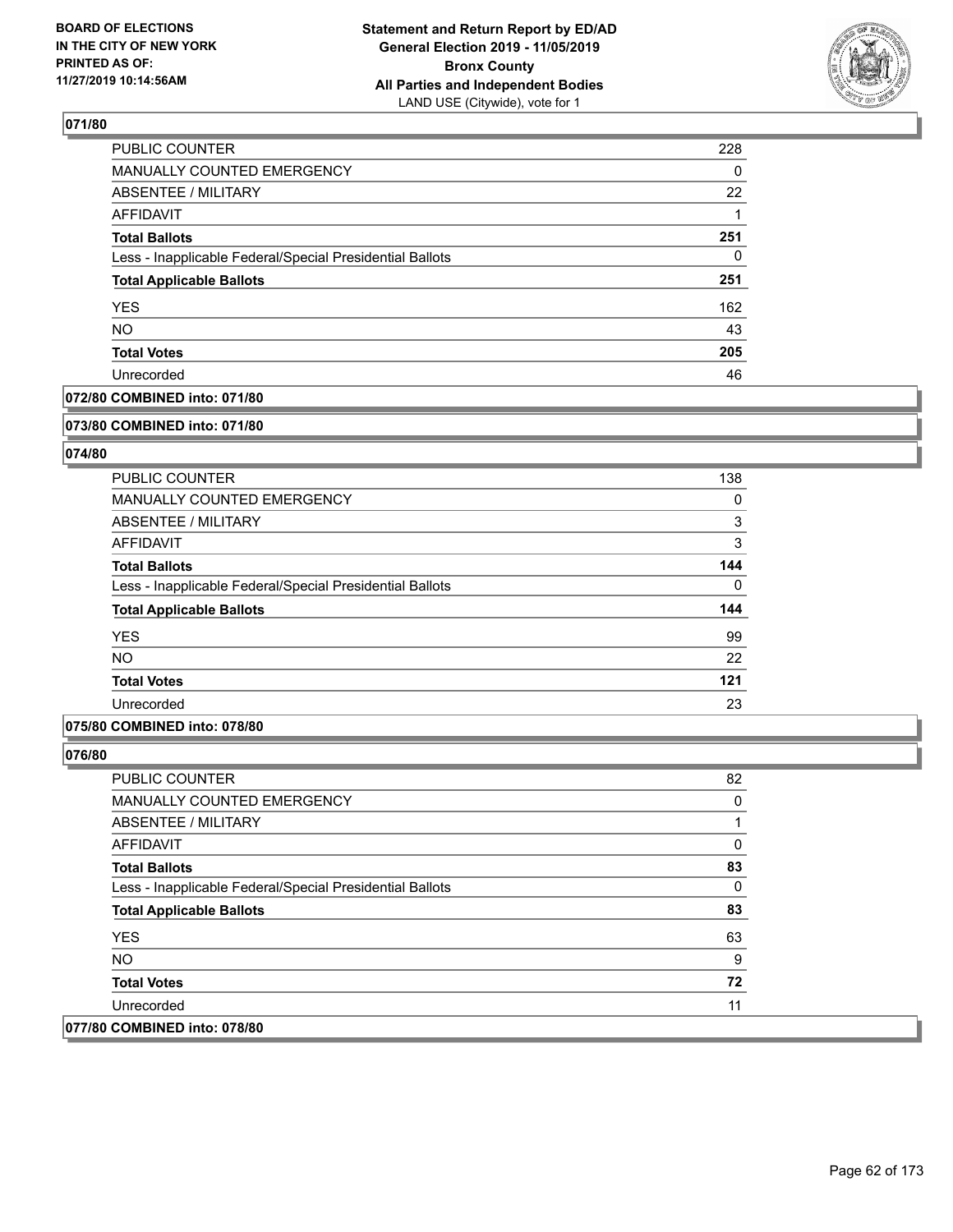

| PUBLIC COUNTER                                           | 253      |
|----------------------------------------------------------|----------|
| MANUALLY COUNTED EMERGENCY                               | 0        |
| ABSENTEE / MILITARY                                      | 4        |
| AFFIDAVIT                                                | 7        |
| <b>Total Ballots</b>                                     | 264      |
| Less - Inapplicable Federal/Special Presidential Ballots | $\Omega$ |
| <b>Total Applicable Ballots</b>                          | 264      |
| <b>YES</b>                                               | 177      |
| <b>NO</b>                                                | 36       |
| <b>Total Votes</b>                                       | 213      |
| Unrecorded                                               | 51       |

#### **079/80 COMBINED into: 081/80**

#### **080/80**

| <b>PUBLIC COUNTER</b>                                    | 139            |
|----------------------------------------------------------|----------------|
| <b>MANUALLY COUNTED EMERGENCY</b>                        | 0              |
| ABSENTEE / MILITARY                                      | $\overline{2}$ |
| AFFIDAVIT                                                | $\mathbf{0}$   |
| <b>Total Ballots</b>                                     | 141            |
| Less - Inapplicable Federal/Special Presidential Ballots | $\Omega$       |
| <b>Total Applicable Ballots</b>                          | 141            |
| <b>YES</b>                                               | 88             |
| <b>NO</b>                                                | 17             |
| <b>Total Votes</b>                                       | 105            |
| Unrecorded                                               | 36             |

| PUBLIC COUNTER                                           | 188 |
|----------------------------------------------------------|-----|
| <b>MANUALLY COUNTED EMERGENCY</b>                        | 0   |
| ABSENTEE / MILITARY                                      | 5   |
| AFFIDAVIT                                                | 0   |
| <b>Total Ballots</b>                                     | 193 |
| Less - Inapplicable Federal/Special Presidential Ballots | 0   |
| <b>Total Applicable Ballots</b>                          | 193 |
| <b>YES</b>                                               | 114 |
| NO.                                                      | 20  |
| <b>Total Votes</b>                                       | 134 |
| Unrecorded                                               | 59  |
| 082/80 COMBINED into: 061/78                             |     |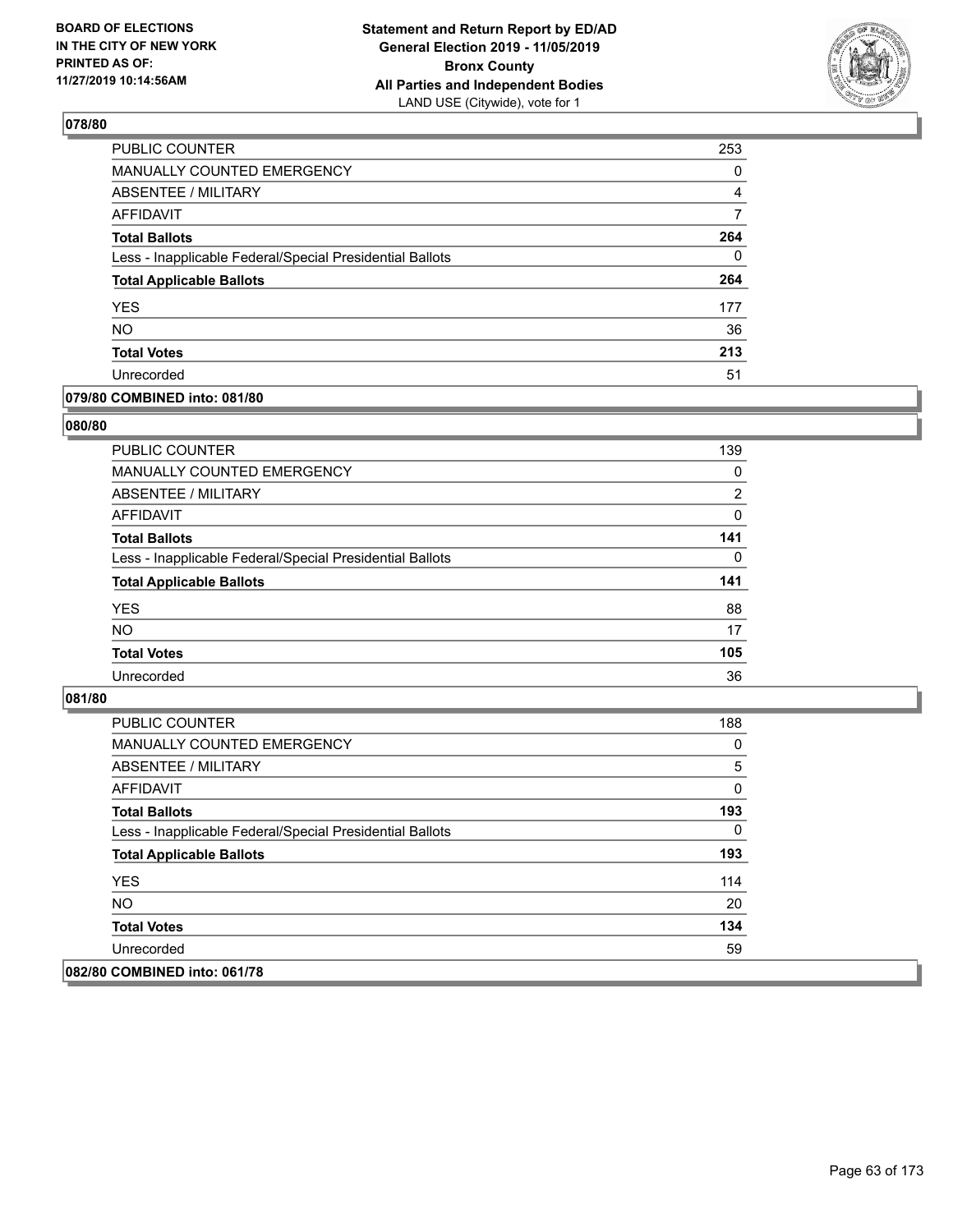

| <b>PUBLIC COUNTER</b>                                    | 249 |
|----------------------------------------------------------|-----|
| <b>MANUALLY COUNTED EMERGENCY</b>                        | 0   |
| <b>ABSENTEE / MILITARY</b>                               | 9   |
| AFFIDAVIT                                                |     |
| <b>Total Ballots</b>                                     | 259 |
| Less - Inapplicable Federal/Special Presidential Ballots | 0   |
| <b>Total Applicable Ballots</b>                          | 259 |
| <b>YES</b>                                               | 177 |
| <b>NO</b>                                                | 41  |
| <b>Total Votes</b>                                       | 218 |
| Unrecorded                                               | 41  |

### **084/80 COMBINED into: 083/80**

#### **085/80**

| PUBLIC COUNTER                                           | 199            |
|----------------------------------------------------------|----------------|
| <b>MANUALLY COUNTED EMERGENCY</b>                        | 0              |
| ABSENTEE / MILITARY                                      | $\overline{2}$ |
| <b>AFFIDAVIT</b>                                         | $\overline{2}$ |
| <b>Total Ballots</b>                                     | 203            |
| Less - Inapplicable Federal/Special Presidential Ballots | 0              |
| <b>Total Applicable Ballots</b>                          | 203            |
| <b>YES</b>                                               | 116            |
| <b>NO</b>                                                | 21             |
| <b>Total Votes</b>                                       | 137            |
| Unrecorded                                               | 66             |

**086/80 COMBINED into: 085/80**

| 087/80 COMBINED into: 065/80 |
|------------------------------|
| 088/80 COMBINED into: 030/80 |
| 089/80 COMBINED into: 043/80 |
| 090/80 COMBINED into: 071/80 |
| 091/80 COMBINED into: 081/80 |
| 092/80 COMBINED into: 027/83 |
| 093/80 COMBINED into: 025/80 |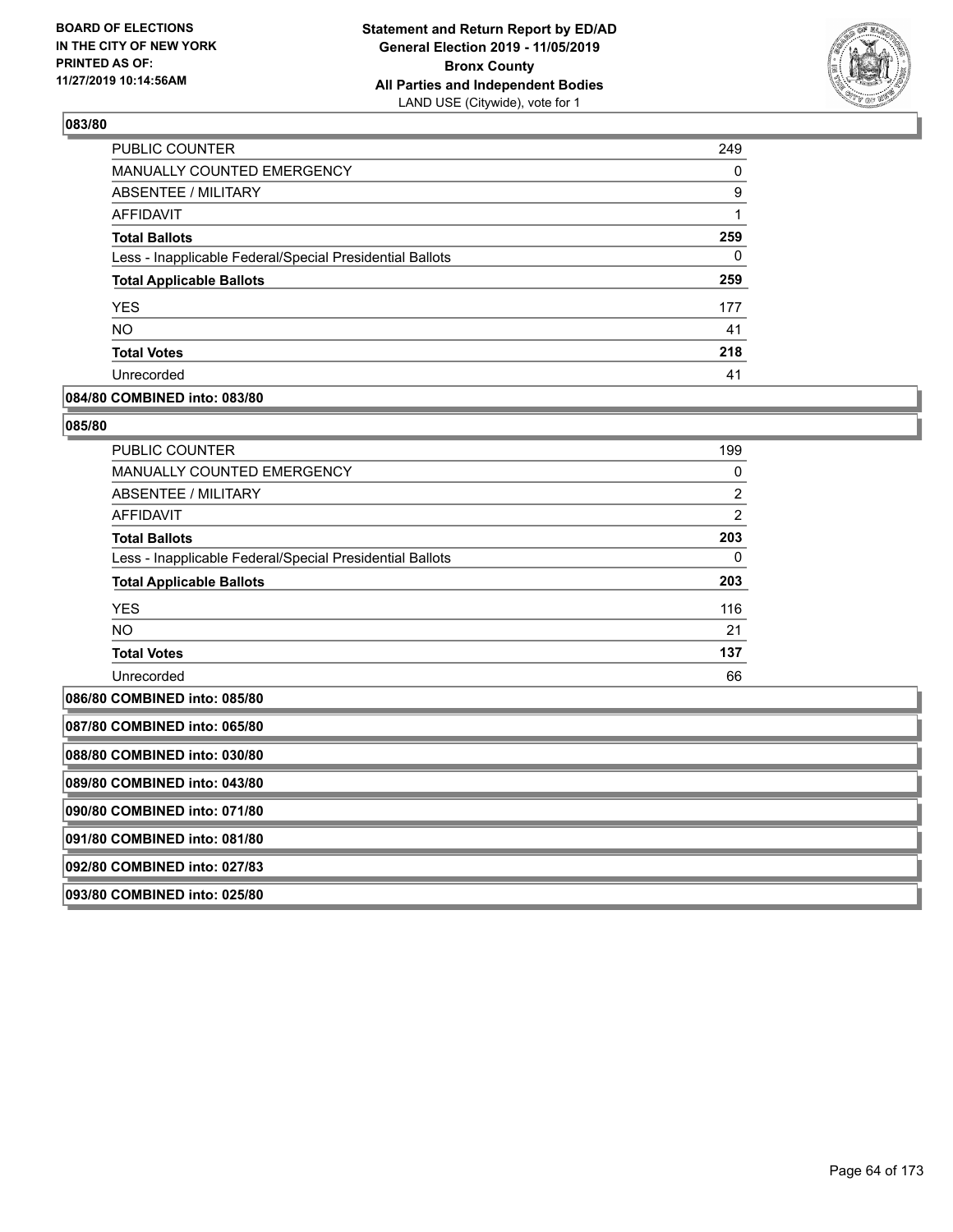

| PUBLIC COUNTER                                           | 148      |
|----------------------------------------------------------|----------|
| MANUALLY COUNTED EMERGENCY                               | $\Omega$ |
| ABSENTEE / MILITARY                                      | 2        |
| <b>AFFIDAVIT</b>                                         |          |
| <b>Total Ballots</b>                                     | 151      |
| Less - Inapplicable Federal/Special Presidential Ballots | $\Omega$ |
| <b>Total Applicable Ballots</b>                          | 151      |
| <b>YES</b>                                               | 94       |
| NO                                                       | 15       |
| <b>Total Votes</b>                                       | 109      |
| Unrecorded                                               | 42       |

| <b>PUBLIC COUNTER</b>                                    | 106 |
|----------------------------------------------------------|-----|
| <b>MANUALLY COUNTED EMERGENCY</b>                        | 0   |
| ABSENTEE / MILITARY                                      | 3   |
| <b>AFFIDAVIT</b>                                         | 2   |
| <b>Total Ballots</b>                                     | 111 |
| Less - Inapplicable Federal/Special Presidential Ballots | 0   |
| <b>Total Applicable Ballots</b>                          | 111 |
| <b>YES</b>                                               | 70  |
| <b>NO</b>                                                | 15  |
| <b>Total Votes</b>                                       | 85  |
| Unrecorded                                               | 26  |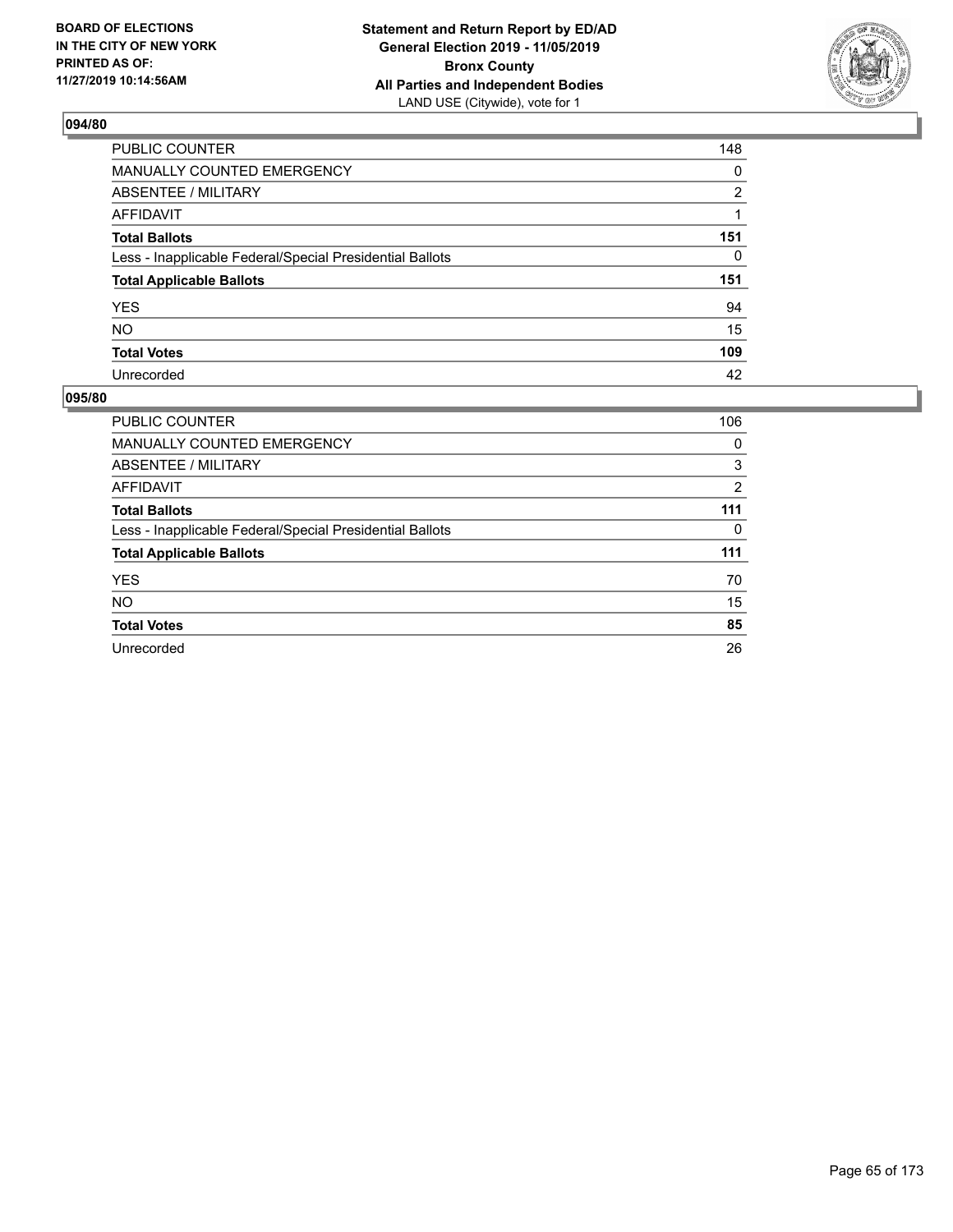

### **001/81 COMBINED into: 059/78**

| PUBLIC COUNTER                                           | 242              |
|----------------------------------------------------------|------------------|
| MANUALLY COUNTED EMERGENCY                               | 0                |
| <b>ABSENTEE / MILITARY</b>                               | 4                |
| AFFIDAVIT                                                | $\mathbf 0$      |
| Total Ballots                                            | 246              |
| Less - Inapplicable Federal/Special Presidential Ballots | 0                |
| <b>Total Applicable Ballots</b>                          | 246              |
| YES                                                      | 119              |
| NO.                                                      | 25               |
| <b>Total Votes</b>                                       | 144              |
| Unrecorded                                               | 102 <sub>2</sub> |

#### **003/81**

| <b>PUBLIC COUNTER</b>                                    | 164 |
|----------------------------------------------------------|-----|
| <b>MANUALLY COUNTED EMERGENCY</b>                        | 0   |
| ABSENTEE / MILITARY                                      |     |
| AFFIDAVIT                                                | 2   |
| <b>Total Ballots</b>                                     | 167 |
| Less - Inapplicable Federal/Special Presidential Ballots | 0   |
| <b>Total Applicable Ballots</b>                          | 167 |
| <b>YES</b>                                               | 83  |
| <b>NO</b>                                                | 23  |
| <b>Total Votes</b>                                       | 106 |
| Unrecorded                                               | 61  |
|                                                          |     |

## **004/81 COMBINED into: 003/81**

#### **005/81 COMBINED into: 002/81**

| PUBLIC COUNTER                                           | 142 |
|----------------------------------------------------------|-----|
| <b>MANUALLY COUNTED EMERGENCY</b>                        | 0   |
| ABSENTEE / MILITARY                                      |     |
| AFFIDAVIT                                                | 2   |
| <b>Total Ballots</b>                                     | 145 |
| Less - Inapplicable Federal/Special Presidential Ballots | 0   |
| <b>Total Applicable Ballots</b>                          | 145 |
| <b>YES</b>                                               | 101 |
| <b>NO</b>                                                | 30  |
| <b>Total Votes</b>                                       | 131 |
| Unrecorded                                               | 14  |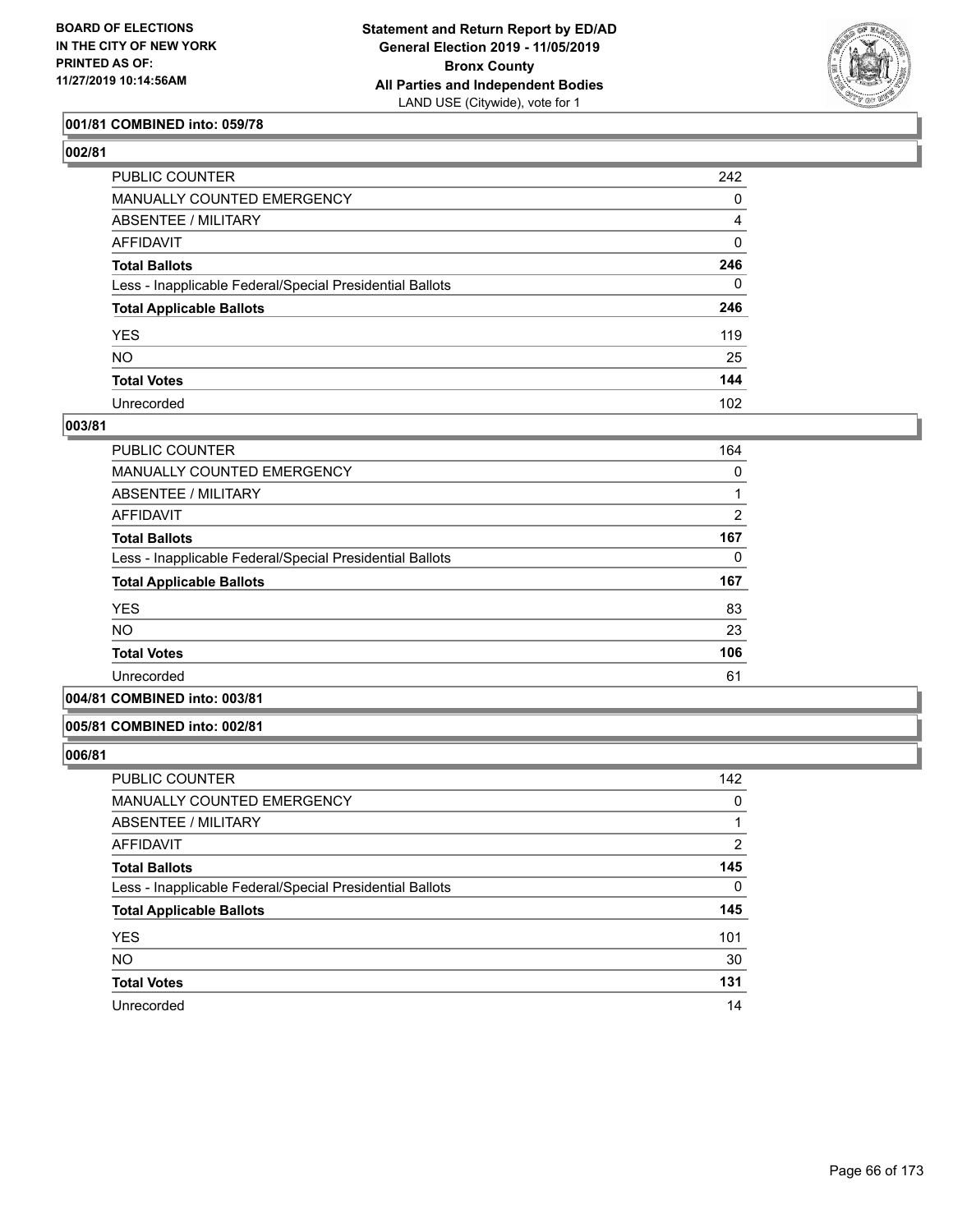

| PUBLIC COUNTER                                           | 91 |
|----------------------------------------------------------|----|
| MANUALLY COUNTED EMERGENCY                               | 0  |
| ABSENTEE / MILITARY                                      | 2  |
| AFFIDAVIT                                                |    |
| Total Ballots                                            | 94 |
| Less - Inapplicable Federal/Special Presidential Ballots | 0  |
| <b>Total Applicable Ballots</b>                          | 94 |
| YES                                                      | 66 |
| NO.                                                      | 15 |
| <b>Total Votes</b>                                       | 81 |
| Unrecorded                                               | 13 |

#### **008/81**

| PUBLIC COUNTER                                           | 126 |
|----------------------------------------------------------|-----|
| <b>MANUALLY COUNTED EMERGENCY</b>                        | 0   |
| ABSENTEE / MILITARY                                      |     |
| <b>AFFIDAVIT</b>                                         | 3   |
| <b>Total Ballots</b>                                     | 130 |
| Less - Inapplicable Federal/Special Presidential Ballots | 0   |
| <b>Total Applicable Ballots</b>                          | 130 |
| <b>YES</b>                                               | 70  |
| <b>NO</b>                                                | 16  |
| <b>Total Votes</b>                                       | 86  |
| Unrecorded                                               | 44  |
|                                                          |     |

#### **009/81 COMBINED into: 008/81**

#### **010/81 COMBINED into: 037/81**

#### **011/81 COMBINED into: 019/81**

| PUBLIC COUNTER                                           | 250 |
|----------------------------------------------------------|-----|
| <b>MANUALLY COUNTED EMERGENCY</b>                        | 0   |
| ABSENTEE / MILITARY                                      | 3   |
| AFFIDAVIT                                                | 2   |
| <b>Total Ballots</b>                                     | 255 |
| Less - Inapplicable Federal/Special Presidential Ballots | 0   |
| <b>Total Applicable Ballots</b>                          | 255 |
| <b>YES</b>                                               | 183 |
| NO.                                                      | 30  |
| <b>Total Votes</b>                                       | 213 |
| Unrecorded                                               | 42  |
| 013/81 COMBINED into: 012/81                             |     |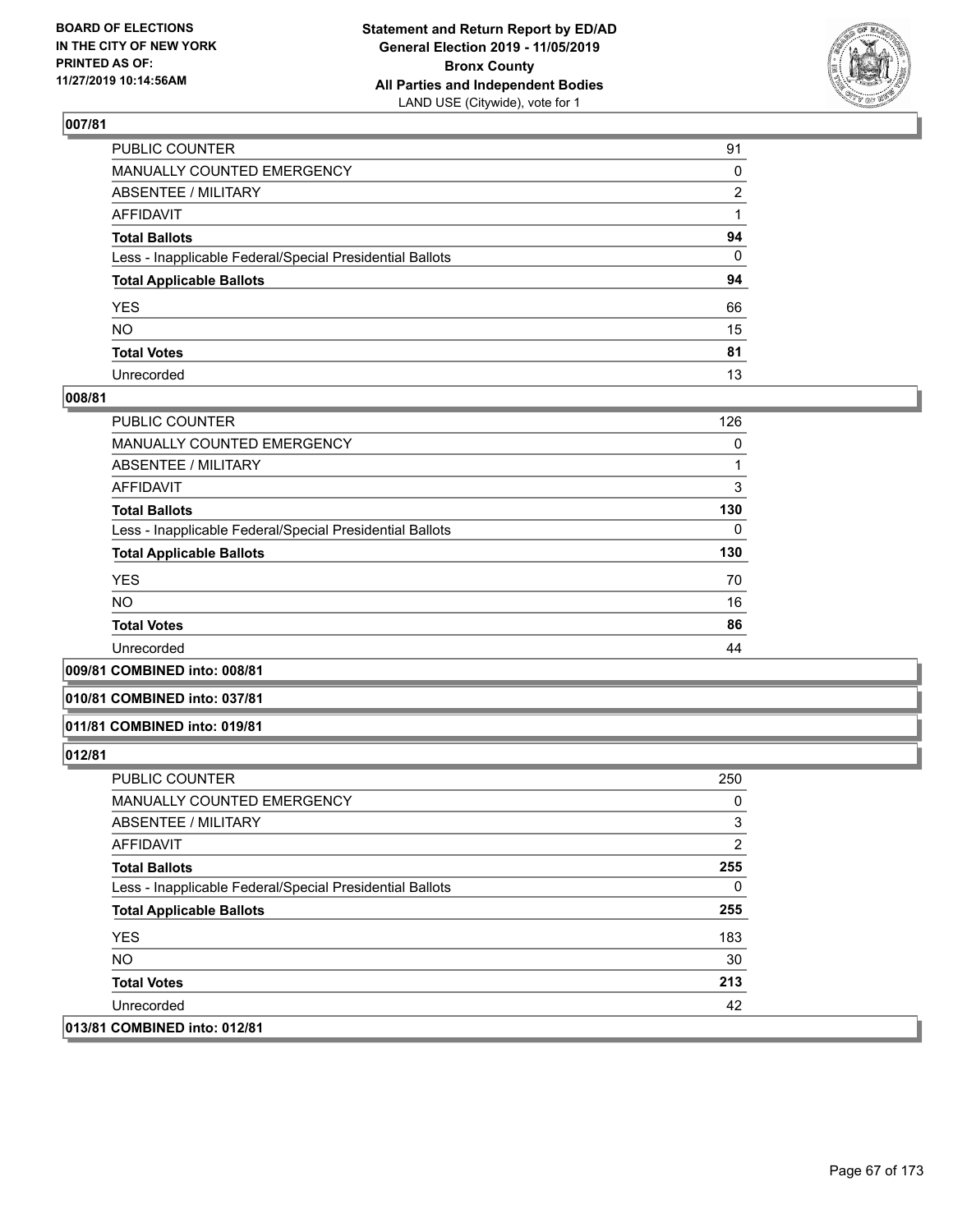

| PUBLIC COUNTER                                           | 328      |
|----------------------------------------------------------|----------|
| <b>MANUALLY COUNTED EMERGENCY</b>                        | $\Omega$ |
| ABSENTEE / MILITARY                                      | 32       |
| AFFIDAVIT                                                | 1        |
| <b>Total Ballots</b>                                     | 361      |
| Less - Inapplicable Federal/Special Presidential Ballots | $\Omega$ |
| <b>Total Applicable Ballots</b>                          | 361      |
| <b>YES</b>                                               | 255      |
| <b>NO</b>                                                | 54       |
| <b>Total Votes</b>                                       | 309      |
| Unrecorded                                               | 52       |

### **015/81 COMBINED into: 014/81**

#### **016/81 COMBINED into: 037/81**

### **017/81**

| <b>PUBLIC COUNTER</b>                                    | 223 |
|----------------------------------------------------------|-----|
| <b>MANUALLY COUNTED EMERGENCY</b>                        | 0   |
| ABSENTEE / MILITARY                                      | 4   |
| AFFIDAVIT                                                |     |
| <b>Total Ballots</b>                                     | 228 |
| Less - Inapplicable Federal/Special Presidential Ballots | 0   |
| <b>Total Applicable Ballots</b>                          | 228 |
| <b>YES</b>                                               | 137 |
| <b>NO</b>                                                | 18  |
| <b>Total Votes</b>                                       | 155 |
| Unrecorded                                               | 73  |

## **018/81 COMBINED into: 017/81**

| PUBLIC COUNTER                                           | 179      |
|----------------------------------------------------------|----------|
| <b>MANUALLY COUNTED EMERGENCY</b>                        | 0        |
| ABSENTEE / MILITARY                                      | 8        |
| AFFIDAVIT                                                | 17       |
| <b>Total Ballots</b>                                     | 204      |
| Less - Inapplicable Federal/Special Presidential Ballots | $\Omega$ |
| <b>Total Applicable Ballots</b>                          | 204      |
| <b>YES</b>                                               | 122      |
| <b>NO</b>                                                | 20       |
| <b>Total Votes</b>                                       | 142      |
| Unrecorded                                               | 62       |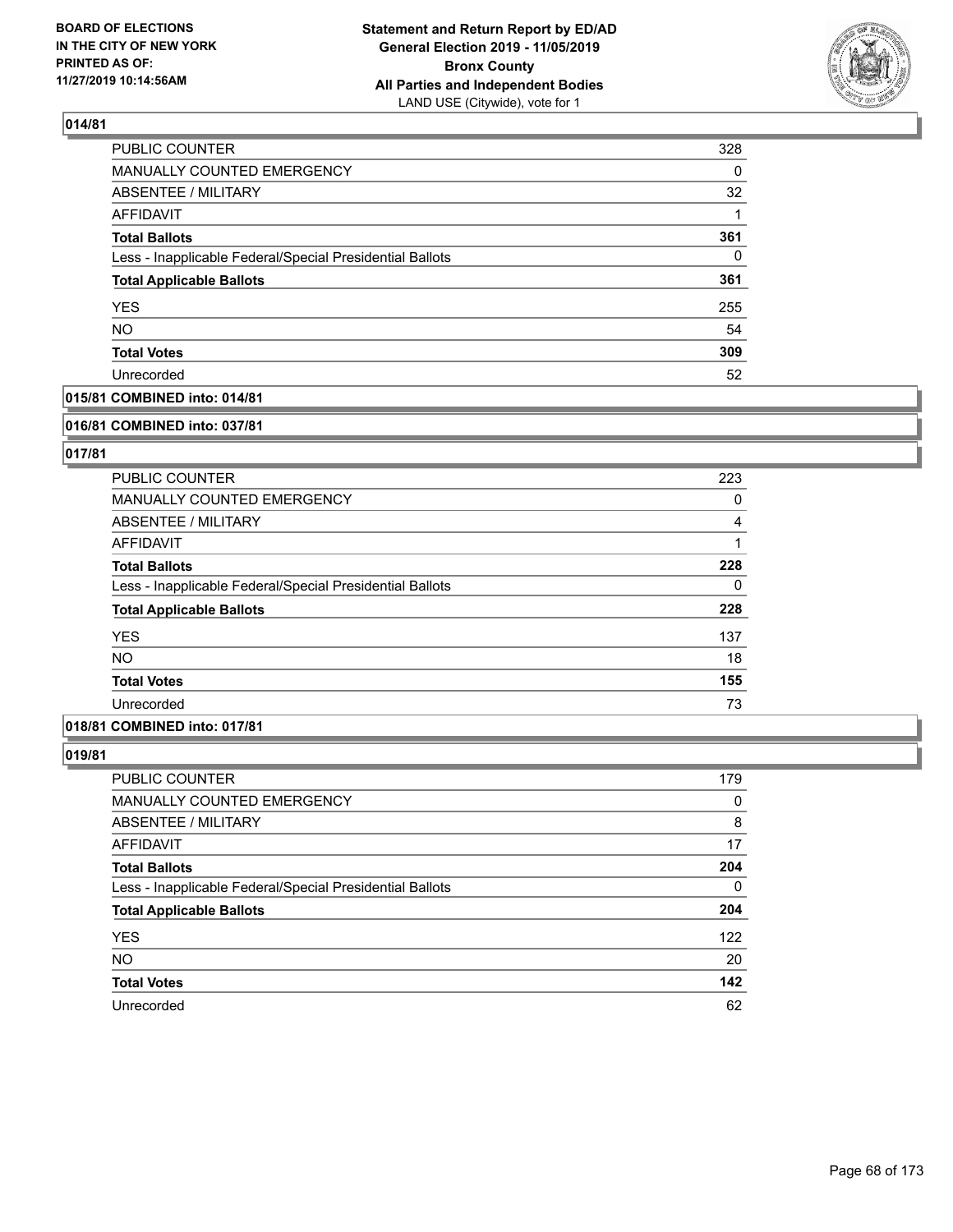

| PUBLIC COUNTER                                           | 122            |
|----------------------------------------------------------|----------------|
| MANUALLY COUNTED EMERGENCY                               | $\mathbf{0}$   |
| ABSENTEE / MILITARY                                      | 3              |
| AFFIDAVIT                                                | $\overline{2}$ |
| Total Ballots                                            | 127            |
| Less - Inapplicable Federal/Special Presidential Ballots | $\mathbf{0}$   |
| <b>Total Applicable Ballots</b>                          | 127            |
| YES                                                      | 73             |
| NO.                                                      | 19             |
| <b>Total Votes</b>                                       | 92             |
| Unrecorded                                               | 35             |

#### **021/81**

| PUBLIC COUNTER                                           | 232 |
|----------------------------------------------------------|-----|
| <b>MANUALLY COUNTED EMERGENCY</b>                        | 0   |
| ABSENTEE / MILITARY                                      | 6   |
| <b>AFFIDAVIT</b>                                         |     |
| <b>Total Ballots</b>                                     | 239 |
| Less - Inapplicable Federal/Special Presidential Ballots | 0   |
| <b>Total Applicable Ballots</b>                          | 239 |
| <b>YES</b>                                               | 159 |
| N <sub>O</sub>                                           | 18  |
| <b>Total Votes</b>                                       | 177 |
| Unrecorded                                               | 62  |
|                                                          |     |

# **022/81 COMBINED into: 021/81**

| <b>PUBLIC COUNTER</b>                                    | 290 |
|----------------------------------------------------------|-----|
| <b>MANUALLY COUNTED EMERGENCY</b>                        | 0   |
| ABSENTEE / MILITARY                                      |     |
| AFFIDAVIT                                                | 2   |
| <b>Total Ballots</b>                                     | 299 |
| Less - Inapplicable Federal/Special Presidential Ballots | 0   |
| <b>Total Applicable Ballots</b>                          | 299 |
| <b>YES</b>                                               | 186 |
| NO.                                                      | 34  |
| <b>Total Votes</b>                                       | 220 |
| Unrecorded                                               | 79  |
| 024/81 COMBINED into: 023/81                             |     |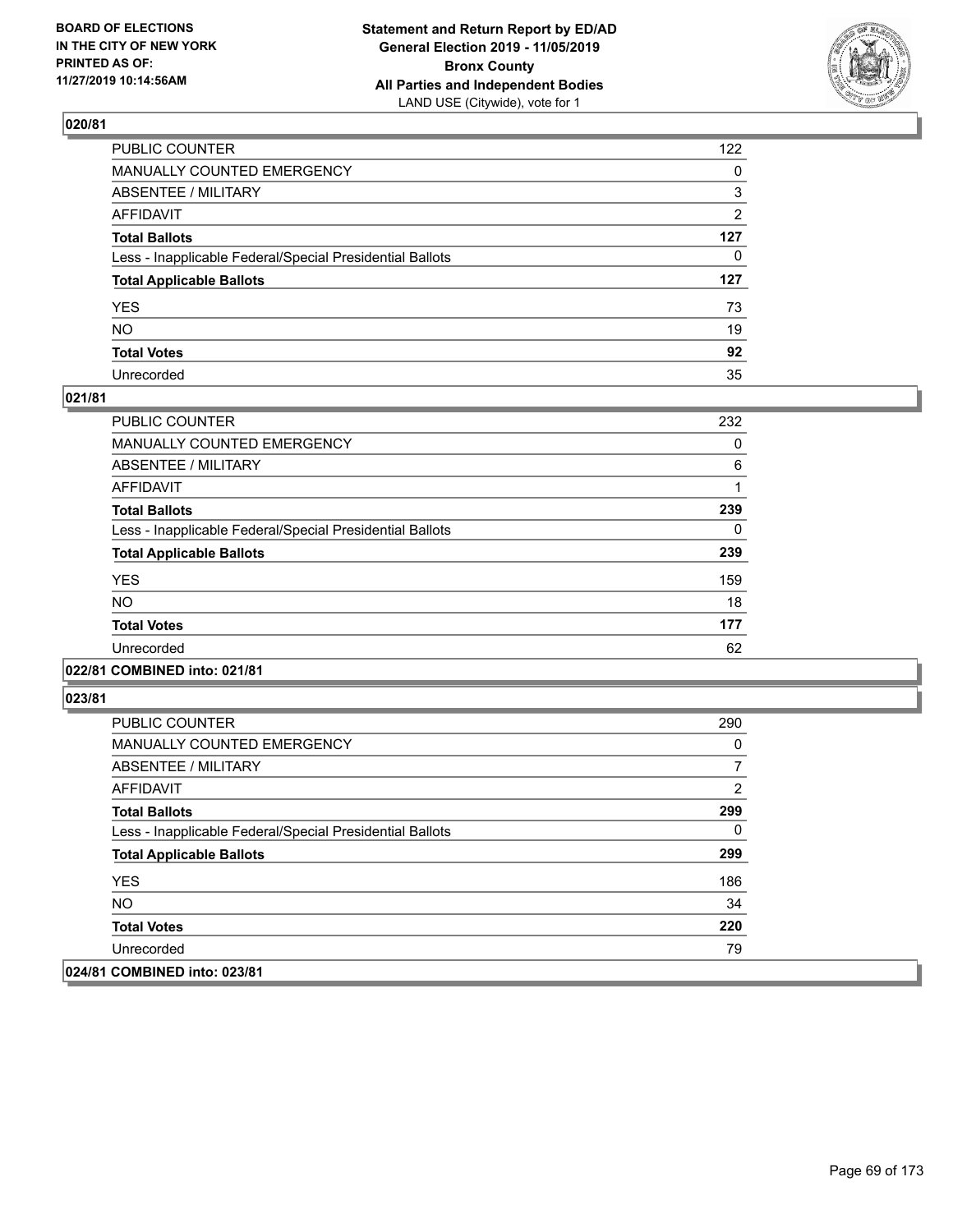

| PUBLIC COUNTER                                           | 371            |
|----------------------------------------------------------|----------------|
| MANUALLY COUNTED EMERGENCY                               | 0              |
| <b>ABSENTEE / MILITARY</b>                               | 8              |
| AFFIDAVIT                                                | $\overline{2}$ |
| <b>Total Ballots</b>                                     | 381            |
| Less - Inapplicable Federal/Special Presidential Ballots | 0              |
| <b>Total Applicable Ballots</b>                          | 381            |
| <b>YES</b>                                               | 235            |
| <b>NO</b>                                                | 101            |
| <b>Total Votes</b>                                       | 336            |
| Unrecorded                                               | 45             |

#### **026/81 COMBINED into: 025/81**

#### **027/81 COMBINED into: 025/81**

### **028/81**

| <b>PUBLIC COUNTER</b>                                    | 126 |
|----------------------------------------------------------|-----|
| <b>MANUALLY COUNTED EMERGENCY</b>                        | 0   |
| ABSENTEE / MILITARY                                      |     |
| AFFIDAVIT                                                |     |
| <b>Total Ballots</b>                                     | 128 |
| Less - Inapplicable Federal/Special Presidential Ballots | 0   |
| <b>Total Applicable Ballots</b>                          | 128 |
| <b>YES</b>                                               | 90  |
| <b>NO</b>                                                | 22  |
| <b>Total Votes</b>                                       | 112 |
| Unrecorded                                               | 16  |

#### **029/81 COMBINED into: 025/81**

### **030/81**

| <b>PUBLIC COUNTER</b>                                    | 356 |
|----------------------------------------------------------|-----|
| <b>MANUALLY COUNTED EMERGENCY</b>                        | 0   |
| ABSENTEE / MILITARY                                      | 3   |
| AFFIDAVIT                                                | 3   |
| <b>Total Ballots</b>                                     | 362 |
| Less - Inapplicable Federal/Special Presidential Ballots | 0   |
| <b>Total Applicable Ballots</b>                          | 362 |
| <b>YES</b>                                               | 243 |
| NO.                                                      | 97  |
| <b>Total Votes</b>                                       | 340 |
| Unrecorded                                               | 22  |
| 031/81 COMBINED into: 030/81                             |     |
|                                                          |     |

## **032/81 COMBINED into: 030/81**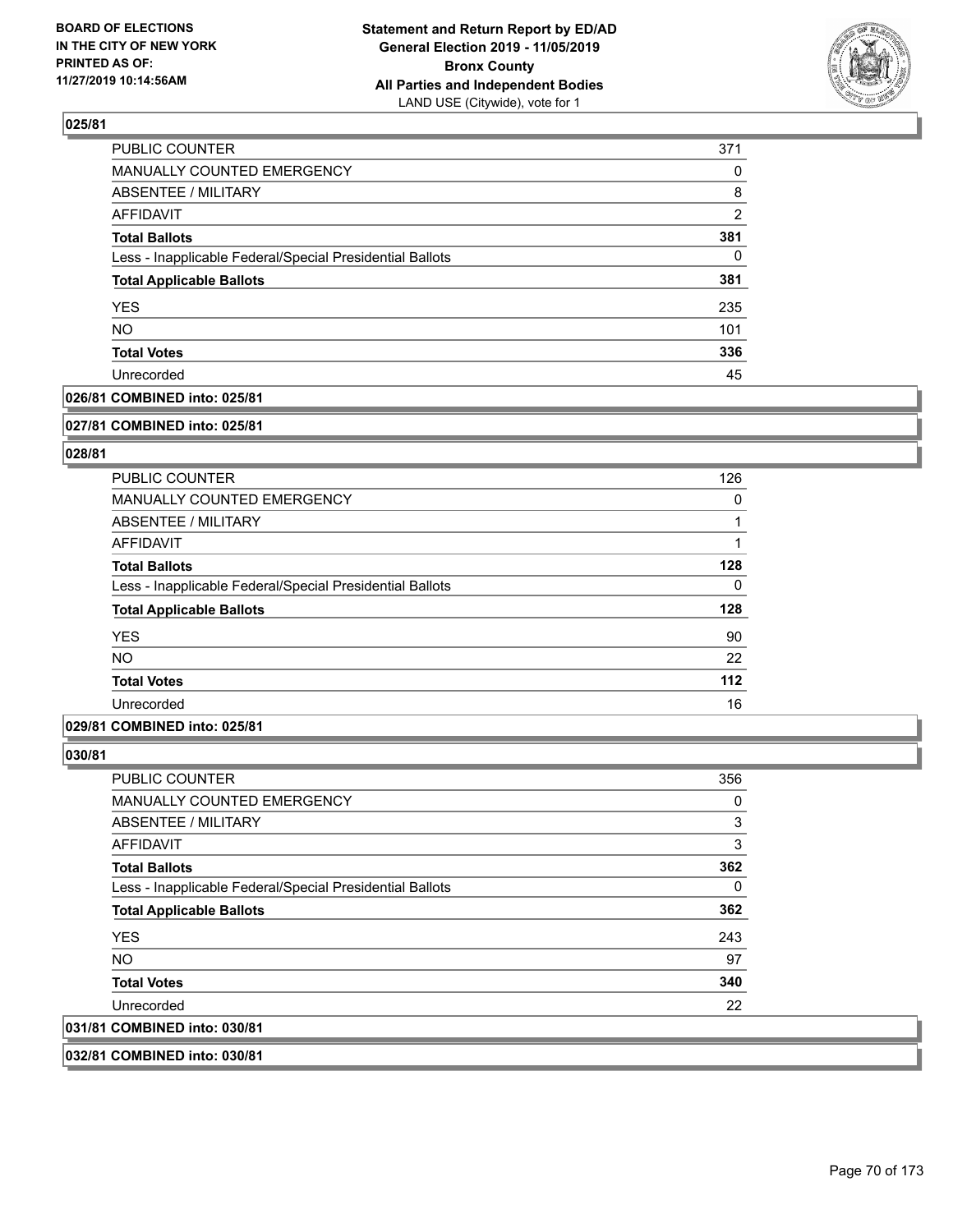

| PUBLIC COUNTER                                           | 355      |
|----------------------------------------------------------|----------|
| MANUALLY COUNTED EMERGENCY                               | 0        |
| <b>ABSENTEE / MILITARY</b>                               | 2        |
| <b>AFFIDAVIT</b>                                         | 9        |
| <b>Total Ballots</b>                                     | 366      |
| Less - Inapplicable Federal/Special Presidential Ballots | $\Omega$ |
| <b>Total Applicable Ballots</b>                          | 366      |
| <b>YES</b>                                               | 254      |
| <b>NO</b>                                                | 63       |
| <b>Total Votes</b>                                       | 317      |
| Unrecorded                                               | 49       |

### **034/81 COMBINED into: 033/81**

### **035/81**

| <b>PUBLIC COUNTER</b>                                    | 288            |
|----------------------------------------------------------|----------------|
| <b>MANUALLY COUNTED EMERGENCY</b>                        | 0              |
| ABSENTEE / MILITARY                                      | 8              |
| <b>AFFIDAVIT</b>                                         | $\overline{2}$ |
| <b>Total Ballots</b>                                     | 298            |
| Less - Inapplicable Federal/Special Presidential Ballots | 0              |
| <b>Total Applicable Ballots</b>                          | 298            |
| <b>YES</b>                                               | 204            |
| <b>NO</b>                                                | 38             |
| <b>Total Votes</b>                                       | 242            |
| Unrecorded                                               | 56             |
|                                                          |                |

## **036/81 COMBINED into: 035/81**

| PUBLIC COUNTER                                           | 150 |
|----------------------------------------------------------|-----|
| MANUALLY COUNTED EMERGENCY                               | 0   |
| ABSENTEE / MILITARY                                      | 10  |
| AFFIDAVIT                                                | 4   |
| <b>Total Ballots</b>                                     | 164 |
| Less - Inapplicable Federal/Special Presidential Ballots | 0   |
| <b>Total Applicable Ballots</b>                          | 164 |
| <b>YES</b>                                               | 124 |
| <b>NO</b>                                                | 16  |
| <b>Total Votes</b>                                       | 140 |
| Unrecorded                                               | 24  |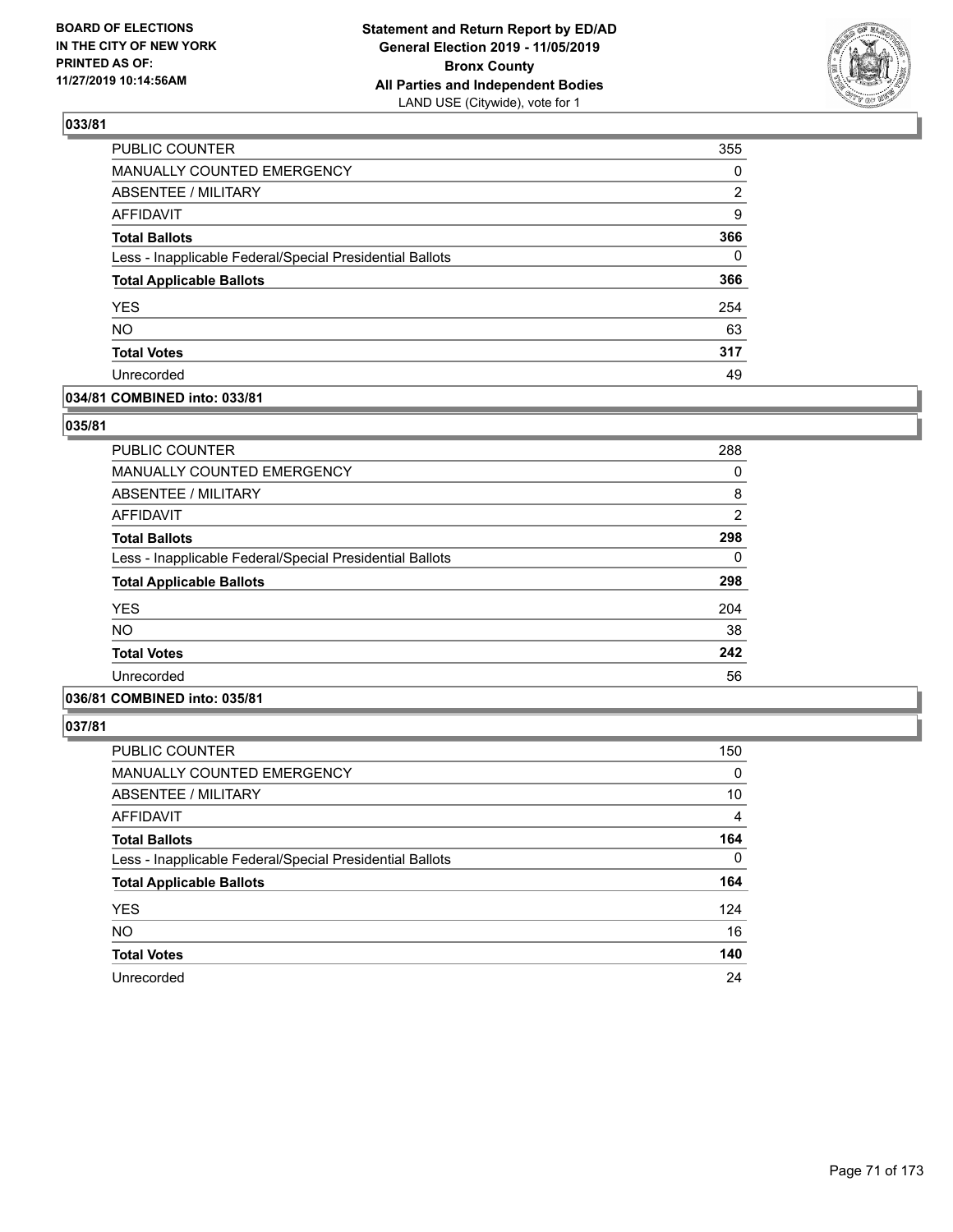

| PUBLIC COUNTER                                           | 171      |
|----------------------------------------------------------|----------|
| MANUALLY COUNTED EMERGENCY                               | 0        |
| ABSENTEE / MILITARY                                      | 2        |
| AFFIDAVIT                                                |          |
| <b>Total Ballots</b>                                     | 174      |
| Less - Inapplicable Federal/Special Presidential Ballots | $\Omega$ |
| <b>Total Applicable Ballots</b>                          | 174      |
| <b>YES</b>                                               | 88       |
| <b>NO</b>                                                | 7        |
| <b>Total Votes</b>                                       | 95       |
| Unrecorded                                               | 79       |

### **039/81 COMBINED into: 040/81**

#### **040/81**

| <b>PUBLIC COUNTER</b>                                    | 221            |
|----------------------------------------------------------|----------------|
| MANUALLY COUNTED EMERGENCY                               | $\Omega$       |
| ABSENTEE / MILITARY                                      | 4              |
| AFFIDAVIT                                                | $\overline{2}$ |
| <b>Total Ballots</b>                                     | 227            |
| Less - Inapplicable Federal/Special Presidential Ballots | 0              |
| <b>Total Applicable Ballots</b>                          | 227            |
| <b>YES</b>                                               | 147            |
| <b>NO</b>                                                | 36             |
| <b>Total Votes</b>                                       | 183            |
| Unrecorded                                               | 44             |
|                                                          |                |

| <b>PUBLIC COUNTER</b>                                    | 217 |
|----------------------------------------------------------|-----|
| <b>MANUALLY COUNTED EMERGENCY</b>                        | 0   |
| ABSENTEE / MILITARY                                      | 9   |
| AFFIDAVIT                                                | 0   |
| <b>Total Ballots</b>                                     | 226 |
| Less - Inapplicable Federal/Special Presidential Ballots | 0   |
| <b>Total Applicable Ballots</b>                          | 226 |
| <b>YES</b>                                               | 174 |
| NO.                                                      | 38  |
| <b>Total Votes</b>                                       | 212 |
| Unrecorded                                               | 14  |
| 042/81 COMBINED into: 041/81                             |     |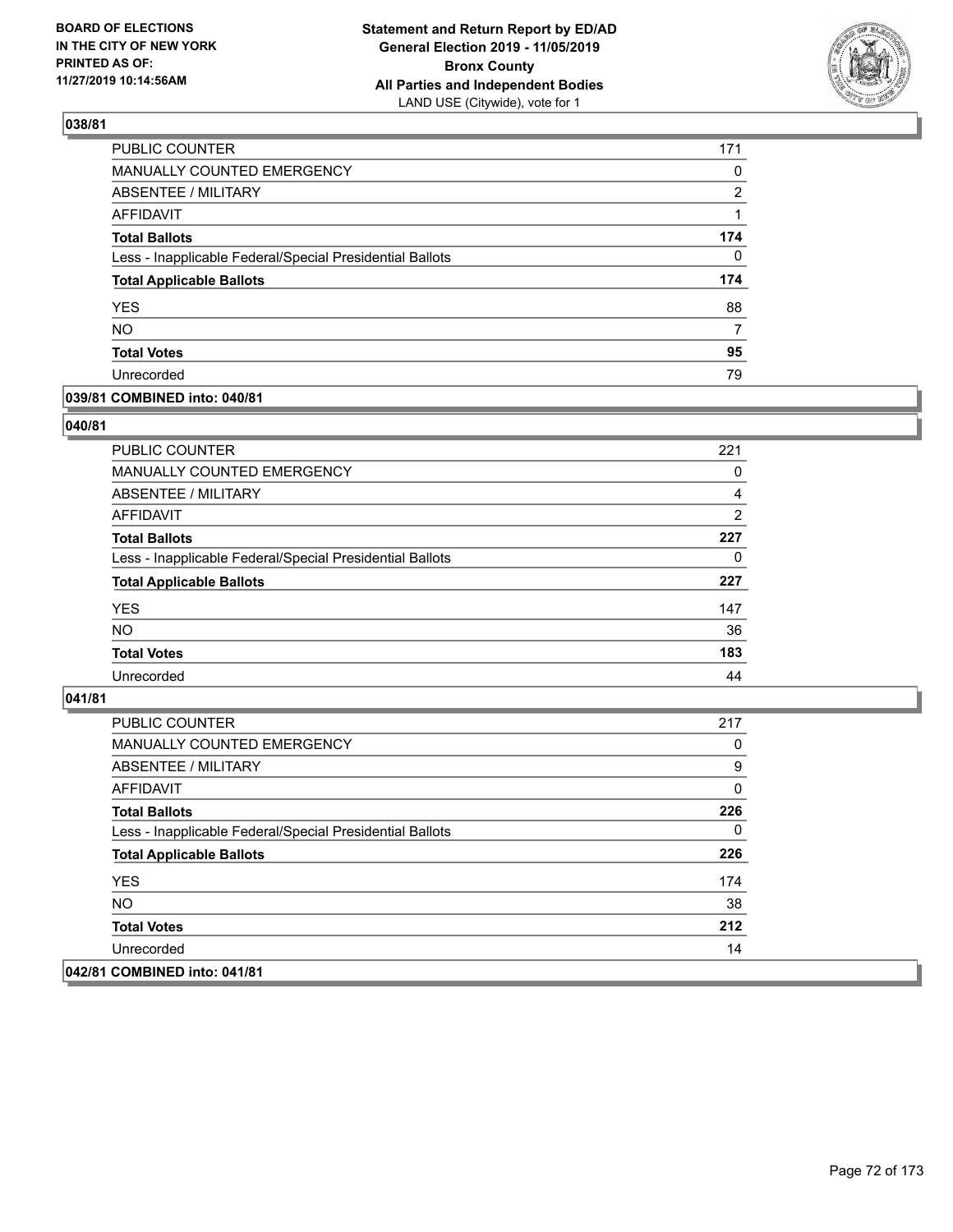

| PUBLIC COUNTER                                           | 260            |
|----------------------------------------------------------|----------------|
| <b>MANUALLY COUNTED EMERGENCY</b>                        | $\Omega$       |
| <b>ABSENTEE / MILITARY</b>                               | 35             |
| AFFIDAVIT                                                | $\overline{4}$ |
| <b>Total Ballots</b>                                     | 299            |
| Less - Inapplicable Federal/Special Presidential Ballots | $\Omega$       |
| <b>Total Applicable Ballots</b>                          | 299            |
| <b>YES</b>                                               | 199            |
| <b>NO</b>                                                | 38             |
| <b>Total Votes</b>                                       | 237            |
| Unrecorded                                               | 62             |

## **044/81 COMBINED into: 043/81**

#### **045/81 COMBINED into: 043/81**

# **046/81 COMBINED into: 043/81**

#### **047/81**

| <b>PUBLIC COUNTER</b>                                    | 379 |
|----------------------------------------------------------|-----|
| MANUALLY COUNTED EMERGENCY                               | 0   |
| ABSENTEE / MILITARY                                      | 20  |
| AFFIDAVIT                                                |     |
| <b>Total Ballots</b>                                     | 400 |
| Less - Inapplicable Federal/Special Presidential Ballots | 0   |
| <b>Total Applicable Ballots</b>                          | 400 |
| <b>YES</b>                                               | 289 |
| NO.                                                      | 89  |
| <b>Total Votes</b>                                       | 378 |
| Unrecorded                                               | 22  |

| <b>PUBLIC COUNTER</b>                                    | 255      |
|----------------------------------------------------------|----------|
| MANUALLY COUNTED EMERGENCY                               | $\Omega$ |
| ABSENTEE / MILITARY                                      | 10       |
| AFFIDAVIT                                                | 6        |
| <b>Total Ballots</b>                                     | 271      |
| Less - Inapplicable Federal/Special Presidential Ballots | 0        |
| <b>Total Applicable Ballots</b>                          | 271      |
| <b>YES</b>                                               | 208      |
| <b>NO</b>                                                | 47       |
| <b>Total Votes</b>                                       | 255      |
| Unrecorded                                               | 16       |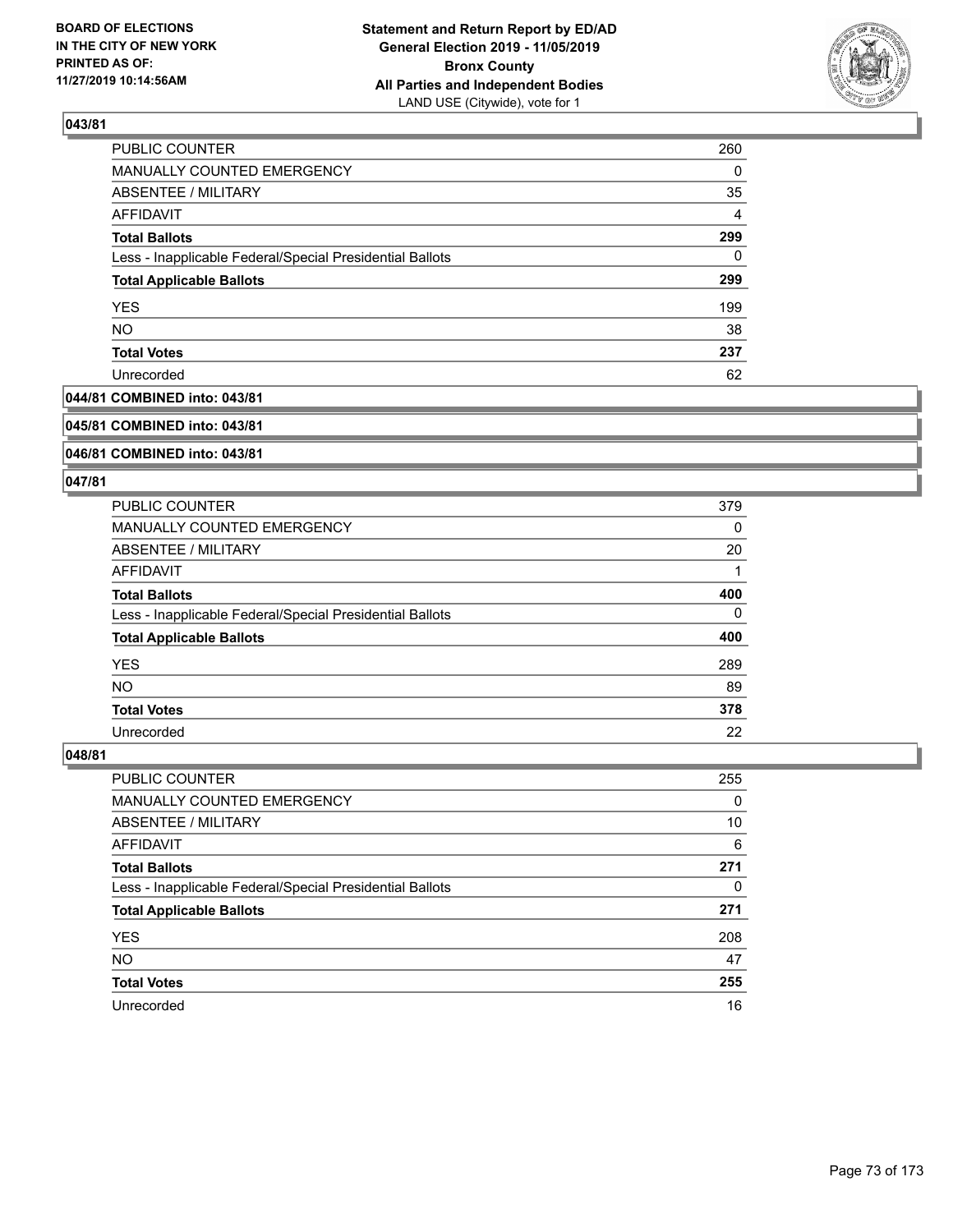

| <b>PUBLIC COUNTER</b>                                    | 358 |
|----------------------------------------------------------|-----|
| MANUALLY COUNTED EMERGENCY                               | 0   |
| ABSENTEE / MILITARY                                      | 15  |
| AFFIDAVIT                                                | 2   |
| <b>Total Ballots</b>                                     | 375 |
| Less - Inapplicable Federal/Special Presidential Ballots | 0   |
| <b>Total Applicable Ballots</b>                          | 375 |
| <b>YES</b>                                               | 277 |
| <b>NO</b>                                                | 80  |
| <b>Total Votes</b>                                       | 357 |
| Unrecorded                                               | 18  |

## **050/81 COMBINED into: 049/81**

#### **051/81 COMBINED into: 048/81**

# **052/81 COMBINED into: 049/81**

#### **053/81**

| <b>PUBLIC COUNTER</b>                                    | 245 |
|----------------------------------------------------------|-----|
| MANUALLY COUNTED EMERGENCY                               | 0   |
| ABSENTEE / MILITARY                                      | 9   |
| AFFIDAVIT                                                |     |
| <b>Total Ballots</b>                                     | 255 |
| Less - Inapplicable Federal/Special Presidential Ballots | 0   |
| <b>Total Applicable Ballots</b>                          | 255 |
| <b>YES</b>                                               | 173 |
| <b>NO</b>                                                | 66  |
| <b>Total Votes</b>                                       | 239 |
| Unrecorded                                               | 16  |

| <b>PUBLIC COUNTER</b>                                    | 153 |
|----------------------------------------------------------|-----|
| <b>MANUALLY COUNTED EMERGENCY</b>                        | 0   |
| ABSENTEE / MILITARY                                      | 5   |
| AFFIDAVIT                                                | 0   |
| <b>Total Ballots</b>                                     | 158 |
| Less - Inapplicable Federal/Special Presidential Ballots | 0   |
| <b>Total Applicable Ballots</b>                          | 158 |
| <b>YES</b>                                               | 120 |
| NO.                                                      | 28  |
| <b>Total Votes</b>                                       | 148 |
| Unrecorded                                               | 10  |
| 055/81 COMBINED into: 053/81                             |     |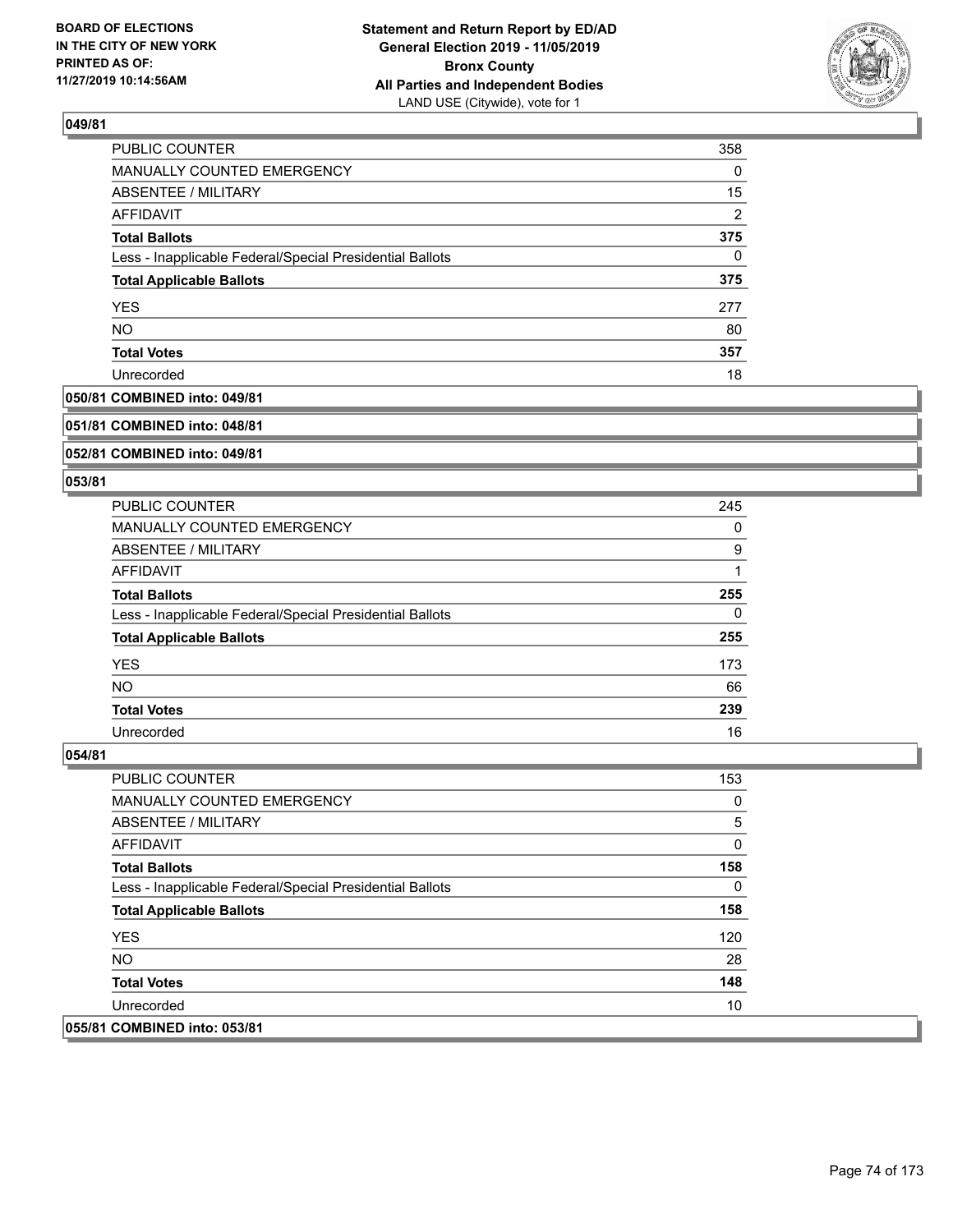

| PUBLIC COUNTER                                           | 279      |
|----------------------------------------------------------|----------|
| MANUALLY COUNTED EMERGENCY                               | 0        |
| <b>ABSENTEE / MILITARY</b>                               | 7        |
| <b>AFFIDAVIT</b>                                         | 0        |
| <b>Total Ballots</b>                                     | 286      |
| Less - Inapplicable Federal/Special Presidential Ballots | $\Omega$ |
| <b>Total Applicable Ballots</b>                          | 286      |
| <b>YES</b>                                               | 201      |
| <b>NO</b>                                                | 66       |
| <b>Total Votes</b>                                       | 267      |
| Unrecorded                                               | 19       |

### **057/81 COMBINED into: 056/81**

### **058/81**

| <b>PUBLIC COUNTER</b>                                    | 243 |
|----------------------------------------------------------|-----|
| <b>MANUALLY COUNTED EMERGENCY</b>                        | 0   |
| ABSENTEE / MILITARY                                      | 22  |
| AFFIDAVIT                                                | 1   |
| <b>Total Ballots</b>                                     | 266 |
| Less - Inapplicable Federal/Special Presidential Ballots | 0   |
| <b>Total Applicable Ballots</b>                          | 266 |
| <b>YES</b>                                               | 200 |
| <b>NO</b>                                                | 54  |
| <b>Total Votes</b>                                       | 254 |
| Unrecorded                                               | 12  |

# **059/81 COMBINED into: 058/81**

**060/81** 

|            | <b>PUBLIC COUNTER</b>                                    | 390 |
|------------|----------------------------------------------------------|-----|
|            | <b>MANUALLY COUNTED EMERGENCY</b>                        | 0   |
|            | ABSENTEE / MILITARY                                      | 35  |
|            | AFFIDAVIT                                                | 2   |
|            | <b>Total Ballots</b>                                     | 427 |
|            | Less - Inapplicable Federal/Special Presidential Ballots | 0   |
|            | <b>Total Applicable Ballots</b>                          | 427 |
| <b>YES</b> |                                                          | 290 |
| NO.        |                                                          | 106 |
|            | <b>Total Votes</b>                                       | 396 |
|            | Unrecorded                                               | 31  |
|            | 061/81 COMBINED into: 060/81                             |     |

**062/81 COMBINED into: 064/81**

**063/81 COMBINED into: 060/81**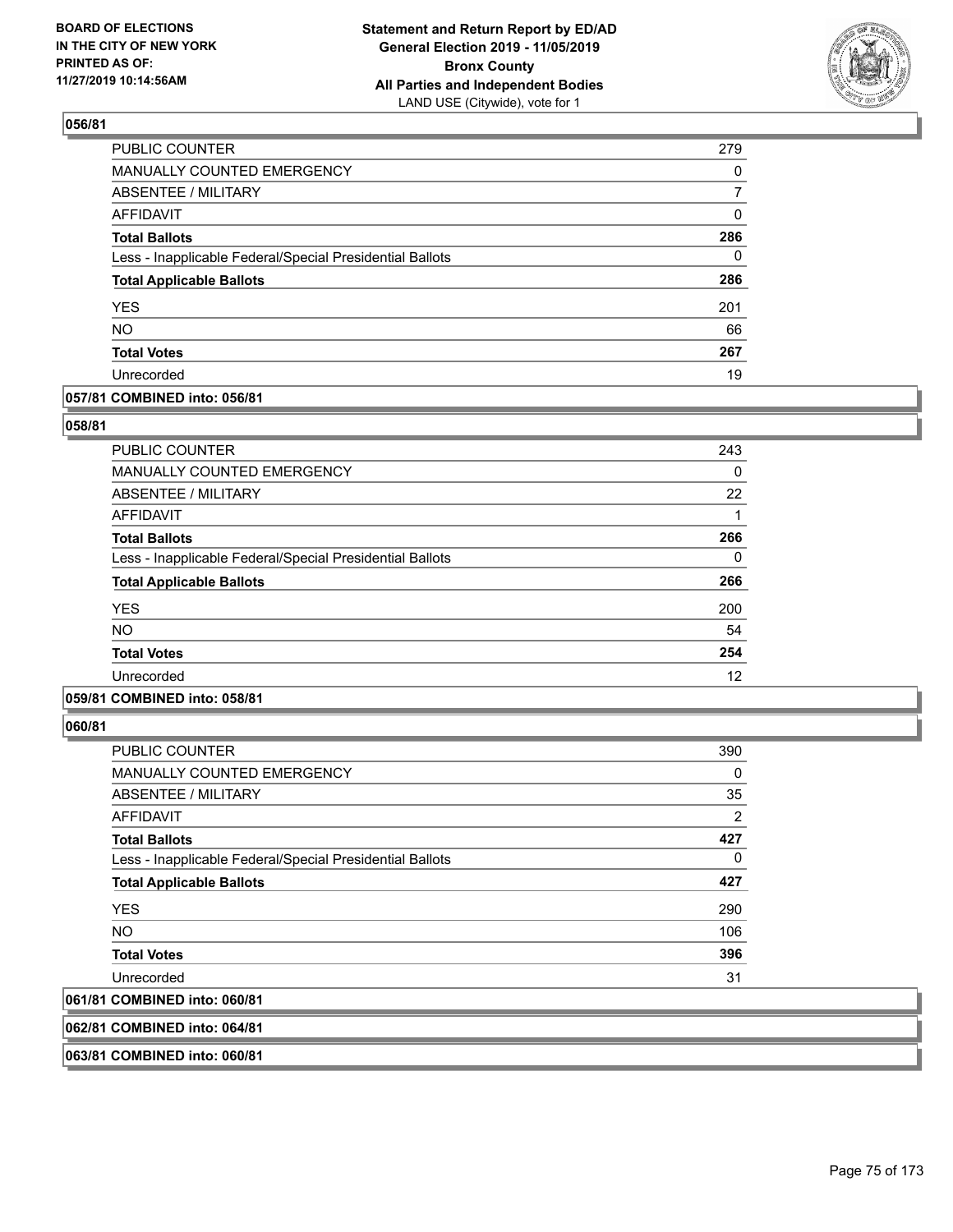

| PUBLIC COUNTER                                           | 440         |
|----------------------------------------------------------|-------------|
| MANUALLY COUNTED EMERGENCY                               | 0           |
| ABSENTEE / MILITARY                                      | 20          |
| AFFIDAVIT                                                | 4           |
| Total Ballots                                            | 464         |
| Less - Inapplicable Federal/Special Presidential Ballots | $\mathbf 0$ |
| <b>Total Applicable Ballots</b>                          | 464         |
| YES                                                      | 351         |
| NO.                                                      | 67          |
| <b>Total Votes</b>                                       | 418         |
| Unrecorded                                               | 46          |

### **065/81**

| <b>PUBLIC COUNTER</b>                                    | 396      |
|----------------------------------------------------------|----------|
| MANUALLY COUNTED EMERGENCY                               | $\Omega$ |
| ABSENTEE / MILITARY                                      | 15       |
| AFFIDAVIT                                                | 4        |
| <b>Total Ballots</b>                                     | 415      |
| Less - Inapplicable Federal/Special Presidential Ballots | $\Omega$ |
| <b>Total Applicable Ballots</b>                          | 415      |
| <b>YES</b>                                               | 275      |
| <b>NO</b>                                                | 116      |
| <b>Total Votes</b>                                       | 391      |
| Unrecorded                                               | 24       |
|                                                          |          |

**066/81 COMBINED into: 065/81**

#### **067/81 COMBINED into: 065/81**

**068/81** 

| <b>PUBLIC COUNTER</b>                                    | 445            |
|----------------------------------------------------------|----------------|
| <b>MANUALLY COUNTED EMERGENCY</b>                        | 0              |
| ABSENTEE / MILITARY                                      | 23             |
| AFFIDAVIT                                                | $\overline{2}$ |
| <b>Total Ballots</b>                                     | 470            |
| Less - Inapplicable Federal/Special Presidential Ballots | 0              |
| <b>Total Applicable Ballots</b>                          | 470            |
| <b>YES</b>                                               | 326            |
| NO.                                                      | 105            |
| <b>Total Votes</b>                                       | 431            |
| Unrecorded                                               | 39             |
| 069/81 COMBINED into: 068/81                             |                |
|                                                          |                |

**070/81 COMBINED into: 068/81**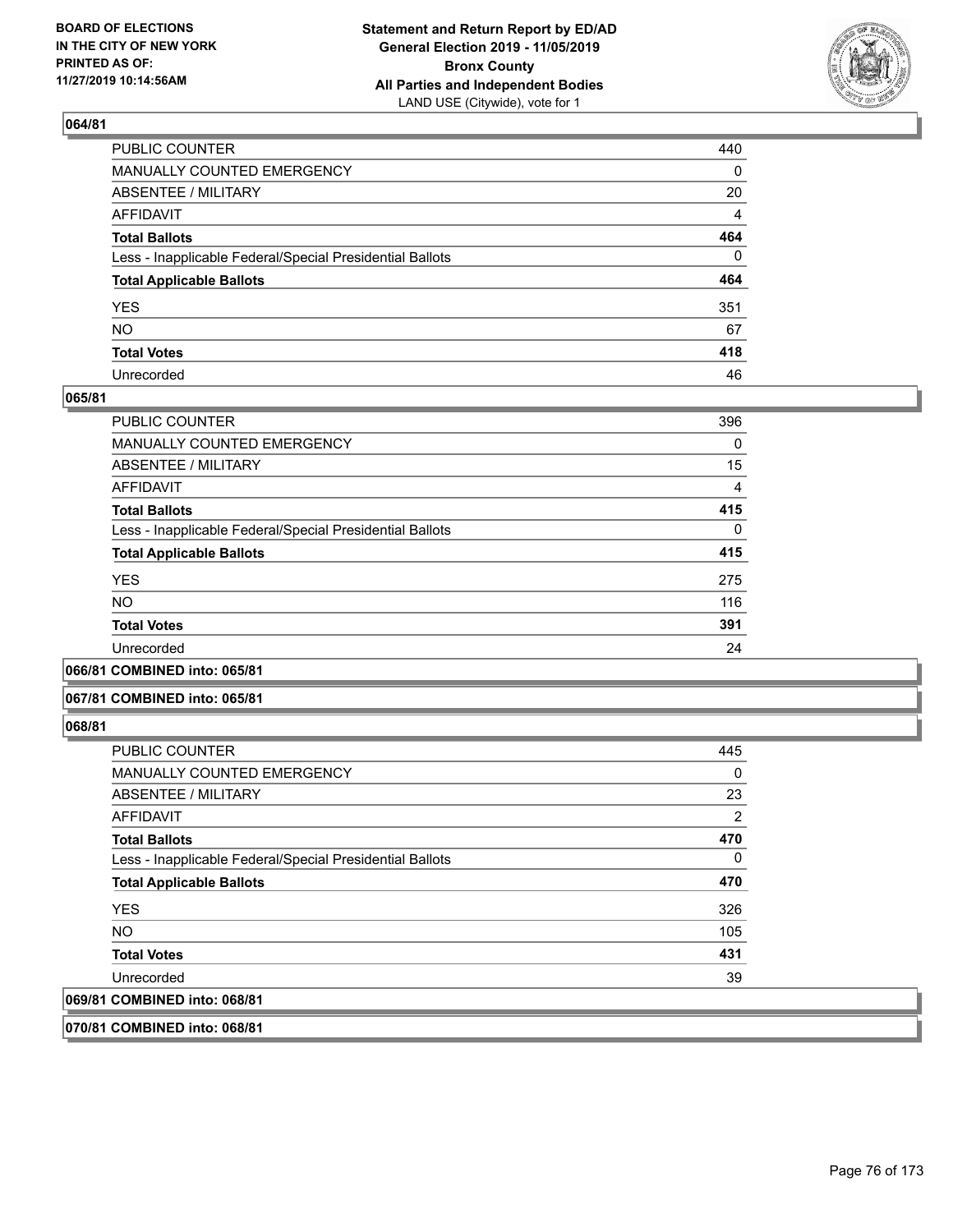

| <b>PUBLIC COUNTER</b>                                    | 350      |
|----------------------------------------------------------|----------|
| MANUALLY COUNTED EMERGENCY                               | 0        |
| ABSENTEE / MILITARY                                      | 13       |
| <b>AFFIDAVIT</b>                                         | 1        |
| <b>Total Ballots</b>                                     | 364      |
| Less - Inapplicable Federal/Special Presidential Ballots | $\Omega$ |
| <b>Total Applicable Ballots</b>                          | 364      |
| <b>YES</b>                                               | 283      |
| <b>NO</b>                                                | 63       |
| <b>Total Votes</b>                                       | 346      |
| Unrecorded                                               | 18       |

### **072/81 COMBINED into: 071/81**

# **073/81**

| <b>PUBLIC COUNTER</b>                                    | 466      |
|----------------------------------------------------------|----------|
| <b>MANUALLY COUNTED EMERGENCY</b>                        | $\Omega$ |
| ABSENTEE / MILITARY                                      | 14       |
| AFFIDAVIT                                                | 4        |
| <b>Total Ballots</b>                                     | 484      |
| Less - Inapplicable Federal/Special Presidential Ballots | $\Omega$ |
| <b>Total Applicable Ballots</b>                          | 484      |
| <b>YES</b>                                               | 312      |
| <b>NO</b>                                                | 138      |
| <b>Total Votes</b>                                       | 450      |
| Unrecorded                                               | 34       |
|                                                          |          |

# **074/81**

| PUBLIC COUNTER                                           | 364      |
|----------------------------------------------------------|----------|
| <b>MANUALLY COUNTED EMERGENCY</b>                        | 0        |
| ABSENTEE / MILITARY                                      | 13       |
| AFFIDAVIT                                                | 1        |
| <b>Total Ballots</b>                                     | 378      |
| Less - Inapplicable Federal/Special Presidential Ballots | $\Omega$ |
| <b>Total Applicable Ballots</b>                          | 378      |
| <b>YES</b>                                               | 257      |
| <b>NO</b>                                                | 86       |
| <b>Total Votes</b>                                       | 343      |
| Unrecorded                                               | 35       |
| 075/81 COMBINED into: 074/81                             |          |

**076/81 COMBINED into: 047/81**

**077/81 COMBINED into: 047/81**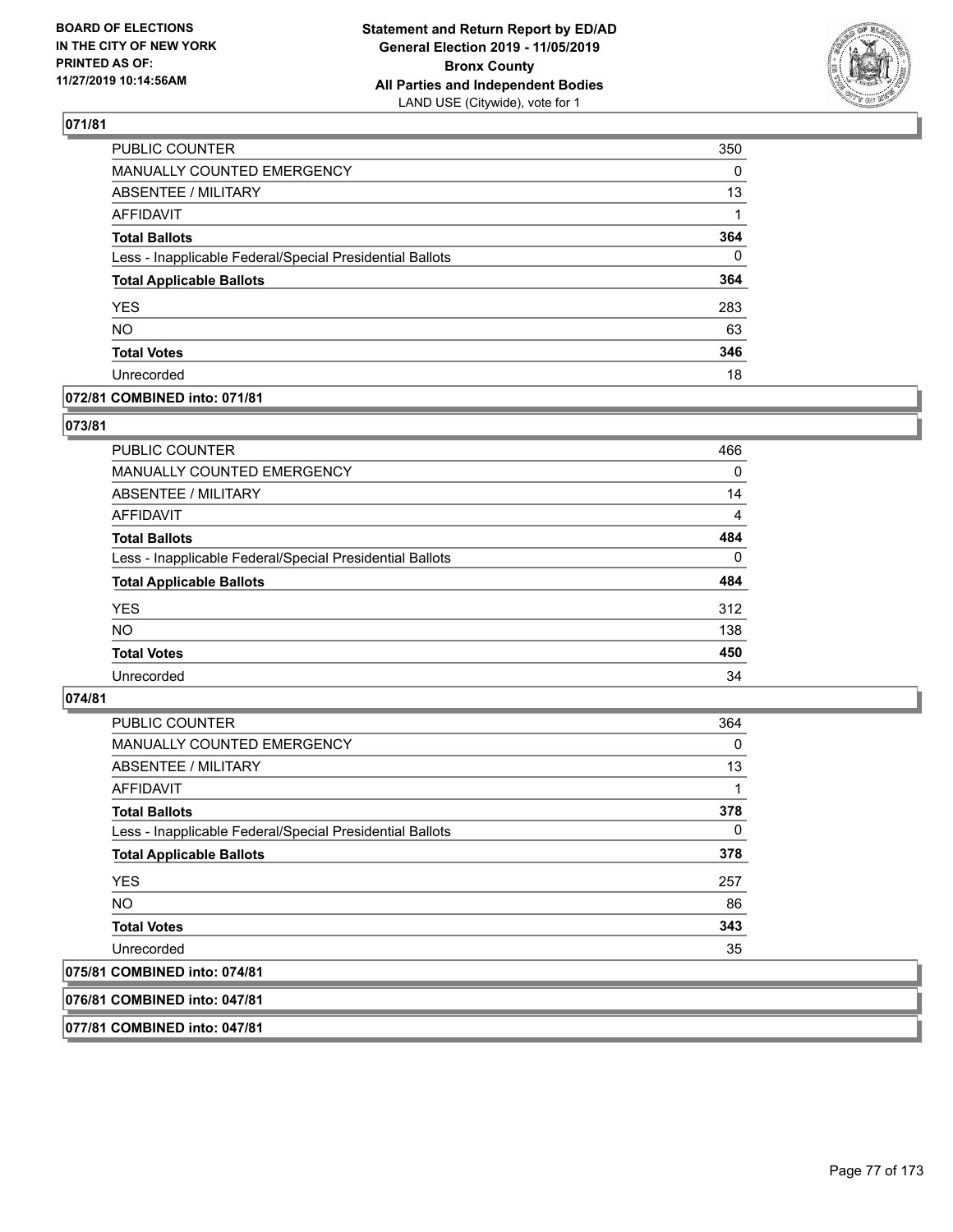

| PUBLIC COUNTER                                           | 256      |
|----------------------------------------------------------|----------|
| <b>MANUALLY COUNTED EMERGENCY</b>                        | $\Omega$ |
| ABSENTEE / MILITARY                                      | 7        |
| <b>AFFIDAVIT</b>                                         | 4        |
| <b>Total Ballots</b>                                     | 267      |
| Less - Inapplicable Federal/Special Presidential Ballots | $\Omega$ |
| <b>Total Applicable Ballots</b>                          | 267      |
| <b>YES</b>                                               | 188      |
| <b>NO</b>                                                | 43       |
| <b>Total Votes</b>                                       | 231      |
| Unrecorded                                               | 36       |

### **079/81 COMBINED into: 073/81**

### **080/81**

| <b>PUBLIC COUNTER</b>                                    | 197 |
|----------------------------------------------------------|-----|
| <b>MANUALLY COUNTED EMERGENCY</b>                        | 0   |
| ABSENTEE / MILITARY                                      | 12  |
| AFFIDAVIT                                                | 3   |
| <b>Total Ballots</b>                                     | 212 |
| Less - Inapplicable Federal/Special Presidential Ballots | 0   |
| <b>Total Applicable Ballots</b>                          | 212 |
| <b>YES</b>                                               | 136 |
| <b>NO</b>                                                | 63  |
| <b>Total Votes</b>                                       | 199 |
| Unrecorded                                               | 13  |

| <b>PUBLIC COUNTER</b>                                    | 325 |
|----------------------------------------------------------|-----|
| <b>MANUALLY COUNTED EMERGENCY</b>                        | 0   |
| ABSENTEE / MILITARY                                      | 15  |
| AFFIDAVIT                                                | 3   |
| <b>Total Ballots</b>                                     | 343 |
| Less - Inapplicable Federal/Special Presidential Ballots | 0   |
| <b>Total Applicable Ballots</b>                          | 343 |
| <b>YES</b>                                               | 235 |
| NO.                                                      | 67  |
| <b>Total Votes</b>                                       | 302 |
| Unrecorded                                               | 41  |
| 082/81 COMBINED into: 081/81                             |     |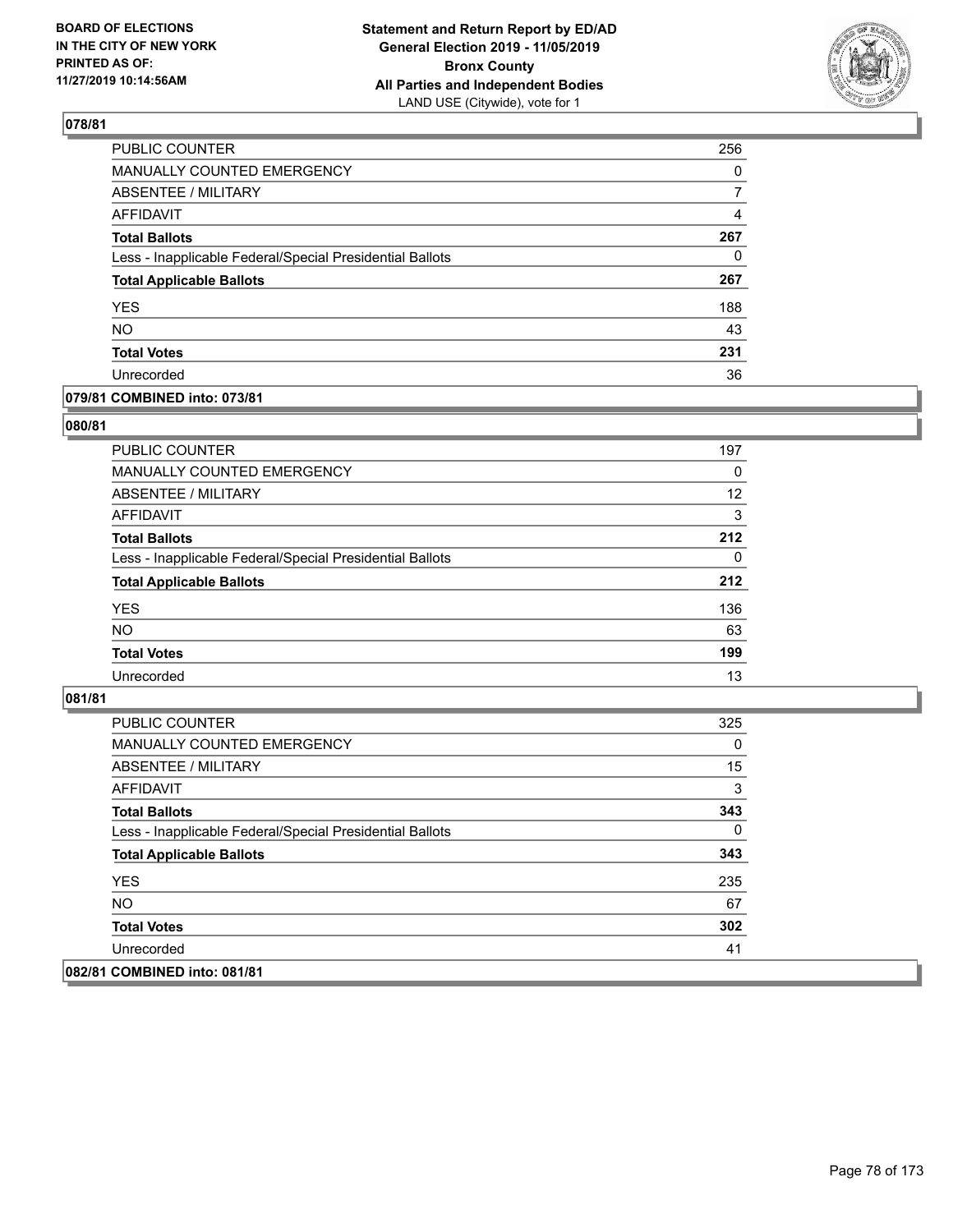

| PUBLIC COUNTER                                           | 380 |
|----------------------------------------------------------|-----|
| MANUALLY COUNTED EMERGENCY                               | 0   |
| ABSENTEE / MILITARY                                      | 61  |
| <b>AFFIDAVIT</b>                                         | 6   |
| <b>Total Ballots</b>                                     | 447 |
| Less - Inapplicable Federal/Special Presidential Ballots | 0   |
| <b>Total Applicable Ballots</b>                          | 447 |
| <b>YES</b>                                               | 323 |
| <b>NO</b>                                                | 67  |
| <b>Total Votes</b>                                       | 390 |
| Unrecorded                                               | 57  |

### **084/81 COMBINED into: 083/81**

### **085/81**

| PUBLIC COUNTER                                           | 481 |
|----------------------------------------------------------|-----|
| <b>MANUALLY COUNTED EMERGENCY</b>                        | 0   |
| ABSENTEE / MILITARY                                      | 12  |
| AFFIDAVIT                                                | 4   |
| <b>Total Ballots</b>                                     | 497 |
| Less - Inapplicable Federal/Special Presidential Ballots | 0   |
| <b>Total Applicable Ballots</b>                          | 497 |
| <b>YES</b>                                               | 315 |
| <b>NO</b>                                                | 134 |
| <b>Total Votes</b>                                       | 449 |
| Unrecorded                                               | 48  |
|                                                          |     |

# **086/81 COMBINED into: 085/81**

**087/81** 

| PUBLIC COUNTER                                           | 488 |
|----------------------------------------------------------|-----|
| <b>MANUALLY COUNTED EMERGENCY</b>                        | 0   |
| ABSENTEE / MILITARY                                      | 10  |
| <b>AFFIDAVIT</b>                                         | 1   |
| <b>Total Ballots</b>                                     | 499 |
| Less - Inapplicable Federal/Special Presidential Ballots | 0   |
| <b>Total Applicable Ballots</b>                          | 499 |
| <b>YES</b>                                               | 352 |
| <b>NO</b>                                                | 97  |
| <b>Total Votes</b>                                       | 449 |
| Unrecorded                                               | 50  |
| 088/81 COMBINED into: 085/81                             |     |
|                                                          |     |

**089/81 COMBINED into: 087/81**

**090/81 COMBINED into: 087/81**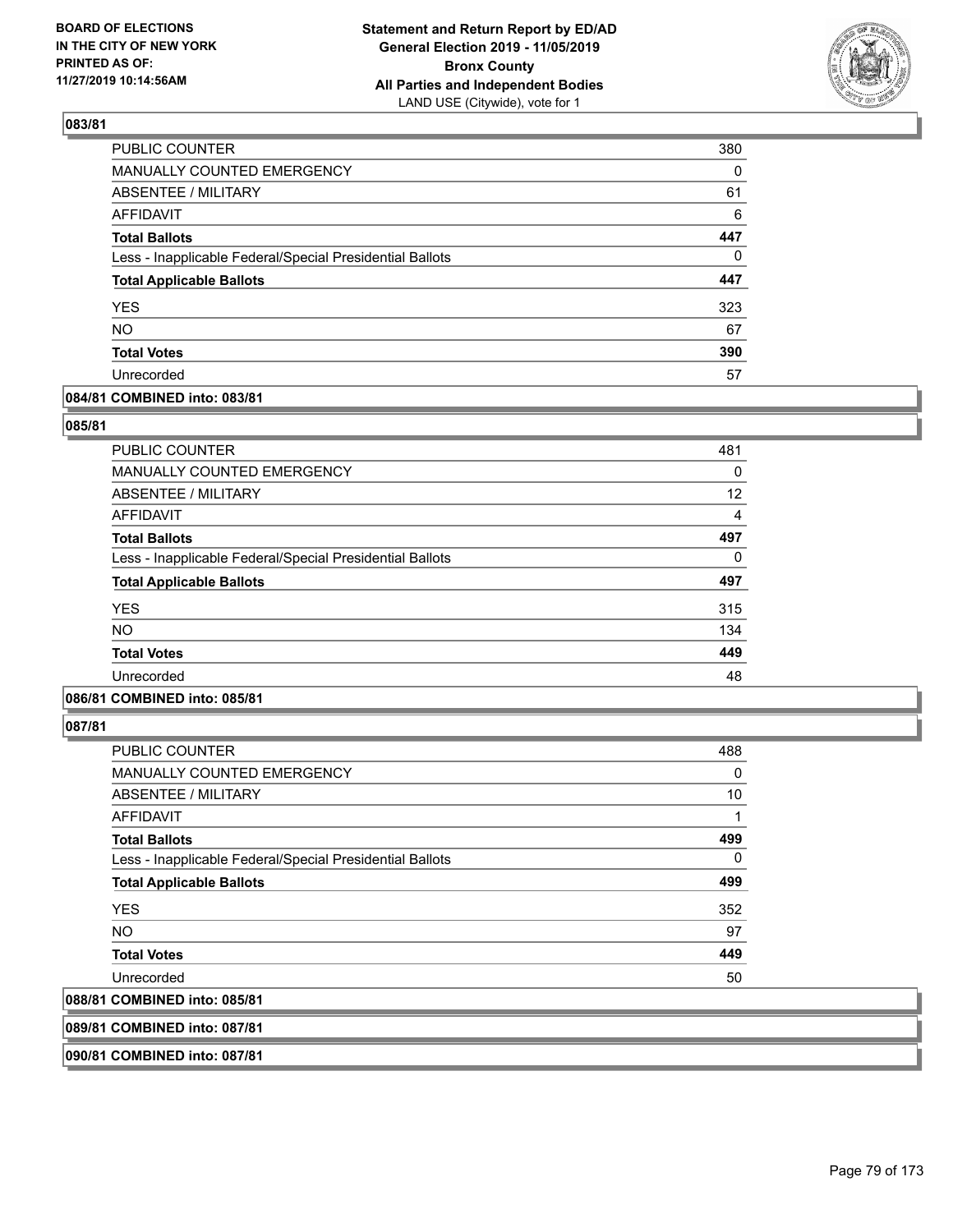

| PUBLIC COUNTER                                           | 149          |
|----------------------------------------------------------|--------------|
| MANUALLY COUNTED EMERGENCY                               | $\mathbf{0}$ |
| ABSENTEE / MILITARY                                      | 8            |
| AFFIDAVIT                                                | 13           |
| Total Ballots                                            | 170          |
| Less - Inapplicable Federal/Special Presidential Ballots | 0            |
| <b>Total Applicable Ballots</b>                          | 170          |
| YES                                                      | 89           |
| NO.                                                      | 9            |
| <b>Total Votes</b>                                       | 98           |
| Unrecorded                                               | 72           |

### **092/81**

| PUBLIC COUNTER                                           | 165 |
|----------------------------------------------------------|-----|
| <b>MANUALLY COUNTED EMERGENCY</b>                        | 0   |
| <b>ABSENTEE / MILITARY</b>                               | 3   |
| <b>AFFIDAVIT</b>                                         | 3   |
| <b>Total Ballots</b>                                     | 171 |
| Less - Inapplicable Federal/Special Presidential Ballots | 0   |
| <b>Total Applicable Ballots</b>                          | 171 |
| <b>YES</b>                                               | 90  |
| NO.                                                      | 22  |
| <b>Total Votes</b>                                       | 112 |
| Unrecorded                                               | 59  |
|                                                          |     |

#### **093/81 COMBINED into: 092/81**

**094/81** 

| <b>PUBLIC COUNTER</b>                                    | 176 |
|----------------------------------------------------------|-----|
| <b>MANUALLY COUNTED EMERGENCY</b>                        | 0   |
| ABSENTEE / MILITARY                                      | 23  |
| AFFIDAVIT                                                |     |
| <b>Total Ballots</b>                                     | 200 |
| Less - Inapplicable Federal/Special Presidential Ballots | 0   |
| <b>Total Applicable Ballots</b>                          | 200 |
| <b>YES</b>                                               | 83  |
| NO.                                                      | 28  |
| <b>Total Votes</b>                                       | 111 |
| Unrecorded                                               | 89  |
| 095/81 COMBINED into: 033/78                             |     |

**096/81 COMBINED into: 094/81**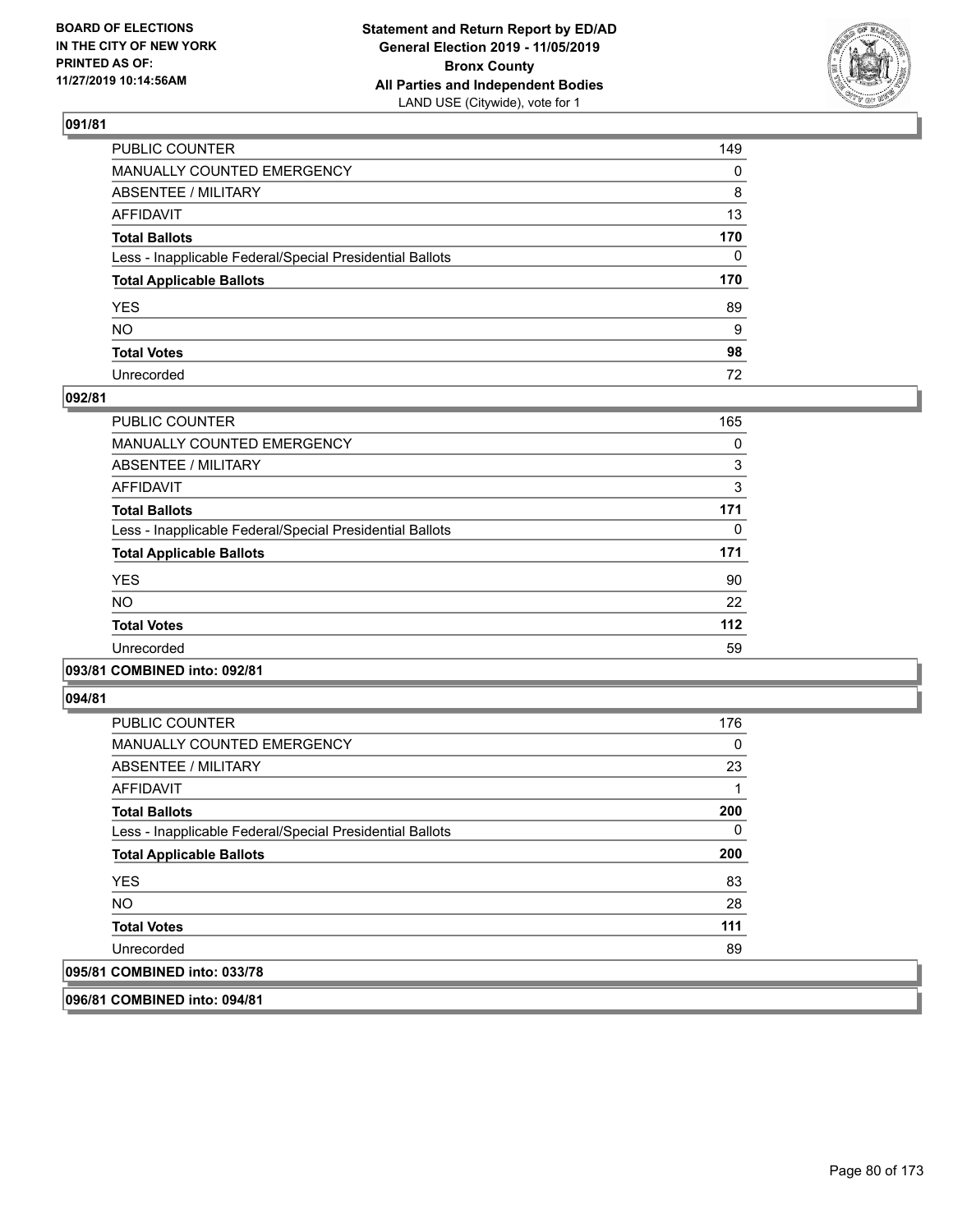

| PUBLIC COUNTER                                           | 262      |
|----------------------------------------------------------|----------|
| MANUALLY COUNTED EMERGENCY                               | 0        |
| <b>ABSENTEE / MILITARY</b>                               | 4        |
| <b>AFFIDAVIT</b>                                         | 1        |
| <b>Total Ballots</b>                                     | 267      |
| Less - Inapplicable Federal/Special Presidential Ballots | $\Omega$ |
| <b>Total Applicable Ballots</b>                          | 267      |
| <b>YES</b>                                               | 179      |
| <b>NO</b>                                                | 24       |
| <b>Total Votes</b>                                       | 203      |
| Unrecorded                                               | 64       |

#### **098/81 COMBINED into: 097/81**

#### **099/81**

| <b>PUBLIC COUNTER</b>                                    | 105      |
|----------------------------------------------------------|----------|
| MANUALLY COUNTED EMERGENCY                               | $\Omega$ |
| ABSENTEE / MILITARY                                      | 3        |
| AFFIDAVIT                                                | 2        |
| <b>Total Ballots</b>                                     | 110      |
| Less - Inapplicable Federal/Special Presidential Ballots | $\Omega$ |
| <b>Total Applicable Ballots</b>                          | 110      |
| <b>YES</b>                                               | 78       |
| <b>NO</b>                                                | 10       |
| <b>Total Votes</b>                                       | 88       |
| Unrecorded                                               | 22       |
|                                                          |          |

### **100/81**

| PUBLIC COUNTER                                           | 109      |
|----------------------------------------------------------|----------|
| <b>MANUALLY COUNTED EMERGENCY</b>                        | 0        |
| ABSENTEE / MILITARY                                      | 5        |
| AFFIDAVIT                                                | 3        |
| <b>Total Ballots</b>                                     | 117      |
| Less - Inapplicable Federal/Special Presidential Ballots | $\Omega$ |
| <b>Total Applicable Ballots</b>                          | 117      |
| <b>YES</b>                                               | 73       |
| NO.                                                      | 13       |
| <b>Total Votes</b>                                       | 86       |
| Unrecorded                                               | 31       |

**101/81 COMBINED into: 100/81**

**102/81 COMBINED into: 037/81**

**103/81 COMBINED into: 037/81**

**104/81 COMBINED into: 100/81**

**105/81 COMBINED into: 047/83**

**106/81 COMBINED into: 073/81**

**107/81 COMBINED into: 100/81**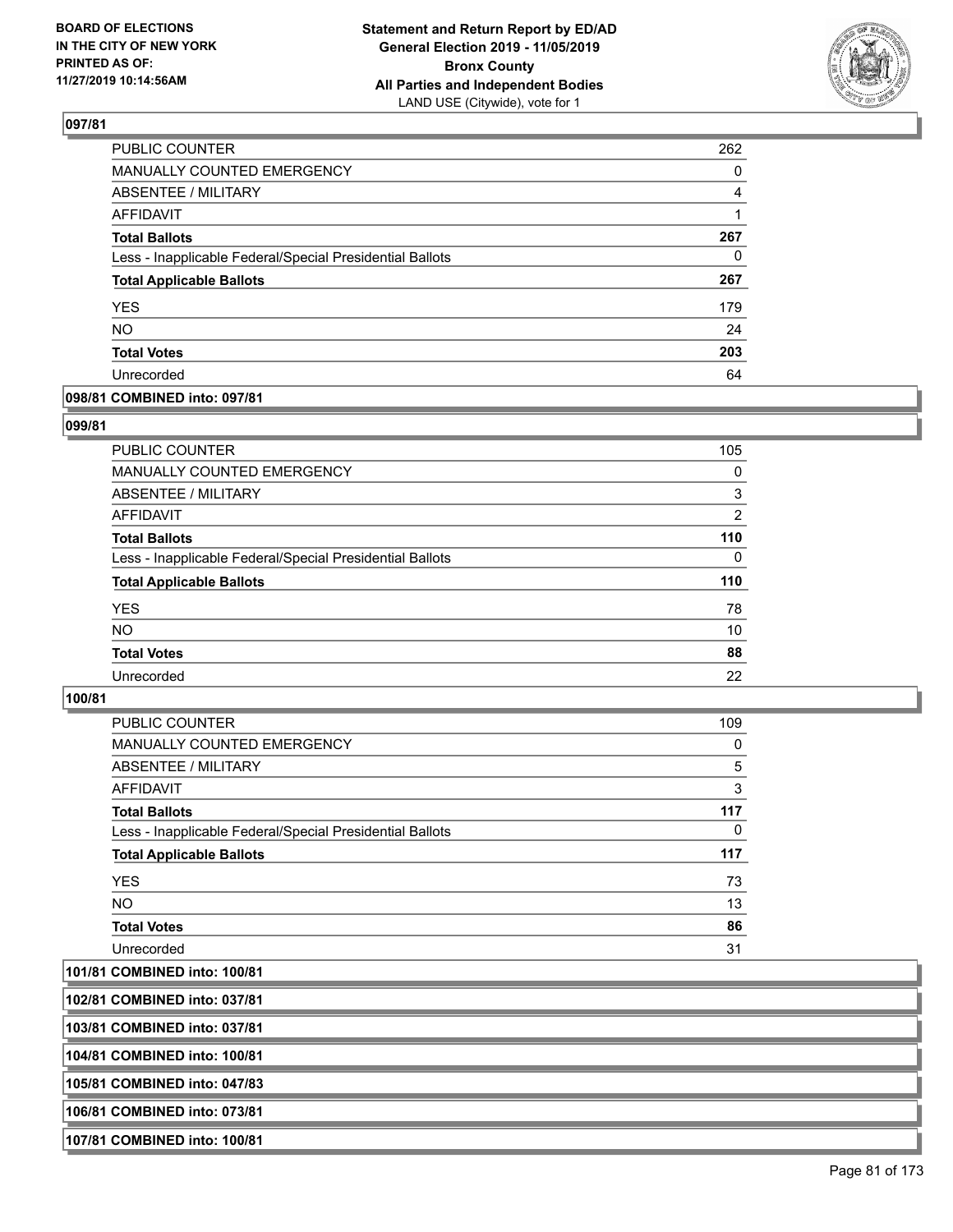

| PUBLIC COUNTER                                           | 364      |
|----------------------------------------------------------|----------|
| MANUALLY COUNTED EMERGENCY                               | 0        |
| <b>ABSENTEE / MILITARY</b>                               | 14       |
| <b>AFFIDAVIT</b>                                         | 2        |
| <b>Total Ballots</b>                                     | 380      |
| Less - Inapplicable Federal/Special Presidential Ballots | $\Omega$ |
| <b>Total Applicable Ballots</b>                          | 380      |
| <b>YES</b>                                               | 212      |
| <b>NO</b>                                                | 139      |
| <b>Total Votes</b>                                       | 351      |
| Unrecorded                                               | 29       |

### **002/82 COMBINED into: 001/82**

#### **003/82**

| PUBLIC COUNTER                                           | 94 |
|----------------------------------------------------------|----|
| <b>MANUALLY COUNTED EMERGENCY</b>                        | 0  |
| ABSENTEE / MILITARY                                      | 4  |
| AFFIDAVIT                                                |    |
| <b>Total Ballots</b>                                     | 99 |
| Less - Inapplicable Federal/Special Presidential Ballots | 0  |
| <b>Total Applicable Ballots</b>                          | 99 |
| <b>YES</b>                                               | 61 |
| <b>NO</b>                                                | 29 |
| <b>Total Votes</b>                                       | 90 |
| Unrecorded                                               | 9  |

# **004/82 COMBINED into: 005/82**

| <b>PUBLIC COUNTER</b>                                    | 334            |
|----------------------------------------------------------|----------------|
| <b>MANUALLY COUNTED EMERGENCY</b>                        | 0              |
| ABSENTEE / MILITARY                                      | $\overline{4}$ |
| <b>AFFIDAVIT</b>                                         |                |
| <b>Total Ballots</b>                                     | 339            |
| Less - Inapplicable Federal/Special Presidential Ballots | 0              |
| <b>Total Applicable Ballots</b>                          | 339            |
| <b>YES</b>                                               | 190            |
| <b>NO</b>                                                | 122            |
| <b>Total Votes</b>                                       | 312            |
| Unrecorded                                               | 27             |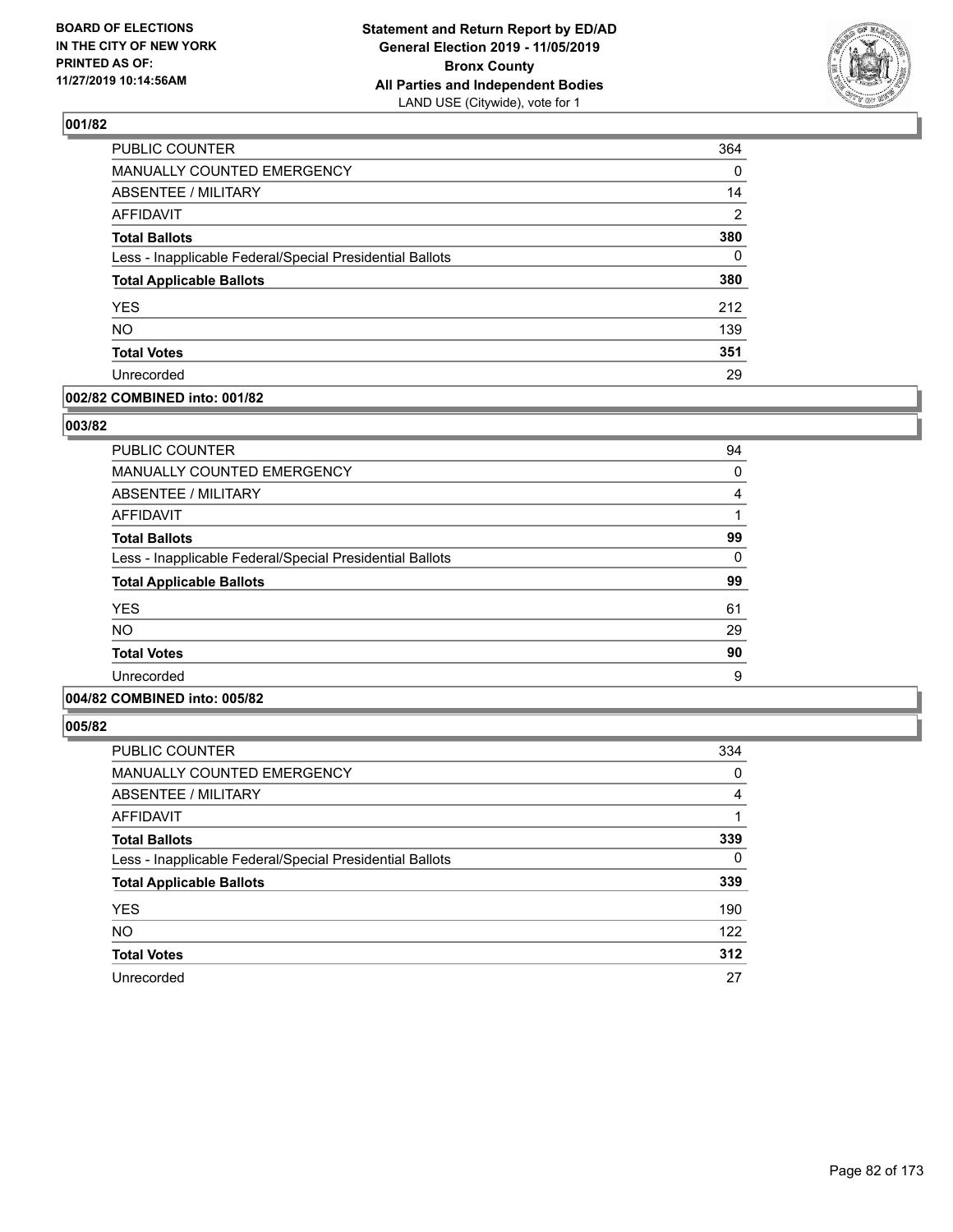

| PUBLIC COUNTER                                           | 252      |
|----------------------------------------------------------|----------|
| MANUALLY COUNTED EMERGENCY                               | 0        |
| <b>ABSENTEE / MILITARY</b>                               | 2        |
| <b>AFFIDAVIT</b>                                         | 5        |
| <b>Total Ballots</b>                                     | 259      |
| Less - Inapplicable Federal/Special Presidential Ballots | $\Omega$ |
| <b>Total Applicable Ballots</b>                          | 259      |
| <b>YES</b>                                               | 164      |
| <b>NO</b>                                                | 73       |
| <b>Total Votes</b>                                       | 237      |
| Unrecorded                                               | 22       |

### **007/82 COMBINED into: 006/82**

#### **008/82**

| PUBLIC COUNTER                                           | 151      |
|----------------------------------------------------------|----------|
| <b>MANUALLY COUNTED EMERGENCY</b>                        | 0        |
| ABSENTEE / MILITARY                                      | 3        |
| AFFIDAVIT                                                |          |
| <b>Total Ballots</b>                                     | 155      |
| Less - Inapplicable Federal/Special Presidential Ballots | $\Omega$ |
| <b>Total Applicable Ballots</b>                          | 155      |
| <b>YES</b>                                               | 107      |
| <b>NO</b>                                                | 27       |
| <b>Total Votes</b>                                       | 134      |
| Unrecorded                                               | 21       |

| PUBLIC COUNTER                                           | 276 |
|----------------------------------------------------------|-----|
| <b>MANUALLY COUNTED EMERGENCY</b>                        | 0   |
| ABSENTEE / MILITARY                                      | 5   |
| AFFIDAVIT                                                |     |
| <b>Total Ballots</b>                                     | 282 |
| Less - Inapplicable Federal/Special Presidential Ballots | 0   |
| <b>Total Applicable Ballots</b>                          | 282 |
| <b>YES</b>                                               | 190 |
| NO.                                                      | 57  |
| <b>Total Votes</b>                                       | 247 |
| Unrecorded                                               | 35  |
| 010/82 COMBINED into: 009/82                             |     |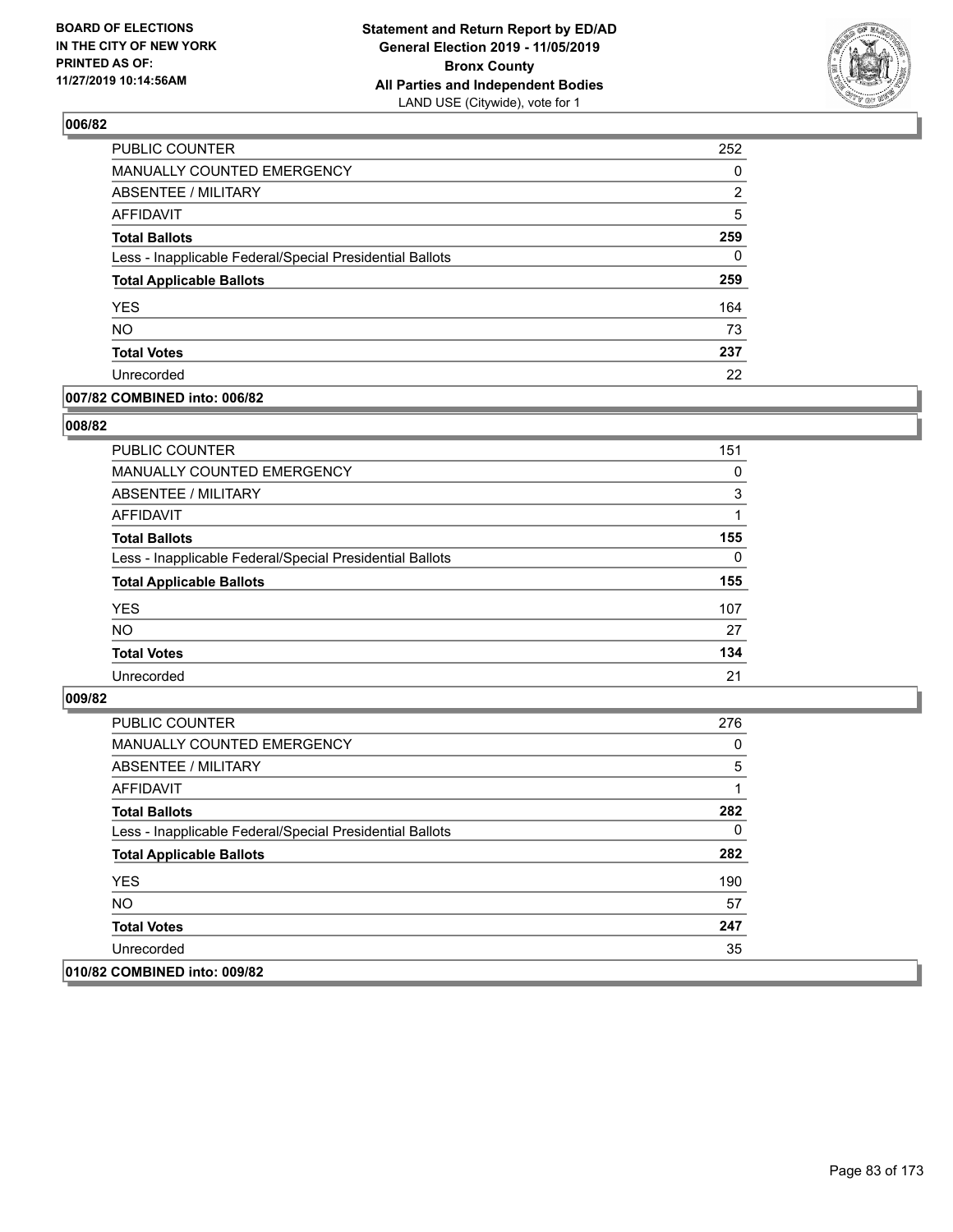

| PUBLIC COUNTER                                           | 100          |
|----------------------------------------------------------|--------------|
| MANUALLY COUNTED EMERGENCY                               | $\mathbf{0}$ |
| ABSENTEE / MILITARY                                      | 5            |
| AFFIDAVIT                                                | 2            |
| Total Ballots                                            | 107          |
| Less - Inapplicable Federal/Special Presidential Ballots | 0            |
| <b>Total Applicable Ballots</b>                          | 107          |
| YES                                                      | 55           |
| NO.                                                      | 26           |
| <b>Total Votes</b>                                       | 81           |
| Unrecorded                                               | 26           |

# **012/82**

| <b>PUBLIC COUNTER</b>                                    | 105      |
|----------------------------------------------------------|----------|
| <b>MANUALLY COUNTED EMERGENCY</b>                        | $\Omega$ |
| ABSENTEE / MILITARY                                      | 3        |
| AFFIDAVIT                                                | 0        |
| <b>Total Ballots</b>                                     | 108      |
| Less - Inapplicable Federal/Special Presidential Ballots | $\Omega$ |
| <b>Total Applicable Ballots</b>                          | 108      |
| <b>YES</b>                                               | 64       |
| <b>NO</b>                                                | 12       |
| <b>Total Votes</b>                                       | 76       |
| Unrecorded                                               | 32       |

### **013/82**

| <b>PUBLIC COUNTER</b>                                    | 232 |
|----------------------------------------------------------|-----|
| <b>MANUALLY COUNTED EMERGENCY</b>                        | 0   |
| ABSENTEE / MILITARY                                      | 5   |
| <b>AFFIDAVIT</b>                                         | 1   |
| <b>Total Ballots</b>                                     | 238 |
| Less - Inapplicable Federal/Special Presidential Ballots | 0   |
| <b>Total Applicable Ballots</b>                          | 238 |
| <b>YES</b>                                               | 96  |
| NO.                                                      | 21  |
| <b>Total Votes</b>                                       | 117 |
| Unrecorded                                               | 121 |
| 014/82 COMBINED into: 012/82                             |     |

**015/82 COMBINED into: 013/82**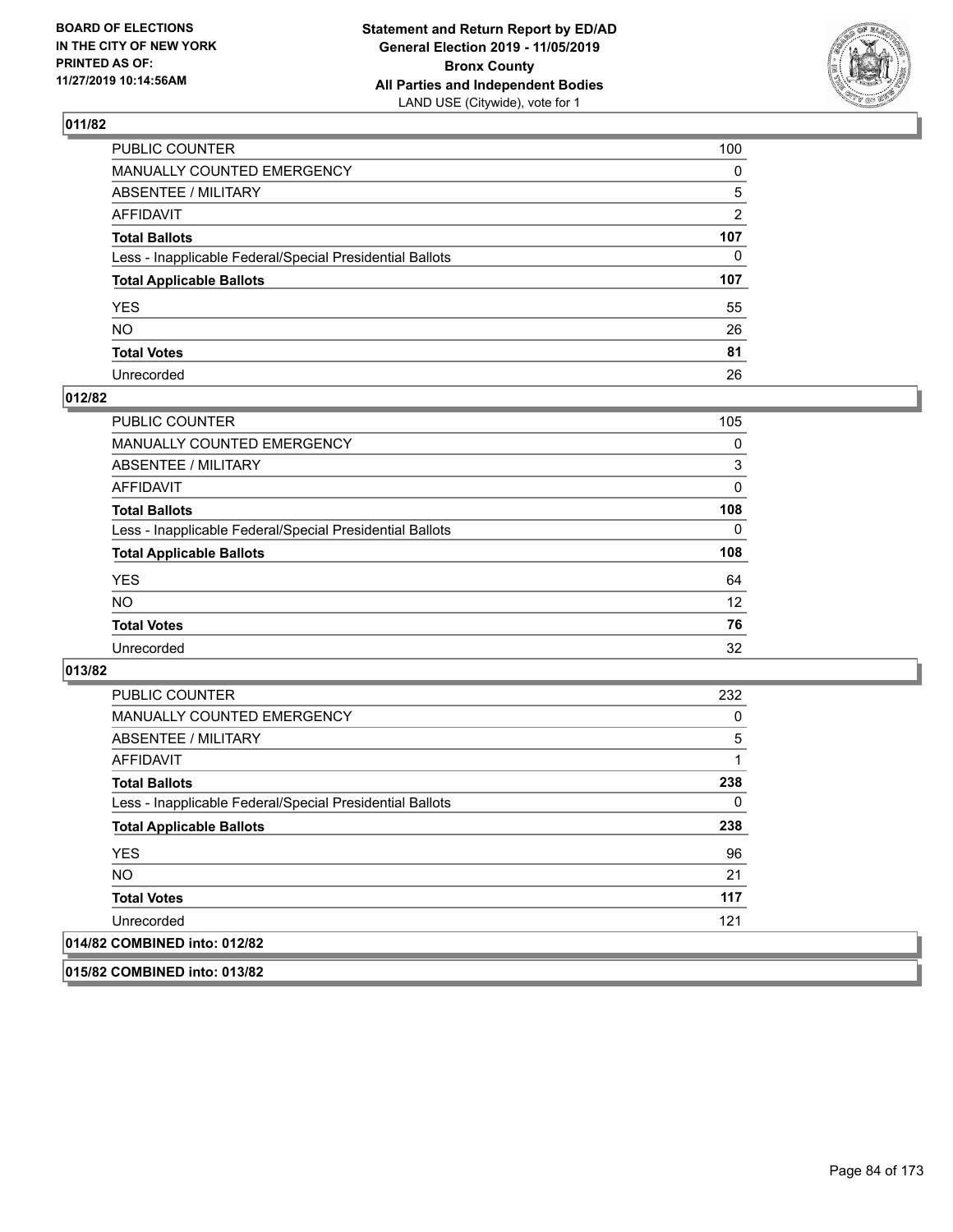

| PUBLIC COUNTER                                           | 218 |
|----------------------------------------------------------|-----|
| MANUALLY COUNTED EMERGENCY                               | 0   |
| <b>ABSENTEE / MILITARY</b>                               | 9   |
| <b>AFFIDAVIT</b>                                         | 3   |
| <b>Total Ballots</b>                                     | 230 |
| Less - Inapplicable Federal/Special Presidential Ballots | 0   |
| <b>Total Applicable Ballots</b>                          | 230 |
| <b>YES</b>                                               | 148 |
| <b>NO</b>                                                | 52  |
| <b>Total Votes</b>                                       | 200 |
| Unrecorded                                               | 30  |

### **017/82 COMBINED into: 016/82**

### **018/82**

| <b>PUBLIC COUNTER</b>                                    | 129 |
|----------------------------------------------------------|-----|
| <b>MANUALLY COUNTED EMERGENCY</b>                        | 0   |
| ABSENTEE / MILITARY                                      | 4   |
| AFFIDAVIT                                                | 0   |
| <b>Total Ballots</b>                                     | 133 |
| Less - Inapplicable Federal/Special Presidential Ballots | 0   |
| <b>Total Applicable Ballots</b>                          | 133 |
| <b>YES</b>                                               | 89  |
| <b>NO</b>                                                | 29  |
| <b>Total Votes</b>                                       | 118 |
| Unrecorded                                               | 15  |
|                                                          |     |

# **019/82 COMBINED into: 018/82**

| PUBLIC COUNTER                                           | 191      |
|----------------------------------------------------------|----------|
| <b>MANUALLY COUNTED EMERGENCY</b>                        | 0        |
| ABSENTEE / MILITARY                                      | 10       |
| AFFIDAVIT                                                | 3        |
| <b>Total Ballots</b>                                     | 204      |
| Less - Inapplicable Federal/Special Presidential Ballots | $\Omega$ |
| <b>Total Applicable Ballots</b>                          | 204      |
| <b>YES</b>                                               | 139      |
| <b>NO</b>                                                | 48       |
| <b>Total Votes</b>                                       | 187      |
| Unrecorded                                               | 17       |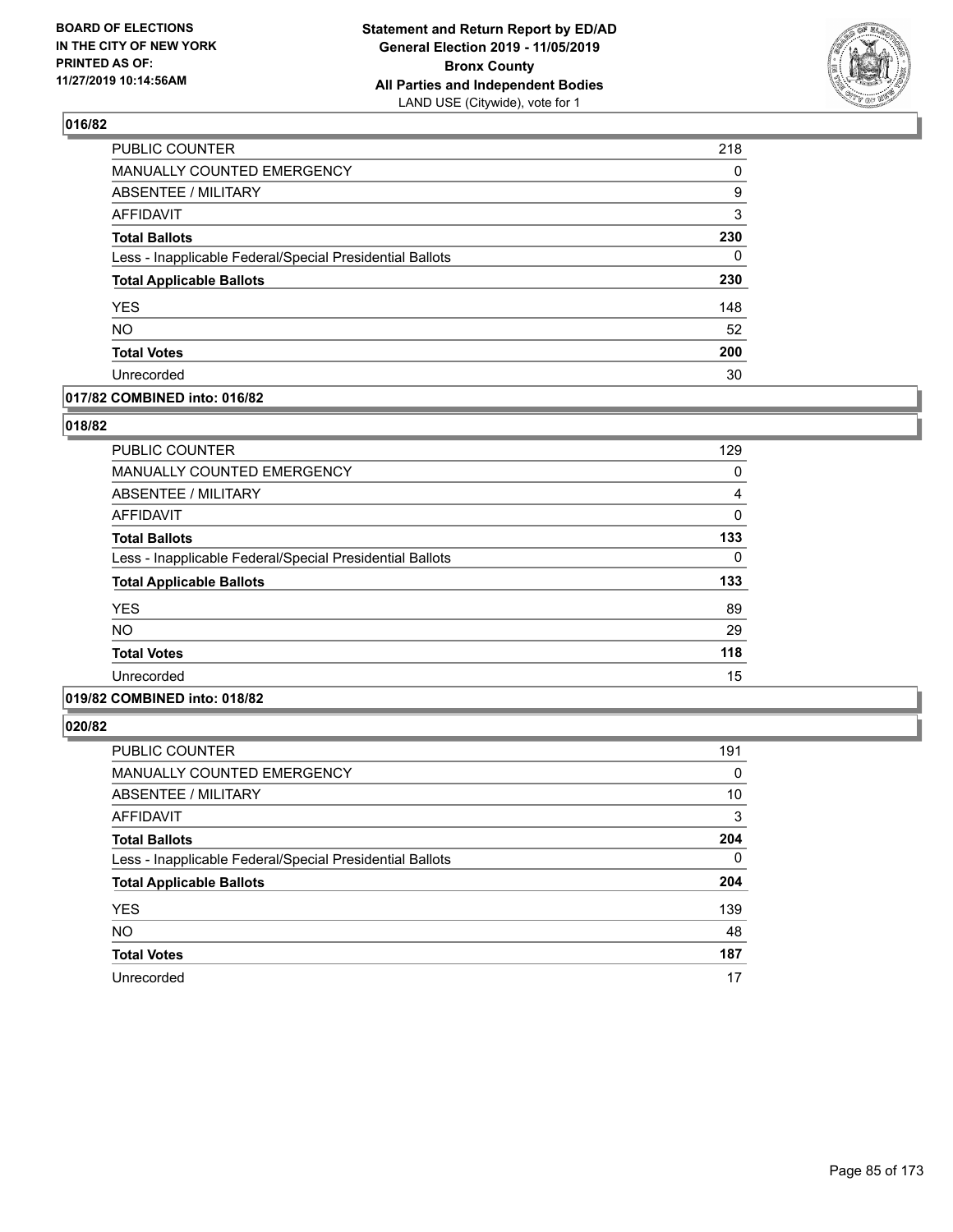

| PUBLIC COUNTER                                           | 200 |
|----------------------------------------------------------|-----|
| <b>MANUALLY COUNTED EMERGENCY</b>                        | 0   |
| <b>ABSENTEE / MILITARY</b>                               | 2   |
| <b>AFFIDAVIT</b>                                         | 0   |
| <b>Total Ballots</b>                                     | 202 |
| Less - Inapplicable Federal/Special Presidential Ballots | 0   |
| <b>Total Applicable Ballots</b>                          | 202 |
| <b>YES</b>                                               | 135 |
| <b>NO</b>                                                | 53  |
| <b>Total Votes</b>                                       | 188 |
| Unrecorded                                               | 14  |

### **022/82 COMBINED into: 021/82**

#### **023/82**

| <b>PUBLIC COUNTER</b>                                    | 181      |
|----------------------------------------------------------|----------|
| <b>MANUALLY COUNTED EMERGENCY</b>                        | 0        |
| ABSENTEE / MILITARY                                      |          |
| AFFIDAVIT                                                | $\Omega$ |
| <b>Total Ballots</b>                                     | 182      |
| Less - Inapplicable Federal/Special Presidential Ballots | $\Omega$ |
| <b>Total Applicable Ballots</b>                          | 182      |
| <b>YES</b>                                               | 104      |
| <b>NO</b>                                                | 21       |
| <b>Total Votes</b>                                       | 125      |
| Unrecorded                                               | 57       |

#### **024/82**

| PUBLIC COUNTER                                           | 96 |
|----------------------------------------------------------|----|
| <b>MANUALLY COUNTED EMERGENCY</b>                        | 0  |
| ABSENTEE / MILITARY                                      | 1  |
| AFFIDAVIT                                                | 0  |
| <b>Total Ballots</b>                                     | 97 |
| Less - Inapplicable Federal/Special Presidential Ballots | 0  |
| <b>Total Applicable Ballots</b>                          | 97 |
| <b>YES</b>                                               | 74 |
| NO.                                                      | 16 |
| <b>Total Votes</b>                                       | 90 |
| Unrecorded                                               |    |
| 025/82 COMBINED into: 020/82                             |    |

## **026/82 COMBINED into: 069/83**

**027/82 COMBINED into: 023/82**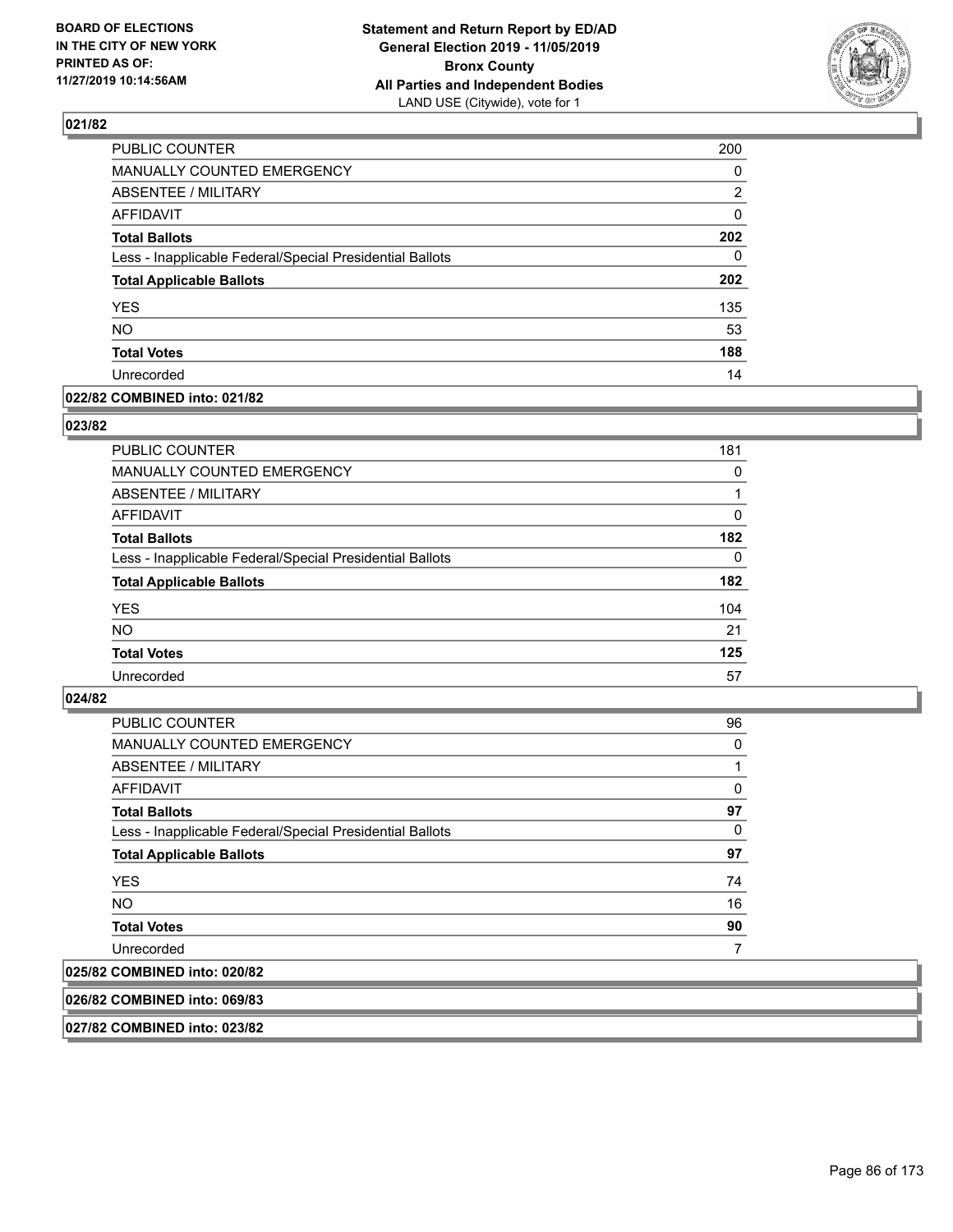

| PUBLIC COUNTER                                           | 123 |
|----------------------------------------------------------|-----|
| <b>MANUALLY COUNTED EMERGENCY</b>                        | 0   |
| <b>ABSENTEE / MILITARY</b>                               | 6   |
| <b>AFFIDAVIT</b>                                         | 1   |
| <b>Total Ballots</b>                                     | 130 |
| Less - Inapplicable Federal/Special Presidential Ballots | 0   |
| <b>Total Applicable Ballots</b>                          | 130 |
| <b>YES</b>                                               | 93  |
| <b>NO</b>                                                | 13  |
| <b>Total Votes</b>                                       | 106 |
| Unrecorded                                               | 24  |

### **029/82 COMBINED into: 028/82**

#### **030/82**

| PUBLIC COUNTER                                           | 273 |
|----------------------------------------------------------|-----|
| <b>MANUALLY COUNTED EMERGENCY</b>                        | 0   |
| ABSENTEE / MILITARY                                      | 2   |
| AFFIDAVIT                                                | 5   |
| <b>Total Ballots</b>                                     | 280 |
| Less - Inapplicable Federal/Special Presidential Ballots | 0   |
| <b>Total Applicable Ballots</b>                          | 280 |
| <b>YES</b>                                               | 172 |
| <b>NO</b>                                                | 29  |
| <b>Total Votes</b>                                       | 201 |
| Unrecorded                                               | 79  |

# **031/82 COMBINED into: 030/82**

**032/82** 

| PUBLIC COUNTER                                           | 226 |
|----------------------------------------------------------|-----|
| <b>MANUALLY COUNTED EMERGENCY</b>                        | 0   |
| ABSENTEE / MILITARY                                      | 9   |
| AFFIDAVIT                                                |     |
| <b>Total Ballots</b>                                     | 236 |
| Less - Inapplicable Federal/Special Presidential Ballots | 0   |
| <b>Total Applicable Ballots</b>                          | 236 |
| <b>YES</b>                                               | 166 |
| NO.                                                      | 49  |
| <b>Total Votes</b>                                       | 215 |
| Unrecorded                                               | 21  |
| 033/82 COMBINED into: 032/82                             |     |
|                                                          |     |

**034/82 COMBINED into: 035/82**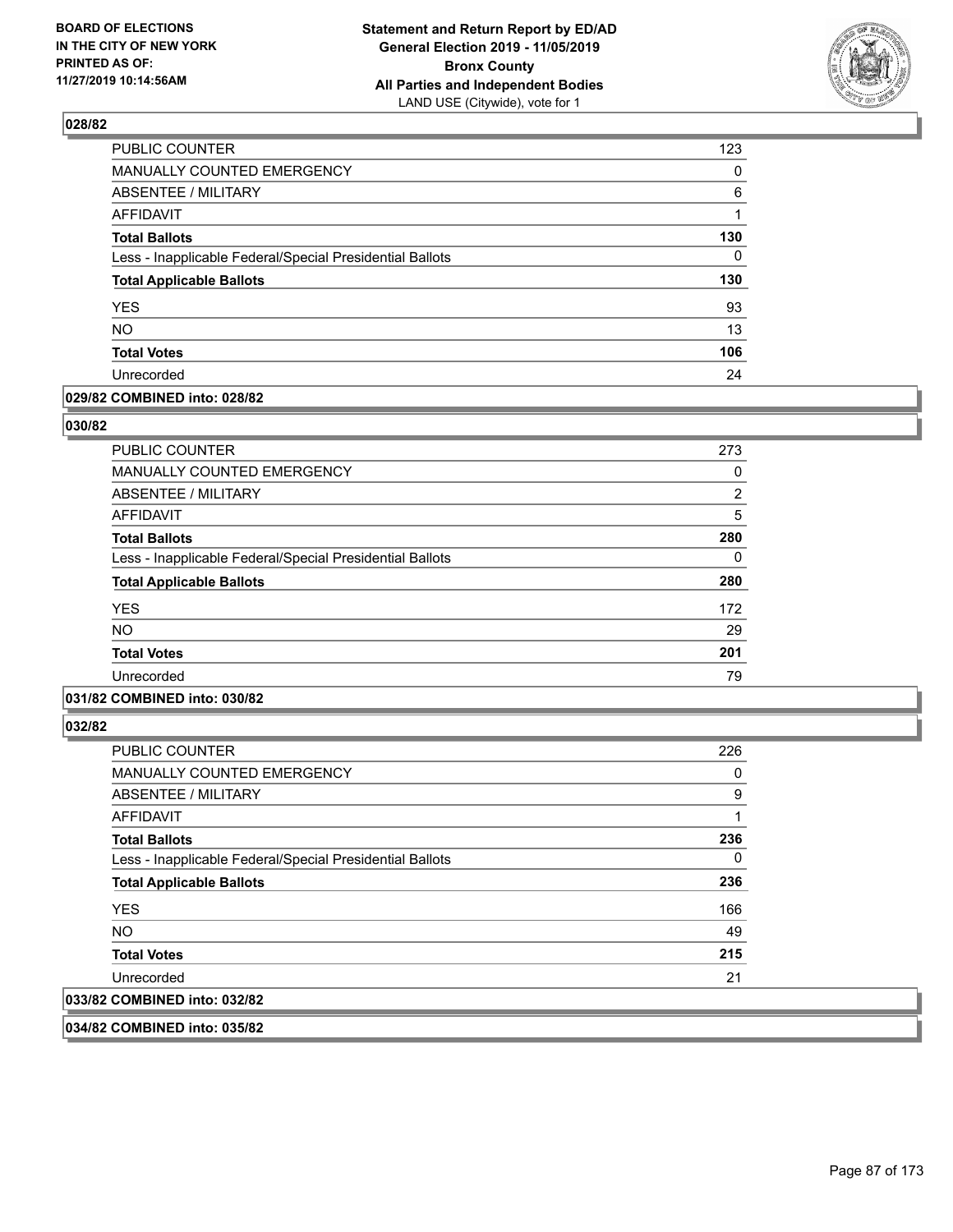

| PUBLIC COUNTER                                           | 236            |
|----------------------------------------------------------|----------------|
| MANUALLY COUNTED EMERGENCY                               | $\mathbf{0}$   |
| ABSENTEE / MILITARY                                      | $\overline{4}$ |
| AFFIDAVIT                                                |                |
| Total Ballots                                            | 241            |
| Less - Inapplicable Federal/Special Presidential Ballots | $\mathbf{0}$   |
| <b>Total Applicable Ballots</b>                          | 241            |
| YES                                                      | 139            |
| NO.                                                      | 76             |
| <b>Total Votes</b>                                       | 215            |
| Unrecorded                                               | 26             |

# **036/82**

| PUBLIC COUNTER                                           | 162 |
|----------------------------------------------------------|-----|
| MANUALLY COUNTED EMERGENCY                               | 0   |
| ABSENTEE / MILITARY                                      |     |
| AFFIDAVIT                                                |     |
| <b>Total Ballots</b>                                     | 170 |
| Less - Inapplicable Federal/Special Presidential Ballots | 0   |
| <b>Total Applicable Ballots</b>                          | 170 |
| <b>YES</b>                                               | 100 |
| <b>NO</b>                                                | 37  |
| <b>Total Votes</b>                                       | 137 |
| Unrecorded                                               | 33  |

| PUBLIC COUNTER                                           | 136      |
|----------------------------------------------------------|----------|
| <b>MANUALLY COUNTED EMERGENCY</b>                        | $\Omega$ |
| ABSENTEE / MILITARY                                      | 3        |
| AFFIDAVIT                                                | 3        |
| <b>Total Ballots</b>                                     | 142      |
| Less - Inapplicable Federal/Special Presidential Ballots | $\Omega$ |
| <b>Total Applicable Ballots</b>                          | 142      |
| <b>YES</b>                                               | 97       |
| <b>NO</b>                                                | 19       |
| <b>Total Votes</b>                                       | 116      |
| Unrecorded                                               | 26       |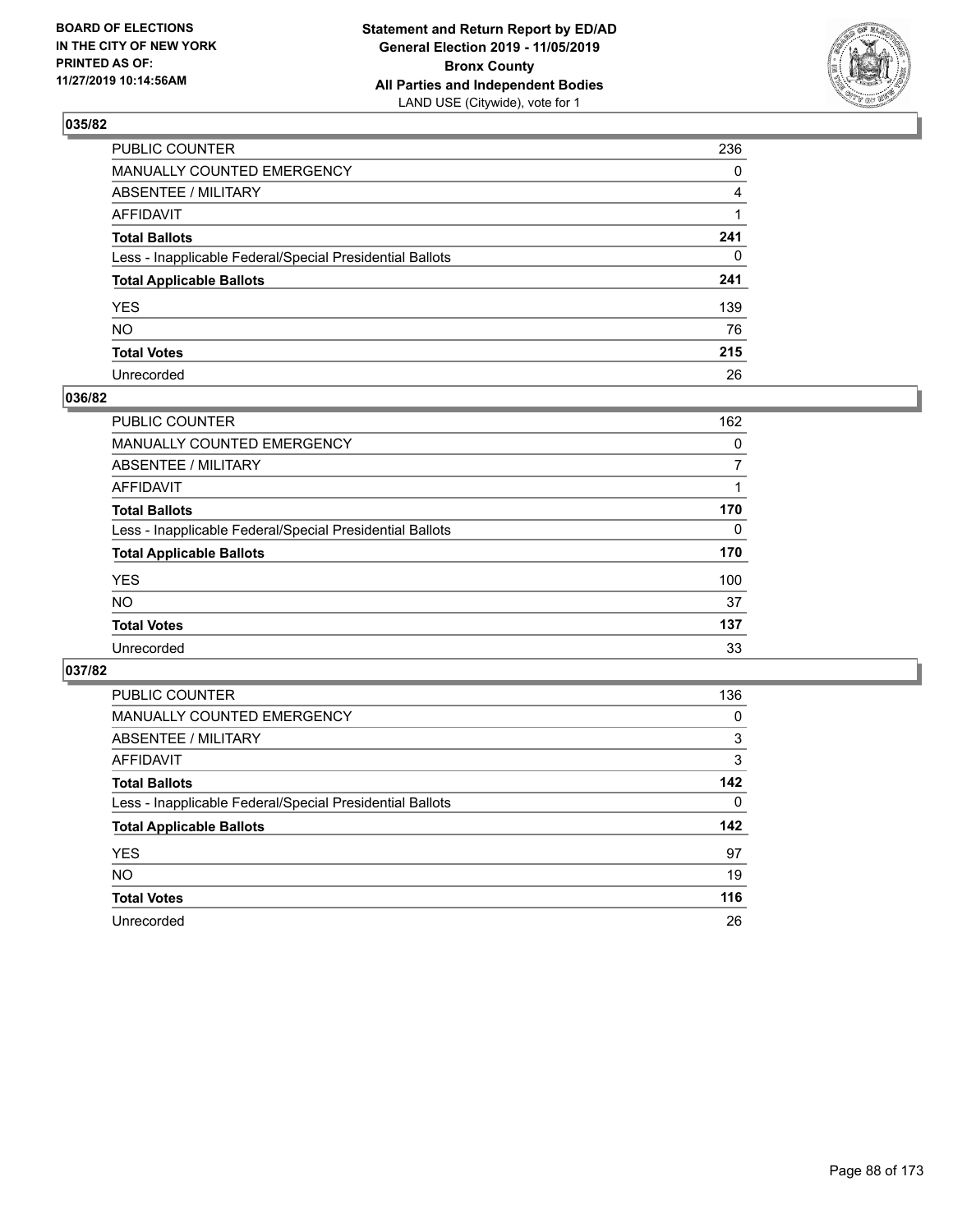

| PUBLIC COUNTER                                           | 252 |
|----------------------------------------------------------|-----|
| <b>MANUALLY COUNTED EMERGENCY</b>                        | 0   |
| <b>ABSENTEE / MILITARY</b>                               | 5   |
| <b>AFFIDAVIT</b>                                         | 0   |
| <b>Total Ballots</b>                                     | 257 |
| Less - Inapplicable Federal/Special Presidential Ballots | 0   |
| <b>Total Applicable Ballots</b>                          | 257 |
| <b>YES</b>                                               | 156 |
| <b>NO</b>                                                | 50  |
| <b>Total Votes</b>                                       | 206 |
| Unrecorded                                               | 51  |

### **039/82 COMBINED into: 038/82**

### **040/82**

| <b>PUBLIC COUNTER</b>                                    | 186      |
|----------------------------------------------------------|----------|
| <b>MANUALLY COUNTED EMERGENCY</b>                        | $\Omega$ |
| ABSENTEE / MILITARY                                      |          |
| AFFIDAVIT                                                | 2        |
| <b>Total Ballots</b>                                     | 189      |
| Less - Inapplicable Federal/Special Presidential Ballots | $\Omega$ |
| <b>Total Applicable Ballots</b>                          | 189      |
| <b>YES</b>                                               | 114      |
| <b>NO</b>                                                | 55       |
| <b>Total Votes</b>                                       | 169      |
| Unrecorded                                               | 20       |
|                                                          |          |

| <b>PUBLIC COUNTER</b>                                    | 268      |
|----------------------------------------------------------|----------|
| MANUALLY COUNTED EMERGENCY                               | 0        |
| ABSENTEE / MILITARY                                      | 5        |
| AFFIDAVIT                                                | 6        |
| <b>Total Ballots</b>                                     | 279      |
| Less - Inapplicable Federal/Special Presidential Ballots | $\Omega$ |
| <b>Total Applicable Ballots</b>                          | 279      |
| <b>YES</b>                                               | 162      |
| <b>NO</b>                                                | 94       |
| <b>Total Votes</b>                                       | 256      |
| Unrecorded                                               | 23       |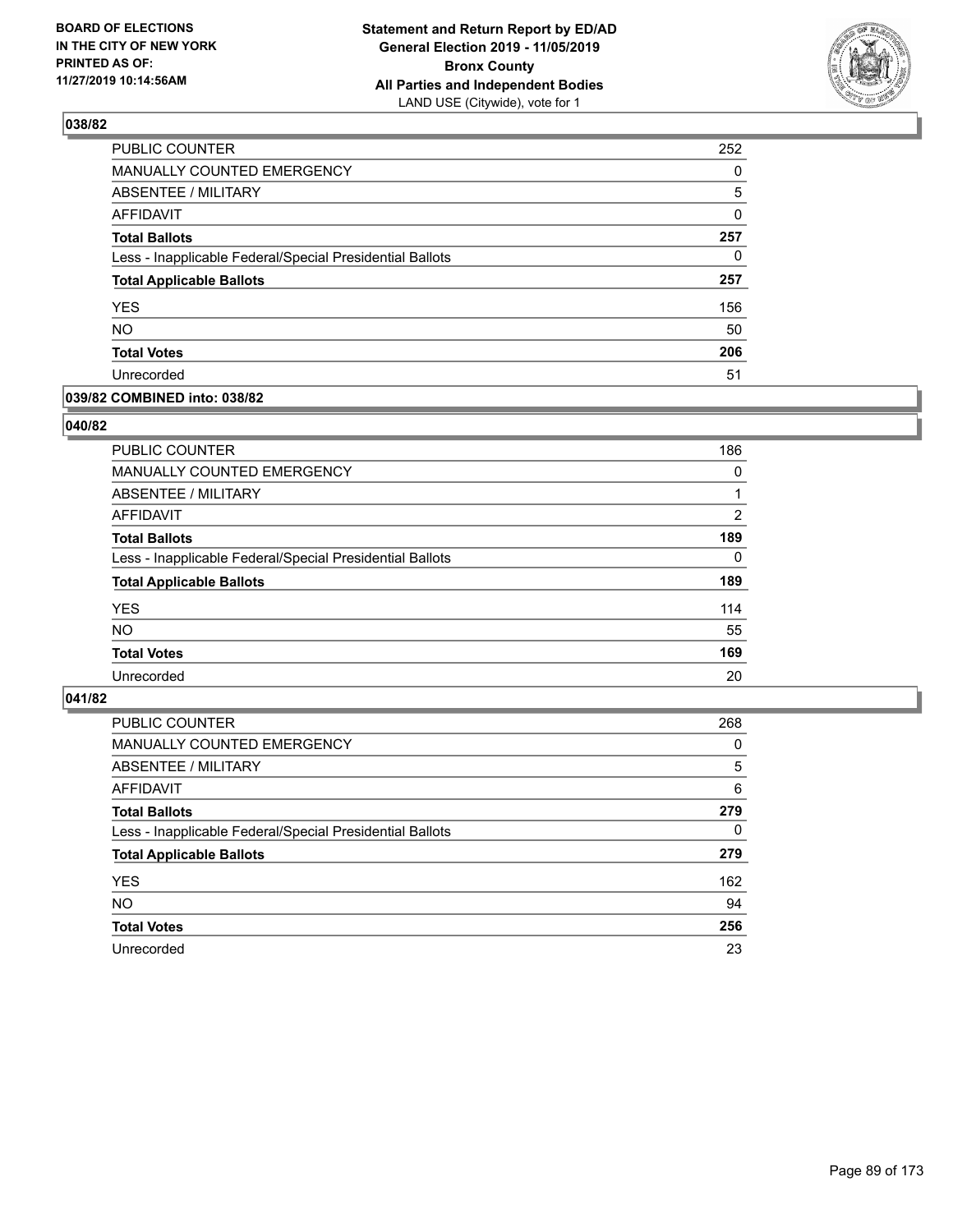

| PUBLIC COUNTER                                           | 302      |
|----------------------------------------------------------|----------|
| MANUALLY COUNTED EMERGENCY                               | $\Omega$ |
| ABSENTEE / MILITARY                                      | 8        |
| AFFIDAVIT                                                | 6        |
| <b>Total Ballots</b>                                     | 316      |
| Less - Inapplicable Federal/Special Presidential Ballots | $\Omega$ |
| <b>Total Applicable Ballots</b>                          | 316      |
| <b>YES</b>                                               | 166      |
| <b>NO</b>                                                | 120      |
| <b>Total Votes</b>                                       | 286      |
| Unrecorded                                               | 30       |

#### **043/82 COMBINED into: 040/82**

**044/82 COMBINED into: 041/82**

**045/82 COMBINED into: 042/82**

**046/82 COMBINED into: 042/82**

### **047/82**

| PUBLIC COUNTER                                           | 246            |
|----------------------------------------------------------|----------------|
| <b>MANUALLY COUNTED EMERGENCY</b>                        | 0              |
| ABSENTEE / MILITARY                                      | $\overline{2}$ |
| AFFIDAVIT                                                | $\overline{4}$ |
| <b>Total Ballots</b>                                     | 252            |
| Less - Inapplicable Federal/Special Presidential Ballots | 0              |
| <b>Total Applicable Ballots</b>                          | 252            |
| <b>YES</b>                                               | 133            |
| <b>NO</b>                                                | 89             |
| <b>Total Votes</b>                                       | 222            |
| Unrecorded                                               | 30             |
|                                                          |                |

# **048/82 COMBINED into: 047/82**

| PUBLIC COUNTER                                           | 174      |
|----------------------------------------------------------|----------|
| <b>MANUALLY COUNTED EMERGENCY</b>                        | $\Omega$ |
| <b>ABSENTEE / MILITARY</b>                               | 5        |
| AFFIDAVIT                                                |          |
| <b>Total Ballots</b>                                     | 180      |
| Less - Inapplicable Federal/Special Presidential Ballots | $\Omega$ |
| <b>Total Applicable Ballots</b>                          | 180      |
| <b>YES</b>                                               | 96       |
| <b>NO</b>                                                | 63       |
| <b>Total Votes</b>                                       | 159      |
| Unrecorded                                               | 21       |
|                                                          |          |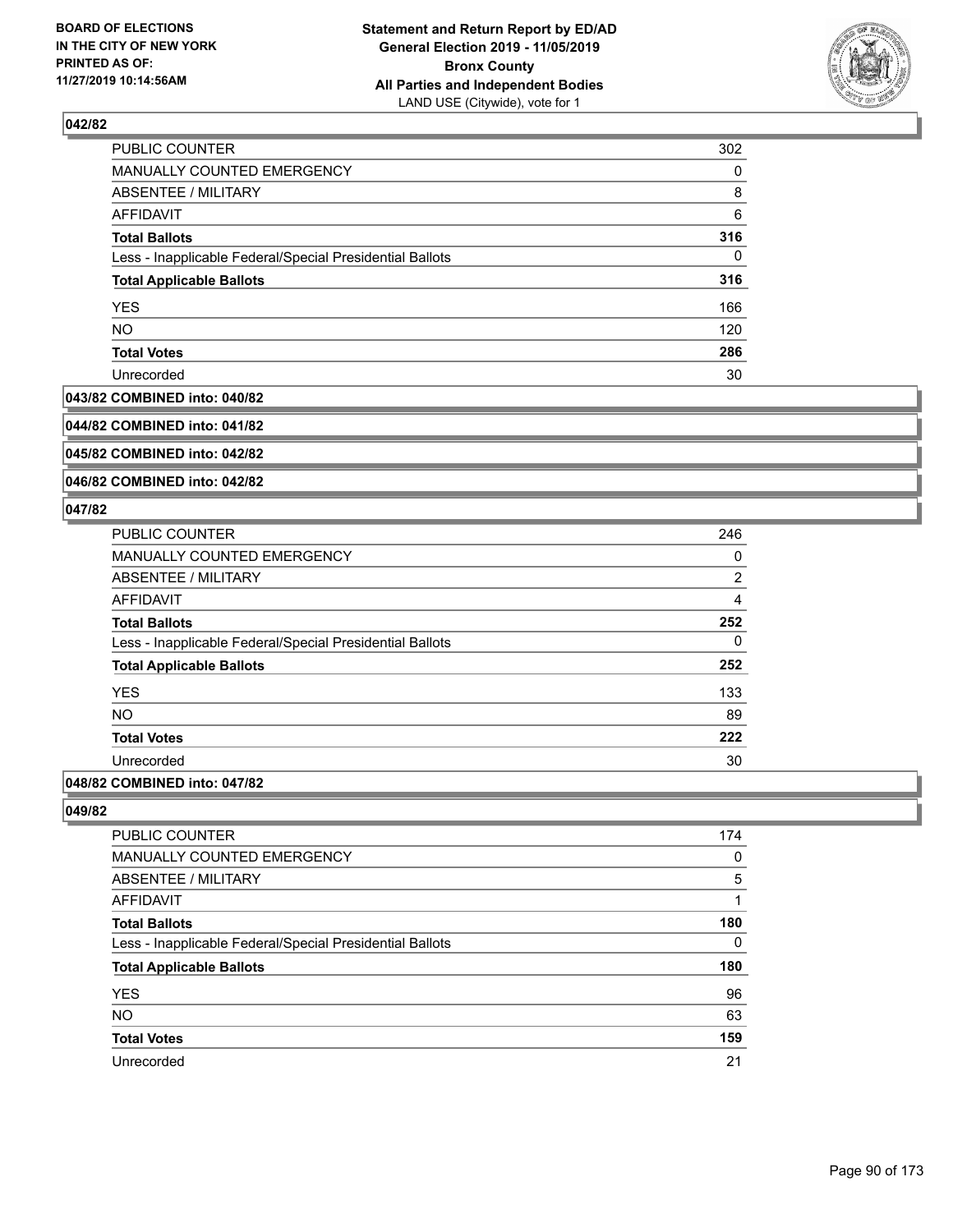

| PUBLIC COUNTER                                           | 93 |
|----------------------------------------------------------|----|
| MANUALLY COUNTED EMERGENCY                               | 0  |
| ABSENTEE / MILITARY                                      | 4  |
| AFFIDAVIT                                                |    |
| Total Ballots                                            | 98 |
| Less - Inapplicable Federal/Special Presidential Ballots | 0  |
| <b>Total Applicable Ballots</b>                          | 98 |
| YES                                                      | 60 |
| NO.                                                      | 21 |
| <b>Total Votes</b>                                       | 81 |
| Unrecorded                                               | 17 |

### **051/82**

| <b>PUBLIC COUNTER</b>                                    | 218      |
|----------------------------------------------------------|----------|
| MANUALLY COUNTED EMERGENCY                               | 0        |
| ABSENTEE / MILITARY                                      | 4        |
| AFFIDAVIT                                                | 2        |
| <b>Total Ballots</b>                                     | 224      |
| Less - Inapplicable Federal/Special Presidential Ballots | $\Omega$ |
| <b>Total Applicable Ballots</b>                          | 224      |
| <b>YES</b>                                               | 157      |
| <b>NO</b>                                                | 39       |
| <b>Total Votes</b>                                       | 196      |
| Unrecorded                                               | 28       |

### **052/82**

| PUBLIC COUNTER                                           | 274      |
|----------------------------------------------------------|----------|
| <b>MANUALLY COUNTED EMERGENCY</b>                        | 0        |
| ABSENTEE / MILITARY                                      | 3        |
| AFFIDAVIT                                                | $\Omega$ |
| <b>Total Ballots</b>                                     | 277      |
| Less - Inapplicable Federal/Special Presidential Ballots | 0        |
| <b>Total Applicable Ballots</b>                          | 277      |
| <b>YES</b>                                               | 170      |
| <b>NO</b>                                                | 61       |
| <b>Total Votes</b>                                       | 231      |
| Unrecorded                                               | 46       |
|                                                          |          |

# **053/82 COMBINED into: 051/82**

**054/82 COMBINED into: 067/80**

**055/82 COMBINED into: 052/82**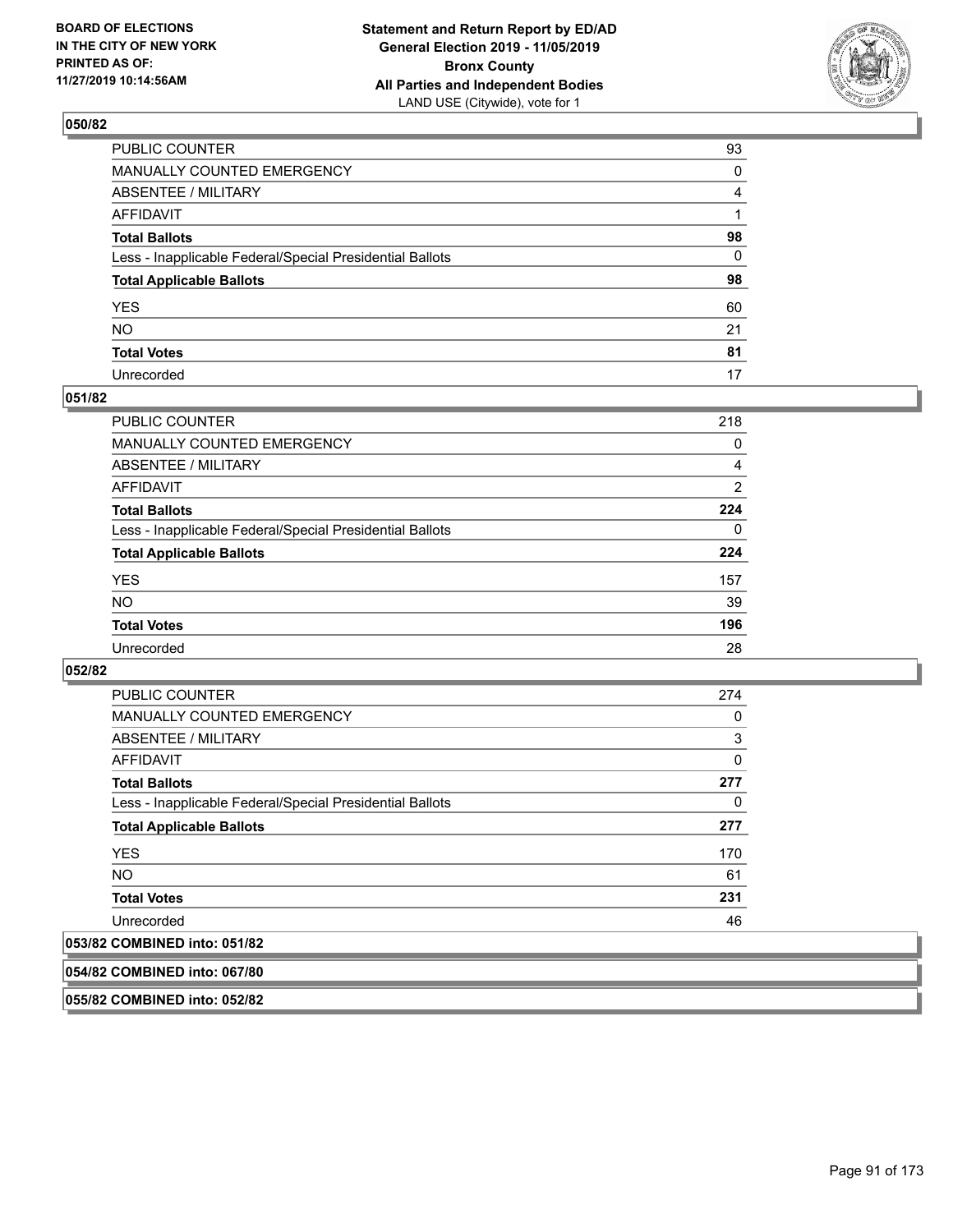

| PUBLIC COUNTER                                           | 77           |
|----------------------------------------------------------|--------------|
| MANUALLY COUNTED EMERGENCY                               | $\mathbf{0}$ |
| ABSENTEE / MILITARY                                      | 7            |
| AFFIDAVIT                                                | 0            |
| Total Ballots                                            | 84           |
| Less - Inapplicable Federal/Special Presidential Ballots | 0            |
| <b>Total Applicable Ballots</b>                          | 84           |
| YES                                                      | 57           |
| NO.                                                      | 19           |
| <b>Total Votes</b>                                       | 76           |
| Unrecorded                                               | 8            |

### **057/82**

| 182 |
|-----|
| 0   |
| 6   |
| 5   |
| 193 |
| 0   |
| 193 |
| 141 |
| 45  |
| 186 |
| 7   |
|     |

# **058/82 COMBINED into: 030/80**

| PUBLIC COUNTER                                           | 27 |
|----------------------------------------------------------|----|
| <b>MANUALLY COUNTED EMERGENCY</b>                        | 0  |
| ABSENTEE / MILITARY                                      |    |
| AFFIDAVIT                                                | 0  |
| <b>Total Ballots</b>                                     | 28 |
| Less - Inapplicable Federal/Special Presidential Ballots | 0  |
| <b>Total Applicable Ballots</b>                          | 28 |
| <b>YES</b>                                               | 15 |
| <b>NO</b>                                                | 4  |
| <b>Total Votes</b>                                       | 19 |
| Unrecorded                                               | 9  |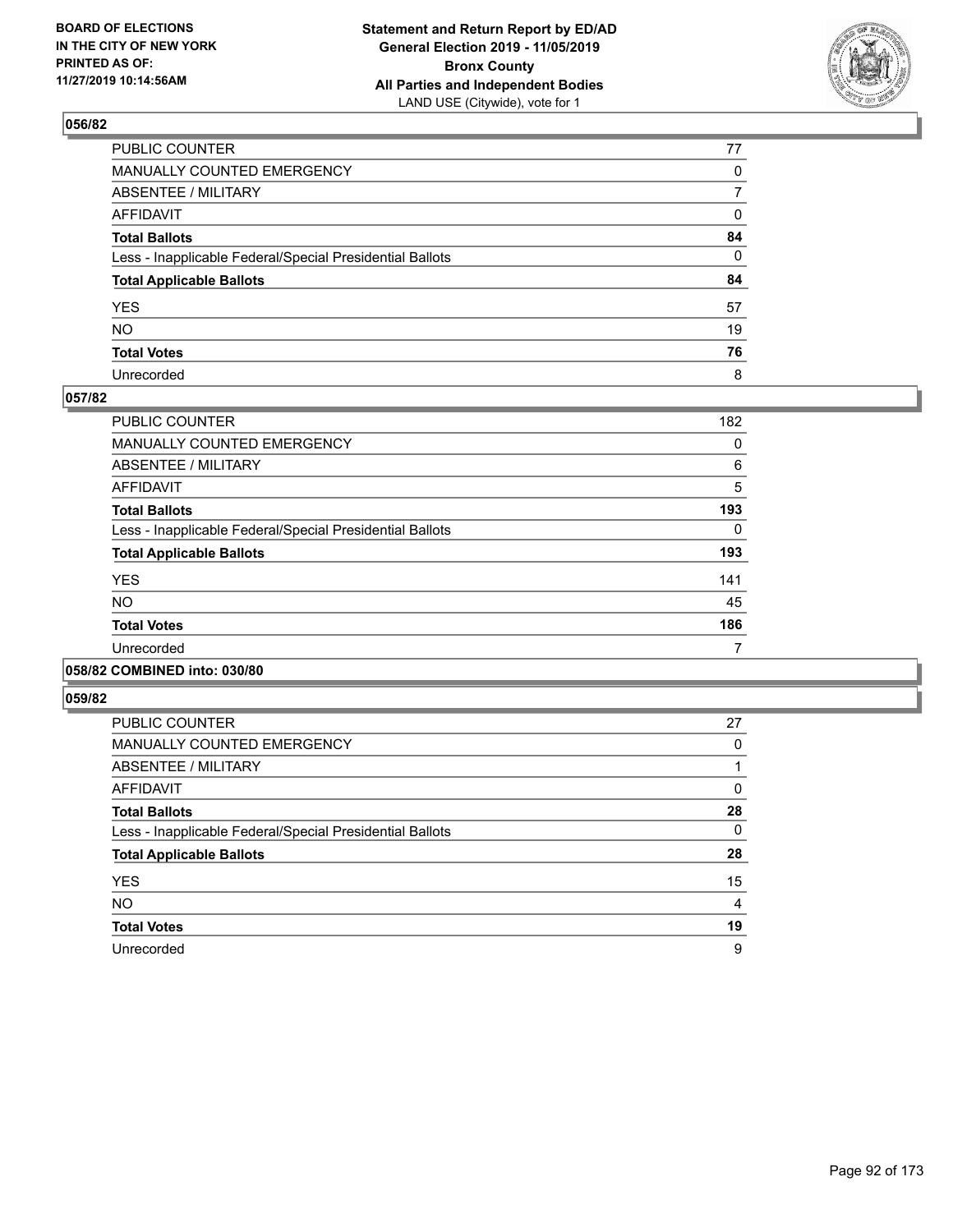

| PUBLIC COUNTER                                           | 411            |
|----------------------------------------------------------|----------------|
| MANUALLY COUNTED EMERGENCY                               | 0              |
| ABSENTEE / MILITARY                                      | 9              |
| <b>AFFIDAVIT</b>                                         | $\overline{2}$ |
| <b>Total Ballots</b>                                     | 422            |
| Less - Inapplicable Federal/Special Presidential Ballots | 0              |
| <b>Total Applicable Ballots</b>                          | 422            |
| <b>YES</b>                                               | 282            |
| <b>NO</b>                                                | 103            |
| <b>Total Votes</b>                                       | 385            |
| Unrecorded                                               | 37             |

### **061/82 COMBINED into: 060/82**

#### **062/82**

| PUBLIC COUNTER                                           | 312            |
|----------------------------------------------------------|----------------|
| <b>MANUALLY COUNTED EMERGENCY</b>                        | 0              |
| <b>ABSENTEE / MILITARY</b>                               | 8              |
| <b>AFFIDAVIT</b>                                         | $\overline{2}$ |
| <b>Total Ballots</b>                                     | 322            |
| Less - Inapplicable Federal/Special Presidential Ballots | 0              |
| <b>Total Applicable Ballots</b>                          | 322            |
| <b>YES</b>                                               | 224            |
| <b>NO</b>                                                | 82             |
| <b>Total Votes</b>                                       | 306            |
| Unrecorded                                               | 16             |
|                                                          |                |

# **063/82 COMBINED into: 062/82**

| PUBLIC COUNTER                                           | 163      |
|----------------------------------------------------------|----------|
| MANUALLY COUNTED EMERGENCY                               | 0        |
| ABSENTEE / MILITARY                                      | 2        |
| AFFIDAVIT                                                | 3        |
| <b>Total Ballots</b>                                     | 168      |
| Less - Inapplicable Federal/Special Presidential Ballots | $\Omega$ |
| <b>Total Applicable Ballots</b>                          | 168      |
| <b>YES</b>                                               | 124      |
| <b>NO</b>                                                | 18       |
| <b>Total Votes</b>                                       | 142      |
| Unrecorded                                               | 26       |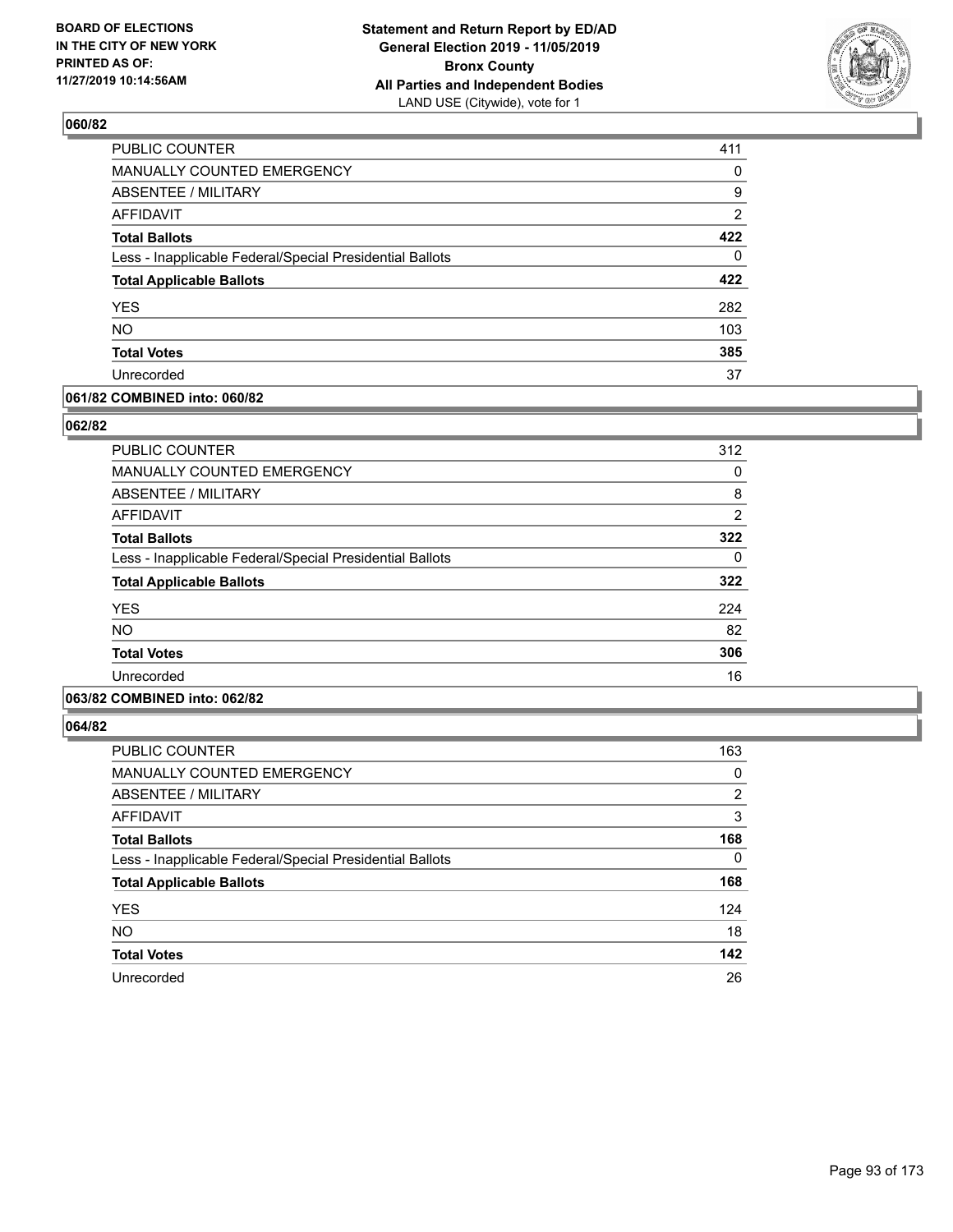

| PUBLIC COUNTER                                           | 467 |
|----------------------------------------------------------|-----|
| MANUALLY COUNTED EMERGENCY                               | 0   |
| ABSENTEE / MILITARY                                      | 13  |
| AFFIDAVIT                                                |     |
| Total Ballots                                            | 481 |
| Less - Inapplicable Federal/Special Presidential Ballots | 0   |
| <b>Total Applicable Ballots</b>                          | 481 |
| YES                                                      | 341 |
| NO.                                                      | 56  |
| <b>Total Votes</b>                                       | 397 |
| Unrecorded                                               | 84  |

### **066/82**

| PUBLIC COUNTER                                           | 440      |
|----------------------------------------------------------|----------|
| <b>MANUALLY COUNTED EMERGENCY</b>                        | 0        |
| <b>ABSENTEE / MILITARY</b>                               | 6        |
| AFFIDAVIT                                                | 3        |
| <b>Total Ballots</b>                                     | 449      |
| Less - Inapplicable Federal/Special Presidential Ballots | $\Omega$ |
| <b>Total Applicable Ballots</b>                          | 449      |
| <b>YES</b>                                               | 306      |
| <b>NO</b>                                                | 52       |
| <b>Total Votes</b>                                       | 358      |
| Unrecorded                                               | 91       |
|                                                          |          |

### **067/82 COMBINED into: 066/82**

#### **068/82 COMBINED into: 066/82**

| <b>PUBLIC COUNTER</b>                                    | 451            |
|----------------------------------------------------------|----------------|
| <b>MANUALLY COUNTED EMERGENCY</b>                        | $\Omega$       |
| ABSENTEE / MILITARY                                      | 10             |
| AFFIDAVIT                                                | $\overline{2}$ |
| <b>Total Ballots</b>                                     | 463            |
| Less - Inapplicable Federal/Special Presidential Ballots | $\Omega$       |
| <b>Total Applicable Ballots</b>                          | 463            |
| <b>YES</b>                                               | 321            |
| NO.                                                      | 50             |
| <b>Total Votes</b>                                       | 371            |
| Unrecorded                                               | 92             |
| 070/82 COMBINED into: 069/82                             |                |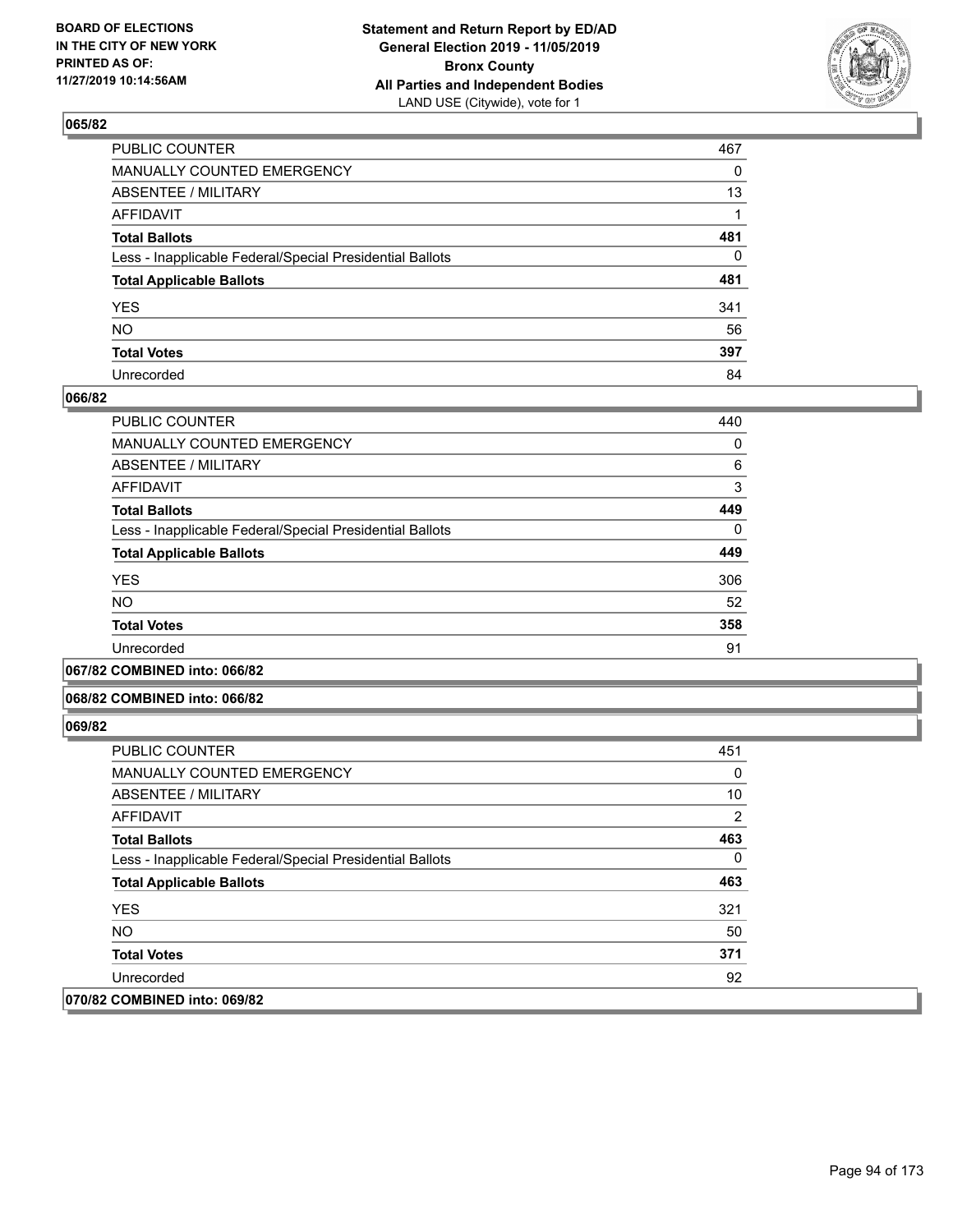

| PUBLIC COUNTER                                           | 463 |
|----------------------------------------------------------|-----|
| <b>MANUALLY COUNTED EMERGENCY</b>                        | 0   |
| <b>ABSENTEE / MILITARY</b>                               | 9   |
| AFFIDAVIT                                                |     |
| <b>Total Ballots</b>                                     | 473 |
| Less - Inapplicable Federal/Special Presidential Ballots | 0   |
| <b>Total Applicable Ballots</b>                          | 473 |
| <b>YES</b>                                               | 361 |
| <b>NO</b>                                                | 36  |
| <b>Total Votes</b>                                       | 397 |
| Unrecorded                                               | 76  |

# **072/82 COMBINED into: 071/82**

#### **073/82 COMBINED into: 071/82**

### **074/82**

| <b>PUBLIC COUNTER</b>                                    | 399      |
|----------------------------------------------------------|----------|
| MANUALLY COUNTED EMERGENCY                               | 0        |
| ABSENTEE / MILITARY                                      | 4        |
| AFFIDAVIT                                                |          |
| <b>Total Ballots</b>                                     | 404      |
| Less - Inapplicable Federal/Special Presidential Ballots | $\Omega$ |
| <b>Total Applicable Ballots</b>                          | 404      |
| <b>YES</b>                                               | 269      |
| <b>NO</b>                                                | 47       |
| <b>Total Votes</b>                                       | 316      |
| Unrecorded                                               | 88       |

**075/82 COMBINED into: 074/82**

**076/82 COMBINED into: 074/82**

**077/82 COMBINED into: 069/82**

**078/82 COMBINED into: 065/82**

**079/82 COMBINED into: 065/82**

| PUBLIC COUNTER                                           | 279 |
|----------------------------------------------------------|-----|
| <b>MANUALLY COUNTED EMERGENCY</b>                        | 0   |
| ABSENTEE / MILITARY                                      | 11  |
| AFFIDAVIT                                                | 3   |
| <b>Total Ballots</b>                                     | 293 |
| Less - Inapplicable Federal/Special Presidential Ballots | 0   |
| <b>Total Applicable Ballots</b>                          | 293 |
| <b>YES</b>                                               | 207 |
| NO.                                                      | 35  |
| <b>Total Votes</b>                                       | 242 |
| Unrecorded                                               | 51  |
| 081/82 COMBINED into: 080/82                             |     |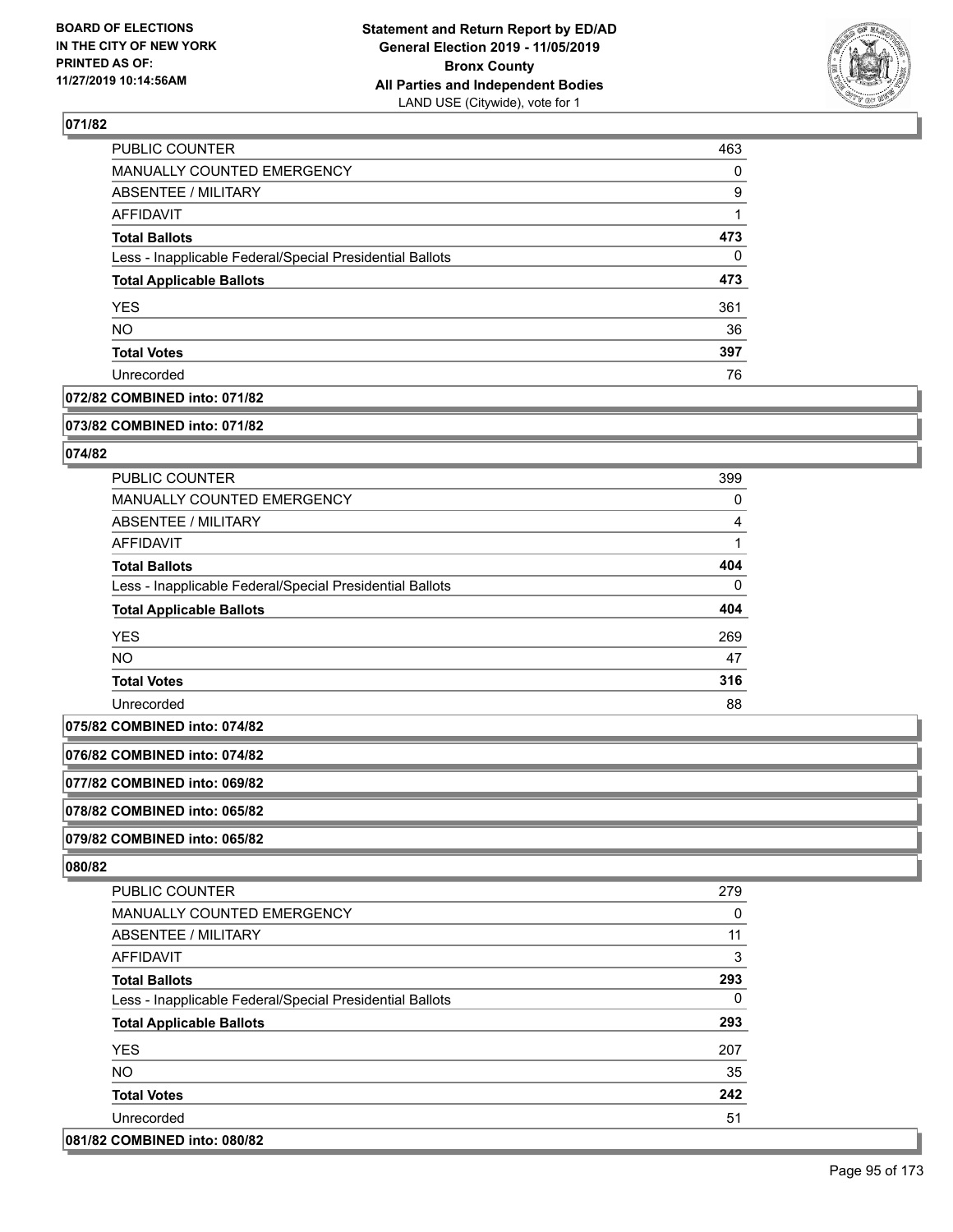

| PUBLIC COUNTER                                           | 305      |
|----------------------------------------------------------|----------|
| MANUALLY COUNTED EMERGENCY                               | $\Omega$ |
| <b>ABSENTEE / MILITARY</b>                               | 9        |
| AFFIDAVIT                                                | 3        |
| <b>Total Ballots</b>                                     | 317      |
| Less - Inapplicable Federal/Special Presidential Ballots | 0        |
| <b>Total Applicable Ballots</b>                          | 317      |
| <b>YES</b>                                               | 238      |
| <b>NO</b>                                                | 47       |
| <b>Total Votes</b>                                       | 285      |
| Unrecorded                                               | 32       |

# **083/82 COMBINED into: 082/82**

#### **084/82 COMBINED into: 082/82**

# **085/82**

| <b>PUBLIC COUNTER</b>                                    | 368      |
|----------------------------------------------------------|----------|
| <b>MANUALLY COUNTED EMERGENCY</b>                        | $\Omega$ |
| ABSENTEE / MILITARY                                      | 18       |
| AFFIDAVIT                                                | 3        |
| <b>Total Ballots</b>                                     | 389      |
| Less - Inapplicable Federal/Special Presidential Ballots | 0        |
| <b>Total Applicable Ballots</b>                          | 389      |
| <b>YES</b>                                               | 278      |
| <b>NO</b>                                                | 39       |
| <b>Total Votes</b>                                       | 317      |
| Unrecorded                                               | 72       |

### **086/82 COMBINED into: 085/82**

#### **087/82 COMBINED into: 085/82**

| PUBLIC COUNTER                                           | 352 |
|----------------------------------------------------------|-----|
| MANUALLY COUNTED EMERGENCY                               | 0   |
| ABSENTEE / MILITARY                                      | 5   |
| AFFIDAVIT                                                | 3   |
| <b>Total Ballots</b>                                     | 360 |
| Less - Inapplicable Federal/Special Presidential Ballots | 0   |
| <b>Total Applicable Ballots</b>                          | 360 |
| <b>YES</b>                                               | 233 |
| <b>NO</b>                                                | 39  |
| <b>Total Votes</b>                                       | 272 |
| Unrecorded                                               | 88  |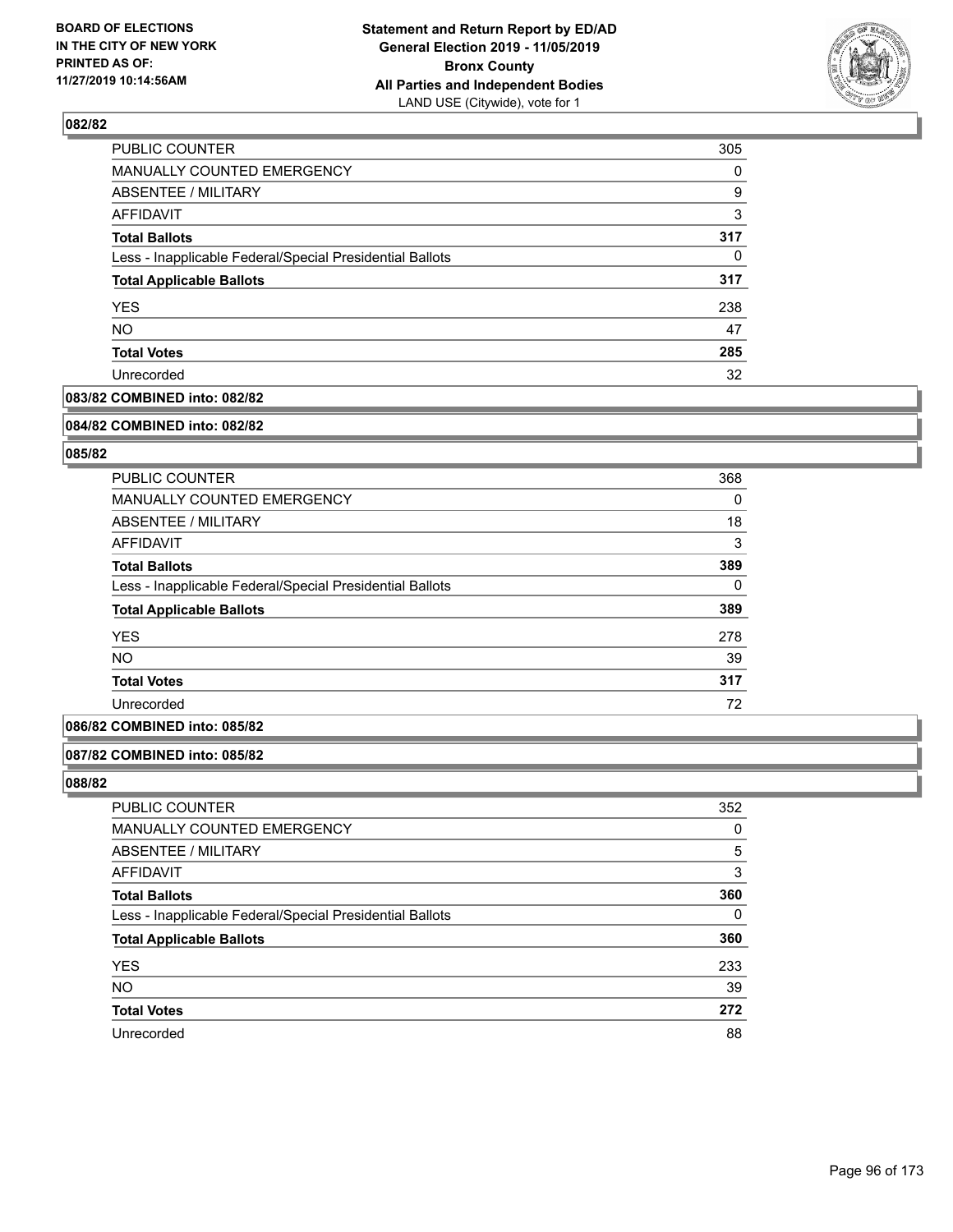

| PUBLIC COUNTER                                           | 428          |
|----------------------------------------------------------|--------------|
| MANUALLY COUNTED EMERGENCY                               | $\mathbf{0}$ |
| ABSENTEE / MILITARY                                      | 16           |
| AFFIDAVIT                                                | $\mathbf 0$  |
| Total Ballots                                            | 444          |
| Less - Inapplicable Federal/Special Presidential Ballots | $\mathbf 0$  |
| <b>Total Applicable Ballots</b>                          | 444          |
| YES                                                      | 282          |
| NO.                                                      | 55           |
| <b>Total Votes</b>                                       | 337          |
| Unrecorded                                               | 107          |

# **090/82**

| PUBLIC COUNTER                                           | 298      |
|----------------------------------------------------------|----------|
| <b>MANUALLY COUNTED EMERGENCY</b>                        | 0        |
| ABSENTEE / MILITARY                                      | 7        |
| <b>AFFIDAVIT</b>                                         | 0        |
| <b>Total Ballots</b>                                     | 305      |
| Less - Inapplicable Federal/Special Presidential Ballots | $\Omega$ |
| <b>Total Applicable Ballots</b>                          | 305      |
| <b>YES</b>                                               | 189      |
| <b>NO</b>                                                | 34       |
| <b>Total Votes</b>                                       | 223      |
| Unrecorded                                               | 82       |
|                                                          |          |

# **091/82 COMBINED into: 088/82**

| PUBLIC COUNTER                                           | 378 |
|----------------------------------------------------------|-----|
| <b>MANUALLY COUNTED EMERGENCY</b>                        | 0   |
| ABSENTEE / MILITARY                                      | 8   |
| <b>AFFIDAVIT</b>                                         | 3   |
| <b>Total Ballots</b>                                     | 389 |
| Less - Inapplicable Federal/Special Presidential Ballots | 0   |
| <b>Total Applicable Ballots</b>                          | 389 |
| <b>YES</b>                                               | 251 |
| <b>NO</b>                                                | 64  |
| <b>Total Votes</b>                                       | 315 |
| Unrecorded                                               | 74  |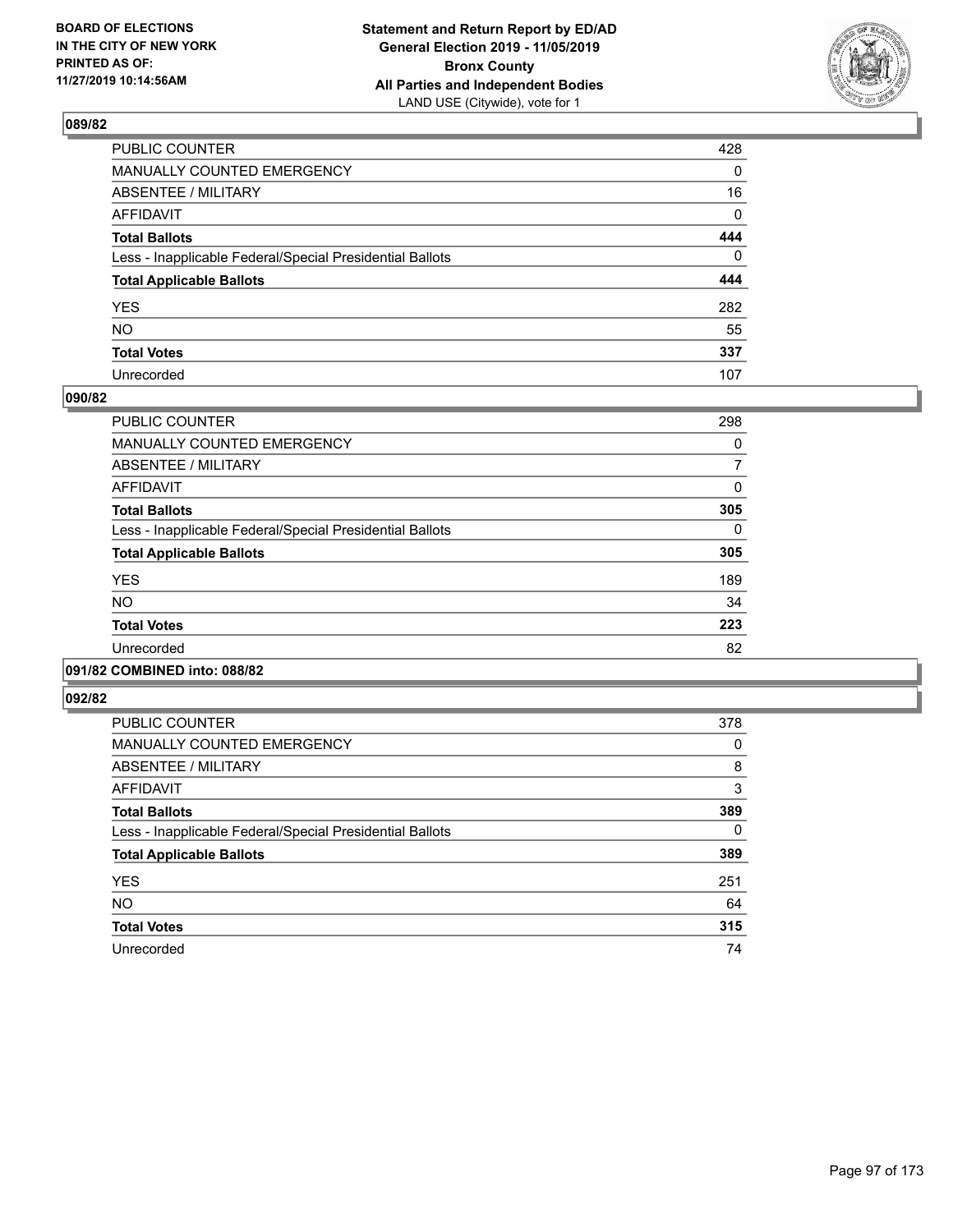

| PUBLIC COUNTER                                           | 296 |
|----------------------------------------------------------|-----|
| MANUALLY COUNTED EMERGENCY                               | 0   |
| ABSENTEE / MILITARY                                      |     |
| AFFIDAVIT                                                | 0   |
| <b>Total Ballots</b>                                     | 303 |
| Less - Inapplicable Federal/Special Presidential Ballots | 0   |
| <b>Total Applicable Ballots</b>                          | 303 |
| <b>YES</b>                                               | 212 |
| <b>NO</b>                                                | 29  |
| <b>Total Votes</b>                                       | 241 |
| Unrecorded                                               | 62  |

#### **094/82 COMBINED into: 093/82**

**095/82 COMBINED into: 092/82**

**096/82 COMBINED into: 088/82**

**097/82 COMBINED into: 090/82**

### **098/82**

| PUBLIC COUNTER                                           | 377 |
|----------------------------------------------------------|-----|
| <b>MANUALLY COUNTED EMERGENCY</b>                        | 0   |
| ABSENTEE / MILITARY                                      | 3   |
| AFFIDAVIT                                                | 0   |
| <b>Total Ballots</b>                                     | 380 |
| Less - Inapplicable Federal/Special Presidential Ballots | 0   |
| <b>Total Applicable Ballots</b>                          | 380 |
| <b>YES</b>                                               | 255 |
| NO.                                                      | 43  |
| <b>Total Votes</b>                                       | 298 |
| Unrecorded                                               | 82  |
| 0.01101100                                               |     |

# **099/82 COMBINED into: 089/82**

#### **100/82 COMBINED into: 098/82**

# **101/82 COMBINED into: 089/82**

| PUBLIC COUNTER                                           | 454      |
|----------------------------------------------------------|----------|
| <b>MANUALLY COUNTED EMERGENCY</b>                        | $\Omega$ |
| ABSENTEE / MILITARY                                      | 6        |
| <b>AFFIDAVIT</b>                                         |          |
| <b>Total Ballots</b>                                     | 461      |
| Less - Inapplicable Federal/Special Presidential Ballots | $\Omega$ |
| <b>Total Applicable Ballots</b>                          | 461      |
| <b>YES</b>                                               | 316      |
| NO.                                                      | 52       |
| <b>Total Votes</b>                                       | 368      |
| Unrecorded                                               | 93       |
| 103/82 COMBINED into: 102/82                             |          |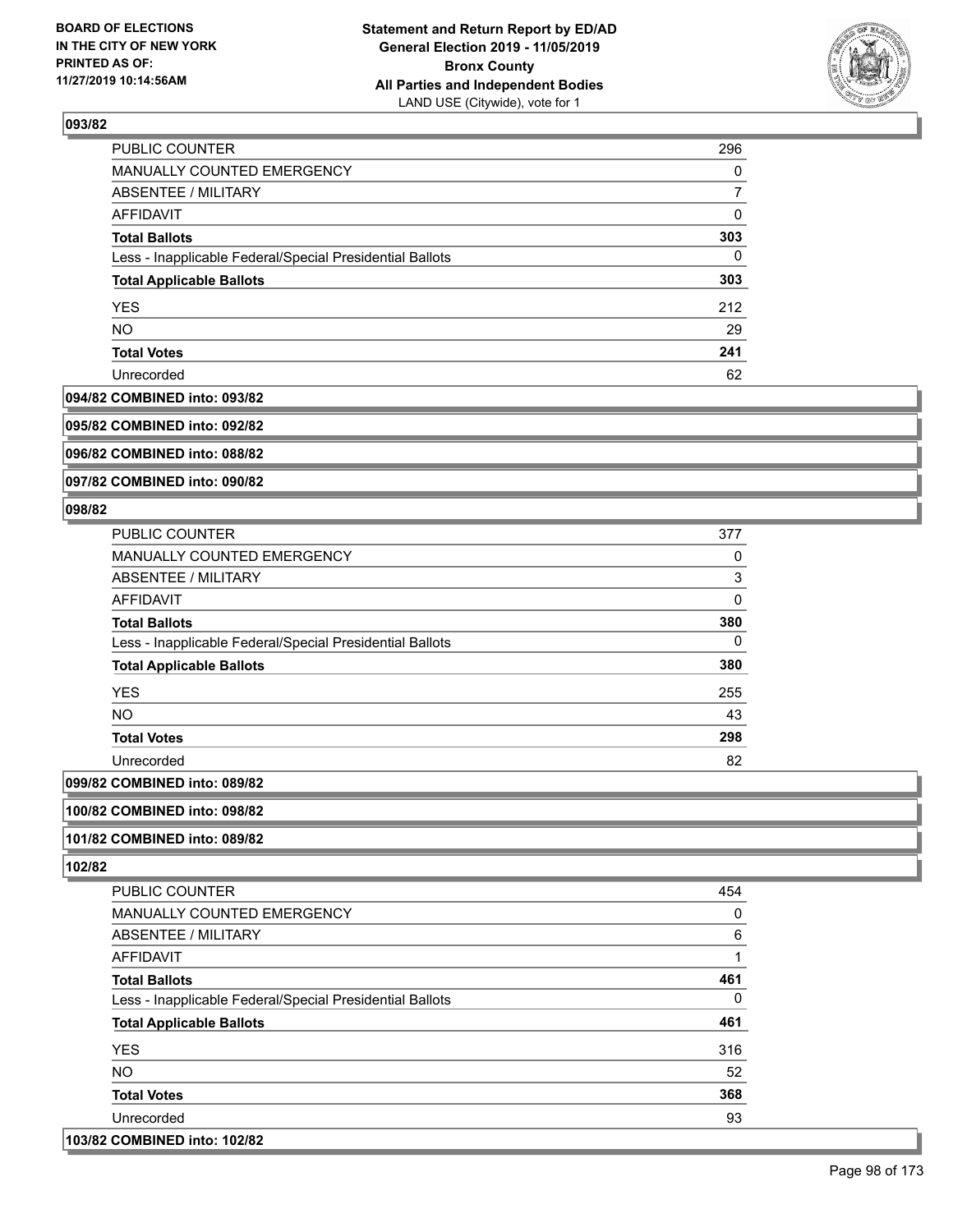

### **104/82 COMBINED into: 102/82**

| ×<br>I<br>۰, |
|--------------|
|--------------|

| PUBLIC COUNTER                                           | 258 |  |
|----------------------------------------------------------|-----|--|
| MANUALLY COUNTED EMERGENCY                               | 0   |  |
| <b>ABSENTEE / MILITARY</b>                               | 18  |  |
| <b>AFFIDAVIT</b>                                         | 3   |  |
| <b>Total Ballots</b>                                     | 279 |  |
| Less - Inapplicable Federal/Special Presidential Ballots | 0   |  |
| <b>Total Applicable Ballots</b>                          | 279 |  |
| <b>YES</b>                                               | 169 |  |
| <b>NO</b>                                                | 34  |  |
| <b>Total Votes</b>                                       | 203 |  |
| Unrecorded                                               | 76  |  |
| 106/82 COMBINED into: 105/82                             |     |  |
| 107/82 COMBINED into: 069/83                             |     |  |
| 108/82 COMBINED into: 069/82                             |     |  |
| 109/82 COMBINED into: 105/82                             |     |  |
| 110/82 COMBINED into: 067/80                             |     |  |
| 111/82 COMBINED into: 069/82                             |     |  |
| 112/82 COMBINED into: 069/83                             |     |  |
| 113/82 COMBINED into: 069/82                             |     |  |
| 114/82 COMBINED into: 069/83                             |     |  |
| 115/82 COMBINED into: 074/82                             |     |  |
| 116/82 COMBINED into: 069/82                             |     |  |
| 117/82 COMBINED into: 069/83                             |     |  |
| 118/82 COMBINED into: 069/83                             |     |  |
| 119/82 COMBINED into: 057/82                             |     |  |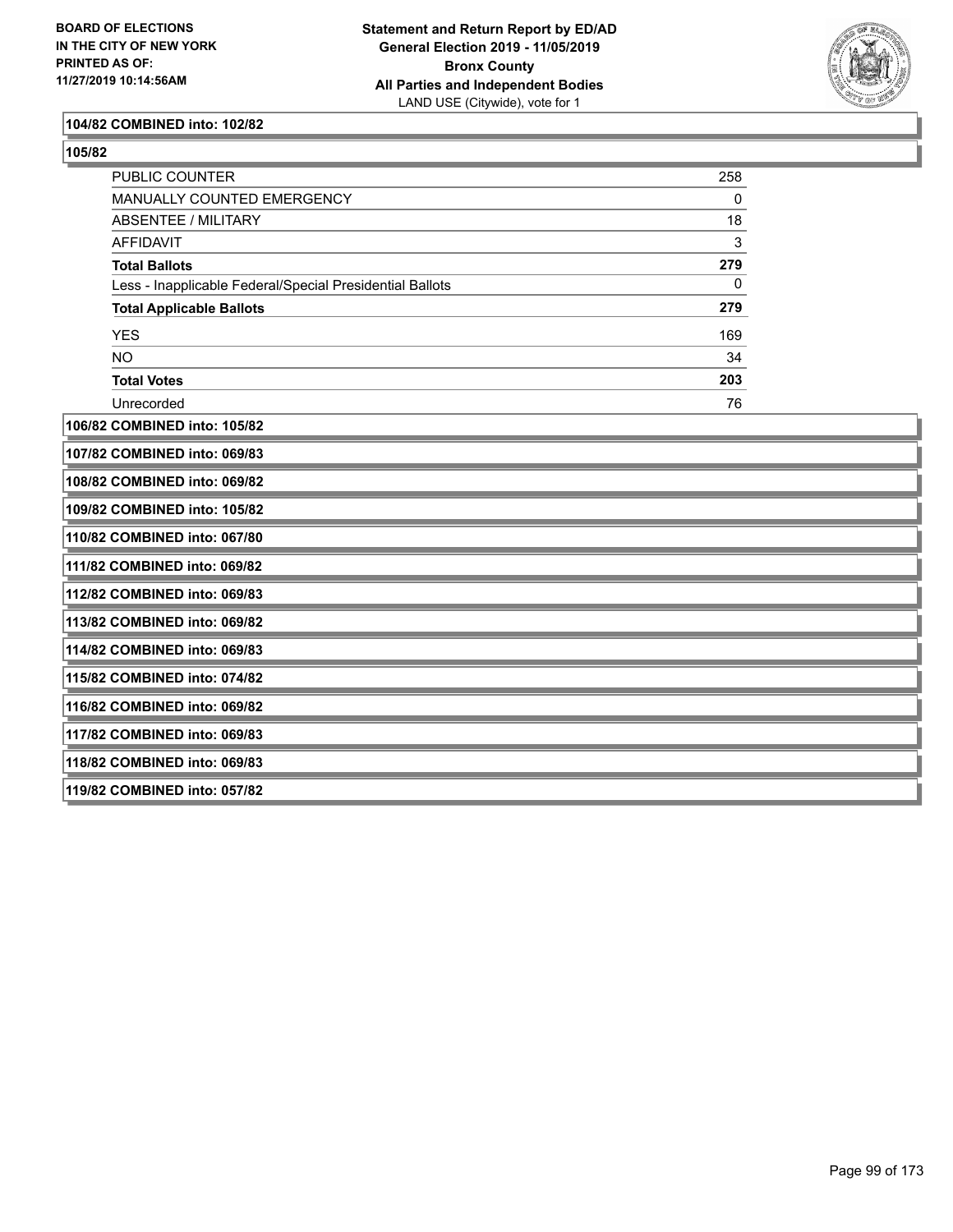

| <b>PUBLIC COUNTER</b>                                    | 310      |
|----------------------------------------------------------|----------|
| MANUALLY COUNTED EMERGENCY                               | 0        |
| <b>ABSENTEE / MILITARY</b>                               |          |
| AFFIDAVIT                                                | 2        |
| <b>Total Ballots</b>                                     | 319      |
| Less - Inapplicable Federal/Special Presidential Ballots | $\Omega$ |
| <b>Total Applicable Ballots</b>                          | 319      |
| <b>YES</b>                                               | 236      |
| <b>NO</b>                                                | 40       |
| <b>Total Votes</b>                                       | 276      |
| Unrecorded                                               | 43       |

# **002/83 COMBINED into: 001/83**

#### **003/83 COMBINED into: 001/83**

# **004/83**

| <b>PUBLIC COUNTER</b>                                    | 241            |
|----------------------------------------------------------|----------------|
| <b>MANUALLY COUNTED EMERGENCY</b>                        | 0              |
| ABSENTEE / MILITARY                                      | 8              |
| AFFIDAVIT                                                | $\overline{2}$ |
| <b>Total Ballots</b>                                     | 251            |
| Less - Inapplicable Federal/Special Presidential Ballots | 0              |
| <b>Total Applicable Ballots</b>                          | 251            |
| <b>YES</b>                                               | 161            |
| NO.                                                      | 40             |
| <b>Total Votes</b>                                       | 201            |
| Unrecorded                                               | 50             |

### **005/83 COMBINED into: 004/83**

| <b>PUBLIC COUNTER</b>                                    | 239 |
|----------------------------------------------------------|-----|
| <b>MANUALLY COUNTED EMERGENCY</b>                        | 0   |
| ABSENTEE / MILITARY                                      | 9   |
| AFFIDAVIT                                                | 2   |
| <b>Total Ballots</b>                                     | 250 |
| Less - Inapplicable Federal/Special Presidential Ballots | 0   |
| <b>Total Applicable Ballots</b>                          | 250 |
| <b>YES</b>                                               | 172 |
| NO.                                                      | 28  |
| <b>Total Votes</b>                                       | 200 |
| Unrecorded                                               | 50  |
| 007/83 COMBINED into: 004/83                             |     |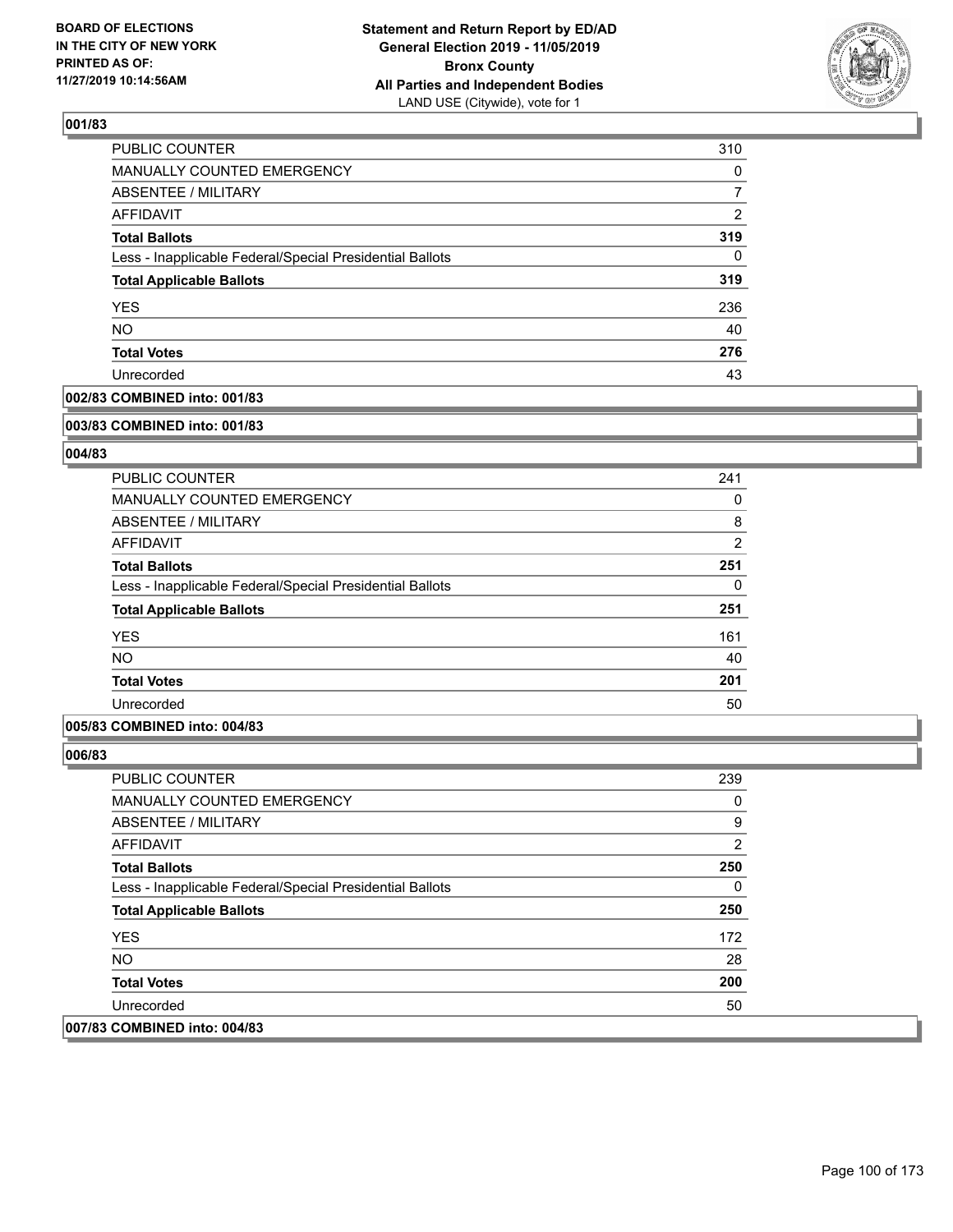

| PUBLIC COUNTER                                           | 310 |
|----------------------------------------------------------|-----|
| <b>MANUALLY COUNTED EMERGENCY</b>                        | 0   |
| <b>ABSENTEE / MILITARY</b>                               | 74  |
| <b>AFFIDAVIT</b>                                         | 7   |
| <b>Total Ballots</b>                                     | 391 |
| Less - Inapplicable Federal/Special Presidential Ballots | 0   |
| <b>Total Applicable Ballots</b>                          | 391 |
| <b>YES</b>                                               | 256 |
| <b>NO</b>                                                | 42  |
| <b>Total Votes</b>                                       | 298 |
| Unrecorded                                               | 93  |

### **009/83 COMBINED into: 010/83**

### **010/83**

| PUBLIC COUNTER                                           | 317      |
|----------------------------------------------------------|----------|
| <b>MANUALLY COUNTED EMERGENCY</b>                        | $\Omega$ |
| ABSENTEE / MILITARY                                      | 5        |
| AFFIDAVIT                                                | 4        |
| <b>Total Ballots</b>                                     | 326      |
| Less - Inapplicable Federal/Special Presidential Ballots | $\Omega$ |
| <b>Total Applicable Ballots</b>                          | 326      |
| <b>YES</b>                                               | 230      |
| <b>NO</b>                                                | 42       |
| <b>Total Votes</b>                                       | 272      |
| Unrecorded                                               | 54       |
|                                                          |          |

| <b>PUBLIC COUNTER</b>                                    | 259 |
|----------------------------------------------------------|-----|
| <b>MANUALLY COUNTED EMERGENCY</b>                        | 0   |
| ABSENTEE / MILITARY                                      |     |
| AFFIDAVIT                                                | 0   |
| <b>Total Ballots</b>                                     | 266 |
| Less - Inapplicable Federal/Special Presidential Ballots | 0   |
| <b>Total Applicable Ballots</b>                          | 266 |
| <b>YES</b>                                               | 147 |
| NO.                                                      | 19  |
| <b>Total Votes</b>                                       | 166 |
| Unrecorded                                               | 100 |
| 012/83 COMBINED into: 010/83                             |     |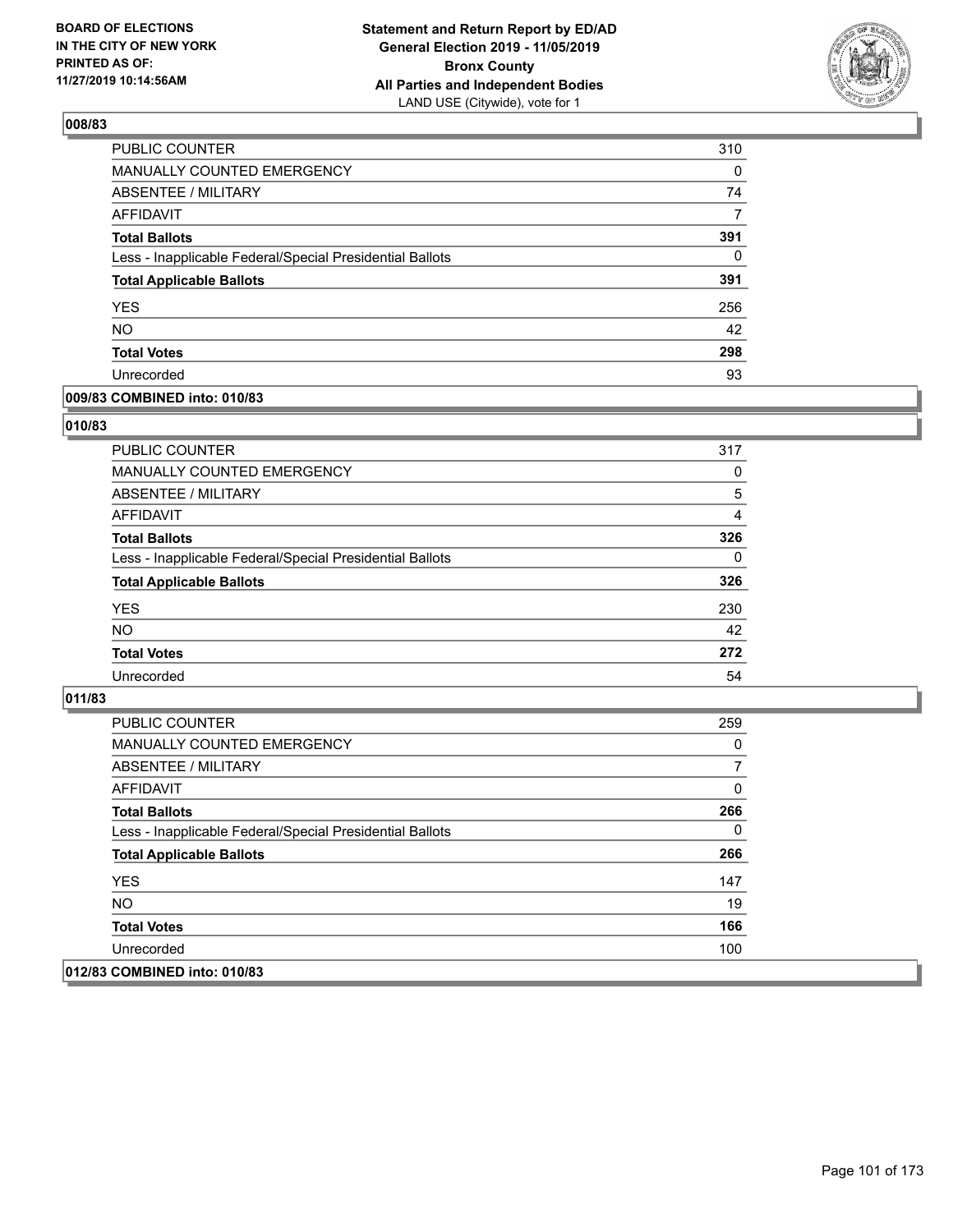

| PUBLIC COUNTER                                           | 211 |
|----------------------------------------------------------|-----|
| <b>MANUALLY COUNTED EMERGENCY</b>                        | 0   |
| <b>ABSENTEE / MILITARY</b>                               | 8   |
| <b>AFFIDAVIT</b>                                         | 0   |
| <b>Total Ballots</b>                                     | 219 |
| Less - Inapplicable Federal/Special Presidential Ballots | 0   |
| <b>Total Applicable Ballots</b>                          | 219 |
| <b>YES</b>                                               | 128 |
| <b>NO</b>                                                | 30  |
| <b>Total Votes</b>                                       | 158 |
| Unrecorded                                               | 61  |

# **014/83 COMBINED into: 008/83**

#### **015/83 COMBINED into: 006/83**

# **016/83**

| <b>PUBLIC COUNTER</b>                                    | 270      |
|----------------------------------------------------------|----------|
| <b>MANUALLY COUNTED EMERGENCY</b>                        | 0        |
| ABSENTEE / MILITARY                                      | 4        |
| AFFIDAVIT                                                |          |
| <b>Total Ballots</b>                                     | 275      |
| Less - Inapplicable Federal/Special Presidential Ballots | $\Omega$ |
| <b>Total Applicable Ballots</b>                          | 275      |
| <b>YES</b>                                               | 188      |
| NO.                                                      | 24       |
| <b>Total Votes</b>                                       | 212      |
| Unrecorded                                               | 63       |

#### **017/83**

| <b>PUBLIC COUNTER</b>                                    | 296            |
|----------------------------------------------------------|----------------|
| <b>MANUALLY COUNTED EMERGENCY</b>                        | 0              |
| ABSENTEE / MILITARY                                      | $\overline{7}$ |
| <b>AFFIDAVIT</b>                                         | 2              |
| <b>Total Ballots</b>                                     | 305            |
| Less - Inapplicable Federal/Special Presidential Ballots | 0              |
| <b>Total Applicable Ballots</b>                          | 305            |
| <b>YES</b>                                               | 167            |
| NO.                                                      | 23             |
| <b>Total Votes</b>                                       | 190            |
| Unrecorded                                               | 115            |
| 018/83 COMBINED into: 017/83                             |                |

**019/83 COMBINED into: 011/83**

**020/83 COMBINED into: 013/83**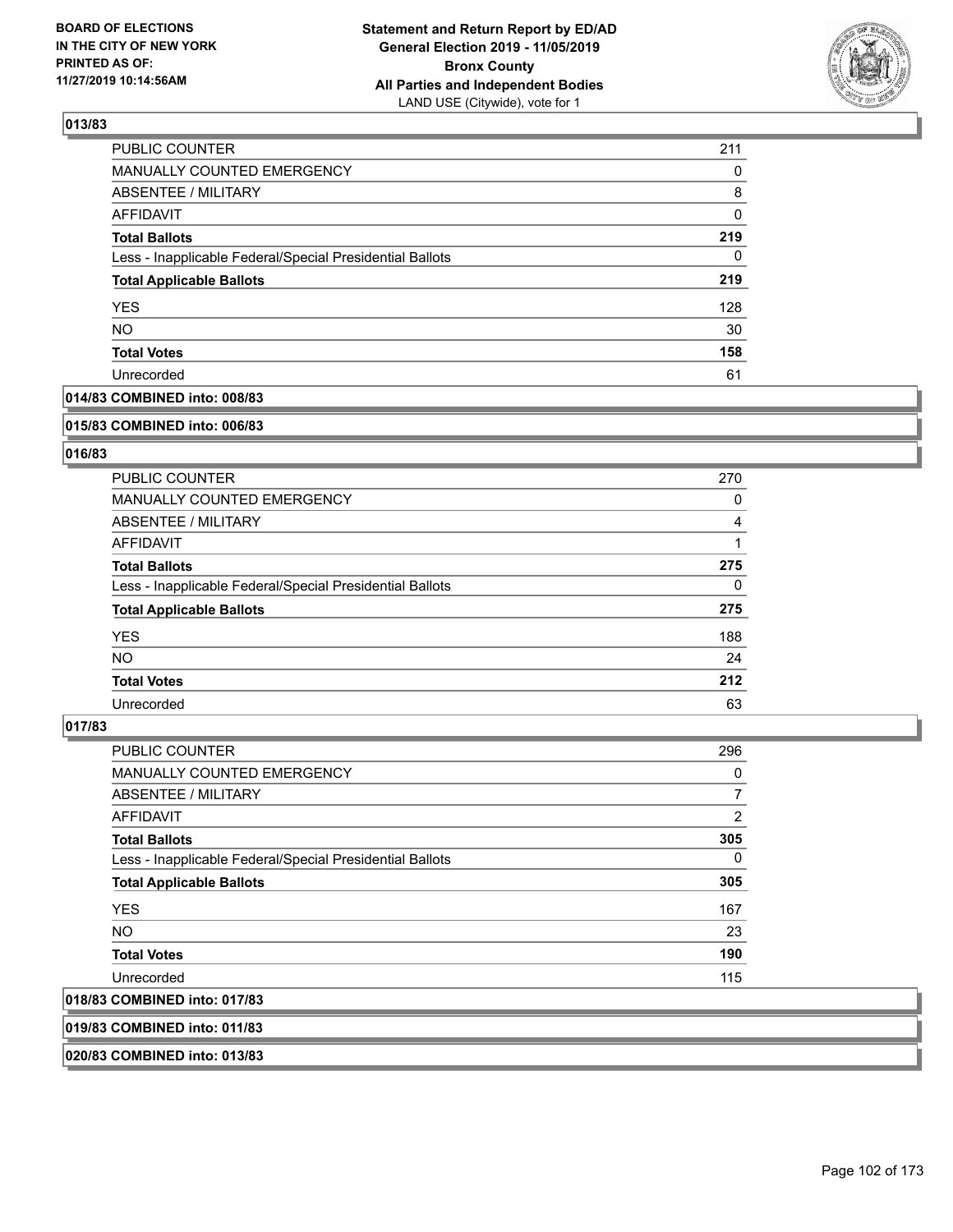

| PUBLIC COUNTER                                           | 222      |
|----------------------------------------------------------|----------|
| <b>MANUALLY COUNTED EMERGENCY</b>                        | $\Omega$ |
| <b>ABSENTEE / MILITARY</b>                               | 4        |
| <b>AFFIDAVIT</b>                                         |          |
| <b>Total Ballots</b>                                     | 227      |
| Less - Inapplicable Federal/Special Presidential Ballots | 0        |
| <b>Total Applicable Ballots</b>                          | 227      |
| <b>YES</b>                                               | 153      |
| <b>NO</b>                                                | 33       |
| <b>Total Votes</b>                                       | 186      |
| Unrecorded                                               | 41       |

### **022/83 COMBINED into: 021/83**

#### **023/83**

| <b>PUBLIC COUNTER</b>                                    | 149 |
|----------------------------------------------------------|-----|
| <b>MANUALLY COUNTED EMERGENCY</b>                        | 0   |
| <b>ABSENTEE / MILITARY</b>                               | 3   |
| AFFIDAVIT                                                | 1   |
| <b>Total Ballots</b>                                     | 153 |
| Less - Inapplicable Federal/Special Presidential Ballots | 0   |
| <b>Total Applicable Ballots</b>                          | 153 |
| <b>YES</b>                                               | 90  |
| <b>NO</b>                                                | 23  |
| <b>Total Votes</b>                                       | 113 |
| Unrecorded                                               | 40  |
|                                                          |     |

# **024/83 COMBINED into: 023/83**

| <b>PUBLIC COUNTER</b>                                    | 218 |
|----------------------------------------------------------|-----|
| <b>MANUALLY COUNTED EMERGENCY</b>                        | 0   |
| ABSENTEE / MILITARY                                      | 5   |
| AFFIDAVIT                                                | 0   |
| <b>Total Ballots</b>                                     | 223 |
| Less - Inapplicable Federal/Special Presidential Ballots | 0   |
| <b>Total Applicable Ballots</b>                          | 223 |
| <b>YES</b>                                               | 164 |
| NO.                                                      | 20  |
| <b>Total Votes</b>                                       | 184 |
| Unrecorded                                               | 39  |
| 026/83 COMBINED into: 027/83                             |     |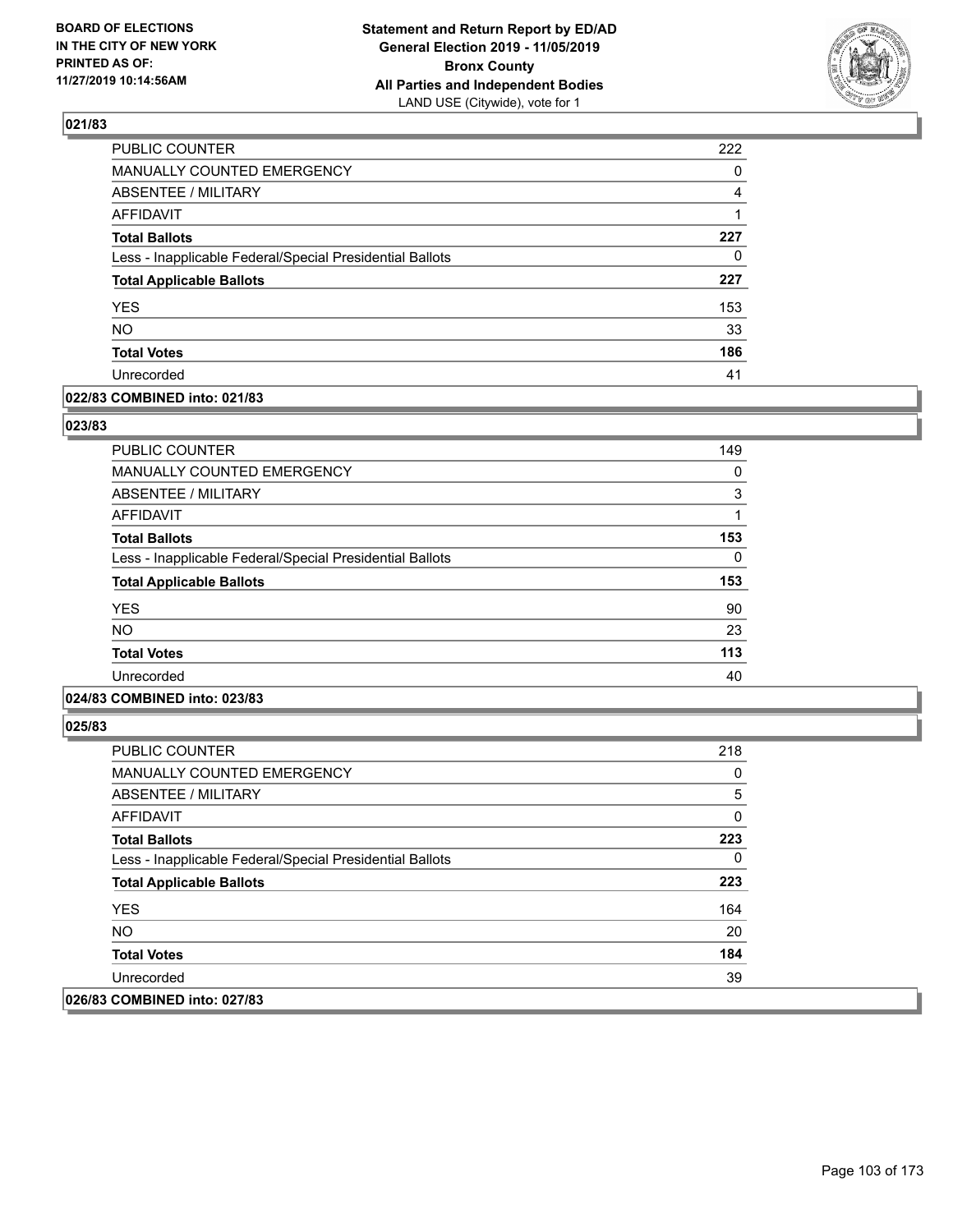

| PUBLIC COUNTER                                           | 237          |
|----------------------------------------------------------|--------------|
| MANUALLY COUNTED EMERGENCY                               | $\Omega$     |
| ABSENTEE / MILITARY                                      | 3            |
| AFFIDAVIT                                                | 3            |
| Total Ballots                                            | 243          |
| Less - Inapplicable Federal/Special Presidential Ballots | $\mathbf{0}$ |
| <b>Total Applicable Ballots</b>                          | 243          |
| YES                                                      | 158          |
| NO.                                                      | 25           |
| <b>Total Votes</b>                                       | 183          |
| Unrecorded                                               | 60           |

### **028/83**

| <b>PUBLIC COUNTER</b>                                    | 181      |
|----------------------------------------------------------|----------|
| <b>MANUALLY COUNTED EMERGENCY</b>                        | 0        |
| ABSENTEE / MILITARY                                      |          |
| AFFIDAVIT                                                | 6        |
| <b>Total Ballots</b>                                     | 188      |
| Less - Inapplicable Federal/Special Presidential Ballots | $\Omega$ |
| <b>Total Applicable Ballots</b>                          | 188      |
| <b>YES</b>                                               | 105      |
| <b>NO</b>                                                | 12       |
| <b>Total Votes</b>                                       | 117      |
| Unrecorded                                               | 71       |

| <b>PUBLIC COUNTER</b>                                    | 206 |
|----------------------------------------------------------|-----|
| <b>MANUALLY COUNTED EMERGENCY</b>                        | 0   |
| ABSENTEE / MILITARY                                      | 37  |
| AFFIDAVIT                                                | 3   |
| <b>Total Ballots</b>                                     | 246 |
| Less - Inapplicable Federal/Special Presidential Ballots | 0   |
| <b>Total Applicable Ballots</b>                          | 246 |
| <b>YES</b>                                               | 169 |
| <b>NO</b>                                                | 28  |
| <b>Total Votes</b>                                       | 197 |
| Unrecorded                                               | 49  |
| 030/83 COMBINED into: 029/83                             |     |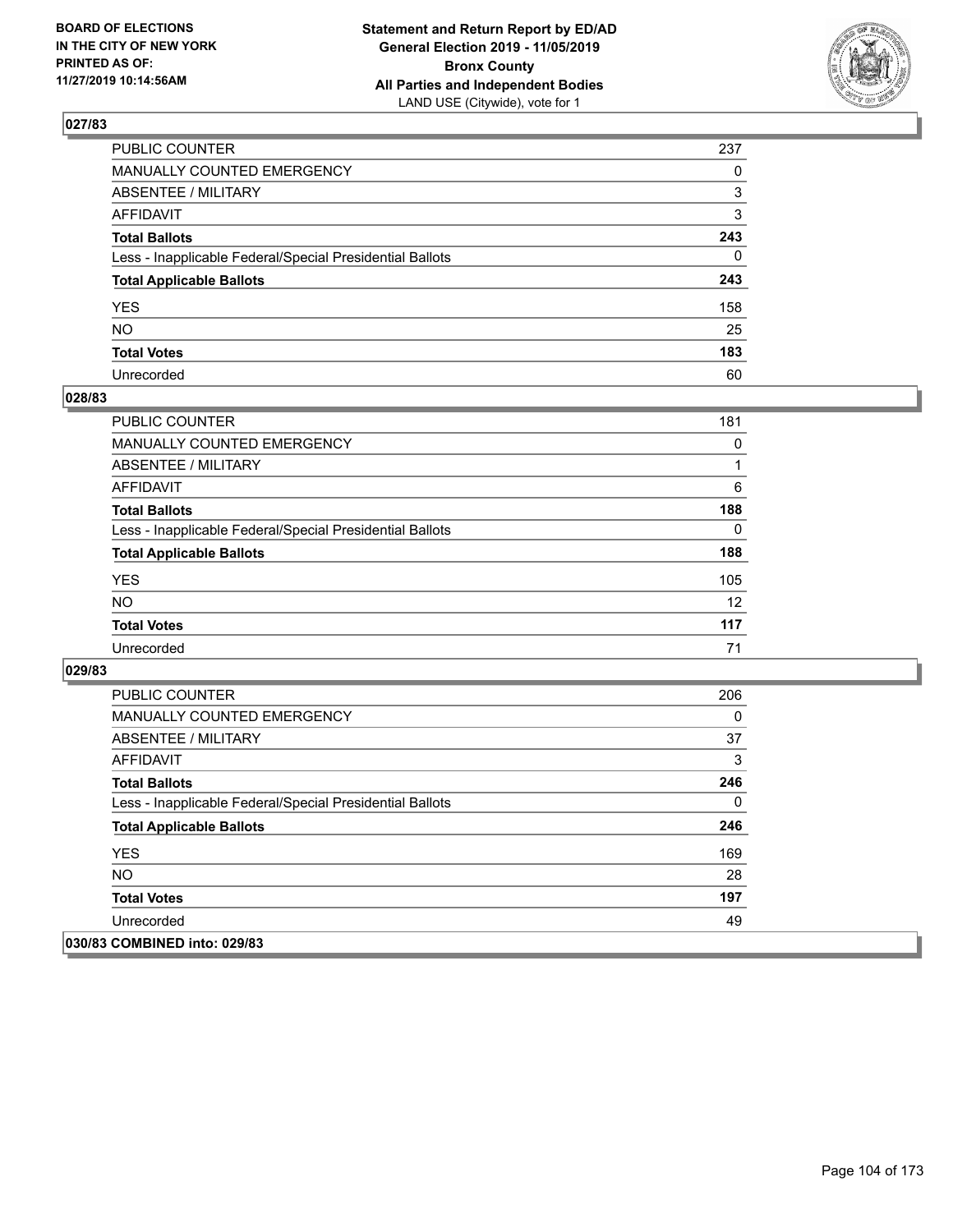

| PUBLIC COUNTER                                           | 170 |
|----------------------------------------------------------|-----|
| MANUALLY COUNTED EMERGENCY                               | 0   |
| ABSENTEE / MILITARY                                      | 2   |
| AFFIDAVIT                                                | 0   |
| Total Ballots                                            | 172 |
| Less - Inapplicable Federal/Special Presidential Ballots | 0   |
| <b>Total Applicable Ballots</b>                          | 172 |
| YES                                                      | 122 |
| NO.                                                      | 22  |
| <b>Total Votes</b>                                       | 144 |
| Unrecorded                                               | 28  |

# **032/83**

| <b>PUBLIC COUNTER</b>                                    | 210      |
|----------------------------------------------------------|----------|
| MANUALLY COUNTED EMERGENCY                               | $\Omega$ |
| ABSENTEE / MILITARY                                      | 5        |
| AFFIDAVIT                                                | 5        |
| <b>Total Ballots</b>                                     | 220      |
| Less - Inapplicable Federal/Special Presidential Ballots | $\Omega$ |
| <b>Total Applicable Ballots</b>                          | 220      |
| <b>YES</b>                                               | 158      |
| <b>NO</b>                                                | 25       |
| <b>Total Votes</b>                                       | 183      |
| Unrecorded                                               | 37       |

| <b>PUBLIC COUNTER</b>                                    | 347 |
|----------------------------------------------------------|-----|
| <b>MANUALLY COUNTED EMERGENCY</b>                        | 0   |
| ABSENTEE / MILITARY                                      | 6   |
| AFFIDAVIT                                                | 2   |
| <b>Total Ballots</b>                                     | 355 |
| Less - Inapplicable Federal/Special Presidential Ballots | 0   |
| <b>Total Applicable Ballots</b>                          | 355 |
| <b>YES</b>                                               | 224 |
| <b>NO</b>                                                | 44  |
| <b>Total Votes</b>                                       | 268 |
| Unrecorded                                               | 87  |
| 034/83 COMBINED into: 033/83                             |     |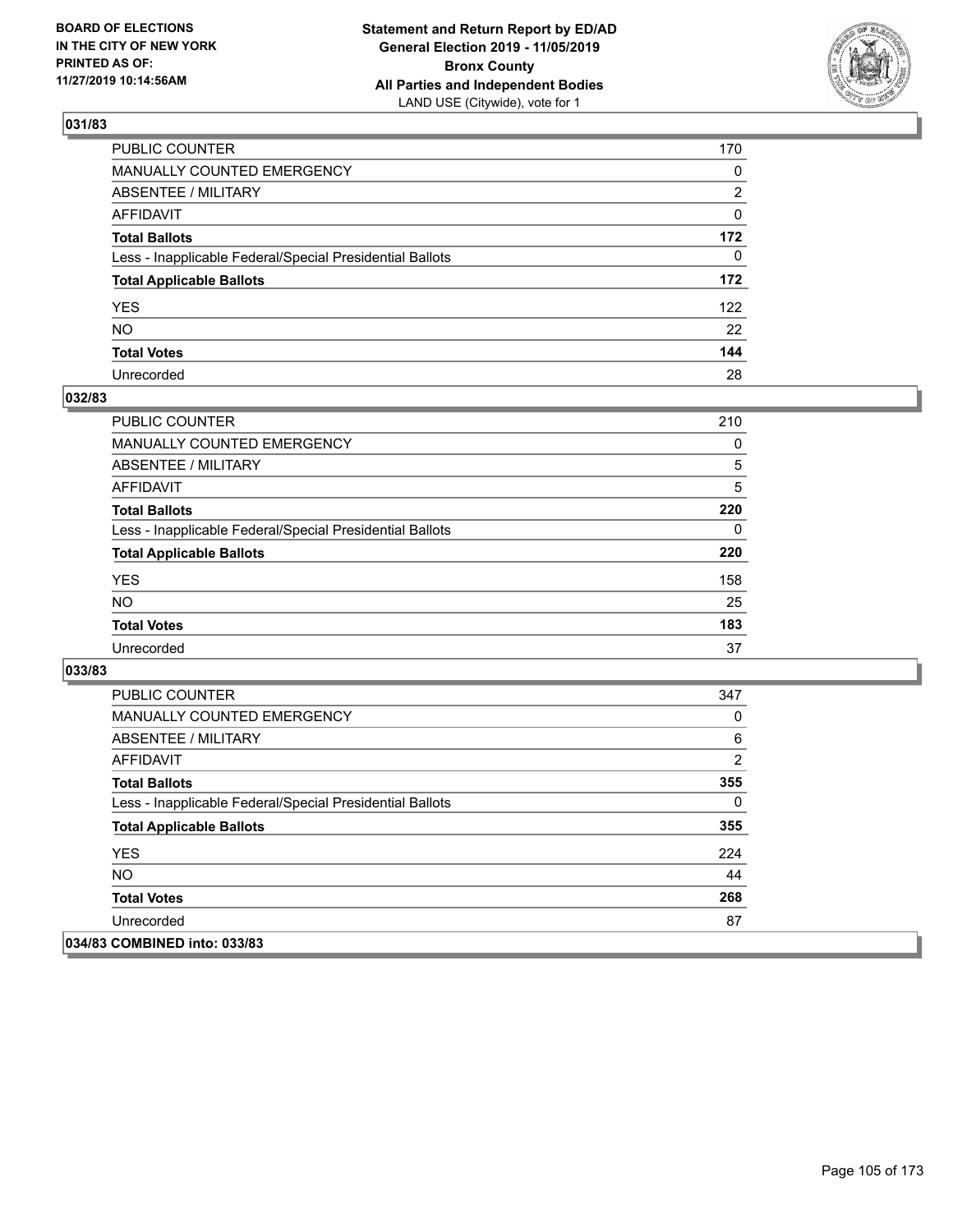

| <b>PUBLIC COUNTER</b>                                    | 163      |
|----------------------------------------------------------|----------|
| MANUALLY COUNTED EMERGENCY                               | 0        |
| ABSENTEE / MILITARY                                      | 2        |
| <b>AFFIDAVIT</b>                                         | 3        |
| <b>Total Ballots</b>                                     | 168      |
| Less - Inapplicable Federal/Special Presidential Ballots | $\Omega$ |
| <b>Total Applicable Ballots</b>                          | 168      |
| <b>YES</b>                                               | 104      |
| <b>NO</b>                                                | 18       |
| <b>Total Votes</b>                                       | 122      |
| Unrecorded                                               | 46       |

# **036/83 COMBINED into: 035/83**

#### **037/83 COMBINED into: 032/83**

# **038/83**

| <b>PUBLIC COUNTER</b>                                    | 106 |
|----------------------------------------------------------|-----|
| <b>MANUALLY COUNTED EMERGENCY</b>                        | 0   |
| ABSENTEE / MILITARY                                      |     |
| AFFIDAVIT                                                |     |
| <b>Total Ballots</b>                                     | 114 |
| Less - Inapplicable Federal/Special Presidential Ballots | 0   |
| <b>Total Applicable Ballots</b>                          | 114 |
| <b>YES</b>                                               | 73  |
| NO.                                                      | 17  |
| <b>Total Votes</b>                                       | 90  |
| Unrecorded                                               | 24  |

### **039/83**

| <b>PUBLIC COUNTER</b>                                    | 236            |
|----------------------------------------------------------|----------------|
| <b>MANUALLY COUNTED EMERGENCY</b>                        | 0              |
| ABSENTEE / MILITARY                                      | 4              |
| <b>AFFIDAVIT</b>                                         | $\overline{2}$ |
| <b>Total Ballots</b>                                     | 242            |
| Less - Inapplicable Federal/Special Presidential Ballots | 0              |
| <b>Total Applicable Ballots</b>                          | 242            |
| <b>YES</b>                                               | 153            |
| NO.                                                      | 25             |
| <b>Total Votes</b>                                       | 178            |
| Unrecorded                                               | 64             |
| 040/83 COMBINED into: 039/83                             |                |

**041/83 COMBINED into: 016/83**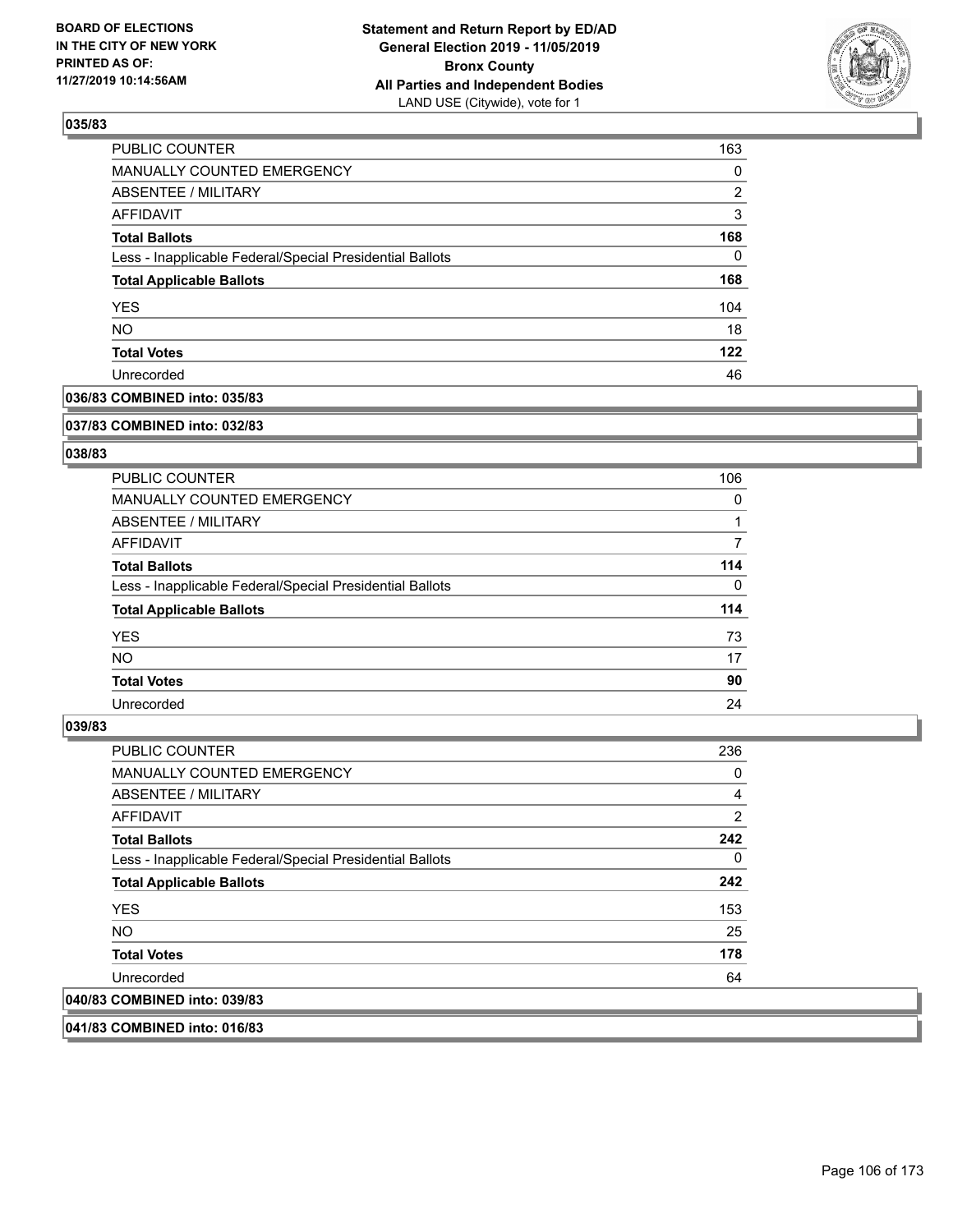

| PUBLIC COUNTER                                           | 201      |
|----------------------------------------------------------|----------|
| MANUALLY COUNTED EMERGENCY                               | 0        |
| <b>ABSENTEE / MILITARY</b>                               | 3        |
| <b>AFFIDAVIT</b>                                         | 0        |
| <b>Total Ballots</b>                                     | 204      |
| Less - Inapplicable Federal/Special Presidential Ballots | $\Omega$ |
| <b>Total Applicable Ballots</b>                          | 204      |
| <b>YES</b>                                               | 130      |
| <b>NO</b>                                                | 14       |
| <b>Total Votes</b>                                       | 144      |
| Unrecorded                                               | 60       |

### **043/83 COMBINED into: 042/83**

### **044/83**

| PUBLIC COUNTER                                           | 218      |
|----------------------------------------------------------|----------|
| <b>MANUALLY COUNTED EMERGENCY</b>                        | $\Omega$ |
| ABSENTEE / MILITARY                                      | 4        |
| AFFIDAVIT                                                | 4        |
| <b>Total Ballots</b>                                     | 226      |
| Less - Inapplicable Federal/Special Presidential Ballots | $\Omega$ |
| <b>Total Applicable Ballots</b>                          | 226      |
| <b>YES</b>                                               | 145      |
| <b>NO</b>                                                | 14       |
| <b>Total Votes</b>                                       | 159      |
| Unrecorded                                               | 67       |
|                                                          |          |

| <b>PUBLIC COUNTER</b>                                    | 245      |
|----------------------------------------------------------|----------|
| MANUALLY COUNTED EMERGENCY                               | $\Omega$ |
| ABSENTEE / MILITARY                                      | 10       |
| AFFIDAVIT                                                | 8        |
| <b>Total Ballots</b>                                     | 263      |
| Less - Inapplicable Federal/Special Presidential Ballots | $\Omega$ |
| <b>Total Applicable Ballots</b>                          | 263      |
| <b>YES</b>                                               | 137      |
| <b>NO</b>                                                | 23       |
| <b>Total Votes</b>                                       | 160      |
| Unrecorded                                               | 103      |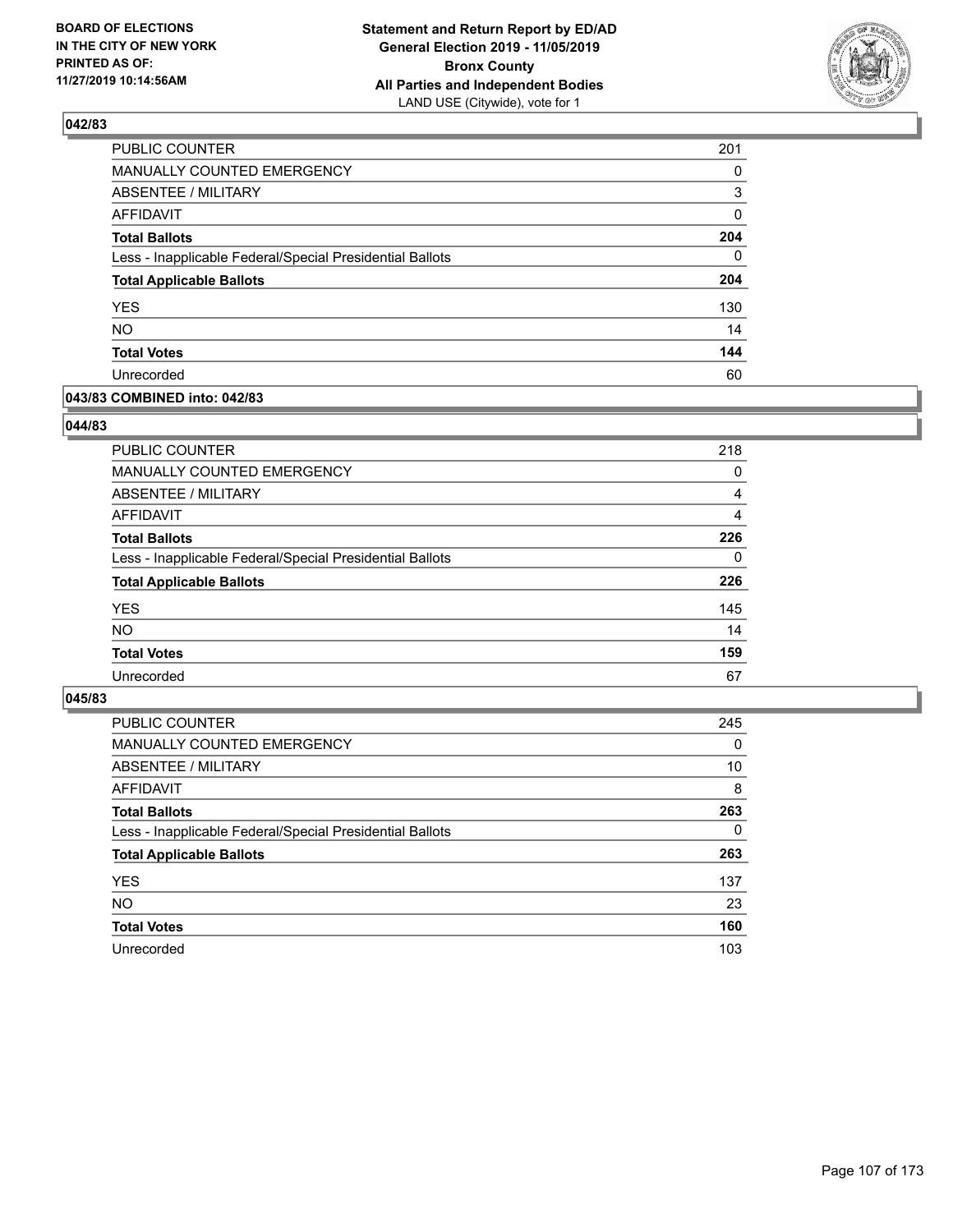

| PUBLIC COUNTER                                           | 162              |
|----------------------------------------------------------|------------------|
| MANUALLY COUNTED EMERGENCY                               | $\mathbf{0}$     |
| ABSENTEE / MILITARY                                      | $\overline{7}$   |
| AFFIDAVIT                                                | 0                |
| Total Ballots                                            | 169              |
| Less - Inapplicable Federal/Special Presidential Ballots | $\mathbf{0}$     |
| <b>Total Applicable Ballots</b>                          | 169              |
| YES                                                      | 84               |
| NO.                                                      | 18               |
| <b>Total Votes</b>                                       | 102 <sub>2</sub> |
| Unrecorded                                               | 67               |

### **047/83**

| PUBLIC COUNTER                                           | 179            |
|----------------------------------------------------------|----------------|
| <b>MANUALLY COUNTED EMERGENCY</b>                        | 0              |
| ABSENTEE / MILITARY                                      | 9              |
| AFFIDAVIT                                                | $\overline{2}$ |
| <b>Total Ballots</b>                                     | 190            |
| Less - Inapplicable Federal/Special Presidential Ballots | 0              |
| <b>Total Applicable Ballots</b>                          | 190            |
| <b>YES</b>                                               | 105            |
| NO.                                                      | 15             |
| <b>Total Votes</b>                                       | 120            |
| Unrecorded                                               | 70             |
|                                                          |                |

**048/83 COMBINED into: 047/83**

#### **049/83 COMBINED into: 045/83**

| PUBLIC COUNTER                                           | 224            |
|----------------------------------------------------------|----------------|
| <b>MANUALLY COUNTED EMERGENCY</b>                        | 0              |
| ABSENTEE / MILITARY                                      | $\overline{2}$ |
| <b>AFFIDAVIT</b>                                         |                |
| <b>Total Ballots</b>                                     | 227            |
| Less - Inapplicable Federal/Special Presidential Ballots | 0              |
| <b>Total Applicable Ballots</b>                          | 227            |
| <b>YES</b>                                               | 136            |
| <b>NO</b>                                                | 17             |
| <b>Total Votes</b>                                       | 153            |
| Unrecorded                                               | 74             |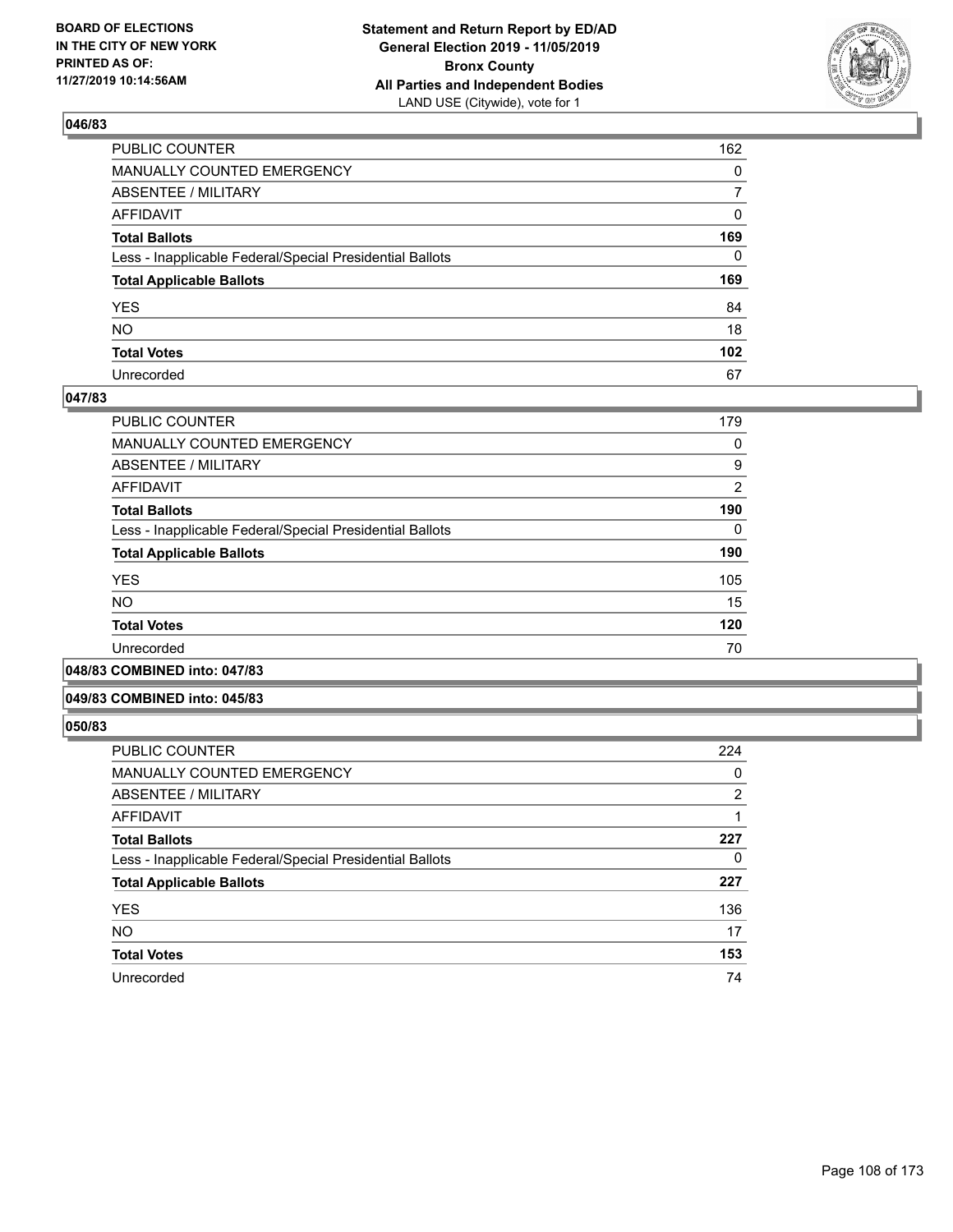

| PUBLIC COUNTER                                           | 131 |
|----------------------------------------------------------|-----|
| MANUALLY COUNTED EMERGENCY                               | 0   |
| <b>ABSENTEE / MILITARY</b>                               |     |
| <b>AFFIDAVIT</b>                                         |     |
| <b>Total Ballots</b>                                     | 133 |
| Less - Inapplicable Federal/Special Presidential Ballots | 0   |
| <b>Total Applicable Ballots</b>                          | 133 |
| <b>YES</b>                                               | 73  |
| <b>NO</b>                                                | 20  |
| <b>Total Votes</b>                                       | 93  |
| Unrecorded                                               | 40  |

# **052/83 COMBINED into: 050/83**

#### **053/83 COMBINED into: 044/83**

## **054/83 COMBINED into: 019/81**

### **055/83**

| <b>PUBLIC COUNTER</b>                                    | 210 |
|----------------------------------------------------------|-----|
| <b>MANUALLY COUNTED EMERGENCY</b>                        | 0   |
| ABSENTEE / MILITARY                                      | 10  |
| <b>AFFIDAVIT</b>                                         | 3   |
| <b>Total Ballots</b>                                     | 223 |
| Less - Inapplicable Federal/Special Presidential Ballots | 0   |
| <b>Total Applicable Ballots</b>                          | 223 |
| <b>YES</b>                                               | 133 |
| <b>NO</b>                                                | 34  |
| <b>Total Votes</b>                                       | 167 |
| Unrecorded                                               | 56  |
|                                                          |     |

## **056/83 COMBINED into: 055/83**

| <b>PUBLIC COUNTER</b>                                    | 263 |
|----------------------------------------------------------|-----|
| <b>MANUALLY COUNTED EMERGENCY</b>                        | 0   |
| <b>ABSENTEE / MILITARY</b>                               | 10  |
| AFFIDAVIT                                                | 4   |
| <b>Total Ballots</b>                                     | 277 |
| Less - Inapplicable Federal/Special Presidential Ballots | 0   |
| <b>Total Applicable Ballots</b>                          | 277 |
| <b>YES</b>                                               | 179 |
| <b>NO</b>                                                | 35  |
| <b>Total Votes</b>                                       | 214 |
| Unrecorded                                               | 63  |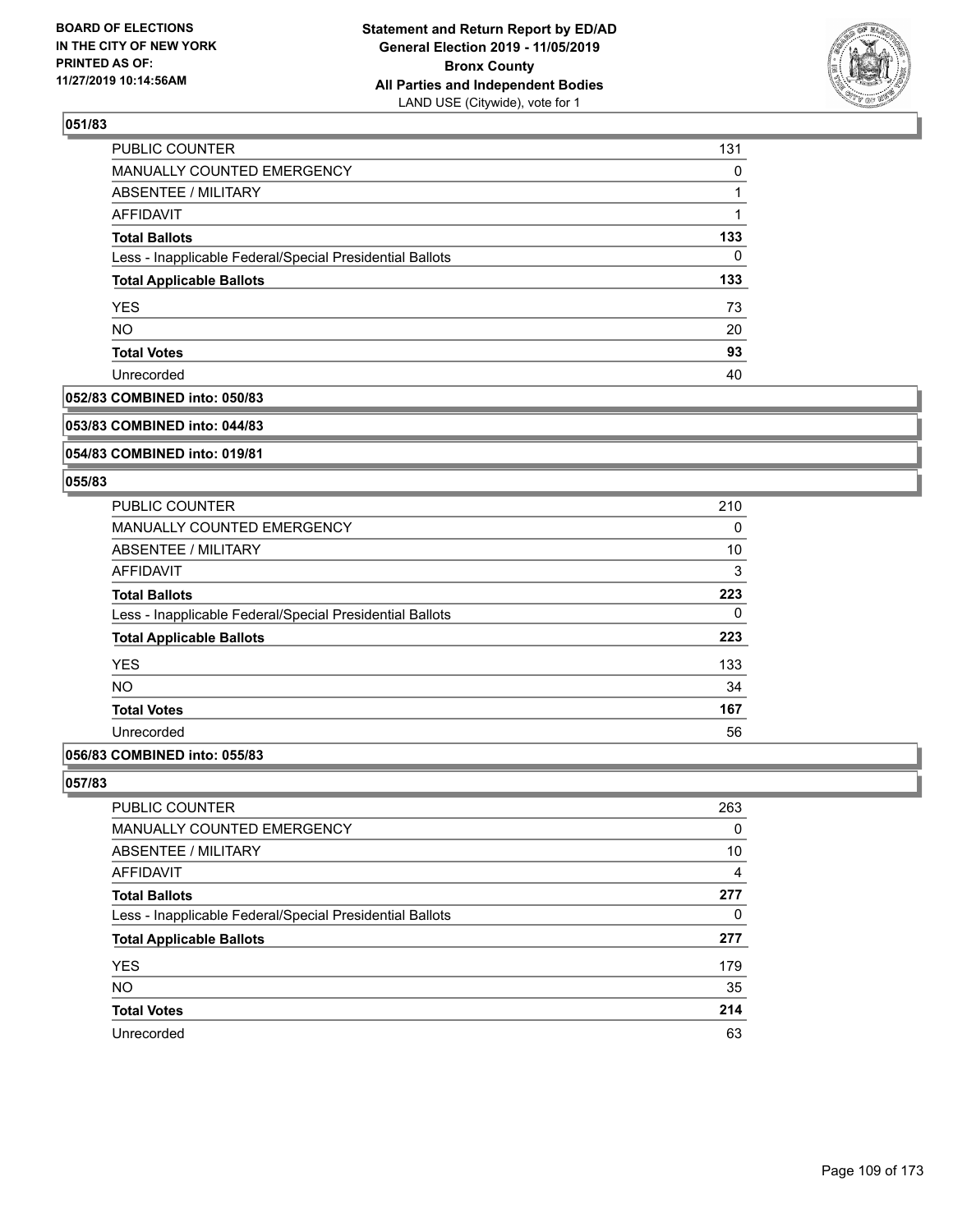

| PUBLIC COUNTER                                           | 173 |
|----------------------------------------------------------|-----|
| MANUALLY COUNTED EMERGENCY                               | 0   |
| ABSENTEE / MILITARY                                      | 3   |
| AFFIDAVIT                                                | 0   |
| Total Ballots                                            | 176 |
| Less - Inapplicable Federal/Special Presidential Ballots | 0   |
| <b>Total Applicable Ballots</b>                          | 176 |
| YES                                                      | 94  |
| NO.                                                      | 19  |
| <b>Total Votes</b>                                       | 113 |
| Unrecorded                                               | 63  |

### **059/83**

| <b>PUBLIC COUNTER</b>                                    | 122      |
|----------------------------------------------------------|----------|
| <b>MANUALLY COUNTED EMERGENCY</b>                        | 0        |
| ABSENTEE / MILITARY                                      | 2        |
| AFFIDAVIT                                                |          |
| <b>Total Ballots</b>                                     | 125      |
| Less - Inapplicable Federal/Special Presidential Ballots | $\Omega$ |
| <b>Total Applicable Ballots</b>                          | 125      |
| <b>YES</b>                                               | 65       |
| <b>NO</b>                                                | 15       |
| <b>Total Votes</b>                                       | 80       |
| Unrecorded                                               | 45       |
|                                                          |          |

**060/83 COMBINED into: 058/83**

### **061/83 COMBINED into: 057/83**

#### **062/83 COMBINED into: 058/83**

| <b>PUBLIC COUNTER</b>                                    | 147   |
|----------------------------------------------------------|-------|
| MANUALLY COUNTED EMERGENCY                               | 0     |
| <b>ABSENTEE / MILITARY</b>                               | 4     |
| AFFIDAVIT                                                | 2     |
| <b>Total Ballots</b>                                     | 153   |
| Less - Inapplicable Federal/Special Presidential Ballots | 0     |
| <b>Total Applicable Ballots</b>                          | 153   |
| <b>YES</b>                                               | 97    |
| <b>NO</b>                                                | 24    |
| <b>Total Votes</b>                                       | $121$ |
| Unrecorded                                               | 32    |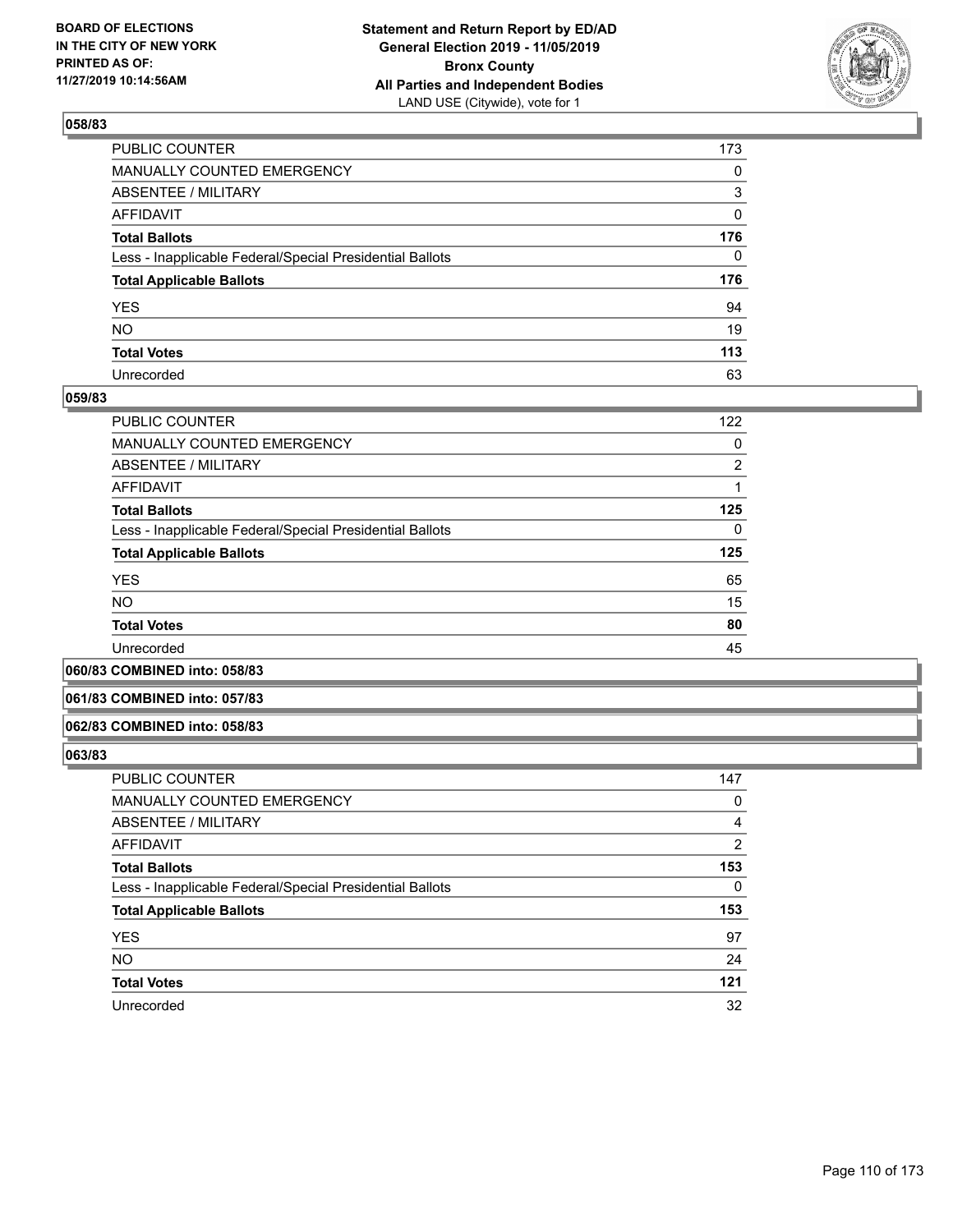

| PUBLIC COUNTER                                           | 240      |
|----------------------------------------------------------|----------|
| MANUALLY COUNTED EMERGENCY                               | 0        |
| ABSENTEE / MILITARY                                      | 10       |
| <b>AFFIDAVIT</b>                                         |          |
| <b>Total Ballots</b>                                     | 251      |
| Less - Inapplicable Federal/Special Presidential Ballots | $\Omega$ |
| <b>Total Applicable Ballots</b>                          | 251      |
| <b>YES</b>                                               | 195      |
| <b>NO</b>                                                | 27       |
| <b>Total Votes</b>                                       | 222      |
| Unrecorded                                               | 29       |

### **065/83 COMBINED into: 063/83**

### **066/83**

| PUBLIC COUNTER                                           | 291 |
|----------------------------------------------------------|-----|
| MANUALLY COUNTED EMERGENCY                               | 0   |
| <b>ABSENTEE / MILITARY</b>                               | 6   |
| AFFIDAVIT                                                | 0   |
| <b>Total Ballots</b>                                     | 297 |
| Less - Inapplicable Federal/Special Presidential Ballots | 0   |
| <b>Total Applicable Ballots</b>                          | 297 |
| <b>YES</b>                                               | 187 |
| <b>NO</b>                                                | 18  |
| <b>Total Votes</b>                                       | 205 |
| Unrecorded                                               | 92  |
|                                                          |     |

| <b>PUBLIC COUNTER</b>                                    | 199 |
|----------------------------------------------------------|-----|
| MANUALLY COUNTED EMERGENCY                               | 0   |
| ABSENTEE / MILITARY                                      | 3   |
| AFFIDAVIT                                                | 3   |
| <b>Total Ballots</b>                                     | 205 |
| Less - Inapplicable Federal/Special Presidential Ballots | 0   |
| <b>Total Applicable Ballots</b>                          | 205 |
| <b>YES</b>                                               | 134 |
| NO.                                                      | 37  |
| <b>Total Votes</b>                                       | 171 |
| Unrecorded                                               | 34  |
| 068/83 COMBINED into: 067/83                             |     |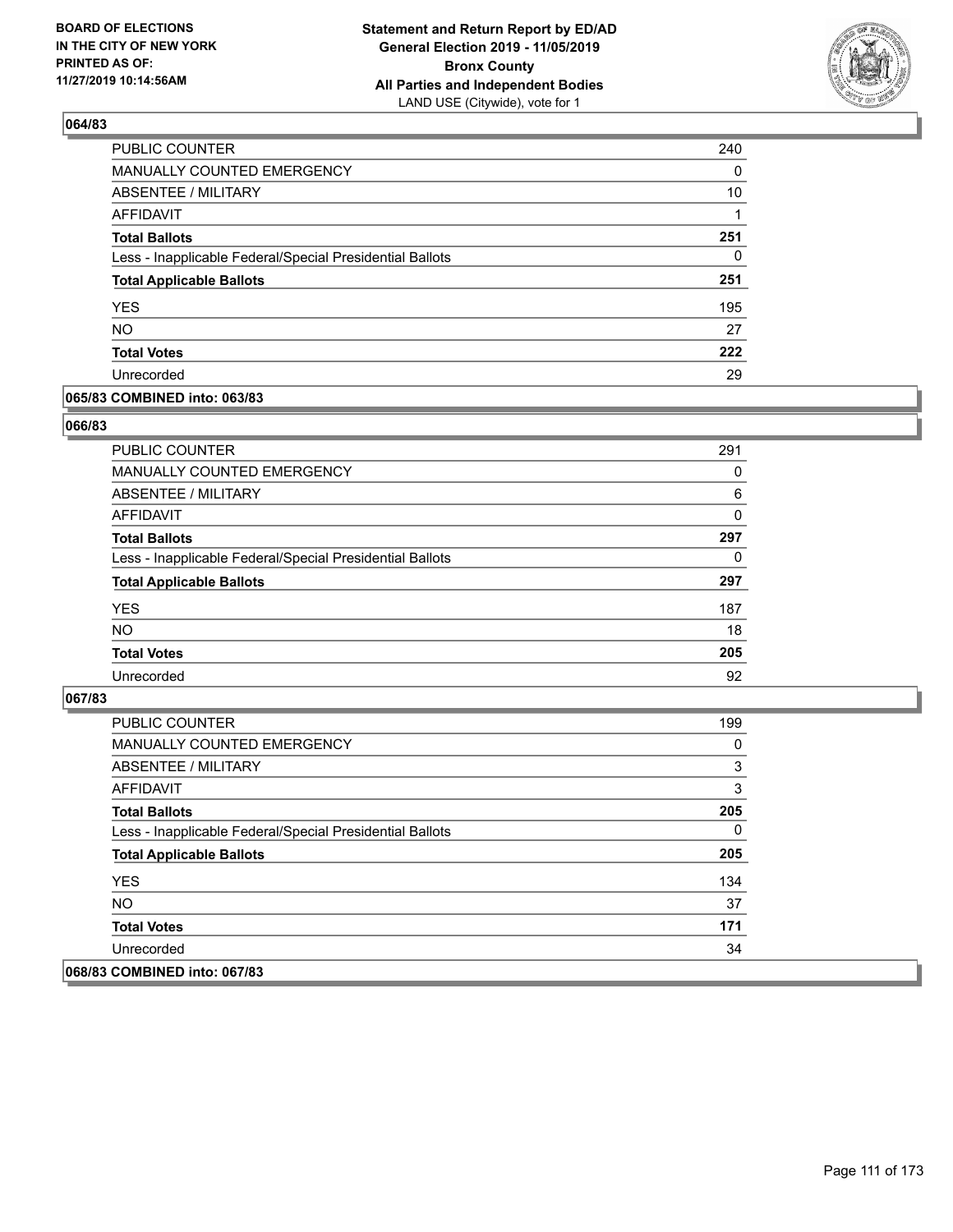

| PUBLIC COUNTER                                           | 235          |
|----------------------------------------------------------|--------------|
| MANUALLY COUNTED EMERGENCY                               | $\mathbf{0}$ |
| ABSENTEE / MILITARY                                      | 2            |
| AFFIDAVIT                                                |              |
| Total Ballots                                            | 238          |
| Less - Inapplicable Federal/Special Presidential Ballots | 0            |
| <b>Total Applicable Ballots</b>                          | 238          |
| YES                                                      | 167          |
| NO.                                                      | 39           |
| <b>Total Votes</b>                                       | 206          |
| Unrecorded                                               | 32           |

## **070/83**

| PUBLIC COUNTER                                           | 175      |
|----------------------------------------------------------|----------|
| <b>MANUALLY COUNTED EMERGENCY</b>                        | 0        |
| ABSENTEE / MILITARY                                      | 5        |
| <b>AFFIDAVIT</b>                                         | 2        |
| <b>Total Ballots</b>                                     | 182      |
| Less - Inapplicable Federal/Special Presidential Ballots | $\Omega$ |
| <b>Total Applicable Ballots</b>                          | 182      |
| <b>YES</b>                                               | 116      |
| <b>NO</b>                                                | 20       |
| <b>Total Votes</b>                                       | 136      |
| Unrecorded                                               | 46       |
|                                                          |          |

## **071/83 COMBINED into: 066/83**

| <b>PUBLIC COUNTER</b>                                    | 220 |
|----------------------------------------------------------|-----|
| <b>MANUALLY COUNTED EMERGENCY</b>                        | 0   |
| ABSENTEE / MILITARY                                      |     |
| AFFIDAVIT                                                |     |
| <b>Total Ballots</b>                                     | 222 |
| Less - Inapplicable Federal/Special Presidential Ballots | 0   |
| <b>Total Applicable Ballots</b>                          | 222 |
| <b>YES</b>                                               | 141 |
| NO.                                                      | 22  |
| <b>Total Votes</b>                                       | 163 |
| Unrecorded                                               | 59  |
| 073/83 COMBINED into: 072/83                             |     |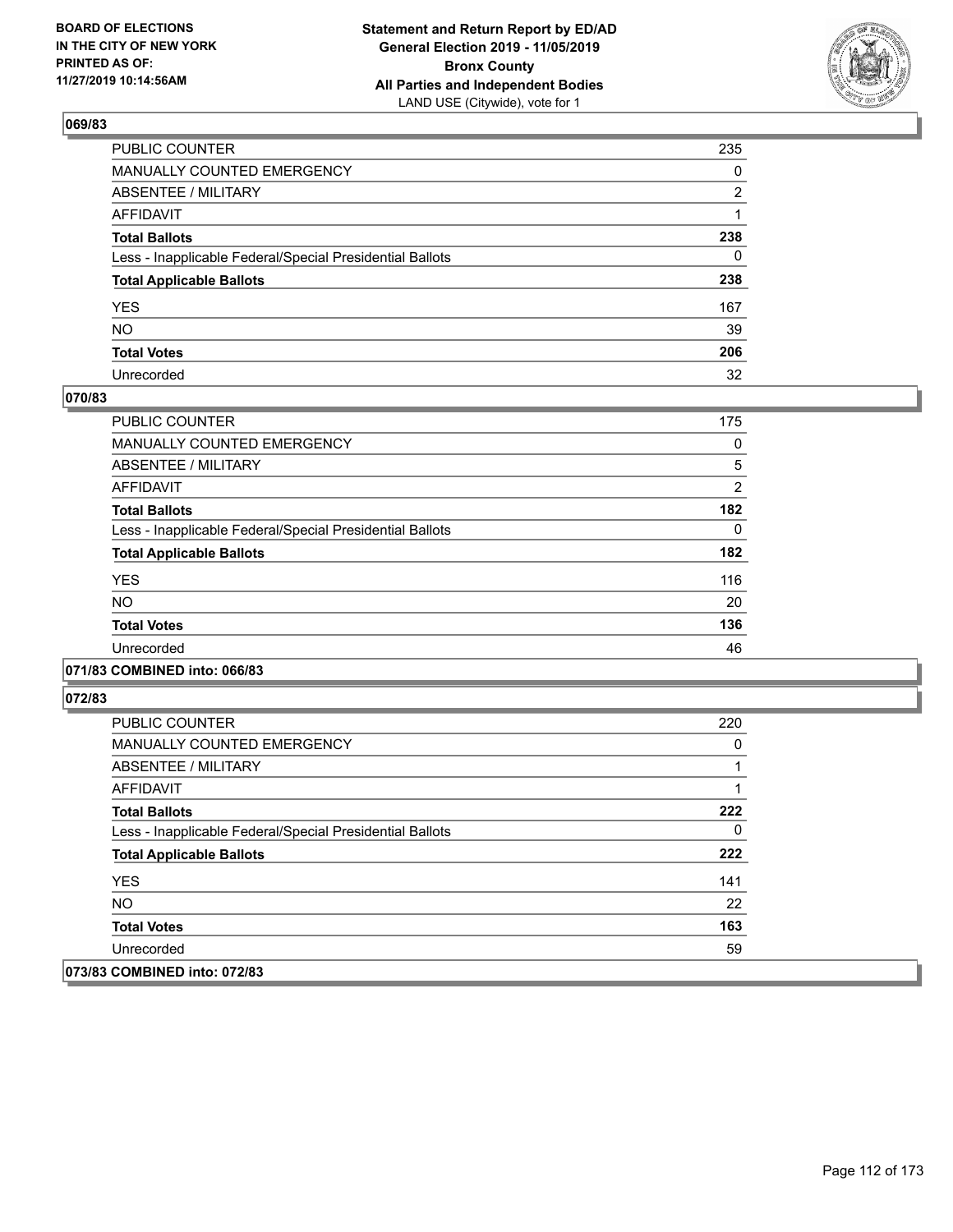

| <b>PUBLIC COUNTER</b>                                    | 293      |
|----------------------------------------------------------|----------|
| <b>MANUALLY COUNTED EMERGENCY</b>                        | 0        |
| <b>ABSENTEE / MILITARY</b>                               | 6        |
| AFFIDAVIT                                                | 5        |
| <b>Total Ballots</b>                                     | 304      |
| Less - Inapplicable Federal/Special Presidential Ballots | $\Omega$ |
| <b>Total Applicable Ballots</b>                          | 304      |
| <b>YES</b>                                               | 195      |
| <b>NO</b>                                                | 30       |
| <b>Total Votes</b>                                       | 225      |
| Unrecorded                                               | 79       |

### **075/83 COMBINED into: 064/83**

#### **076/83 COMBINED into: 074/83**

## **077/83**

| <b>PUBLIC COUNTER</b>                                    | 282      |
|----------------------------------------------------------|----------|
| <b>MANUALLY COUNTED EMERGENCY</b>                        | 0        |
| ABSENTEE / MILITARY                                      | 9        |
| AFFIDAVIT                                                | 3        |
| <b>Total Ballots</b>                                     | 294      |
| Less - Inapplicable Federal/Special Presidential Ballots | $\Omega$ |
| <b>Total Applicable Ballots</b>                          | 294      |
| <b>YES</b>                                               | 182      |
| NO.                                                      | 26       |
| <b>Total Votes</b>                                       | 208      |
| Unrecorded                                               | 86       |

| PUBLIC COUNTER                                           | 197 |
|----------------------------------------------------------|-----|
| <b>MANUALLY COUNTED EMERGENCY</b>                        | 0   |
| ABSENTEE / MILITARY                                      | 6   |
| AFFIDAVIT                                                | 4   |
| <b>Total Ballots</b>                                     | 207 |
| Less - Inapplicable Federal/Special Presidential Ballots | 0   |
| <b>Total Applicable Ballots</b>                          | 207 |
| <b>YES</b>                                               | 146 |
| <b>NO</b>                                                | 25  |
| <b>Total Votes</b>                                       | 171 |
| Unrecorded                                               | 36  |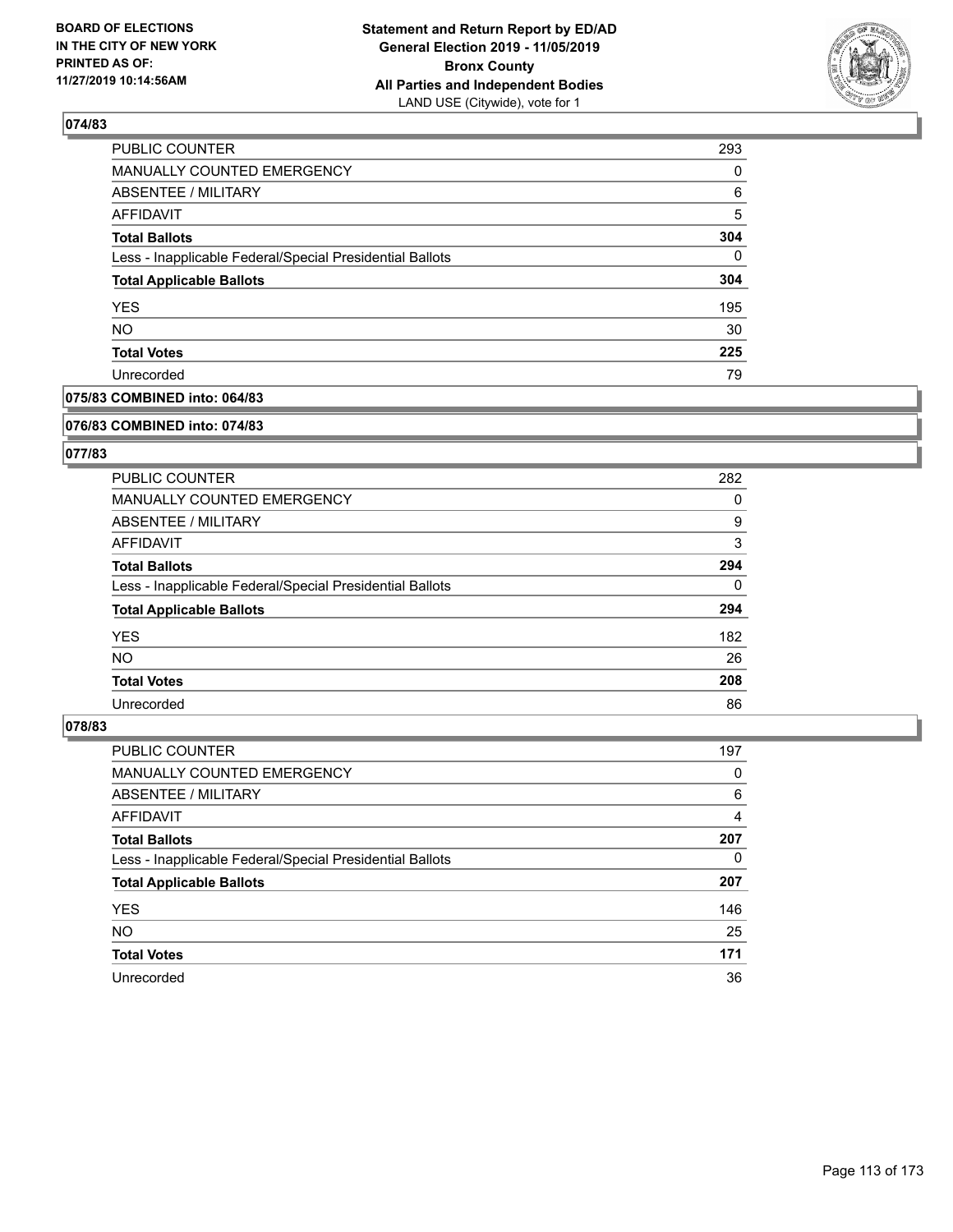

| PUBLIC COUNTER                                           | 160 |
|----------------------------------------------------------|-----|
| <b>MANUALLY COUNTED EMERGENCY</b>                        | 0   |
| ABSENTEE / MILITARY                                      | 3   |
| AFFIDAVIT                                                | 0   |
| <b>Total Ballots</b>                                     | 163 |
| Less - Inapplicable Federal/Special Presidential Ballots | 0   |
| <b>Total Applicable Ballots</b>                          | 163 |
| <b>YES</b>                                               | 109 |
| <b>NO</b>                                                | 12  |
| <b>Total Votes</b>                                       | 121 |
| Unrecorded                                               | 42  |

## **080/83 COMBINED into: 078/83**

#### **081/83 COMBINED into: 077/83**

### **082/83**

| PUBLIC COUNTER                                           | 222            |
|----------------------------------------------------------|----------------|
| <b>MANUALLY COUNTED EMERGENCY</b>                        | 0              |
| ABSENTEE / MILITARY                                      | 4              |
| <b>AFFIDAVIT</b>                                         | $\overline{2}$ |
| <b>Total Ballots</b>                                     | 228            |
| Less - Inapplicable Federal/Special Presidential Ballots | 0              |
| <b>Total Applicable Ballots</b>                          | 228            |
| <b>YES</b>                                               | 144            |
| <b>NO</b>                                                | 20             |
| <b>Total Votes</b>                                       | 164            |
| Unrecorded                                               | 64             |

### **083/83 COMBINED into: 082/83**

**084/83** 

 $|085/83$ 

| PUBLIC COUNTER                                           | 28 |
|----------------------------------------------------------|----|
| MANUALLY COUNTED EMERGENCY                               | 0  |
| <b>ABSENTEE / MILITARY</b>                               | 0  |
| AFFIDAVIT                                                | 0  |
| <b>Total Ballots</b>                                     | 28 |
| Less - Inapplicable Federal/Special Presidential Ballots | 0  |
| <b>Total Applicable Ballots</b>                          | 28 |
| <b>YES</b>                                               | 22 |
| NO.                                                      |    |
| <b>Total Votes</b>                                       | 23 |
| Unrecorded                                               | 5  |
| <b>COMBINED into: 025/83</b>                             |    |

**086/83 COMBINED into: 025/83**

**087/83 COMBINED into: 067/83**

**088/83 COMBINED into: 067/83**

**089/83 COMBINED into: 028/83**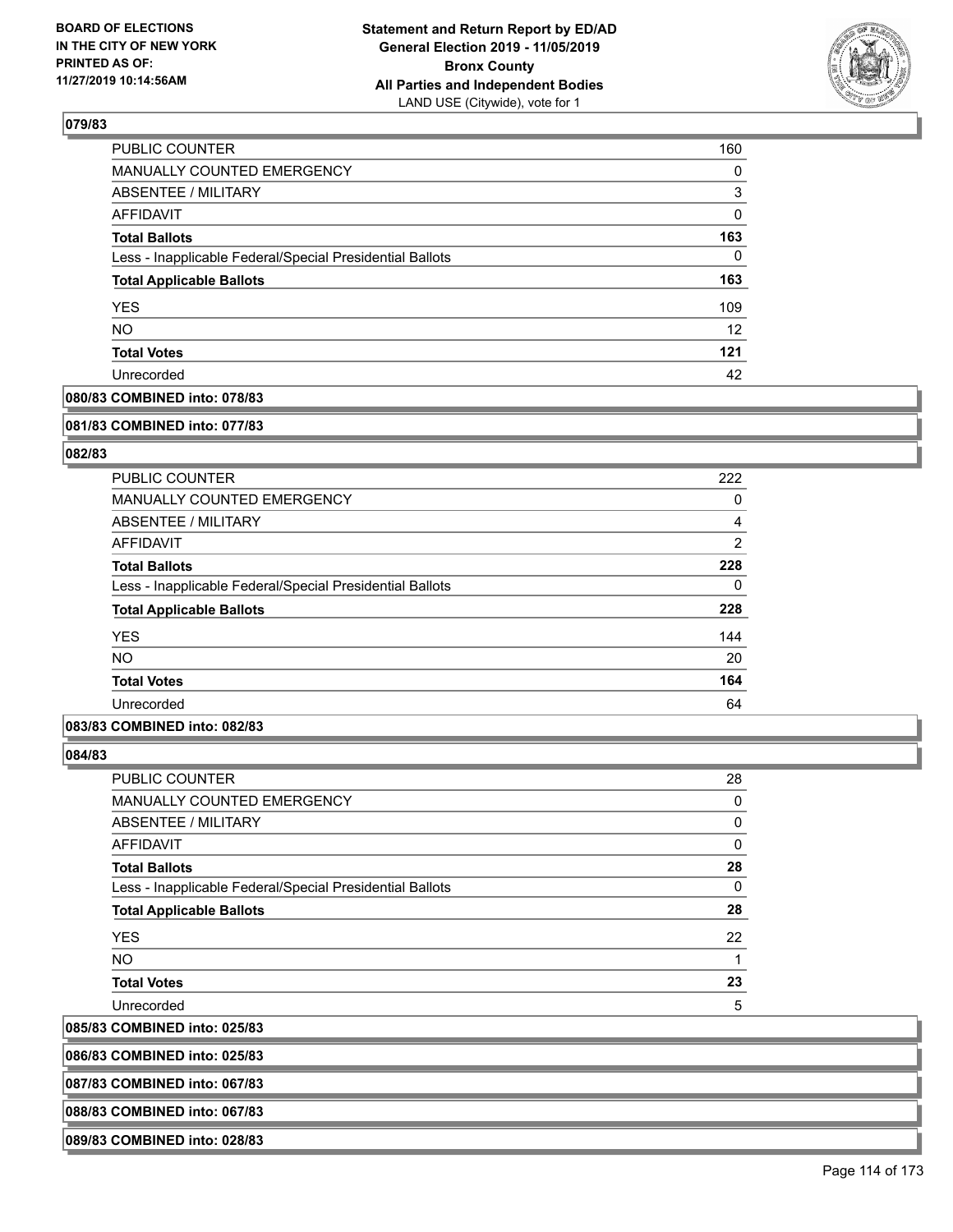

| PUBLIC COUNTER                                           | 73           |
|----------------------------------------------------------|--------------|
| MANUALLY COUNTED EMERGENCY                               | $\mathbf{0}$ |
| ABSENTEE / MILITARY                                      |              |
| AFFIDAVIT                                                | 2            |
| Total Ballots                                            | 76           |
| Less - Inapplicable Federal/Special Presidential Ballots | 0            |
| <b>Total Applicable Ballots</b>                          | 76           |
| YES                                                      | 56           |
| NO.                                                      | 9            |
| <b>Total Votes</b>                                       | 65           |
| Unrecorded                                               | 11           |

## **002/84**

| <b>PUBLIC COUNTER</b>                                    | 198      |
|----------------------------------------------------------|----------|
| MANUALLY COUNTED EMERGENCY                               | 0        |
| ABSENTEE / MILITARY                                      | 2        |
| AFFIDAVIT                                                | 0        |
| <b>Total Ballots</b>                                     | 200      |
| Less - Inapplicable Federal/Special Presidential Ballots | $\Omega$ |
| <b>Total Applicable Ballots</b>                          | 200      |
| <b>YES</b>                                               | 143      |
| <b>NO</b>                                                | 6        |
| <b>Total Votes</b>                                       | 149      |
| Unrecorded                                               | 51       |

| <b>PUBLIC COUNTER</b>                                    | 96       |
|----------------------------------------------------------|----------|
| <b>MANUALLY COUNTED EMERGENCY</b>                        | $\Omega$ |
| ABSENTEE / MILITARY                                      |          |
| AFFIDAVIT                                                | 0        |
| <b>Total Ballots</b>                                     | 97       |
| Less - Inapplicable Federal/Special Presidential Ballots | 0        |
| <b>Total Applicable Ballots</b>                          | 97       |
| <b>YES</b>                                               | 63       |
| NO.                                                      | 9        |
| <b>Total Votes</b>                                       | 72       |
| Unrecorded                                               | 25       |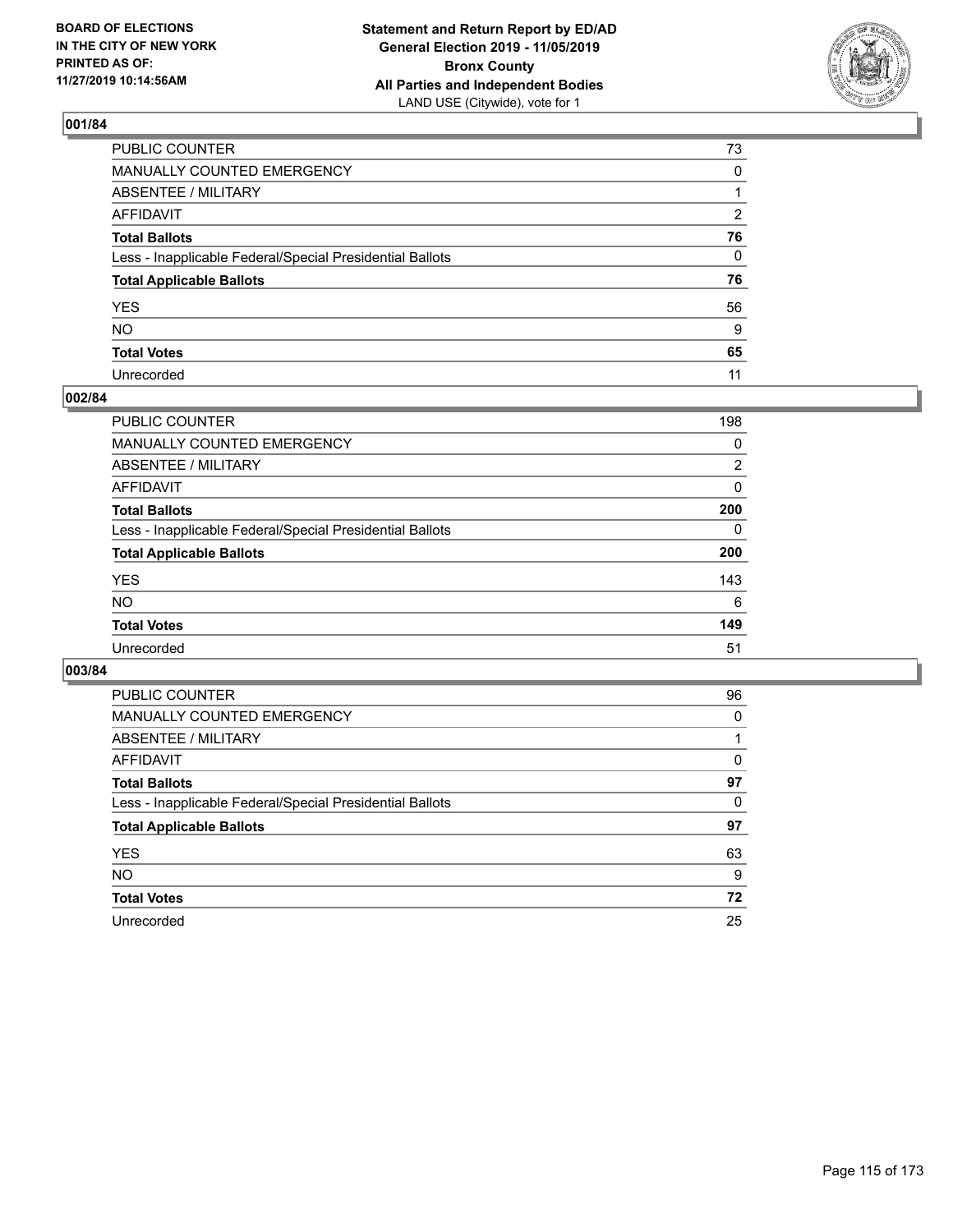

| PUBLIC COUNTER                                           | 173      |
|----------------------------------------------------------|----------|
| MANUALLY COUNTED EMERGENCY                               | 0        |
| ABSENTEE / MILITARY                                      | 0        |
| AFFIDAVIT                                                |          |
| <b>Total Ballots</b>                                     | 174      |
| Less - Inapplicable Federal/Special Presidential Ballots | $\Omega$ |
| <b>Total Applicable Ballots</b>                          | 174      |
| <b>YES</b>                                               | 114      |
| <b>NO</b>                                                | 20       |
| <b>Total Votes</b>                                       | 134      |
| Unrecorded                                               | 40       |

### **005/84 COMBINED into: 004/84**

#### **006/84**

| PUBLIC COUNTER                                           | 219      |
|----------------------------------------------------------|----------|
| <b>MANUALLY COUNTED EMERGENCY</b>                        | $\Omega$ |
| ABSENTEE / MILITARY                                      |          |
| AFFIDAVIT                                                | $\Omega$ |
| <b>Total Ballots</b>                                     | 220      |
| Less - Inapplicable Federal/Special Presidential Ballots | 0        |
| <b>Total Applicable Ballots</b>                          | 220      |
| <b>YES</b>                                               | 132      |
| <b>NO</b>                                                | 16       |
| <b>Total Votes</b>                                       | 148      |
| Unrecorded                                               | 72       |
|                                                          |          |

## **007/84**

| <b>PUBLIC COUNTER</b>                                    | 118      |
|----------------------------------------------------------|----------|
| <b>MANUALLY COUNTED EMERGENCY</b>                        | 0        |
| ABSENTEE / MILITARY                                      | 3        |
| AFFIDAVIT                                                |          |
| <b>Total Ballots</b>                                     | 122      |
| Less - Inapplicable Federal/Special Presidential Ballots | $\Omega$ |
| <b>Total Applicable Ballots</b>                          | 122      |
| <b>YES</b>                                               | 76       |
| NO.                                                      | 6        |
| <b>Total Votes</b>                                       | 82       |
| Unrecorded                                               | 40       |
| 008/84 COMBINED into: 048/77                             |          |

**009/84 COMBINED into: 061/77**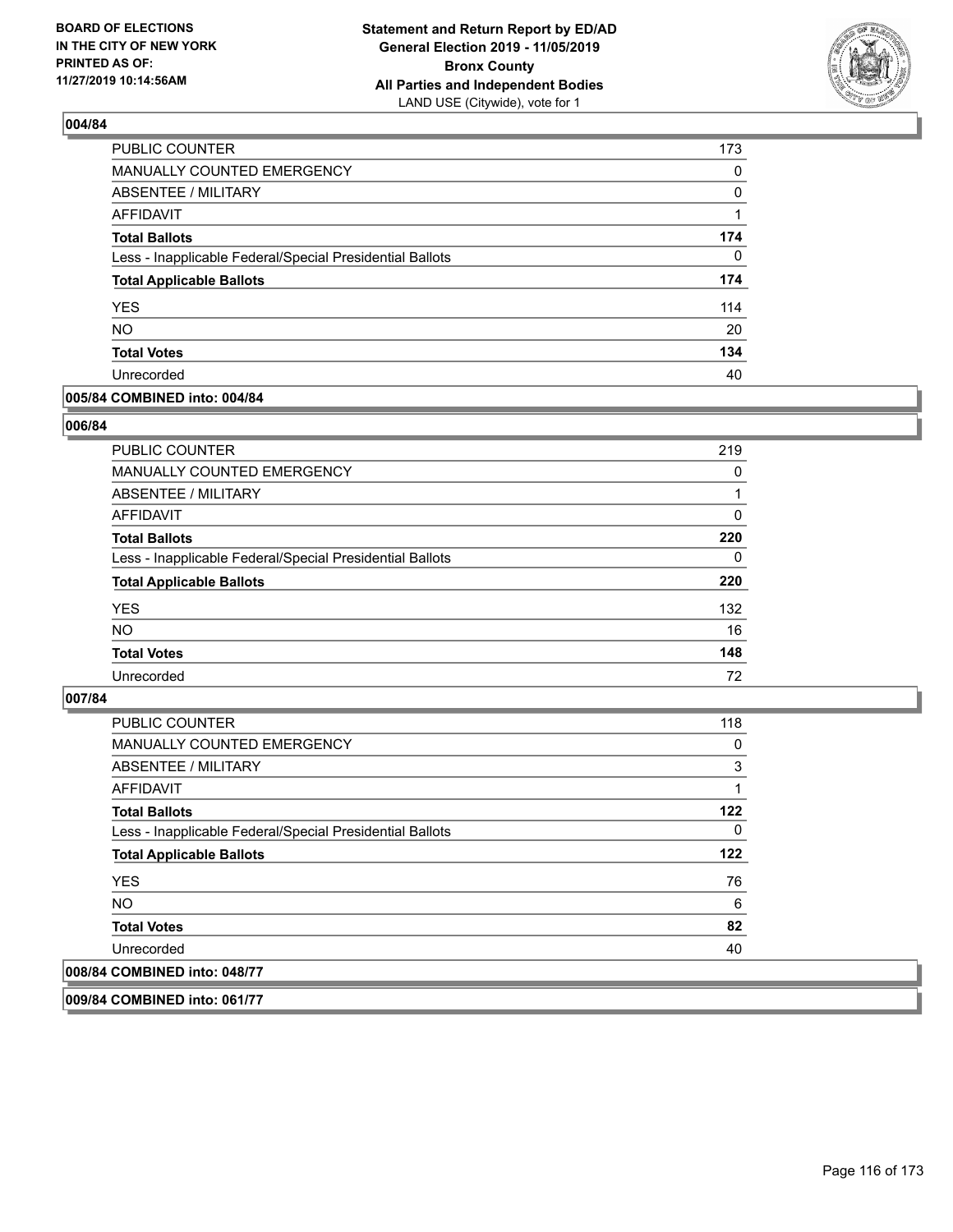

| PUBLIC COUNTER                                           | 242          |
|----------------------------------------------------------|--------------|
| MANUALLY COUNTED EMERGENCY                               | $\Omega$     |
| ABSENTEE / MILITARY                                      | 6            |
| AFFIDAVIT                                                | 2            |
| Total Ballots                                            | 250          |
| Less - Inapplicable Federal/Special Presidential Ballots | $\mathbf{0}$ |
| <b>Total Applicable Ballots</b>                          | 250          |
| YES                                                      | 176          |
| NO.                                                      | 18           |
| <b>Total Votes</b>                                       | 194          |
| Unrecorded                                               | 56           |

## **011/84**

| PUBLIC COUNTER                                           | 164 |
|----------------------------------------------------------|-----|
| <b>MANUALLY COUNTED EMERGENCY</b>                        | 0   |
| ABSENTEE / MILITARY                                      | 3   |
| <b>AFFIDAVIT</b>                                         |     |
| <b>Total Ballots</b>                                     | 168 |
| Less - Inapplicable Federal/Special Presidential Ballots | 0   |
| <b>Total Applicable Ballots</b>                          | 168 |
| <b>YES</b>                                               | 110 |
| <b>NO</b>                                                | 28  |
| <b>Total Votes</b>                                       | 138 |
| Unrecorded                                               | 30  |

**012/84 COMBINED into: 005/77**

| <b>PUBLIC COUNTER</b>                                    | 83  |
|----------------------------------------------------------|-----|
| <b>MANUALLY COUNTED EMERGENCY</b>                        | 0   |
| ABSENTEE / MILITARY                                      | 35  |
| AFFIDAVIT                                                | 0   |
| <b>Total Ballots</b>                                     | 118 |
| Less - Inapplicable Federal/Special Presidential Ballots | 0   |
| <b>Total Applicable Ballots</b>                          | 118 |
| <b>YES</b>                                               | 75  |
| NO.                                                      | 16  |
| <b>Total Votes</b>                                       | 91  |
| Unrecorded                                               | 27  |
| 014/84 COMBINED into: 010/84                             |     |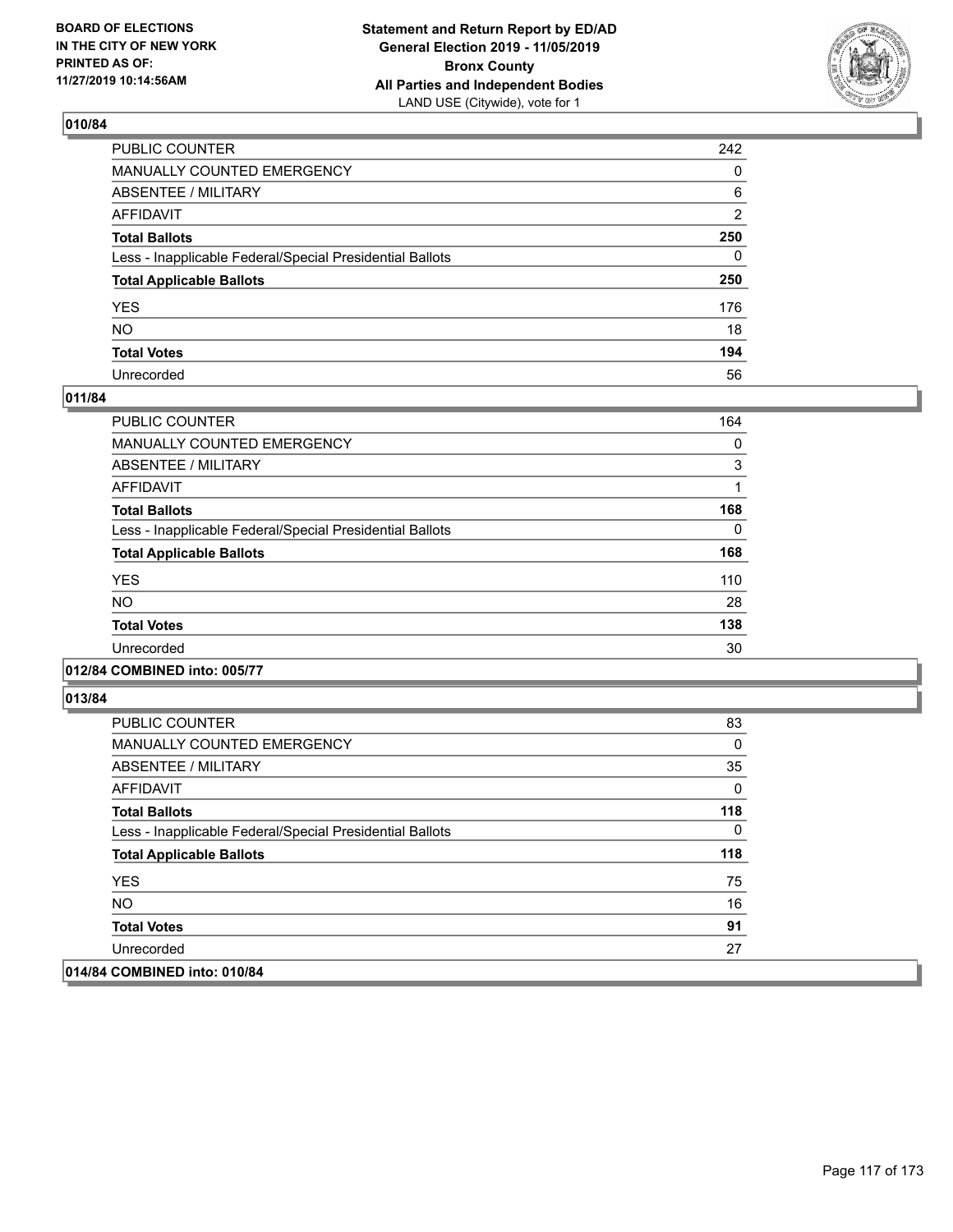

| <b>PUBLIC COUNTER</b>                                    | 257           |
|----------------------------------------------------------|---------------|
| <b>MANUALLY COUNTED EMERGENCY</b>                        | 0             |
| <b>ABSENTEE / MILITARY</b>                               | 5             |
| AFFIDAVIT                                                | $\mathcal{P}$ |
| <b>Total Ballots</b>                                     | 264           |
| Less - Inapplicable Federal/Special Presidential Ballots | 0             |
| <b>Total Applicable Ballots</b>                          | 264           |
| <b>YES</b>                                               | 157           |
| <b>NO</b>                                                | 27            |
| <b>Total Votes</b>                                       | 184           |
| Unrecorded                                               | 80            |

## **016/84 COMBINED into: 066/77**

#### **017/84 COMBINED into: 066/77**

## **018/84**

| <b>PUBLIC COUNTER</b>                                    | 155            |
|----------------------------------------------------------|----------------|
| <b>MANUALLY COUNTED EMERGENCY</b>                        | 0              |
| ABSENTEE / MILITARY                                      | $\overline{2}$ |
| AFFIDAVIT                                                | 4              |
| <b>Total Ballots</b>                                     | 161            |
| Less - Inapplicable Federal/Special Presidential Ballots | $\Omega$       |
| <b>Total Applicable Ballots</b>                          | 161            |
| <b>YES</b>                                               | 89             |
| NO.                                                      | 12             |
| <b>Total Votes</b>                                       | 101            |
| Unrecorded                                               | 60             |

#### **019/84**

| <b>PUBLIC COUNTER</b>                                    | 243      |
|----------------------------------------------------------|----------|
| <b>MANUALLY COUNTED EMERGENCY</b>                        | 0        |
| <b>ABSENTEE / MILITARY</b>                               | 6        |
| <b>AFFIDAVIT</b>                                         | 5        |
| <b>Total Ballots</b>                                     | 254      |
| Less - Inapplicable Federal/Special Presidential Ballots | $\Omega$ |
| <b>Total Applicable Ballots</b>                          | 254      |
| <b>YES</b>                                               | 157      |
| <b>NO</b>                                                | 21       |
| <b>Total Votes</b>                                       | 178      |
| Unrecorded                                               | 76       |
| 020/84 COMBINED into: 019/84                             |          |
|                                                          |          |

**021/84 COMBINED into: 023/84**

**022/84 COMBINED into: 064/84**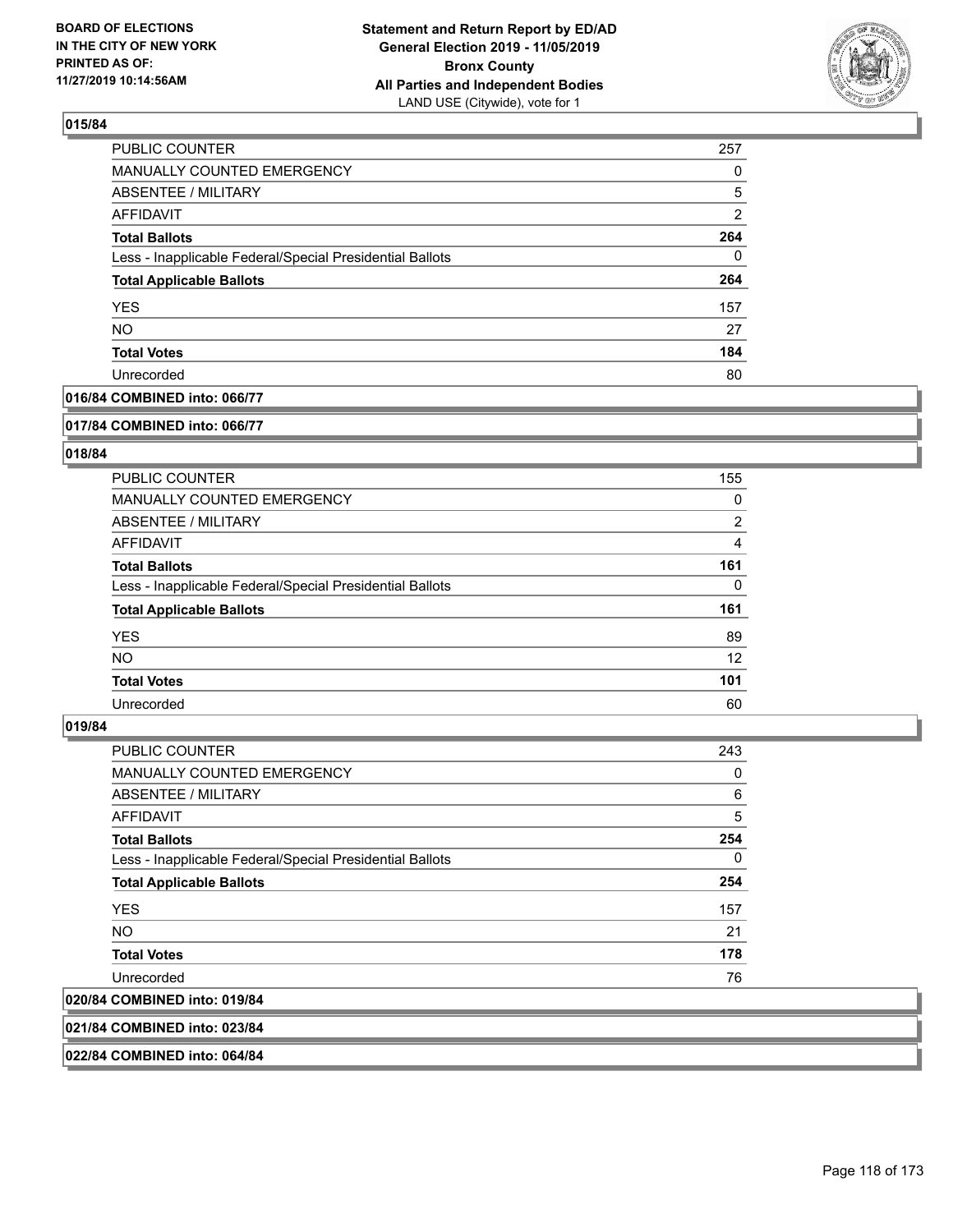

| PUBLIC COUNTER                                           | 196          |
|----------------------------------------------------------|--------------|
| MANUALLY COUNTED EMERGENCY                               | $\mathbf{0}$ |
| ABSENTEE / MILITARY                                      |              |
| AFFIDAVIT                                                | 4            |
| Total Ballots                                            | 201          |
| Less - Inapplicable Federal/Special Presidential Ballots | $\mathbf{0}$ |
| <b>Total Applicable Ballots</b>                          | 201          |
| YES                                                      | 104          |
| NO.                                                      | 18           |
| <b>Total Votes</b>                                       | 122          |
| Unrecorded                                               | 79           |

### **024/84**

| PUBLIC COUNTER                                           | 212            |
|----------------------------------------------------------|----------------|
| <b>MANUALLY COUNTED EMERGENCY</b>                        | 0              |
| ABSENTEE / MILITARY                                      | $\overline{2}$ |
| AFFIDAVIT                                                | $\overline{2}$ |
| <b>Total Ballots</b>                                     | 216            |
| Less - Inapplicable Federal/Special Presidential Ballots | 0              |
| <b>Total Applicable Ballots</b>                          | 216            |
| <b>YES</b>                                               | 127            |
| NO.                                                      | 25             |
| <b>Total Votes</b>                                       | 152            |
| Unrecorded                                               | 64             |
|                                                          |                |

**025/84 COMBINED into: 024/84**

### **026/84 COMBINED into: 023/84**

**027/84** 

| <b>PUBLIC COUNTER</b>                                    | 199      |
|----------------------------------------------------------|----------|
| <b>MANUALLY COUNTED EMERGENCY</b>                        | 0        |
| ABSENTEE / MILITARY                                      | 2        |
| AFFIDAVIT                                                | $\Omega$ |
| <b>Total Ballots</b>                                     | 201      |
| Less - Inapplicable Federal/Special Presidential Ballots | 0        |
| <b>Total Applicable Ballots</b>                          | 201      |
| <b>YES</b>                                               | 116      |
| NO.                                                      | 14       |
| <b>Total Votes</b>                                       | 130      |
| Unrecorded                                               | 71       |
| 028/84 COMBINED into: 027/84                             |          |

**029/84 COMBINED into: 018/84**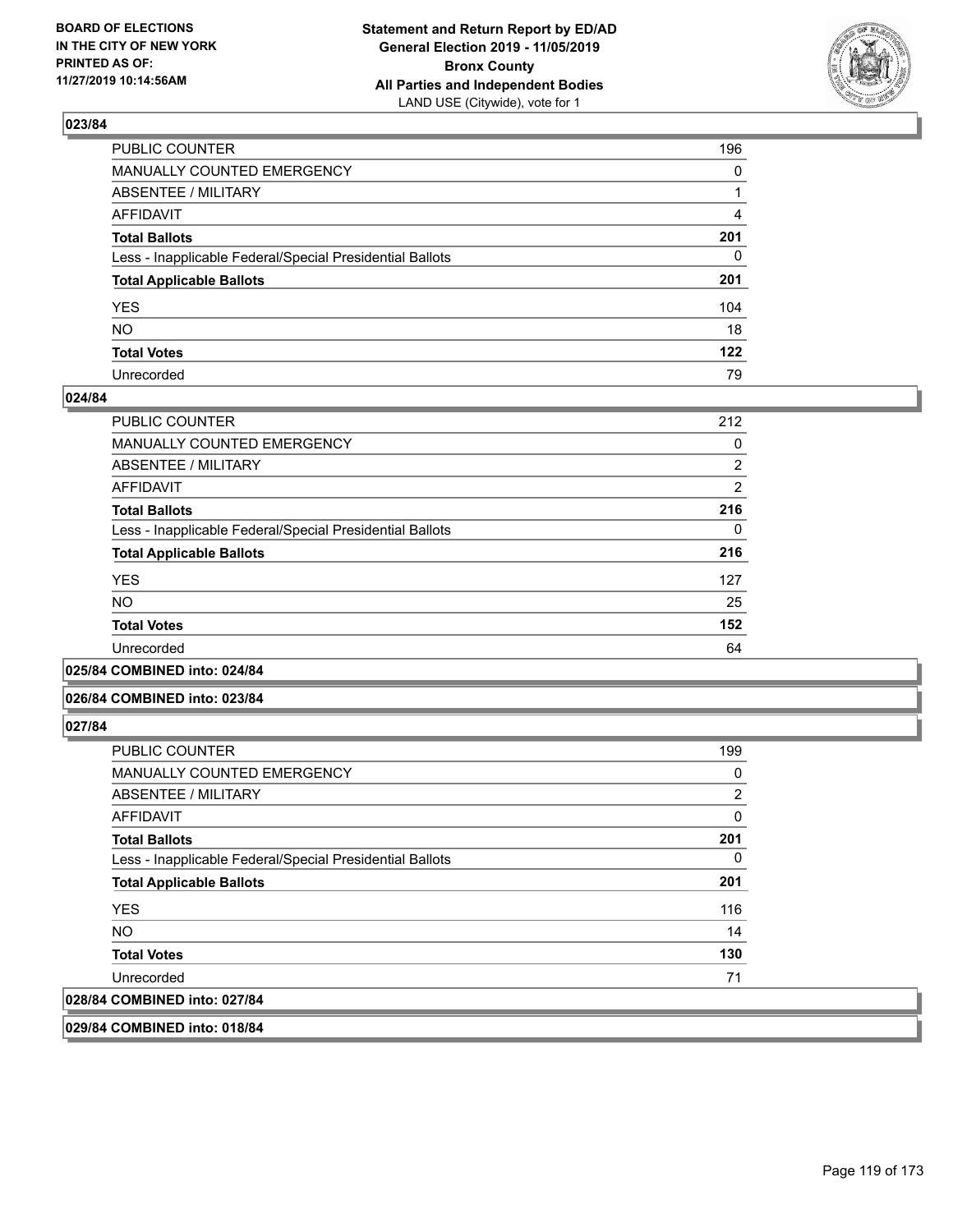

| PUBLIC COUNTER                                           | 137      |
|----------------------------------------------------------|----------|
| MANUALLY COUNTED EMERGENCY                               | 0        |
| <b>ABSENTEE / MILITARY</b>                               | 2        |
| <b>AFFIDAVIT</b>                                         | 1        |
| <b>Total Ballots</b>                                     | 140      |
| Less - Inapplicable Federal/Special Presidential Ballots | $\Omega$ |
| <b>Total Applicable Ballots</b>                          | 140      |
| <b>YES</b>                                               | 59       |
| <b>NO</b>                                                | 15       |
| <b>Total Votes</b>                                       | 74       |
| Unrecorded                                               | 66       |

### **031/84 COMBINED into: 030/84**

#### **032/84**

| <b>PUBLIC COUNTER</b>                                    | 116 |
|----------------------------------------------------------|-----|
| <b>MANUALLY COUNTED EMERGENCY</b>                        | 0   |
| <b>ABSENTEE / MILITARY</b>                               | 3   |
| <b>AFFIDAVIT</b>                                         | 1   |
| <b>Total Ballots</b>                                     | 120 |
| Less - Inapplicable Federal/Special Presidential Ballots | 0   |
| <b>Total Applicable Ballots</b>                          | 120 |
| <b>YES</b>                                               | 52  |
| <b>NO</b>                                                | 16  |
| <b>Total Votes</b>                                       | 68  |
| Unrecorded                                               | 52  |
|                                                          |     |

## **033/84 COMBINED into: 032/84**

#### **034/84 COMBINED into: 056/79**

**035/84** 

| <b>PUBLIC COUNTER</b>                                    | 230 |
|----------------------------------------------------------|-----|
| <b>MANUALLY COUNTED EMERGENCY</b>                        | 0   |
| ABSENTEE / MILITARY                                      | 1   |
| AFFIDAVIT                                                | 2   |
| <b>Total Ballots</b>                                     | 233 |
| Less - Inapplicable Federal/Special Presidential Ballots | 0   |
| <b>Total Applicable Ballots</b>                          | 233 |
| <b>YES</b>                                               | 113 |
| NO.                                                      | 32  |
| <b>Total Votes</b>                                       | 145 |
| Unrecorded                                               | 88  |
| 036/84 COMBINED into: 066/79                             |     |
|                                                          |     |

## **037/84 COMBINED into: 035/84**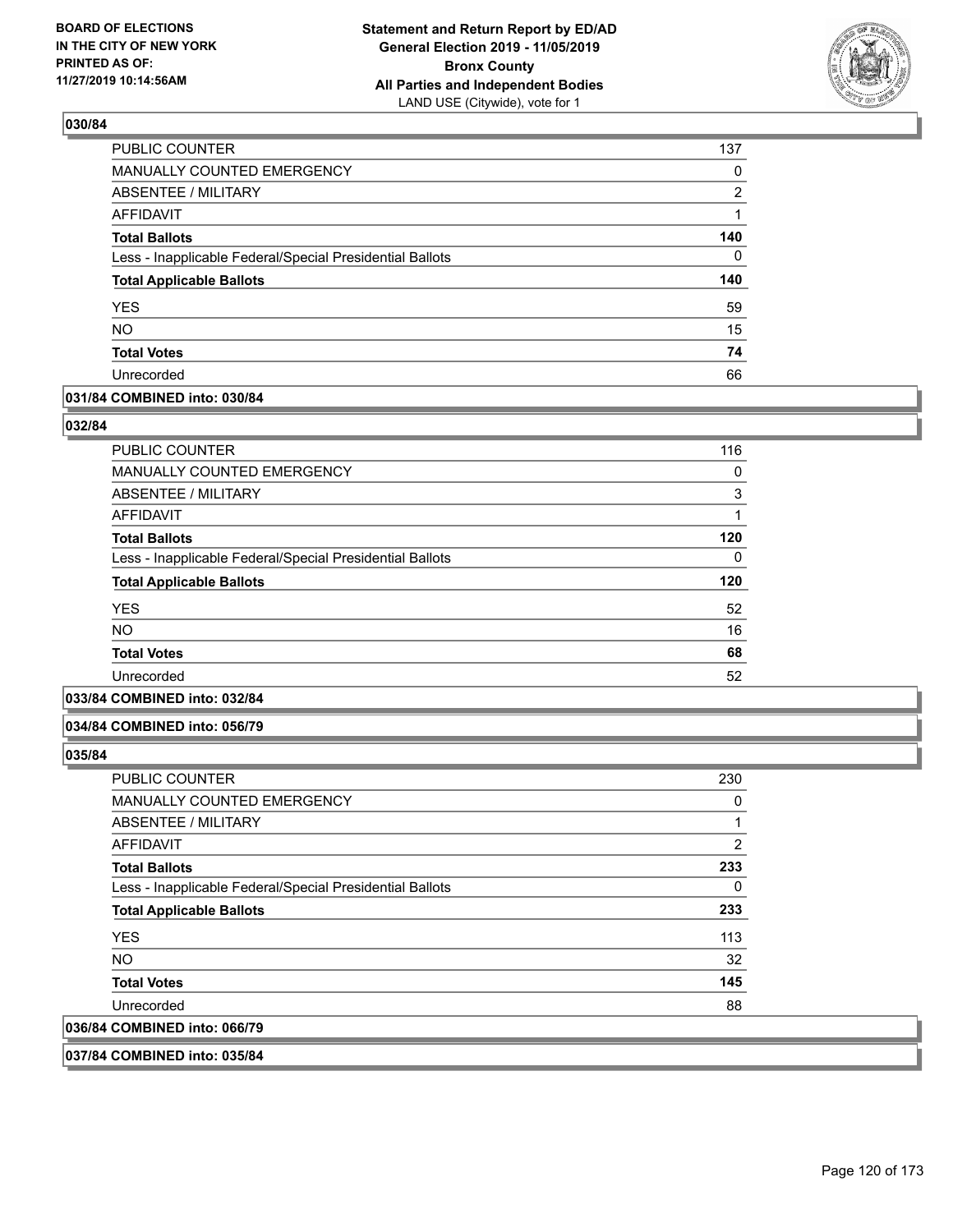

| PUBLIC COUNTER                                           | 94       |
|----------------------------------------------------------|----------|
| MANUALLY COUNTED EMERGENCY                               | $\Omega$ |
| ABSENTEE / MILITARY                                      |          |
| AFFIDAVIT                                                | 0        |
| Total Ballots                                            | 95       |
| Less - Inapplicable Federal/Special Presidential Ballots | 0        |
| <b>Total Applicable Ballots</b>                          | 95       |
| YES                                                      | 55       |
| NO.                                                      | 11       |
| <b>Total Votes</b>                                       | 66       |
| Unrecorded                                               | 29       |

## **039/84**

| 121      |
|----------|
| 0        |
|          |
| 3        |
| 125      |
| $\Omega$ |
| 125      |
| 86       |
| 16       |
| 102      |
| 23       |
|          |

| <b>PUBLIC COUNTER</b>                                    | 108      |
|----------------------------------------------------------|----------|
| MANUALLY COUNTED EMERGENCY                               | $\Omega$ |
| ABSENTEE / MILITARY                                      |          |
| AFFIDAVIT                                                | 0        |
| <b>Total Ballots</b>                                     | 109      |
| Less - Inapplicable Federal/Special Presidential Ballots | 0        |
| <b>Total Applicable Ballots</b>                          | 109      |
|                                                          |          |
| <b>YES</b>                                               | 67       |
| NO.                                                      | 14       |
| <b>Total Votes</b>                                       | 81       |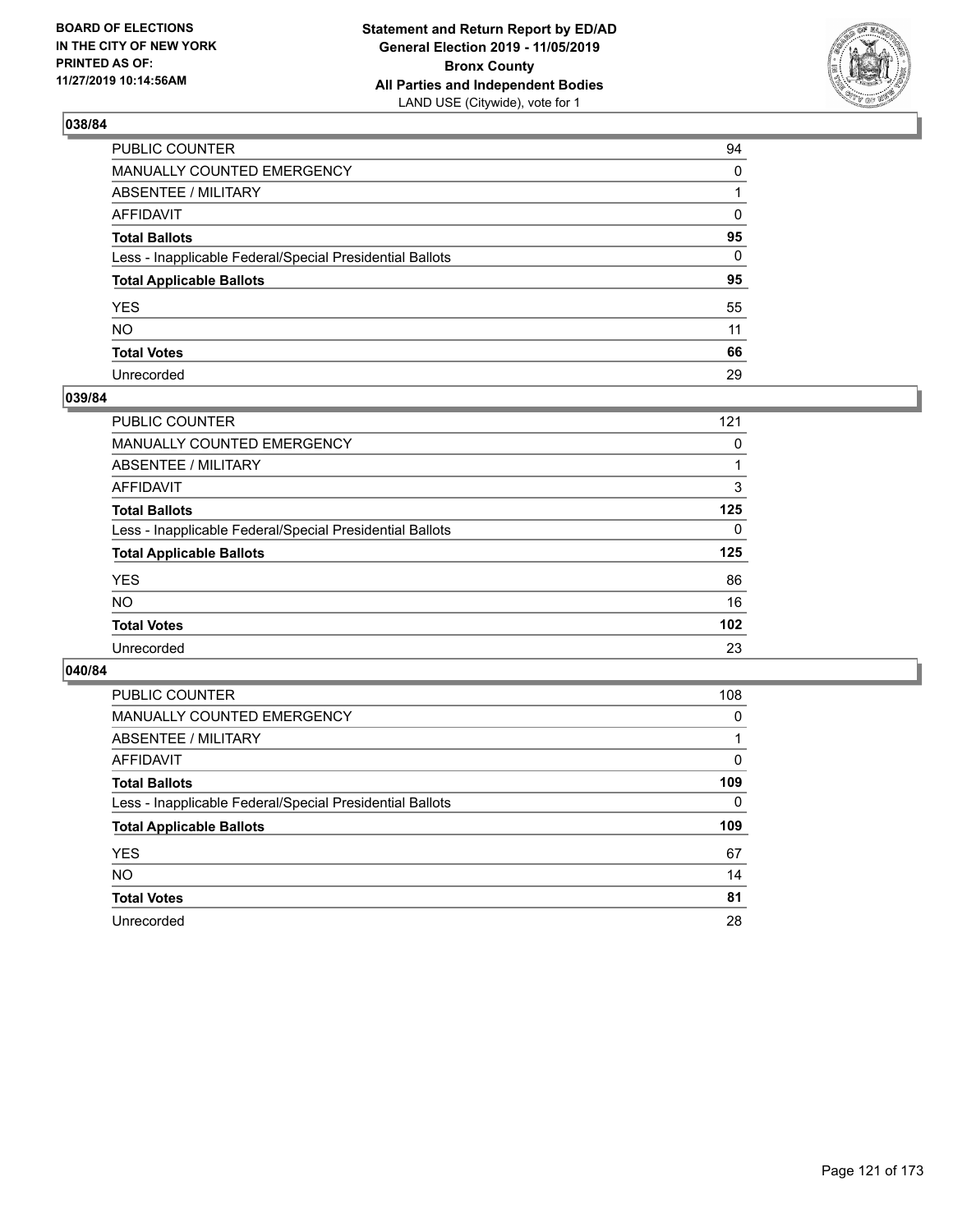

| PUBLIC COUNTER                                           | 195          |
|----------------------------------------------------------|--------------|
| MANUALLY COUNTED EMERGENCY                               | $\mathbf{0}$ |
| ABSENTEE / MILITARY                                      |              |
| AFFIDAVIT                                                | 0            |
| Total Ballots                                            | 196          |
| Less - Inapplicable Federal/Special Presidential Ballots | 0            |
| <b>Total Applicable Ballots</b>                          | 196          |
| YES                                                      | 91           |
| NO.                                                      | 23           |
| <b>Total Votes</b>                                       | 114          |
| Unrecorded                                               | 82           |

### **042/84**

| <b>PUBLIC COUNTER</b>                                    | 122      |
|----------------------------------------------------------|----------|
| <b>MANUALLY COUNTED EMERGENCY</b>                        | 0        |
| ABSENTEE / MILITARY                                      | 0        |
| AFFIDAVIT                                                | $\Omega$ |
| <b>Total Ballots</b>                                     | 122      |
| Less - Inapplicable Federal/Special Presidential Ballots | $\Omega$ |
| <b>Total Applicable Ballots</b>                          | 122      |
| <b>YES</b>                                               | 65       |
| <b>NO</b>                                                | 10       |
| <b>Total Votes</b>                                       | 75       |
| Unrecorded                                               | 47       |

| <b>PUBLIC COUNTER</b>                                    | 194 |
|----------------------------------------------------------|-----|
| <b>MANUALLY COUNTED EMERGENCY</b>                        | 0   |
| ABSENTEE / MILITARY                                      | 3   |
| AFFIDAVIT                                                |     |
| <b>Total Ballots</b>                                     | 198 |
| Less - Inapplicable Federal/Special Presidential Ballots | 0   |
| <b>Total Applicable Ballots</b>                          | 198 |
| <b>YES</b>                                               | 118 |
| <b>NO</b>                                                | 23  |
| <b>Total Votes</b>                                       | 141 |
| Unrecorded                                               | 57  |
| 044/84 COMBINED into: 043/84                             |     |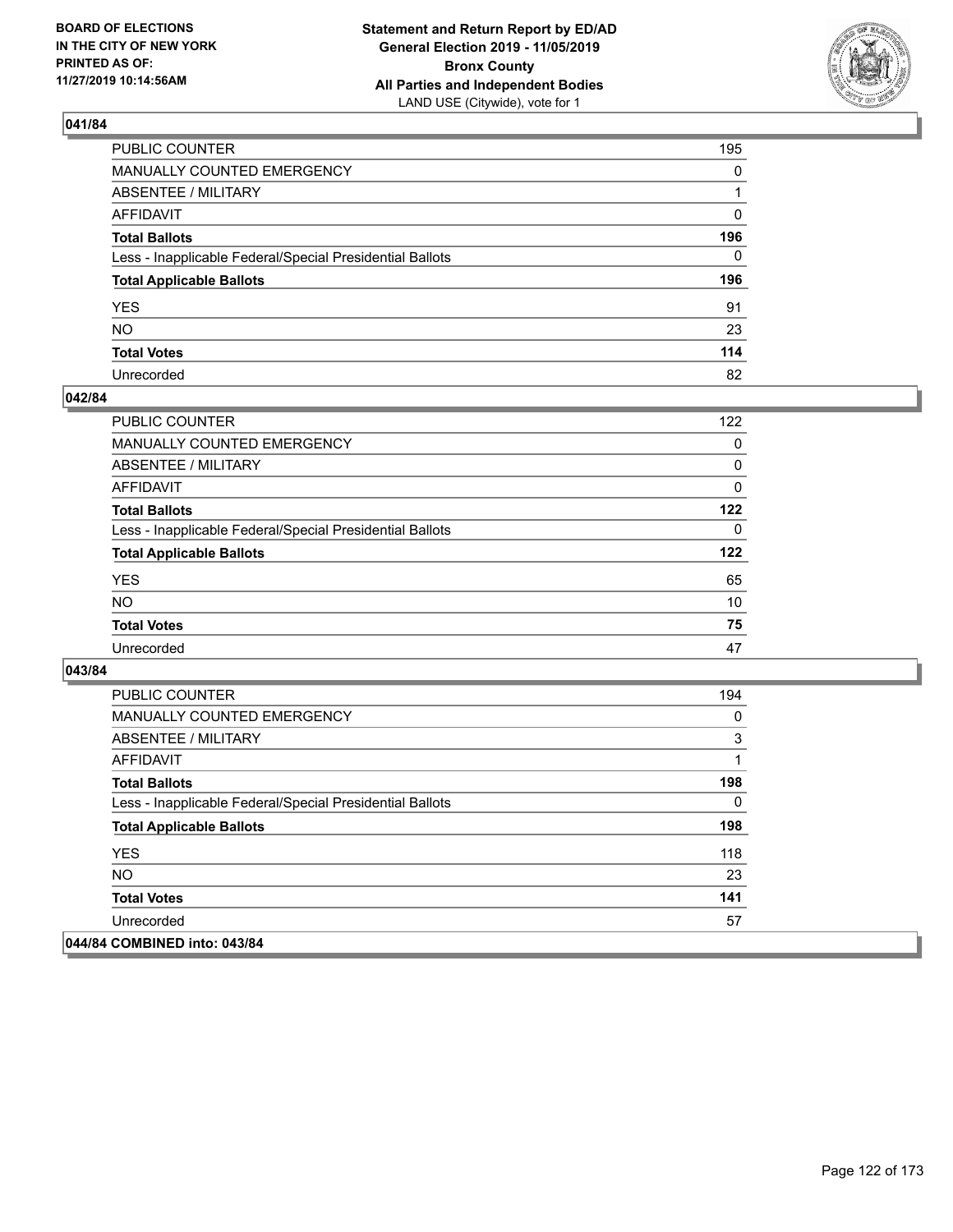

| PUBLIC COUNTER                                           | 135          |
|----------------------------------------------------------|--------------|
| MANUALLY COUNTED EMERGENCY                               | 0            |
| <b>ABSENTEE / MILITARY</b>                               | 2            |
| <b>AFFIDAVIT</b>                                         | 7            |
| <b>Total Ballots</b>                                     | 144          |
| Less - Inapplicable Federal/Special Presidential Ballots | $\mathbf{0}$ |
| <b>Total Applicable Ballots</b>                          | 144          |
| <b>YES</b>                                               | 67           |
| <b>NO</b>                                                | 9            |
|                                                          |              |
| <b>Total Votes</b>                                       | 76           |

### **046/84 COMBINED into: 045/84**

### **047/84**

| PUBLIC COUNTER                                           | 33       |
|----------------------------------------------------------|----------|
| <b>MANUALLY COUNTED EMERGENCY</b>                        | $\Omega$ |
| ABSENTEE / MILITARY                                      | 0        |
| AFFIDAVIT                                                | 5        |
| <b>Total Ballots</b>                                     | 38       |
| Less - Inapplicable Federal/Special Presidential Ballots | $\Omega$ |
| <b>Total Applicable Ballots</b>                          | 38       |
| <b>YES</b>                                               | 21       |
| <b>NO</b>                                                | 5        |
| <b>Total Votes</b>                                       | 26       |
| Unrecorded                                               | 12       |
|                                                          |          |

| <b>PUBLIC COUNTER</b>                                    | 95       |
|----------------------------------------------------------|----------|
| <b>MANUALLY COUNTED EMERGENCY</b>                        | 0        |
| ABSENTEE / MILITARY                                      | 5        |
| AFFIDAVIT                                                | 17       |
| <b>Total Ballots</b>                                     | 117      |
| Less - Inapplicable Federal/Special Presidential Ballots | $\Omega$ |
| <b>Total Applicable Ballots</b>                          | 117      |
| <b>YES</b>                                               | 82       |
| <b>NO</b>                                                | 14       |
| <b>Total Votes</b>                                       | 96       |
| Unrecorded                                               | 21       |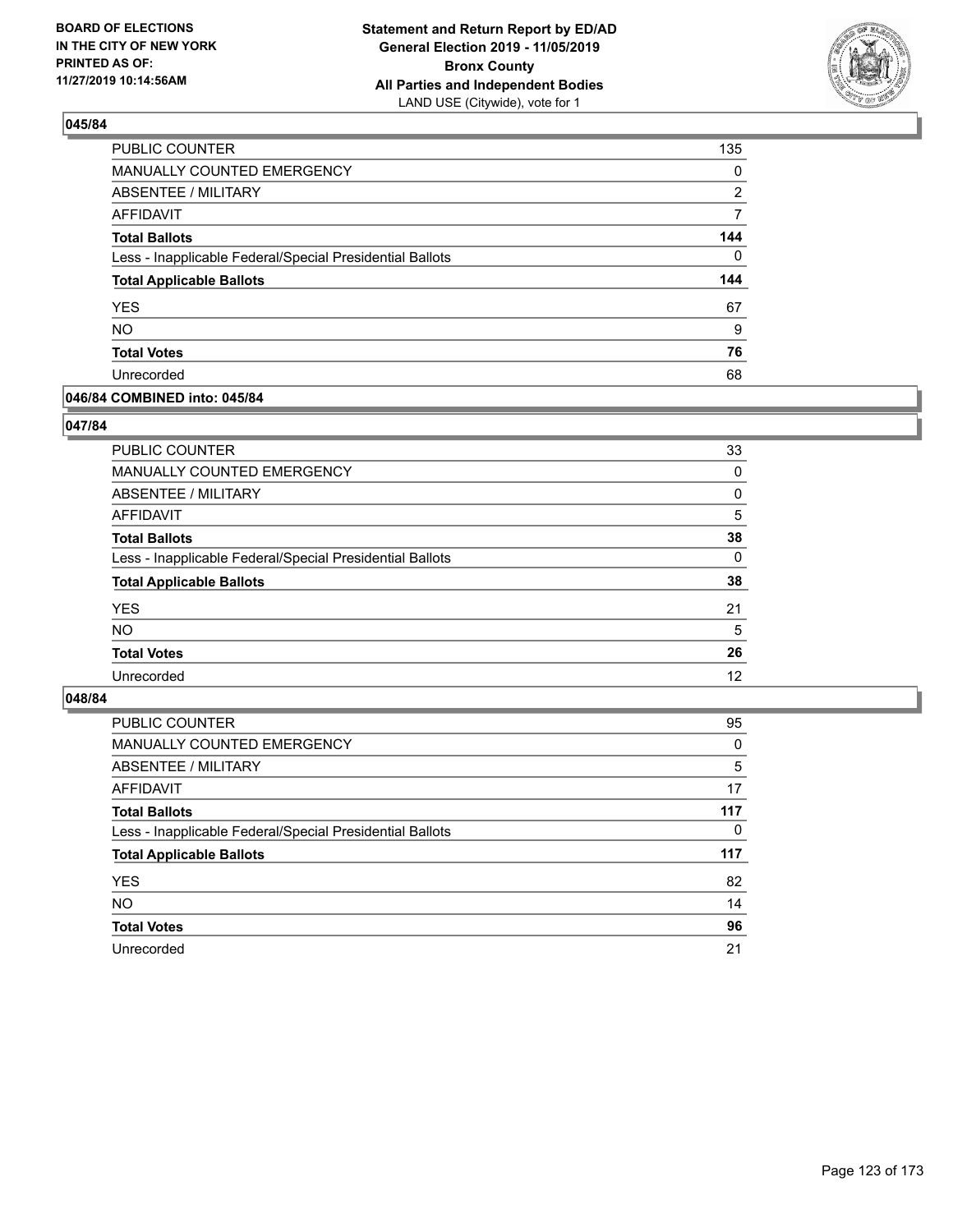

| PUBLIC COUNTER                                           | 195          |
|----------------------------------------------------------|--------------|
| MANUALLY COUNTED EMERGENCY                               | $\mathbf{0}$ |
| ABSENTEE / MILITARY                                      |              |
| AFFIDAVIT                                                |              |
| Total Ballots                                            | 197          |
| Less - Inapplicable Federal/Special Presidential Ballots | $\mathbf{0}$ |
| <b>Total Applicable Ballots</b>                          | 197          |
| YES                                                      | 91           |
| NO.                                                      | 24           |
| <b>Total Votes</b>                                       | 115          |
| Unrecorded                                               | 82           |

### **050/84**

| PUBLIC COUNTER                                           | 201 |
|----------------------------------------------------------|-----|
| <b>MANUALLY COUNTED EMERGENCY</b>                        | 0   |
| ABSENTEE / MILITARY                                      |     |
| AFFIDAVIT                                                | 5   |
| <b>Total Ballots</b>                                     | 207 |
| Less - Inapplicable Federal/Special Presidential Ballots | 0   |
| <b>Total Applicable Ballots</b>                          | 207 |
| <b>YES</b>                                               | 99  |
| <b>NO</b>                                                | 22  |
| <b>Total Votes</b>                                       | 121 |
| Unrecorded                                               | 86  |
|                                                          |     |

#### **051/84 COMBINED into: 049/84**

### **052/84 COMBINED into: 049/84**

| <b>PUBLIC COUNTER</b>                                    | 121            |
|----------------------------------------------------------|----------------|
| <b>MANUALLY COUNTED EMERGENCY</b>                        | 0              |
| ABSENTEE / MILITARY                                      | 0              |
| AFFIDAVIT                                                | $\overline{2}$ |
| <b>Total Ballots</b>                                     | 123            |
| Less - Inapplicable Federal/Special Presidential Ballots | $\Omega$       |
| <b>Total Applicable Ballots</b>                          | 123            |
| <b>YES</b>                                               | 68             |
| NO.                                                      | 13             |
| <b>Total Votes</b>                                       | 81             |
| Unrecorded                                               | 42             |
| 054/84 COMBINED into: 041/84                             |                |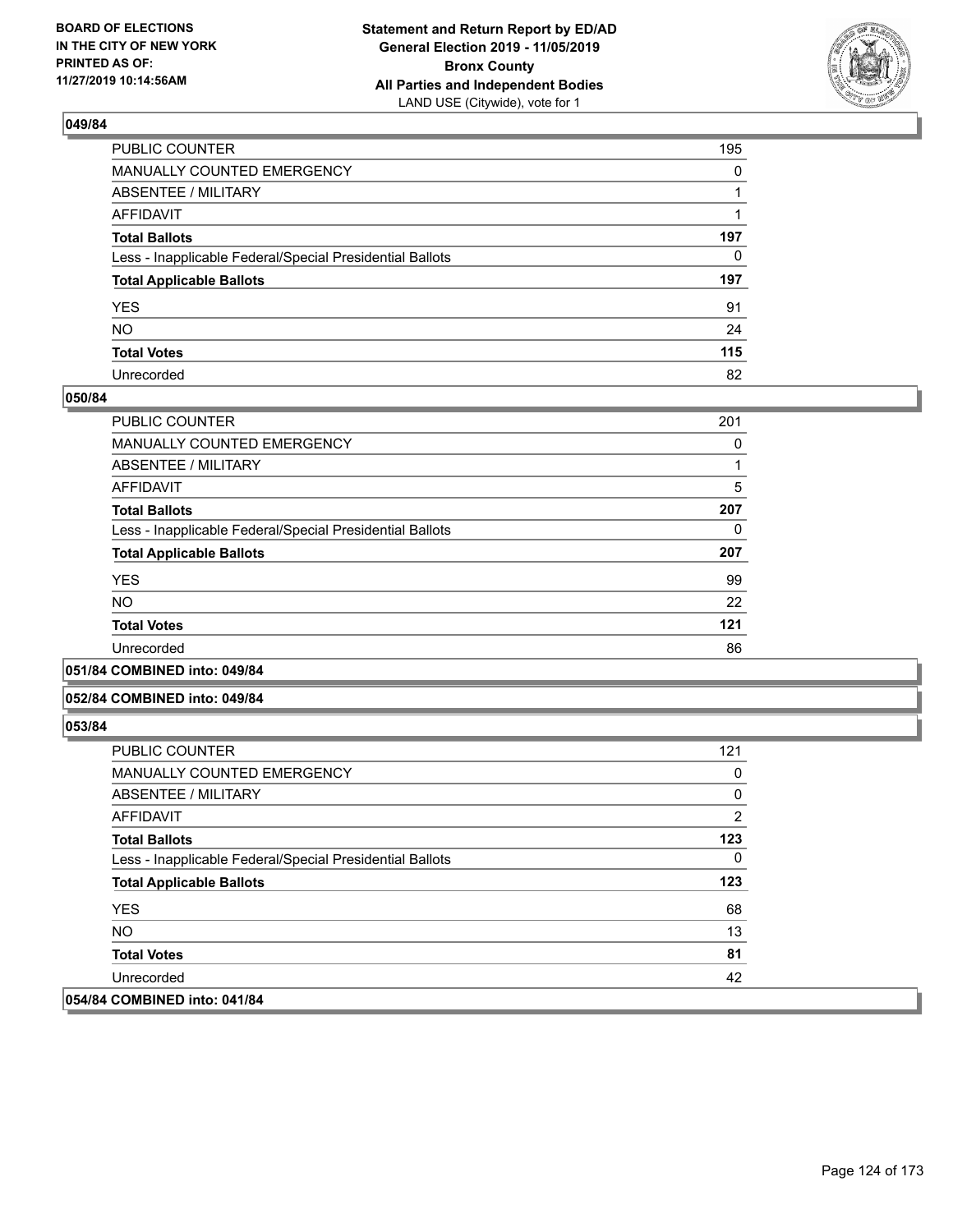

| PUBLIC COUNTER                                           | 85       |
|----------------------------------------------------------|----------|
| MANUALLY COUNTED EMERGENCY                               | $\Omega$ |
| ABSENTEE / MILITARY                                      |          |
| AFFIDAVIT                                                | 0        |
| Total Ballots                                            | 86       |
| Less - Inapplicable Federal/Special Presidential Ballots | 0        |
| <b>Total Applicable Ballots</b>                          | 86       |
| YES                                                      | 35       |
| NO.                                                      | 10       |
| <b>Total Votes</b>                                       | 45       |
| Unrecorded                                               | 41       |

## **056/84**

| <b>PUBLIC COUNTER</b>                                    | 81 |
|----------------------------------------------------------|----|
| <b>MANUALLY COUNTED EMERGENCY</b>                        | 0  |
| ABSENTEE / MILITARY                                      | 0  |
| AFFIDAVIT                                                | 0  |
| <b>Total Ballots</b>                                     | 81 |
| Less - Inapplicable Federal/Special Presidential Ballots | 0  |
| <b>Total Applicable Ballots</b>                          | 81 |
| <b>YES</b>                                               | 46 |
| <b>NO</b>                                                | 7  |
| <b>Total Votes</b>                                       | 53 |
| Unrecorded                                               | 28 |
|                                                          |    |

| <b>PUBLIC COUNTER</b>                                    | 102      |
|----------------------------------------------------------|----------|
| <b>MANUALLY COUNTED EMERGENCY</b>                        | 0        |
| ABSENTEE / MILITARY                                      | $\Omega$ |
| AFFIDAVIT                                                |          |
| <b>Total Ballots</b>                                     | 103      |
| Less - Inapplicable Federal/Special Presidential Ballots | 0        |
| <b>Total Applicable Ballots</b>                          | 103      |
| <b>YES</b>                                               | 61       |
| <b>NO</b>                                                | 10       |
| <b>Total Votes</b>                                       | 71       |
| Unrecorded                                               | 32       |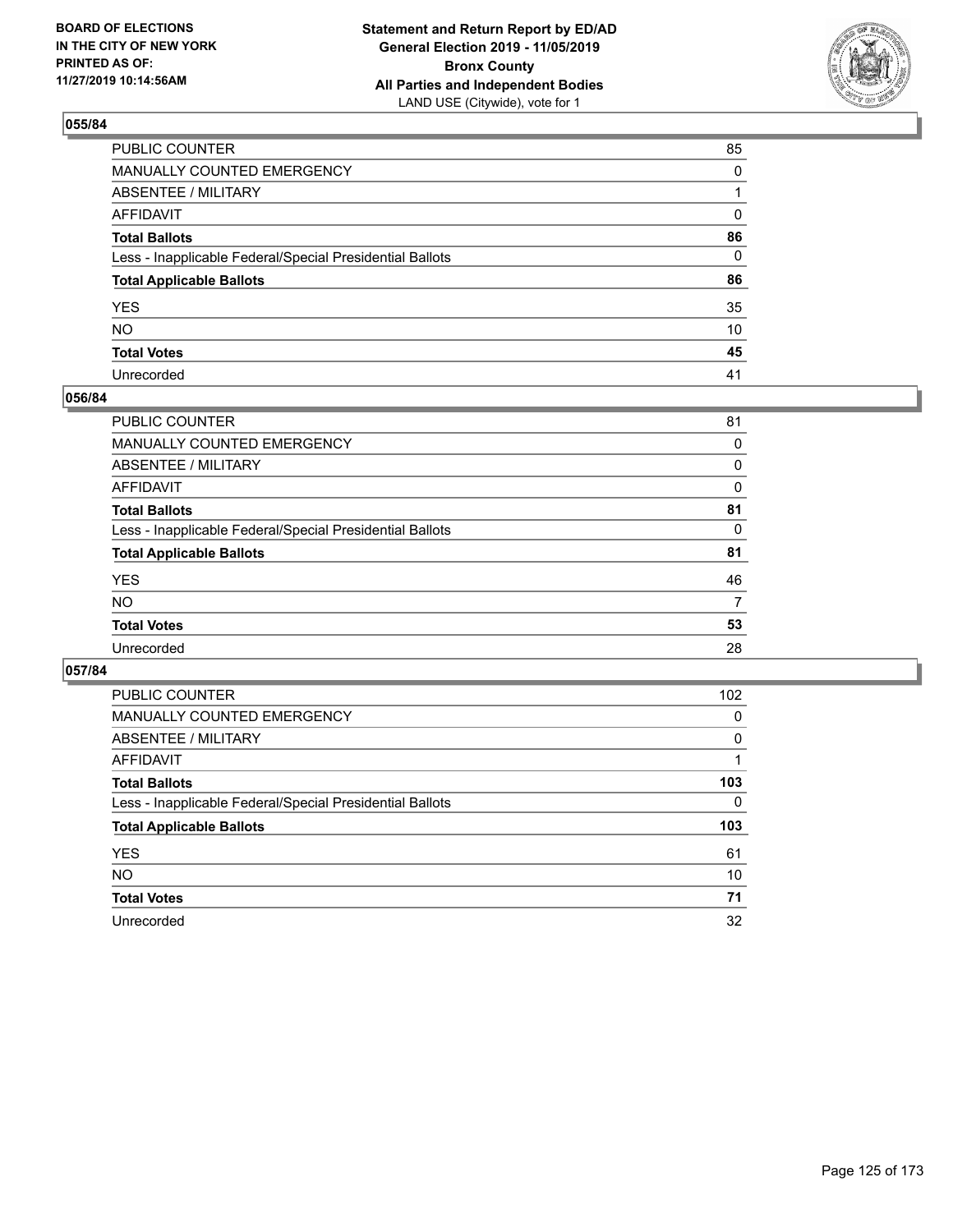

| PUBLIC COUNTER                                           | 217 |
|----------------------------------------------------------|-----|
| <b>MANUALLY COUNTED EMERGENCY</b>                        | 0   |
| <b>ABSENTEE / MILITARY</b>                               |     |
| <b>AFFIDAVIT</b>                                         |     |
| <b>Total Ballots</b>                                     | 219 |
| Less - Inapplicable Federal/Special Presidential Ballots | 0   |
| <b>Total Applicable Ballots</b>                          | 219 |
| <b>YES</b>                                               | 111 |
| <b>NO</b>                                                | 45  |
| <b>Total Votes</b>                                       | 156 |
| Unrecorded                                               | 63  |

### **059/84 COMBINED into: 058/84**

#### **060/84**

| PUBLIC COUNTER                                           | 75       |
|----------------------------------------------------------|----------|
| <b>MANUALLY COUNTED EMERGENCY</b>                        | $\Omega$ |
| ABSENTEE / MILITARY                                      |          |
| <b>AFFIDAVIT</b>                                         | 3        |
| <b>Total Ballots</b>                                     | 79       |
| Less - Inapplicable Federal/Special Presidential Ballots | $\Omega$ |
| <b>Total Applicable Ballots</b>                          | 79       |
| <b>YES</b>                                               | 38       |
| <b>NO</b>                                                | 15       |
| <b>Total Votes</b>                                       | 53       |
| Unrecorded                                               | 26       |
|                                                          |          |

| <b>PUBLIC COUNTER</b>                                    | 113      |
|----------------------------------------------------------|----------|
| <b>MANUALLY COUNTED EMERGENCY</b>                        | 0        |
| ABSENTEE / MILITARY                                      | $\Omega$ |
| AFFIDAVIT                                                | $\Omega$ |
| <b>Total Ballots</b>                                     | 113      |
| Less - Inapplicable Federal/Special Presidential Ballots | $\Omega$ |
| <b>Total Applicable Ballots</b>                          | 113      |
| <b>YES</b>                                               | 52       |
| <b>NO</b>                                                | 9        |
| <b>Total Votes</b>                                       | 61       |
| Unrecorded                                               | 52       |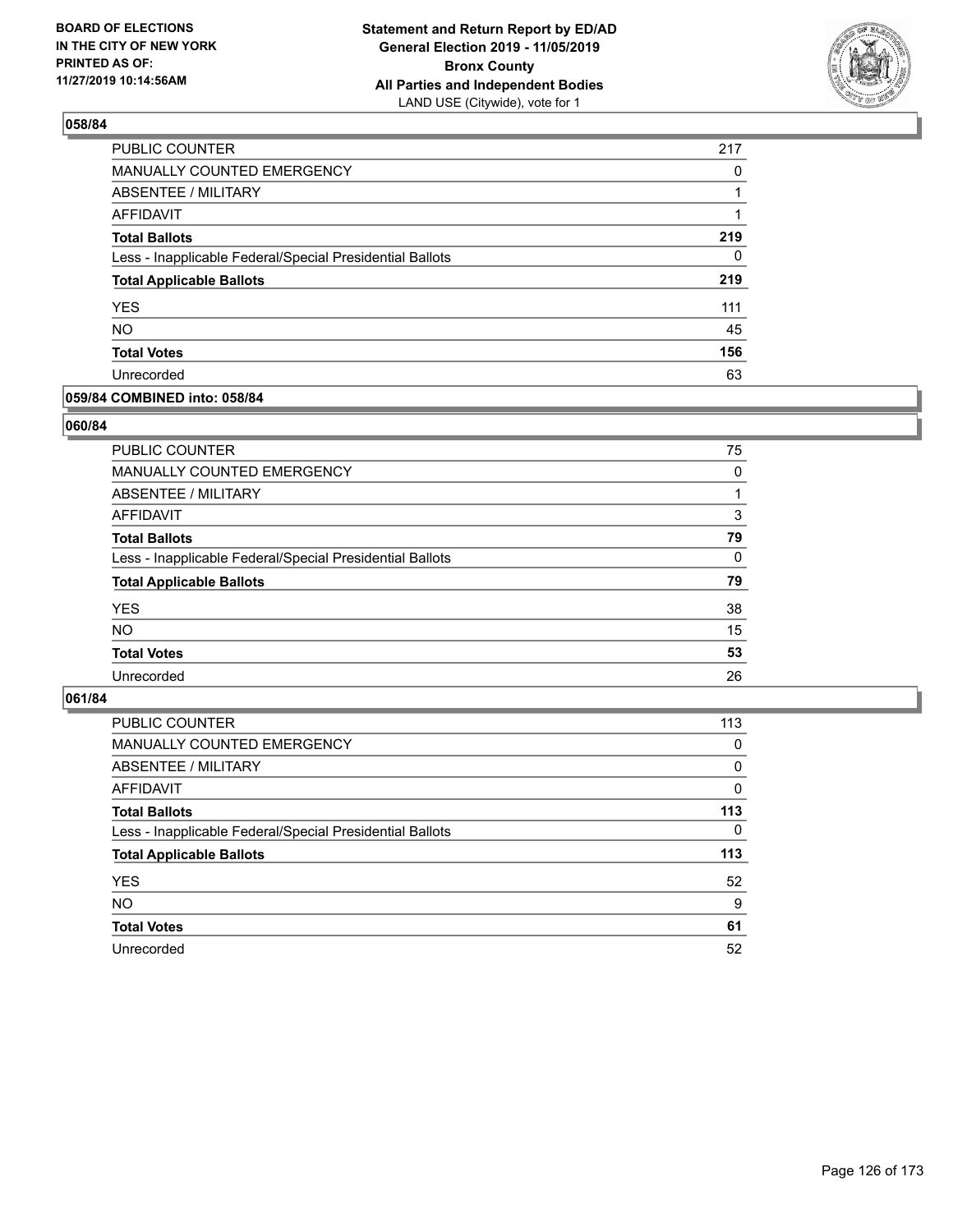

| PUBLIC COUNTER                                           | 173            |
|----------------------------------------------------------|----------------|
| MANUALLY COUNTED EMERGENCY                               | 0              |
| ABSENTEE / MILITARY                                      | 2              |
| <b>AFFIDAVIT</b>                                         | $\overline{2}$ |
| <b>Total Ballots</b>                                     | 177            |
| Less - Inapplicable Federal/Special Presidential Ballots | 0              |
| <b>Total Applicable Ballots</b>                          | 177            |
| <b>YES</b>                                               | 89             |
| <b>NO</b>                                                | 22             |
| <b>Total Votes</b>                                       | 111            |
| Unrecorded                                               | 66             |

### **063/84 COMBINED into: 062/84**

#### **064/84**

| PUBLIC COUNTER                                           | 111      |
|----------------------------------------------------------|----------|
| <b>MANUALLY COUNTED EMERGENCY</b>                        | $\Omega$ |
| ABSENTEE / MILITARY                                      | 3        |
| AFFIDAVIT                                                |          |
| <b>Total Ballots</b>                                     | 115      |
| Less - Inapplicable Federal/Special Presidential Ballots | $\Omega$ |
| <b>Total Applicable Ballots</b>                          | 115      |
| <b>YES</b>                                               | 53       |
| <b>NO</b>                                                | 15       |
| <b>Total Votes</b>                                       | 68       |
| Unrecorded                                               | 47       |
|                                                          |          |

| <b>PUBLIC COUNTER</b>                                    | 155 |
|----------------------------------------------------------|-----|
| <b>MANUALLY COUNTED EMERGENCY</b>                        | 0   |
| ABSENTEE / MILITARY                                      | 3   |
| AFFIDAVIT                                                |     |
| <b>Total Ballots</b>                                     | 159 |
| Less - Inapplicable Federal/Special Presidential Ballots | 0   |
| <b>Total Applicable Ballots</b>                          | 159 |
| <b>YES</b>                                               | 67  |
| NO.                                                      | 26  |
| <b>Total Votes</b>                                       | 93  |
| Unrecorded                                               | 66  |
| 066/84 COMBINED into: 065/84                             |     |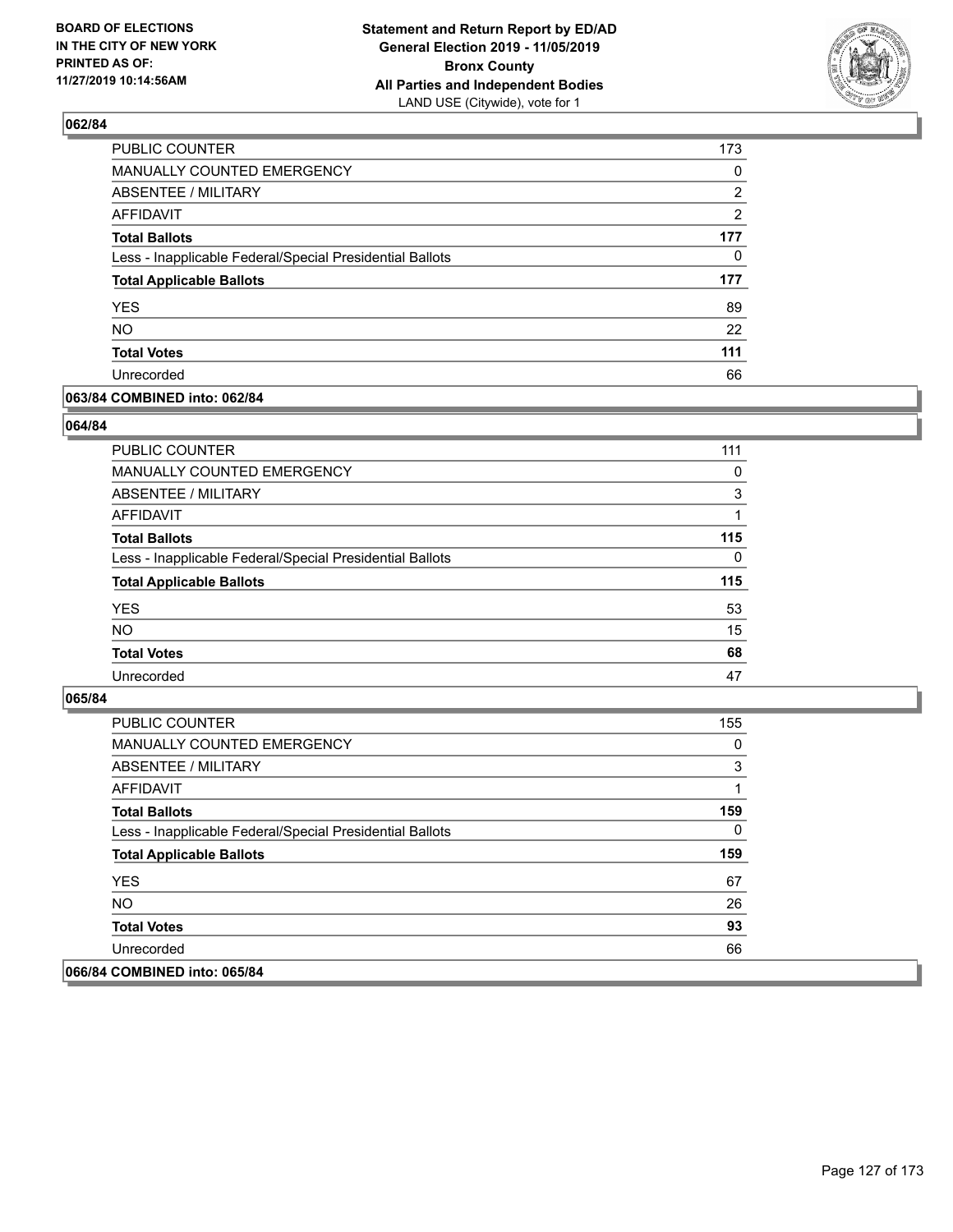

| <b>PUBLIC COUNTER</b>                                    | 169 |
|----------------------------------------------------------|-----|
| MANUALLY COUNTED EMERGENCY                               | 0   |
| ABSENTEE / MILITARY                                      | 4   |
| <b>AFFIDAVIT</b>                                         | 9   |
| <b>Total Ballots</b>                                     | 182 |
| Less - Inapplicable Federal/Special Presidential Ballots | 0   |
| <b>Total Applicable Ballots</b>                          | 182 |
| <b>YES</b>                                               | 77  |
| <b>NO</b>                                                | 25  |
| <b>Total Votes</b>                                       | 102 |
| Unrecorded                                               | 80  |

### **068/84 COMBINED into: 067/84**

#### **069/84 COMBINED into: 072/84**

### **070/84 COMBINED into: 071/84**

#### **071/84**

| <b>PUBLIC COUNTER</b>                                    | 184 |
|----------------------------------------------------------|-----|
| MANUALLY COUNTED EMERGENCY                               | 0   |
| ABSENTEE / MILITARY                                      |     |
| AFFIDAVIT                                                | 8   |
| <b>Total Ballots</b>                                     | 193 |
| Less - Inapplicable Federal/Special Presidential Ballots | 0   |
| <b>Total Applicable Ballots</b>                          | 193 |
| <b>YES</b>                                               | 104 |
| NO.                                                      | 16  |
| <b>Total Votes</b>                                       | 120 |
| Unrecorded                                               | 73  |

| <b>PUBLIC COUNTER</b>                                    | 141 |
|----------------------------------------------------------|-----|
| <b>MANUALLY COUNTED EMERGENCY</b>                        | 0   |
| ABSENTEE / MILITARY                                      | 2   |
| AFFIDAVIT                                                |     |
| <b>Total Ballots</b>                                     | 144 |
| Less - Inapplicable Federal/Special Presidential Ballots | 0   |
| <b>Total Applicable Ballots</b>                          | 144 |
| <b>YES</b>                                               | 73  |
| NO.                                                      | 20  |
| <b>Total Votes</b>                                       | 93  |
| Unrecorded                                               | 51  |
| 073/84 COMBINED into: 053/84                             |     |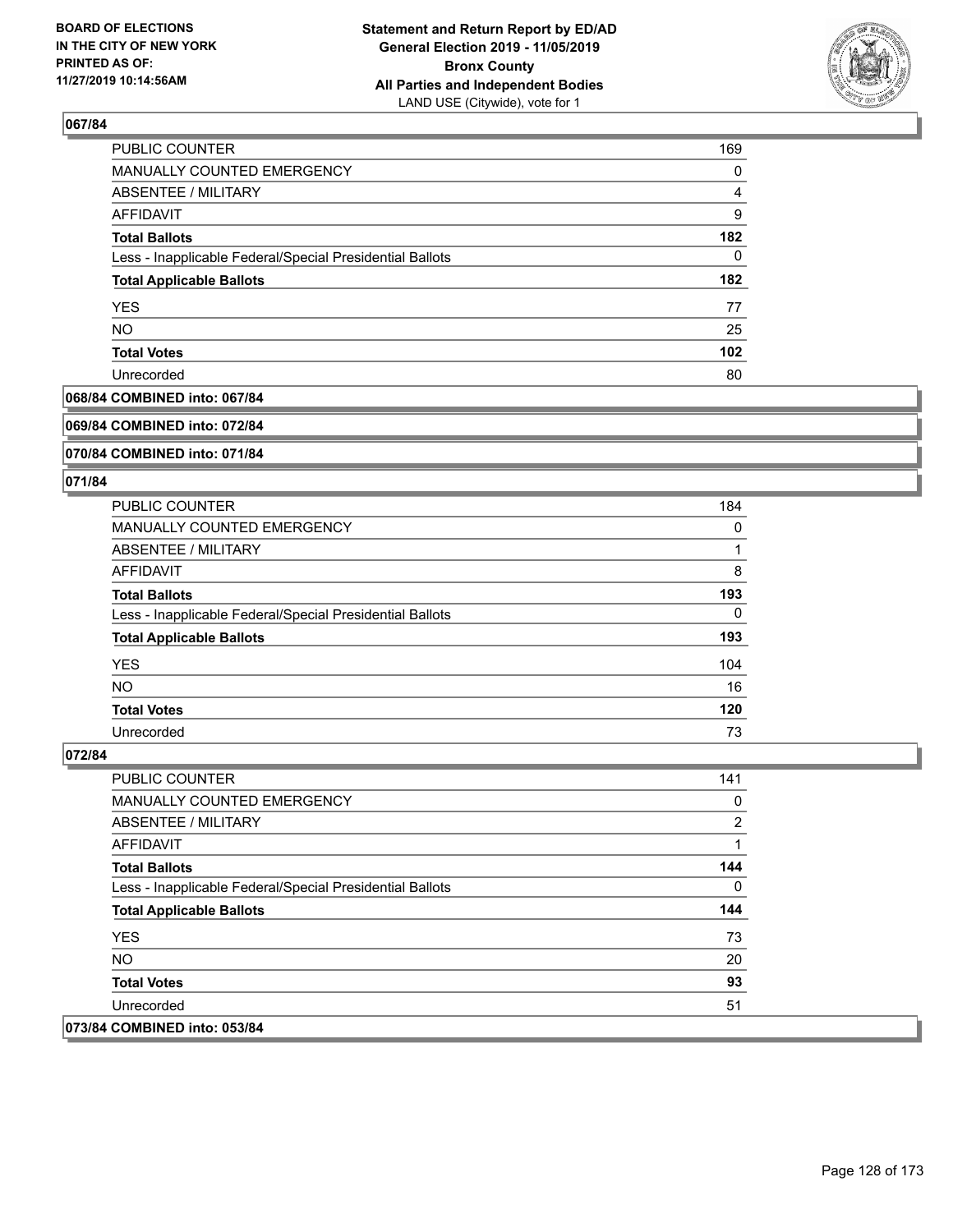

| PUBLIC COUNTER                                           | 139          |
|----------------------------------------------------------|--------------|
| MANUALLY COUNTED EMERGENCY                               | $\mathbf{0}$ |
| ABSENTEE / MILITARY                                      |              |
| AFFIDAVIT                                                |              |
| Total Ballots                                            | 141          |
| Less - Inapplicable Federal/Special Presidential Ballots | 0            |
| <b>Total Applicable Ballots</b>                          | 141          |
| YES                                                      | 94           |
| NO.                                                      | 16           |
| <b>Total Votes</b>                                       | 110          |
| Unrecorded                                               | 31           |

### **075/84**

| PUBLIC COUNTER                                           | 142 |
|----------------------------------------------------------|-----|
| <b>MANUALLY COUNTED EMERGENCY</b>                        | 0   |
| ABSENTEE / MILITARY                                      |     |
| AFFIDAVIT                                                |     |
| <b>Total Ballots</b>                                     | 150 |
| Less - Inapplicable Federal/Special Presidential Ballots | 0   |
| <b>Total Applicable Ballots</b>                          | 150 |
| <b>YES</b>                                               | 88  |
| <b>NO</b>                                                | 13  |
| <b>Total Votes</b>                                       | 101 |
| Unrecorded                                               | 49  |
|                                                          |     |

**076/84 COMBINED into: 048/84 077/84 COMBINED into: 053/84 078/84 COMBINED into: 048/84 079/84 COMBINED into: 039/84 080/84 COMBINED into: 015/84 081/84 COMBINED into: 053/84 082/84 COMBINED into: 002/84 083/84 COMBINED into: 006/84 084/84 COMBINED into: 066/77**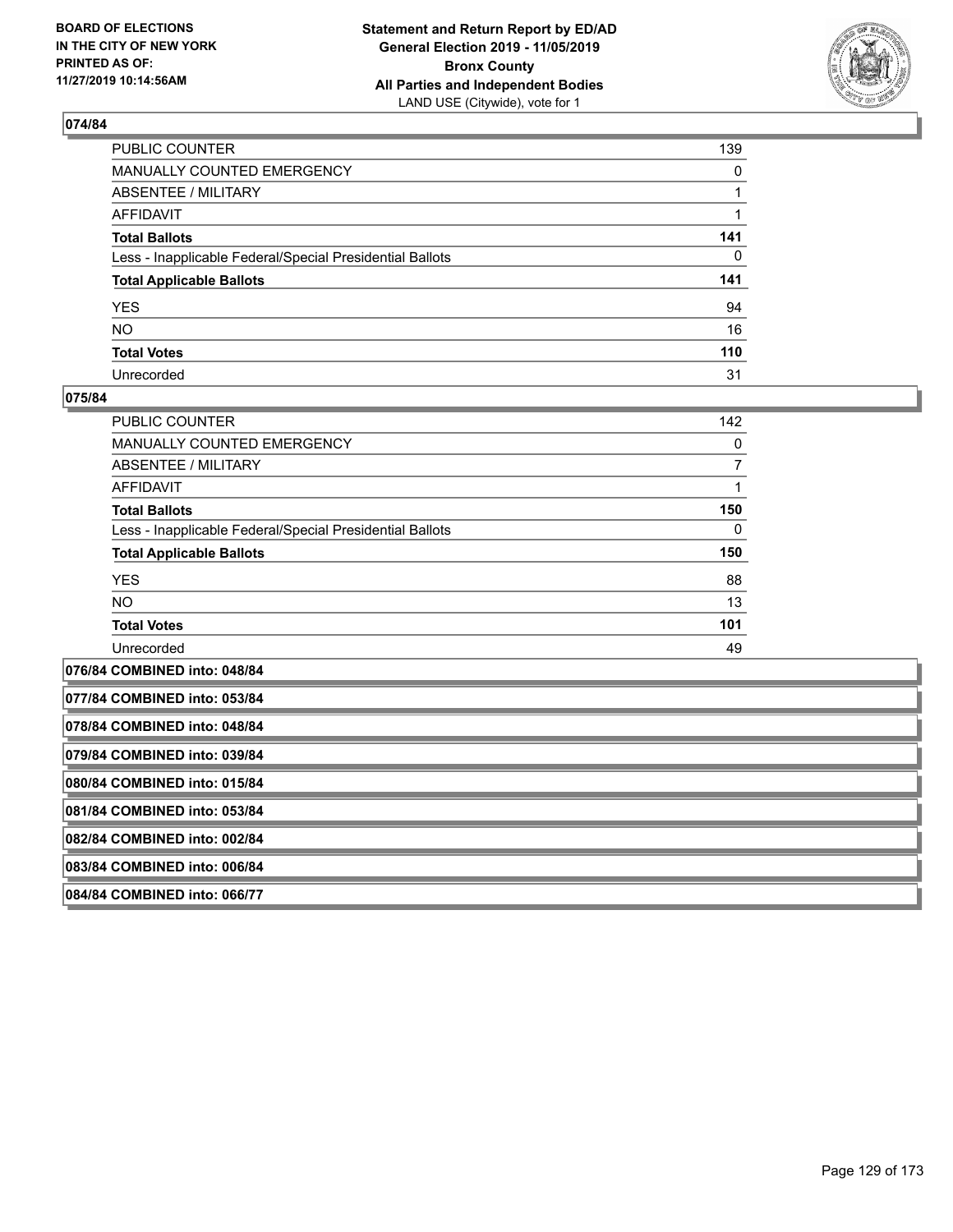

| <b>PUBLIC COUNTER</b>                                    | 171      |
|----------------------------------------------------------|----------|
| <b>MANUALLY COUNTED EMERGENCY</b>                        | 0        |
| ABSENTEE / MILITARY                                      |          |
| <b>AFFIDAVIT</b>                                         | $\Omega$ |
| <b>Total Ballots</b>                                     | 172      |
| Less - Inapplicable Federal/Special Presidential Ballots | 0        |
| <b>Total Applicable Ballots</b>                          | 172      |
| <b>YES</b>                                               | 98       |
| <b>NO</b>                                                | 10       |
| <b>Total Votes</b>                                       | 108      |
| Unrecorded                                               | 64       |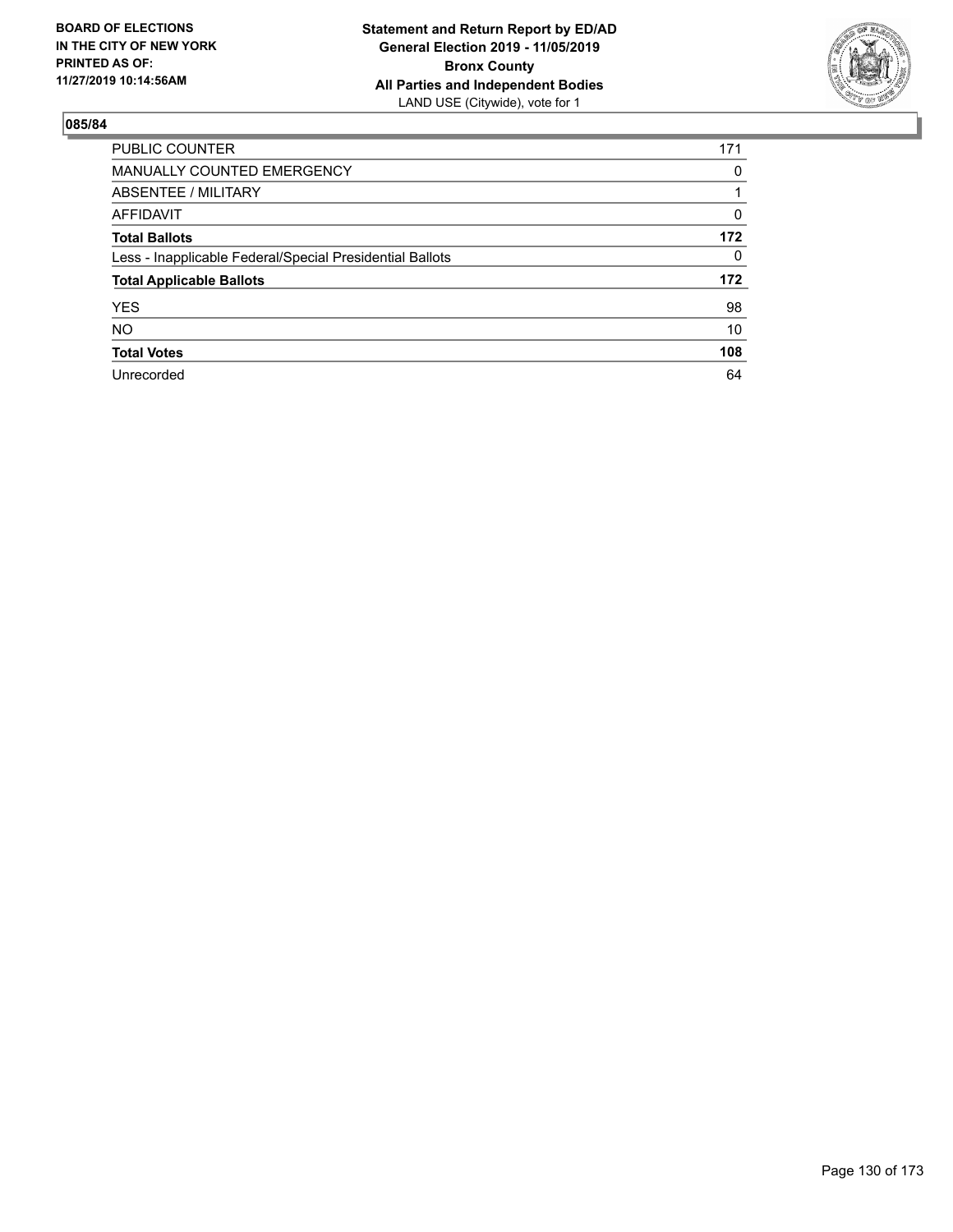

| PUBLIC COUNTER                                           | 172 |
|----------------------------------------------------------|-----|
| MANUALLY COUNTED EMERGENCY                               | 0   |
| ABSENTEE / MILITARY                                      | 2   |
| AFFIDAVIT                                                | 0   |
| Total Ballots                                            | 174 |
| Less - Inapplicable Federal/Special Presidential Ballots | 0   |
| <b>Total Applicable Ballots</b>                          | 174 |
| YES                                                      | 137 |
| NO.                                                      | 21  |
| <b>Total Votes</b>                                       | 158 |
| Unrecorded                                               | 16  |

## **002/85**

| PUBLIC COUNTER                                           | 260          |
|----------------------------------------------------------|--------------|
| <b>MANUALLY COUNTED EMERGENCY</b>                        | 0            |
| ABSENTEE / MILITARY                                      | 3            |
| <b>AFFIDAVIT</b>                                         | $\mathbf{0}$ |
| <b>Total Ballots</b>                                     | 263          |
| Less - Inapplicable Federal/Special Presidential Ballots | 0            |
| <b>Total Applicable Ballots</b>                          | 263          |
| <b>YES</b>                                               | 196          |
| NO.                                                      | 34           |
| <b>Total Votes</b>                                       | 230          |
| Unrecorded                                               | 33           |
|                                                          |              |

## **003/85 COMBINED into: 002/85**

| <b>PUBLIC COUNTER</b>                                    | 175            |
|----------------------------------------------------------|----------------|
| <b>MANUALLY COUNTED EMERGENCY</b>                        | 0              |
| ABSENTEE / MILITARY                                      | $\overline{2}$ |
| <b>AFFIDAVIT</b>                                         | 4              |
| <b>Total Ballots</b>                                     | 181            |
| Less - Inapplicable Federal/Special Presidential Ballots | 0              |
| <b>Total Applicable Ballots</b>                          | 181            |
| <b>YES</b>                                               | 125            |
| <b>NO</b>                                                | 22             |
| <b>Total Votes</b>                                       | 147            |
| Unrecorded                                               | 34             |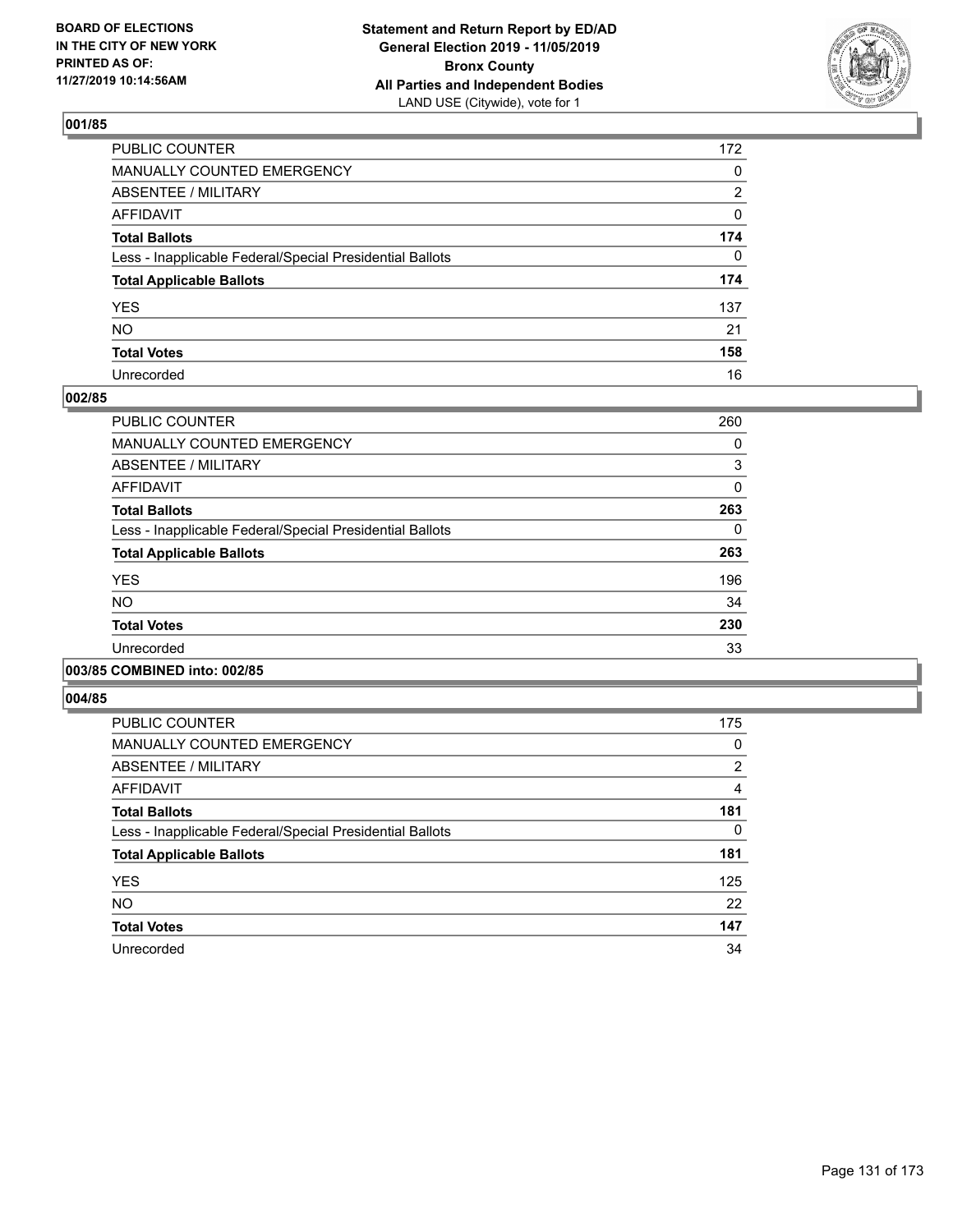

| <b>PUBLIC COUNTER</b>                                    | 111            |
|----------------------------------------------------------|----------------|
| MANUALLY COUNTED EMERGENCY                               | 0              |
| <b>ABSENTEE / MILITARY</b>                               |                |
| <b>AFFIDAVIT</b>                                         | $\overline{2}$ |
| <b>Total Ballots</b>                                     | 114            |
| Less - Inapplicable Federal/Special Presidential Ballots | 0              |
| <b>Total Applicable Ballots</b>                          | 114            |
| <b>YES</b>                                               | 84             |
| <b>NO</b>                                                | 8              |
| <b>Total Votes</b>                                       | 92             |
| Unrecorded                                               | 22             |

### **006/85 COMBINED into: 004/85**

### **007/85**

| PUBLIC COUNTER                                           | 193      |
|----------------------------------------------------------|----------|
| MANUALLY COUNTED EMERGENCY                               | $\Omega$ |
| <b>ABSENTEE / MILITARY</b>                               | 5        |
| AFFIDAVIT                                                | 2        |
| <b>Total Ballots</b>                                     | 200      |
| Less - Inapplicable Federal/Special Presidential Ballots | $\Omega$ |
| <b>Total Applicable Ballots</b>                          | 200      |
| <b>YES</b>                                               | 131      |
| <b>NO</b>                                                | 22       |
| <b>Total Votes</b>                                       | 153      |
| Unrecorded                                               | 47       |
|                                                          |          |

| <b>PUBLIC COUNTER</b>                                    | 136      |
|----------------------------------------------------------|----------|
| MANUALLY COUNTED EMERGENCY                               | $\Omega$ |
| ABSENTEE / MILITARY                                      |          |
| AFFIDAVIT                                                | 4        |
| <b>Total Ballots</b>                                     | 141      |
| Less - Inapplicable Federal/Special Presidential Ballots | $\Omega$ |
| <b>Total Applicable Ballots</b>                          | 141      |
| <b>YES</b>                                               | 86       |
| <b>NO</b>                                                | 23       |
| <b>Total Votes</b>                                       | 109      |
| Unrecorded                                               | 32       |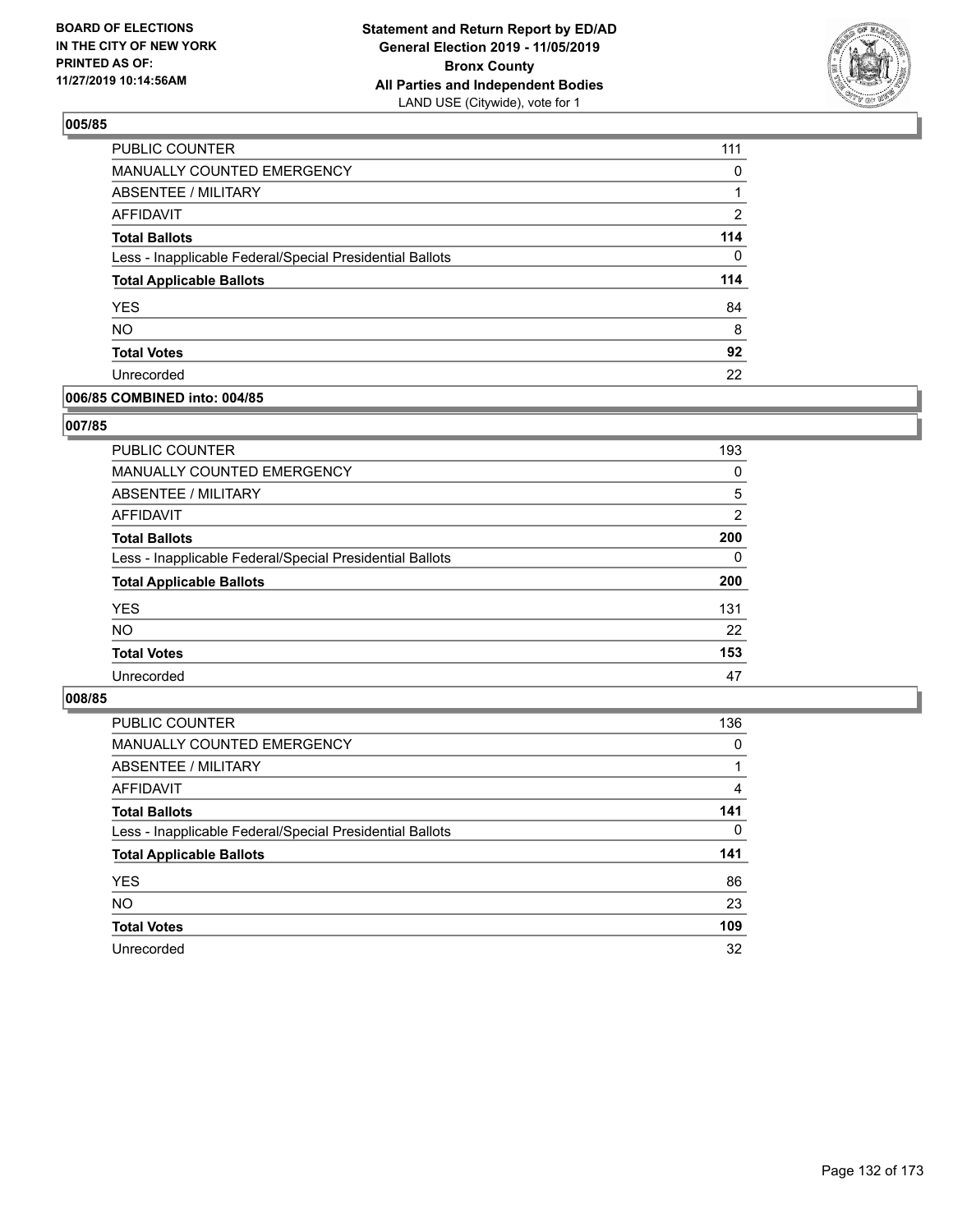

| <b>PUBLIC COUNTER</b>                                    | 89       |
|----------------------------------------------------------|----------|
| MANUALLY COUNTED EMERGENCY                               | $\Omega$ |
| ABSENTEE / MILITARY                                      | 0        |
| <b>AFFIDAVIT</b>                                         | 1        |
| <b>Total Ballots</b>                                     | 90       |
| Less - Inapplicable Federal/Special Presidential Ballots | 0        |
| <b>Total Applicable Ballots</b>                          | 90       |
| <b>YES</b>                                               | 70       |
| <b>NO</b>                                                | 4        |
| <b>Total Votes</b>                                       | 74       |
| Unrecorded                                               | 16       |

## **010/85 COMBINED into: 007/85**

#### **011/85**

| <b>PUBLIC COUNTER</b>                                    | 208 |
|----------------------------------------------------------|-----|
| <b>MANUALLY COUNTED EMERGENCY</b>                        | 0   |
| ABSENTEE / MILITARY                                      | 1   |
| AFFIDAVIT                                                |     |
| <b>Total Ballots</b>                                     | 210 |
| Less - Inapplicable Federal/Special Presidential Ballots | 0   |
| <b>Total Applicable Ballots</b>                          | 210 |
| <b>YES</b>                                               | 137 |
| <b>NO</b>                                                | 21  |
| <b>Total Votes</b>                                       | 158 |
| Unrecorded                                               | 52  |
|                                                          |     |

## **012/85 COMBINED into: 011/85**

| <b>PUBLIC COUNTER</b>                                    | 394 |
|----------------------------------------------------------|-----|
| <b>MANUALLY COUNTED EMERGENCY</b>                        | 0   |
| ABSENTEE / MILITARY                                      | 12  |
| AFFIDAVIT                                                | 1   |
| <b>Total Ballots</b>                                     | 407 |
| Less - Inapplicable Federal/Special Presidential Ballots | 0   |
| <b>Total Applicable Ballots</b>                          | 407 |
| <b>YES</b>                                               | 269 |
| NO.                                                      | 55  |
| <b>Total Votes</b>                                       | 324 |
| Unrecorded                                               | 83  |
| 014/85 COMBINED into: 015/85                             |     |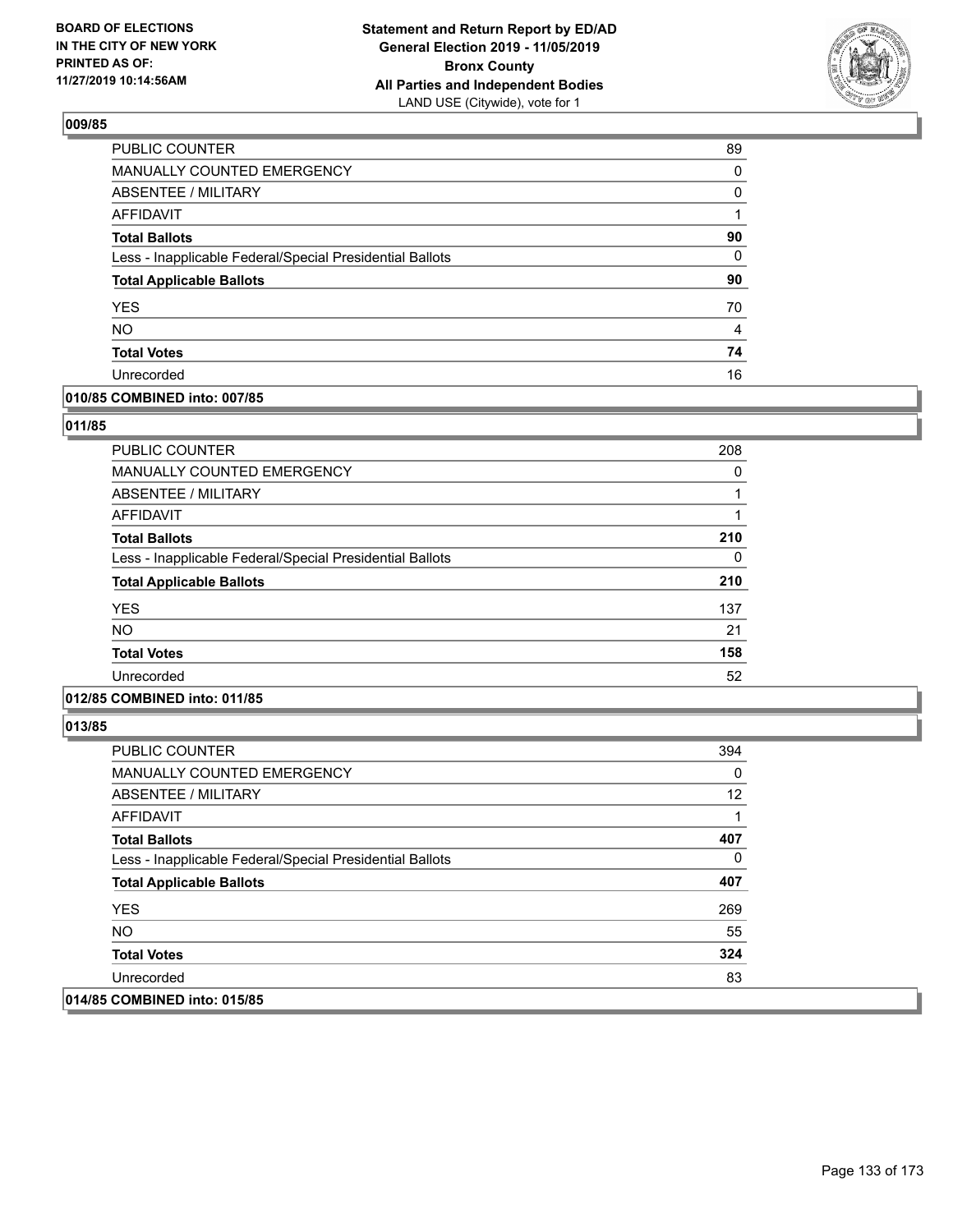

| PUBLIC COUNTER                                           | 160          |
|----------------------------------------------------------|--------------|
| MANUALLY COUNTED EMERGENCY                               | $\mathbf{0}$ |
| ABSENTEE / MILITARY                                      | 0            |
| AFFIDAVIT                                                | 2            |
| Total Ballots                                            | 162          |
| Less - Inapplicable Federal/Special Presidential Ballots | 0            |
| <b>Total Applicable Ballots</b>                          | 162          |
| YES                                                      | 86           |
| NO.                                                      | 8            |
| <b>Total Votes</b>                                       | 94           |
| Unrecorded                                               | 68           |

### **016/85**

| <b>PUBLIC COUNTER</b>                                    | 142            |
|----------------------------------------------------------|----------------|
| MANUALLY COUNTED EMERGENCY                               | 0              |
| ABSENTEE / MILITARY                                      | $\overline{2}$ |
| AFFIDAVIT                                                | 0              |
| <b>Total Ballots</b>                                     | 144            |
| Less - Inapplicable Federal/Special Presidential Ballots | $\Omega$       |
| <b>Total Applicable Ballots</b>                          | 144            |
| <b>YES</b>                                               | 44             |
| <b>NO</b>                                                | 17             |
| <b>Total Votes</b>                                       | 61             |
| Unrecorded                                               | 83             |
|                                                          |                |

#### **017/85 COMBINED into: 016/85**

#### **018/85 COMBINED into: 013/85**

#### **019/85 COMBINED into: 013/85**

| <b>PUBLIC COUNTER</b>                                    | 177 |
|----------------------------------------------------------|-----|
| MANUALLY COUNTED EMERGENCY                               | 0   |
| ABSENTEE / MILITARY                                      | 5   |
| AFFIDAVIT                                                | 0   |
| <b>Total Ballots</b>                                     | 182 |
| Less - Inapplicable Federal/Special Presidential Ballots | 0   |
| <b>Total Applicable Ballots</b>                          | 182 |
| <b>YES</b>                                               | 115 |
| <b>NO</b>                                                | 19  |
| <b>Total Votes</b>                                       | 134 |
| Unrecorded                                               | 48  |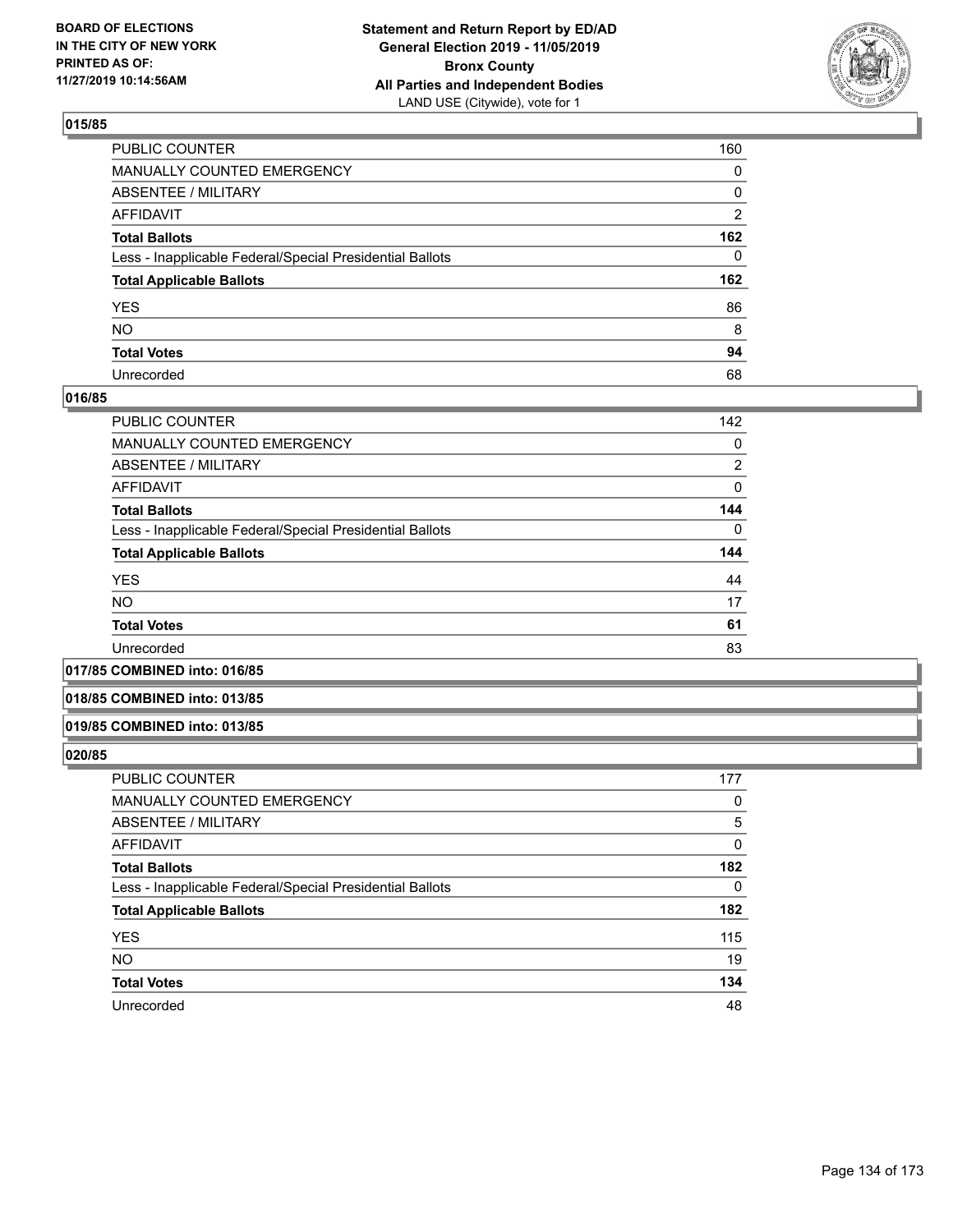

| PUBLIC COUNTER                                           | 283          |
|----------------------------------------------------------|--------------|
| MANUALLY COUNTED EMERGENCY                               | $\mathbf{0}$ |
| ABSENTEE / MILITARY                                      | 4            |
| AFFIDAVIT                                                | 2            |
| Total Ballots                                            | 289          |
| Less - Inapplicable Federal/Special Presidential Ballots | 0            |
| <b>Total Applicable Ballots</b>                          | 289          |
| YES                                                      | 174          |
| NO.                                                      | 30           |
| <b>Total Votes</b>                                       | 204          |
| Unrecorded                                               | 85           |

## **022/85**

| <b>PUBLIC COUNTER</b>                                    | 64             |
|----------------------------------------------------------|----------------|
| MANUALLY COUNTED EMERGENCY                               | 0              |
| ABSENTEE / MILITARY                                      | $\overline{2}$ |
| AFFIDAVIT                                                |                |
| <b>Total Ballots</b>                                     | 67             |
| Less - Inapplicable Federal/Special Presidential Ballots | 0              |
| <b>Total Applicable Ballots</b>                          | 67             |
| <b>YES</b>                                               | 42             |
| <b>NO</b>                                                | 7              |
| <b>Total Votes</b>                                       | 49             |
| Unrecorded                                               | 18             |

| <b>PUBLIC COUNTER</b>                                    | 236 |
|----------------------------------------------------------|-----|
| <b>MANUALLY COUNTED EMERGENCY</b>                        | 0   |
| ABSENTEE / MILITARY                                      | 2   |
| AFFIDAVIT                                                | 3   |
| <b>Total Ballots</b>                                     | 241 |
| Less - Inapplicable Federal/Special Presidential Ballots | 0   |
| <b>Total Applicable Ballots</b>                          | 241 |
| <b>YES</b>                                               | 161 |
| <b>NO</b>                                                | 35  |
| <b>Total Votes</b>                                       | 196 |
| Unrecorded                                               | 45  |
| 024/85 COMBINED into: 023/85                             |     |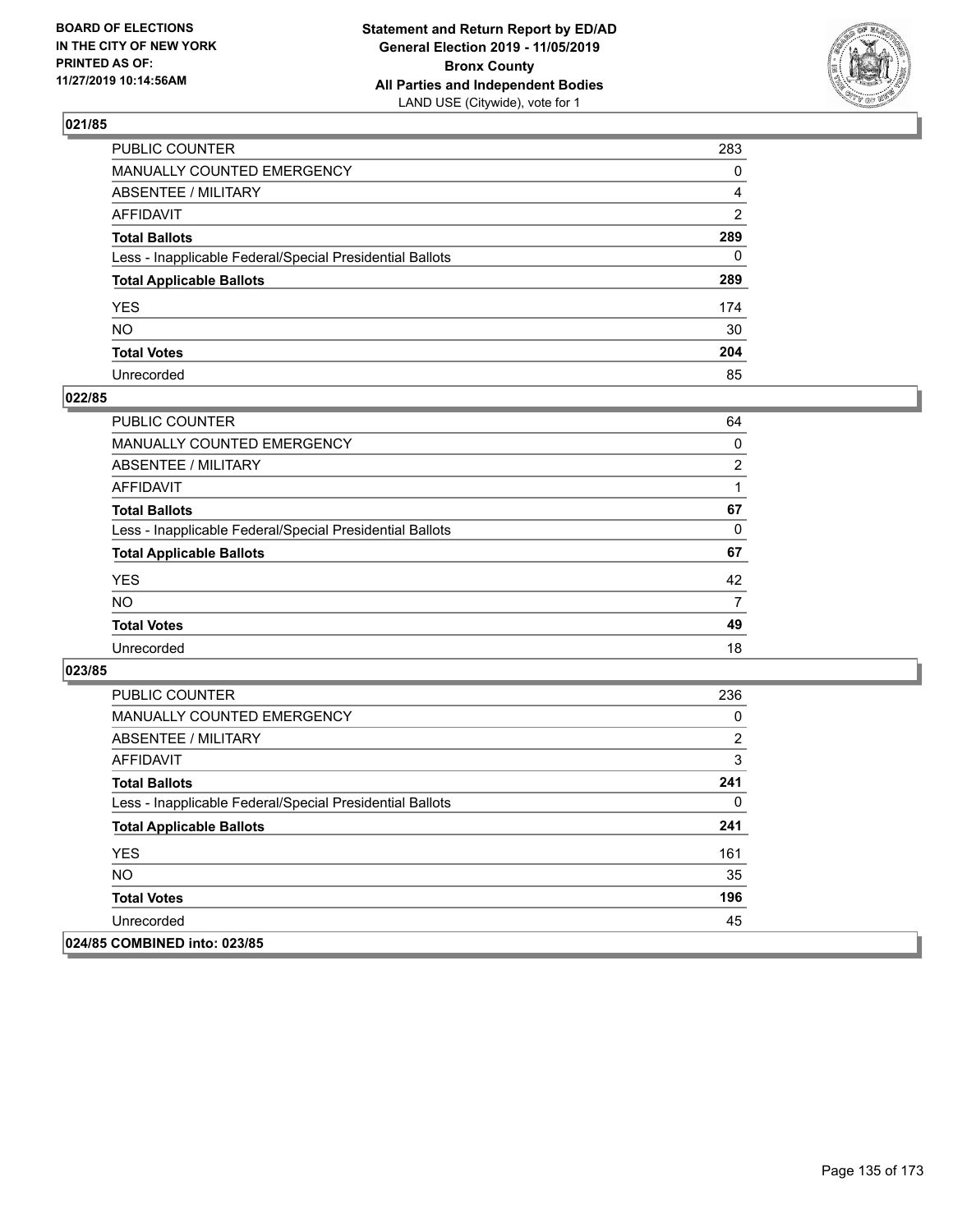

| PUBLIC COUNTER                                           | 210      |
|----------------------------------------------------------|----------|
| <b>MANUALLY COUNTED EMERGENCY</b>                        | 0        |
| <b>ABSENTEE / MILITARY</b>                               | 6        |
| <b>AFFIDAVIT</b>                                         | 0        |
| <b>Total Ballots</b>                                     | 216      |
| Less - Inapplicable Federal/Special Presidential Ballots | $\Omega$ |
| <b>Total Applicable Ballots</b>                          | 216      |
| <b>YES</b>                                               | 149      |
| <b>NO</b>                                                | 26       |
| <b>Total Votes</b>                                       | 175      |
| Unrecorded                                               | 41       |

### **026/85 COMBINED into: 025/85**

### **027/85**

| <b>PUBLIC COUNTER</b>                                    | 249      |
|----------------------------------------------------------|----------|
| <b>MANUALLY COUNTED EMERGENCY</b>                        | $\Omega$ |
| ABSENTEE / MILITARY                                      | 5        |
| AFFIDAVIT                                                | $\Omega$ |
| <b>Total Ballots</b>                                     | 254      |
| Less - Inapplicable Federal/Special Presidential Ballots | $\Omega$ |
| <b>Total Applicable Ballots</b>                          | 254      |
| <b>YES</b>                                               | 168      |
| <b>NO</b>                                                | 35       |
| <b>Total Votes</b>                                       | 203      |
| Unrecorded                                               | 51       |
|                                                          |          |

| <b>PUBLIC COUNTER</b>                                    | 86 |
|----------------------------------------------------------|----|
| <b>MANUALLY COUNTED EMERGENCY</b>                        | 0  |
| ABSENTEE / MILITARY                                      | 3  |
| AFFIDAVIT                                                | 0  |
| <b>Total Ballots</b>                                     | 89 |
| Less - Inapplicable Federal/Special Presidential Ballots | 0  |
| <b>Total Applicable Ballots</b>                          | 89 |
| <b>YES</b>                                               | 59 |
| NO.                                                      | 14 |
| <b>Total Votes</b>                                       | 73 |
| Unrecorded                                               | 16 |
| 029/85 COMBINED into: 028/85                             |    |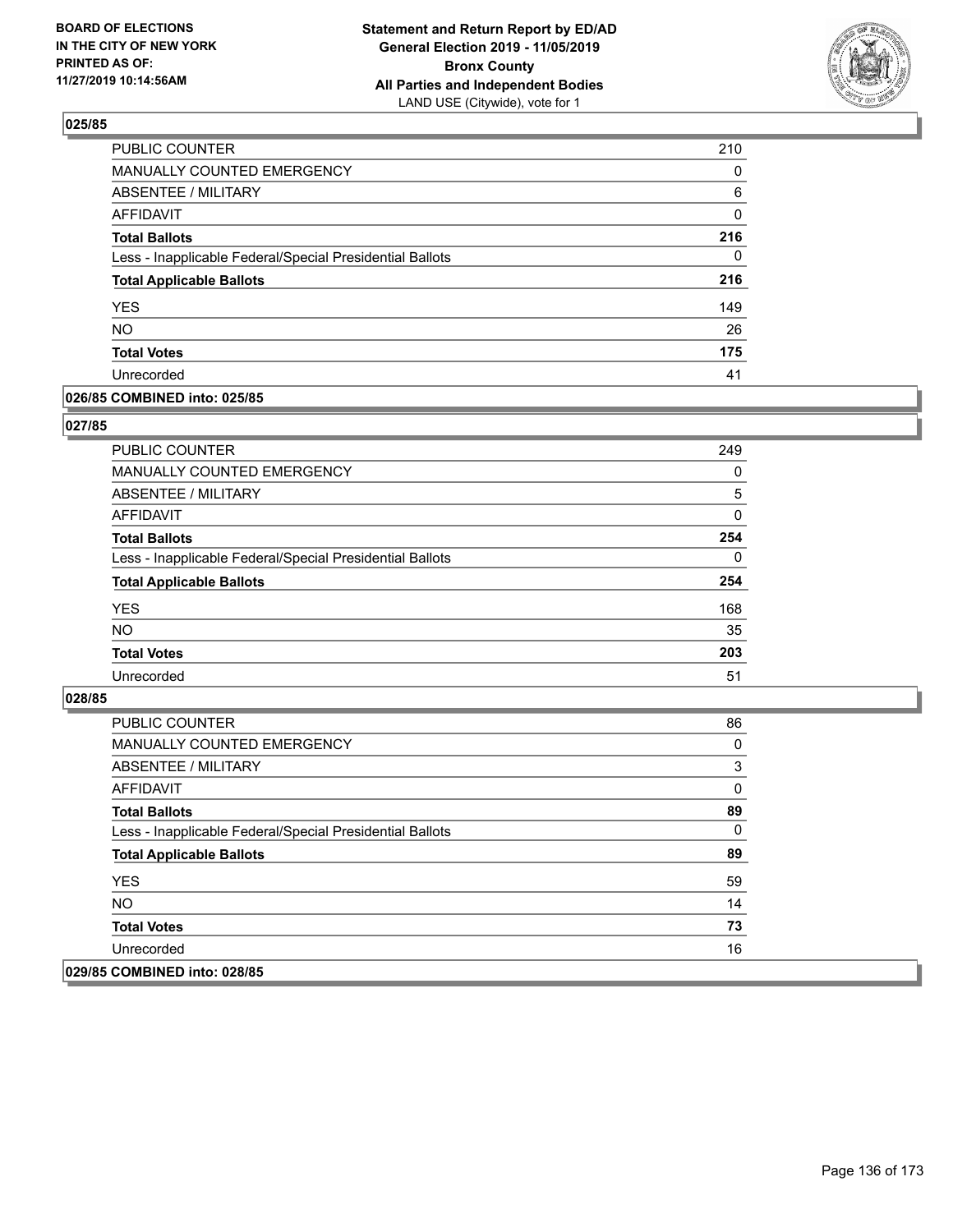

| PUBLIC COUNTER                                           | 180      |
|----------------------------------------------------------|----------|
| MANUALLY COUNTED EMERGENCY                               | 0        |
| <b>ABSENTEE / MILITARY</b>                               | 4        |
| <b>AFFIDAVIT</b>                                         |          |
| <b>Total Ballots</b>                                     | 185      |
| Less - Inapplicable Federal/Special Presidential Ballots | $\Omega$ |
| <b>Total Applicable Ballots</b>                          | 185      |
| <b>YES</b>                                               | 125      |
| <b>NO</b>                                                | 17       |
| <b>Total Votes</b>                                       | 142      |
| Unrecorded                                               | 43       |

### **031/85 COMBINED into: 030/85**

### **032/85**

| <b>PUBLIC COUNTER</b>                                    | 167 |
|----------------------------------------------------------|-----|
| MANUALLY COUNTED EMERGENCY                               | 0   |
| ABSENTEE / MILITARY                                      | 3   |
| AFFIDAVIT                                                |     |
| <b>Total Ballots</b>                                     | 171 |
| Less - Inapplicable Federal/Special Presidential Ballots | 0   |
| <b>Total Applicable Ballots</b>                          | 171 |
| <b>YES</b>                                               | 111 |
| <b>NO</b>                                                | 15  |
| <b>Total Votes</b>                                       | 126 |
| Unrecorded                                               | 45  |
|                                                          |     |

| <b>PUBLIC COUNTER</b>                                    | 125      |
|----------------------------------------------------------|----------|
| MANUALLY COUNTED EMERGENCY                               | $\Omega$ |
| ABSENTEE / MILITARY                                      | 8        |
| AFFIDAVIT                                                | $\Omega$ |
| <b>Total Ballots</b>                                     | 133      |
| Less - Inapplicable Federal/Special Presidential Ballots | 0        |
| <b>Total Applicable Ballots</b>                          | 133      |
| <b>YES</b>                                               | 95       |
| <b>NO</b>                                                | 21       |
|                                                          |          |
| <b>Total Votes</b>                                       | 116      |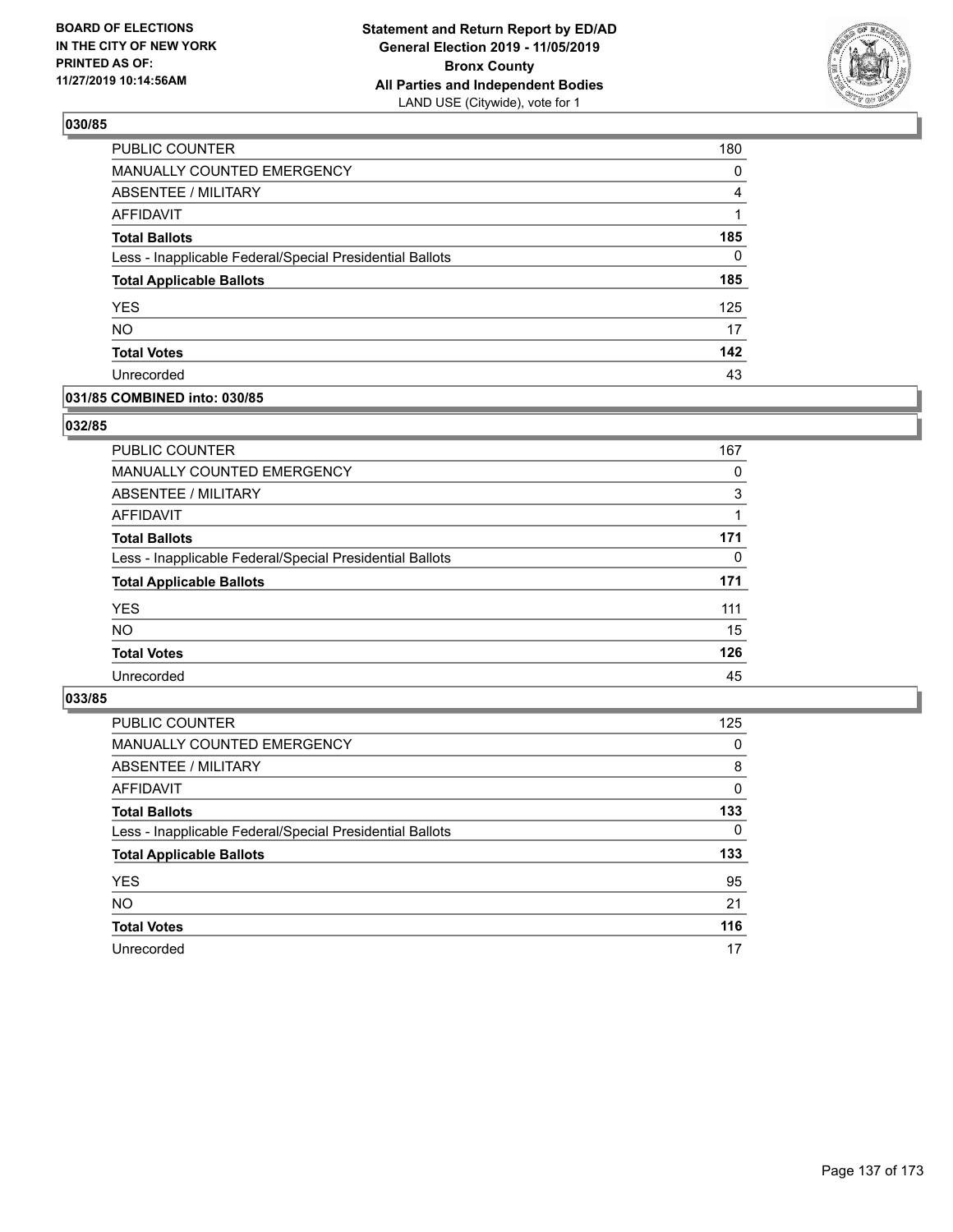

| PUBLIC COUNTER                                           | 139 |
|----------------------------------------------------------|-----|
| MANUALLY COUNTED EMERGENCY                               | 0   |
| ABSENTEE / MILITARY                                      | 3   |
| AFFIDAVIT                                                | 3   |
| <b>Total Ballots</b>                                     | 145 |
| Less - Inapplicable Federal/Special Presidential Ballots | 0   |
| <b>Total Applicable Ballots</b>                          | 145 |
| <b>YES</b>                                               | 109 |
| <b>NO</b>                                                | 18  |
| <b>Total Votes</b>                                       | 127 |
| Unrecorded                                               | 18  |

#### **035/85 COMBINED into: 030/85**

**036/85 COMBINED into: 017/79**

**037/85 COMBINED into: 021/85**

**038/85 COMBINED into: 075/84**

### **039/85**

| <b>PUBLIC COUNTER</b>                                    | 152 |
|----------------------------------------------------------|-----|
| <b>MANUALLY COUNTED EMERGENCY</b>                        | 0   |
| <b>ABSENTEE / MILITARY</b>                               |     |
| AFFIDAVIT                                                | 2   |
| <b>Total Ballots</b>                                     | 155 |
| Less - Inapplicable Federal/Special Presidential Ballots | 0   |
| <b>Total Applicable Ballots</b>                          | 155 |
| <b>YES</b>                                               | 84  |
| <b>NO</b>                                                | 12  |
| <b>Total Votes</b>                                       | 96  |
| Unrecorded                                               | 59  |
| $OOMDHIER 1.4.4. OQ$                                     |     |

# **040/85 COMBINED into: 039/85**

#### **041/85 COMBINED into: 085/84**

### **042/85 COMBINED into: 050/84**

| <b>PUBLIC COUNTER</b>                                    | 175 |
|----------------------------------------------------------|-----|
| <b>MANUALLY COUNTED EMERGENCY</b>                        | 0   |
| ABSENTEE / MILITARY                                      |     |
| AFFIDAVIT                                                |     |
| <b>Total Ballots</b>                                     | 177 |
| Less - Inapplicable Federal/Special Presidential Ballots | 0   |
| <b>Total Applicable Ballots</b>                          | 177 |
| <b>YES</b>                                               | 77  |
| <b>NO</b>                                                | 13  |
| <b>Total Votes</b>                                       | 90  |
| Unrecorded                                               | 87  |
| 044/85 COMBINED into: 043/85                             |     |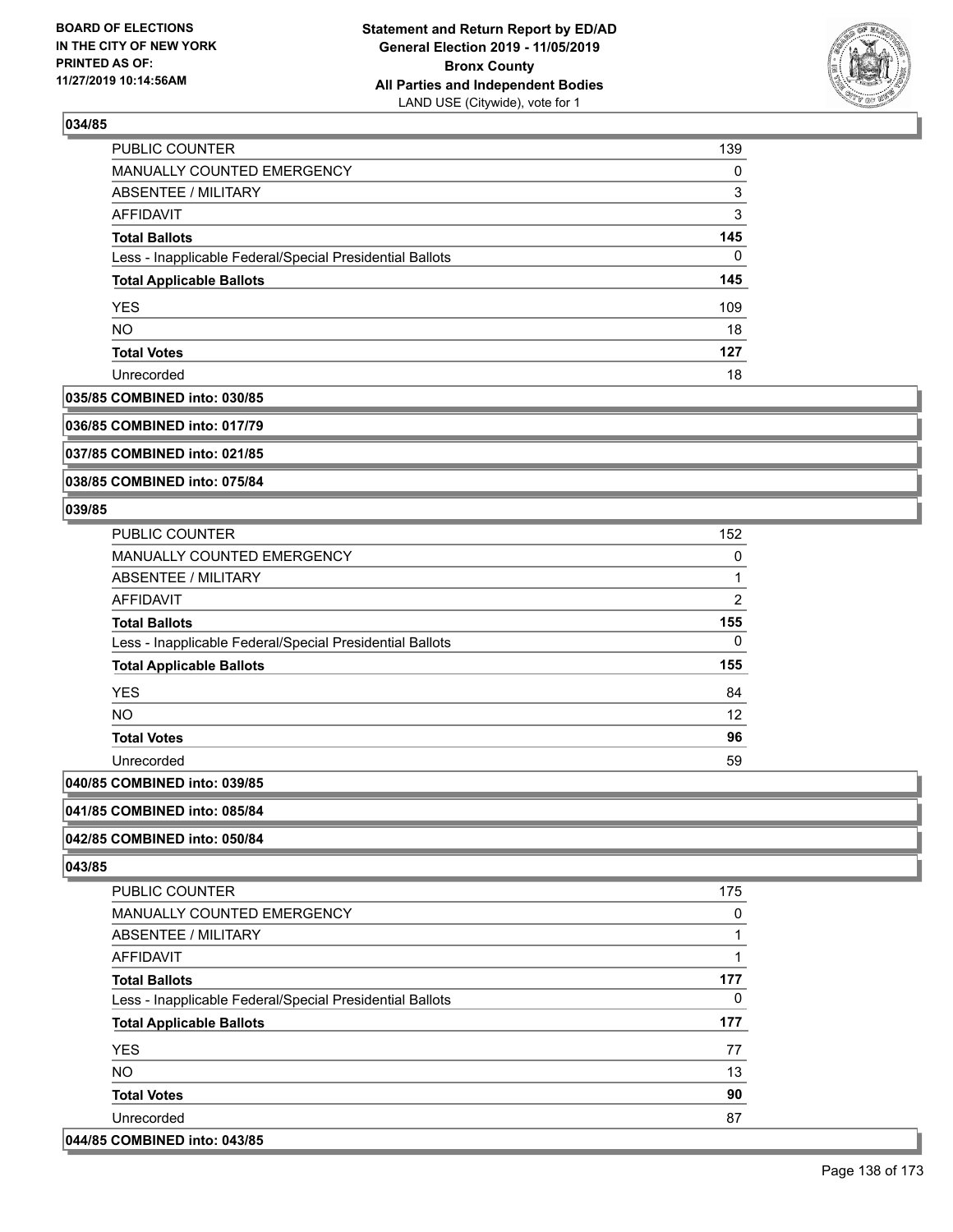

| PUBLIC COUNTER                                           | 187 |
|----------------------------------------------------------|-----|
| MANUALLY COUNTED EMERGENCY                               | 0   |
| ABSENTEE / MILITARY                                      | 16  |
| AFFIDAVIT                                                | 0   |
| Total Ballots                                            | 203 |
| Less - Inapplicable Federal/Special Presidential Ballots | 0   |
| <b>Total Applicable Ballots</b>                          | 203 |
| YES                                                      | 118 |
| NΟ                                                       | 19  |
| <b>Total Votes</b>                                       | 137 |
| Unrecorded                                               | 66  |

### **046/85**

| <b>PUBLIC COUNTER</b>                                    | 156 |
|----------------------------------------------------------|-----|
| <b>MANUALLY COUNTED EMERGENCY</b>                        | 0   |
| ABSENTEE / MILITARY                                      | 4   |
| <b>AFFIDAVIT</b>                                         |     |
| <b>Total Ballots</b>                                     | 161 |
| Less - Inapplicable Federal/Special Presidential Ballots | 0   |
| <b>Total Applicable Ballots</b>                          | 161 |
| <b>YES</b>                                               | 83  |
| <b>NO</b>                                                | 29  |
| <b>Total Votes</b>                                       | 112 |
| Unrecorded                                               | 49  |
|                                                          |     |

### **047/85 COMBINED into: 045/85**

| PUBLIC COUNTER                                           | 88 |
|----------------------------------------------------------|----|
| <b>MANUALLY COUNTED EMERGENCY</b>                        | 0  |
| ABSENTEE / MILITARY                                      | 0  |
| <b>AFFIDAVIT</b>                                         | 3  |
| <b>Total Ballots</b>                                     | 91 |
| Less - Inapplicable Federal/Special Presidential Ballots | 0  |
| <b>Total Applicable Ballots</b>                          | 91 |
| <b>YES</b>                                               | 59 |
| <b>NO</b>                                                | 6  |
| <b>Total Votes</b>                                       | 65 |
| Unrecorded                                               | 26 |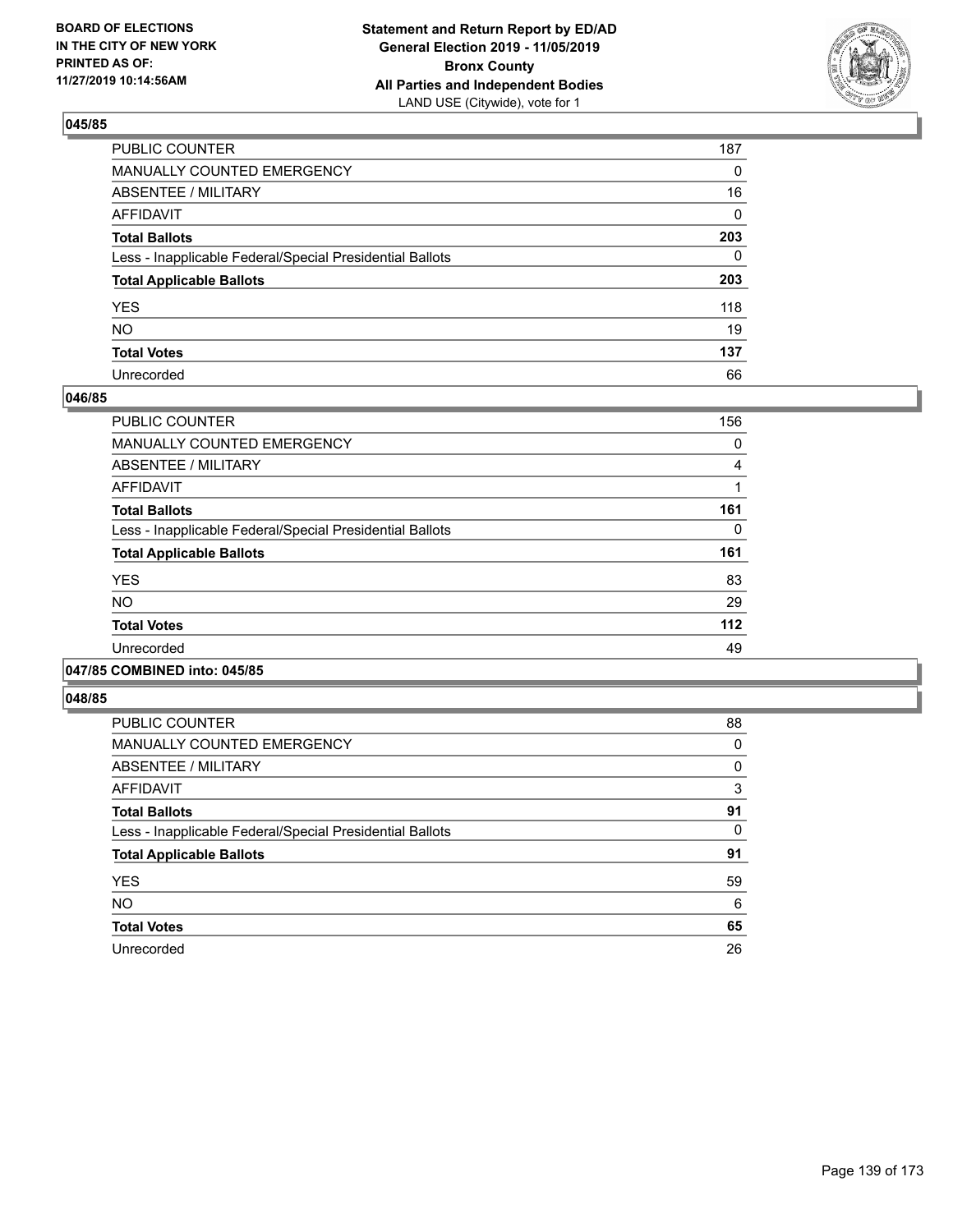

| PUBLIC COUNTER                                           | 116          |
|----------------------------------------------------------|--------------|
| MANUALLY COUNTED EMERGENCY                               | $\mathbf{0}$ |
| ABSENTEE / MILITARY                                      | 2            |
| AFFIDAVIT                                                | 0            |
| Total Ballots                                            | 118          |
| Less - Inapplicable Federal/Special Presidential Ballots | $\Omega$     |
| <b>Total Applicable Ballots</b>                          | 118          |
| YES                                                      | 75           |
| NO.                                                      | 11           |
| <b>Total Votes</b>                                       | 86           |
| Unrecorded                                               | 32           |

### **050/85**

| PUBLIC COUNTER                                           | 243 |
|----------------------------------------------------------|-----|
| MANUALLY COUNTED EMERGENCY                               | 0   |
| ABSENTEE / MILITARY                                      |     |
| <b>AFFIDAVIT</b>                                         | 3   |
| <b>Total Ballots</b>                                     | 247 |
| Less - Inapplicable Federal/Special Presidential Ballots | 0   |
| <b>Total Applicable Ballots</b>                          | 247 |
| <b>YES</b>                                               | 129 |
| <b>NO</b>                                                | 18  |
| <b>Total Votes</b>                                       | 147 |
| Unrecorded                                               | 100 |
|                                                          |     |

## **051/85 COMBINED into: 050/85**

| <b>PUBLIC COUNTER</b>                                    | 153           |
|----------------------------------------------------------|---------------|
| MANUALLY COUNTED EMERGENCY                               | 0             |
| ABSENTEE / MILITARY                                      | $\mathcal{P}$ |
| AFFIDAVIT                                                | 4             |
| <b>Total Ballots</b>                                     | 159           |
| Less - Inapplicable Federal/Special Presidential Ballots | 0             |
| <b>Total Applicable Ballots</b>                          | 159           |
| <b>YES</b>                                               | 108           |
| <b>NO</b>                                                | 25            |
| <b>Total Votes</b>                                       | 133           |
| Unrecorded                                               | 26            |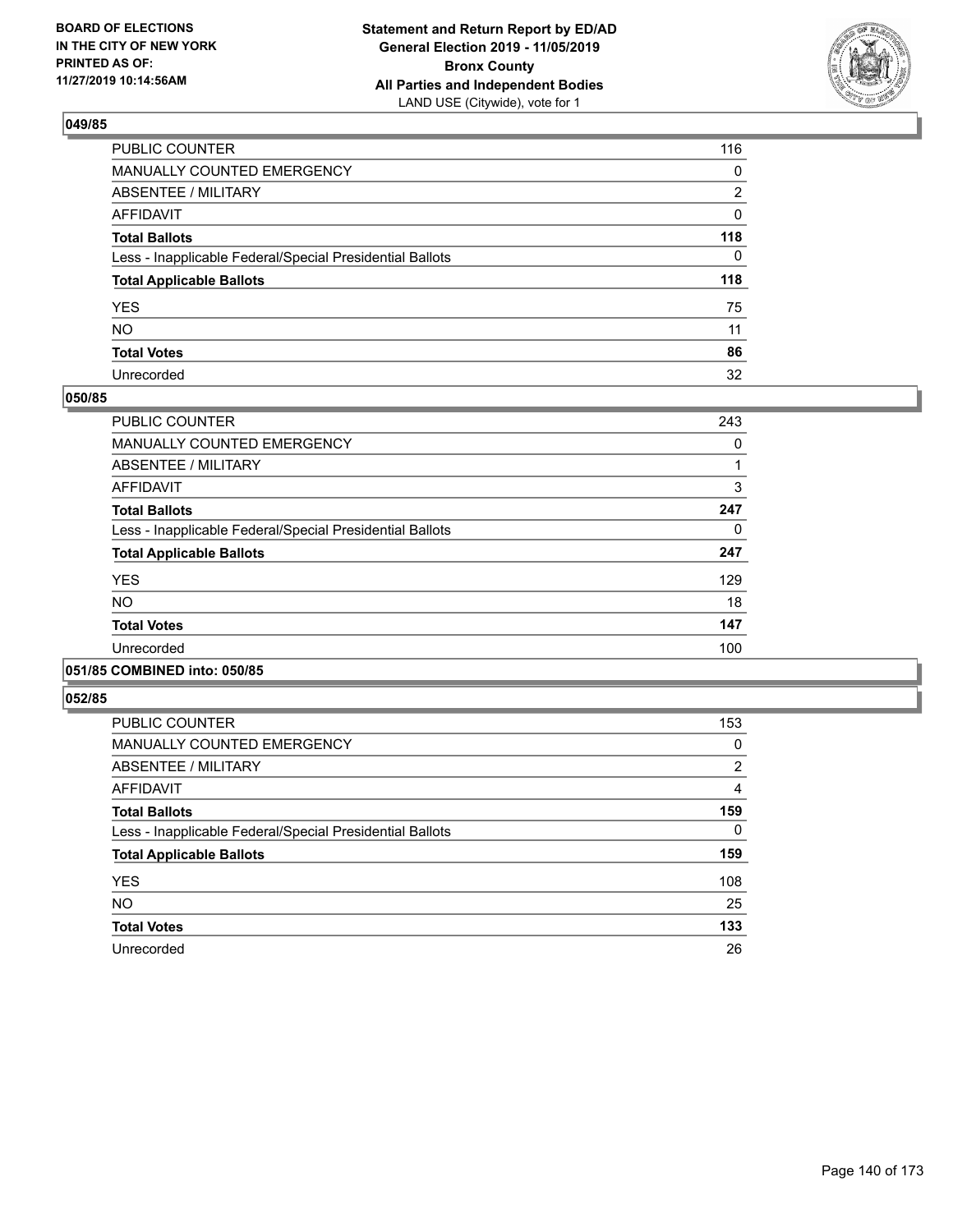

| PUBLIC COUNTER                                           | 25              |
|----------------------------------------------------------|-----------------|
| MANUALLY COUNTED EMERGENCY                               | 0               |
| ABSENTEE / MILITARY                                      | 6               |
| AFFIDAVIT                                                |                 |
| Total Ballots                                            | $32\phantom{a}$ |
| Less - Inapplicable Federal/Special Presidential Ballots | 0               |
| <b>Total Applicable Ballots</b>                          | $32\phantom{a}$ |
| YES                                                      | 20              |
| NO.                                                      | 6               |
| <b>Total Votes</b>                                       | 26              |
| Unrecorded                                               | 6               |

### **054/85**

| <b>PUBLIC COUNTER</b>                                    | 38             |
|----------------------------------------------------------|----------------|
| <b>MANUALLY COUNTED EMERGENCY</b>                        | $\Omega$       |
| ABSENTEE / MILITARY                                      | 0              |
| AFFIDAVIT                                                | $\Omega$       |
| <b>Total Ballots</b>                                     | 38             |
| Less - Inapplicable Federal/Special Presidential Ballots | $\Omega$       |
| <b>Total Applicable Ballots</b>                          | 38             |
| <b>YES</b>                                               | 25             |
| <b>NO</b>                                                | $\overline{2}$ |
| <b>Total Votes</b>                                       | 27             |
| Unrecorded                                               | 11             |
|                                                          |                |

| <b>PUBLIC COUNTER</b>                                    | 49       |
|----------------------------------------------------------|----------|
| <b>MANUALLY COUNTED EMERGENCY</b>                        | 0        |
| ABSENTEE / MILITARY                                      | 2        |
| AFFIDAVIT                                                |          |
| <b>Total Ballots</b>                                     | 52       |
| Less - Inapplicable Federal/Special Presidential Ballots | $\Omega$ |
| <b>Total Applicable Ballots</b>                          | 52       |
| <b>YES</b>                                               | 31       |
| <b>NO</b>                                                | 6        |
| <b>Total Votes</b>                                       | 37       |
| Unrecorded                                               | 15       |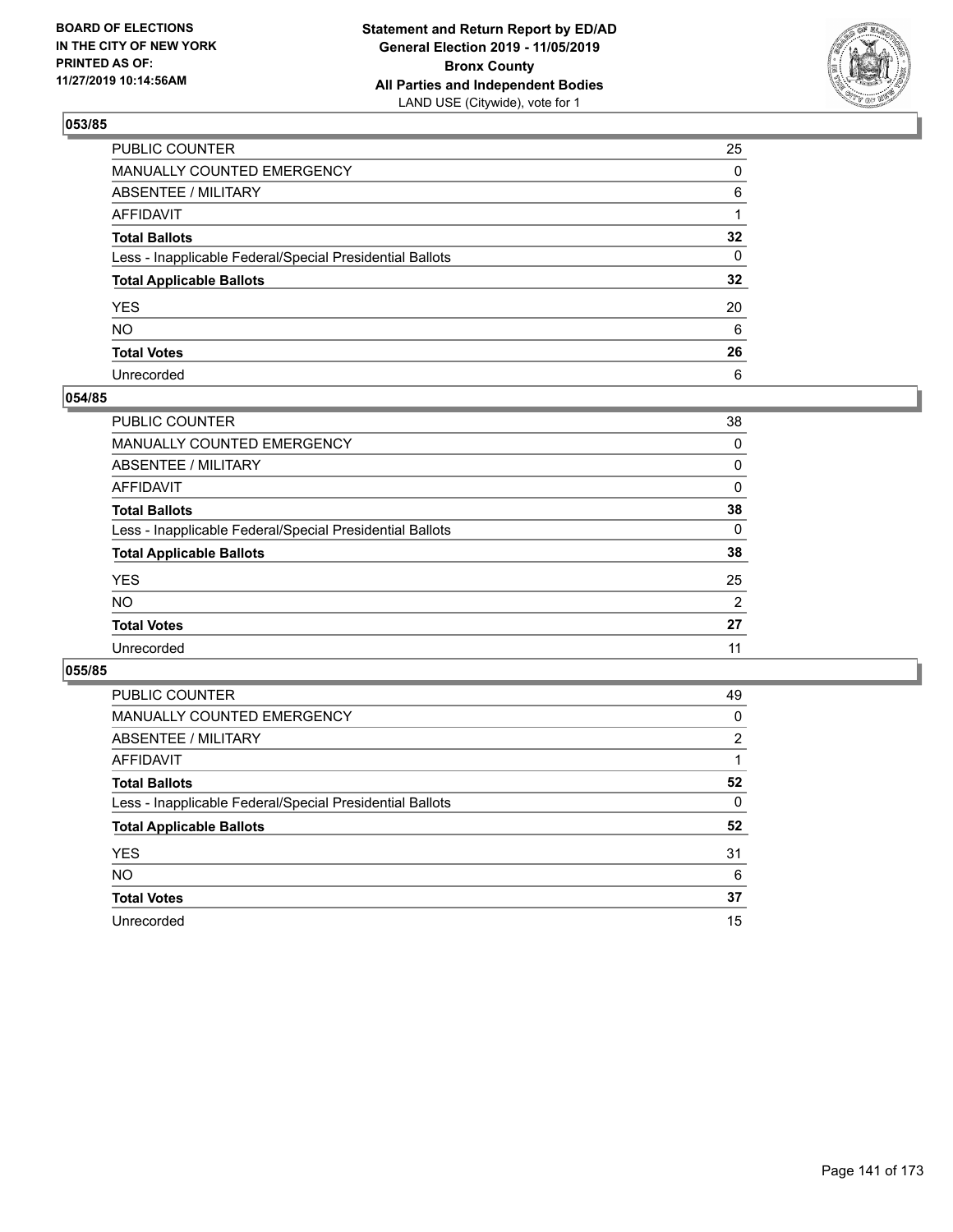

| PUBLIC COUNTER                                           | 215            |
|----------------------------------------------------------|----------------|
| MANUALLY COUNTED EMERGENCY                               | 0              |
| ABSENTEE / MILITARY                                      | 5              |
| AFFIDAVIT                                                | $\overline{4}$ |
| <b>Total Ballots</b>                                     | 224            |
| Less - Inapplicable Federal/Special Presidential Ballots | 0              |
| <b>Total Applicable Ballots</b>                          | 224            |
| <b>YES</b>                                               | 145            |
| <b>NO</b>                                                | 24             |
| <b>Total Votes</b>                                       | 169            |
| Unrecorded                                               | 55             |

### **057/85 COMBINED into: 052/85**

### **058/85**

| <b>PUBLIC COUNTER</b>                                    | 206          |
|----------------------------------------------------------|--------------|
| <b>MANUALLY COUNTED EMERGENCY</b>                        | 0            |
| ABSENTEE / MILITARY                                      | 3            |
| AFFIDAVIT                                                | $\mathbf{0}$ |
| <b>Total Ballots</b>                                     | 209          |
| Less - Inapplicable Federal/Special Presidential Ballots | 0            |
| <b>Total Applicable Ballots</b>                          | 209          |
| <b>YES</b>                                               | 126          |
| NO.                                                      | 25           |
| <b>Total Votes</b>                                       | 151          |
| Unrecorded                                               | 58           |

### **059/85 COMBINED into: 058/85**

### **060/85 COMBINED into: 034/85**

#### **061/85 COMBINED into: 062/85**

| <b>PUBLIC COUNTER</b>                                    | 170 |
|----------------------------------------------------------|-----|
| MANUALLY COUNTED EMERGENCY                               | 0   |
| ABSENTEE / MILITARY                                      | 3   |
| AFFIDAVIT                                                | 0   |
| <b>Total Ballots</b>                                     | 173 |
| Less - Inapplicable Federal/Special Presidential Ballots | 0   |
| <b>Total Applicable Ballots</b>                          | 173 |
| <b>YES</b>                                               | 123 |
| NO.                                                      | 17  |
| <b>Total Votes</b>                                       | 140 |
| Unrecorded                                               | 33  |
| 063/85 COMBINED into: 064/85                             |     |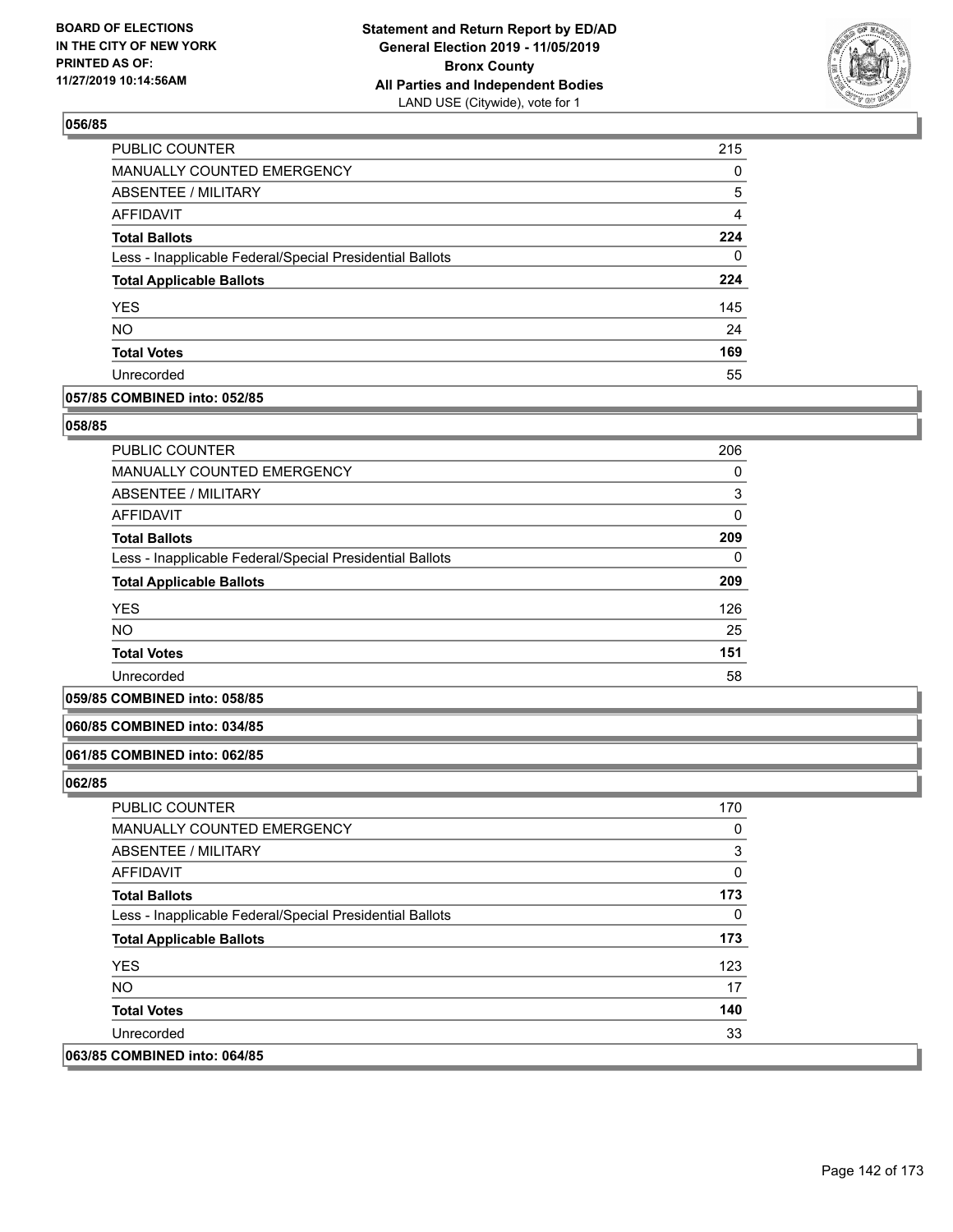

| PUBLIC COUNTER                                           | 161      |
|----------------------------------------------------------|----------|
| <b>MANUALLY COUNTED EMERGENCY</b>                        | 0        |
| ABSENTEE / MILITARY                                      | 3        |
| AFFIDAVIT                                                |          |
| <b>Total Ballots</b>                                     | 165      |
| Less - Inapplicable Federal/Special Presidential Ballots | $\Omega$ |
| <b>Total Applicable Ballots</b>                          | 165      |
| <b>YES</b>                                               | 92       |
| <b>NO</b>                                                | 15       |
| <b>Total Votes</b>                                       | 107      |
| Unrecorded                                               | 58       |

### **065/85 COMBINED into: 066/85**

#### **066/85**

| <b>PUBLIC COUNTER</b>                                    | 182      |
|----------------------------------------------------------|----------|
| <b>MANUALLY COUNTED EMERGENCY</b>                        | $\Omega$ |
| ABSENTEE / MILITARY                                      |          |
| AFFIDAVIT                                                | 2        |
| <b>Total Ballots</b>                                     | 185      |
| Less - Inapplicable Federal/Special Presidential Ballots | $\Omega$ |
| <b>Total Applicable Ballots</b>                          | 185      |
| <b>YES</b>                                               | 91       |
| <b>NO</b>                                                | 21       |
| <b>Total Votes</b>                                       | $112$    |
| Unrecorded                                               | 73       |
|                                                          |          |

| <b>PUBLIC COUNTER</b>                                    | 176 |
|----------------------------------------------------------|-----|
| <b>MANUALLY COUNTED EMERGENCY</b>                        | 0   |
| ABSENTEE / MILITARY                                      | 3   |
| AFFIDAVIT                                                | 0   |
| <b>Total Ballots</b>                                     | 179 |
| Less - Inapplicable Federal/Special Presidential Ballots | 0   |
| <b>Total Applicable Ballots</b>                          | 179 |
| <b>YES</b>                                               | 106 |
| NO.                                                      | 20  |
| <b>Total Votes</b>                                       | 126 |
| Unrecorded                                               | 53  |
| 068/85 COMBINED into: 056/85                             |     |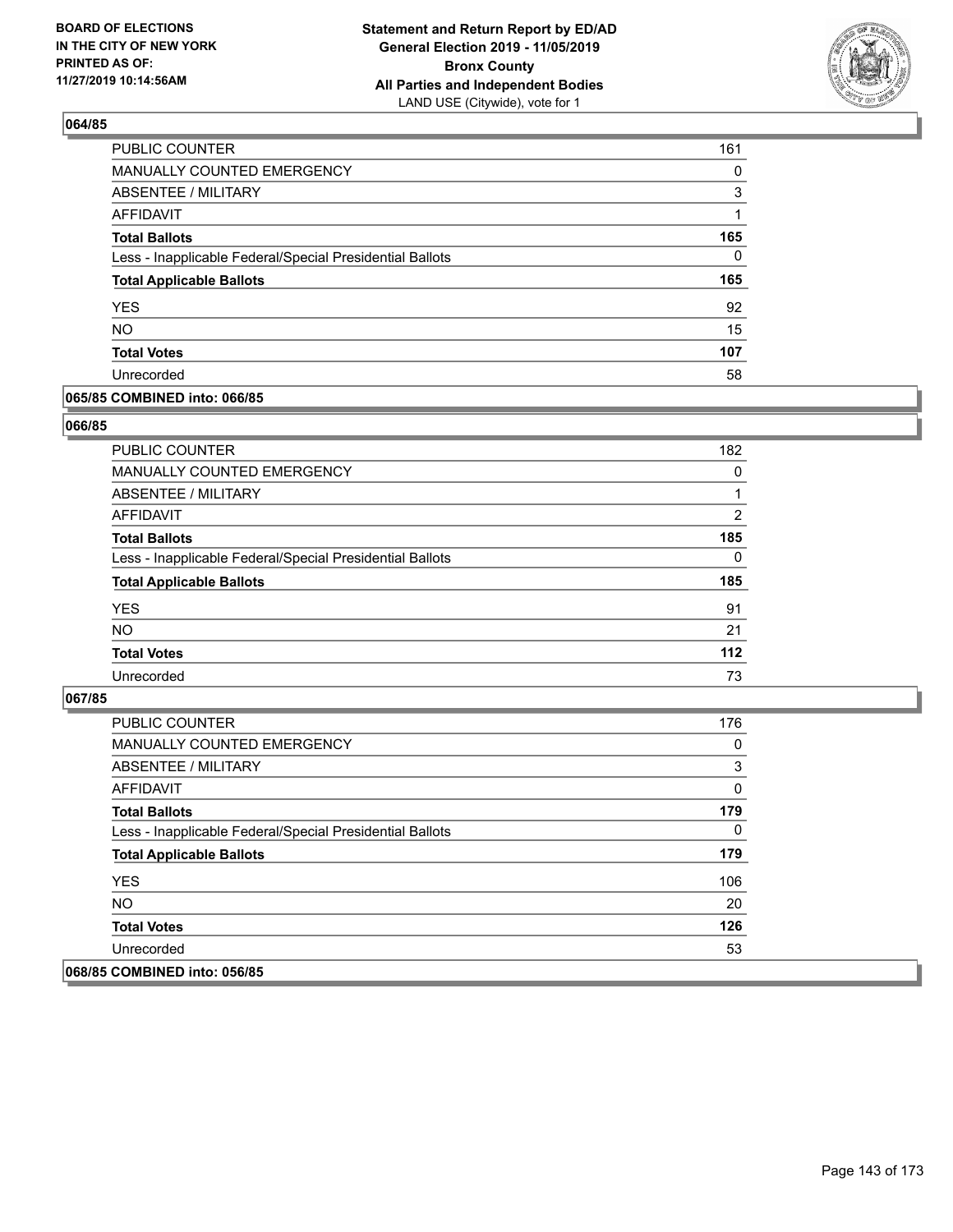

| PUBLIC COUNTER                                           | 97  |
|----------------------------------------------------------|-----|
| MANUALLY COUNTED EMERGENCY                               | 0   |
| ABSENTEE / MILITARY                                      | 3   |
| AFFIDAVIT                                                | 1   |
| Total Ballots                                            | 101 |
| Less - Inapplicable Federal/Special Presidential Ballots | 0   |
| <b>Total Applicable Ballots</b>                          | 101 |
| YES                                                      | 77  |
| NO.                                                      | 6   |
| <b>Total Votes</b>                                       | 83  |
| Unrecorded                                               | 18  |

### **070/85**

| <b>PUBLIC COUNTER</b>                                    | 162 |
|----------------------------------------------------------|-----|
| <b>MANUALLY COUNTED EMERGENCY</b>                        | 0   |
| ABSENTEE / MILITARY                                      | 5   |
| <b>AFFIDAVIT</b>                                         | 0   |
| <b>Total Ballots</b>                                     | 167 |
| Less - Inapplicable Federal/Special Presidential Ballots | 0   |
| <b>Total Applicable Ballots</b>                          | 167 |
| <b>YES</b>                                               | 111 |
| NO.                                                      | 16  |
| <b>Total Votes</b>                                       | 127 |
| Unrecorded                                               | 40  |
| 071/85 COMBINED into: 027/85                             |     |

**072/85 COMBINED into: 027/85**

**073/85 COMBINED into: 027/85**

**074/85 COMBINED into: 027/85**

**075/85 COMBINED into: 027/85**

**076/85 COMBINED into: 027/85**

**077/85 COMBINED into: 027/85**

**078/85 COMBINED into: 027/85**

**079/85 COMBINED into: 027/85**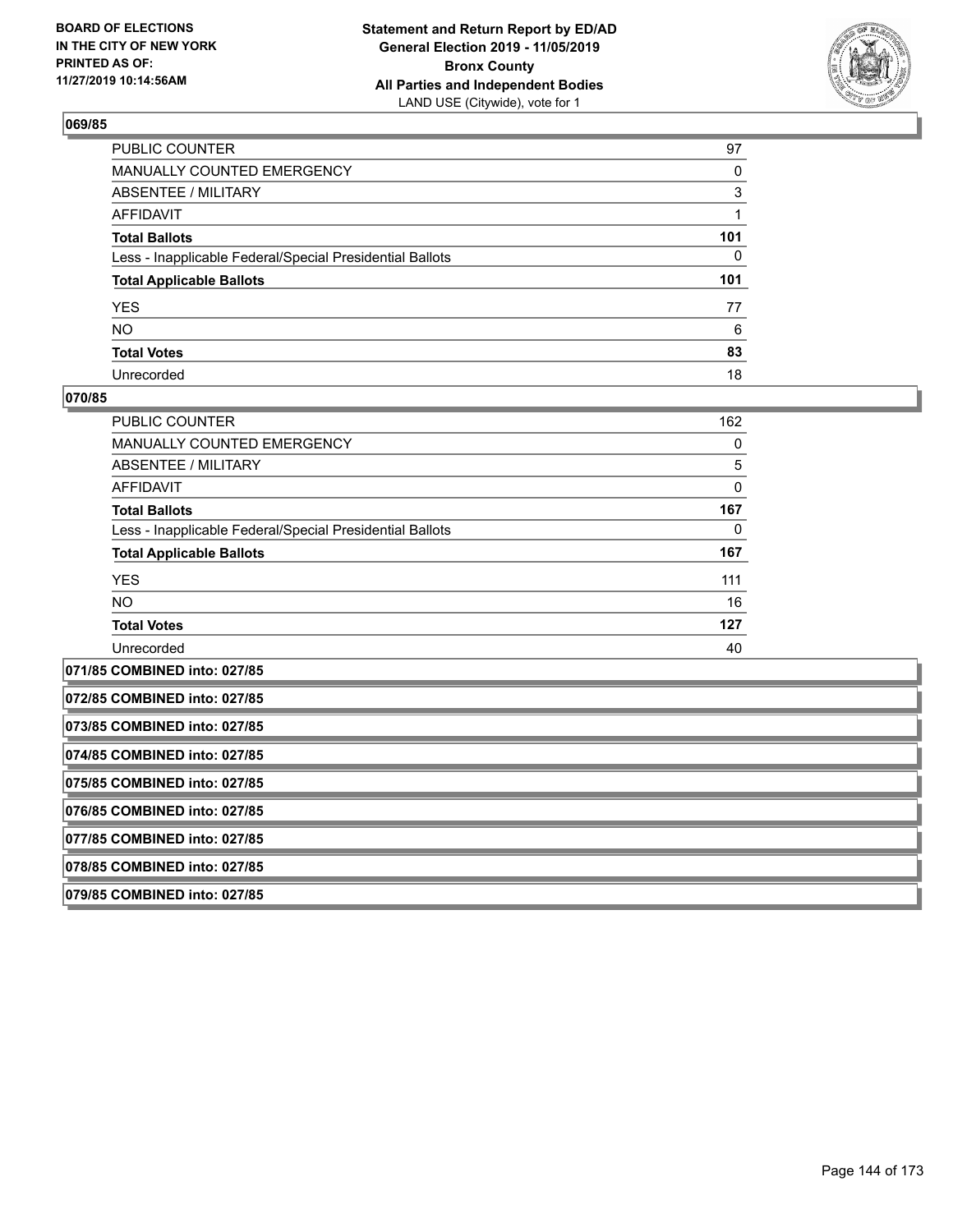

| <b>PUBLIC COUNTER</b>                                    | 113            |
|----------------------------------------------------------|----------------|
| <b>MANUALLY COUNTED EMERGENCY</b>                        | 0              |
| <b>ABSENTEE / MILITARY</b>                               | $\overline{c}$ |
| <b>AFFIDAVIT</b>                                         | 5              |
| <b>Total Ballots</b>                                     | 120            |
| Less - Inapplicable Federal/Special Presidential Ballots | 0              |
| <b>Total Applicable Ballots</b>                          | 120            |
| <b>YES</b>                                               | 91             |
| NO.                                                      | 6              |
| <b>Total Votes</b>                                       | 97             |
| Unrecorded                                               | 23             |
| 081/85 COMBINED into: 046/85                             |                |
| 082/85 COMBINED into: 080/85                             |                |
| 083/85 COMBINED into: 032/85                             |                |
| 084/85 COMBINED into: 067/85                             |                |
| 085/85 COMBINED into: 085/84                             |                |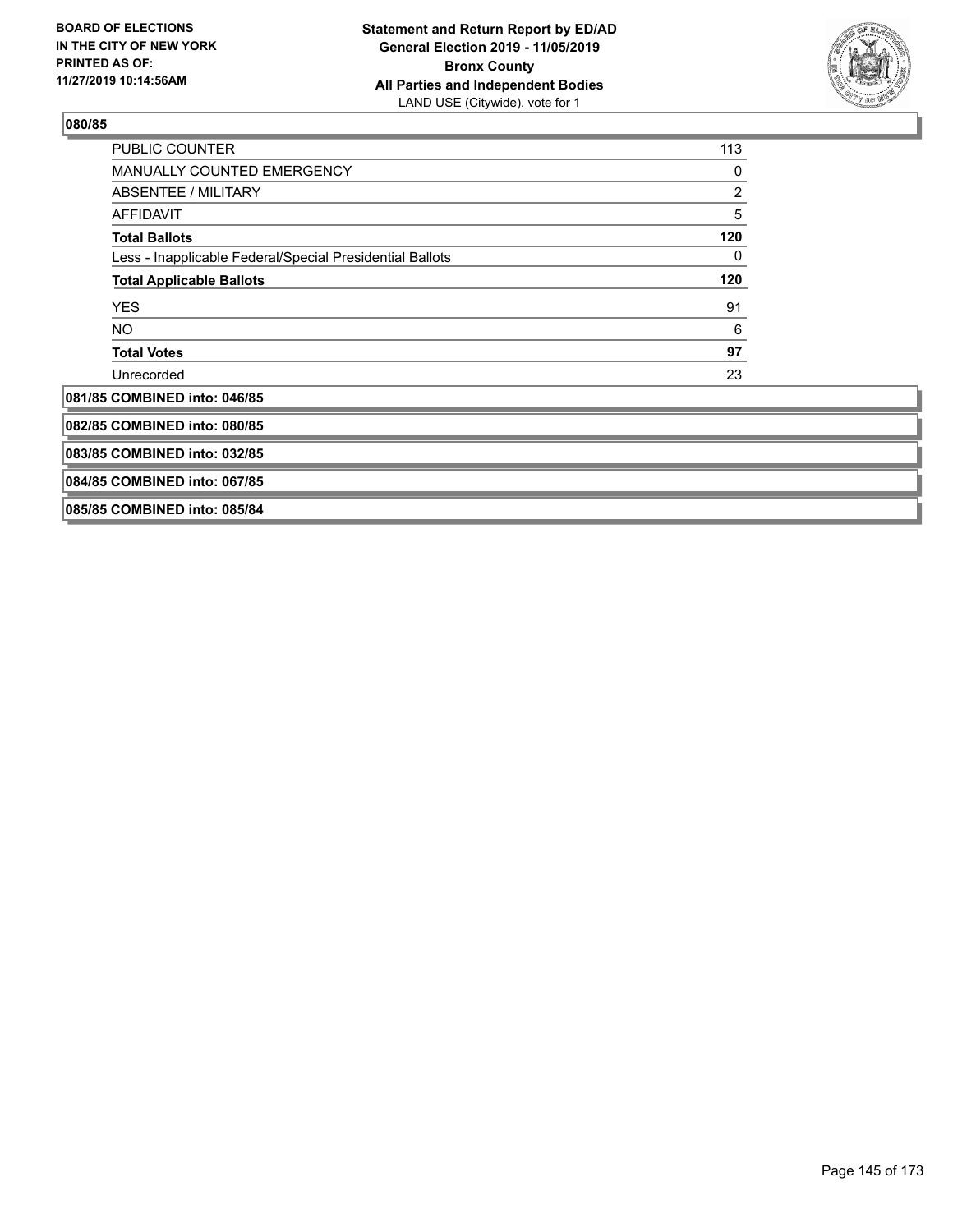

## **001/86 COMBINED into: 031/77**

| <b>PUBLIC COUNTER</b>                                    | 198 |
|----------------------------------------------------------|-----|
| MANUALLY COUNTED EMERGENCY                               | 0   |
| ABSENTEE / MILITARY                                      | 4   |
| AFFIDAVIT                                                |     |
| <b>Total Ballots</b>                                     | 203 |
| Less - Inapplicable Federal/Special Presidential Ballots | 0   |
| <b>Total Applicable Ballots</b>                          | 203 |
| <b>YES</b>                                               | 137 |
| <b>NO</b>                                                | 24  |
| <b>Total Votes</b>                                       | 161 |
| Unrecorded                                               | 42  |

## **003/86 COMBINED into: 002/86**

## **004/86**

| <b>PUBLIC COUNTER</b>                                    | 174          |
|----------------------------------------------------------|--------------|
| <b>MANUALLY COUNTED EMERGENCY</b>                        | 0            |
| ABSENTEE / MILITARY                                      | 4            |
| AFFIDAVIT                                                | $\mathbf{0}$ |
| <b>Total Ballots</b>                                     | 178          |
| Less - Inapplicable Federal/Special Presidential Ballots | 0            |
| <b>Total Applicable Ballots</b>                          | 178          |
| <b>YES</b>                                               | 114          |
| <b>NO</b>                                                | 14           |
| <b>Total Votes</b>                                       | 128          |
| Unrecorded                                               | 50           |

### **005/86 COMBINED into: 036/77**

| <b>PUBLIC COUNTER</b>                                    | 115 |
|----------------------------------------------------------|-----|
| <b>MANUALLY COUNTED EMERGENCY</b>                        | 0   |
| ABSENTEE / MILITARY                                      | 6   |
| AFFIDAVIT                                                | 0   |
| <b>Total Ballots</b>                                     | 121 |
| Less - Inapplicable Federal/Special Presidential Ballots | 0   |
| <b>Total Applicable Ballots</b>                          | 121 |
| <b>YES</b>                                               | 69  |
| NO.                                                      | 6   |
| <b>Total Votes</b>                                       | 75  |
| Unrecorded                                               | 46  |
| 007/86 COMBINED into: 006/86                             |     |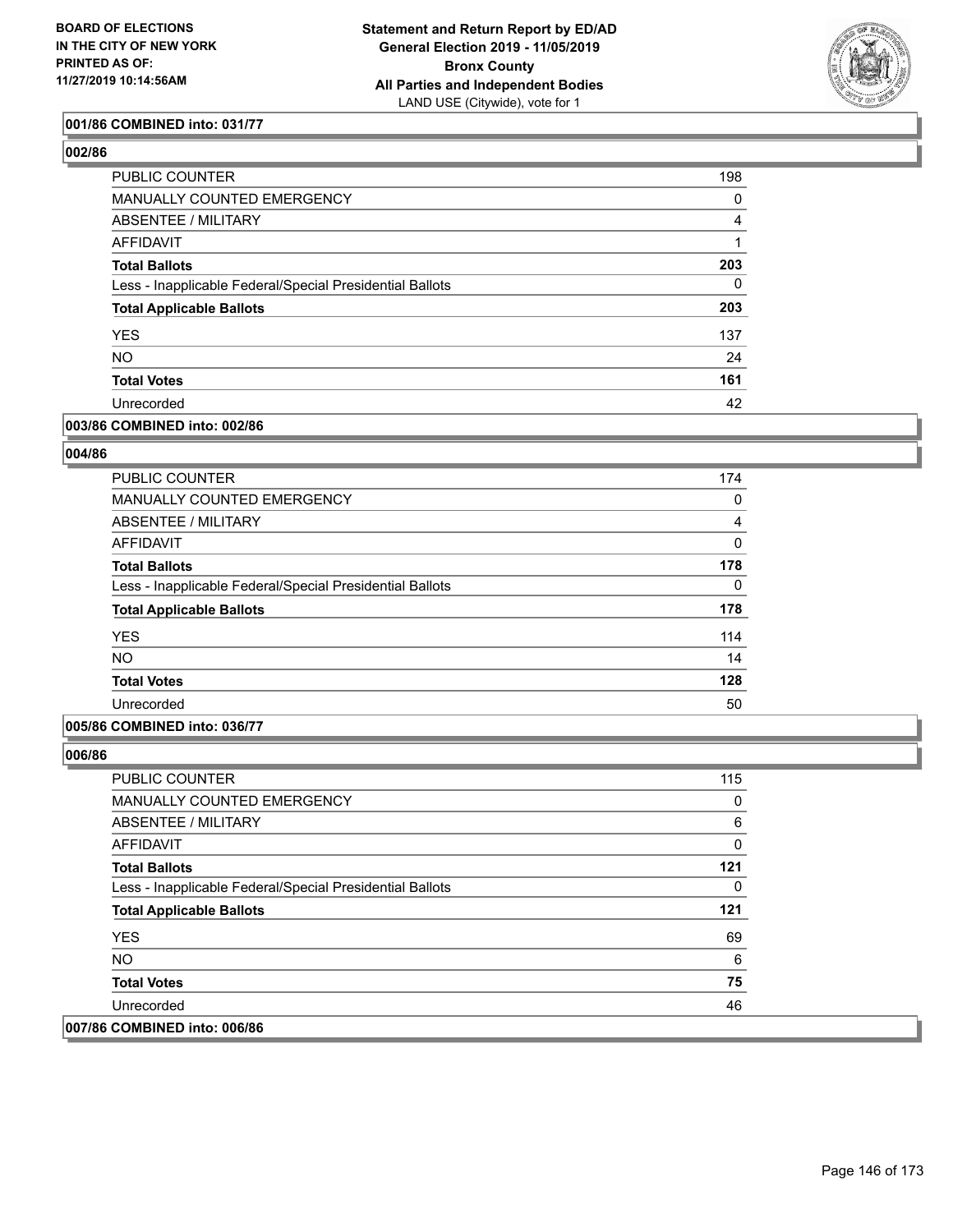

| PUBLIC COUNTER                                           | 198 |
|----------------------------------------------------------|-----|
| MANUALLY COUNTED EMERGENCY                               | 0   |
| ABSENTEE / MILITARY                                      | 4   |
| AFFIDAVIT                                                | 2   |
| Total Ballots                                            | 204 |
| Less - Inapplicable Federal/Special Presidential Ballots | 0   |
| <b>Total Applicable Ballots</b>                          | 204 |
| YES                                                      | 92  |
| NO.                                                      | 17  |
| <b>Total Votes</b>                                       | 109 |
| Unrecorded                                               | 95  |

### **009/86**

| <b>PUBLIC COUNTER</b>                                    | 112      |
|----------------------------------------------------------|----------|
| <b>MANUALLY COUNTED EMERGENCY</b>                        | 0        |
| ABSENTEE / MILITARY                                      |          |
| AFFIDAVIT                                                | 0        |
| <b>Total Ballots</b>                                     | 113      |
| Less - Inapplicable Federal/Special Presidential Ballots | $\Omega$ |
| <b>Total Applicable Ballots</b>                          | 113      |
| <b>YES</b>                                               | 77       |
| <b>NO</b>                                                | 10       |
| <b>Total Votes</b>                                       | 87       |
| Unrecorded                                               | 26       |
|                                                          |          |

## **010/86 COMBINED into: 004/86**

| <b>PUBLIC COUNTER</b>                                    | 181          |
|----------------------------------------------------------|--------------|
| <b>MANUALLY COUNTED EMERGENCY</b>                        | 0            |
| ABSENTEE / MILITARY                                      | 6            |
| <b>AFFIDAVIT</b>                                         | $\mathbf{0}$ |
| <b>Total Ballots</b>                                     | 187          |
| Less - Inapplicable Federal/Special Presidential Ballots | 0            |
| <b>Total Applicable Ballots</b>                          | 187          |
| <b>YES</b>                                               | 103          |
| <b>NO</b>                                                | 19           |
| <b>Total Votes</b>                                       | 122          |
| Unrecorded                                               | 65           |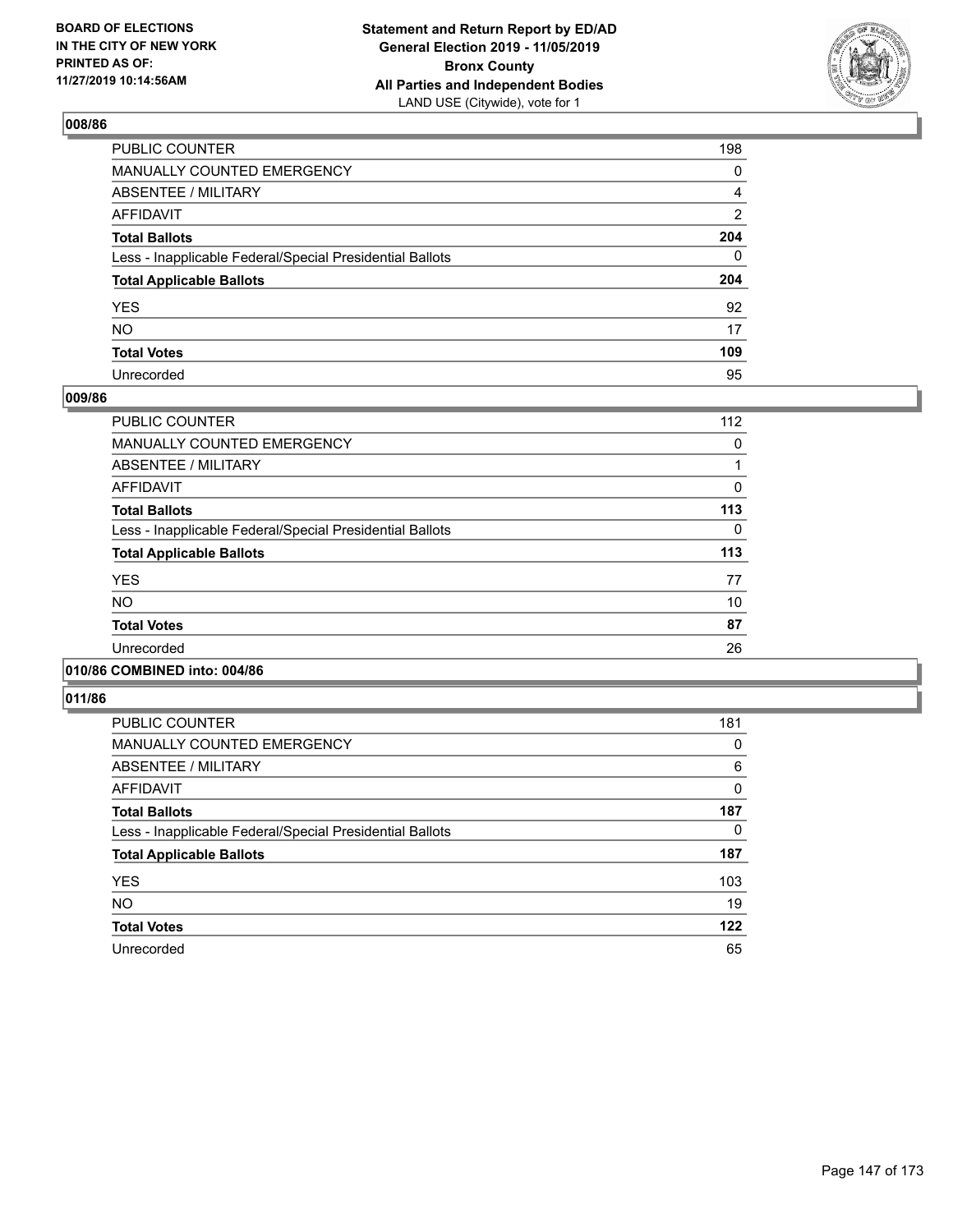

| PUBLIC COUNTER                                           | 100              |
|----------------------------------------------------------|------------------|
| <b>MANUALLY COUNTED EMERGENCY</b>                        | $\Omega$         |
| ABSENTEE / MILITARY                                      | 2                |
| <b>AFFIDAVIT</b>                                         | 0                |
| <b>Total Ballots</b>                                     | 102              |
| Less - Inapplicable Federal/Special Presidential Ballots | 0                |
| <b>Total Applicable Ballots</b>                          | 102 <sub>2</sub> |
| <b>YES</b>                                               | 72               |
| <b>NO</b>                                                | 16               |
| <b>Total Votes</b>                                       | 88               |
| Unrecorded                                               | 14               |

## **013/86 COMBINED into: 011/86**

### **014/86**

| PUBLIC COUNTER                                           | 185      |
|----------------------------------------------------------|----------|
| <b>MANUALLY COUNTED EMERGENCY</b>                        | 0        |
| ABSENTEE / MILITARY                                      | 3        |
| AFFIDAVIT                                                | $\Omega$ |
| <b>Total Ballots</b>                                     | 188      |
| Less - Inapplicable Federal/Special Presidential Ballots | 0        |
| <b>Total Applicable Ballots</b>                          | 188      |
| <b>YES</b>                                               | 118      |
| <b>NO</b>                                                | 10       |
| <b>Total Votes</b>                                       | 128      |
| Unrecorded                                               | 60       |

## **015/86 COMBINED into: 060/78**

#### **016/86 COMBINED into: 014/86**

#### **017/86 COMBINED into: 066/86**

| PUBLIC COUNTER                                           | 95       |
|----------------------------------------------------------|----------|
| MANUALLY COUNTED EMERGENCY                               | $\Omega$ |
| ABSENTEE / MILITARY                                      |          |
| AFFIDAVIT                                                | $\Omega$ |
| <b>Total Ballots</b>                                     | 96       |
| Less - Inapplicable Federal/Special Presidential Ballots | $\Omega$ |
| <b>Total Applicable Ballots</b>                          | 96       |
| <b>YES</b>                                               | 61       |
| <b>NO</b>                                                | 17       |
| <b>Total Votes</b>                                       | 78       |
| Unrecorded                                               | 18       |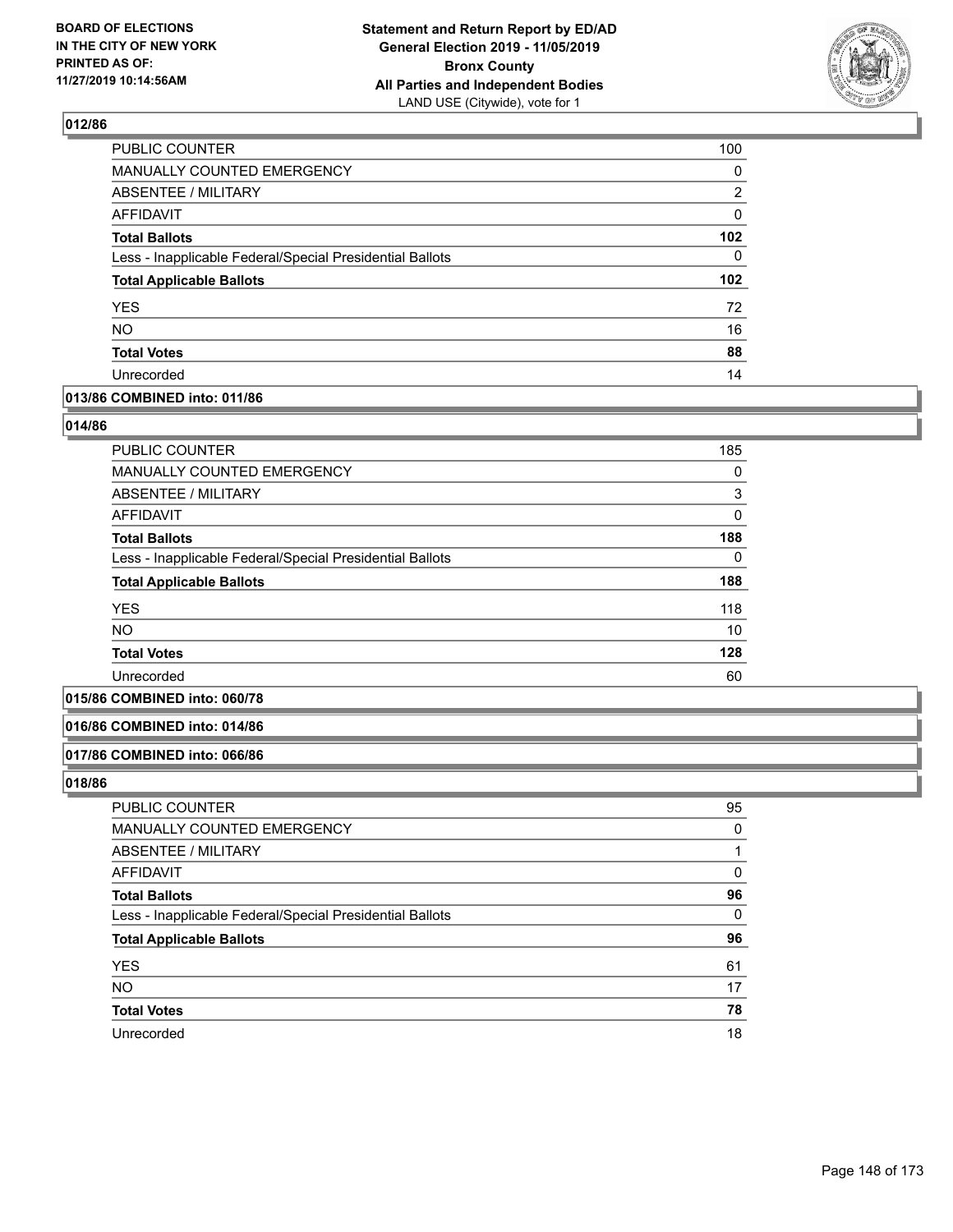

| PUBLIC COUNTER                                           | 149          |
|----------------------------------------------------------|--------------|
| MANUALLY COUNTED EMERGENCY                               | $\mathbf{0}$ |
| ABSENTEE / MILITARY                                      |              |
| AFFIDAVIT                                                |              |
| Total Ballots                                            | 151          |
| Less - Inapplicable Federal/Special Presidential Ballots | $\Omega$     |
| <b>Total Applicable Ballots</b>                          | 151          |
| YES                                                      | 99           |
| NO.                                                      | 14           |
| <b>Total Votes</b>                                       | 113          |
| Unrecorded                                               | 38           |

### **020/86**

| <b>PUBLIC COUNTER</b>                                    | 87             |
|----------------------------------------------------------|----------------|
| <b>MANUALLY COUNTED EMERGENCY</b>                        | 0              |
| <b>ABSENTEE / MILITARY</b>                               | 4              |
| AFFIDAVIT                                                | $\overline{2}$ |
| <b>Total Ballots</b>                                     | 93             |
| Less - Inapplicable Federal/Special Presidential Ballots | $\Omega$       |
| <b>Total Applicable Ballots</b>                          | 93             |
| <b>YES</b>                                               | 58             |
| <b>NO</b>                                                |                |
| <b>Total Votes</b>                                       | 65             |
| Unrecorded                                               | 28             |
|                                                          |                |

## **021/86 COMBINED into: 064/78**

**022/86** 

| <b>PUBLIC COUNTER</b>                                    | 144 |
|----------------------------------------------------------|-----|
| <b>MANUALLY COUNTED EMERGENCY</b>                        | 0   |
| ABSENTEE / MILITARY                                      | 0   |
| AFFIDAVIT                                                | 15  |
| <b>Total Ballots</b>                                     | 159 |
| Less - Inapplicable Federal/Special Presidential Ballots | 0   |
| <b>Total Applicable Ballots</b>                          | 159 |
| <b>YES</b>                                               | 98  |
| <b>NO</b>                                                | 19  |
| <b>Total Votes</b>                                       | 117 |
| Unrecorded                                               | 42  |
| 023/86 COMBINED into: 022/86                             |     |
|                                                          |     |

**024/86 COMBINED into: 047/78**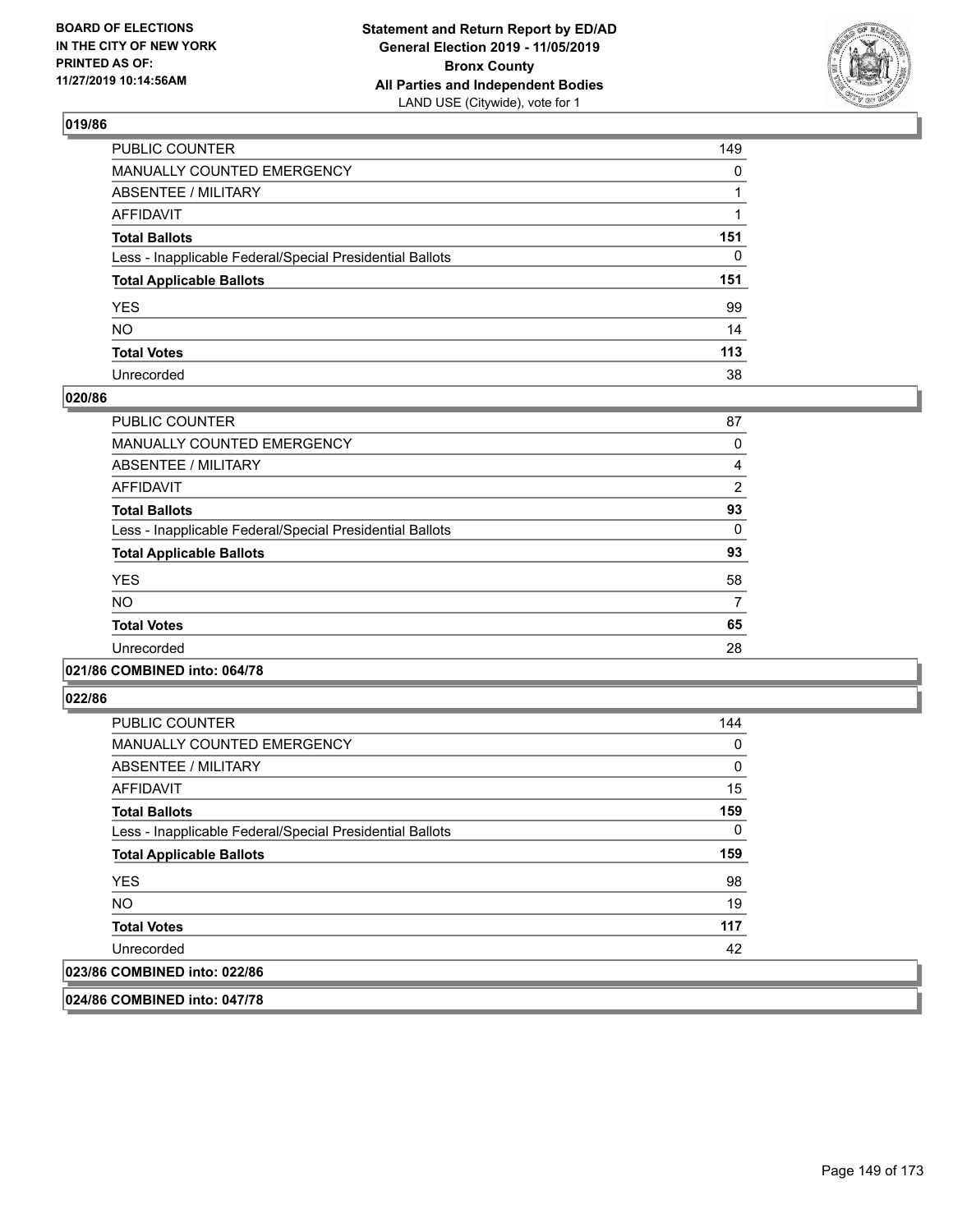

| PUBLIC COUNTER                                           | 156            |
|----------------------------------------------------------|----------------|
| MANUALLY COUNTED EMERGENCY                               | $\mathbf{0}$   |
| ABSENTEE / MILITARY                                      | $\overline{4}$ |
| AFFIDAVIT                                                | $\Omega$       |
| Total Ballots                                            | 160            |
| Less - Inapplicable Federal/Special Presidential Ballots | $\mathbf{0}$   |
| <b>Total Applicable Ballots</b>                          | 160            |
| YES                                                      | 77             |
| NO.                                                      | 14             |
| <b>Total Votes</b>                                       | 91             |
| Unrecorded                                               | 69             |

### **026/86**

| <b>PUBLIC COUNTER</b>                                    | 185 |
|----------------------------------------------------------|-----|
| <b>MANUALLY COUNTED EMERGENCY</b>                        | 0   |
| ABSENTEE / MILITARY                                      | 2   |
| <b>AFFIDAVIT</b>                                         | 4   |
| <b>Total Ballots</b>                                     | 191 |
| Less - Inapplicable Federal/Special Presidential Ballots | 0   |
| <b>Total Applicable Ballots</b>                          | 191 |
| <b>YES</b>                                               | 90  |
| <b>NO</b>                                                | 16  |
| <b>Total Votes</b>                                       | 106 |
| Unrecorded                                               | 85  |
|                                                          |     |

## **027/86 COMBINED into: 008/86**

| <b>PUBLIC COUNTER</b>                                    | 164            |
|----------------------------------------------------------|----------------|
| <b>MANUALLY COUNTED EMERGENCY</b>                        | 0              |
| ABSENTEE / MILITARY                                      | 6              |
| <b>AFFIDAVIT</b>                                         | $\overline{2}$ |
| <b>Total Ballots</b>                                     | 172            |
| Less - Inapplicable Federal/Special Presidential Ballots | 0              |
| <b>Total Applicable Ballots</b>                          | 172            |
| <b>YES</b>                                               | 109            |
| <b>NO</b>                                                | 15             |
| <b>Total Votes</b>                                       | 124            |
| Unrecorded                                               | 48             |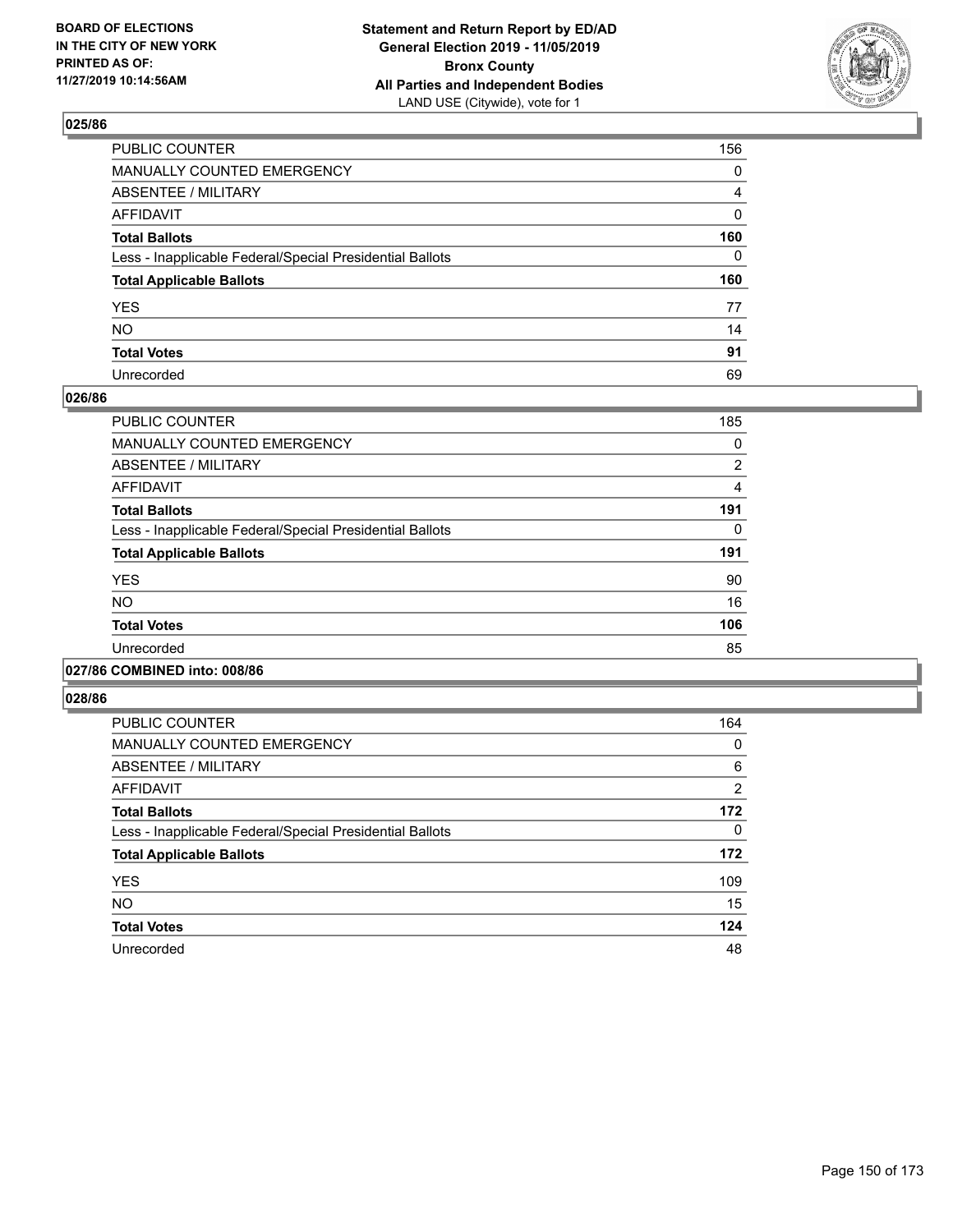

| <b>PUBLIC COUNTER</b>                                    | 238 |
|----------------------------------------------------------|-----|
| MANUALLY COUNTED EMERGENCY                               | 0   |
| <b>ABSENTEE / MILITARY</b>                               | 2   |
| <b>AFFIDAVIT</b>                                         | 8   |
| <b>Total Ballots</b>                                     | 248 |
| Less - Inapplicable Federal/Special Presidential Ballots | 0   |
| <b>Total Applicable Ballots</b>                          | 248 |
| <b>YES</b>                                               | 161 |
| <b>NO</b>                                                | 22  |
| <b>Total Votes</b>                                       | 183 |
| Unrecorded                                               | 65  |

#### **030/86 COMBINED into: 028/86**

#### **031/86 COMBINED into: 037/77**

## **032/86**

| <b>PUBLIC COUNTER</b>                                    | 193            |
|----------------------------------------------------------|----------------|
| <b>MANUALLY COUNTED EMERGENCY</b>                        | 0              |
| ABSENTEE / MILITARY                                      | 0              |
| AFFIDAVIT                                                | $\overline{2}$ |
| <b>Total Ballots</b>                                     | 195            |
| Less - Inapplicable Federal/Special Presidential Ballots | $\Omega$       |
| <b>Total Applicable Ballots</b>                          | 195            |
| <b>YES</b>                                               | 78             |
| NO.                                                      | 19             |
| <b>Total Votes</b>                                       | 97             |
| Unrecorded                                               | 98             |

#### **033/86**

| <b>PUBLIC COUNTER</b>                                    | 246 |
|----------------------------------------------------------|-----|
| <b>MANUALLY COUNTED EMERGENCY</b>                        | 0   |
| ABSENTEE / MILITARY                                      | 9   |
| AFFIDAVIT                                                | 1   |
| <b>Total Ballots</b>                                     | 256 |
| Less - Inapplicable Federal/Special Presidential Ballots | 0   |
| <b>Total Applicable Ballots</b>                          | 256 |
| <b>YES</b>                                               | 155 |
| NO.                                                      | 23  |
| <b>Total Votes</b>                                       | 178 |
| Unrecorded                                               | 78  |
| 034/86 COMBINED into: 033/86                             |     |
|                                                          |     |

**035/86 COMBINED into: 032/86**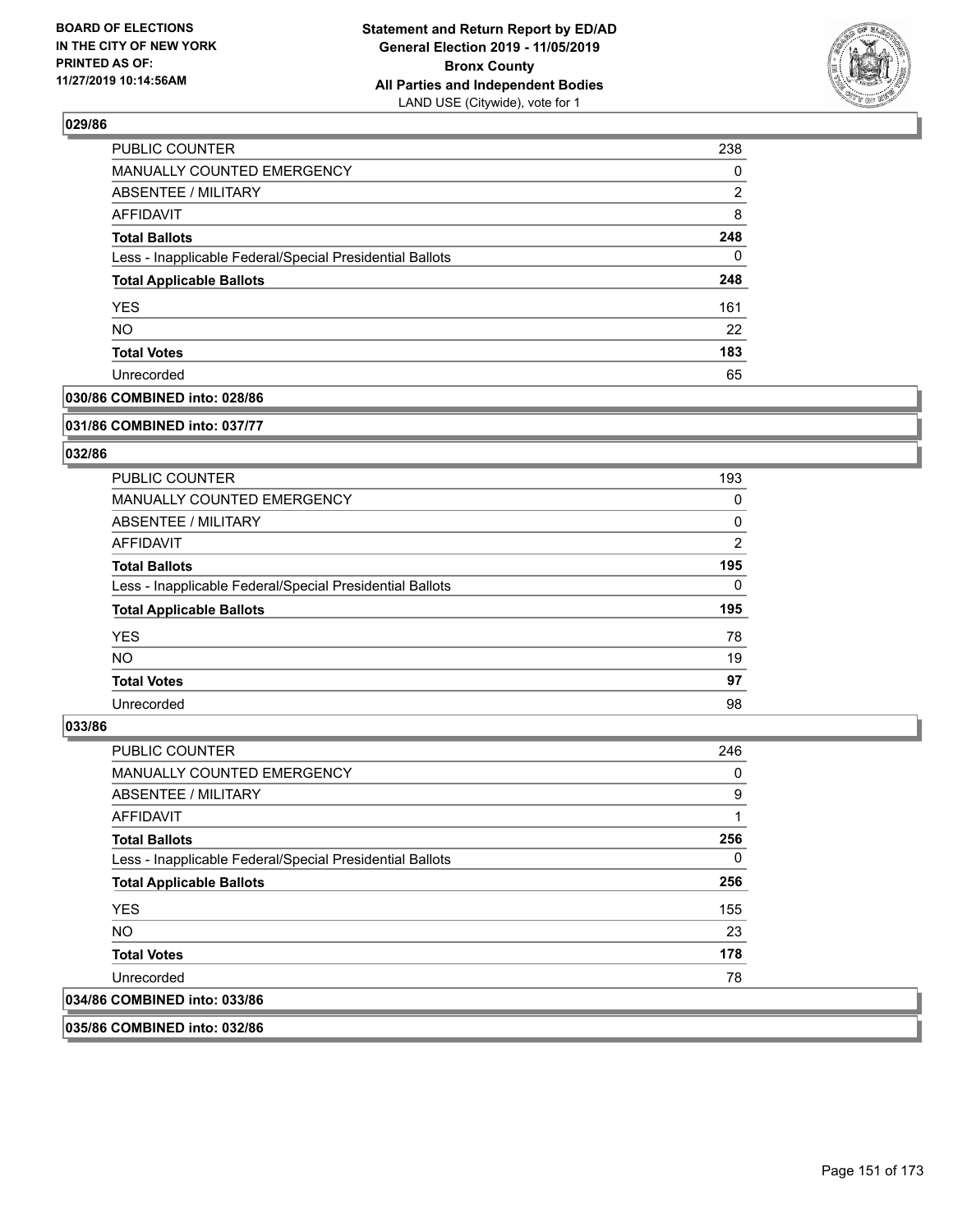

| PUBLIC COUNTER                                           | 209      |
|----------------------------------------------------------|----------|
| <b>MANUALLY COUNTED EMERGENCY</b>                        | $\Omega$ |
| <b>ABSENTEE / MILITARY</b>                               | 5        |
| <b>AFFIDAVIT</b>                                         | 5        |
| <b>Total Ballots</b>                                     | 219      |
| Less - Inapplicable Federal/Special Presidential Ballots | 0        |
| <b>Total Applicable Ballots</b>                          | 219      |
| <b>YES</b>                                               | 122      |
| <b>NO</b>                                                | 14       |
| <b>Total Votes</b>                                       | 136      |
| Unrecorded                                               | 83       |

## **037/86 COMBINED into: 017/77**

### **038/86**

| <b>PUBLIC COUNTER</b>                                    | 174      |
|----------------------------------------------------------|----------|
| MANUALLY COUNTED EMERGENCY                               | $\Omega$ |
| ABSENTEE / MILITARY                                      | 3        |
| AFFIDAVIT                                                | 1        |
| <b>Total Ballots</b>                                     | 178      |
| Less - Inapplicable Federal/Special Presidential Ballots | 0        |
| <b>Total Applicable Ballots</b>                          | 178      |
| <b>YES</b>                                               | 88       |
| <b>NO</b>                                                | 12       |
| <b>Total Votes</b>                                       | 100      |
| Unrecorded                                               | 78       |
|                                                          |          |

## **039/86 COMBINED into: 038/86**

**040/86** 

| <b>PUBLIC COUNTER</b>                                    | 189 |
|----------------------------------------------------------|-----|
| <b>MANUALLY COUNTED EMERGENCY</b>                        | 0   |
| ABSENTEE / MILITARY                                      | 2   |
| <b>AFFIDAVIT</b>                                         | 2   |
| <b>Total Ballots</b>                                     | 193 |
| Less - Inapplicable Federal/Special Presidential Ballots | 0   |
| <b>Total Applicable Ballots</b>                          | 193 |
| <b>YES</b>                                               | 118 |
| NO.                                                      | 30  |
| <b>Total Votes</b>                                       | 148 |
| Unrecorded                                               | 45  |
| 041/86 COMBINED into: 040/86                             |     |
|                                                          |     |

# **042/86 COMBINED into: 030/79**

#### **043/86 COMBINED into: 029/79**

**044/86 COMBINED into: 007/79**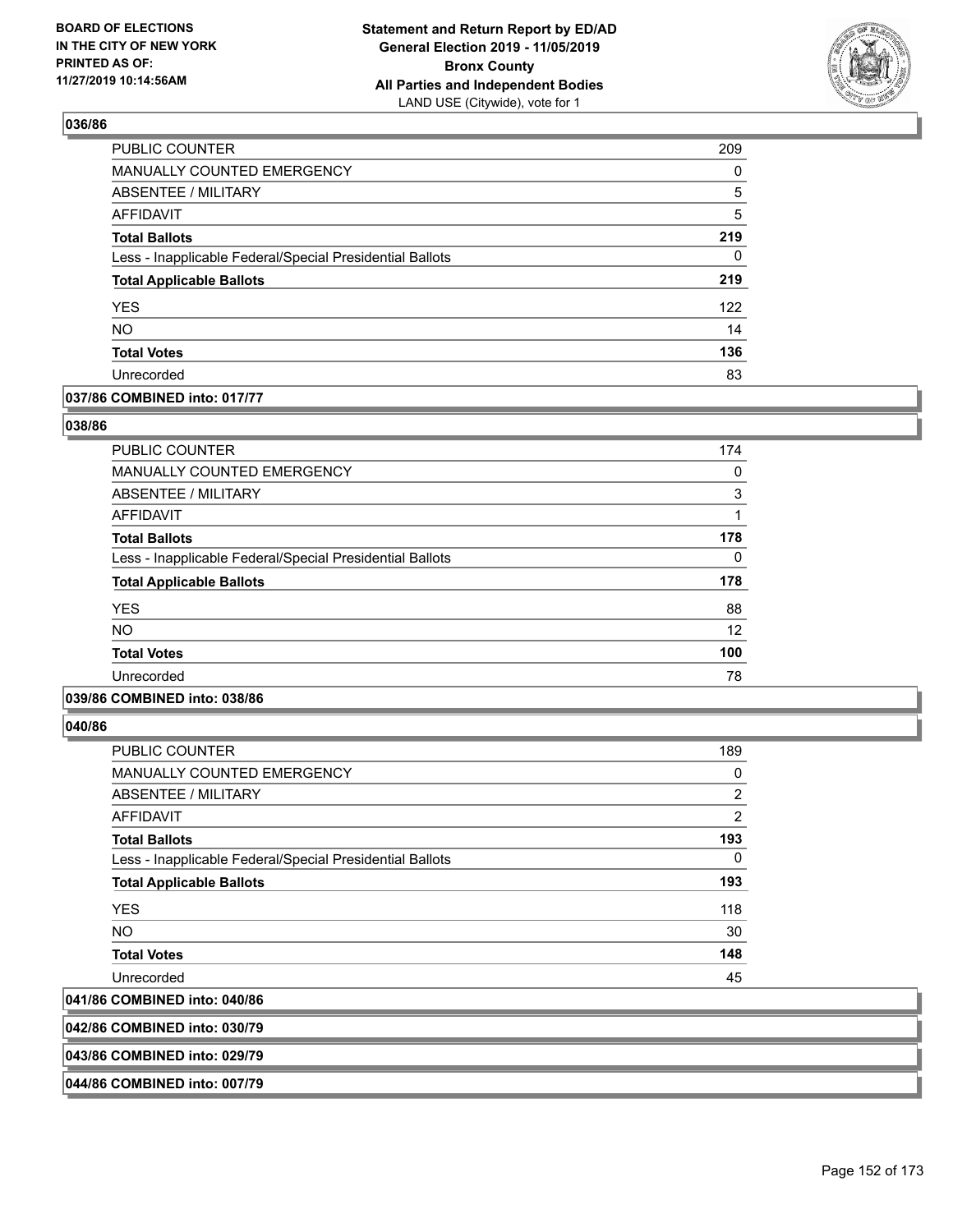

| PUBLIC COUNTER                                           | 128 |
|----------------------------------------------------------|-----|
| MANUALLY COUNTED EMERGENCY                               | 0   |
| ABSENTEE / MILITARY                                      | 3   |
| AFFIDAVIT                                                | 5   |
| Total Ballots                                            | 136 |
| Less - Inapplicable Federal/Special Presidential Ballots | 0   |
| <b>Total Applicable Ballots</b>                          | 136 |
| YES                                                      | 88  |
| NO.                                                      | 13  |
| <b>Total Votes</b>                                       | 101 |
| Unrecorded                                               | 35  |

### **046/86**

| PUBLIC COUNTER                                           | 77       |
|----------------------------------------------------------|----------|
| <b>MANUALLY COUNTED EMERGENCY</b>                        | 0        |
| ABSENTEE / MILITARY                                      | 8        |
| AFFIDAVIT                                                | 3        |
| <b>Total Ballots</b>                                     | 88       |
| Less - Inapplicable Federal/Special Presidential Ballots | $\Omega$ |
| <b>Total Applicable Ballots</b>                          | 88       |
| <b>YES</b>                                               | 57       |
| <b>NO</b>                                                | 6        |
| <b>Total Votes</b>                                       | 63       |
| Unrecorded                                               | 25       |

### **047/86**

| <b>PUBLIC COUNTER</b>                                    | 122            |
|----------------------------------------------------------|----------------|
| <b>MANUALLY COUNTED EMERGENCY</b>                        | 0              |
| ABSENTEE / MILITARY                                      | $\overline{5}$ |
| AFFIDAVIT                                                | 1              |
| <b>Total Ballots</b>                                     | 128            |
| Less - Inapplicable Federal/Special Presidential Ballots | 0              |
| <b>Total Applicable Ballots</b>                          | 128            |
| <b>YES</b>                                               | 70             |
| NO.                                                      | 12             |
| <b>Total Votes</b>                                       | 82             |
| Unrecorded                                               | 46             |
| 048/86 COMBINED into: 064/78                             |                |

**049/86 COMBINED into: 067/79**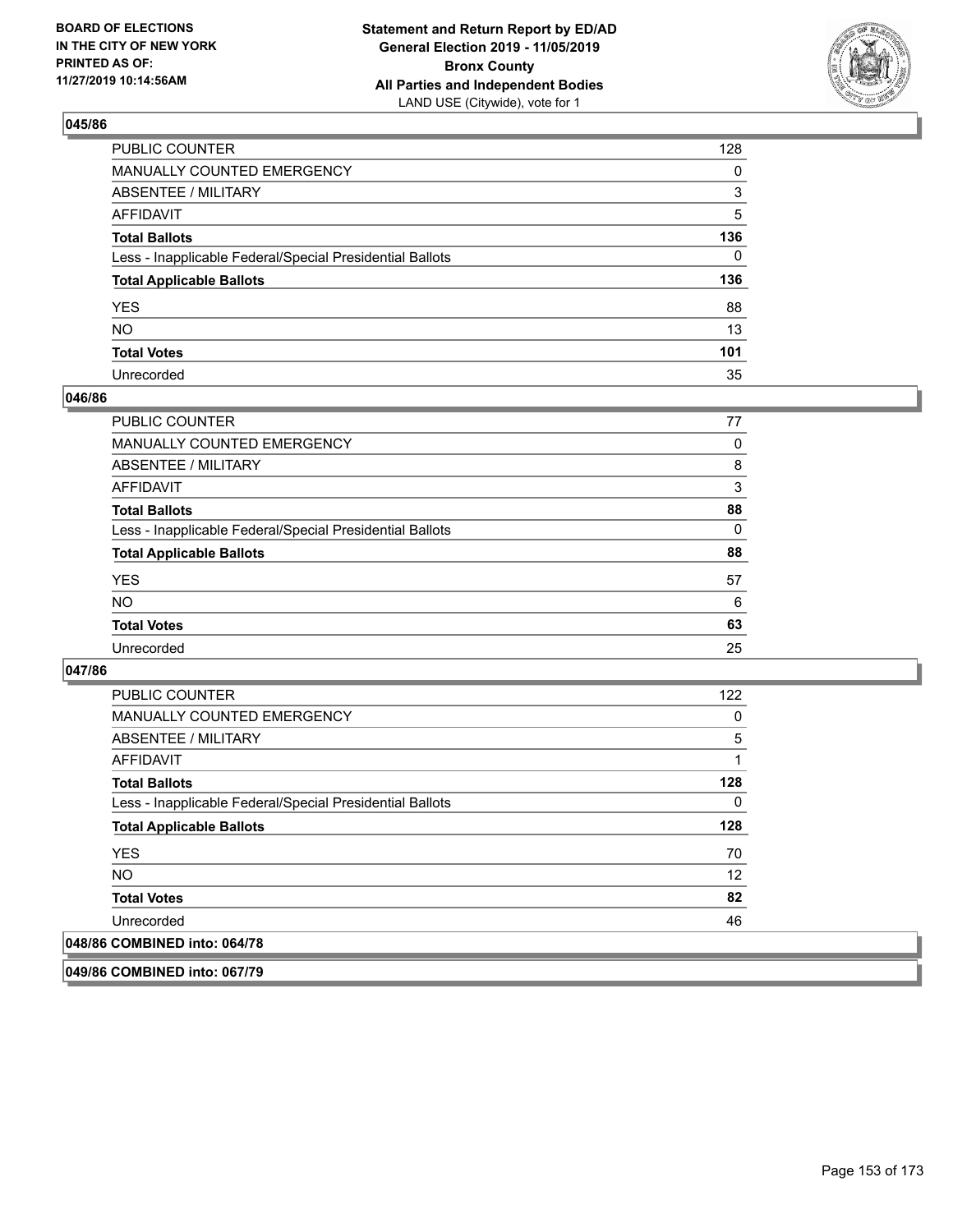

| PUBLIC COUNTER                                           | 125 |
|----------------------------------------------------------|-----|
| MANUALLY COUNTED EMERGENCY                               | 0   |
| ABSENTEE / MILITARY                                      |     |
| <b>AFFIDAVIT</b>                                         | 1   |
| <b>Total Ballots</b>                                     | 127 |
| Less - Inapplicable Federal/Special Presidential Ballots | 0   |
| <b>Total Applicable Ballots</b>                          | 127 |
| <b>YES</b>                                               | 69  |
| <b>NO</b>                                                | 11  |
| <b>Total Votes</b>                                       | 80  |
| Unrecorded                                               | 47  |

## **051/86 COMBINED into: 019/78**

#### **052/86**

| <b>PUBLIC COUNTER</b>                                    | 94             |
|----------------------------------------------------------|----------------|
| <b>MANUALLY COUNTED EMERGENCY</b>                        | 0              |
| ABSENTEE / MILITARY                                      | $\overline{2}$ |
| <b>AFFIDAVIT</b>                                         | 0              |
| <b>Total Ballots</b>                                     | 96             |
| Less - Inapplicable Federal/Special Presidential Ballots | $\Omega$       |
| <b>Total Applicable Ballots</b>                          | 96             |
| <b>YES</b>                                               | 70             |
| <b>NO</b>                                                | 9              |
| <b>Total Votes</b>                                       | 79             |
| Unrecorded                                               | 17             |
|                                                          |                |

# **053/86 COMBINED into: 055/86**

#### **054/86 COMBINED into: 056/86**

| <b>PUBLIC COUNTER</b>                                    | 175      |
|----------------------------------------------------------|----------|
| <b>MANUALLY COUNTED EMERGENCY</b>                        | 0        |
| ABSENTEE / MILITARY                                      | 9        |
| AFFIDAVIT                                                | 2        |
| <b>Total Ballots</b>                                     | 186      |
| Less - Inapplicable Federal/Special Presidential Ballots | $\Omega$ |
| <b>Total Applicable Ballots</b>                          | 186      |
| <b>YES</b>                                               | 87       |
| <b>NO</b>                                                | 9        |
| <b>Total Votes</b>                                       | 96       |
| Unrecorded                                               | 90       |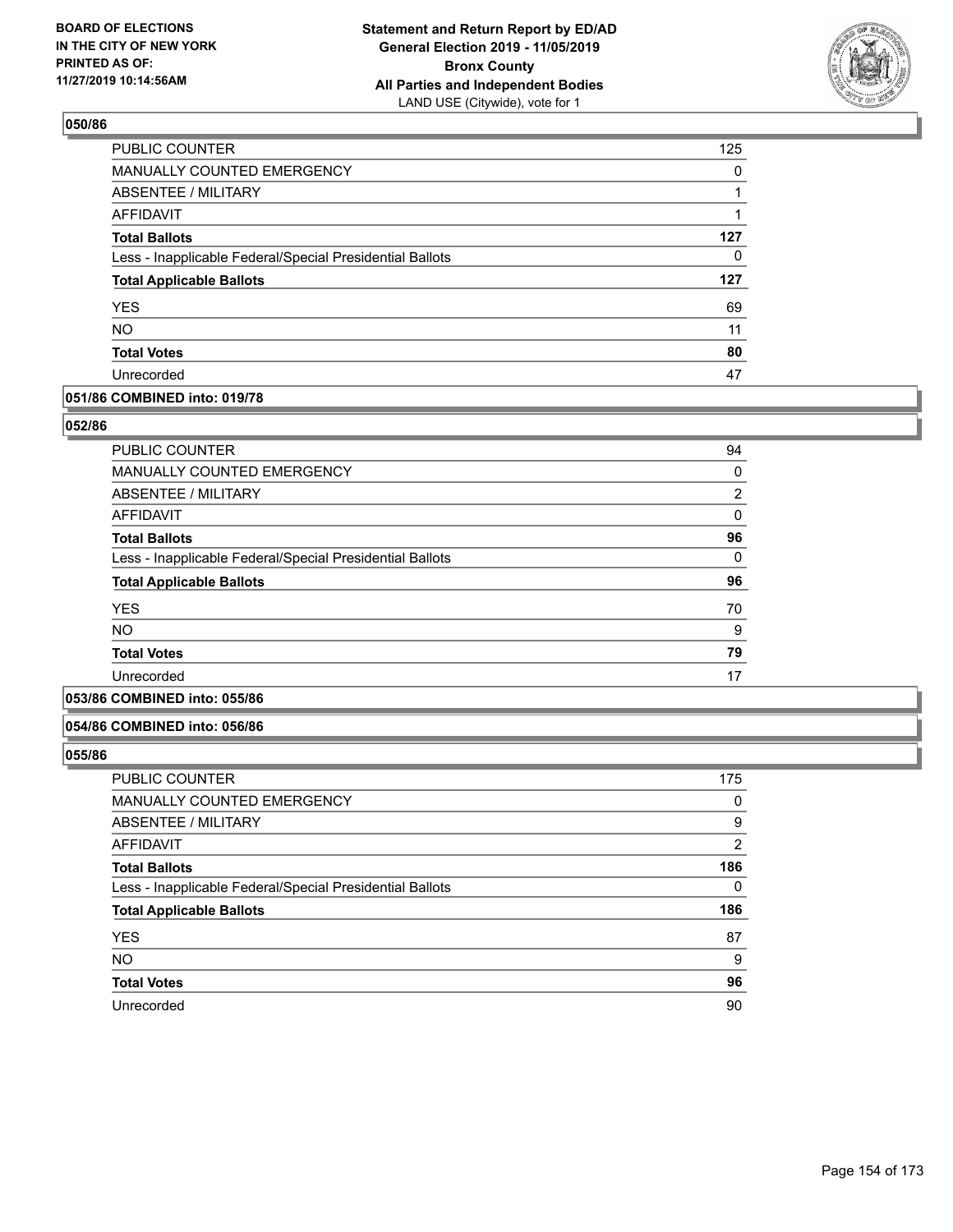

| PUBLIC COUNTER                                           | 122            |
|----------------------------------------------------------|----------------|
| MANUALLY COUNTED EMERGENCY                               | 0              |
| ABSENTEE / MILITARY                                      | 0              |
| AFFIDAVIT                                                | $\overline{4}$ |
| Total Ballots                                            | 126            |
| Less - Inapplicable Federal/Special Presidential Ballots | 0              |
| <b>Total Applicable Ballots</b>                          | 126            |
| YES                                                      | 67             |
| NO.                                                      | 12             |
| <b>Total Votes</b>                                       | 79             |
| Unrecorded                                               | 47             |

### **057/86**

| <b>PUBLIC COUNTER</b>                                    | 168      |
|----------------------------------------------------------|----------|
| <b>MANUALLY COUNTED EMERGENCY</b>                        | 0        |
| ABSENTEE / MILITARY                                      | 4        |
| AFFIDAVIT                                                |          |
| <b>Total Ballots</b>                                     | 173      |
| Less - Inapplicable Federal/Special Presidential Ballots | $\Omega$ |
| <b>Total Applicable Ballots</b>                          | 173      |
| <b>YES</b>                                               | 79       |
| <b>NO</b>                                                | 10       |
| <b>Total Votes</b>                                       | 89       |
| Unrecorded                                               | 84       |

**058/86 COMBINED into: 018/78**

**059/86 COMBINED into: 029/86**

#### **060/86 COMBINED into: 038/86**

#### **061/86 COMBINED into: 019/86**

#### **062/86 COMBINED into: 025/86**

| <b>PUBLIC COUNTER</b>                                    | 130 |
|----------------------------------------------------------|-----|
| MANUALLY COUNTED EMERGENCY                               | 0   |
| ABSENTEE / MILITARY                                      | 2   |
| AFFIDAVIT                                                |     |
| <b>Total Ballots</b>                                     | 133 |
| Less - Inapplicable Federal/Special Presidential Ballots | 0   |
| <b>Total Applicable Ballots</b>                          | 133 |
| <b>YES</b>                                               | 74  |
| <b>NO</b>                                                | 13  |
| <b>Total Votes</b>                                       | 87  |
| Unrecorded                                               | 46  |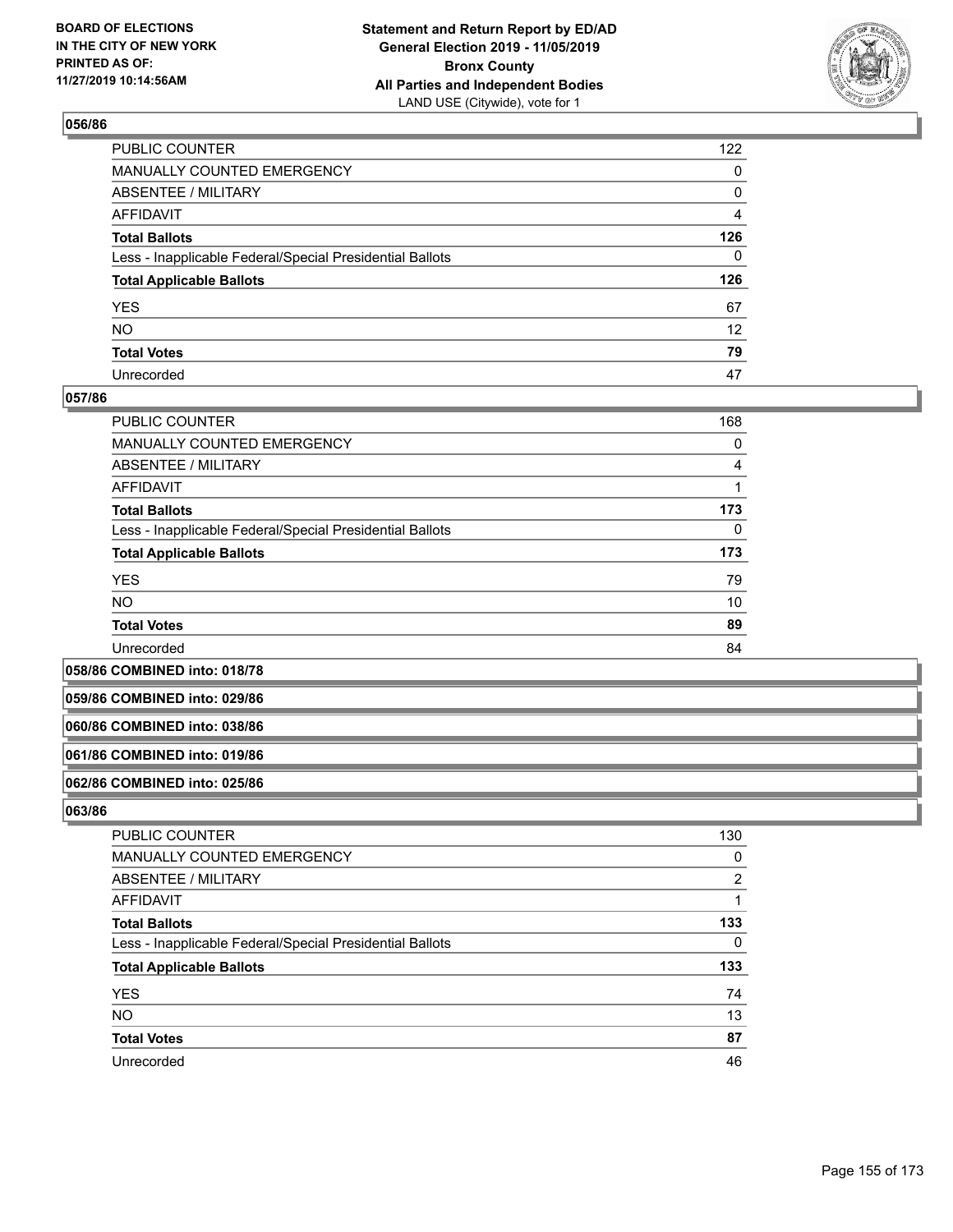

| <b>PUBLIC COUNTER</b>                                    | 107 |
|----------------------------------------------------------|-----|
| <b>MANUALLY COUNTED EMERGENCY</b>                        | 0   |
| <b>ABSENTEE / MILITARY</b>                               | 6   |
| AFFIDAVIT                                                | 0   |
| <b>Total Ballots</b>                                     | 113 |
| Less - Inapplicable Federal/Special Presidential Ballots | 0   |
| <b>Total Applicable Ballots</b>                          | 113 |
| <b>YES</b>                                               | 76  |
| <b>NO</b>                                                | 9   |
| <b>Total Votes</b>                                       | 85  |
| Unrecorded                                               | 28  |

### **065/86 COMBINED into: 004/86**

#### **066/86**

| <b>PUBLIC COUNTER</b>                                    | 219          |
|----------------------------------------------------------|--------------|
| <b>MANUALLY COUNTED EMERGENCY</b>                        | 0            |
| ABSENTEE / MILITARY                                      | $\mathbf{0}$ |
| AFFIDAVIT                                                | 3            |
| <b>Total Ballots</b>                                     | 222          |
| Less - Inapplicable Federal/Special Presidential Ballots | 0            |
| <b>Total Applicable Ballots</b>                          | 222          |
| <b>YES</b>                                               | 150          |
| <b>NO</b>                                                | 17           |
| <b>Total Votes</b>                                       | 167          |
| Unrecorded                                               | 55           |

**067/86 COMBINED into: 026/86**

**068/86 COMBINED into: 031/77**

**069/86 COMBINED into: 043/78**

**070/86 COMBINED into: 057/86**

**071/86 COMBINED into: 036/86**

**072/86 COMBINED into: 067/79**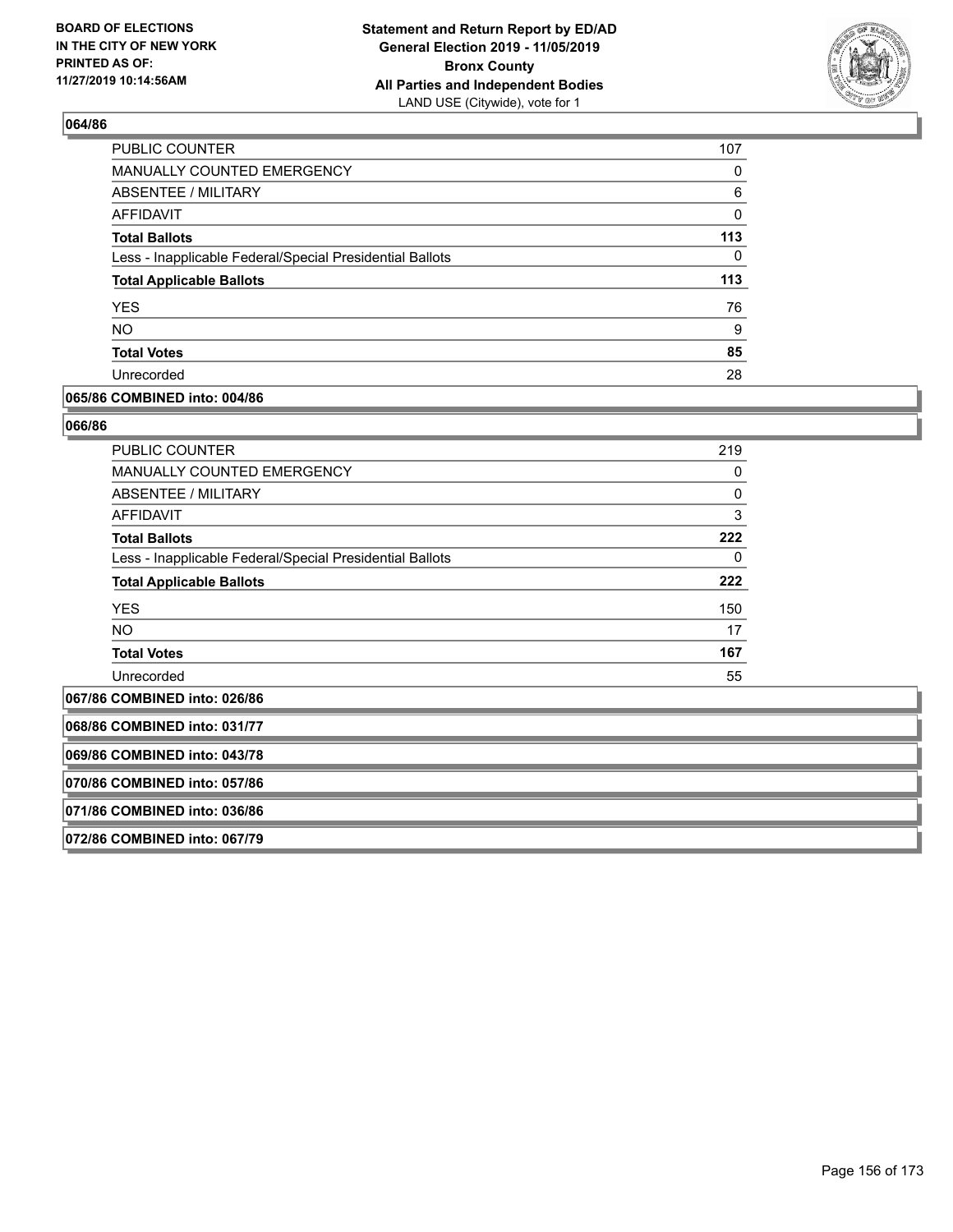

| PUBLIC COUNTER                                           | 83             |
|----------------------------------------------------------|----------------|
| MANUALLY COUNTED EMERGENCY                               | $\Omega$       |
| <b>ABSENTEE / MILITARY</b>                               | 4              |
| <b>AFFIDAVIT</b>                                         | $\overline{4}$ |
| <b>Total Ballots</b>                                     | 91             |
| Less - Inapplicable Federal/Special Presidential Ballots | $\Omega$       |
| <b>Total Applicable Ballots</b>                          | 91             |
| <b>YES</b>                                               | 40             |
| <b>NO</b>                                                | 14             |
| <b>Total Votes</b>                                       | 54             |
| Unrecorded                                               | 37             |

## **002/87 COMBINED into: 001/87**

### **003/87**

| <b>PUBLIC COUNTER</b>                                    | 153            |
|----------------------------------------------------------|----------------|
| <b>MANUALLY COUNTED EMERGENCY</b>                        | 0              |
| ABSENTEE / MILITARY                                      | $\overline{2}$ |
| <b>AFFIDAVIT</b>                                         | 12             |
| <b>Total Ballots</b>                                     | 167            |
| Less - Inapplicable Federal/Special Presidential Ballots | 0              |
| <b>Total Applicable Ballots</b>                          | 167            |
| <b>YES</b>                                               | 91             |
| <b>NO</b>                                                | 20             |
| <b>Total Votes</b>                                       | 111            |
| Unrecorded                                               | 56             |
|                                                          |                |

## **004/87 COMBINED into: 001/87**

| <b>PUBLIC COUNTER</b>                                    | 169      |
|----------------------------------------------------------|----------|
| <b>MANUALLY COUNTED EMERGENCY</b>                        | 0        |
| <b>ABSENTEE / MILITARY</b>                               | 3        |
| AFFIDAVIT                                                | 2        |
| <b>Total Ballots</b>                                     | 174      |
| Less - Inapplicable Federal/Special Presidential Ballots | $\Omega$ |
| <b>Total Applicable Ballots</b>                          | 174      |
| <b>YES</b>                                               | 104      |
| <b>NO</b>                                                | 13       |
| <b>Total Votes</b>                                       | 117      |
| Unrecorded                                               | 57       |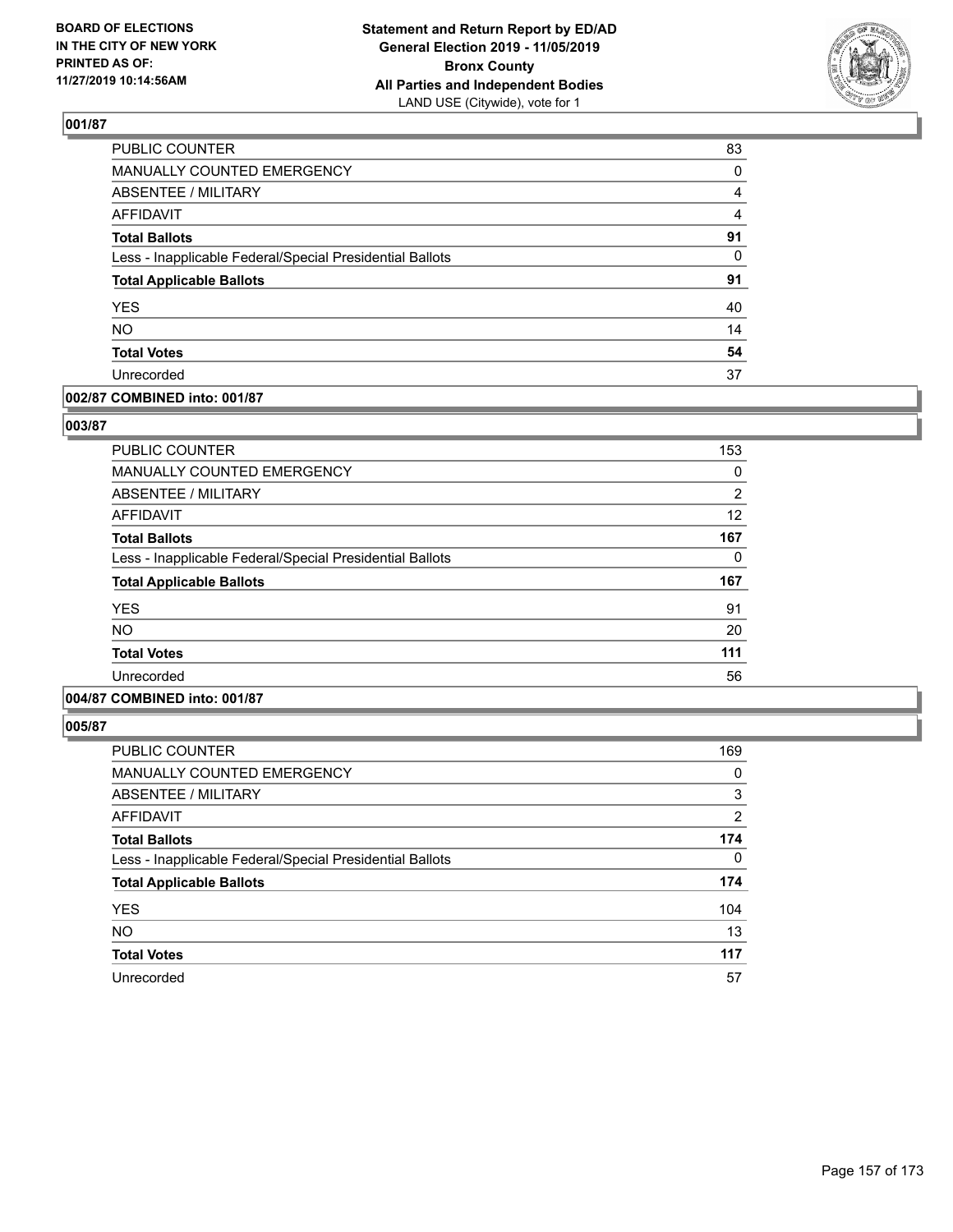

| PUBLIC COUNTER                                           | 128 |
|----------------------------------------------------------|-----|
| MANUALLY COUNTED EMERGENCY                               | 0   |
| ABSENTEE / MILITARY                                      | 0   |
| AFFIDAVIT                                                | 3   |
| <b>Total Ballots</b>                                     | 131 |
| Less - Inapplicable Federal/Special Presidential Ballots | 0   |
| <b>Total Applicable Ballots</b>                          | 131 |
| <b>YES</b>                                               | 68  |
| <b>NO</b>                                                | 11  |
| <b>Total Votes</b>                                       | 79  |
| Unrecorded                                               | 52  |

## **007/87 COMBINED into: 003/87**

#### **008/87 COMBINED into: 005/87**

## **009/87**

| PUBLIC COUNTER                                           | 88 |
|----------------------------------------------------------|----|
| <b>MANUALLY COUNTED EMERGENCY</b>                        | 0  |
| ABSENTEE / MILITARY                                      | 3  |
| AFFIDAVIT                                                | 0  |
| <b>Total Ballots</b>                                     | 91 |
| Less - Inapplicable Federal/Special Presidential Ballots | 0  |
| <b>Total Applicable Ballots</b>                          | 91 |
| <b>YES</b>                                               | 56 |
| NO.                                                      | 13 |
| <b>Total Votes</b>                                       | 69 |
| Unrecorded                                               | 22 |

| <b>PUBLIC COUNTER</b>                                    | 169      |
|----------------------------------------------------------|----------|
| MANUALLY COUNTED EMERGENCY                               | 0        |
| ABSENTEE / MILITARY                                      | 2        |
| AFFIDAVIT                                                | 4        |
| <b>Total Ballots</b>                                     | 175      |
| Less - Inapplicable Federal/Special Presidential Ballots | $\Omega$ |
| <b>Total Applicable Ballots</b>                          | 175      |
| <b>YES</b>                                               | 125      |
| <b>NO</b>                                                | 19       |
| <b>Total Votes</b>                                       | 144      |
| Unrecorded                                               | 31       |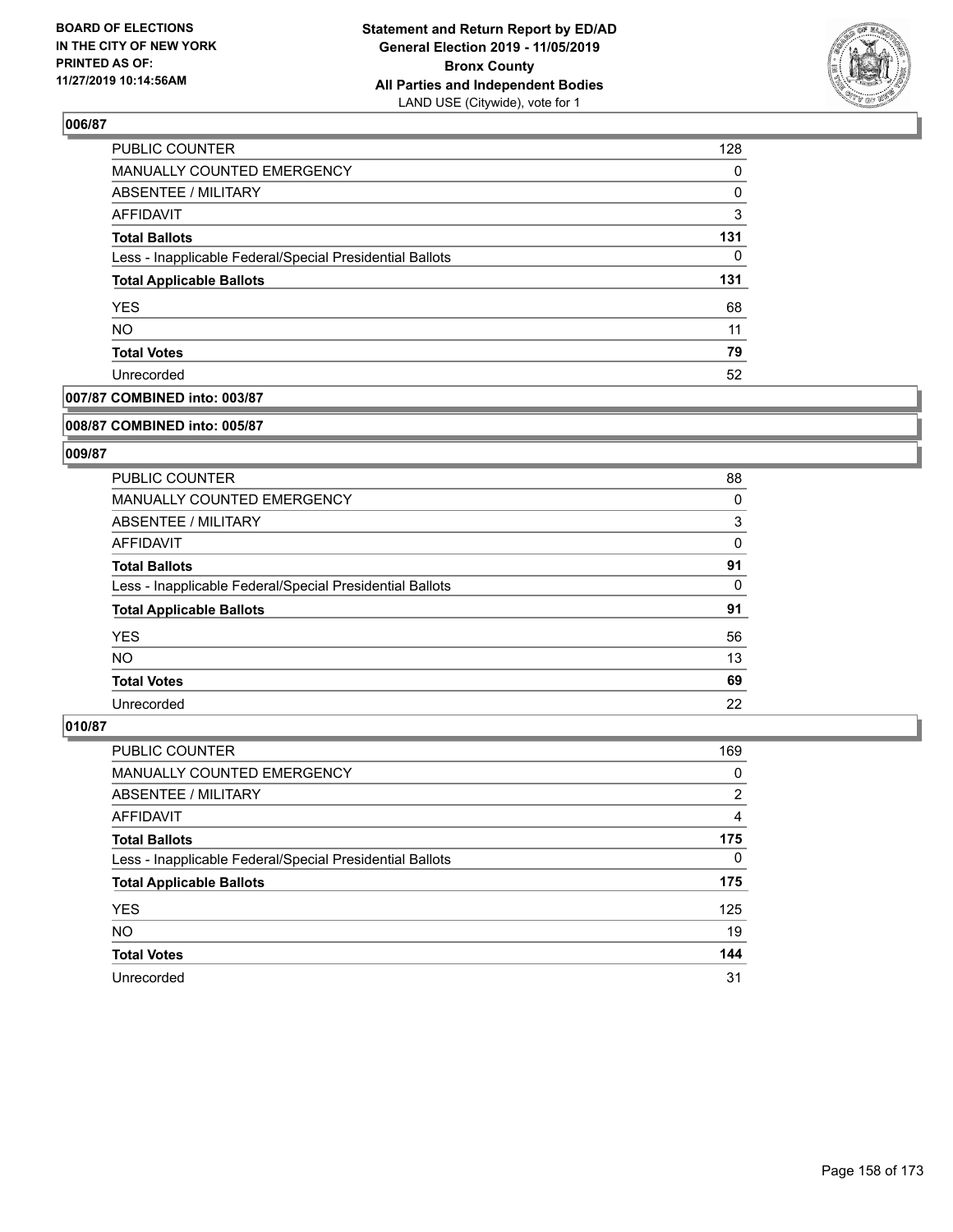

| <b>PUBLIC COUNTER</b>                                    | 146 |
|----------------------------------------------------------|-----|
| <b>MANUALLY COUNTED EMERGENCY</b>                        | 0   |
| ABSENTEE / MILITARY                                      | 3   |
| AFFIDAVIT                                                | 1   |
| <b>Total Ballots</b>                                     | 150 |
| Less - Inapplicable Federal/Special Presidential Ballots | 0   |
| <b>Total Applicable Ballots</b>                          | 150 |
| <b>YES</b>                                               | 93  |
| <b>NO</b>                                                | 16  |
| <b>Total Votes</b>                                       | 109 |
| Unrecorded                                               | 41  |

#### **012/87 COMBINED into: 011/87**

**013/87 COMBINED into: 011/87**

**014/87 COMBINED into: 010/87**

**015/87 COMBINED into: 005/87**

**016/87 COMBINED into: 010/87**

**017/87 COMBINED into: 013/80**

**018/87 COMBINED into: 013/80**

| <b>PUBLIC COUNTER</b>                                    | 164 |
|----------------------------------------------------------|-----|
| MANUALLY COUNTED EMERGENCY                               | 0   |
| ABSENTEE / MILITARY                                      |     |
| AFFIDAVIT                                                | 0   |
| <b>Total Ballots</b>                                     | 165 |
| Less - Inapplicable Federal/Special Presidential Ballots | 0   |
| <b>Total Applicable Ballots</b>                          | 165 |
| <b>YES</b>                                               | 113 |
| <b>NO</b>                                                | 18  |
| <b>Total Votes</b>                                       | 131 |
| Unrecorded                                               | 34  |
| 020/87 COMBINED into: 019/87                             |     |
| 021/87 COMBINED into: 010/87                             |     |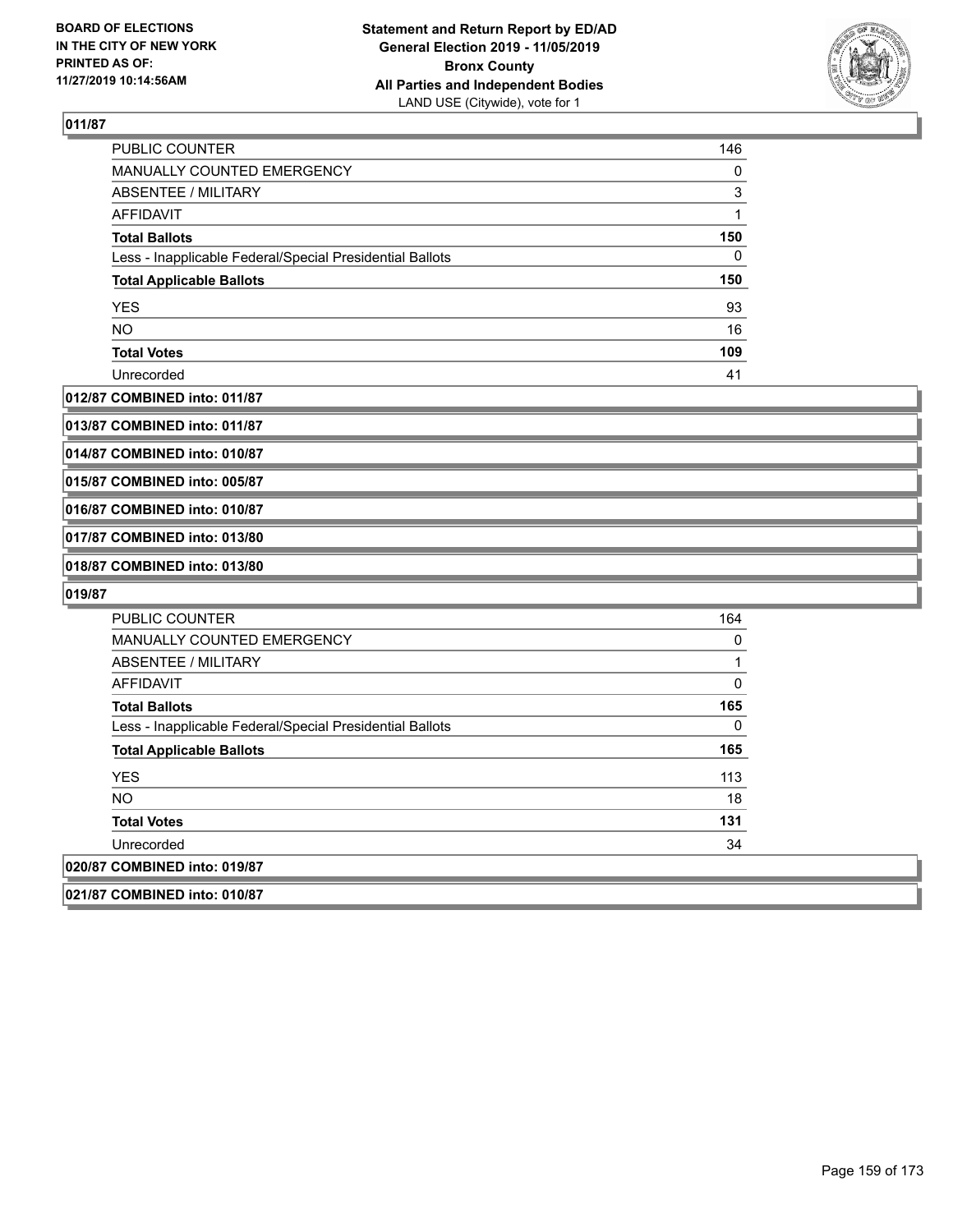

| <b>PUBLIC COUNTER</b>                                    | 184            |
|----------------------------------------------------------|----------------|
| MANUALLY COUNTED EMERGENCY                               | 0              |
| <b>ABSENTEE / MILITARY</b>                               | 5              |
| <b>AFFIDAVIT</b>                                         | $\overline{2}$ |
| <b>Total Ballots</b>                                     | 191            |
| Less - Inapplicable Federal/Special Presidential Ballots | 0              |
| <b>Total Applicable Ballots</b>                          | 191            |
| <b>YES</b>                                               | 138            |
| <b>NO</b>                                                | 23             |
| <b>Total Votes</b>                                       | 161            |
| Unrecorded                                               | 30             |

## **023/87 COMBINED into: 022/87**

#### **024/87 COMBINED into: 032/85**

**025/87 COMBINED into: 022/87**

#### **026/87**

| <b>PUBLIC COUNTER</b>                                    | 179 |
|----------------------------------------------------------|-----|
| <b>MANUALLY COUNTED EMERGENCY</b>                        | 0   |
| ABSENTEE / MILITARY                                      | 0   |
| <b>AFFIDAVIT</b>                                         | 5   |
| <b>Total Ballots</b>                                     | 184 |
| Less - Inapplicable Federal/Special Presidential Ballots | 0   |
| <b>Total Applicable Ballots</b>                          | 184 |
| <b>YES</b>                                               | 111 |
| <b>NO</b>                                                | 13  |
| <b>Total Votes</b>                                       | 124 |
| Unrecorded                                               | 60  |
|                                                          |     |

## **027/87 COMBINED into: 026/87**

| <b>PUBLIC COUNTER</b>                                    | 138      |
|----------------------------------------------------------|----------|
| <b>MANUALLY COUNTED EMERGENCY</b>                        | 0        |
| ABSENTEE / MILITARY                                      | 0        |
| AFFIDAVIT                                                |          |
| <b>Total Ballots</b>                                     | 139      |
| Less - Inapplicable Federal/Special Presidential Ballots | $\Omega$ |
| <b>Total Applicable Ballots</b>                          | 139      |
| <b>YES</b>                                               | 99       |
| <b>NO</b>                                                | 14       |
| <b>Total Votes</b>                                       | 113      |
| Unrecorded                                               | 26       |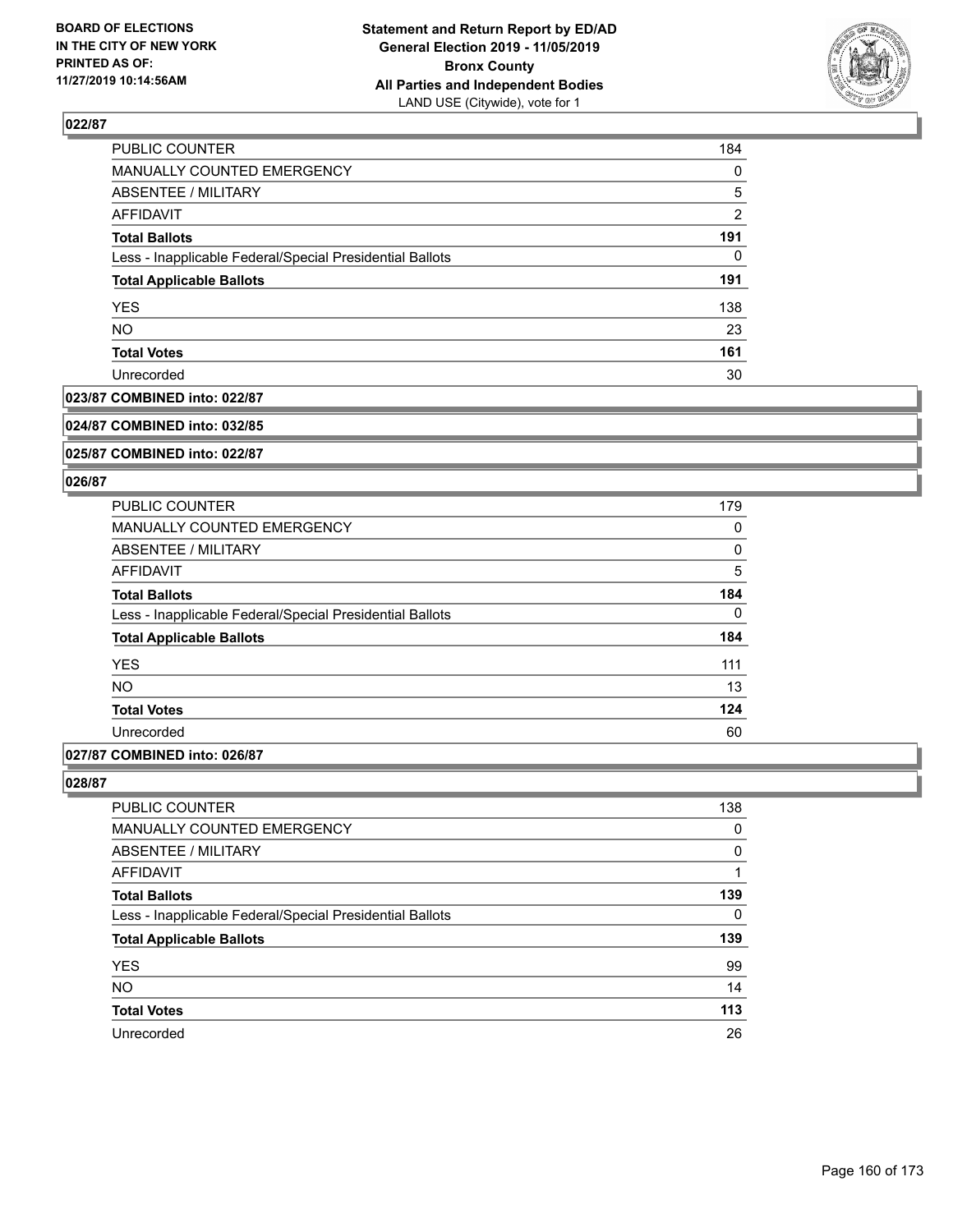

| PUBLIC COUNTER                                           | 210          |
|----------------------------------------------------------|--------------|
| MANUALLY COUNTED EMERGENCY                               | $\mathbf{0}$ |
| ABSENTEE / MILITARY                                      | 11           |
| AFFIDAVIT                                                | 2            |
| Total Ballots                                            | 223          |
| Less - Inapplicable Federal/Special Presidential Ballots | $\mathbf{0}$ |
| <b>Total Applicable Ballots</b>                          | 223          |
| YES                                                      | 163          |
| NO.                                                      | 24           |
| <b>Total Votes</b>                                       | 187          |
| Unrecorded                                               | 36           |

## **030/87**

| <b>PUBLIC COUNTER</b>                                    | 170 |
|----------------------------------------------------------|-----|
| <b>MANUALLY COUNTED EMERGENCY</b>                        | 0   |
| ABSENTEE / MILITARY                                      | 7   |
| <b>AFFIDAVIT</b>                                         |     |
| <b>Total Ballots</b>                                     | 178 |
| Less - Inapplicable Federal/Special Presidential Ballots | 0   |
| <b>Total Applicable Ballots</b>                          | 178 |
| <b>YES</b>                                               | 123 |
| <b>NO</b>                                                | 20  |
| <b>Total Votes</b>                                       | 143 |
| Unrecorded                                               | 35  |
|                                                          |     |

# **031/87 COMBINED into: 070/85**

| <b>PUBLIC COUNTER</b>                                    | 71 |
|----------------------------------------------------------|----|
| <b>MANUALLY COUNTED EMERGENCY</b>                        | 0  |
| ABSENTEE / MILITARY                                      | 0  |
| <b>AFFIDAVIT</b>                                         | 0  |
| <b>Total Ballots</b>                                     | 71 |
| Less - Inapplicable Federal/Special Presidential Ballots | 0  |
| <b>Total Applicable Ballots</b>                          | 71 |
| <b>YES</b>                                               | 39 |
| <b>NO</b>                                                | 17 |
| <b>Total Votes</b>                                       | 56 |
| Unrecorded                                               | 15 |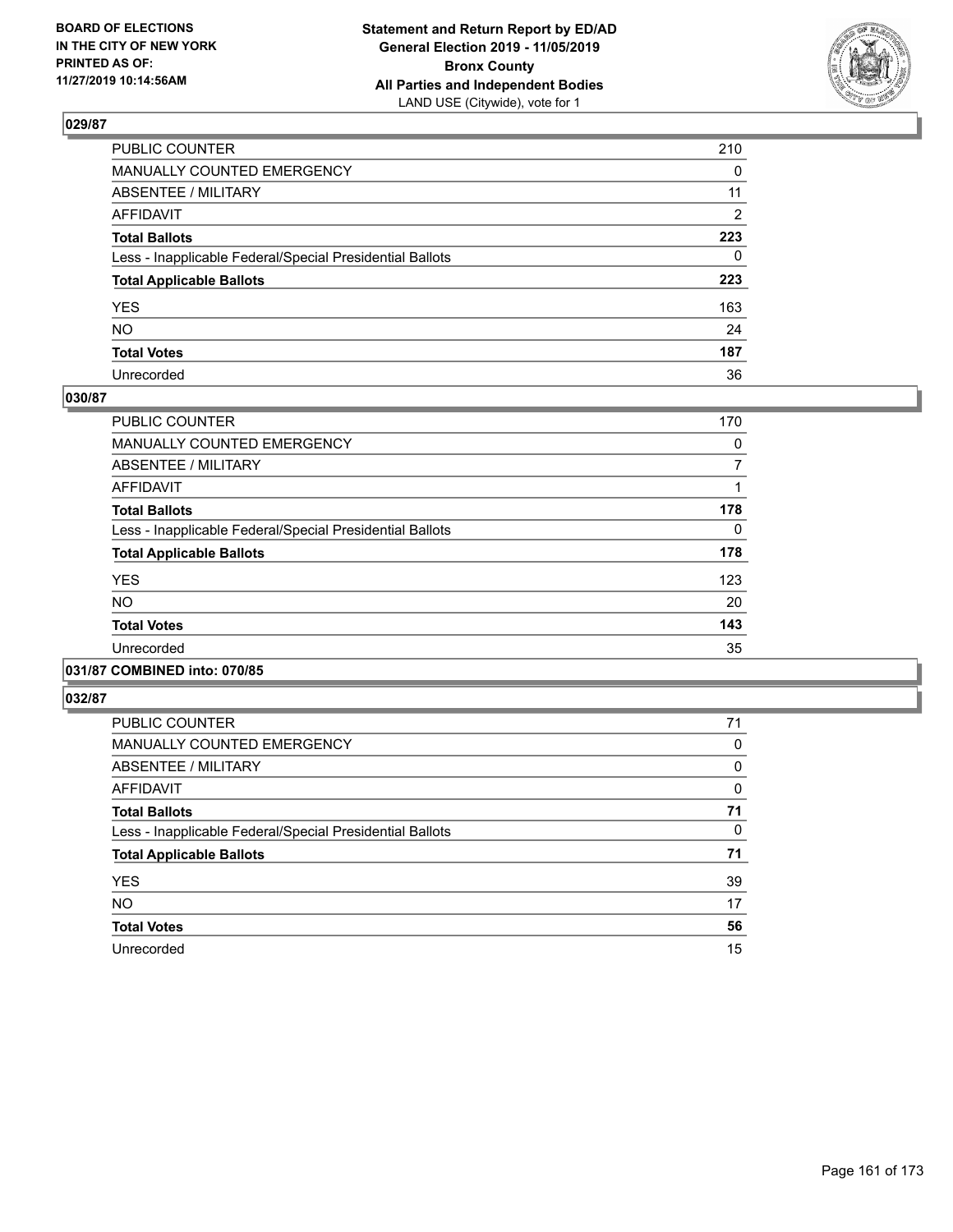

| PUBLIC COUNTER                                           | 202 |
|----------------------------------------------------------|-----|
| <b>MANUALLY COUNTED EMERGENCY</b>                        | 0   |
| ABSENTEE / MILITARY                                      | 0   |
| <b>AFFIDAVIT</b>                                         | 1   |
| <b>Total Ballots</b>                                     | 203 |
| Less - Inapplicable Federal/Special Presidential Ballots | 0   |
| <b>Total Applicable Ballots</b>                          | 203 |
| <b>YES</b>                                               | 124 |
| <b>NO</b>                                                | 24  |
| <b>Total Votes</b>                                       | 148 |
| Unrecorded                                               | 55  |

## **034/87 COMBINED into: 033/87**

#### **035/87**

| PUBLIC COUNTER                                           | 177            |
|----------------------------------------------------------|----------------|
| <b>MANUALLY COUNTED EMERGENCY</b>                        | 0              |
| <b>ABSENTEE / MILITARY</b>                               | $\overline{2}$ |
| AFFIDAVIT                                                | 0              |
| <b>Total Ballots</b>                                     | 179            |
| Less - Inapplicable Federal/Special Presidential Ballots | 0              |
| <b>Total Applicable Ballots</b>                          | 179            |
| <b>YES</b>                                               | 109            |
| <b>NO</b>                                                | 16             |
| <b>Total Votes</b>                                       | 125            |
| Unrecorded                                               | 54             |
|                                                          |                |

## **036/87 COMBINED into: 035/87**

| PUBLIC COUNTER                                           | 180 |
|----------------------------------------------------------|-----|
| <b>MANUALLY COUNTED EMERGENCY</b>                        | 0   |
| ABSENTEE / MILITARY                                      | 2   |
| AFFIDAVIT                                                | 0   |
| <b>Total Ballots</b>                                     | 182 |
| Less - Inapplicable Federal/Special Presidential Ballots | 0   |
| <b>Total Applicable Ballots</b>                          | 182 |
| <b>YES</b>                                               | 86  |
| NO.                                                      | 36  |
| <b>Total Votes</b>                                       | 122 |
| Unrecorded                                               | 60  |
| 038/87 COMBINED into: 037/87                             |     |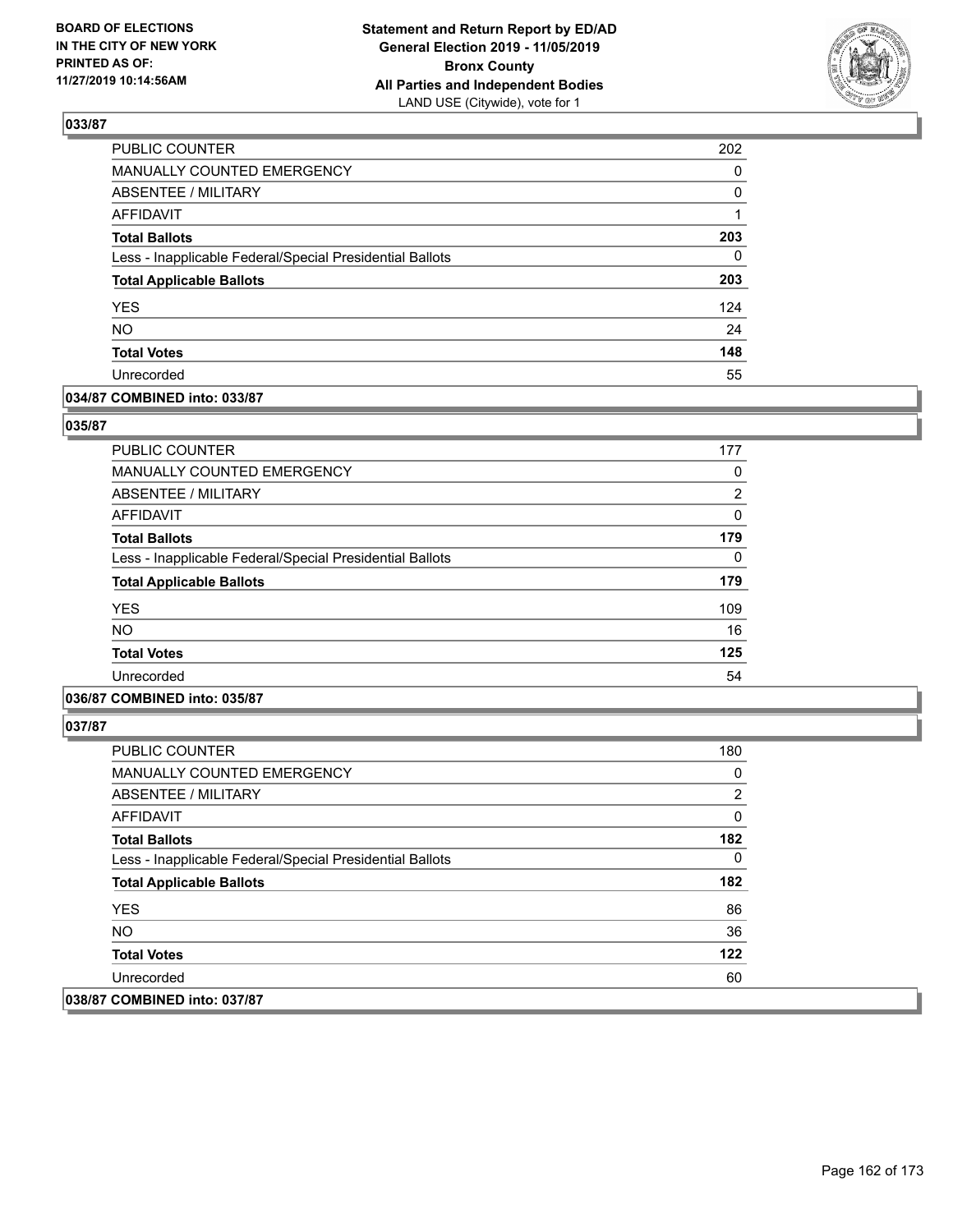

| PUBLIC COUNTER                                           | 124          |
|----------------------------------------------------------|--------------|
| MANUALLY COUNTED EMERGENCY                               | $\mathbf{0}$ |
| ABSENTEE / MILITARY                                      | 2            |
| AFFIDAVIT                                                | 3            |
| Total Ballots                                            | 129          |
| Less - Inapplicable Federal/Special Presidential Ballots | 0            |
| <b>Total Applicable Ballots</b>                          | 129          |
| YES                                                      | 77           |
| NO.                                                      | 21           |
| <b>Total Votes</b>                                       | 98           |
| Unrecorded                                               | 31           |

### **040/87**

| PUBLIC COUNTER                                           | 218            |
|----------------------------------------------------------|----------------|
| <b>MANUALLY COUNTED EMERGENCY</b>                        | 0              |
| ABSENTEE / MILITARY                                      | 5              |
| AFFIDAVIT                                                | $\overline{2}$ |
| <b>Total Ballots</b>                                     | 225            |
| Less - Inapplicable Federal/Special Presidential Ballots | 0              |
| <b>Total Applicable Ballots</b>                          | 225            |
| <b>YES</b>                                               | 161            |
| <b>NO</b>                                                | 43             |
| <b>Total Votes</b>                                       | 204            |
| Unrecorded                                               | 21             |

**041/87 COMBINED into: 040/87**

**042/87 COMBINED into: 027/85**

## **043/87 COMBINED into: 010/87**

#### **044/87 COMBINED into: 064/82**

#### **045/87 COMBINED into: 064/82**

| PUBLIC COUNTER                                           | 85       |
|----------------------------------------------------------|----------|
| MANUALLY COUNTED EMERGENCY                               | $\Omega$ |
| <b>ABSENTEE / MILITARY</b>                               |          |
| AFFIDAVIT                                                | 0        |
| <b>Total Ballots</b>                                     | 86       |
| Less - Inapplicable Federal/Special Presidential Ballots | $\Omega$ |
| <b>Total Applicable Ballots</b>                          | 86       |
| <b>YES</b>                                               | 48       |
| <b>NO</b>                                                | 11       |
| <b>Total Votes</b>                                       | 59       |
| Unrecorded                                               | 27       |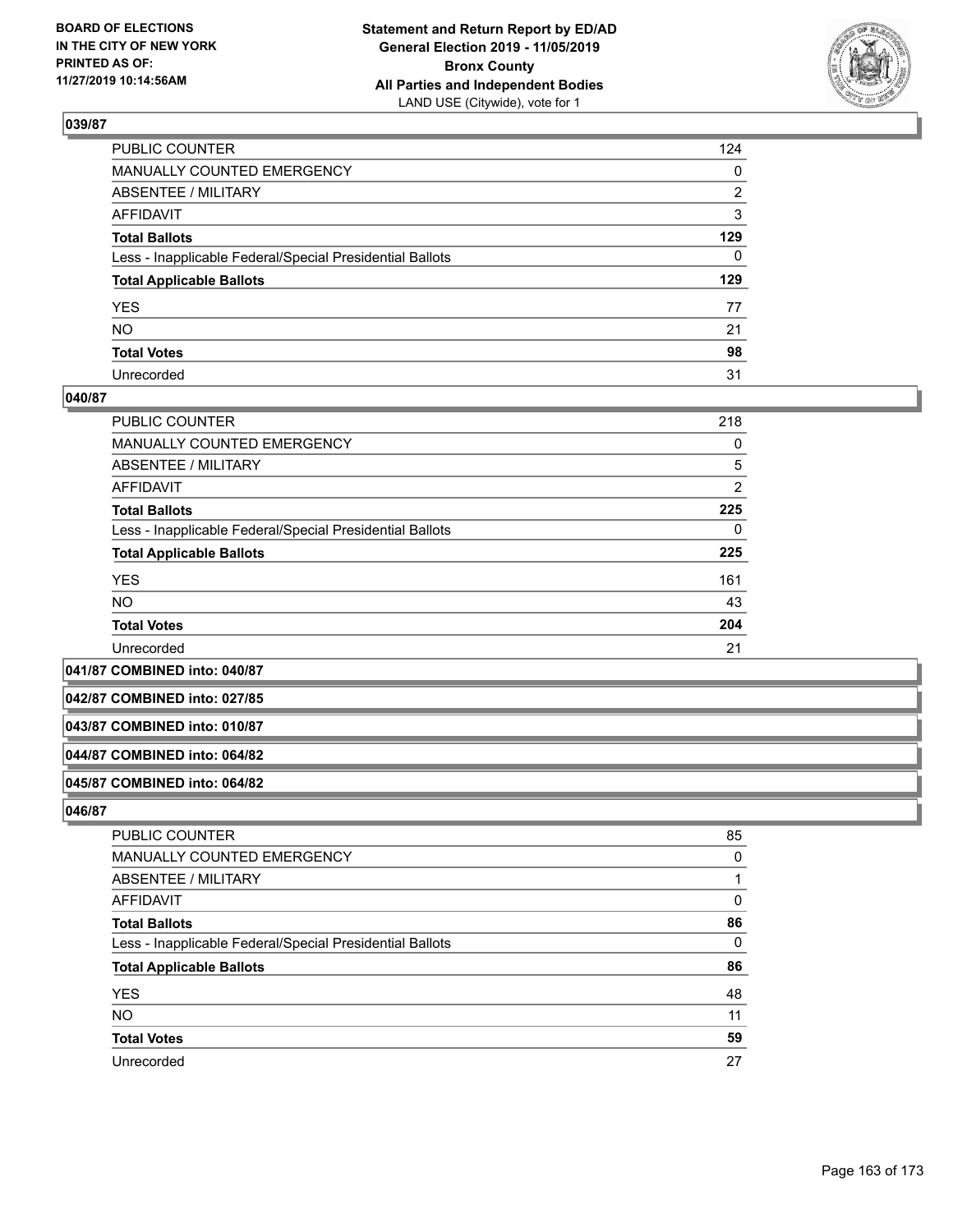

| PUBLIC COUNTER                                           | 229          |
|----------------------------------------------------------|--------------|
| MANUALLY COUNTED EMERGENCY                               | $\mathbf{0}$ |
| ABSENTEE / MILITARY                                      | 6            |
| AFFIDAVIT                                                |              |
| Total Ballots                                            | 236          |
| Less - Inapplicable Federal/Special Presidential Ballots | 0            |
| <b>Total Applicable Ballots</b>                          | 236          |
| YES                                                      | 158          |
| NO.                                                      | 34           |
| <b>Total Votes</b>                                       | 192          |
| Unrecorded                                               | 44           |

## **048/87**

| <b>PUBLIC COUNTER</b>                                    | 189      |
|----------------------------------------------------------|----------|
| <b>MANUALLY COUNTED EMERGENCY</b>                        | $\Omega$ |
| ABSENTEE / MILITARY                                      | 3        |
| AFFIDAVIT                                                | 4        |
| <b>Total Ballots</b>                                     | 196      |
| Less - Inapplicable Federal/Special Presidential Ballots | $\Omega$ |
| <b>Total Applicable Ballots</b>                          | 196      |
| <b>YES</b>                                               | 130      |
| <b>NO</b>                                                | 23       |
| <b>Total Votes</b>                                       | 153      |
| Unrecorded                                               | 43       |

| <b>PUBLIC COUNTER</b>                                    | 326 |
|----------------------------------------------------------|-----|
| <b>MANUALLY COUNTED EMERGENCY</b>                        | 0   |
| ABSENTEE / MILITARY                                      | 6   |
| AFFIDAVIT                                                | 7   |
| <b>Total Ballots</b>                                     | 339 |
| Less - Inapplicable Federal/Special Presidential Ballots | 0   |
| <b>Total Applicable Ballots</b>                          | 339 |
| <b>YES</b>                                               | 237 |
| NO.                                                      | 35  |
| <b>Total Votes</b>                                       | 272 |
| Unrecorded                                               | 67  |
| 050/87 COMBINED into: 049/87                             |     |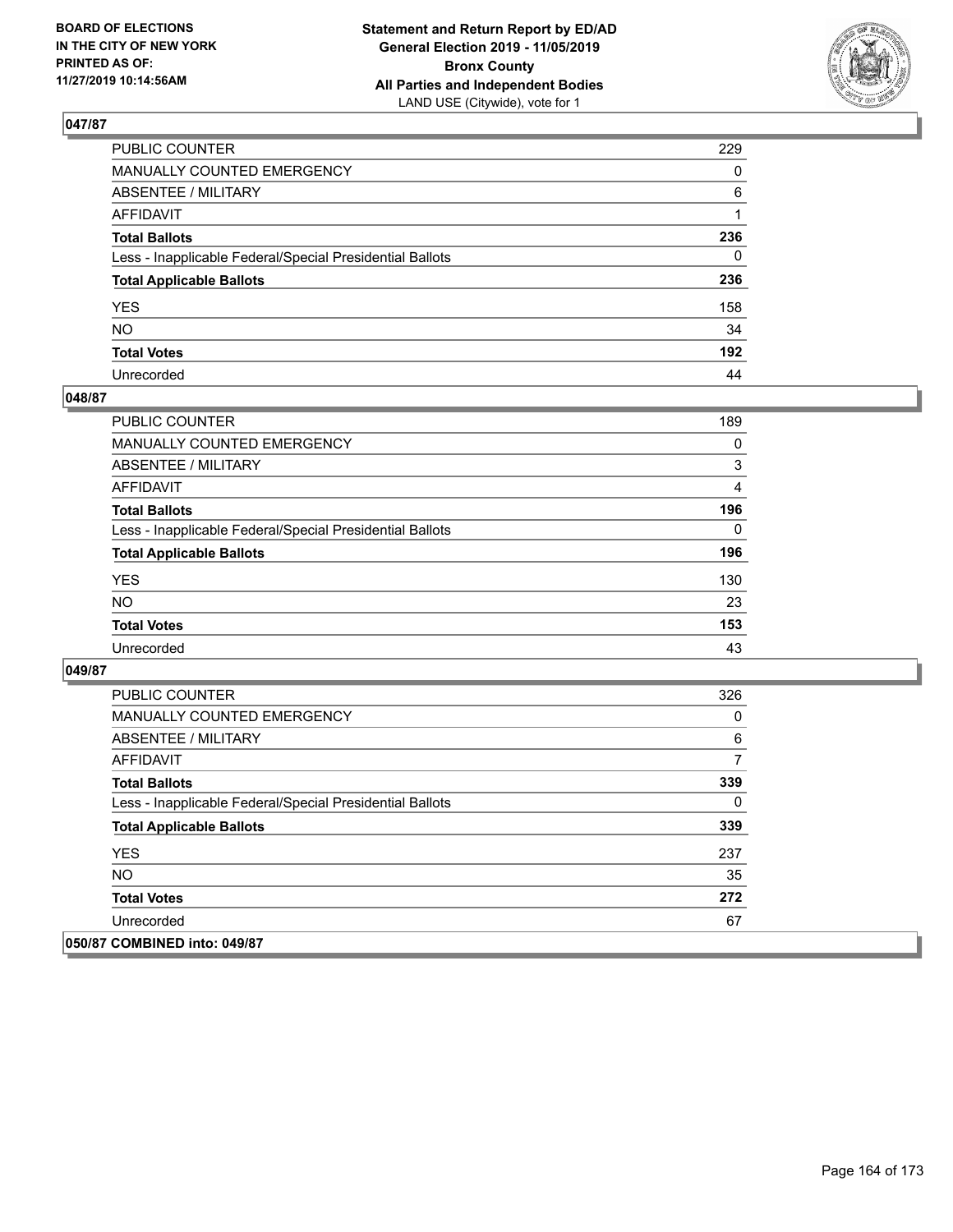

| PUBLIC COUNTER                                           | 354      |
|----------------------------------------------------------|----------|
| <b>MANUALLY COUNTED EMERGENCY</b>                        | $\Omega$ |
| ABSENTEE / MILITARY                                      | 8        |
| AFFIDAVIT                                                | 5        |
| <b>Total Ballots</b>                                     | 367      |
| Less - Inapplicable Federal/Special Presidential Ballots | $\Omega$ |
| <b>Total Applicable Ballots</b>                          | 367      |
| <b>YES</b>                                               | 271      |
| <b>NO</b>                                                | 46       |
| <b>Total Votes</b>                                       | 317      |
| Unrecorded                                               | 50       |

## **052/87 COMBINED into: 051/87**

#### **053/87 COMBINED into: 029/87**

## **054/87 COMBINED into: 056/87**

#### **055/87**

| <b>PUBLIC COUNTER</b>                                    | 274 |
|----------------------------------------------------------|-----|
| MANUALLY COUNTED EMERGENCY                               | 0   |
| ABSENTEE / MILITARY                                      | 6   |
| AFFIDAVIT                                                |     |
| <b>Total Ballots</b>                                     | 281 |
| Less - Inapplicable Federal/Special Presidential Ballots | 0   |
| <b>Total Applicable Ballots</b>                          | 281 |
| <b>YES</b>                                               | 184 |
| NO.                                                      | 25  |
| <b>Total Votes</b>                                       | 209 |
| Unrecorded                                               | 72  |

| <b>PUBLIC COUNTER</b>                                    | 298      |
|----------------------------------------------------------|----------|
| MANUALLY COUNTED EMERGENCY                               | $\Omega$ |
| ABSENTEE / MILITARY                                      | 12       |
| AFFIDAVIT                                                | 21       |
| <b>Total Ballots</b>                                     | 331      |
| Less - Inapplicable Federal/Special Presidential Ballots | 0        |
| <b>Total Applicable Ballots</b>                          | 331      |
| <b>YES</b>                                               | 228      |
| <b>NO</b>                                                | 31       |
| <b>Total Votes</b>                                       | 259      |
| Unrecorded                                               | 72       |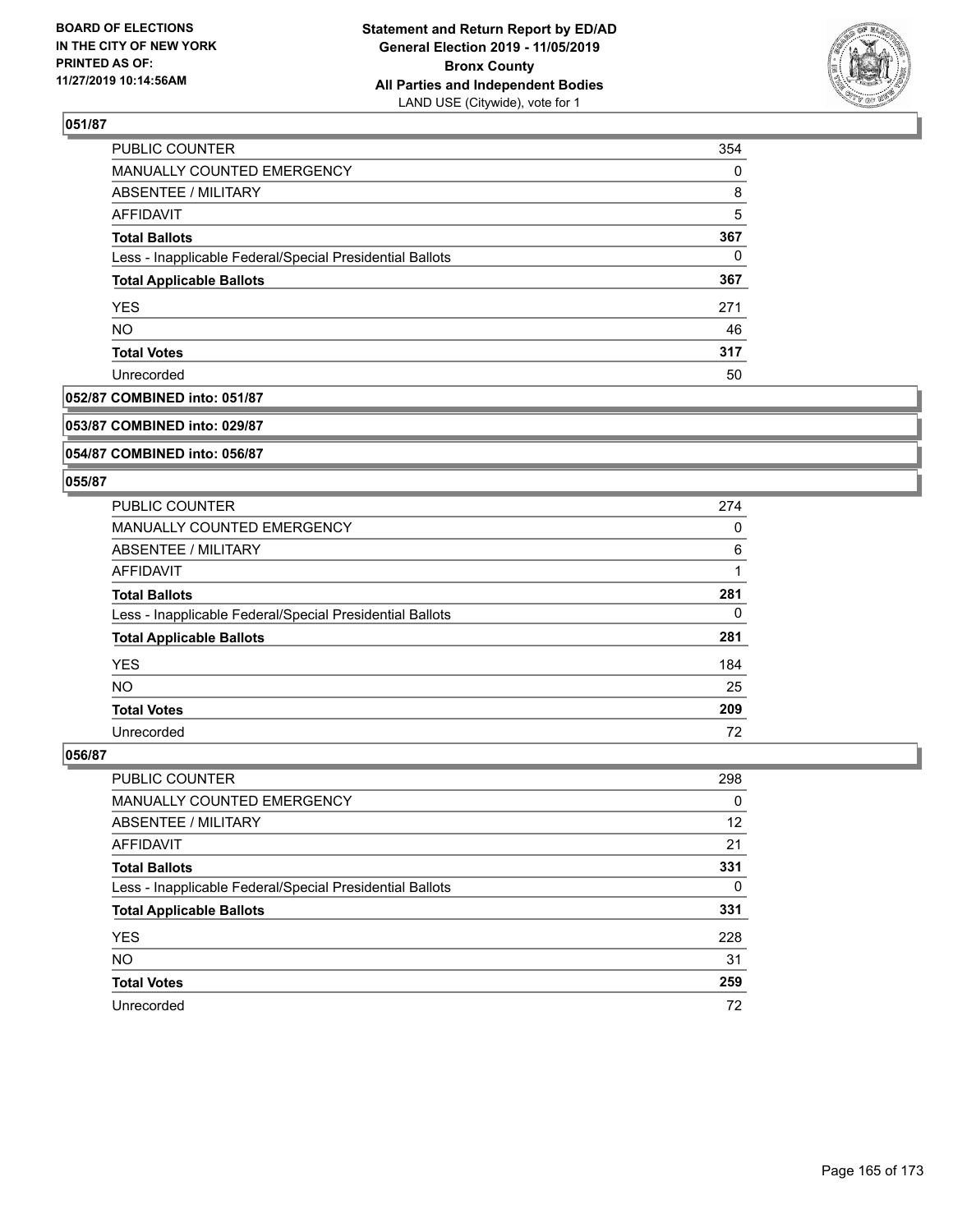

| PUBLIC COUNTER                                           | 279          |
|----------------------------------------------------------|--------------|
| MANUALLY COUNTED EMERGENCY                               | $\mathbf{0}$ |
| ABSENTEE / MILITARY                                      | 2            |
| AFFIDAVIT                                                |              |
| Total Ballots                                            | 282          |
| Less - Inapplicable Federal/Special Presidential Ballots | $\mathbf{0}$ |
| <b>Total Applicable Ballots</b>                          | 282          |
| YES                                                      | 162          |
| NO.                                                      | 45           |
| <b>Total Votes</b>                                       | 207          |
| Unrecorded                                               | 75           |

### **058/87**

| <b>PUBLIC COUNTER</b>                                    | 285            |
|----------------------------------------------------------|----------------|
| <b>MANUALLY COUNTED EMERGENCY</b>                        | 0              |
| ABSENTEE / MILITARY                                      | 5              |
| <b>AFFIDAVIT</b>                                         | $\overline{2}$ |
| <b>Total Ballots</b>                                     | 292            |
| Less - Inapplicable Federal/Special Presidential Ballots | 0              |
| <b>Total Applicable Ballots</b>                          | 292            |
| <b>YES</b>                                               | 201            |
| <b>NO</b>                                                | 32             |
| <b>Total Votes</b>                                       | 233            |
| Unrecorded                                               | 59             |
|                                                          |                |

## **059/87 COMBINED into: 058/87**

| <b>PUBLIC COUNTER</b>                                    | 319 |
|----------------------------------------------------------|-----|
| <b>MANUALLY COUNTED EMERGENCY</b>                        | 0   |
| ABSENTEE / MILITARY                                      | 7   |
| <b>AFFIDAVIT</b>                                         | 7   |
| <b>Total Ballots</b>                                     | 333 |
| Less - Inapplicable Federal/Special Presidential Ballots | 0   |
| <b>Total Applicable Ballots</b>                          | 333 |
| <b>YES</b>                                               | 235 |
| <b>NO</b>                                                | 25  |
| <b>Total Votes</b>                                       | 260 |
| Unrecorded                                               | 73  |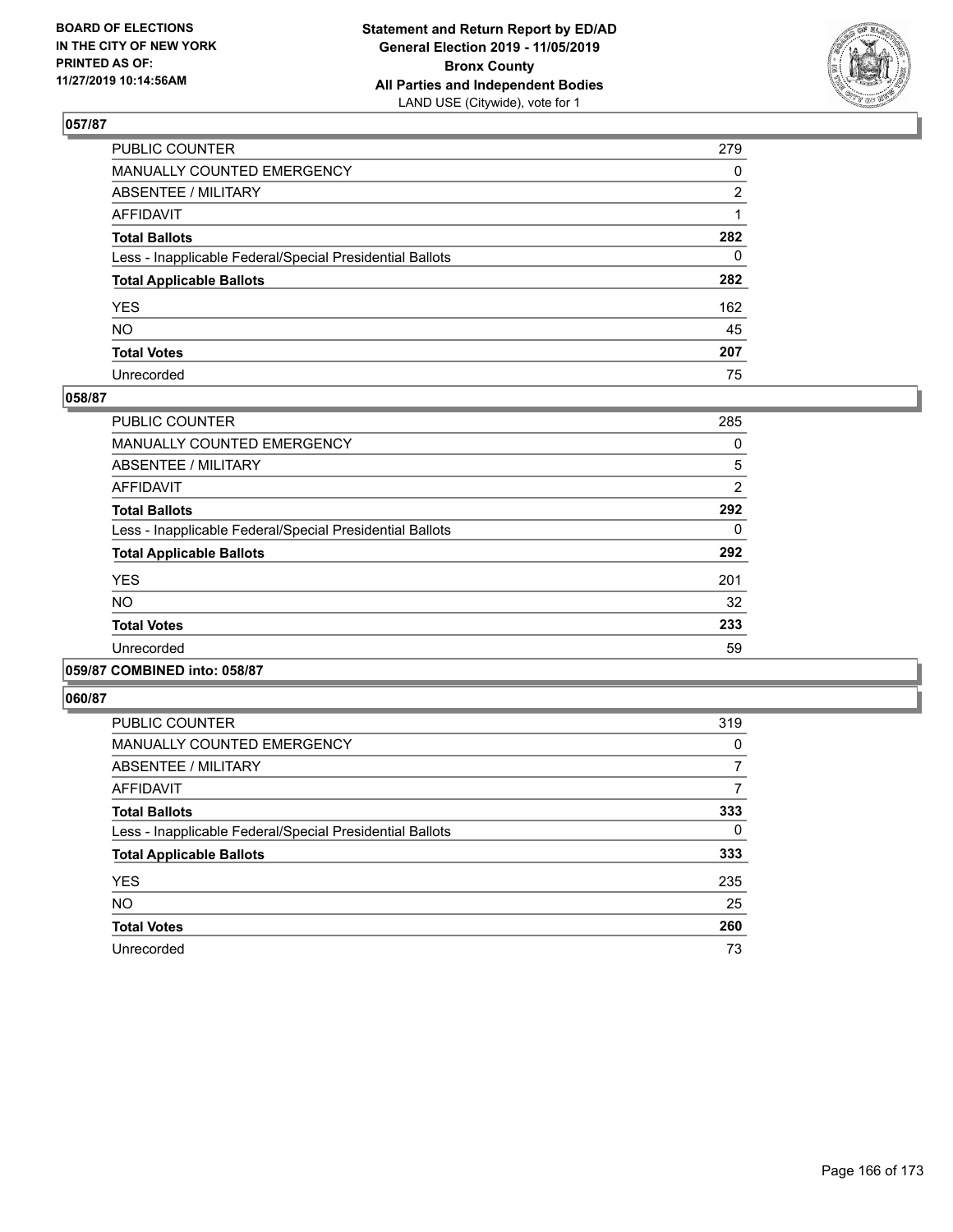

| PUBLIC COUNTER                                           | 262 |
|----------------------------------------------------------|-----|
| MANUALLY COUNTED EMERGENCY                               | 0   |
| ABSENTEE / MILITARY                                      | 5   |
| AFFIDAVIT                                                | 3   |
| <b>Total Ballots</b>                                     | 270 |
| Less - Inapplicable Federal/Special Presidential Ballots | 0   |
| <b>Total Applicable Ballots</b>                          | 270 |
| <b>YES</b>                                               | 198 |
| <b>NO</b>                                                | 29  |
| <b>Total Votes</b>                                       | 227 |
| Unrecorded                                               | 43  |

#### **062/87 COMBINED into: 055/87**

**063/87 COMBINED into: 057/87**

**064/87 COMBINED into: 057/87**

**065/87 COMBINED into: 047/87**

### **066/87**

| <b>PUBLIC COUNTER</b>                                    | 124 |
|----------------------------------------------------------|-----|
| <b>MANUALLY COUNTED EMERGENCY</b>                        | 0   |
| ABSENTEE / MILITARY                                      | 1   |
| <b>AFFIDAVIT</b>                                         | 1   |
| <b>Total Ballots</b>                                     | 126 |
| Less - Inapplicable Federal/Special Presidential Ballots | 0   |
| <b>Total Applicable Ballots</b>                          | 126 |
| <b>YES</b>                                               | 65  |
| <b>NO</b>                                                | 13  |
| <b>Total Votes</b>                                       | 78  |
| Unrecorded                                               | 48  |
|                                                          |     |

## **067/87 COMBINED into: 057/87**

| 101 |
|-----|
| 0   |
|     |
| 0   |
| 102 |
| 0   |
| 102 |
| 64  |
| 12  |
| 76  |
| 26  |
|     |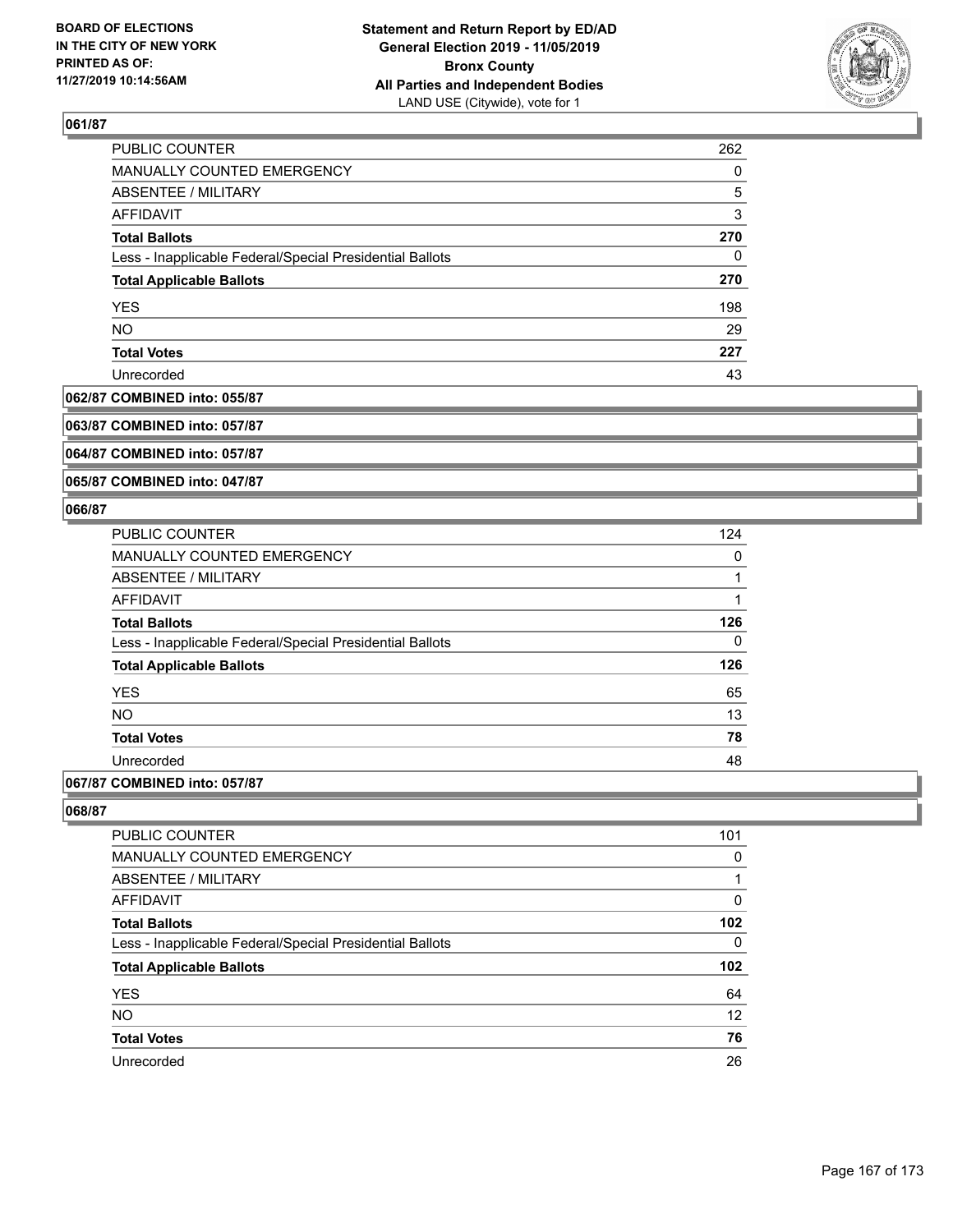

| PUBLIC COUNTER                                           | 91 |
|----------------------------------------------------------|----|
| MANUALLY COUNTED EMERGENCY                               | 0  |
| ABSENTEE / MILITARY                                      | 3  |
| AFFIDAVIT                                                | 0  |
| Total Ballots                                            | 94 |
| Less - Inapplicable Federal/Special Presidential Ballots | 0  |
| <b>Total Applicable Ballots</b>                          | 94 |
| YES                                                      | 73 |
| NO.                                                      | 11 |
| <b>Total Votes</b>                                       | 84 |
| Unrecorded                                               | 10 |

## **070/87**

| <b>PUBLIC COUNTER</b>                                    | 153      |
|----------------------------------------------------------|----------|
| <b>MANUALLY COUNTED EMERGENCY</b>                        | 0        |
| ABSENTEE / MILITARY                                      | 3        |
| AFFIDAVIT                                                | 3        |
| <b>Total Ballots</b>                                     | 159      |
| Less - Inapplicable Federal/Special Presidential Ballots | $\Omega$ |
| <b>Total Applicable Ballots</b>                          | 159      |
| <b>YES</b>                                               | 110      |
| <b>NO</b>                                                | 17       |
| <b>Total Votes</b>                                       | 127      |
| Unrecorded                                               | 32       |

| PUBLIC COUNTER                                           | 129 |
|----------------------------------------------------------|-----|
| <b>MANUALLY COUNTED EMERGENCY</b>                        | 0   |
| ABSENTEE / MILITARY                                      | 3   |
| AFFIDAVIT                                                | 0   |
| <b>Total Ballots</b>                                     | 132 |
| Less - Inapplicable Federal/Special Presidential Ballots | 0   |
| <b>Total Applicable Ballots</b>                          | 132 |
| <b>YES</b>                                               | 92  |
| NO.                                                      | 16  |
| <b>Total Votes</b>                                       | 108 |
|                                                          |     |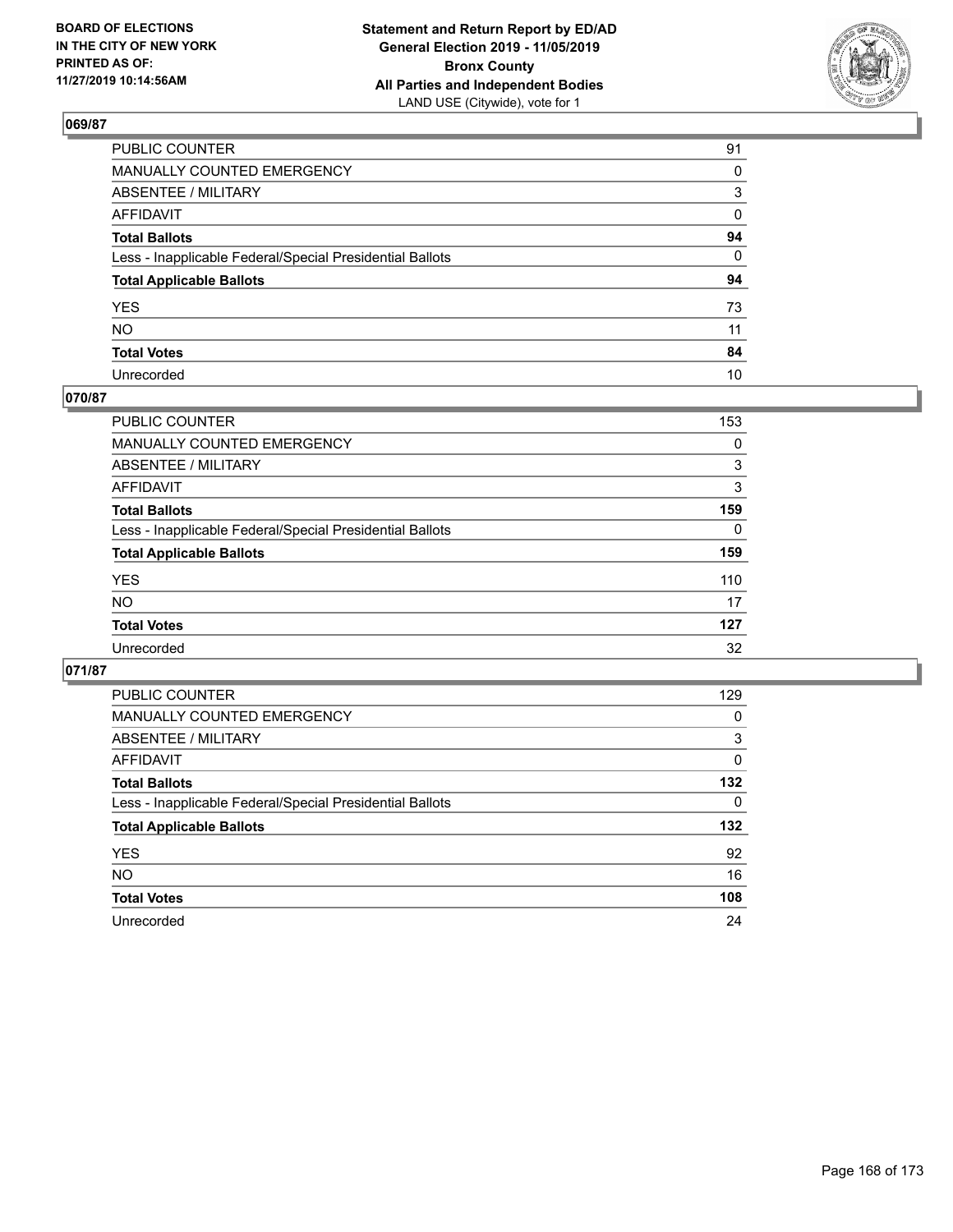

| PUBLIC COUNTER                                           | 186 |
|----------------------------------------------------------|-----|
| MANUALLY COUNTED EMERGENCY                               | 0   |
| ABSENTEE / MILITARY                                      | 4   |
| AFFIDAVIT                                                | 2   |
| Total Ballots                                            | 192 |
| Less - Inapplicable Federal/Special Presidential Ballots | 0   |
| <b>Total Applicable Ballots</b>                          | 192 |
| YES                                                      | 124 |
| NO.                                                      | 24  |
| <b>Total Votes</b>                                       | 148 |
| Unrecorded                                               | 44  |

## **073/87**

| <b>PUBLIC COUNTER</b>                                    | 24       |
|----------------------------------------------------------|----------|
| <b>MANUALLY COUNTED EMERGENCY</b>                        | $\Omega$ |
| ABSENTEE / MILITARY                                      | 0        |
| AFFIDAVIT                                                | $\Omega$ |
| <b>Total Ballots</b>                                     | 24       |
| Less - Inapplicable Federal/Special Presidential Ballots | $\Omega$ |
| <b>Total Applicable Ballots</b>                          | 24       |
| <b>YES</b>                                               | 14       |
| <b>NO</b>                                                |          |
| <b>Total Votes</b>                                       | 15       |
| Unrecorded                                               | 9        |

### **074/87**

**076/87 COMBINED into: 074/87**

| PUBLIC COUNTER                                           | 195 |
|----------------------------------------------------------|-----|
| <b>MANUALLY COUNTED EMERGENCY</b>                        | 0   |
| ABSENTEE / MILITARY                                      | 1   |
| AFFIDAVIT                                                | 0   |
| <b>Total Ballots</b>                                     | 196 |
| Less - Inapplicable Federal/Special Presidential Ballots | 0   |
| <b>Total Applicable Ballots</b>                          | 196 |
| <b>YES</b>                                               | 130 |
| NO.                                                      | 28  |
| <b>Total Votes</b>                                       | 158 |
| Unrecorded                                               | 38  |
| 075/87 COMBINED into: 070/87                             |     |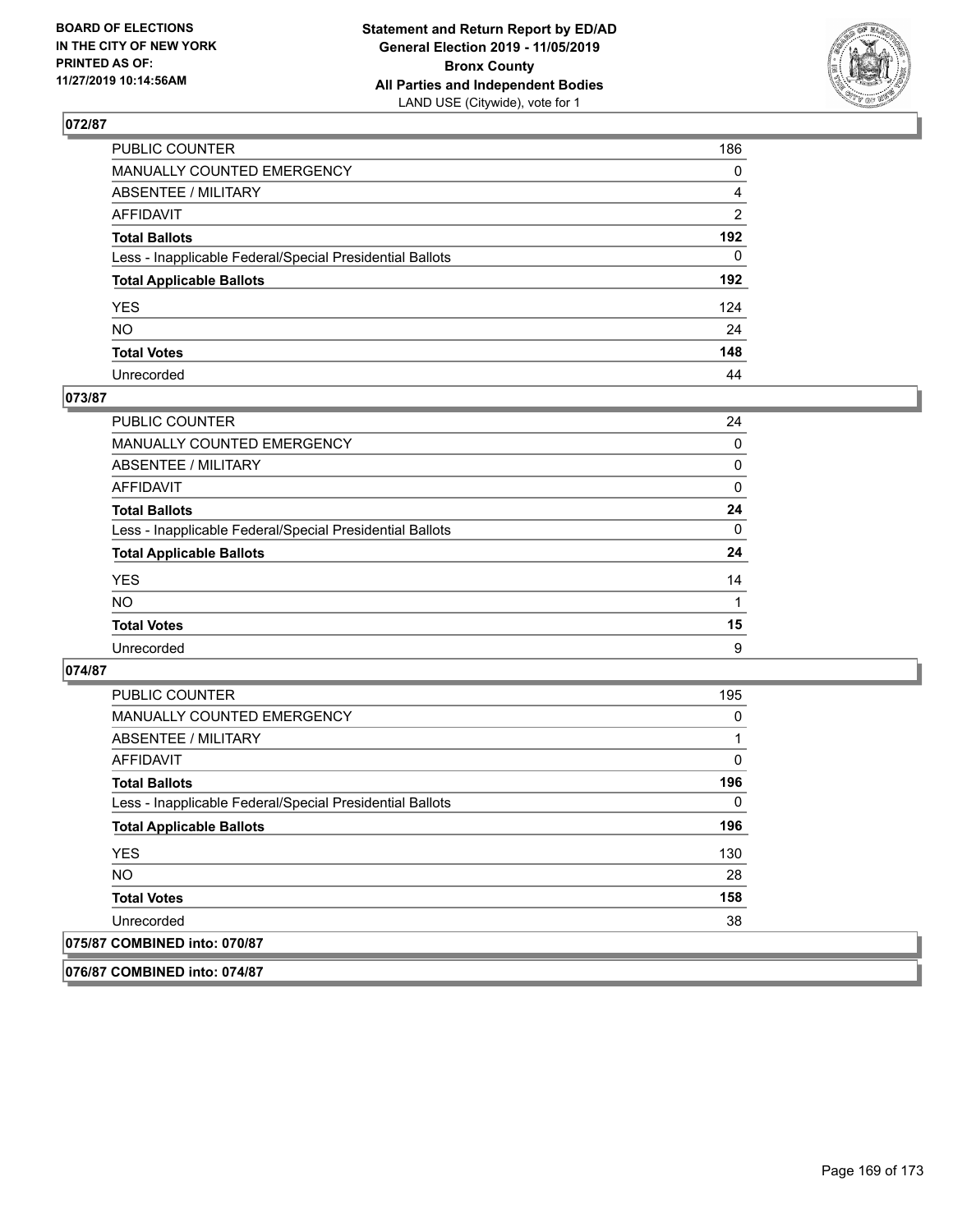

| PUBLIC COUNTER                                           | 173          |
|----------------------------------------------------------|--------------|
| MANUALLY COUNTED EMERGENCY                               | $\mathbf{0}$ |
| ABSENTEE / MILITARY                                      |              |
| AFFIDAVIT                                                | 3            |
| Total Ballots                                            | 177          |
| Less - Inapplicable Federal/Special Presidential Ballots | 0            |
| <b>Total Applicable Ballots</b>                          | 177          |
| YES                                                      | 110          |
| NΟ                                                       | 23           |
| <b>Total Votes</b>                                       | 133          |
| Unrecorded                                               | 44           |

## **078/87**

| PUBLIC COUNTER                                           | 211 |
|----------------------------------------------------------|-----|
| <b>MANUALLY COUNTED EMERGENCY</b>                        | 0   |
| ABSENTEE / MILITARY                                      | 3   |
| <b>AFFIDAVIT</b>                                         | 5   |
| <b>Total Ballots</b>                                     | 219 |
| Less - Inapplicable Federal/Special Presidential Ballots | 0   |
| <b>Total Applicable Ballots</b>                          | 219 |
| <b>YES</b>                                               | 140 |
| <b>NO</b>                                                | 19  |
| <b>Total Votes</b>                                       | 159 |
| Unrecorded                                               | 60  |
|                                                          |     |

## **079/87 COMBINED into: 008/85**

| <b>PUBLIC COUNTER</b>                                    | 121            |
|----------------------------------------------------------|----------------|
| <b>MANUALLY COUNTED EMERGENCY</b>                        | 0              |
| ABSENTEE / MILITARY                                      | 3              |
| AFFIDAVIT                                                | $\overline{2}$ |
| <b>Total Ballots</b>                                     | 126            |
| Less - Inapplicable Federal/Special Presidential Ballots | 0              |
| <b>Total Applicable Ballots</b>                          | 126            |
| <b>YES</b>                                               | 87             |
| <b>NO</b>                                                | 13             |
| <b>Total Votes</b>                                       | 100            |
| Unrecorded                                               | 26             |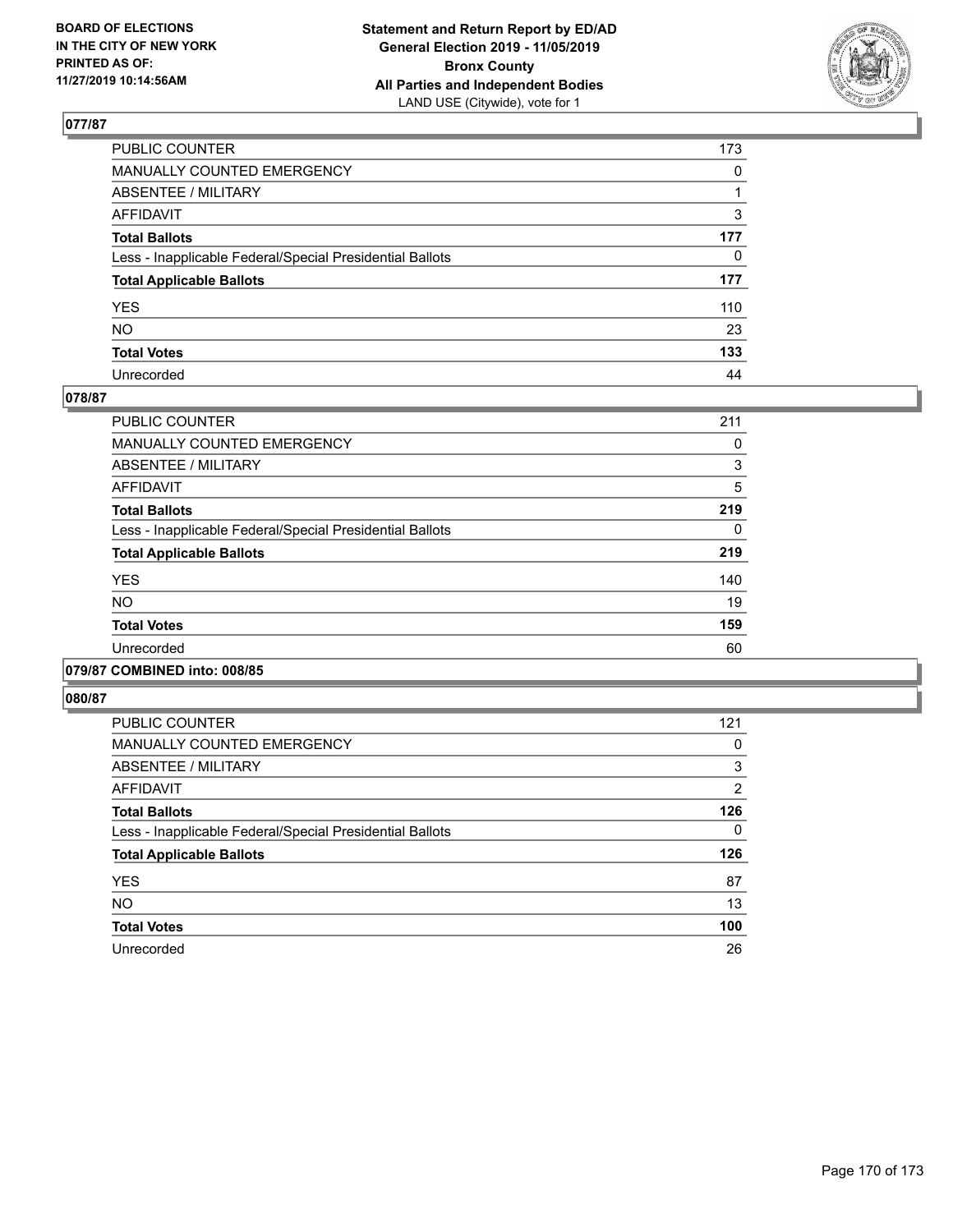

| PUBLIC COUNTER                                           | 151               |
|----------------------------------------------------------|-------------------|
| MANUALLY COUNTED EMERGENCY                               | 0                 |
| <b>ABSENTEE / MILITARY</b>                               | 2                 |
| AFFIDAVIT                                                | $\overline{2}$    |
| <b>Total Ballots</b>                                     | 155               |
| Less - Inapplicable Federal/Special Presidential Ballots | 0                 |
| <b>Total Applicable Ballots</b>                          | 155               |
| <b>YES</b>                                               | 105               |
| <b>NO</b>                                                | $12 \overline{ }$ |
| <b>Total Votes</b>                                       | 117               |
| Unrecorded                                               | 38                |

## **082/87 COMBINED into: 080/87**

#### **083/87 COMBINED into: 077/87**

## **084/87**

| 214            |
|----------------|
| 0              |
| $\overline{2}$ |
| 4              |
| 220            |
| $\Omega$       |
| 220            |
| 144            |
| 21             |
| 165            |
| 55             |
|                |

## **085/87 COMBINED into: 084/87**

#### **086/87 COMBINED into: 078/87**

#### **087/87**

| PUBLIC COUNTER                                           | 237            |
|----------------------------------------------------------|----------------|
| <b>MANUALLY COUNTED EMERGENCY</b>                        | 0              |
| ABSENTEE / MILITARY                                      | 5              |
| AFFIDAVIT                                                | $\overline{2}$ |
| <b>Total Ballots</b>                                     | 244            |
| Less - Inapplicable Federal/Special Presidential Ballots | 0              |
| <b>Total Applicable Ballots</b>                          | 244            |
| <b>YES</b>                                               | 168            |
| <b>NO</b>                                                | 31             |
| <b>Total Votes</b>                                       | 199            |
| Unrecorded                                               | 45             |
|                                                          |                |

**088/87 COMBINED into: 071/87**

| 089/87 COMBINED into: 081/87 |
|------------------------------|
|                              |
|                              |

# **090/87 COMBINED into: 003/87**

**091/87 COMBINED into: 003/87**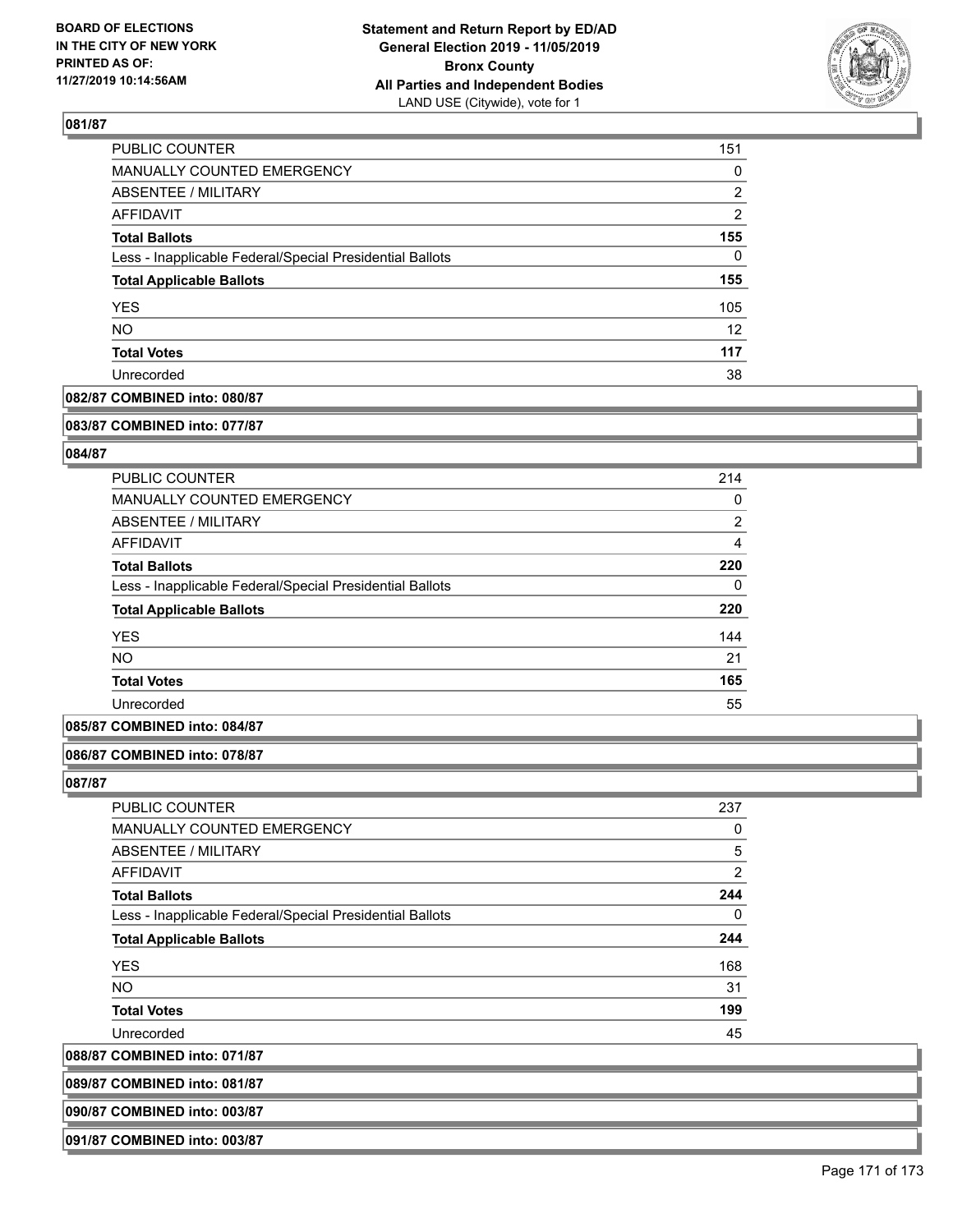

#### **092/87 COMBINED into: 010/87**

**093/87 COMBINED into: 073/87**

**094/87 COMBINED into: 073/87**

**095/87 COMBINED into: 008/85**

#### **096/87 COMBINED into: 030/87**

### **097/87**

| <b>PUBLIC COUNTER</b>                                    | 65 |
|----------------------------------------------------------|----|
| <b>MANUALLY COUNTED EMERGENCY</b>                        | 0  |
| ABSENTEE / MILITARY                                      | 3  |
| AFFIDAVIT                                                | 0  |
| <b>Total Ballots</b>                                     | 68 |
| Less - Inapplicable Federal/Special Presidential Ballots | 0  |
| <b>Total Applicable Ballots</b>                          | 68 |
| <b>YES</b>                                               | 43 |
| <b>NO</b>                                                | 12 |
| <b>Total Votes</b>                                       | 55 |
| Unrecorded                                               | 13 |
| 098/87 COMBINED into: 072/87                             |    |
|                                                          |    |

**099/87 COMBINED into: 060/87**

**100/87 COMBINED into: 061/87**

# **101/87 COMBINED into: 030/87**

**102/87 COMBINED into: 077/87**